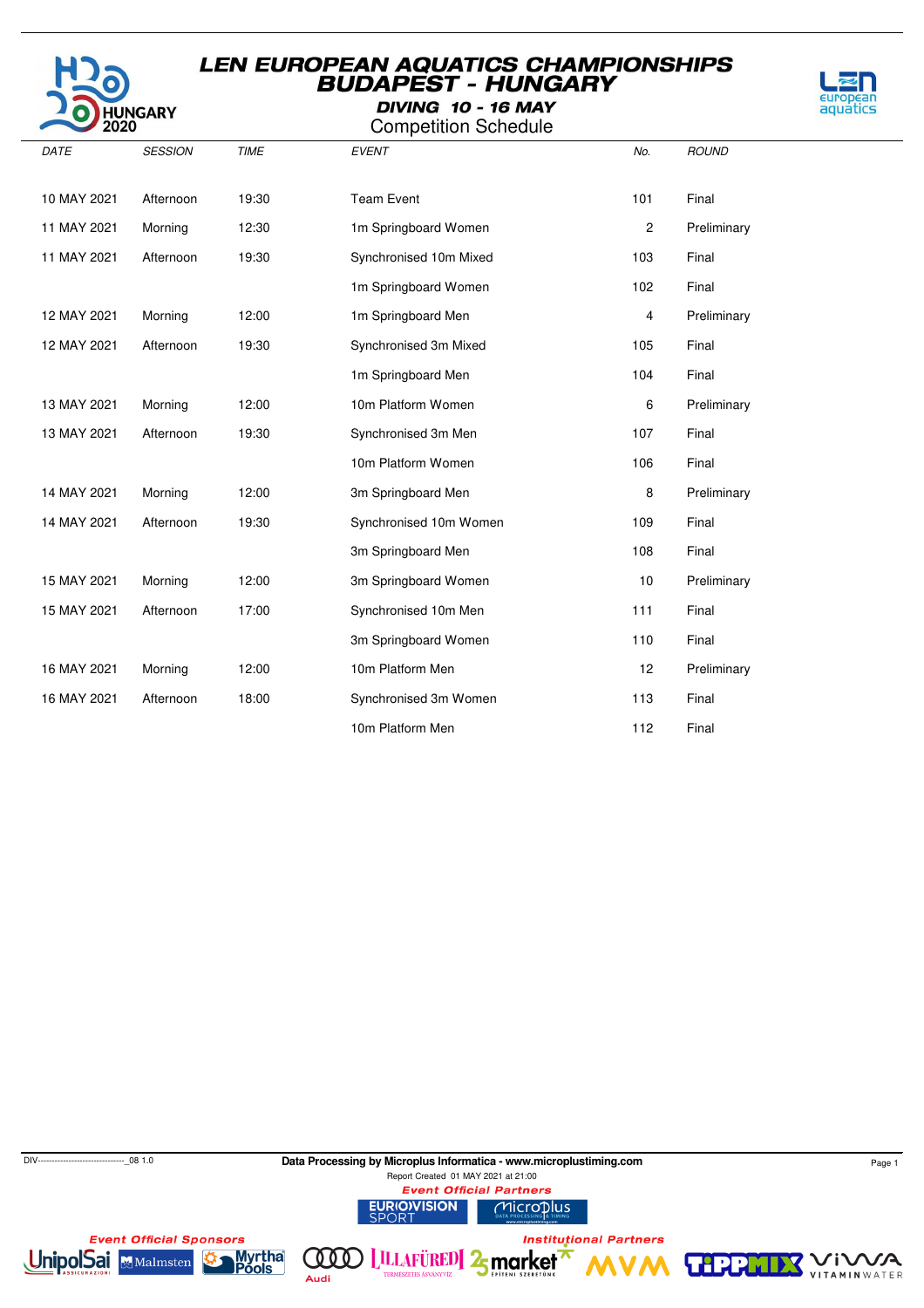

DIVING 10 - 16 MAY

Dive Order

ORDER SURNAME & NAME NOC BORN

aquatics

**Event 2 11 MAY 2021 - 12:30**

**1m Springboard Women Preliminary**

| <b>RFFFRFF</b><br><b>ASSISTANT</b> | SOROKINA Anna<br>SAEZ DE IBARRA Dolores | I FN<br>I FN |
|------------------------------------|-----------------------------------------|--------------|
|                                    | PANFI                                   |              |
| <b>JUDGE 1</b>                     | PEREZ Angel Luis                        |              |
| <b>JUDGE 2</b>                     | <b>BARROW Sarah</b>                     |              |
| <b>JUDGE 3</b>                     | <b>TOULOUDIS Nikolaos</b>               |              |
| <b>JUDGE 4</b>                     | <b>BARTAIA Irakli</b>                   |              |
| JUDGE <sub>5</sub>                 | FFOKTISTOV Fduard                       |              |
| <b>JUDGE 6</b>                     | POLAZZO Marco Valerio                   |              |
| <b>JUDGE 7</b>                     | <b>STRITT BURK Carmen</b>               |              |
|                                    |                                         |              |

| 1  | <b>CRYAN Clare</b>              | IRL.       | 03 DEC 1993     |
|----|---------------------------------|------------|-----------------|
| 2  | <b>KHAMULKINA Alena</b>         |            | BLR 24 JUL 1997 |
| 3  | <b>NILSSON GARIP Emilia</b>     |            | SWE 21 APR 2003 |
| 4  | <b>POLIAKOVA Marija</b>         |            | RUS 08 MAY 1997 |
| 5  | <b>G.GULLSTRAND Emma</b>        | SWE        | 13 SEP 2000     |
| 6  | <b>OETTINGHAUS Saskia Maure</b> |            | GER 03 APR 1998 |
| 7  | <b>VALORE Laura</b>             |            | DEN 19 SEP 2001 |
| 8  | <b>HENTSCHEL Lena</b>           | GER        | 17 JUN 2001     |
| 9  | <b>PELLACANI Chiara</b>         | ITA        | 12 SEP 2002     |
| 10 | <b>KUPKA Caroline</b>           | <b>NOR</b> | 06 DEC 2003     |
| 11 | <b>GILLET Jade</b>              | FRA        | 30 JAN 2001     |
| 12 | <b>HARPER Yasmin</b>            | GBR        | 28 JUL 2000     |
| 13 | <b>VELAZQUEZ ROLDAN Rocio</b>   | ESP        | 13 JUL 1995     |
| 14 | <b>ANTOLINO PACHECO Valeria</b> | ESP        | 30 AUG 2002     |
| 15 | <b>GILLET Nais</b>              |            | FRA 14 SEP 2002 |
| 16 | <b>TUXEN Anne Vilde</b>         |            | NOR 27 FEB 1998 |
| 17 | <b>KUN Patricia</b>             |            | HUN 24 APR 2004 |
| 18 | <b>OPALKA Zora</b>              | SVK        | 01 AUG 1999     |
| 19 | <b>ILINYKH Kristina</b>         | <b>RUS</b> | 27 NOV 1994     |
| 20 | <b>BERTOCCHI Elena</b>          | <b>ITA</b> | 19 SEP 1994     |
| 21 | <b>PYSMENSKA Anna</b>           | UKR        | 12 MAR 1991     |
| 22 | <b>SKRZEK Kaja</b>              | POL        | 12 NOV 1998     |
| 23 | <b>ARNAUTOVA Anna</b>           | UKR        | 11 JUN 2004     |



DIVW1M---------------PREL000100--\_51A 1.1 **Data Processing by Microplus Informatica - www.microplustiming.com** Page 1 Report Created 10 MAY 2021 at 19:56**Event Official Partners RIOVISION** Microplus

**COOD [ILLAFÜRED] 25 market** 



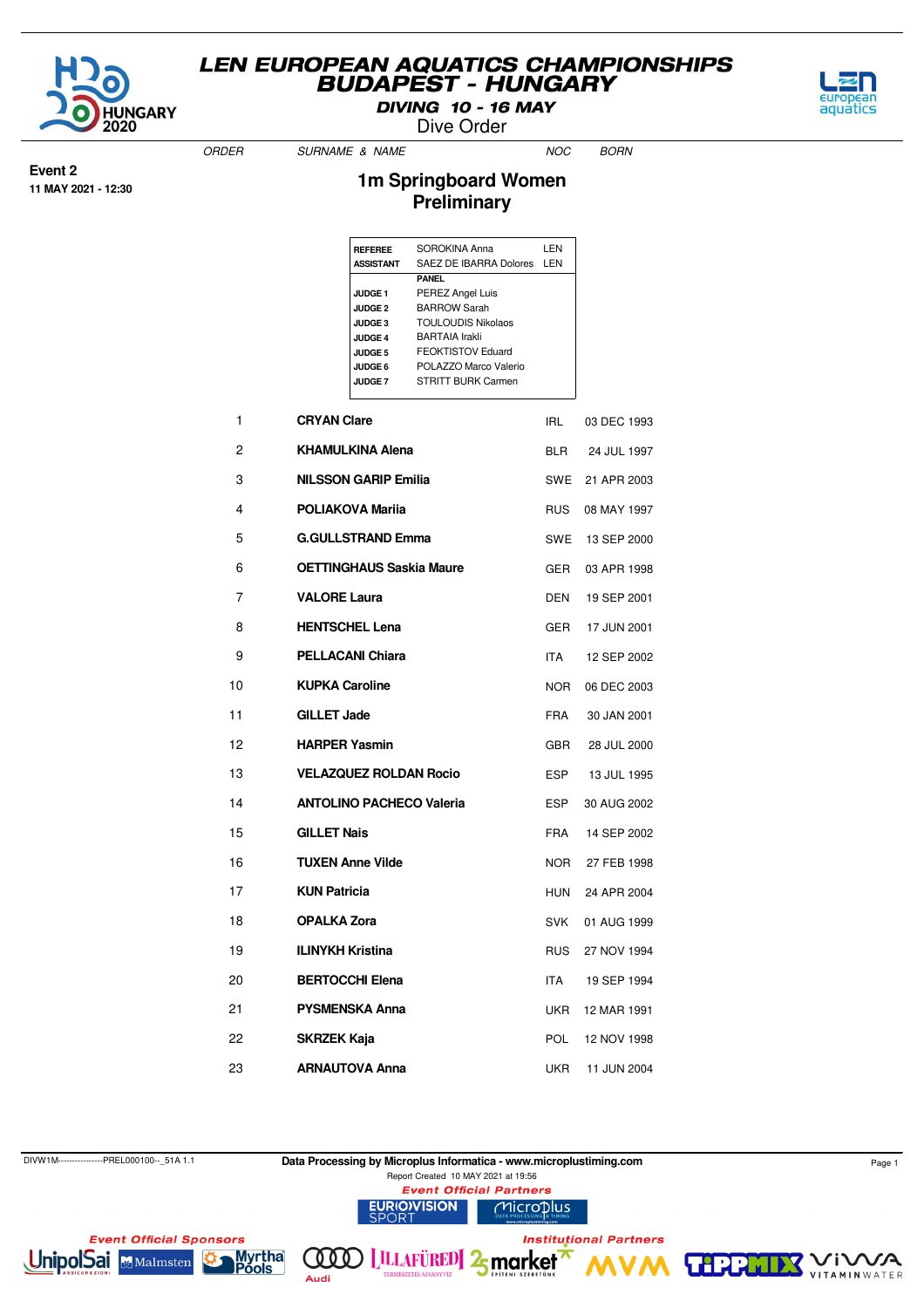| <b>ORDER</b> | <b>SURNAME &amp; NAME</b> | <b>NOC</b> | <b>BORN</b> |
|--------------|---------------------------|------------|-------------|
|              |                           |            |             |
| 24           | <b>HEIMBERG Michelle</b>  | SUI        | 02 JUN 2000 |
| 25           | <b>WILS Daphne</b>        | <b>NED</b> | 28 DEC 1997 |
| 26           | <b>SANDOR Petra</b>       | HUN        | 02 APR 2000 |
| 27           | <b>ABBEMA Oona</b>        | NED.       | 19 FEB 2002 |
| 28           | <b>ALBIEZ Cara</b>        | <b>AUT</b> | 15 JUN 2005 |
| 29           | <b>MARIC Marcela</b>      | CRO        | 18 OCT 1996 |
| 30           | <b>COQUOZ Madeline</b>    | SUI        | 13 JAN 1999 |
| 31           | <b>TORRANCE Katherine</b> | <b>GBR</b> | 10 OCT 1998 |
|              |                           |            |             |

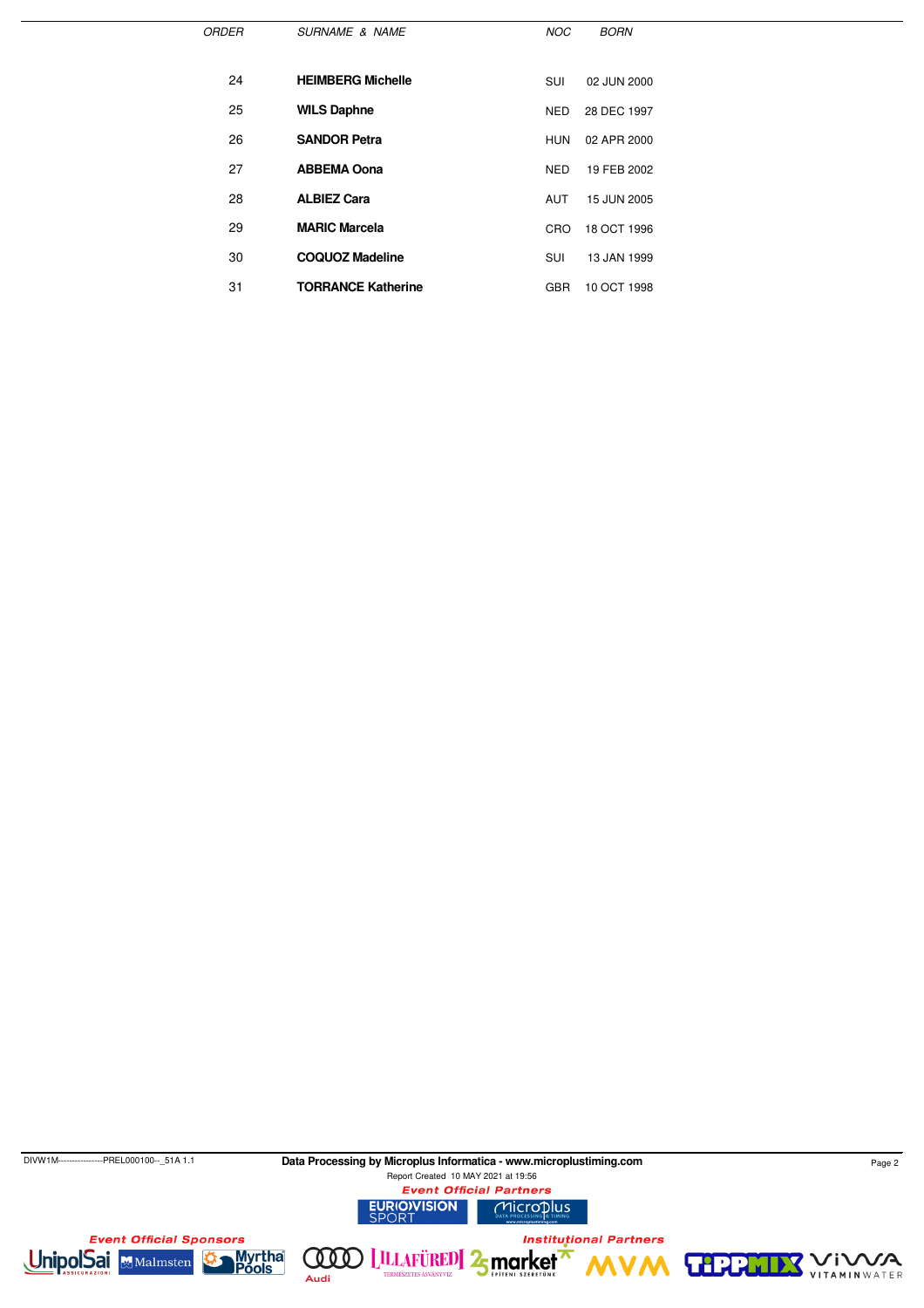

DIVING 10 - 16 MAY

Dive Order

**1m Springboard Women**



ORDER SURNAME & NAME NOC BORN

**Event 2**

**11 MAY 2021 - 12:30**

DIVE h DESCR DD

**Preliminary REFEREE** SOROKINA Anna LEN **ASSISTANT** SAEZ DE IBARRA Dolores LEN **PANEL JUDGE 1** PEREZ Angel Luis **JUDGE 2** BARROW Sarah **JUDGE 3** TOULOUDIS Nikolaos<br>**JUDGE 4** BARTAIA Irakli

**BARTAIA Irakli JUDGE 5** FEOKTISTOV Eduard

|                |                                 | JUDGE 5<br><b>FEURISIOV EQUATO</b><br>POLAZZO Marco Valerio<br><b>JUDGE 6</b><br>STRITT BURK Carmen<br><b>JUDGE 7</b>                                                                                                                                                                                                           |                                                          |                                 |
|----------------|---------------------------------|---------------------------------------------------------------------------------------------------------------------------------------------------------------------------------------------------------------------------------------------------------------------------------------------------------------------------------|----------------------------------------------------------|---------------------------------|
| 1              | <b>CRYAN Clare</b>              | <b>IRL</b><br>03 DEC 1993<br>403B<br>$\mathbf{1}$<br>1.0 <sub>m</sub><br>INWARD 1-1/2 SOMERSAULTS<br>203B<br>$\overline{2}$<br>1.0m BACK 1-1/2 SOMERSAULTS<br>1.0m REVERSE 1-1/2 SOMERSAULTS<br>3<br>303B<br>5132D<br>FORWARD 1-1/2 SOMERS, 1 TWIST<br>4<br>1.0 <sub>m</sub><br>105B<br>1.0m FORWARD 2-1/2 SOMERSAULTS<br>5     | <b>PIKE</b><br><b>PIKE</b><br><b>PIKE</b><br><b>PIKE</b> | 2.4<br>2.3<br>2.4<br>2.2<br>2.6 |
| $\overline{c}$ | <b>KHAMULKINA Alena</b>         | 24 JUL 1997<br><b>BLR</b><br>403B<br>1.0 <sub>m</sub><br>INWARD 1-1/2 SOMERSAULTS<br>$\mathbf{1}$<br>2<br>105B<br>FORWARD 2-1/2 SOMERSAULTS<br>1.0 <sub>m</sub><br>3<br>203B<br>1.0m BACK 1-1/2 SOMERSAULTS<br>303B<br>1.0m REVERSE 1-1/2 SOMERSAULTS<br>4<br>5333D<br>REVERSE 1-1/2 SOMERS, 1-1/2 TW.<br>5<br>1.0 <sub>m</sub> | <b>PIKE</b><br><b>PIKE</b><br><b>PIKE</b><br><b>PIKE</b> | 2.4<br>2.6<br>2.3<br>2.4<br>2.6 |
| 3              | <b>NILSSON GARIP Emilia</b>     | SWE 21 APR 2003<br>203B<br>BACK 1-1/2 SOMERSAULTS<br>1.0 <sub>m</sub><br>1<br>$\overline{c}$<br>403B<br>1.0m INWARD 1-1/2 SOMERSAULTS<br>3<br>105B<br>FORWARD 2-1/2 SOMERSAULTS<br>1.0 <sub>m</sub><br>303B<br>4<br>1.0m REVERSE 1-1/2 SOMERSAULTS<br>5<br>5333D<br>REVERSE 1-1/2 SOMERS, 1-1/2 TW.<br>1.0 <sub>m</sub>         | <b>PIKE</b><br><b>PIKE</b><br><b>PIKE</b><br><b>PIKE</b> | 2.3<br>2.4<br>2.6<br>2.4<br>2.6 |
| 4              | <b>POLIAKOVA Marija</b>         | RUS 08 MAY 1997<br>403B<br>1.0 <sub>m</sub><br>INWARD 1-1/2 SOMERSAULTS<br>1<br>203B<br>2<br>1.0m BACK 1-1/2 SOMERSAULTS<br>1.0m REVERSE 1-1/2 SOMERSAULTS<br>3<br>303B<br>105B<br>FORWARD 2-1/2 SOMERSAULTS<br>4<br>1.0 <sub>m</sub><br>5<br>5134D<br>1.0m FORWARD 1-1/2 SOMERS, 2 TWISTS                                      | <b>PIKE</b><br><b>PIKE</b><br><b>PIKE</b><br><b>PIKE</b> | 2.4<br>2.3<br>2.4<br>2.6<br>2.6 |
| 5              | <b>G.GULLSTRAND Emma</b>        | SWE 13 SEP 2000<br>403B<br>INWARD 1-1/2 SOMERSAULTS<br>$\mathbf{1}$<br>1.0 <sub>m</sub><br>$\overline{2}$<br>203B<br>1.0m BACK 1-1/2 SOMERSAULTS<br>3<br>305C<br>1.0m REVERSE 2-1/2 SOMERSAULTS<br>105B<br>1.0m FORWARD 2-1/2 SOMERSAULTS<br>4<br>5134D<br>5<br>1.0 <sub>m</sub><br>FORWARD 1-1/2 SOMERS, 2 TWISTS              | <b>PIKE</b><br><b>PIKE</b><br><b>TUCK</b><br><b>PIKE</b> | 2.4<br>2.3<br>3.0<br>2.6<br>2.6 |
| 6              | <b>OETTINGHAUS Saskia Maure</b> | GER 03 APR 1998<br>403B<br>INWARD 1-1/2 SOMERSAULTS<br>1.0 <sub>m</sub><br>1<br>$\overline{c}$<br>105B<br>1.0m FORWARD 2-1/2 SOMERSAULTS<br>3<br>203B<br><b>BACK 1-1/2 SOMERSAULTS</b><br>1.0 <sub>m</sub><br>303B<br>1.0m REVERSE 1-1/2 SOMERSAULTS<br>4<br>5<br>5333D<br>1.0m REVERSE 1-1/2 SOMERS, 1-1/2 TW.                 | <b>PIKE</b><br><b>PIKE</b><br><b>PIKE</b><br><b>PIKE</b> | 2.4<br>2.6<br>2.3<br>2.4<br>2.6 |

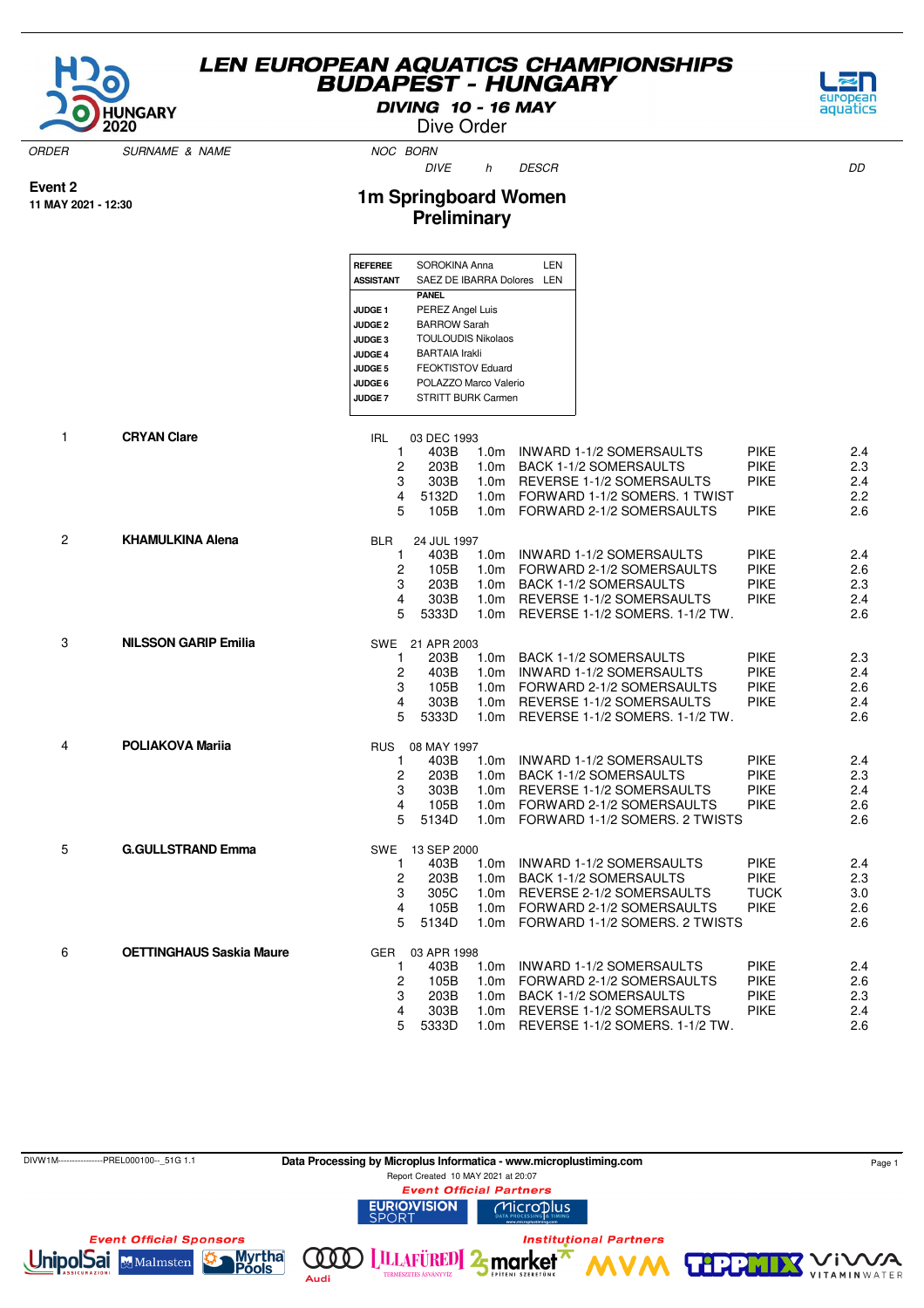| <i>ORDER</i>   | <b>SURNAME &amp; NAME</b>       | NOC BORN                                                                                                                                                                                                                                                                                          |                                                                                             |
|----------------|---------------------------------|---------------------------------------------------------------------------------------------------------------------------------------------------------------------------------------------------------------------------------------------------------------------------------------------------|---------------------------------------------------------------------------------------------|
|                |                                 | <b>DIVE</b><br><i>DESCR</i><br>h                                                                                                                                                                                                                                                                  | DD                                                                                          |
| $\overline{7}$ | <b>VALORE Laura</b>             | 19 SEP 2001<br>DEN<br>403B<br>1.0m INWARD 1-1/2 SOMERSAULTS<br>1<br>5132D<br>2<br>1.0m FORWARD 1-1/2 SOMERS. 1 TWIST<br>3<br>1.0m BACK 1-1/2 SOMERSAULTS<br>203B<br>1.0m REVERSE 1-1/2 SOMERSAULTS<br>4<br>303B<br>5<br>105B<br>1.0m FORWARD 2-1/2 SOMERSAULTS                                    | <b>PIKE</b><br>2.4<br>2.2<br><b>PIKE</b><br>2.3<br><b>PIKE</b><br>2.4<br><b>PIKE</b><br>2.6 |
| 8              | <b>HENTSCHEL Lena</b>           | GER 17 JUN 2001<br>105B<br>1.0m FORWARD 2-1/2 SOMERSAULTS<br>1<br>2<br>203B<br>1.0m BACK 1-1/2 SOMERSAULTS<br>303B<br>1.0m REVERSE 1-1/2 SOMERSAULTS<br>3<br>5333D<br>1.0m REVERSE 1-1/2 SOMERS. 1-1/2 TW.<br>4<br>5<br>403B<br>1.0m INWARD 1-1/2 SOMERSAULTS                                     | <b>PIKE</b><br>2.6<br><b>PIKE</b><br>2.3<br>2.4<br><b>PIKE</b><br>2.6<br>2.4<br><b>PIKE</b> |
| 9              | <b>PELLACANI Chiara</b>         | 12 SEP 2002<br>ITA<br>203B<br>1.0m BACK 1-1/2 SOMERSAULTS<br>1<br>2<br>105B<br>1.0m FORWARD 2-1/2 SOMERSAULTS<br>1.0m REVERSE 1-1/2 SOMERSAULTS<br>3<br>303B<br>5333D<br>1.0m REVERSE 1-1/2 SOMERS. 1-1/2 TW.<br>4<br>403B<br>1.0m INWARD 1-1/2 SOMERSAULTS<br>5                                  | <b>PIKE</b><br>2.3<br><b>PIKE</b><br>2.6<br><b>PIKE</b><br>2.4<br>2.6<br><b>PIKE</b><br>2.4 |
| 10             | <b>KUPKA Caroline</b>           | NOR 06 DEC 2003<br>203B<br>1.0m BACK 1-1/2 SOMERSAULTS<br>$\mathbf{1}$<br>1.0m REVERSE 1-1/2 SOMERSAULTS<br>2<br>303B<br>1.0m REVERSE 1-1/2 SOMERS, 1/2 TWIST<br>3<br>5331D<br>105B<br>1.0m FORWARD 2-1/2 SOMERSAULTS<br>4<br>5<br>403B<br>1.0m INWARD 1-1/2 SOMERSAULTS                          | 2.3<br><b>PIKE</b><br><b>PIKE</b><br>2.4<br>2.2<br>2.6<br><b>PIKE</b><br><b>PIKE</b><br>2.4 |
| 11             | <b>GILLET Jade</b>              | <b>FRA</b><br>30 JAN 2001<br>5132D<br>1.0m FORWARD 1-1/2 SOMERS. 1 TWIST<br>1.<br>203B<br>1.0m BACK 1-1/2 SOMERSAULTS<br>2<br>3<br>303B<br>1.0m REVERSE 1-1/2 SOMERSAULTS<br>105C<br>1.0m FORWARD 2-1/2 SOMERSAULTS<br>4<br>5<br>403B<br>1.0m INWARD 1-1/2 SOMERSAULTS                            | 2.2<br>2.3<br><b>PIKE</b><br><b>PIKE</b><br>2.4<br><b>TUCK</b><br>2.4<br><b>PIKE</b><br>2.4 |
| 12             | <b>HARPER Yasmin</b>            | <b>GBR</b><br>28 JUL 2000<br>403B<br>1.0m INWARD 1-1/2 SOMERSAULTS<br>1<br>303B<br>1.0m REVERSE 1-1/2 SOMERSAULTS<br>2<br>1.0m BACK 1-1/2 SOMERSAULTS<br>203B<br>3<br>5333D<br>1.0m REVERSE 1-1/2 SOMERS, 1-1/2 TW.<br>4<br>5<br>105B<br>1.0m FORWARD 2-1/2 SOMERSAULTS                           | <b>PIKE</b><br>2.4<br><b>PIKE</b><br>2.4<br><b>PIKE</b><br>2.3<br>2.6<br>2.6<br><b>PIKE</b> |
| 13             | <b>VELAZQUEZ ROLDAN Rocio</b>   | <b>ESP</b><br>13 JUL 1995<br>403B<br>1.0m INWARD 1-1/2 SOMERSAULTS<br>1<br>2<br>105B<br>FORWARD 2-1/2 SOMERSAULTS<br>1.0m<br>3<br>303B<br>1.0 <sub>m</sub><br>REVERSE 1-1/2 SOMERSAULTS<br>203B<br>1.0m BACK 1-1/2 SOMERSAULTS<br>4<br>5<br>5333D<br>REVERSE 1-1/2 SOMERS, 1-1/2 TW.<br>1.0m      | PIKE<br>2.4<br><b>PIKE</b><br>2.6<br><b>PIKE</b><br>2.4<br><b>PIKE</b><br>2.3<br>2.6        |
| 14             | <b>ANTOLINO PACHECO Valeria</b> | ESP<br>30 AUG 2002<br>403B<br>INWARD 1-1/2 SOMERSAULTS<br>1.0m<br>1<br>2<br>203B<br><b>BACK 1-1/2 SOMERSAULTS</b><br>1.0m<br>3<br>303B<br>1.0 <sub>m</sub><br><b>REVERSE 1-1/2 SOMERSAULTS</b><br>1.0m FORWARD 1-1/2 SOMERS. 1 TWIST<br>4<br>5132D<br>5<br>105B<br>1.0m FORWARD 2-1/2 SOMERSAULTS | PIKE<br>2.4<br><b>PIKE</b><br>2.3<br><b>PIKE</b><br>2.4<br>2.2<br>PIKE<br>2.6               |
| 15             | <b>GILLET Nais</b>              | <b>FRA</b><br>14 SEP 2002<br>1.0m INWARD 1-1/2 SOMERSAULTS<br>403B<br>1<br>2<br>203B<br><b>BACK 1-1/2 SOMERSAULTS</b><br>1.0m<br>303B<br>1.0m REVERSE 1-1/2 SOMERSAULTS<br>3<br>105B<br>1.0m FORWARD 2-1/2 SOMERSAULTS<br>4<br>5132D<br>1.0m FORWARD 1-1/2 SOMERS. 1 TWIST<br>5                   | PIKE<br>2.4<br>PIKE<br>2.3<br><b>PIKE</b><br>2.4<br>PIKE<br>2.6<br>2.2                      |

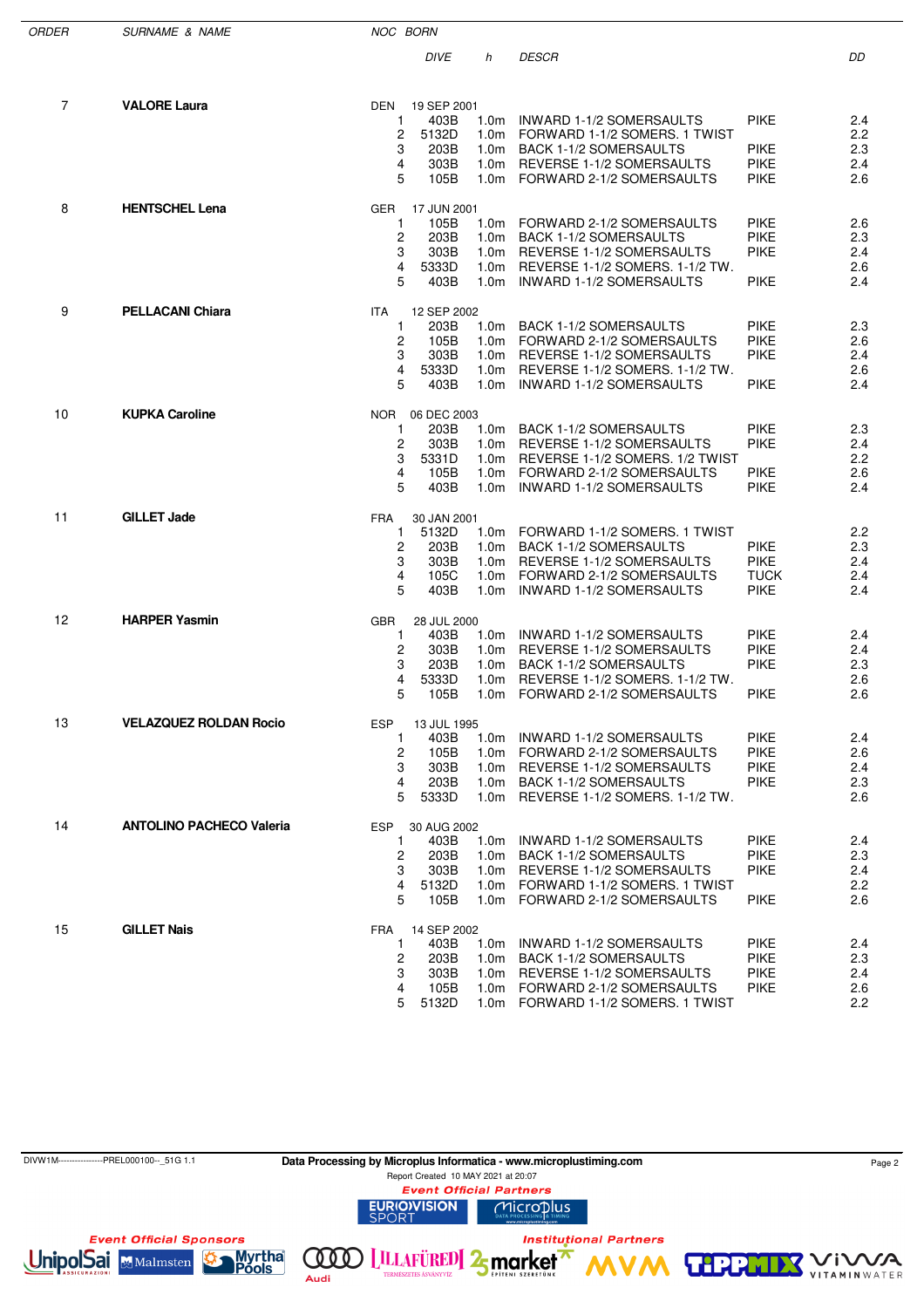| <i>ORDER</i> | <b>SURNAME &amp; NAME</b> | NOC BORN                                                                                                                                                                                                                                                                                                                            |                                 |
|--------------|---------------------------|-------------------------------------------------------------------------------------------------------------------------------------------------------------------------------------------------------------------------------------------------------------------------------------------------------------------------------------|---------------------------------|
|              |                           | <b>DIVE</b><br><b>DESCR</b><br>h                                                                                                                                                                                                                                                                                                    | DD                              |
| 16           | <b>TUXEN Anne Vilde</b>   | 27 FEB 1998<br><b>NOR</b><br>203B<br>1.0m BACK 1-1/2 SOMERSAULTS<br><b>PIKE</b><br>1<br>2<br>105B<br>1.0m FORWARD 2-1/2 SOMERSAULTS<br><b>PIKE</b><br>3<br>403B<br>1.0m INWARD 1-1/2 SOMERSAULTS<br><b>PIKE</b><br>303B<br>1.0m REVERSE 1-1/2 SOMERSAULTS<br><b>PIKE</b><br>4<br>1.0m BACK 1-1/2 SOMERS. 1-1/2 TWISTS<br>5<br>5233D | 2.3<br>2.6<br>2.4<br>2.4<br>2.5 |
| 17           | <b>KUN Patricia</b>       | 24 APR 2004<br><b>HUN</b><br><b>PIKE</b><br>403B<br>1.0m INWARD 1-1/2 SOMERSAULTS<br>1<br>2<br>105B<br>1.0m FORWARD 2-1/2 SOMERSAULTS<br><b>PIKE</b><br>1.0m BACK 1-1/2 SOMERSAULTS<br>3<br>203B<br><b>PIKE</b><br>303B<br>1.0m REVERSE 1-1/2 SOMERSAULTS<br><b>PIKE</b><br>4<br>1.0m BACK 1-1/2 SOMERS. 1-1/2 TWISTS<br>5<br>5233D | 2.4<br>2.6<br>2.3<br>2.4<br>2.5 |
| 18           | <b>OPALKA Zora</b>        | SVK 01 AUG 1999<br><b>PIKE</b><br>$\mathbf{1}$<br>105B<br>1.0m FORWARD 2-1/2 SOMERSAULTS<br>1.0m REVERSE 1-1/2 SOMERSAULTS<br>2<br>303B<br><b>PIKE</b><br>5132D<br>3<br>1.0m FORWARD 1-1/2 SOMERS, 1 TWIST<br>203B<br>1.0m BACK 1-1/2 SOMERSAULTS<br>PIKE<br>4<br>5<br>403B<br>1.0m INWARD 1-1/2 SOMERSAULTS<br><b>PIKE</b>         | 2.6<br>2.4<br>2.2<br>2.3<br>2.4 |
| 19           | <b>ILINYKH Kristina</b>   | RUS 27 NOV 1994<br>1.0m INWARD 1-1/2 SOMERSAULTS<br><b>PIKE</b><br>1<br>403B<br>2<br>1.0m FORWARD 2-1/2 SOMERSAULTS<br>105B<br><b>PIKE</b><br>1.0m BACK 1-1/2 SOMERSAULTS<br>3<br>203B<br><b>PIKE</b><br>303B<br>1.0m REVERSE 1-1/2 SOMERSAULTS<br><b>PIKE</b><br>4<br>5<br>5134D<br>1.0m FORWARD 1-1/2 SOMERS. 2 TWISTS            | 2.4<br>2.6<br>2.3<br>2.4<br>2.6 |
| 20           | <b>BERTOCCHI Elena</b>    | 19 SEP 1994<br>ITA<br>1.0m INWARD 1-1/2 SOMERSAULTS<br><b>PIKE</b><br>403B<br>1<br>2<br>105B<br>1.0m FORWARD 2-1/2 SOMERSAULTS<br><b>PIKE</b><br>3<br>203B<br>1.0m BACK 1-1/2 SOMERSAULTS<br><b>PIKE</b><br>303B<br>1.0m REVERSE 1-1/2 SOMERSAULTS<br><b>PIKE</b><br>4<br>5<br>5333D<br>1.0m REVERSE 1-1/2 SOMERS. 1-1/2 TW.        | 2.4<br>2.6<br>2.3<br>2.4<br>2.6 |
| 21           | <b>PYSMENSKA Anna</b>     | UKR 12 MAR 1991<br>203B<br>1.0m BACK 1-1/2 SOMERSAULTS<br><b>PIKE</b><br>1.<br>2<br>403B<br>1.0m INWARD 1-1/2 SOMERSAULTS<br><b>PIKE</b><br>1.0m FORWARD 2-1/2 SOMERSAULTS<br><b>PIKE</b><br>3<br>105B<br>303B<br>1.0m REVERSE 1-1/2 SOMERSAULTS<br><b>PIKE</b><br>4<br>5<br>5134D<br>1.0m FORWARD 1-1/2 SOMERS. 2 TWISTS           | 2.3<br>2.4<br>2.6<br>2.4<br>2.6 |
| 22           | <b>SKRZEK Kaja</b>        | <b>POL</b><br>12 NOV 1998<br>PIKE<br>403B<br>1.0m INWARD 1-1/2 SOMERSAULTS<br>1<br>2<br>105B<br><b>PIKE</b><br>FORWARD 2-1/2 SOMERSAULTS<br>1.0m<br><b>PIKE</b><br>3<br>203B<br>1.0m<br>BACK 1-1/2 SOMERSAULTS<br>303B<br>1.0m REVERSE 1-1/2 SOMERSAULTS<br>PIKE<br>4<br>5<br>5132D<br>1.0m FORWARD 1-1/2 SOMERS, 1 TWIST           | 2.4<br>2.6<br>2.3<br>2.4<br>2.2 |
| 23           | <b>ARNAUTOVA Anna</b>     | UKR<br>11 JUN 2004<br>403B<br>INWARD 1-1/2 SOMERSAULTS<br>PIKE<br>1.0m<br>1<br>2<br>105B<br>FORWARD 2-1/2 SOMERSAULTS<br><b>PIKE</b><br>1.0m<br>3<br>203B<br>1.0m<br>BACK 1-1/2 SOMERSAULTS<br>PIKE<br>303B<br>1.0m REVERSE 1-1/2 SOMERSAULTS<br><b>PIKE</b><br>4<br>5<br>5134D<br>1.0m FORWARD 1-1/2 SOMERS, 2 TWISTS              | 2.4<br>2.6<br>2.3<br>2.4<br>2.6 |
| 24           | <b>HEIMBERG Michelle</b>  | 02 JUN 2000<br>SUI<br>403B<br>INWARD 1-1/2 SOMERSAULTS<br>PIKE<br>1.0m<br>1<br>2<br>105B<br>1.0m FORWARD 2-1/2 SOMERSAULTS<br><b>PIKE</b><br>203B<br>1.0m BACK 1-1/2 SOMERSAULTS<br>PIKE<br>3<br>1.0m REVERSE 1-1/2 SOMERSAULTS<br>303B<br><b>PIKE</b><br>4<br>1.0m REVERSE 1-1/2 SOMERS. 1-1/2 TW.<br>5<br>5333D                   | 2.4<br>2.6<br>2.3<br>2.4<br>2.6 |

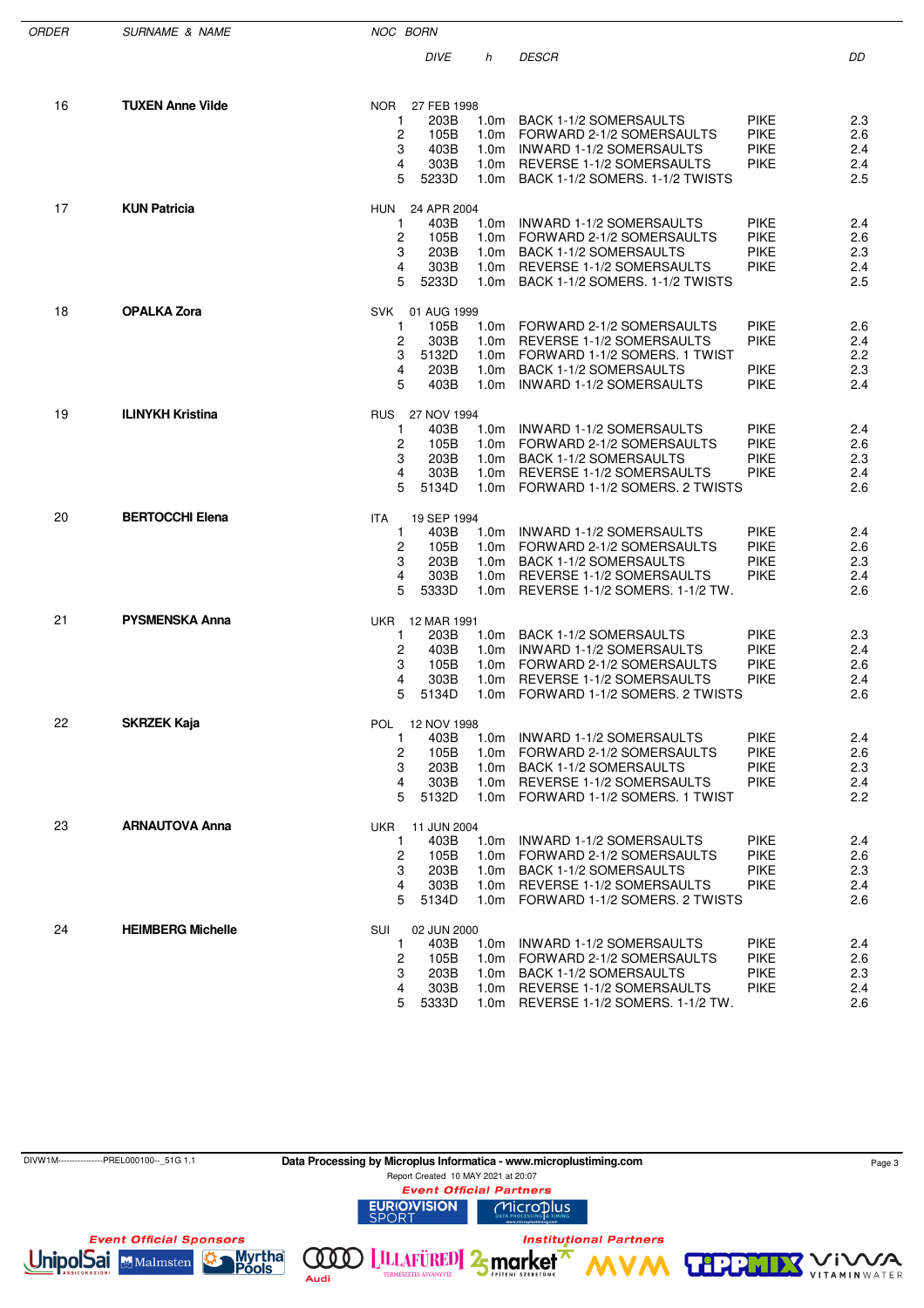| ORDER | <b>SURNAME &amp; NAME</b> | NOC BORN       |                 |                                      |                                                                        |             |            |
|-------|---------------------------|----------------|-----------------|--------------------------------------|------------------------------------------------------------------------|-------------|------------|
|       |                           |                | <b>DIVE</b>     | h                                    | <b>DESCR</b>                                                           |             | DD         |
| 25    | <b>WILS Daphne</b>        | <b>NED</b>     | 28 DEC 1997     |                                      |                                                                        |             |            |
|       |                           | 1              | 403B            | 1.0 <sub>m</sub>                     | INWARD 1-1/2 SOMERSAULTS                                               | <b>PIKE</b> | 2.4        |
|       |                           | $\overline{2}$ | 105B            | 1.0 <sub>m</sub>                     | FORWARD 2-1/2 SOMERSAULTS                                              | <b>PIKE</b> | 2.6        |
|       |                           | 3              | 203B            | 1.0 <sub>m</sub>                     | BACK 1-1/2 SOMERSAULTS                                                 | <b>PIKE</b> | 2.3        |
|       |                           | 4<br>5         | 305C<br>5233D   | 1.0 <sub>m</sub><br>1.0 <sub>m</sub> | REVERSE 2-1/2 SOMERSAULTS<br>BACK 1-1/2 SOMERS. 1-1/2 TWISTS           | <b>TUCK</b> | 3.0<br>2.5 |
| 26    | <b>SANDOR Petra</b>       |                | HUN 02 APR 2000 |                                      |                                                                        |             |            |
|       |                           | 1              | 403B            | 1.0 <sub>m</sub>                     | INWARD 1-1/2 SOMERSAULTS                                               | <b>PIKE</b> | 2.4        |
|       |                           | 2              | 105C            | 1.0 <sub>m</sub>                     | FORWARD 2-1/2 SOMERSAULTS                                              | <b>TUCK</b> | 2.4        |
|       |                           | 3              | 203B            | 1.0 <sub>m</sub>                     | <b>BACK 1-1/2 SOMERSAULTS</b>                                          | <b>PIKE</b> | 2.3        |
|       |                           | 4<br>5         | 303B<br>5132D   | 1.0 <sub>m</sub>                     | <b>REVERSE 1-1/2 SOMERSAULTS</b><br>1.0m FORWARD 1-1/2 SOMERS, 1 TWIST | <b>PIKE</b> | 2.4<br>2.2 |
| 27    | <b>ABBEMA Oona</b>        | <b>NED</b>     | 19 FEB 2002     |                                      |                                                                        |             |            |
|       |                           | 1              | 403B            | 1.0 <sub>m</sub>                     | INWARD 1-1/2 SOMERSAULTS                                               | <b>PIKE</b> | 2.4        |
|       |                           | 2              | 105B            | 1.0 <sub>m</sub>                     | FORWARD 2-1/2 SOMERSAULTS                                              | <b>PIKE</b> | 2.6        |
|       |                           | 3              | 203B            | 1.0 <sub>m</sub>                     | <b>BACK 1-1/2 SOMERSAULTS</b>                                          | <b>PIKE</b> | 2.3        |
|       |                           | 4              | 303B            | 1.0 <sub>m</sub>                     | REVERSE 1-1/2 SOMERSAULTS                                              | <b>PIKE</b> | 2.4        |
|       |                           | 5              | 5233D           | 1.0 <sub>m</sub>                     | BACK 1-1/2 SOMERS. 1-1/2 TWISTS                                        |             | 2.5        |
| 28    | <b>ALBIEZ Cara</b>        | AUT            | 15 JUN 2005     |                                      |                                                                        |             |            |
|       |                           | 1              | 5132D           |                                      | 1.0m FORWARD 1-1/2 SOMERS. 1 TWIST                                     |             | 2.2        |
|       |                           | 2              | 203B            |                                      | 1.0m BACK 1-1/2 SOMERSAULTS                                            | <b>PIKE</b> | 2.3        |
|       |                           | 3              | 105B            |                                      | 1.0m FORWARD 2-1/2 SOMERSAULTS                                         | <b>PIKE</b> | 2.6        |
|       |                           | 4              | 403B            |                                      | 1.0m INWARD 1-1/2 SOMERSAULTS                                          | <b>PIKE</b> | 2.4        |
|       |                           | 5              | 303C            | 1.0 <sub>m</sub>                     | REVERSE 1-1/2 SOMERSAULTS                                              | <b>TUCK</b> | 2.1        |
| 29    | <b>MARIC Marcela</b>      |                | CRO 18 OCT 1996 |                                      |                                                                        |             |            |
|       |                           | 1              | 403B            |                                      | 1.0m INWARD 1-1/2 SOMERSAULTS                                          | <b>PIKE</b> | 2.4        |
|       |                           | 2<br>3         | 5132D<br>105B   |                                      | 1.0m FORWARD 1-1/2 SOMERS. 1 TWIST<br>1.0m FORWARD 2-1/2 SOMERSAULTS   | <b>PIKE</b> | 2.2<br>2.6 |
|       |                           | 4              | 303B            |                                      | 1.0m REVERSE 1-1/2 SOMERSAULTS                                         | <b>PIKE</b> | 2.4        |
|       |                           | 5              | 203B            |                                      | 1.0m BACK 1-1/2 SOMERSAULTS                                            | <b>PIKE</b> | 2.3        |
| 30    | <b>COQUOZ Madeline</b>    | <b>SUI</b>     | 13 JAN 1999     |                                      |                                                                        |             |            |
|       |                           | 1              | 403B            | 1.0 <sub>m</sub>                     | INWARD 1-1/2 SOMERSAULTS                                               | <b>PIKE</b> | 2.4        |
|       |                           | $\overline{2}$ | 5331D           | 1.0 <sub>m</sub>                     | REVERSE 1-1/2 SOMERS, 1/2 TWIST                                        |             | 2.2        |
|       |                           | 3              | 203B            | 1.0 <sub>m</sub>                     | <b>BACK 1-1/2 SOMERSAULTS</b>                                          | <b>PIKE</b> | 2.3        |
|       |                           | 4              | 303B            | 1.0 <sub>m</sub>                     | REVERSE 1-1/2 SOMERSAULTS                                              | <b>PIKE</b> | 2.4        |
|       |                           | 5              | 105B            |                                      | 1.0m FORWARD 2-1/2 SOMERSAULTS                                         | <b>PIKE</b> | 2.6        |
| 31    | <b>TORRANCE Katherine</b> |                | GBR 10 OCT 1998 |                                      |                                                                        |             |            |
|       |                           | $\mathbf{1}$   | 403B            | 1.0 <sub>m</sub>                     | INWARD 1-1/2 SOMERSAULTS                                               | <b>PIKE</b> | 2.4        |
|       |                           | 2              | 203B            | 1.0 <sub>m</sub>                     | <b>BACK 1-1/2 SOMERSAULTS</b>                                          | <b>PIKE</b> | 2.3        |
|       |                           | 3<br>4         | 303B<br>5333D   | 1.0 <sub>m</sub><br>1.0 <sub>m</sub> | REVERSE 1-1/2 SOMERSAULTS<br>REVERSE 1-1/2 SOMERS. 1-1/2 TW.           | <b>PIKE</b> | 2.4<br>2.6 |
|       |                           | 5              | 105B            |                                      | 1.0m FORWARD 2-1/2 SOMERSAULTS                                         | <b>PIKE</b> | 2.6        |
|       |                           |                |                 |                                      |                                                                        |             |            |

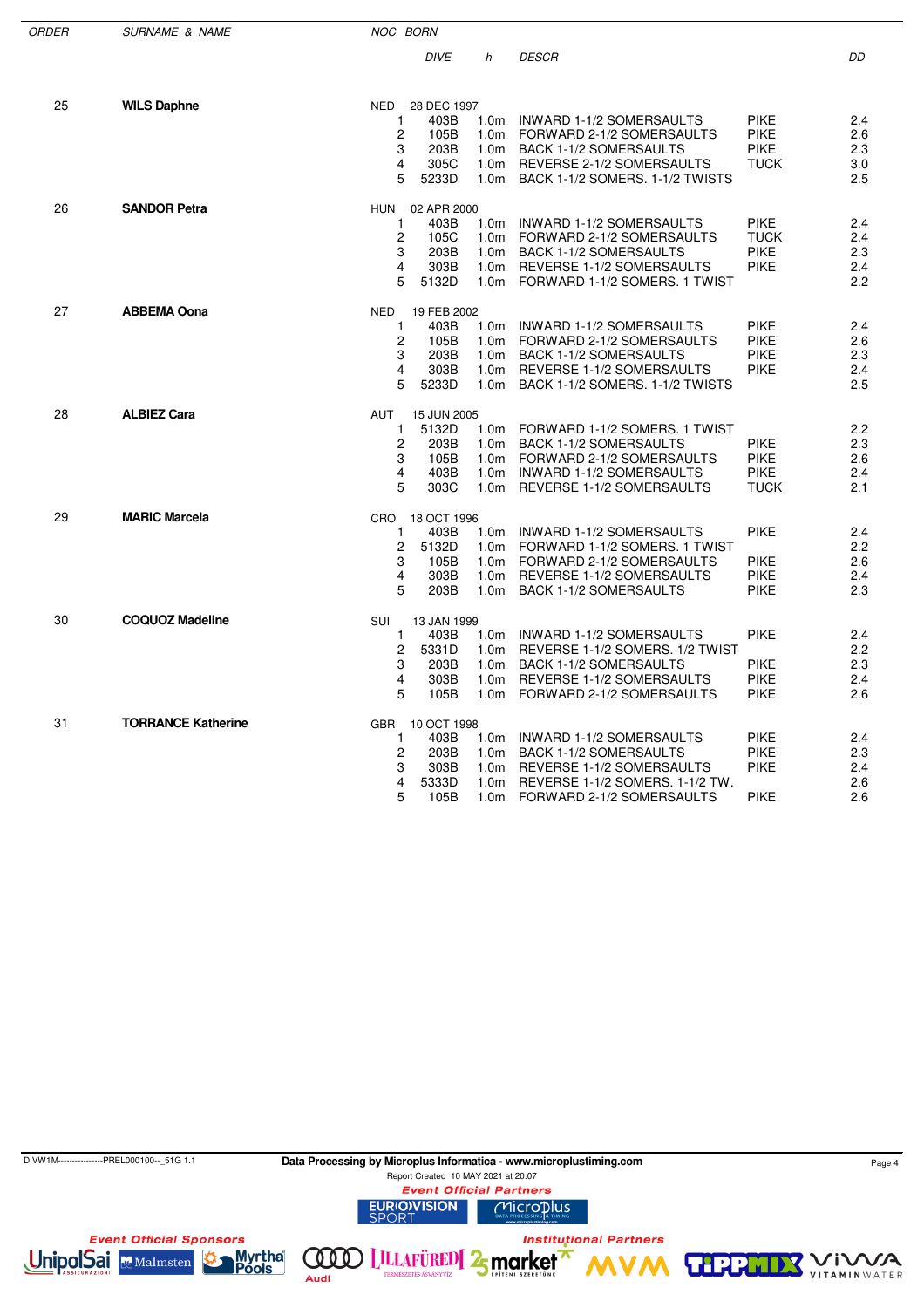

DIVING 10 - 16 MAY

**Results** 

**Event 2**

RANK SURNAME & NAME NOC BORN TOTAL GAP

**1m Springboard Women Preliminary**

aquatics

**11 MAY 2021 - 12:30**

|                |                                 | <b>REFEREE</b>            | SOROKINA Anna                                     | LEN                        |        |       |
|----------------|---------------------------------|---------------------------|---------------------------------------------------|----------------------------|--------|-------|
|                |                                 | <b>ASSISTANT</b>          |                                                   | SAEZ DE IBARRA Dolores LEN |        |       |
|                |                                 |                           | <b>PANEL</b>                                      |                            |        |       |
|                |                                 | JUDGE <sub>1</sub>        | PEREZ Angel Luis                                  |                            |        |       |
|                |                                 | <b>JUDGE 2</b>            | <b>BARROW Sarah</b>                               |                            |        |       |
|                |                                 | <b>JUDGE 3</b>            | <b>TOULOUDIS Nikolaos</b>                         |                            |        |       |
|                |                                 | <b>JUDGE 4</b>            | <b>BARTAIA Irakli</b><br><b>FEOKTISTOV Eduard</b> |                            |        |       |
|                |                                 | JUDGE 5<br><b>JUDGE 6</b> | POLAZZO Marco Valerio                             |                            |        |       |
|                |                                 | <b>JUDGE 7</b>            | STRITT BURK Carmen                                |                            |        |       |
|                |                                 |                           |                                                   |                            |        |       |
| 1              | <b>HEIMBERG Michelle</b>        |                           | SUI                                               | 02 JUN 2000                | 258.45 |       |
| $\overline{c}$ | <b>BERTOCCHI Elena</b>          |                           | <b>ITA</b>                                        | 19 SEP 1994                | 258.10 | 0.35  |
| 3              | <b>PELLACANI Chiara</b>         |                           | ITA                                               | 12 SEP 2002                | 254.80 | 3.65  |
| 4              | <b>ILINYKH Kristina</b>         |                           | <b>RUS</b>                                        | 27 NOV 1994                | 245.90 | 12.55 |
| 5              | <b>PYSMENSKA Anna</b>           |                           | <b>UKR</b>                                        | 12 MAR 1991                | 245.30 | 13.15 |
| 6              | <b>CRYAN Clare</b>              |                           | <b>IRL</b>                                        | 03 DEC 1993                | 241.60 | 16.85 |
| 6              | <b>POLIAKOVA Marija</b>         |                           | <b>RUS</b>                                        | 08 MAY 1997                | 241.60 | 16.85 |
| 8              | <b>NILSSON GARIP Emilia</b>     |                           | SWE                                               | 21 APR 2003                | 240.95 | 17.50 |
| 9              | <b>TORRANCE Katherine</b>       |                           | <b>GBR</b>                                        | 10 OCT 1998                | 238.30 | 20.15 |
| 10             | <b>OETTINGHAUS Saskia Maure</b> |                           | <b>GER</b>                                        | 03 APR 1998                | 235.50 | 22.95 |
| 11             | <b>KHAMULKINA Alena</b>         |                           | <b>BLR</b>                                        | 24 JUL 1997                | 234.05 | 24.40 |
| 12             | <b>GILLET Nais</b>              |                           | <b>FRA</b>                                        | 14 SEP 2002                | 231.75 | 26.70 |
| 13             | <b>HENTSCHEL Lena</b>           |                           | <b>GER</b>                                        | 17 JUN 2001                | 230.95 | 27.50 |
| 14             | <b>G.GULLSTRAND Emma</b>        |                           | <b>SWE</b>                                        | 13 SEP 2000                | 230.55 | 27.90 |
| 15             | <b>VELAZQUEZ ROLDAN Rocio</b>   |                           | <b>ESP</b>                                        | 13 JUL 1995                | 223.50 | 34.95 |
| 16             | <b>GILLET Jade</b>              |                           | <b>FRA</b>                                        | 30 JAN 2001                | 223.30 | 35.15 |
| 17             | <b>SKRZEK Kaja</b>              |                           | <b>POL</b>                                        | 12 NOV 1998                | 221.80 | 36.65 |
| 18             | <b>COQUOZ Madeline</b>          |                           | <b>SUI</b>                                        | 13 JAN 1999                | 218.90 | 39.55 |
| 19             | <b>ANTOLINO PACHECO Valeria</b> |                           | <b>ESP</b>                                        | 30 AUG 2002                | 217.75 | 40.70 |
| 20             | <b>VALORE Laura</b>             |                           | <b>DEN</b>                                        | 19 SEP 2001                | 213.10 | 45.35 |
| 21             | <b>ARNAUTOVA Anna</b>           |                           | <b>UKR</b>                                        | 11 JUN 2004                | 208.70 | 49.75 |
| 22             | <b>ABBEMA Oona</b>              |                           | <b>NED</b>                                        | 19 FEB 2002                | 208.10 | 50.35 |
| 23             | <b>HARPER Yasmin</b>            |                           | <b>GBR</b>                                        | 28 JUL 2000                | 205.50 | 52.95 |
| 24             | <b>KUPKA Caroline</b>           |                           | <b>NOR</b>                                        | 06 DEC 2003                | 203.65 | 54.80 |
| 25             | <b>TUXEN Anne Vilde</b>         |                           | <b>NOR</b>                                        | 27 FEB 1998                | 185.30 | 73.15 |
| 25             | <b>WILS Daphne</b>              |                           | <b>NED</b>                                        | 28 DEC 1997                | 185.30 | 73.15 |
| 27             | <b>SANDOR Petra</b>             |                           | <b>HUN</b>                                        | 02 APR 2000                | 181.65 | 76.80 |
| 28             | <b>MARIC Marcela</b>            |                           | CRO                                               | 18 OCT 1996                | 174.50 | 83.95 |
| 29             | <b>KUN Patricia</b>             |                           | <b>HUN</b>                                        | 24 APR 2004                | 172.35 | 86.10 |
| 30             | <b>OPALKA Zora</b>              |                           | <b>SVK</b>                                        | 01 AUG 1999                | 170.50 | 87.95 |
| 31             | <b>ALBIEZ Cara</b>              |                           | <b>AUT</b>                                        | 15 JUN 2005                | 169.70 | 88.75 |
|                |                                 |                           |                                                   |                            |        |       |



31 **ALBIEZ Cara** AUT 15 JUN 2005 **169.70** 88.75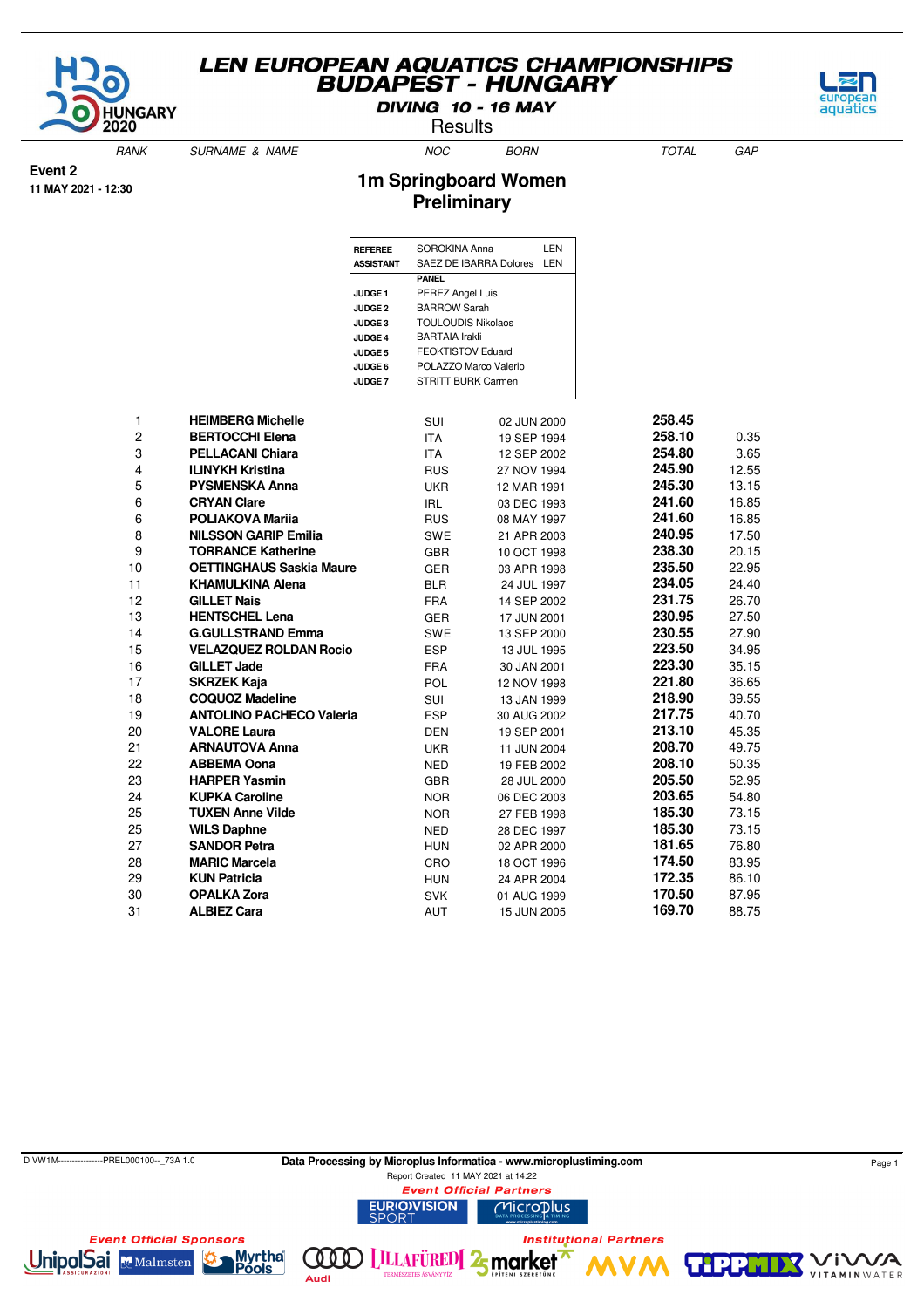



**VITAMIN** WATER

DIVING 10 - 16 MAY

**Results** 

**Event 2 11 MAY 2021 - 12:30**

RANK SURNAME & NAME TO THE ROOC DIVE DD H J1 J2 J3 J4 J5 J6 J7 PEN PART TOTAL GAP

#### **1m Springboard Women Preliminary**

|    |                          |            | <b>REFEREE</b><br><b>ASSISTANT</b>                                                                                  |                                       | SOROKINA Anna<br>SAEZ DE IBARRA Dolores LEN                                                                                              |                                     | <b>LEN</b> |                                                                                                                                                         |             |         |                                           |                                                          |       |
|----|--------------------------|------------|---------------------------------------------------------------------------------------------------------------------|---------------------------------------|------------------------------------------------------------------------------------------------------------------------------------------|-------------------------------------|------------|---------------------------------------------------------------------------------------------------------------------------------------------------------|-------------|---------|-------------------------------------------|----------------------------------------------------------|-------|
|    |                          |            | <b>JUDGE 1</b><br><b>JUDGE 2</b><br>JUDGE 3<br><b>JUDGE 4</b><br><b>JUDGE 5</b><br><b>JUDGE 6</b><br><b>JUDGE 7</b> | <b>PANEL</b><br><b>BARTAIA Irakli</b> | PEREZ Angel Luis<br><b>BARROW Sarah</b><br><b>TOULOUDIS Nikolaos</b><br>FEOKTISTOV Eduard<br>POLAZZO Marco Valerio<br>STRITT BURK Carmen |                                     |            |                                                                                                                                                         |             |         |                                           |                                                          |       |
| 1. | <b>HEIMBERG Michelle</b> | SUI        | 02 JUN 2000<br>403B<br>105B<br>203B<br>303B                                                                         | 2.4<br>2.6<br>2.3<br>2.4              | 1.0<br>1.0<br>1.0<br>1.0                                                                                                                 | 7.0<br>6.5<br>8.0                   |            | 7.5 7.5 7.0 7.5 7.0 7.0 7.0<br>7.0 7.0 7.0 7.0 6.5 6.5<br>7.0 6.5 6.5<br>7.0 7.5 7.5 7.5 7.0 7.0                                                        | 6.5         | 6.5 6.5 | 51.60<br>54.60<br>44.85<br>52.80          | 51.60<br>106.20<br>151.05<br>203.85                      |       |
| 2  | <b>BERTOCCHI Elena</b>   |            | 5333D                                                                                                               | 2.6                                   | 1.0                                                                                                                                      |                                     |            | 7.0 7.0 7.0 7.0 6.5 6.5 7.0                                                                                                                             |             |         | 54.60                                     | 258.45                                                   |       |
|    |                          | <b>ITA</b> | 19 SEP 1994<br>403B<br>105B<br>203B<br>303B<br>5333D                                                                | 2.4<br>2.6<br>2.3<br>2.4<br>2.6       | 1.0<br>1.0<br>1.0<br>1.0<br>1.0                                                                                                          | 7.5<br>7.0<br>7.5                   |            | 7.0 7.0 7.0 7.0 7.5 7.0 7.5<br>7.5 7.5 7.0 7.5 7.0 8.0<br>7.0 7.0 6.5<br>7.5 8.0 7.0 7.0 7.5 7.0<br>6.0 6.0 6.5 6.5 6.0 6.5 5.5                         | 7.0 7.5 7.0 |         | 50.40<br>58.50<br>48.30<br>52.80          | 50.40<br>108.90<br>157.20<br>210.00<br>48.10 258.10      | 0.35  |
| 3  | <b>PELLACANI Chiara</b>  | <b>ITA</b> | 12 SEP 2002<br>203B<br>105B<br>303B<br>5333D<br>403B                                                                | 2.3<br>2.6<br>2.4<br>2.6<br>2.4       | 1.0<br>1.0<br>1.0<br>1.0<br>1.0                                                                                                          | 7.0 7.5<br>7.5<br>6.0<br>7.0<br>6.5 | 7.0        | 7.0 7.5 7.0 7.5 8.0<br>7.0 7.5 7.5 7.0 7.0 7.5<br>6.5 6.0 6.5<br>7.0 7.0 7.5 7.0 7.0 8.0<br>6.0 6.5 6.5 6.5 6.5 6.0                                     |             | 6.5 6.0 | 50.60<br>57.20<br>45.60<br>54.60<br>46.80 | 50.60<br>107.80<br>153.40<br>208.00<br>254.80            | 3.65  |
| 4  | <b>ILINYKH Kristina</b>  | <b>RUS</b> | 27 NOV 1994<br>403B<br>105B<br>203B<br>303B<br>5134D                                                                | 2.4<br>2.6<br>2.3<br>2.4<br>2.6       | 1.0<br>1.0<br>1.0<br>1.0<br>1.0                                                                                                          | 7.0<br>7.0<br>6.0<br>6.5<br>6.0     | 6.5<br>7.5 | 7.0 7.0 7.5 7.0 7.0 7.0<br>7.5 7.0 7.5 7.0 7.0<br>7.0 6.5 7.0 6.0 6.5 6.0<br>7.0 7.0 7.0 6.5 7.0<br>6.0 6.0 5.5 6.0 6.0 5.5                             |             |         | 50.40<br>54.60<br>43.70<br>50.40<br>46.80 | 50.40<br>105.00<br>148.70<br>199.10<br>245.90            | 12.55 |
| 5  | <b>PYSMENSKA Anna</b>    | <b>UKR</b> | 12 MAR 1991<br>203B<br>403B<br>105B<br>303B<br>5134D 2.6                                                            | 2.3<br>2.4<br>2.6<br>2.4              | 1.0<br>1.0<br>1.0<br>1.0<br>1.0                                                                                                          | 7.0<br>7.5                          | 7.0 7.0    | 7.0 7.0 7.5 6.5 7.0 8.0<br>7.0 6.5 7.0 7.0<br>6.0 6.5 5.5 5.5 6.0 6.0 5.5<br>6.5 7.0 7.0 7.0 7.0 7.0 6.5<br>6.5 6.5 6.0 6.5 6.5 6.5 7.0                 |             |         | 48.30<br>50.40<br>45.50                   | 48.30<br>98.70<br>144.20<br>50.40 194.60<br>50.70 245.30 | 13.15 |
|    | 6 CRYAN Clare            | IRL        | 03 DEC 1993<br>403B<br>203B<br>303B<br>5132D<br>105B                                                                | 2.4<br>2.3<br>2.4<br>2.2<br>2.6       | 1.0<br>1.0<br>1.0<br>1.0<br>1.0                                                                                                          |                                     |            | 6.5 7.0 7.0 6.5 7.0 7.0 7.0<br>6.0 7.0 6.0 7.0 6.5 7.0 6.5<br>6.5 7.0 6.0 6.0 6.0 6.5 6.0<br>6.5 7.0 7.0 6.5 7.5 7.5 7.0<br>6.5 7.0 7.0 6.5 7.0 7.0 7.0 |             |         | 50.40<br>46.00<br>46.20                   | 50.40<br>96.40<br>44.40 140.80<br>187.00<br>54.60 241.60 | 16.85 |

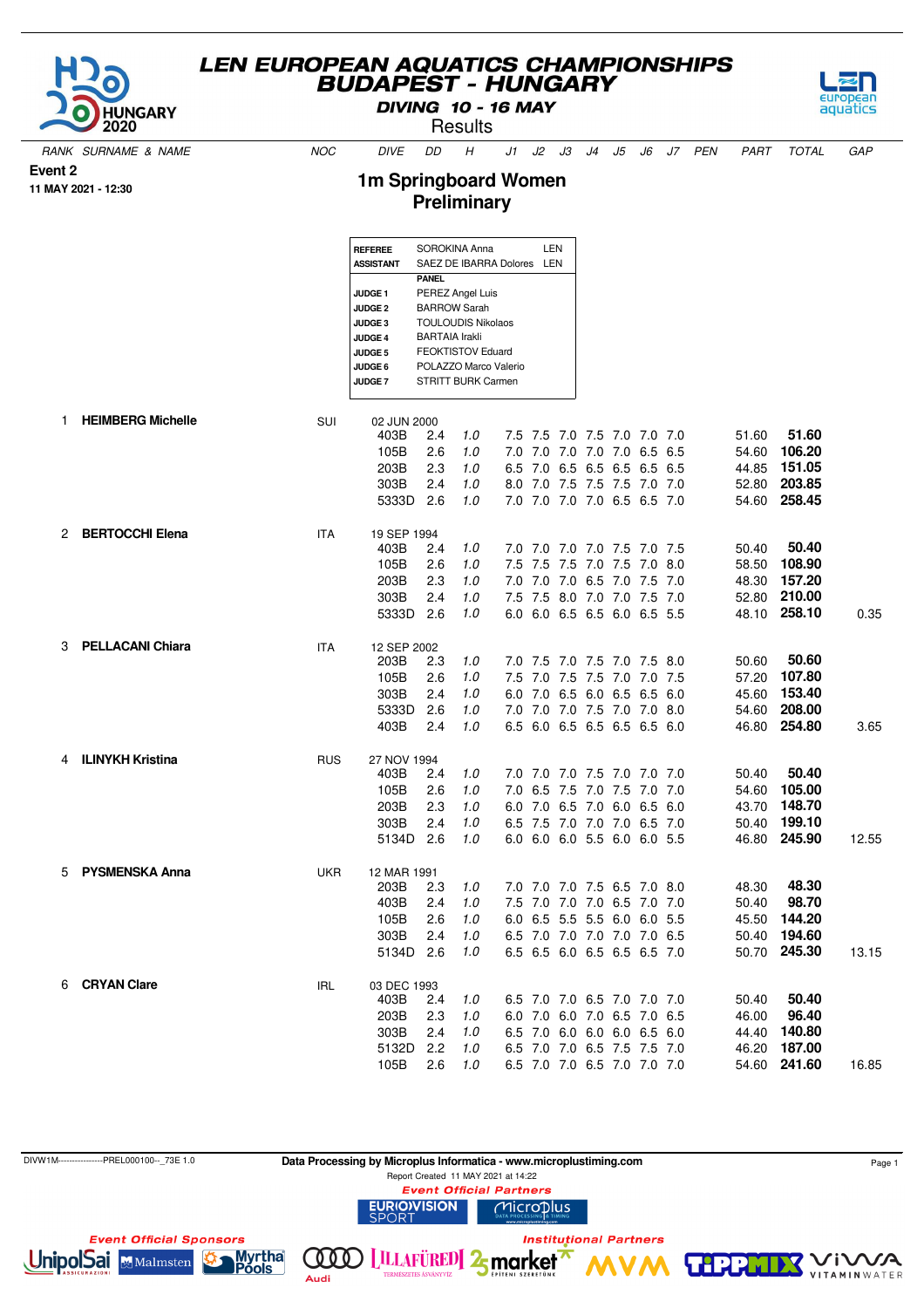|    | <i>RANK SURNAME &amp; NAME</i>  | <b>NOC</b> | <b>DIVE</b>  | DD         | Η          | J1  | J2 | JЗ | J4                  | J5 | J6                                                         | J7 PEN | PART           | <b>TOTAL</b>    | GAP   |
|----|---------------------------------|------------|--------------|------------|------------|-----|----|----|---------------------|----|------------------------------------------------------------|--------|----------------|-----------------|-------|
| 6  | <b>POLIAKOVA Marija</b>         | <b>RUS</b> | 08 MAY 1997  |            |            |     |    |    |                     |    |                                                            |        |                |                 |       |
|    |                                 |            | 403B         | 2.4        | 1.0        |     |    |    |                     |    | 7.0 7.0 6.5 7.0 7.0 7.0 6.5                                |        | 50.40          | 50.40           |       |
|    |                                 |            | 203B         | 2.3        | 1.0        |     |    |    |                     |    | 5.0 5.5 6.0 6.0 5.5 5.5 6.0                                |        | 39.10          | 89.50           |       |
|    |                                 |            | 303B         | 2.4        | 1.0        |     |    |    | 7.0 6.5 6.5 6.5 6.5 |    | 7.0 6.0                                                    |        | 46.80          | 136.30          |       |
|    |                                 |            | 105B         | 2.6        | 1.0        | 6.5 |    |    |                     |    | 6.0 6.5 6.5 7.0 6.5 7.0                                    |        | 50.70          | 187.00          |       |
|    |                                 |            | 5134D 2.6    |            | 1.0        |     |    |    |                     |    | 6.5 6.5 7.0 7.0 7.0 7.0 7.0                                |        | 54.60          | 241.60          | 16.85 |
| 8  | <b>NILSSON GARIP Emilia</b>     | SWE        | 21 APR 2003  |            |            |     |    |    |                     |    |                                                            |        |                | 44.85           |       |
|    |                                 |            | 203B<br>403B | 2.3<br>2.4 | 1.0<br>1.0 |     |    |    |                     |    | 6.5 6.5 6.5 6.5 7.0 6.5 6.0<br>6.5 6.5 7.0 6.5 7.0 6.5 6.5 |        | 44.85<br>46.80 | 91.65           |       |
|    |                                 |            | 105B         | 2.6        | 1.0        |     |    |    |                     |    | 6.0 6.0 7.0 6.0 6.5 6.0 6.0                                |        | 46.80          | 138.45          |       |
|    |                                 |            | 303B         | 2.4        | 1.0        |     |    |    |                     |    | 7.0 6.5 7.0 6.5 7.0 6.5 7.0                                |        | 49.20          | 187.65          |       |
|    |                                 |            | 5333D        | 2.6        | 1.0        |     |    |    |                     |    | 7.0 6.5 7.0 7.0 6.0 6.5 7.5                                |        | 53.30          | 240.95          | 17.50 |
| 9  | <b>TORRANCE Katherine</b>       | <b>GBR</b> | 10 OCT 1998  |            |            |     |    |    |                     |    |                                                            |        |                |                 |       |
|    |                                 |            | 403B         | 2.4        | 1.0        |     |    |    |                     |    | 6.0 7.0 7.0 7.0 7.5 6.5 7.5                                |        | 50.40          | 50.40           |       |
|    |                                 |            | 203B         | 2.3        | 1.0        |     |    |    |                     |    | 6.0 6.5 5.0 6.5 5.5 6.0 6.0                                |        | 41.40          | 91.80           |       |
|    |                                 |            | 303B         | 2.4        | 1.0        |     |    |    |                     |    | 7.0 7.5 7.0 7.5 8.0 7.0 7.0                                |        | 51.60          | 143.40          |       |
|    |                                 |            | 5333D        | 2.6        | 1.0        | 6.5 |    |    |                     |    | 6.5 6.5 7.0 7.0 6.0 6.0                                    |        | 50.70          | 194.10          |       |
|    |                                 |            | 105B         | 2.6        | 1.0        |     |    |    |                     |    | 5.0 5.5 6.0 6.5 6.0 5.5 5.5                                |        | 44.20          | 238.30          | 20.15 |
| 10 | <b>OETTINGHAUS Saskia Maure</b> | <b>GER</b> | 03 APR 1998  |            |            |     |    |    |                     |    |                                                            |        |                |                 |       |
|    |                                 |            | 403B         | 2.4        | 1.0        |     |    |    |                     |    | 6.5 6.5 6.5 7.0 6.0 6.5 7.0                                |        | 46.80          | 46.80           |       |
|    |                                 |            | 105B<br>203B | 2.6<br>2.3 | 1.0        |     |    |    | 6.0 6.5 7.0 6.5     |    | 6.5 6.5 6.5                                                |        | 50.70          | 97.50<br>136.60 |       |
|    |                                 |            | 303B         | 2.4        | 1.0<br>1.0 | 6.5 |    |    |                     |    | 6.0 6.5 5.5 6.5 5.5 5.5 5.5<br>6.0 6.5 6.5 6.0 6.0 6.5     |        | 39.10<br>45.60 | 182.20          |       |
|    |                                 |            | 5333D 2.6    |            | 1.0        |     |    |    |                     |    | 7.5 7.0 7.0 6.5 6.5 6.5 7.0                                |        |                | 53.30 235.50    | 22.95 |
| 11 | <b>KHAMULKINA Alena</b>         | <b>BLR</b> | 24 JUL 1997  |            |            |     |    |    |                     |    |                                                            |        |                |                 |       |
|    |                                 |            | 403B         | 2.4        | 1.0        |     |    |    |                     |    | 7.5 8.0 7.0 7.0 7.5 7.5 7.5                                |        | 54.00          | 54.00           |       |
|    |                                 |            | 105B         | 2.6        | 1.0        |     |    |    |                     |    | 6.5 5.5 6.0 6.0 6.5 6.0 6.0                                |        | 46.80          | 100.80          |       |
|    |                                 |            | 203B         | 2.3        | 1.0        |     |    |    |                     |    | 7.5 7.0 7.0 7.0 6.5 6.5 6.5                                |        | 47.15          | 147.95          |       |
|    |                                 |            | 303B         | 2.4        | 1.0        |     |    |    |                     |    | 6.0 6.5 6.0 6.5 6.0 5.5 5.5                                |        | 43.20          | 191.15          |       |
|    |                                 |            | 5333D        | 2.6        | 1.0        |     |    |    |                     |    | 5.0 5.5 5.5 6.0 5.0 5.5 5.5                                |        | 42.90          | 234.05          | 24.40 |
| 12 | <b>GILLET Nais</b>              | <b>FRA</b> | 14 SEP 2002  |            |            |     |    |    |                     |    | 6.0 6.5 6.5 6.5 6.5 7.0 7.0                                |        |                | 46.80           |       |
|    |                                 |            | 403B<br>203B | 2.4<br>2.3 | 1.0<br>1.0 | 6.5 |    |    | 7.0 6.0 6.5 6.5     |    | 6.5 6.5                                                    |        | 46.80<br>44.85 | 91.65           |       |
|    |                                 |            | 303B         | 2.4        | 1.0        | 7.0 |    |    |                     |    | 7.0 7.5 7.0 7.0 7.0 6.5                                    |        | 50.40          | 142.05          |       |
|    |                                 |            | 105B         | 2.6        | 1.0        |     |    |    |                     |    | 6.0 6.0 6.5 6.5 6.0 6.0 6.0                                |        | 46.80          | 188.85          |       |
|    |                                 |            | 5132D 2.2    |            | 1.0        |     |    |    |                     |    | 6.5 6.5 6.5 6.0 6.5 6.5 6.0                                |        |                | 42.90 231.75    | 26.70 |
|    | 13 HENTSCHEL Lena               | <b>GER</b> | 17 JUN 2001  |            |            |     |    |    |                     |    |                                                            |        |                |                 |       |
|    |                                 |            | 105B         | 2.6        | 1.0        |     |    |    |                     |    | 6.5 6.0 6.5 6.5 6.5 7.0 6.5                                |        | 50.70          | 50.70           |       |
|    |                                 |            | 203B         | 2.3        | 1.0        |     |    |    |                     |    | 4.0 5.0 4.5 5.0 4.5 4.5 4.5                                |        | 31.05          | 81.75           |       |
|    |                                 |            | 303B         | 2.4        | 1.0        |     |    |    |                     |    | 7.0 6.5 7.0 7.0 7.0 7.0 7.5                                |        | 50.40          | 132.15          |       |
|    |                                 |            | 5333D        | 2.6        | 1.0        |     |    |    |                     |    | 7.0 6.0 6.5 7.0 7.0 6.5 6.5                                |        | 52.00          | 184.15          |       |
|    |                                 |            | 403B         | 2.4        | 1.0        |     |    |    |                     |    | 6.5 6.5 6.5 7.0 6.5 6.5 6.5                                |        | 46.80          | 230.95          | 27.50 |
|    | 14 G.GULLSTRAND Emma            | SWE        | 13 SEP 2000  |            |            |     |    |    |                     |    |                                                            |        |                |                 |       |
|    |                                 |            | 403B         | 2.4        | 1.0        |     |    |    |                     |    | 7.0 6.5 7.0 7.5 7.5 7.5 8.0                                |        | 52.80          | 52.80<br>97.65  |       |
|    |                                 |            | 203B         | 2.3        | 1.0        |     |    |    |                     |    | 6.5 5.5 6.0 7.0 6.5 6.5 7.5                                |        | 44.85          | 31.50 129.15    |       |
|    |                                 |            | 305C<br>105B | 3.0<br>2.6 | 1.0<br>1.0 |     |    |    |                     |    | 3.5 3.5 4.0 3.5 2.5 3.5 3.5<br>6.0 6.5 6.0 7.0 6.5 6.5 6.5 |        |                | 50.70 179.85    |       |
|    |                                 |            | 5134D 2.6    |            | 1.0        |     |    |    |                     |    | 6.5 6.5 6.5 6.5 7.0 6.5 6.5                                |        |                | 50.70 230.55    | 27.90 |
|    | 15 VELAZQUEZ ROLDAN Rocio       | <b>ESP</b> | 13 JUL 1995  |            |            |     |    |    |                     |    |                                                            |        |                |                 |       |
|    |                                 |            | 403B         | 2.4        | 1.0        |     |    |    |                     |    | 7.0 7.0 7.0 7.0 7.5 6.5 6.5                                |        | 50.40          | 50.40           |       |
|    |                                 |            | 105B         | 2.6        | 1.0        |     |    |    |                     |    | 6.0 5.0 6.0 5.5 5.0 5.5 5.5                                |        | 42.90          | 93.30           |       |
|    |                                 |            | 303B         | 2.4        | 1.0        | 5.5 |    |    |                     |    | 6.0 5.5 5.5 6.0 6.0 6.0                                    |        |                | 42.00 135.30    |       |
|    |                                 |            | 203B         | 2.3        | 1.0        |     |    |    |                     |    | 6.0 6.5 6.0 6.0 6.0 5.5 6.0                                |        | 41.40          | 176.70          |       |
|    |                                 |            | 5333D 2.6    |            | 1.0        |     |    |    |                     |    | 5.5 6.0 6.0 6.0 6.0 6.0 6.0                                |        |                | 46.80 223.50    | 34.95 |



 $\underset{\text{Audi}}{\text{QQQ}} \underset{\text{The  
classians isosymptotic}}{\text{LILLAFIREDI}} \underset{\text{Bulaxians}}{\text{B}} \underset{\text{Bulaxian}}{\text{maxket}} \dot{\uparrow}$ 



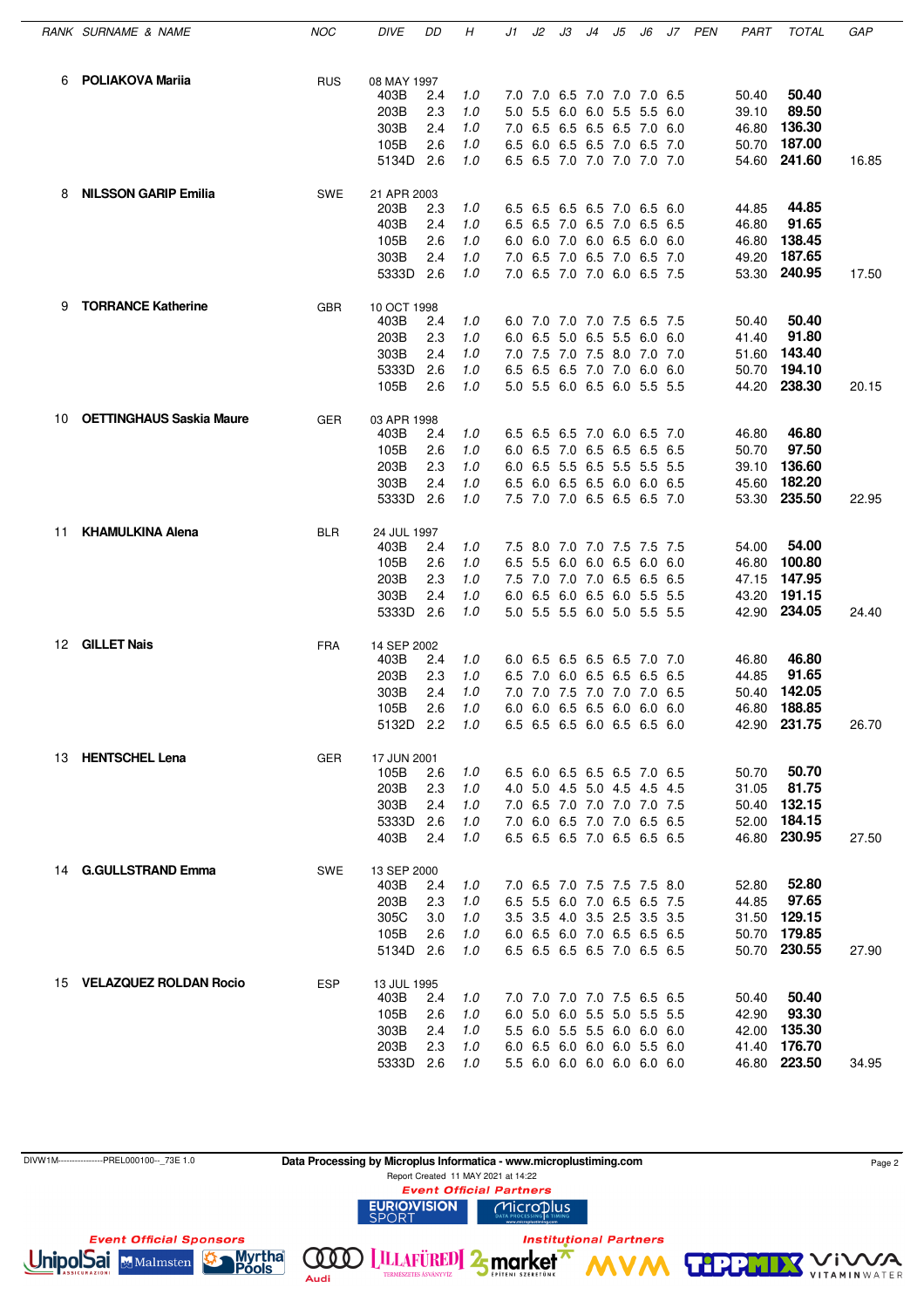|    | RANK SURNAME & NAME             | <b>NOC</b> | <b>DIVE</b>   | DD         | Η          | J1  | J2 | JЗ | J4                                                         | J5 | J6 | J7 | PEN | PART           | TOTAL                 | <b>GAP</b> |
|----|---------------------------------|------------|---------------|------------|------------|-----|----|----|------------------------------------------------------------|----|----|----|-----|----------------|-----------------------|------------|
| 16 | <b>GILLET Jade</b>              | <b>FRA</b> | 30 JAN 2001   |            |            |     |    |    |                                                            |    |    |    |     |                |                       |            |
|    |                                 |            | 5132D         | 2.2        | 1.0        |     |    |    | 6.0 6.5 6.5 6.5 7.0 6.5 7.0                                |    |    |    |     | 42.90          | 42.90                 |            |
|    |                                 |            | 203B          | 2.3        | 1.0        |     |    |    | 6.5 7.0 6.5 7.0 6.5 7.0 6.5                                |    |    |    |     | 46.00          | 88.90                 |            |
|    |                                 |            | 303B          | 2.4        | 1.0        |     |    |    | 5.5 5.5 5.5 5.5 4.5 5.5 5.5                                |    |    |    |     | 39.60          | 128.50                |            |
|    |                                 |            | 105C          | 2.4        | 1.0        |     |    |    | 7.0 7.0 7.0 7.5 6.5 7.0 7.5                                |    |    |    |     | 50.40          | 178.90                |            |
|    |                                 |            | 403B          | 2.4        | 1.0        |     |    |    | 6.0 6.5 6.0 6.5 6.0 6.5 6.0                                |    |    |    |     | 44.40          | 223.30                | 35.15      |
| 17 | <b>SKRZEK Kaja</b>              | <b>POL</b> | 12 NOV 1998   |            |            |     |    |    |                                                            |    |    |    |     |                |                       |            |
|    |                                 |            | 403B          | 2.4        | 1.0        |     |    |    | 6.0 6.0 6.5 6.5 6.5 6.5 7.0                                |    |    |    |     | 46.80          | 46.80                 |            |
|    |                                 |            | 105B          | 2.6        | 1.0        |     |    |    | 6.0 6.5 6.5 6.5 7.0 7.0 7.0                                |    |    |    |     | 52.00          | 98.80                 |            |
|    |                                 |            | 203B          | 2.3        | 1.0        |     |    |    | 6.0 5.5 5.0 5.0 5.5 4.5 5.5                                |    |    |    |     | 36.80          | 135.60<br>180.00      |            |
|    |                                 |            | 303B<br>5132D | 2.4<br>2.2 | 1.0<br>1.0 | 6.5 |    |    | 6.0 6.5 6.5 6.0 6.0 6.0<br>6.5 6.0 6.5 6.0 6.5 6.0 6.5     |    |    |    |     | 44.40          | 41.80 221.80          | 36.65      |
| 18 | <b>COQUOZ Madeline</b>          | <b>SUI</b> | 13 JAN 1999   |            |            |     |    |    |                                                            |    |    |    |     |                |                       |            |
|    |                                 |            | 403B          | 2.4        | 1.0        |     |    |    | 7.0 6.5 6.5 7.0 6.5 6.5 6.0                                |    |    |    |     | 46.80          | 46.80                 |            |
|    |                                 |            | 5331D         | 2.2        | 1.0        |     |    |    | 6.5 7.0 6.0 7.0 6.5 6.0 7.0                                |    |    |    |     | 44.00          | 90.80                 |            |
|    |                                 |            | 203B          | 2.3        | 1.0        |     |    |    | 6.0 6.5 6.0 6.0 5.5 6.0 6.0                                |    |    |    |     | 41.40          | 132.20                |            |
|    |                                 |            | 303B          | 2.4        | 1.0        | 5.0 |    |    | 6.0 4.0 5.0 5.0 5.0 5.5                                    |    |    |    |     | 36.00          | 168.20                |            |
|    |                                 |            | 105B          | 2.6        | 1.0        |     |    |    | 6.5 6.0 7.0 6.5 6.5 6.5 6.5                                |    |    |    |     | 50.70          | 218.90                | 39.55      |
| 19 | <b>ANTOLINO PACHECO Valeria</b> | <b>ESP</b> | 30 AUG 2002   |            |            |     |    |    |                                                            |    |    |    |     |                |                       |            |
|    |                                 |            | 403B          | 2.4        | 1.0        |     |    |    | 6.5 7.0 7.5 7.5 7.0 7.0 7.0                                |    |    |    |     | 50.40          | 50.40                 |            |
|    |                                 |            | 203B          | 2.3        | 1.0        |     |    |    | 6.5 6.5 6.5 7.0 6.0 7.0 6.5                                |    |    |    |     | 44.85          | 95.25                 |            |
|    |                                 |            | 303B          | 2.4        | 1.0        |     |    |    | 6.0 6.5 6.5 6.0 5.5 6.0 5.5                                |    |    |    |     | 43.20          | 138.45                |            |
|    |                                 |            | 5132D         | 2.2        | 1.0        |     |    |    | 6.5 7.0 6.5 6.5 6.5 6.5 6.5                                |    |    |    |     | 42.90          | 181.35                |            |
|    |                                 |            | 105B          | 2.6        | 1.0        | 4.5 |    |    | 5.5 5.5 4.5 4.5 5.0 4.5                                    |    |    |    |     | 36.40          | 217.75                | 40.70      |
| 20 | <b>VALORE Laura</b>             | <b>DEN</b> | 19 SEP 2001   |            |            |     |    |    |                                                            |    |    |    |     |                | 48.00                 |            |
|    |                                 |            | 403B          | 2.4<br>2.2 | 1.0<br>1.0 |     |    |    | 6.5 7.5 7.5 6.5 6.5 6.5 7.0<br>6.0 6.0 5.5 5.5 5.5 5.5     |    |    |    |     | 48.00          | 84.30                 |            |
|    |                                 |            | 5132D<br>203B | 2.3        | 1.0        | 5.5 |    |    | 6.5 6.0 6.5 6.5 6.5 6.0 6.0                                |    |    |    |     | 36.30<br>43.70 | 128.00                |            |
|    |                                 |            | 303B          | 2.4        | 1.0        |     |    |    | 5.5 5.5 6.0 6.0 5.5 5.5 5.5                                |    |    |    |     | 39.60          | 167.60                |            |
|    |                                 |            | 105B          | 2.6        | 1.0        |     |    |    | 6.0 6.0 6.0 5.5 5.5 6.0 5.5                                |    |    |    |     | 45.50          | 213.10                | 45.35      |
| 21 | <b>ARNAUTOVA Anna</b>           | <b>UKR</b> | 11 JUN 2004   |            |            |     |    |    |                                                            |    |    |    |     |                |                       |            |
|    |                                 |            | 403B          | 2.4        | 1.0        |     |    |    | 7.0 7.0 6.0 7.0 7.0 7.0 7.5                                |    |    |    |     | 50.40          | 50.40                 |            |
|    |                                 |            | 105B          | 2.6        | 1.0        | 7.0 |    |    | 7.0 7.0 7.0 7.0 7.0 7.5                                    |    |    |    |     | 54.60          | 105.00                |            |
|    |                                 |            | 203B          | 2.3        | 1.0        | 7.5 |    |    | 7.0 7.0 7.5 7.0 7.0 7.0                                    |    |    |    |     | 48.30          | 153.30                |            |
|    |                                 |            | 303B          | 2.4        | 1.0        |     |    |    | 0.5 1.5 1.0 1.5 0.5 1.0 0.5                                |    |    |    |     |                | 6.00 159.30           |            |
|    |                                 |            | 5134D 2.6     |            | 1.0        |     |    |    | 6.0 6.5 6.0 6.5 6.5 5.5 6.5                                |    |    |    |     |                | 49.40 208.70          | 49.75      |
|    | 22 ABBEMA Oona                  | <b>NED</b> | 19 FEB 2002   |            |            |     |    |    |                                                            |    |    |    |     |                |                       |            |
|    |                                 |            | 403B          | 2.4        | 1.0        |     |    |    | 6.5 6.0 6.5 6.0 6.5 6.0 6.0                                |    |    |    |     | 44.40          | 44.40                 |            |
|    |                                 |            | 105B<br>203B  | 2.6<br>2.3 | 1.0<br>1.0 |     |    |    | 6.0 5.5 6.5 6.0 6.5 5.0 5.5<br>3.5 5.0 4.0 4.0 4.0 4.5 4.0 |    |    |    |     | 45.50          | 89.90<br>27.60 117.50 |            |
|    |                                 |            | 303B          | 2.4        | 1.0        |     |    |    | 6.5 6.0 6.5 6.5 6.5 6.0 6.0                                |    |    |    |     | 45.60          | 163.10                |            |
|    |                                 |            | 5233D 2.5     |            | 1.0        |     |    |    | 6.0 6.0 6.5 5.5 5.5 6.0 6.0                                |    |    |    |     | 45.00          | 208.10                | 50.35      |
| 23 | <b>HARPER Yasmin</b>            | <b>GBR</b> | 28 JUL 2000   |            |            |     |    |    |                                                            |    |    |    |     |                |                       |            |
|    |                                 |            | 403B          | 2.4        | 1.0        |     |    |    | 6.5 7.0 7.5 7.0 7.0 6.5 7.5                                |    |    |    |     | 50.40          | 50.40                 |            |
|    |                                 |            | 303B          | 2.4        | 1.0        |     |    |    | 7.0 7.0 7.5 7.0 6.5 7.0 8.0                                |    |    |    |     |                | 50.40 100.80          |            |
|    |                                 |            | 203B          | 2.3        | 1.0        | 5.0 |    |    | 6.0 5.0 5.0 5.0 6.0 4.0                                    |    |    |    |     |                | 34.50 135.30          |            |
|    |                                 |            | 5333D         | 2.6        | 1.0        |     |    |    | 4.0 4.0 4.0 4.5 4.0 4.0 3.5                                |    |    |    |     |                | 31.20 166.50          |            |
|    |                                 |            | 105B          | 2.6        | 1.0        |     |    |    | 5.0 5.0 5.0 5.0 5.0 5.5 5.5                                |    |    |    |     | 39.00          | 205.50                | 52.95      |
| 24 | <b>KUPKA Caroline</b>           | <b>NOR</b> | 06 DEC 2003   |            |            |     |    |    |                                                            |    |    |    |     |                |                       |            |
|    |                                 |            | 203B          | 2.3        | 1.0        |     |    |    | 5.0 5.5 5.0 5.0 4.5 5.5 6.0                                |    |    |    |     | 35.65          | 35.65                 |            |
|    |                                 |            | 303B          | 2.4        | 1.0        |     |    |    | 6.0 6.0 6.0 6.5 5.5 6.0 5.5                                |    |    |    |     | 43.20          | 78.85                 |            |
|    |                                 |            | 5331D         | 2.2        | 1.0        |     |    |    | 6.5 6.5 7.0 7.0 6.0 6.5 6.0                                |    |    |    |     | 42.90          | 121.75                |            |
|    |                                 |            | 105B          | 2.6        | 1.0        |     |    |    | 4.5 5.0 4.5 4.5 5.0 4.5 4.0                                |    |    |    |     | 35.10          | 156.85                |            |
|    |                                 |            | 403B          | 2.4        | 1.0        |     |    |    | 6.5 6.0 6.5 6.0 6.5 6.5 6.5                                |    |    |    |     | 46.80          | 203.65                | 54.80      |

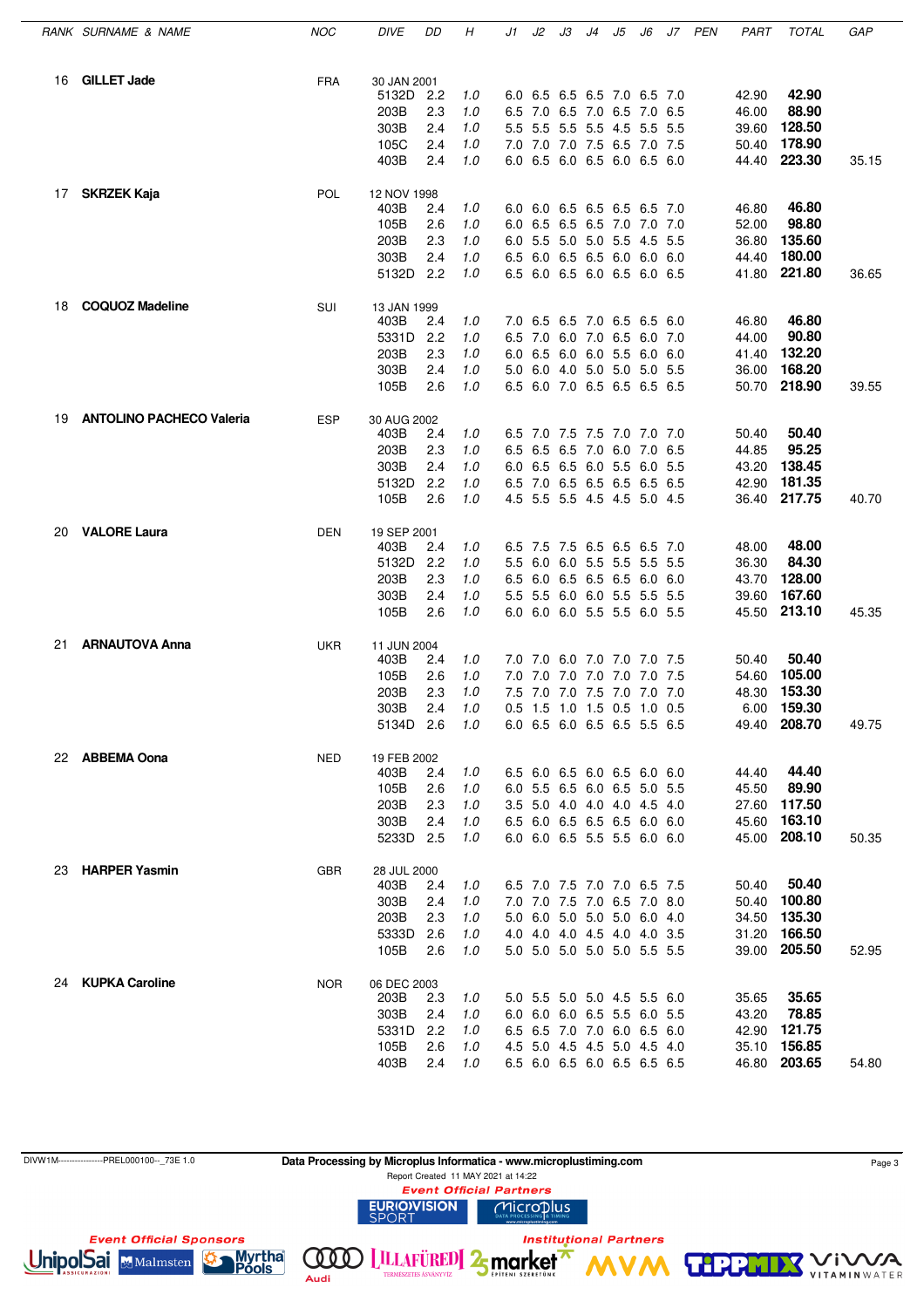|    | RANK SURNAME & NAME     | <b>NOC</b> | <b>DIVE</b>   | DD         | Η          | J1  | J2 | JЗ | J4                                                         | J5 | J6 | J7 PEN | PART           | TOTAL        | GAP   |
|----|-------------------------|------------|---------------|------------|------------|-----|----|----|------------------------------------------------------------|----|----|--------|----------------|--------------|-------|
| 25 | <b>TUXEN Anne Vilde</b> | <b>NOR</b> | 27 FEB 1998   |            |            |     |    |    |                                                            |    |    |        |                |              |       |
|    |                         |            | 203B          | 2.3        | 1.0        |     |    |    | 6.5 6.0 6.5 6.0 6.0 6.5 6.0                                |    |    |        | 42.55          | 42.55        |       |
|    |                         |            | 105B          | 2.6        | 1.0        |     |    |    | 2.0 3.5 3.0 3.5 4.5 3.0 3.0                                |    |    |        | 24.70          | 67.25        |       |
|    |                         |            | 403B          | 2.4        | 1.0        |     |    |    | 6.0 6.0 6.5 6.5 5.5 6.0 6.0                                |    |    |        | 43.20          | 110.45       |       |
|    |                         |            | 303B          | 2.4        | 1.0        |     |    |    | 4.5 4.5 6.0 5.0 4.5 5.0 4.5                                |    |    |        | 33.60          | 144.05       |       |
|    |                         |            | 5233D 2.5     |            | 1.0        |     |    |    | 5.5 5.5 5.5 5.0 5.0 5.5 5.5                                |    |    |        |                | 41.25 185.30 | 73.15 |
| 25 | <b>WILS Daphne</b>      | <b>NED</b> | 28 DEC 1997   |            |            |     |    |    |                                                            |    |    |        |                |              |       |
|    |                         |            | 403B          | 2.4        | 1.0        |     |    |    | 6.5 6.5 6.0 6.5 6.0 6.0 6.5                                |    |    |        | 45.60          | 45.60        |       |
|    |                         |            | 105B          | 2.6        | 1.0        |     |    |    | 6.5 6.5 6.5 6.5 7.0 6.5 6.5                                |    |    |        | 50.70          | 96.30        |       |
|    |                         |            | 203B          | 2.3        | 1.0        |     |    |    | 4.0 5.0 4.0 4.5 3.5 4.0 5.0                                |    |    |        | 28.75          | 125.05       |       |
|    |                         |            | 305C          | 3.0        | 1.0        |     |    |    | 3.0 3.5 2.0 3.0 1.5 2.5 2.5                                |    |    |        | 24.00          | 149.05       |       |
|    |                         |            | 5233D         | 2.5        | 1.0        |     |    |    | 4.5 5.5 5.0 5.5 5.0 4.5 4.5                                |    |    |        | 36.25          | 185.30       | 73.15 |
| 27 | <b>SANDOR Petra</b>     | <b>HUN</b> | 02 APR 2000   |            |            |     |    |    |                                                            |    |    |        |                | 45.60        |       |
|    |                         |            | 403B<br>105C  | 2.4<br>2.4 | 1.0<br>1.0 |     |    |    | 6.5 6.5 6.0 7.0 6.0 6.5 6.0<br>4.0 4.5 4.5 4.5 4.5 4.0 4.5 |    |    |        | 45.60<br>32.40 | 78.00        |       |
|    |                         |            |               | 2.3        | 1.0        |     |    |    |                                                            |    |    |        |                | 115.95       |       |
|    |                         |            | 203B<br>303B  | 2.4        | 1.0        | 5.0 |    |    | 5.5 5.5 5.0 5.5 5.5 5.5 5.5<br>5.5 4.5 5.0 4.5 5.0 5.0     |    |    |        | 37.95<br>36.00 | 151.95       |       |
|    |                         |            | 5132D         | 2.2        | 1.0        |     |    |    | 4.5 5.0 4.5 4.0 4.5 4.5 4.0                                |    |    |        |                | 29.70 181.65 | 76.80 |
|    |                         |            |               |            |            |     |    |    |                                                            |    |    |        |                |              |       |
| 28 | <b>MARIC Marcela</b>    | <b>CRO</b> | 18 OCT 1996   |            |            |     |    |    | 7.0 7.0 7.0 7.0 7.0 7.0 7.0                                |    |    |        |                | 50.40        |       |
|    |                         |            | 403B<br>5132D | 2.4<br>2.2 | 1.0<br>1.0 |     |    |    | 6.5 6.0 6.5 6.5 6.0 6.5 6.0                                |    |    |        | 50.40<br>41.80 | 92.20        |       |
|    |                         |            | 105B          | 2.6        | 1.0        |     |    |    | 6.5 6.0 6.0 6.0 5.5 5.5 5.5                                |    |    |        | 45.50          | 137.70       |       |
|    |                         |            | 303B          | 2.4        | 1.0        |     |    |    | $0.0$ $0.0$ $0.0$ $0.0$ $0.0$ $0.0$ $0.0$ $0.0$            |    |    |        | 0.00           | 137.70       |       |
|    |                         |            | 203B          | 2.3        | 1.0        |     |    |    | 5.5 5.5 4.5 5.5 4.5 5.0 5.5                                |    |    |        |                | 36.80 174.50 | 83.95 |
|    |                         |            |               |            |            |     |    |    |                                                            |    |    |        |                |              |       |
| 29 | <b>KUN Patricia</b>     | <b>HUN</b> | 24 APR 2004   |            |            |     |    |    |                                                            |    |    |        |                |              |       |
|    |                         |            | 403B          | 2.4        | 1.0        |     |    |    | 6.0 6.0 6.0 6.0 6.0 6.0 6.0                                |    |    |        | 43.20          | 43.20        |       |
|    |                         |            | 105B          | 2.6        | 1.0        |     |    |    | 5.0 5.5 4.5 5.0 5.0 4.5 4.5                                |    |    |        | 37.70          | 80.90        |       |
|    |                         |            | 203B          | 2.3        | 1.0        |     |    |    | 3.5 4.5 4.0 3.0 4.0 3.5 3.5                                |    |    |        | 25.30          | 106.20       |       |
|    |                         |            | 303B          | 2.4        | 1.0        |     |    |    | 4.5 4.5 4.5 5.0 4.5 4.0 4.5                                |    |    |        | 32.40          | 138.60       |       |
|    |                         |            | 5233D         | 2.5        | 1.0        |     |    |    | 4.5 4.5 4.5 4.5 4.5 4.5 4.5                                |    |    |        |                | 33.75 172.35 | 86.10 |
| 30 | <b>OPALKA Zora</b>      | <b>SVK</b> | 01 AUG 1999   |            |            |     |    |    |                                                            |    |    |        |                |              |       |
|    |                         |            | 105B          | 2.6        | 1.0        |     |    |    | 2.5 2.5 3.0 3.0 3.0 2.5 2.0                                |    |    |        | 20.80          | 20.80        |       |
|    |                         |            | 303B          | 2.4        | 1.0        | 4.0 |    |    | 4.5 4.0 4.5 4.0 4.5 3.5                                    |    |    |        | 30.00          | 50.80        |       |
|    |                         |            | 5132D         | 2.2        | 1.0        |     |    |    | 5.5 6.0 6.0 6.0 6.0 6.0 6.0                                |    |    |        | 39.60          | 90.40        |       |
|    |                         |            | 203B          | 2.3        | 1.0        |     |    |    | 5.0 4.5 5.0 5.0 5.5 6.0 4.5                                |    |    |        | 34.50          | 124.90       |       |
|    |                         |            | 403B          | 2.4        | 1.0        |     |    |    | 6.0 6.0 6.5 6.0 6.5 6.5 6.5                                |    |    |        |                | 45.60 170.50 | 87.95 |
|    | 31 ALBIEZ Cara          | AUT        | 15 JUN 2005   |            |            |     |    |    |                                                            |    |    |        |                |              |       |
|    |                         |            | 5132D 2.2     |            | 1.0        |     |    |    | 4.5 5.0 5.0 5.0 5.0 4.5 4.5                                |    |    |        | 31.90          | 31.90        |       |
|    |                         |            | 203B          | 2.3        | 1.0        |     |    |    | 5.5 5.5 5.5 6.0 5.0 5.0 5.5                                |    |    |        | 37.95          | 69.85        |       |
|    |                         |            | 105B          | 2.6        | 1.0        |     |    |    | 3.5 4.5 3.0 4.0 4.5 3.5 3.5                                |    |    |        | 28.60          | 98.45        |       |
|    |                         |            | 403B          | 2.4        | 1.0        |     |    |    | 6.0 5.5 5.5 6.0 6.0 5.5 5.5                                |    |    |        |                | 40.80 139.25 |       |
|    |                         |            | 303C          | 2.1        | 1.0        |     |    |    | 4.5 4.5 5.0 5.0 5.5 4.5 5.0                                |    |    |        | 30.45          | 169.70       | 88.75 |

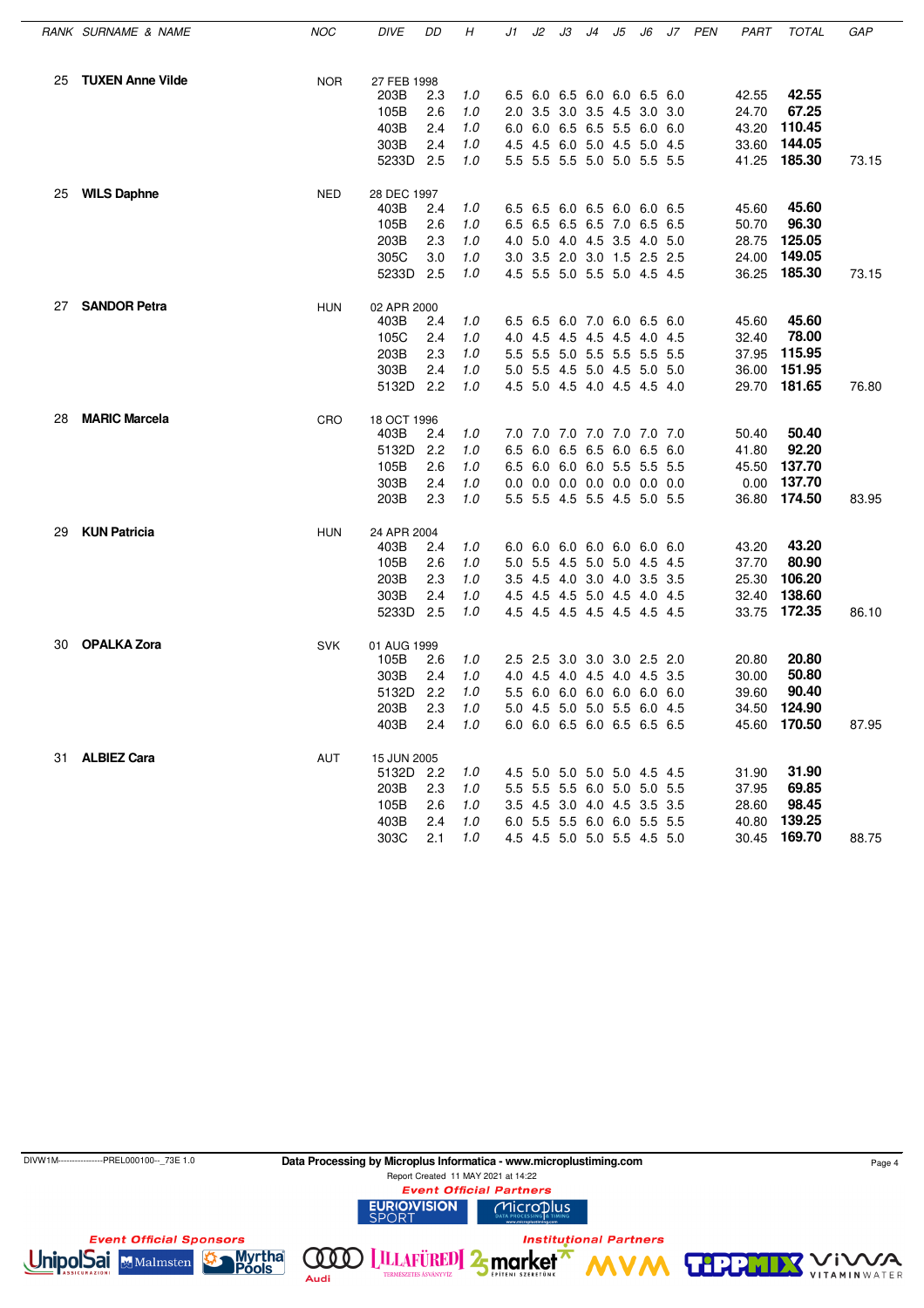

DIVING 10 - 16 MAY

Dive Order

ORDER SURNAME & NAME NOC BORN

**Event 102 11 MAY 2021**

**1m Springboard Women Final**

|    |                         | <b>REFEREE</b>                  | <b>EVANGULOV Alexei</b>                        | LEN        |             |
|----|-------------------------|---------------------------------|------------------------------------------------|------------|-------------|
|    |                         | ASSISTANT                       | <b>SCHLEPPS Holger</b>                         | LEN        |             |
|    |                         |                                 | <b>PANEL</b>                                   |            |             |
|    |                         | JUDGE 1                         | PEREZ Angel Luis                               |            |             |
|    |                         | JUDGE 2                         | VAN DER VOORT Ronald                           |            |             |
|    |                         | <b>JUDGE 3</b>                  | <b>TOULOUDIS Nikolaos</b>                      |            |             |
|    |                         | <b>JUDGE 4</b>                  | <b>WIERNIUK Anna</b>                           |            |             |
|    |                         |                                 | JUDGE 5 JAFCSAK Zsolt<br>JUDGE 6 ILIES Daniela |            |             |
|    |                         |                                 | JUDGE 7 SIEFKEN Jann                           |            |             |
|    |                         |                                 | RESERVE BARTAIA Irakli                         |            |             |
|    |                         |                                 |                                                |            |             |
| 1  | <b>GILLET Nais</b>      |                                 |                                                | <b>FRA</b> | 14 SEP 2002 |
| 2  |                         | <b>KHAMULKINA Alena</b>         |                                                | <b>BLR</b> | 24 JUL 1997 |
| 3  |                         | <b>OETTINGHAUS Saskia Maure</b> |                                                | GER        | 03 APR 1998 |
| 4  |                         | <b>TORRANCE Katherine</b>       |                                                | <b>GBR</b> | 10 OCT 1998 |
| 5  |                         | <b>NILSSON GARIP Emilia</b>     |                                                | SWE        | 21 APR 2003 |
| 6  |                         | <b>POLIAKOVA Marija</b>         |                                                | <b>RUS</b> | 08 MAY 1997 |
| 7  | <b>CRYAN Clare</b>      |                                 |                                                | IRL        | 03 DEC 1993 |
| 8  |                         | <b>PYSMENSKA Anna</b>           |                                                | UKR        | 12 MAR 1991 |
| 9  | <b>ILINYKH Kristina</b> |                                 |                                                | <b>RUS</b> | 27 NOV 1994 |
| 10 |                         | <b>PELLACANI Chiara</b>         |                                                | <b>ITA</b> | 12 SEP 2002 |
| 11 |                         | <b>BERTOCCHI Elena</b>          |                                                | <b>ITA</b> | 19 SEP 1994 |
| 12 |                         | <b>HEIMBERG Michelle</b>        |                                                | SUI        | 02 JUN 2000 |



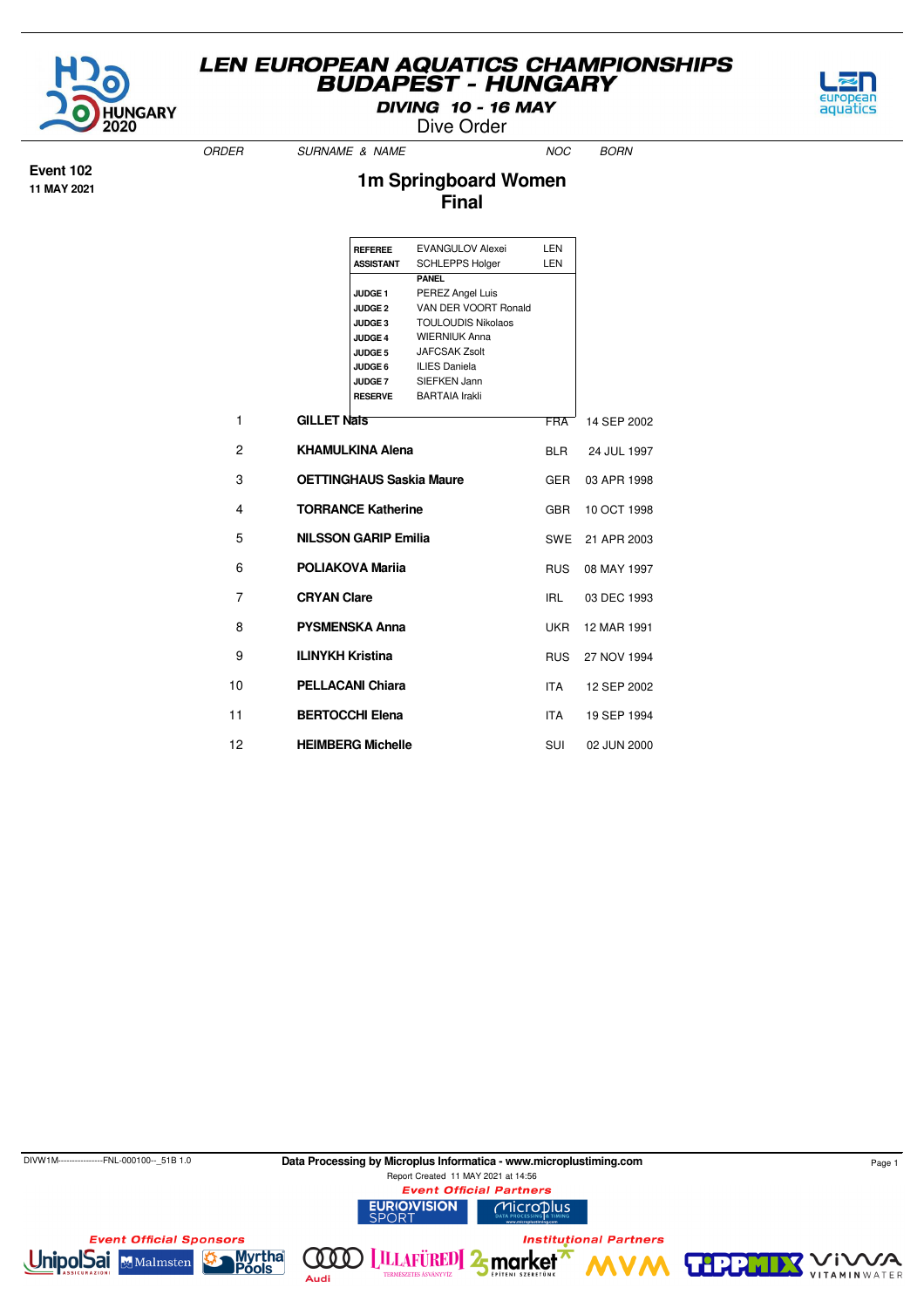

**Event 102 11 MAY 2021**

# **LEN EUROPEAN AQUATICS CHAMPIONSHIPS<br>BUDAPEST - HUNGARY**

DIVING 10 - 16 MAY



Dive Order

**11 MAY 17:42** DIVE h DESCR NOW REVISED

#### **1m Springboard Women Final**

|                |                                 | <b>REFEREE</b>     | <b>EVANGULOV Alexei</b>   |                  | LEN        |                                 |             |     |
|----------------|---------------------------------|--------------------|---------------------------|------------------|------------|---------------------------------|-------------|-----|
|                |                                 | <b>ASSISTANT</b>   | <b>SCHLEPPS Holger</b>    |                  | <b>LEN</b> |                                 |             |     |
|                |                                 |                    | <b>PANEL</b>              |                  |            |                                 |             |     |
|                |                                 | JUDGE <sub>1</sub> | PEREZ Angel Luis          |                  |            |                                 |             |     |
|                |                                 | JUDGE <sub>2</sub> | VAN DER VOORT Ronald      |                  |            |                                 |             |     |
|                |                                 | JUDGE 3            | <b>TOULOUDIS Nikolaos</b> |                  |            |                                 |             |     |
|                |                                 | JUDGE 4            | <b>WIERNIUK Anna</b>      |                  |            |                                 |             |     |
|                |                                 | <b>JUDGE 5</b>     | JAFCSAK Zsolt             |                  |            |                                 |             |     |
|                |                                 | <b>JUDGE 6</b>     | <b>ILIES Daniela</b>      |                  |            |                                 |             |     |
|                |                                 | JUDGE 7            | SIEFKEN Jann              |                  |            |                                 |             |     |
|                |                                 | <b>RESERVE</b>     | <b>BARTAIA Irakli</b>     |                  |            |                                 |             |     |
|                |                                 |                    |                           |                  |            |                                 |             |     |
| $\mathbf{1}$   | <b>GILLET Nais</b>              | <b>FRA</b>         | 14 SEP 2002               |                  |            |                                 |             |     |
|                |                                 | 1                  | 403B                      | 1.0 <sub>m</sub> |            | INWARD 1-1/2 SOMERSAULTS        | <b>PIKE</b> | 2.4 |
|                |                                 | $\overline{c}$     | 203B                      | 1.0 <sub>m</sub> |            | <b>BACK 1-1/2 SOMERSAULTS</b>   | <b>PIKE</b> | 2.3 |
|                |                                 | 3                  | 303B                      | 1.0 <sub>m</sub> |            | REVERSE 1-1/2 SOMERSAULTS       | PIKE        | 2.4 |
|                |                                 | 4                  | 105B                      | 1.0 <sub>m</sub> |            | FORWARD 2-1/2 SOMERSAULTS       | PIKE        | 2.6 |
|                |                                 | 5                  | 5132D                     | 1.0 <sub>m</sub> |            | FORWARD 1-1/2 SOMERS. 1 TWIST   |             | 2.2 |
|                |                                 |                    |                           |                  |            |                                 |             |     |
| $\overline{2}$ | <b>KHAMULKINA Alena</b>         | <b>BLR</b>         | 24 JUL 1997               |                  |            |                                 |             |     |
|                |                                 | 1                  | 403B                      | 1.0 <sub>m</sub> |            | INWARD 1-1/2 SOMERSAULTS        | <b>PIKE</b> | 2.4 |
|                |                                 | $\overline{2}$     | 105B                      | 1.0 <sub>m</sub> |            | FORWARD 2-1/2 SOMERSAULTS       | <b>PIKE</b> | 2.6 |
|                |                                 | 3                  | 203B                      | 1.0 <sub>m</sub> |            | <b>BACK 1-1/2 SOMERSAULTS</b>   | <b>PIKE</b> | 2.3 |
|                |                                 | 4                  | 303B                      | 1.0 <sub>m</sub> |            | REVERSE 1-1/2 SOMERSAULTS       | <b>PIKE</b> | 2.4 |
|                |                                 | 5                  | 5333D                     | 1.0 <sub>m</sub> |            | REVERSE 1-1/2 SOMERS. 1-1/2 TW. |             | 2.6 |
|                |                                 |                    |                           |                  |            |                                 |             |     |
| 3              | <b>OETTINGHAUS Saskia Maure</b> | <b>GER</b>         | 03 APR 1998               |                  |            |                                 |             |     |
|                |                                 | 1                  | 403B                      | 1.0 <sub>m</sub> |            | INWARD 1-1/2 SOMERSAULTS        | <b>PIKE</b> | 2.4 |
|                |                                 | 2                  | 105B                      | 1.0 <sub>m</sub> |            | FORWARD 2-1/2 SOMERSAULTS       | <b>PIKE</b> | 2.6 |
|                |                                 | 3                  | 203B                      | 1.0 <sub>m</sub> |            | <b>BACK 1-1/2 SOMERSAULTS</b>   | <b>PIKE</b> | 2.3 |
|                |                                 |                    |                           |                  |            |                                 |             |     |
|                |                                 | 4<br>5             | 303B                      | 1.0 <sub>m</sub> |            | REVERSE 1-1/2 SOMERSAULTS       | <b>PIKE</b> | 2.4 |
|                |                                 |                    | 5333D                     | 1.0 <sub>m</sub> |            | REVERSE 1-1/2 SOMERS, 1-1/2 TW. |             | 2.6 |
| 4              | <b>TORRANCE Katherine</b>       |                    |                           |                  |            |                                 |             |     |
|                |                                 | 1                  | GBR 10 OCT 1998<br>403B   | 1.0 <sub>m</sub> |            | INWARD 1-1/2 SOMERSAULTS        | <b>PIKE</b> | 2.4 |
|                |                                 | $\overline{2}$     | 203B                      | 1.0 <sub>m</sub> |            | <b>BACK 1-1/2 SOMERSAULTS</b>   | <b>PIKE</b> |     |
|                |                                 |                    |                           |                  |            |                                 |             | 2.3 |
|                |                                 | 3<br>4             | 303B                      | 1.0 <sub>m</sub> |            | REVERSE 1-1/2 SOMERSAULTS       | <b>PIKE</b> | 2.4 |
|                |                                 |                    | 5333D                     | 1.0 <sub>m</sub> |            | REVERSE 1-1/2 SOMERS, 1-1/2 TW. |             | 2.6 |
|                |                                 | 5                  | 105B                      | 1.0 <sub>m</sub> |            | FORWARD 2-1/2 SOMERSAULTS       | <b>PIKE</b> | 2.6 |
|                |                                 |                    |                           |                  |            |                                 |             |     |
| 5              | <b>NILSSON GARIP Emilia</b>     | SWE                | 21 APR 2003               |                  |            |                                 |             |     |
|                |                                 | 1                  | 203B                      | 1.0 <sub>m</sub> |            | <b>BACK 1-1/2 SOMERSAULTS</b>   | <b>PIKE</b> | 2.3 |
|                |                                 | 2                  | 403B                      | 1.0 <sub>m</sub> |            | INWARD 1-1/2 SOMERSAULTS        | <b>PIKE</b> | 2.4 |
|                |                                 | 3                  | 105B                      | 1.0 <sub>m</sub> |            | FORWARD 2-1/2 SOMERSAULTS       | <b>PIKE</b> | 2.6 |
|                |                                 | 4                  | 303B                      | 1.0 <sub>m</sub> |            | REVERSE 1-1/2 SOMERSAULTS       | <b>PIKE</b> | 2.4 |
|                |                                 | 5                  | 5333D                     | 1.0 <sub>m</sub> |            | REVERSE 1-1/2 SOMERS. 1-1/2 TW. |             | 2.6 |
|                |                                 |                    |                           |                  |            |                                 |             |     |
| 6              | <b>POLIAKOVA Marija</b>         | <b>RUS</b>         | 08 MAY 1997               |                  |            |                                 |             |     |
|                |                                 | 1                  | 403B                      | 1.0 <sub>m</sub> |            | INWARD 1-1/2 SOMERSAULTS        | <b>PIKE</b> | 2.4 |
|                |                                 | $\overline{2}$     | 203B                      | 1.0 <sub>m</sub> |            | <b>BACK 1-1/2 SOMERSAULTS</b>   | <b>PIKE</b> | 2.3 |
|                |                                 | 3                  | 303B                      | 1.0 <sub>m</sub> |            | REVERSE 1-1/2 SOMERSAULTS       | <b>PIKE</b> | 2.4 |
|                |                                 | 4                  | 105B                      | 1.0 <sub>m</sub> |            | FORWARD 2-1/2 SOMERSAULTS       | PIKE        | 2.6 |
|                |                                 | 5                  | 5134D                     | 1.0 <sub>m</sub> |            | FORWARD 1-1/2 SOMERS. 2 TWISTS  |             | 2.6 |
|                |                                 |                    |                           |                  |            |                                 |             |     |

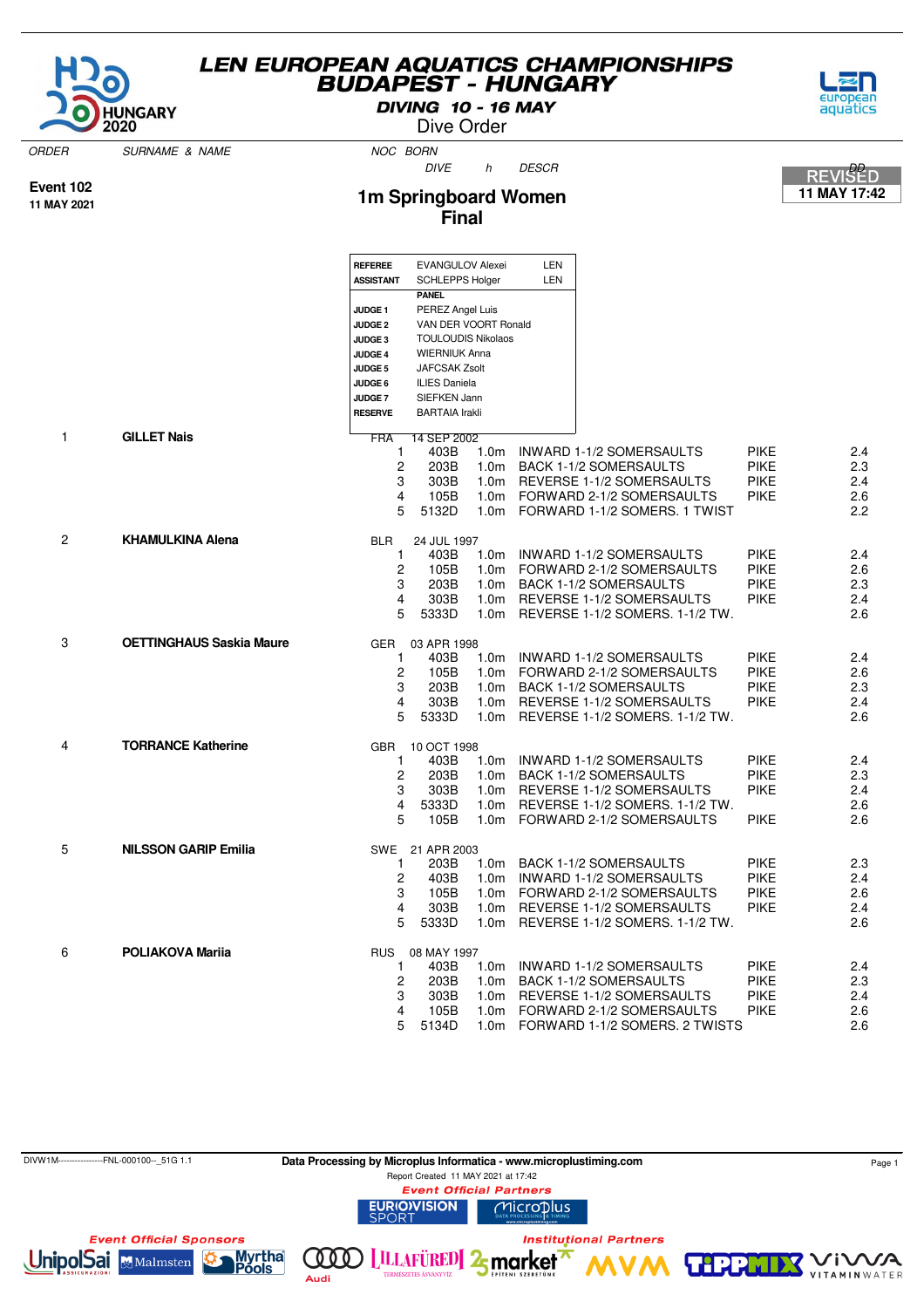| ORDER          | <b>SURNAME &amp; NAME</b> | NOC BORN                                                                                         |                                   |
|----------------|---------------------------|--------------------------------------------------------------------------------------------------|-----------------------------------|
|                |                           | <b>DIVE</b><br><b>DESCR</b><br>$\mathsf{h}$                                                      | DD                                |
| $\overline{7}$ | <b>CRYAN Clare</b>        | <b>IRL</b><br>03 DEC 1993                                                                        |                                   |
|                |                           | 403B<br>1.0m INWARD 1-1/2 SOMERSAULTS<br>$\mathbf{1}$                                            | <b>PIKE</b><br>2.4                |
|                |                           | $\overline{2}$<br>203B<br>1.0m BACK 1-1/2 SOMERSAULTS                                            | <b>PIKE</b><br>2.3                |
|                |                           | 303B<br>1.0m REVERSE 1-1/2 SOMERSAULTS<br>3                                                      | 2.4<br><b>PIKE</b>                |
|                |                           | 5132D<br>1.0m FORWARD 1-1/2 SOMERS, 1 TWIST<br>4<br>5<br>105B<br>1.0m FORWARD 2-1/2 SOMERSAULTS  | 2.2<br><b>PIKE</b><br>2.6         |
|                |                           |                                                                                                  |                                   |
| 8              | <b>PYSMENSKA Anna</b>     | UKR 12 MAR 1991                                                                                  |                                   |
|                |                           | 203B<br>1.0m BACK 1-1/2 SOMERSAULTS<br>1<br>$\overline{2}$                                       | <b>PIKE</b><br>2.3<br><b>PIKE</b> |
|                |                           | 403B<br>1.0m INWARD 1-1/2 SOMERSAULTS<br>3<br>105B<br>1.0m FORWARD 2-1/2 SOMERSAULTS             | 2.4<br><b>PIKE</b><br>2.6         |
|                |                           | 303B<br>1.0m REVERSE 1-1/2 SOMERSAULTS<br>4                                                      | 2.4<br><b>PIKE</b>                |
|                |                           | 5134D<br>1.0m FORWARD 1-1/2 SOMERS, 2 TWISTS<br>5                                                | 2.6                               |
|                |                           |                                                                                                  |                                   |
| 9              | <b>ILINYKH Kristina</b>   | RUS 27 NOV 1994                                                                                  |                                   |
|                |                           | 403B<br>INWARD 1-1/2 SOMERSAULTS<br>1<br>1.0 <sub>m</sub>                                        | <b>PIKE</b><br>2.4                |
|                |                           | 2<br>105B<br>1.0m FORWARD 2-1/2 SOMERSAULTS                                                      | 2.6<br><b>PIKE</b>                |
|                |                           | 3<br>203B<br>1.0m BACK 1-1/2 SOMERSAULTS                                                         | 2.3<br><b>PIKE</b>                |
|                |                           | 303B<br>1.0m REVERSE 1-1/2 SOMERSAULTS<br>4<br>5<br>5134D<br>1.0m FORWARD 1-1/2 SOMERS, 2 TWISTS | <b>PIKE</b><br>2.4<br>2.6         |
|                |                           |                                                                                                  |                                   |
| 10             | <b>PELLACANI Chiara</b>   | <b>ITA</b><br>12 SEP 2002                                                                        |                                   |
|                |                           | 203B<br>1.0m BACK 1-1/2 SOMERSAULTS<br>1                                                         | <b>PIKE</b><br>2.3                |
|                |                           | $\overline{2}$<br>105B<br>1.0m FORWARD 2-1/2 SOMERSAULTS                                         | <b>PIKE</b><br>2.6                |
|                |                           | 3<br>303B<br>1.0m REVERSE 1-1/2 SOMERSAULTS                                                      | <b>PIKE</b><br>2.4                |
|                |                           | REVERSE 1-1/2 SOMERS, 1-1/2 TW.<br>4<br>5333D<br>1.0 <sub>m</sub>                                | 2.6                               |
|                |                           | 5<br>403B<br>1.0 <sub>m</sub><br>INWARD 1-1/2 SOMERSAULTS                                        | 2.4<br><b>PIKE</b>                |
| 11             | <b>BERTOCCHI Elena</b>    | 19 SEP 1994<br><b>ITA</b>                                                                        |                                   |
|                |                           | 403B<br>1.0 <sub>m</sub><br>INWARD 1-1/2 SOMERSAULTS<br>$\mathbf{1}$                             | 2.4<br><b>PIKE</b>                |
|                |                           | 105B<br>1.0m FORWARD 2-1/2 SOMERSAULTS<br>2                                                      | <b>PIKE</b><br>2.6                |
|                |                           | BACK 1-1/2 SOMERSAULTS<br>3<br>203B<br>1.0m                                                      | <b>PIKE</b><br>2.3                |
|                |                           | 1.0m REVERSE 1-1/2 SOMERSAULTS<br>303B<br>4                                                      | <b>PIKE</b><br>2.4                |
|                |                           | 5<br>5333D<br>1.0 <sub>m</sub><br>REVERSE 1-1/2 SOMERS, 1-1/2 TW.                                | 2.6                               |
| 12             | <b>HEIMBERG Michelle</b>  | SUI<br>02 JUN 2000                                                                               |                                   |
|                |                           | 403B<br>INWARD 1-1/2 SOMERSAULTS<br>1.0 <sub>m</sub><br>1                                        | <b>PIKE</b><br>2.4                |
|                |                           | 1.0m FORWARD 2-1/2 SOMERSAULTS<br>2<br>105B                                                      | <b>PIKE</b><br>2.6                |
|                |                           | 3<br>203B<br>1.0 <sub>m</sub><br><b>BACK 1-1/2 SOMERSAULTS</b>                                   | <b>PIKE</b><br>2.3                |
|                |                           | 4<br>303B<br>1.0 <sub>m</sub><br>REVERSE 1-1/2 SOMERSAULTS                                       | <b>PIKE</b><br>2.4                |
|                |                           | 5<br>5333D<br>1.0m REVERSE 1-1/2 SOMERS. 1-1/2 TW.                                               | 2.6                               |

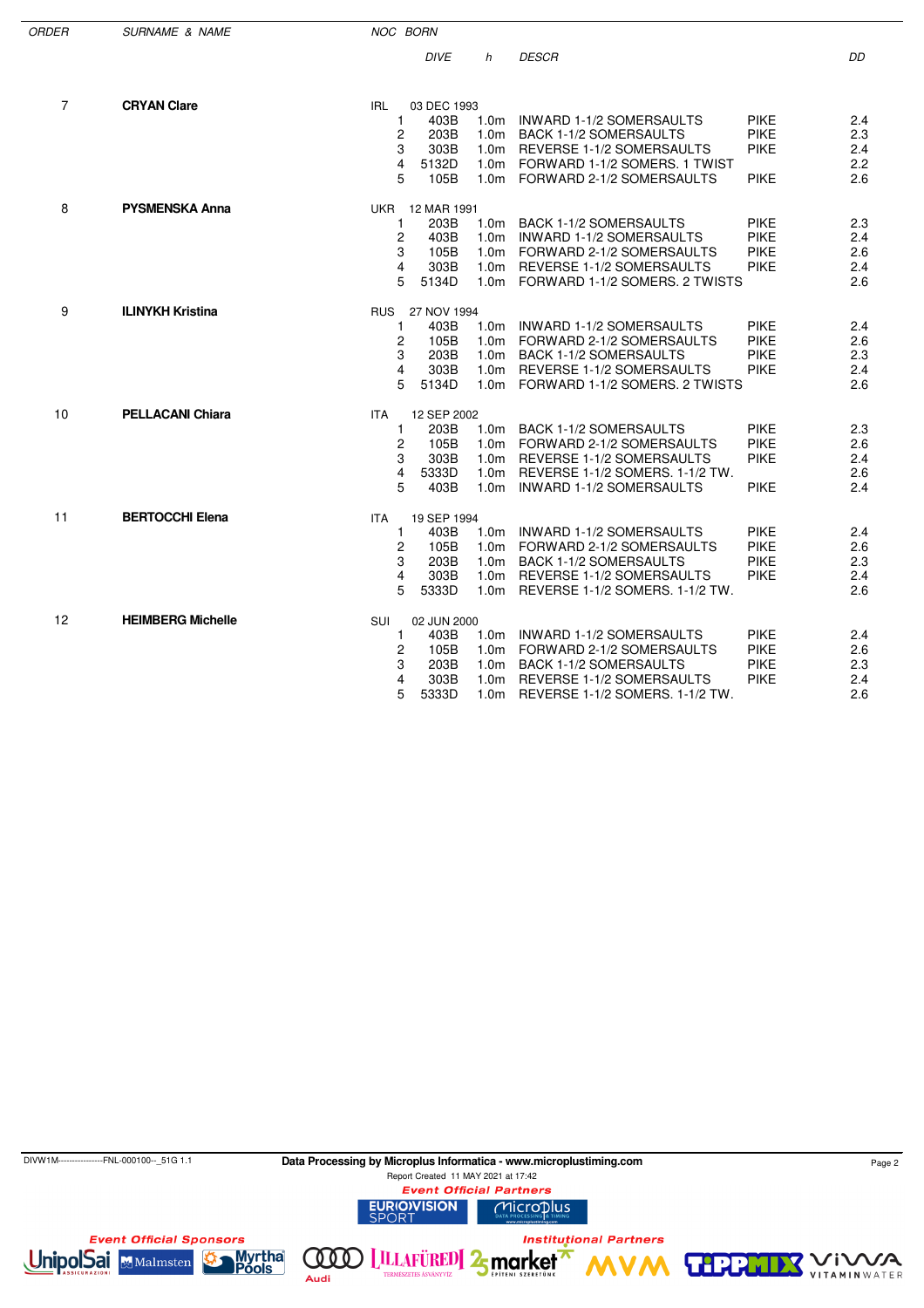

DIVING 10 - 16 MAY

**Results** 

aquatics

RANK SURNAME & NAME NOC BORN TOTAL GAP

**Event 102 11 MAY 2021**

#### **1m Springboard Women Final**

 $\overline{1}$ 

|                |                                 | <b>REFEREE</b>     | <b>EVANGULOV Alexei</b>   |             | <b>LEN</b> |        |       |
|----------------|---------------------------------|--------------------|---------------------------|-------------|------------|--------|-------|
|                |                                 | <b>ASSISTANT</b>   | SCHLEPPS Holger           |             | <b>LEN</b> |        |       |
|                |                                 |                    | <b>PANEL</b>              |             |            |        |       |
|                |                                 | JUDGE <sub>1</sub> | PEREZ Angel Luis          |             |            |        |       |
|                |                                 | <b>JUDGE 2</b>     | VAN DER VOORT Ronald      |             |            |        |       |
|                |                                 | JUDGE <sub>3</sub> | <b>TOULOUDIS Nikolaos</b> |             |            |        |       |
|                |                                 | <b>JUDGE 4</b>     | <b>WIERNIUK Anna</b>      |             |            |        |       |
|                |                                 | <b>JUDGE 5</b>     | <b>JAFCSAK Zsolt</b>      |             |            |        |       |
|                |                                 | <b>JUDGE 6</b>     | <b>ILIES Daniela</b>      |             |            |        |       |
|                |                                 | JUDGE 7            | SIEFKEN Jann              |             |            |        |       |
|                |                                 | <b>RESERVE</b>     | <b>BARTAIA Irakli</b>     |             |            |        |       |
|                | <b>BERTOCCHI Elena</b>          |                    | <b>ITA</b>                | 19 SEP 1994 |            | 259.90 |       |
| 2              | <b>HEIMBERG Michelle</b>        |                    | SUI                       | 02 JUN 2000 |            | 255.55 | 4.35  |
| 3              | <b>PELLACANI Chiara</b>         |                    | <b>ITA</b>                | 12 SEP 2002 |            | 254.15 | 5.75  |
| 4              | <b>ILINYKH Kristina</b>         |                    | <b>RUS</b>                | 27 NOV 1994 |            | 249.30 | 10.60 |
| 5              | <b>NILSSON GARIP Emilia</b>     |                    | <b>SWE</b>                | 21 APR 2003 |            | 248.50 | 11.40 |
| 6              | <b>POLIAKOVA Marija</b>         |                    | <b>RUS</b>                | 08 MAY 1997 |            | 247.35 | 12.55 |
| $\overline{7}$ | <b>PYSMENSKA Anna</b>           |                    | <b>UKR</b>                | 12 MAR 1991 |            | 242.45 | 17.45 |
| 8              | <b>CRYAN Clare</b>              |                    | <b>IRL</b>                | 03 DEC 1993 |            | 234.30 | 25.60 |
| 9              | <b>TORRANCE Katherine</b>       |                    | <b>GBR</b>                | 10 OCT 1998 |            | 232.50 | 27.40 |
| 10             | <b>GILLET Nais</b>              |                    | <b>FRA</b>                | 14 SEP 2002 |            | 214.10 | 45.80 |
| 11             | <b>OETTINGHAUS Saskia Maure</b> |                    | <b>GER</b>                | 03 APR 1998 |            | 213.75 | 46.15 |
| 12             | <b>KHAMULKINA Alena</b>         |                    | <b>BLR</b>                | 24 JUL 1997 |            | 204.00 | 55.90 |

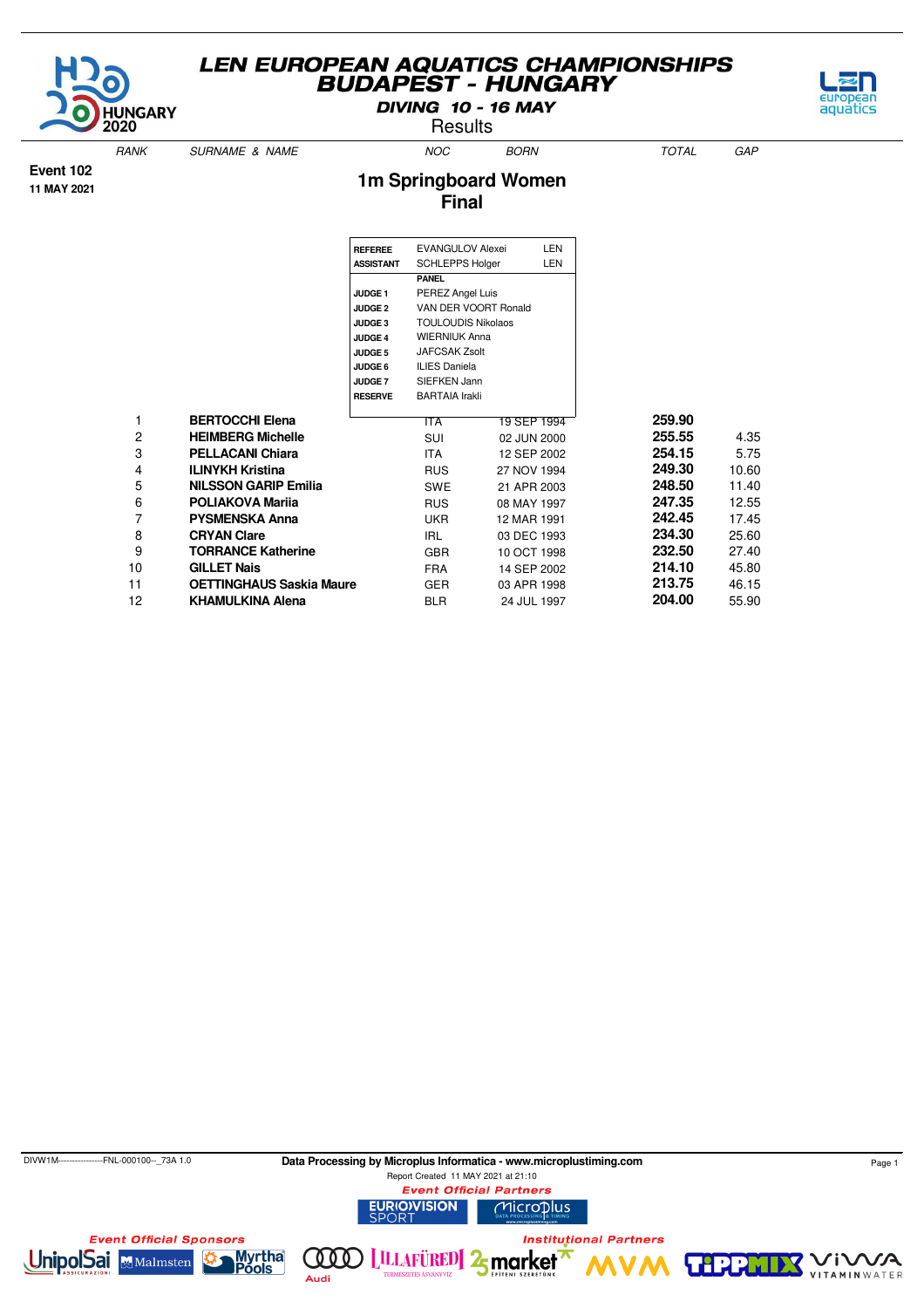



**VITAMIN** WATER

DIVING 10 - 16 MAY **Results** 

RANK SURNAME & NAME TOTAL GAP NOC DIVE DD H J1 J2 J3 J4 J5 J6 J7 PEN PART TOTAL GAP

**Event 102 11 MAY 2021**

#### **1m Springboard Women Final**

|    |                             |            | <b>REFEREE</b><br><b>ASSISTANT</b>                                                                                                    |                                                                                                       | <b>EVANGULOV Alexei</b><br><b>SCHLEPPS Holger</b>                                             |            | LEN<br>LEN         |         |                                                                                                                                                         |     |                    |                                           |                                                          |       |
|----|-----------------------------|------------|---------------------------------------------------------------------------------------------------------------------------------------|-------------------------------------------------------------------------------------------------------|-----------------------------------------------------------------------------------------------|------------|--------------------|---------|---------------------------------------------------------------------------------------------------------------------------------------------------------|-----|--------------------|-------------------------------------------|----------------------------------------------------------|-------|
|    |                             |            | <b>JUDGE 1</b><br><b>JUDGE 2</b><br>JUDGE 3<br><b>JUDGE 4</b><br><b>JUDGE 5</b><br><b>JUDGE 6</b><br><b>JUDGE 7</b><br><b>RESERVE</b> | <b>PANEL</b><br><b>JAFCSAK Zsolt</b><br><b>ILIES Daniela</b><br>SIEFKEN Jann<br><b>BARTAIA</b> Irakli | PEREZ Angel Luis<br>VAN DER VOORT Ronald<br><b>TOULOUDIS Nikolaos</b><br><b>WIERNIUK Anna</b> |            |                    |         |                                                                                                                                                         |     |                    |                                           |                                                          |       |
| 1. | <b>BERTOCCHI Elena</b>      | <b>ITA</b> | 19 SEP 1994<br>403B<br>105B<br>203B<br>303B<br>5333D                                                                                  | 2.4<br>2.6<br>2.3<br>2.4<br>2.6                                                                       | 1.0<br>1.0<br>1.0<br>1.0<br>1.0                                                               |            | 7.0 7.0<br>7.0 6.5 |         | 7.0 7.0 7.0 7.0 7.0 7.0 7.0<br>7.5 7.5 7.0<br>7.0 7.5 7.5<br>6.5 6.5 6.5 6.5 6.5 6.5 7.5<br>7.5 7.5 7.5 7.5 7.0 7.0 7.5                                 |     | 6.5 7.5<br>7.0 7.0 | 50.40<br>55.90<br>48.30<br>46.80<br>58.50 | 50.40<br>106.30<br>154.60<br>201.40<br>259.90            |       |
| 2  | <b>HEIMBERG Michelle</b>    | <b>SUI</b> | 02 JUN 2000<br>403B<br>105B<br>203B<br>303B<br>5333D                                                                                  | 2.4<br>2.6<br>2.3<br>2.4<br>2.6                                                                       | 1.0<br>1.0<br>1.0<br>1.0<br>1.0                                                               | 6.5<br>6.5 | 6.5                |         | 7.5 7.0 7.5 7.5 8.0 7.0 7.5<br>6.5 7.0 6.5 7.5 6.5 6.5<br>6.5 7.0 6.5<br>7.5 8.0 7.5 7.5 8.0 7.5 7.5<br>7.0 7.0 6.5 7.0 6.5 6.5 6.5                     |     | 6.5 6.5            | 54.00<br>50.70<br>44.85<br>54.00<br>52.00 | 54.00<br>104.70<br>149.55<br>203.55<br>255.55            | 4.35  |
| 3  | <b>PELLACANI Chiara</b>     | <b>ITA</b> | 12 SEP 2002<br>203B<br>105B<br>303B<br>5333D<br>403B                                                                                  | 2.3<br>2.6<br>2.4<br>2.6<br>2.4                                                                       | 1.0<br>1.0<br>1.0<br>1.0<br>1.0                                                               |            | 7.0 7.5<br>6.5 6.5 |         | 7.5 7.5 7.5 7.5 7.5 7.0 7.0<br>7.5 7.0 7.0<br>7.0 7.5 7.0 6.5 7.0<br>6.0 6.0 6.0 6.0 6.5<br>6.5 7.0 7.0 6.5 6.5 7.0 7.0                                 |     | 7.5 7.0<br>6.5 6.5 | 51.75<br>55.90<br>49.20<br>48.10<br>49.20 | 51.75<br>107.65<br>156.85<br>204.95<br>254.15            | 5.75  |
| 4  | <b>ILINYKH Kristina</b>     | <b>RUS</b> | 27 NOV 1994<br>403B<br>105B<br>203B<br>303B<br>5134D                                                                                  | 2.4<br>2.6<br>2.3<br>2.4<br>2.6                                                                       | 1.0<br>1.0<br>1.0<br>1.0<br>1.0                                                               |            |                    |         | 7.5 7.5 8.0 7.5 7.5 7.5 7.5<br>5.5 6.0 6.0 6.0 6.5<br>6.5 7.0 7.0 7.0 7.0 7.0 7.0<br>6.0 6.0 6.5 6.5 6.5<br>7.0 6.5 7.0 7.0 7.0 7.0 7.0                 |     | 5.5 6.5<br>6.0 6.5 | 54.00<br>46.80<br>48.30<br>45.60<br>54.60 | 54.00<br>100.80<br>149.10<br>194.70<br>249.30            | 10.60 |
| 5  | <b>NILSSON GARIP Emilia</b> | <b>SWE</b> | 21 APR 2003<br>203B<br>403B<br>105B<br>303B<br>5333D 2.6                                                                              | 2.3<br>2.4<br>2.6<br>2.4                                                                              | 1.0<br>1.0<br>1.0<br>1.0<br>1.0                                                               |            | $7.0\;6.5$         | 7.0 7.5 | 7.0 6.5 6.5 7.0 7.0<br>7.0 7.0 7.0 7.0 7.5 7.0 6.5<br>6.0 6.0 6.0 6.5 6.5 5.5 6.0<br>7.0 6.5 6.5 7.0 6.5 7.0 6.5                                        | 7.5 | 7.0 7.0<br>7.0 7.0 | 48.30<br>50.40<br>54.60                   | 48.30<br>98.70<br>153.30<br>43.20 196.50<br>52.00 248.50 | 11.40 |
|    | 6 POLIAKOVA Mariia          | <b>RUS</b> | 08 MAY 1997<br>403B<br>203B<br>303B<br>105B<br>5134D 2.6                                                                              | 2.4<br>2.3<br>2.4<br>2.6                                                                              | 1.0<br>1.0<br>1.0<br>1.0<br>1.0                                                               |            |                    |         | 6.5 6.5 7.0 6.5 6.5 6.5 7.0<br>6.0 6.0 7.0 7.0 6.5 6.5 6.5<br>6.0 7.0 7.0 7.0 6.5 7.0 7.0<br>7.0 7.0 7.0 6.0 7.0 7.0 7.0<br>6.5 7.0 7.0 6.5 6.5 6.5 6.5 |     |                    | 46.80<br>44.85<br>50.40<br>54.60          | 46.80<br>91.65<br>142.05<br>196.65<br>50.70 247.35       | 12.55 |



 $\frac{30}{100}$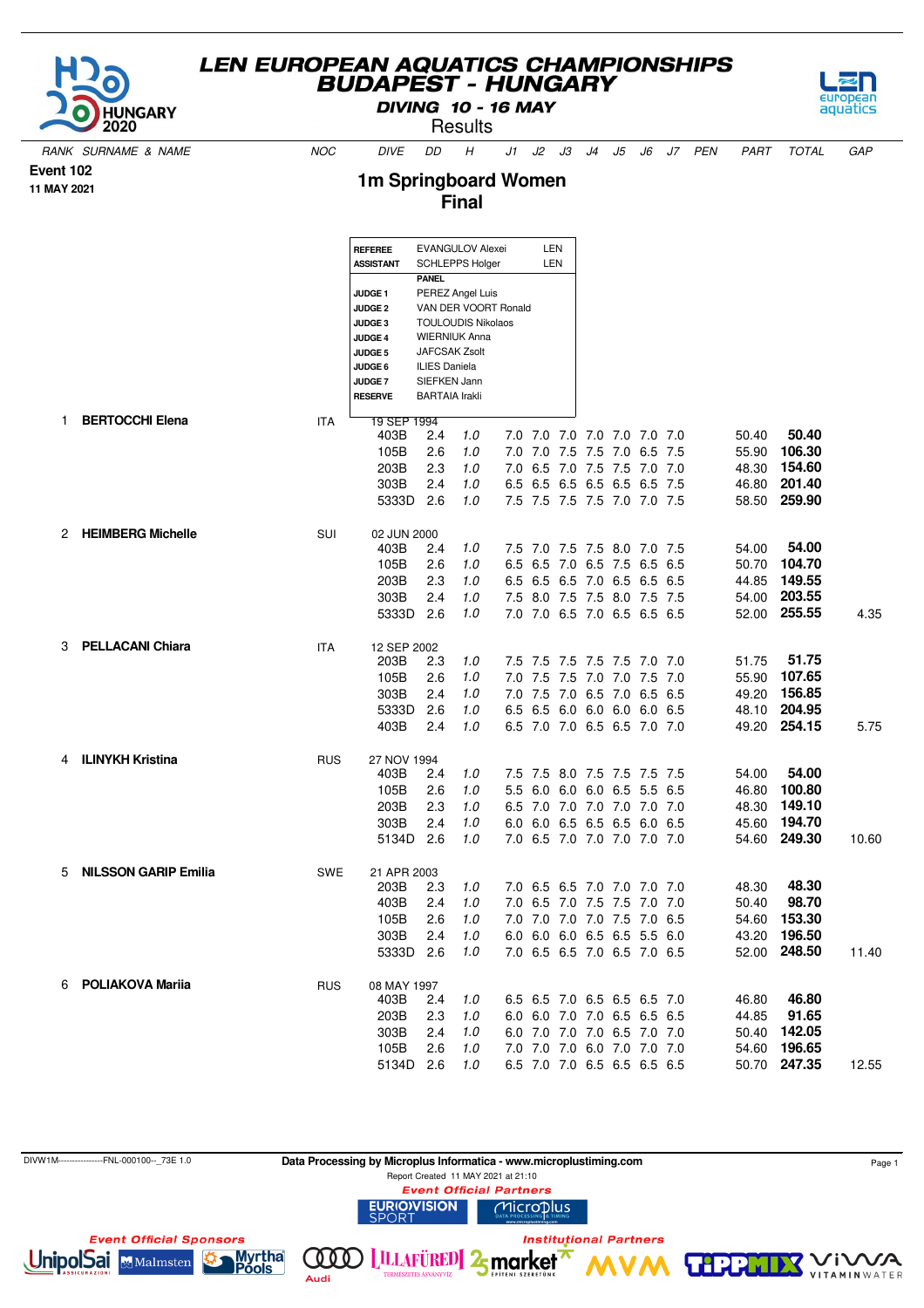|    | RANK SURNAME & NAME             | <b>NOC</b> | <b>DIVE</b> | DD  | Η   | J1  | J2 | JЗ                | J4                          | J5   | J6        | J7 | PEN | PART  | <b>TOTAL</b> | <b>GAP</b> |
|----|---------------------------------|------------|-------------|-----|-----|-----|----|-------------------|-----------------------------|------|-----------|----|-----|-------|--------------|------------|
| 7  | <b>PYSMENSKA Anna</b>           | <b>UKR</b> | 12 MAR 1991 |     |     |     |    |                   |                             |      |           |    |     |       |              |            |
|    |                                 |            | 203B        | 2.3 | 1.0 |     |    |                   | 7.5 7.5 7.0 8.0 7.0 7.0 7.0 |      |           |    |     | 49.45 | 49.45        |            |
|    |                                 |            | 403B        | 2.4 | 1.0 | 7.5 |    | 7.0 7.0 7.5       |                             | 7.5  | 7.5 7.5   |    |     | 54.00 | 103.45       |            |
|    |                                 |            | 105B        | 2.6 | 1.0 | 6.5 |    |                   | $6.0$ 5.0 6.0 6.0           |      | 6.0 6.0   |    |     | 46.80 | 150.25       |            |
|    |                                 |            | 303B        | 2.4 | 1.0 |     |    |                   | 6.5 6.5 7.0 7.5 7.0 6.5 6.5 |      |           |    |     | 48.00 | 198.25       |            |
|    |                                 |            | 5134D       | 2.6 | 1.0 |     |    |                   | 5.5 6.0 6.0 5.5 6.0 5.5 5.0 |      |           |    |     | 44.20 | 242.45       | 17.45      |
| 8  | <b>CRYAN Clare</b>              | <b>IRL</b> | 03 DEC 1993 |     |     |     |    |                   |                             |      |           |    |     |       |              |            |
|    |                                 |            | 403B        | 2.4 | 1.0 |     |    |                   | 7.0 6.5 6.5 6.5 7.0 6.5 6.5 |      |           |    |     | 46.80 | 46.80        |            |
|    |                                 |            | 203B        | 2.3 | 1.0 | 6.0 |    |                   | 6.0 6.0 5.0 6.0             |      | 6.0 6.5   |    |     | 41.40 | 88.20        |            |
|    |                                 |            | 303B        | 2.4 | 1.0 | 7.0 |    |                   | 6.0 7.0 6.5 7.0 6.5 7.5     |      |           |    |     | 49.20 | 137.40       |            |
|    |                                 |            | 5132D       | 2.2 | 1.0 |     |    |                   | 7.0 7.0 7.0 7.0 7.5 6.5 6.5 |      |           |    |     | 46.20 | 183.60       |            |
|    |                                 |            | 105B        | 2.6 | 1.0 |     |    |                   | 6.5 6.5 6.5 6.5 6.5 6.5 6.0 |      |           |    |     | 50.70 | 234.30       | 25.60      |
| 9  | <b>TORRANCE Katherine</b>       | <b>GBR</b> | 10 OCT 1998 |     |     |     |    |                   |                             |      |           |    |     |       |              |            |
|    |                                 |            | 403B        | 2.4 | 1.0 |     |    |                   | 7.0 7.0 7.0 7.0 7.0 7.5 7.5 |      |           |    |     | 50.40 | 50.40        |            |
|    |                                 |            | 203B        | 2.3 | 1.0 | 6.5 |    |                   | 7.0 7.0 7.0 7.0             |      | 7.0 7.0   |    |     | 48.30 | 98.70        |            |
|    |                                 |            | 303B        | 2.4 | 1.0 |     |    |                   | 4.5 4.5 4.0 4.5 4.5 5.5 4.0 |      |           |    |     | 32.40 | 131.10       |            |
|    |                                 |            | 5333D       | 2.6 | 1.0 |     |    |                   | 6.5 6.0 6.5 6.5 6.5 6.5 6.0 |      |           |    |     | 50.70 | 181.80       |            |
|    |                                 |            | 105B        | 2.6 | 1.0 |     |    |                   | 6.5 6.5 6.5 6.0 6.0 6.5 6.5 |      |           |    |     | 50.70 | 232.50       | 27.40      |
| 10 | <b>GILLET Nais</b>              | <b>FRA</b> | 14 SEP 2002 |     |     |     |    |                   |                             |      |           |    |     |       |              |            |
|    |                                 |            | 403B        | 2.4 | 1.0 |     |    |                   | 7.0 6.5 7.0 7.5 7.0 7.0 7.0 |      |           |    |     | 50.40 | 50.40        |            |
|    |                                 |            | 203B        | 2.3 | 1.0 | 4.0 |    | 3.5 4.5 4.5       |                             | 4.5  | $3.5$ 4.5 |    |     | 29.90 | 80.30        |            |
|    |                                 |            | 303B        | 2.4 | 1.0 |     |    |                   | 6.5 6.5 7.0 7.0 7.0 6.5 6.5 |      |           |    |     | 48.00 | 128.30       |            |
|    |                                 |            | 105B        | 2.6 | 1.0 | 4.5 |    |                   | 5.0 5.5 6.0 6.0 5.5 5.5     |      |           |    |     | 42.90 | 171.20       |            |
|    |                                 |            | 5132D       | 2.2 | 1.0 |     |    |                   | 6.5 6.5 6.5 6.5 6.5 6.0 6.0 |      |           |    |     | 42.90 | 214.10       | 45.80      |
| 11 | <b>OETTINGHAUS Saskia Maure</b> | <b>GER</b> | 03 APR 1998 |     |     |     |    |                   |                             |      |           |    |     |       |              |            |
|    |                                 |            | 403B        | 2.4 | 1.0 |     |    |                   | 6.5 6.5 6.5 6.5 6.5 7.0 7.0 |      |           |    |     | 46.80 | 46.80        |            |
|    |                                 |            | 105B        | 2.6 | 1.0 |     |    |                   | 5.5 5.5 5.5 6.0 6.0 5.5 5.5 |      |           |    |     | 42.90 | 89.70        |            |
|    |                                 |            | 203B        | 2.3 | 1.0 |     |    |                   | 6.5 6.5 6.5 6.5 6.5 6.5 6.5 |      |           |    |     | 44.85 | 134.55       |            |
|    |                                 |            | 303B        | 2.4 | 1.0 | 4.5 |    |                   | 4.5 5.0 4.5 4.0 5.0 4.5     |      |           |    |     | 32.40 | 166.95       |            |
|    |                                 |            | 5333D       | 2.6 | 1.0 |     |    |                   | 6.0 6.0 6.0 5.5 6.0 6.5 6.0 |      |           |    |     | 46.80 | 213.75       | 46.15      |
| 12 | <b>KHAMULKINA Alena</b>         | <b>BLR</b> | 24 JUL 1997 |     |     |     |    |                   |                             |      |           |    |     |       |              |            |
|    |                                 |            | 403B        | 2.4 | 1.0 |     |    |                   | 7.0 7.0 7.0 7.0 6.5 6.5 7.0 |      |           |    |     | 50.40 | 50.40        |            |
|    |                                 |            | 105B        | 2.6 | 1.0 | 6.5 |    |                   | 6.5 6.5 6.5 6.5 6.0 6.0     |      |           |    |     | 50.70 | 101.10       |            |
|    |                                 |            | 203B        | 2.3 | 1.0 | 4.0 |    | $3.0$ $3.0$ $4.5$ |                             | -4.5 | 5.0 3.5   |    |     | 27.60 | 128.70       |            |
|    |                                 |            | 303B        | 2.4 | 1.0 | 4.5 |    |                   | 4.5 4.5 5.0 4.5             |      | 4.5 4.5   |    |     | 32.40 | 161.10       |            |
|    |                                 |            | 5333D       | 2.6 | 1.0 |     |    |                   | 5.5 5.0 5.5 5.5 6.0 5.5 6.0 |      |           |    |     | 42.90 | 204.00       | 55.90      |

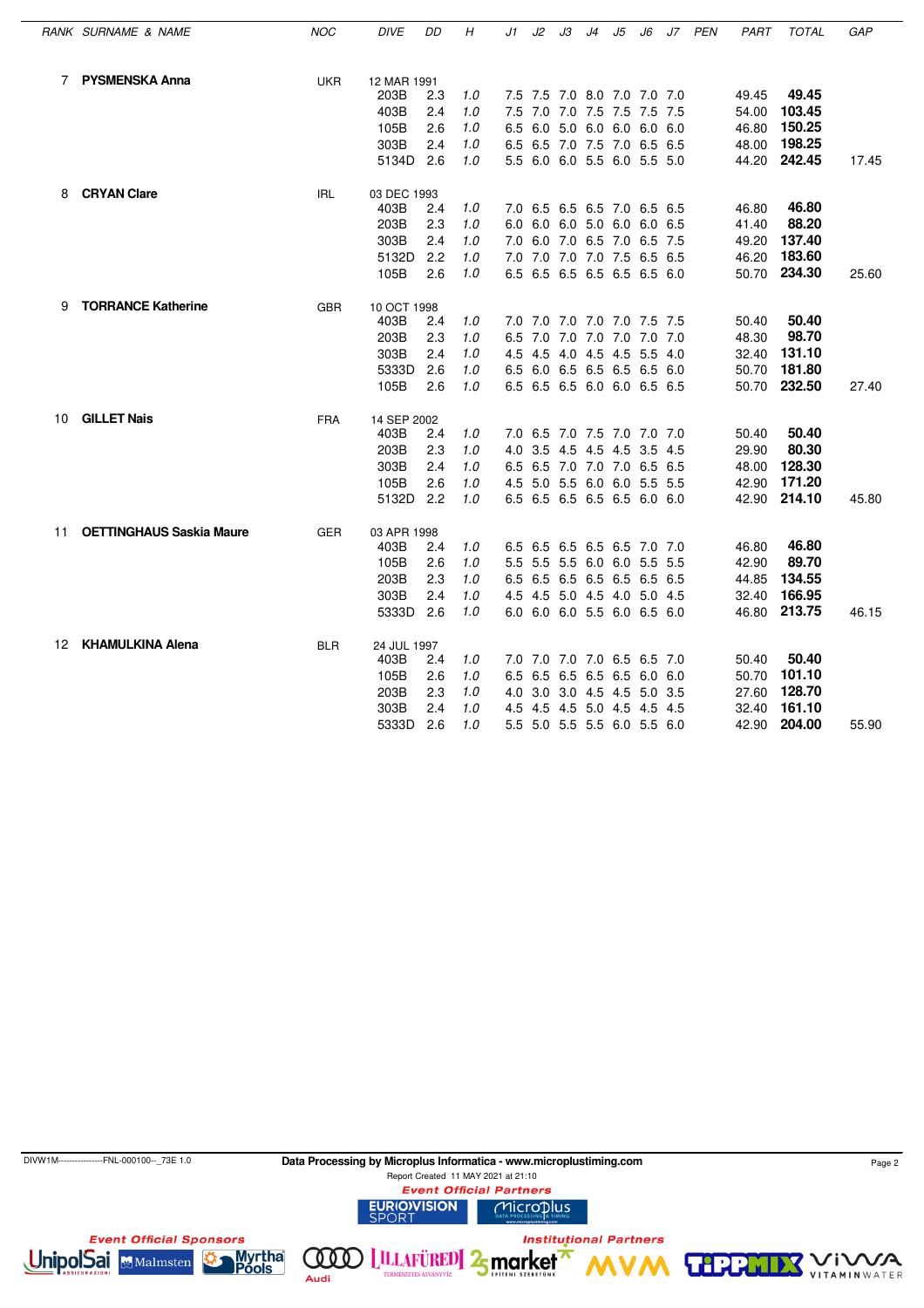

DIVING 10 - 16 MAY

Dive Order

ORDER SURNAME & NAME NOC BORN

**Event 10 15 MAY 2021 - 12:00**

#### **3m Springboard Women Preliminary**



**REVISED 13 MAY 18:18**

| <b>REFEREE</b>                   | SOROKINA Anna                                 | LEN | <b>ASSISTANT</b>                 |                      | <b>KRYNICKI Bartolomiej</b>                | LEN |
|----------------------------------|-----------------------------------------------|-----|----------------------------------|----------------------|--------------------------------------------|-----|
|                                  | <b>PANEL A (1 2 3)</b>                        |     |                                  | <b>PANEL B (4 5)</b> |                                            |     |
| <b>JUDGE 1</b>                   | VAN DER VOORT Ronald                          |     | <b>JUDGE 1</b>                   | <b>JAFCSAK Zsolt</b> |                                            |     |
| <b>JUDGE 2</b><br><b>JUDGE 3</b> | <b>AXTELIUS Peter</b><br><b>WIERNIUK Anna</b> |     | <b>JUDGE 2</b><br><b>JUDGE 3</b> |                      | POLAZZO Marco Valerio<br>FEOKTISTOV Eduard |     |
| <b>JUDGE 4</b>                   | <b>BECKER Norman</b>                          |     | <b>JUDGE 4</b>                   | <b>ILIES Daniela</b> |                                            |     |
| <b>JUDGE 5</b>                   | PATSERINA Olena                               |     | <b>JUDGE 5</b>                   | <b>AZORIN Daniel</b> |                                            |     |
| <b>JUDGE 6</b>                   | <b>MAMONTOV Andrei</b>                        |     | <b>JUDGE 6</b>                   | SIEFKEN Jann         |                                            |     |
| <b>JUDGE 7</b>                   | <b>BARROW Sarah</b>                           |     | <b>JUDGE 7</b>                   |                      | PEREZ Angel Luis                           |     |
| <b>RESERVE</b>                   | STRITT BURK Carmen                            |     | <b>RESERVE</b>                   |                      | <b>TOULOUDIS Nikolaos</b>                  |     |
| 1                                | <b>CRYAN Clare</b>                            |     |                                  | IRL.                 | 03 DEC 1993                                |     |
| 2                                | <b>KOROLEVA Vitalija</b>                      |     |                                  | <b>RUS</b>           | 27 MAY 2001                                |     |
| 3                                | <b>NILSSON GARIP Emilia</b>                   |     |                                  | SWE                  | 21 APR 2003                                |     |
| 4                                | <b>BERTOCCHI Elena</b>                        |     |                                  | ITA                  | 19 SEP 1994                                |     |
| 5                                | <b>HENTSCHEL Lena</b>                         |     |                                  | GER                  | 17 JUN 2001                                |     |
| 6                                | <b>VALORE Laura</b>                           |     |                                  | DEN                  | 19 SEP 2001                                |     |
| 7                                | <b>HEIMBERG Michelle</b>                      |     |                                  | SUI                  | 02 JUN 2000                                |     |
| 8                                | <b>KESAR Viktoriya</b>                        |     |                                  | UKR                  | 11 AUG 1993                                |     |
| 9                                | <b>COQUOZ Madeline</b>                        |     |                                  | SUI                  | 13 JAN 1999                                |     |
| 10                               | <b>SKRZEK Kaja</b>                            |     |                                  | POL                  | 12 NOV 1998                                |     |
| 11                               | <b>ANTOLINO PACHECO Valeria</b>               |     |                                  | ESP                  | 30 AUG 2002                                |     |
| 12                               | <b>POLIAKOVA Marija</b>                       |     |                                  | <b>RUS</b>           | 08 MAY 1997                                |     |
| 13                               | <b>KHAMULKINA Alena</b>                       |     |                                  | <b>BLR</b>           | 24 JUL 1997                                |     |
| 14                               | <b>MARIC Marcela</b>                          |     |                                  | CRO                  | 18 OCT 1996                                |     |
| 15                               | <b>VELAZQUEZ ROLDAN Rocio</b>                 |     |                                  | ESP                  | 13 JUL 1995                                |     |
| 16                               | <b>TUXEN Helle</b>                            |     |                                  | <b>NOR</b>           | 04 SEP 2001                                |     |
| 17                               | <b>PUNZEL Tina</b>                            |     |                                  | GER                  | 01 AUG 1995                                |     |
| 18                               | <b>PYSMENSKA Anna</b>                         |     |                                  | UKR                  | 12 MAR 1991                                |     |
| 19                               | <b>GILLET Nais</b>                            |     |                                  | FRA                  | 14 SEP 2002                                |     |
| 20                               | <b>VEISZ Emma</b>                             |     |                                  | HUN                  | 01 MAY 2005                                |     |
| 21                               | <b>ALBIEZ Cara</b>                            |     |                                  | AUT                  | 15 JUN 2005                                |     |
| 22                               | <b>G.GULLSTRAND Emma</b>                      |     |                                  |                      | SWE 13 SEP 2000                            |     |
| 23                               | <b>OPALKA Zora</b>                            |     |                                  | SVK                  | 01 AUG 1999                                |     |

DIVW3M---------------PREL000100--\_51A 1.1 **Data Processing by Microplus Informatica - www.microplustiming.com** Page 1 Report Created 14 MAY 2021 at 11:14**Event Official Partners RIOWISION** Microplus

[JLLAFÜRED] 2 market





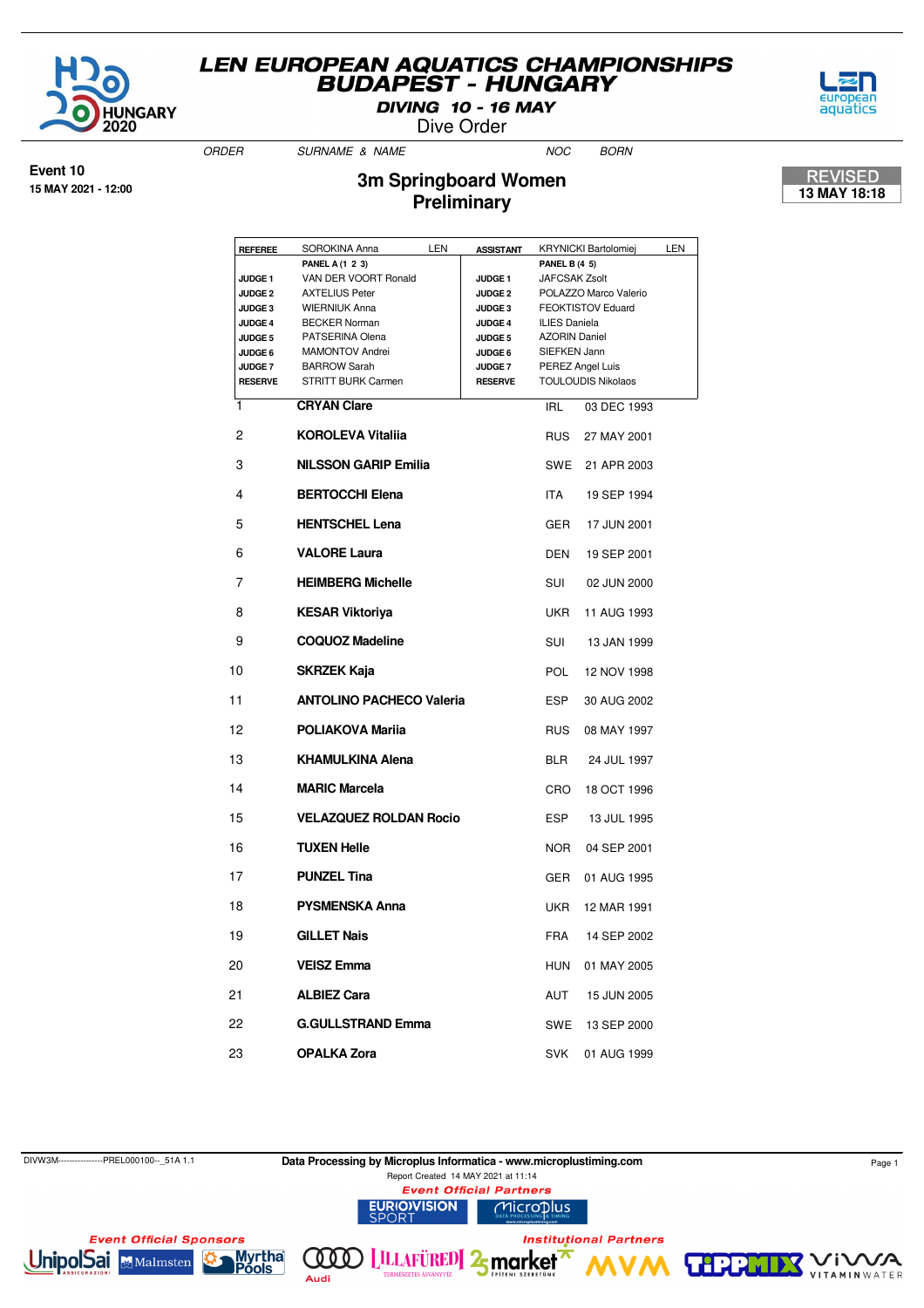| <b>ORDER</b> | SURNAME & NAME             | <b>NOC</b><br><b>BORN</b> |
|--------------|----------------------------|---------------------------|
|              |                            |                           |
| 24           | <b>PELLACANI Chiara</b>    | 12 SEP 2002<br><b>ITA</b> |
| 25           | <b>MEW-JENSEN Scarlett</b> | 31 DEC 2001<br><b>GBR</b> |
| 26           | <b>KUN Patricia</b>        | 24 APR 2004<br><b>HUN</b> |
| 27           | <b>REID Grace</b>          | <b>GBR</b><br>09 MAY 1996 |
| 28           | <b>JANSEN Inge</b>         | <b>NED</b><br>02 JUN 1994 |

<u>.</u>

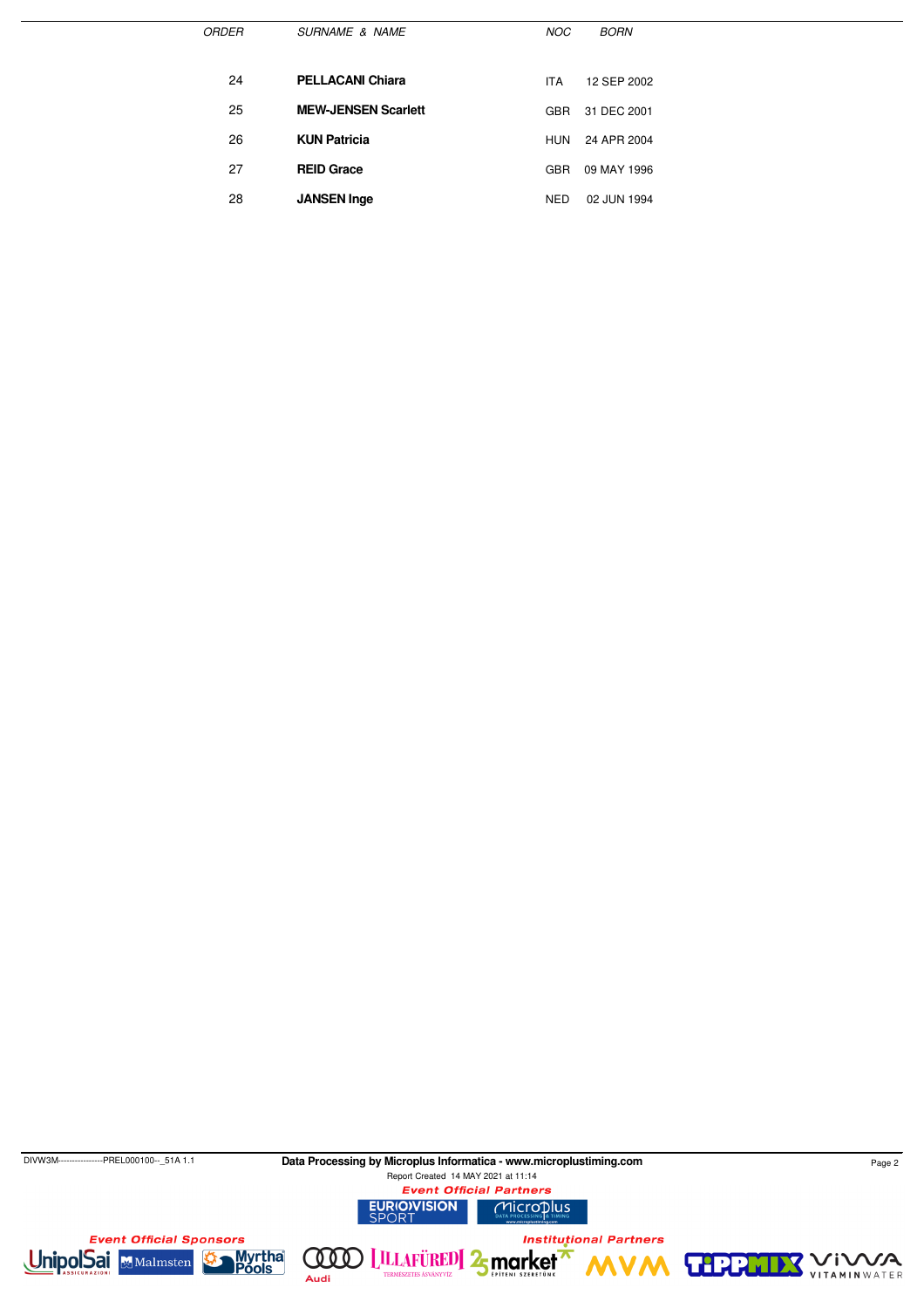

DIVING 10 - 16 MAY

Dive Order



**13 MAY 18:18**

ORDER SURNAME & NAME NOC BORN

DIVE h DESCR NEWSPAPER

**Event 10 15 MAY 2021 - 12:00**

#### **3m Springboard Women Preliminary**



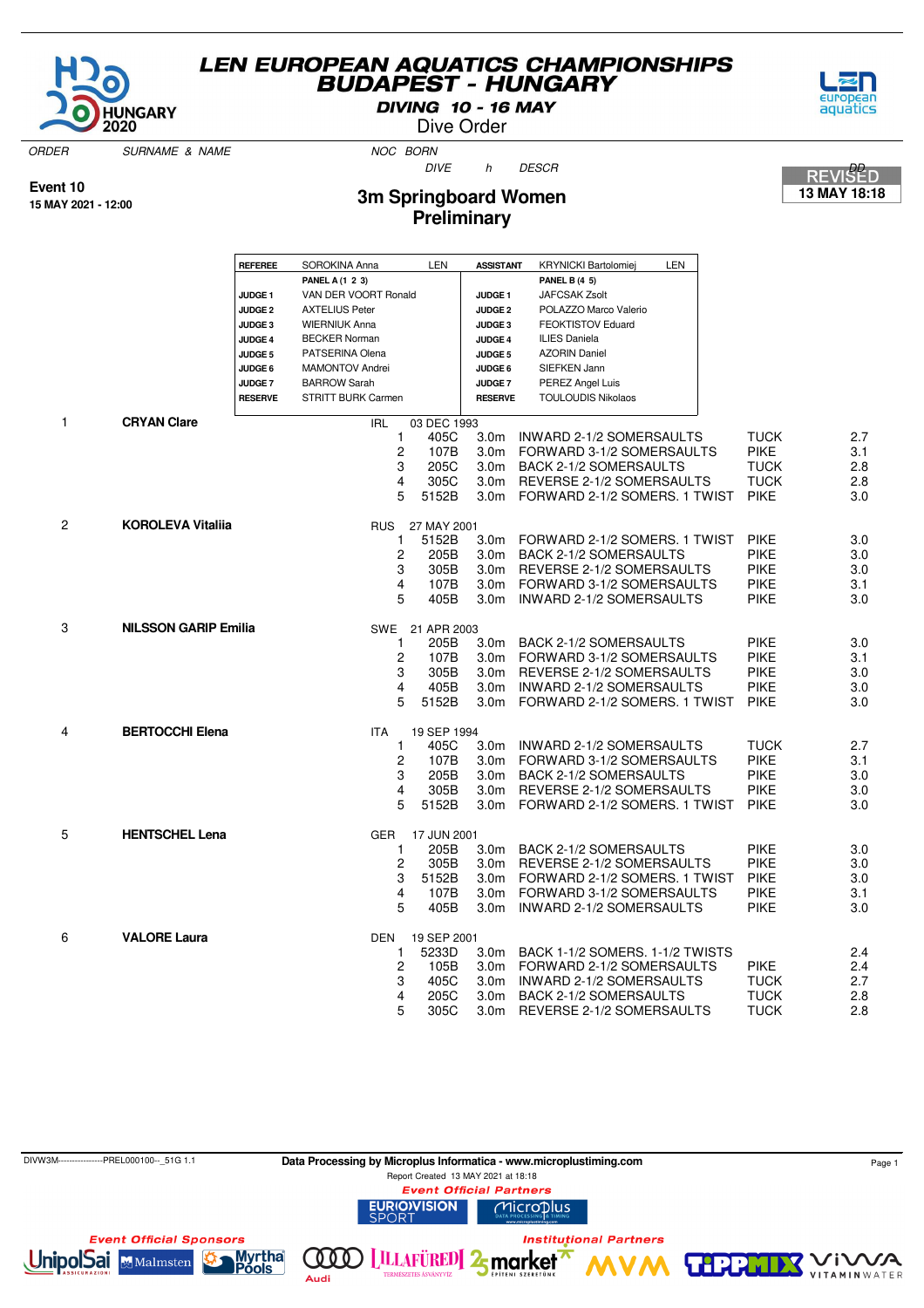| <i>ORDER</i>   | <b>SURNAME &amp; NAME</b>       | NOC BORN                                                                                                                                                                                                                                                                                               |                                                                         |                                 |
|----------------|---------------------------------|--------------------------------------------------------------------------------------------------------------------------------------------------------------------------------------------------------------------------------------------------------------------------------------------------------|-------------------------------------------------------------------------|---------------------------------|
|                |                                 | <b>DIVE</b><br><b>DESCR</b><br>h                                                                                                                                                                                                                                                                       |                                                                         | DD                              |
| $\overline{7}$ | <b>HEIMBERG Michelle</b>        | 02 JUN 2000<br>SUI<br>405B<br>INWARD 2-1/2 SOMERSAULTS<br>3.0 <sub>m</sub><br>1<br>5152B<br>2<br>3.0 <sub>m</sub><br>FORWARD 2-1/2 SOMERS. 1 TWIST<br>3<br>107B<br>3.0m FORWARD 3-1/2 SOMERSAULTS<br>3.0m BACK 2-1/2 SOMERSAULTS<br>4<br>205B<br>305B<br>3.0m REVERSE 2-1/2 SOMERSAULTS<br>5           | <b>PIKE</b><br><b>PIKE</b><br><b>PIKE</b><br><b>PIKE</b><br><b>PIKE</b> | 3.0<br>3.0<br>3.1<br>3.0<br>3.0 |
| 8              | <b>KESAR Viktoriya</b>          | UKR 11 AUG 1993<br>405B<br>INWARD 2-1/2 SOMERSAULTS<br>3.0 <sub>m</sub><br>1.<br>2<br>5152B<br>3.0m<br>FORWARD 2-1/2 SOMERS. 1 TWIST<br>3<br>305B<br>3.0m REVERSE 2-1/2 SOMERSAULTS<br>205B<br><b>BACK 2-1/2 SOMERSAULTS</b><br>4<br>3.0m<br>5<br>107B<br>3.0m FORWARD 3-1/2 SOMERSAULTS               | <b>PIKE</b><br><b>PIKE</b><br><b>PIKE</b><br><b>PIKE</b><br><b>PIKE</b> | 3.0<br>3.0<br>3.0<br>3.0<br>3.1 |
| 9              | <b>COQUOZ Madeline</b>          | 13 JAN 1999<br>SUI<br>INWARD 2-1/2 SOMERSAULTS<br>$\mathbf{1}$<br>405B<br>3.0m<br>2<br>5152B<br>3.0m FORWARD 2-1/2 SOMERS. 1 TWIST<br>3<br>3.0m REVERSE 2-1/2 SOMERSAULTS<br>305B<br>3.0m FORWARD 3-1/2 SOMERSAULTS<br>4<br>107B<br>5<br>205B<br>3.0m BACK 2-1/2 SOMERSAULTS                           | <b>PIKE</b><br><b>PIKE</b><br><b>PIKE</b><br><b>PIKE</b><br><b>PIKE</b> | 3.0<br>3.0<br>3.0<br>3.1<br>3.0 |
| 10             | <b>SKRZEK Kaja</b>              | POL 12 NOV 1998<br>105B<br>3.0m FORWARD 2-1/2 SOMERSAULTS<br>1<br>2<br>INWARD 2-1/2 SOMERSAULTS<br>405B<br>3.0 <sub>m</sub><br>3<br>205C<br>3.0m BACK 2-1/2 SOMERSAULTS<br>305C<br>3.0m REVERSE 2-1/2 SOMERSAULTS<br>4<br>5<br>5152B<br>FORWARD 2-1/2 SOMERS. 1 TWIST<br>3.0 <sub>m</sub>              | <b>PIKE</b><br><b>PIKE</b><br><b>TUCK</b><br><b>TUCK</b><br><b>PIKE</b> | 2.4<br>3.0<br>2.8<br>2.8<br>3.0 |
| 11             | <b>ANTOLINO PACHECO Valeria</b> | <b>ESP</b><br>30 AUG 2002<br>405C<br>INWARD 2-1/2 SOMERSAULTS<br>1<br>3.0m<br>305C<br>3.0 <sub>m</sub><br>REVERSE 2-1/2 SOMERSAULTS<br>2<br>3<br>205C<br>3.0 <sub>m</sub><br>BACK 2-1/2 SOMERSAULTS<br>107C<br>4<br>3.0m FORWARD 3-1/2 SOMERSAULTS<br>5<br>5152B<br>3.0m FORWARD 2-1/2 SOMERS. 1 TWIST | <b>TUCK</b><br><b>TUCK</b><br><b>TUCK</b><br><b>TUCK</b><br><b>PIKE</b> | 2.7<br>2.8<br>2.8<br>2.8<br>3.0 |
| 12             | <b>POLIAKOVA Marija</b>         | RUS 08 MAY 1997<br>5152B<br>3.0m FORWARD 2-1/2 SOMERS. 1 TWIST<br>1<br>3.0m REVERSE 2-1/2 SOMERSAULTS<br>2<br>305B<br>205B<br><b>BACK 2-1/2 SOMERSAULTS</b><br>3<br>3.0m<br>405B<br>3.0m INWARD 2-1/2 SOMERSAULTS<br>4<br>5<br>107B<br>3.0m<br>FORWARD 3-1/2 SOMERSAULTS                               | <b>PIKE</b><br><b>PIKE</b><br><b>PIKE</b><br><b>PIKE</b><br><b>PIKE</b> | 3.0<br>3.0<br>3.0<br>3.0<br>3.1 |
| 13             | <b>KHAMULKINA Alena</b>         | 24 JUL 1997<br><b>BLR</b><br>205B<br>3.0m BACK 2-1/2 SOMERSAULTS<br>1<br>2<br>305B<br>3.0m<br>REVERSE 2-1/2 SOMERSAULTS<br>3<br>405B<br>3.0 <sub>m</sub><br>INWARD 2-1/2 SOMERSAULTS<br>107B<br>3.0m FORWARD 3-1/2 SOMERSAULTS<br>4<br>5<br>5152B<br>3.0m FORWARD 2-1/2 SOMERS. 1 TWIST                | PIKE<br>PIKE<br><b>PIKE</b><br><b>PIKE</b><br><b>PIKE</b>               | 3.0<br>3.0<br>3.0<br>3.1<br>3.0 |
| 14             | <b>MARIC Marcela</b>            | CRO 18 OCT 1996<br>405C<br>INWARD 2-1/2 SOMERSAULTS<br>3.0m<br>1<br>2<br>5152B<br>3.0 <sub>m</sub><br>FORWARD 2-1/2 SOMERS. 1 TWIST<br>3<br>305C<br>3.0m<br>REVERSE 2-1/2 SOMERSAULTS<br>3.0m FORWARD 3-1/2 SOMERSAULTS<br>4<br>107B<br>5<br>205B<br>BACK 2-1/2 SOMERSAULTS<br>3.0m                    | <b>TUCK</b><br><b>PIKE</b><br><b>TUCK</b><br><b>PIKE</b><br>PIKE        | 2.7<br>3.0<br>2.8<br>3.1<br>3.0 |
| 15             | <b>VELAZQUEZ ROLDAN Rocio</b>   | <b>ESP</b><br>13 JUL 1995<br>405B<br>3.0m INWARD 2-1/2 SOMERSAULTS<br>1<br>2<br>5152B<br>3.0 <sub>m</sub><br>FORWARD 2-1/2 SOMERS. 1 TWIST<br>305C<br>3.0m REVERSE 2-1/2 SOMERSAULTS<br>3<br>205B<br>3.0m BACK 2-1/2 SOMERSAULTS<br>4<br>107C<br>3.0m FORWARD 3-1/2 SOMERSAULTS<br>5                   | PIKE<br><b>PIKE</b><br><b>TUCK</b><br><b>PIKE</b><br><b>TUCK</b>        | 3.0<br>3.0<br>2.8<br>3.0<br>2.8 |

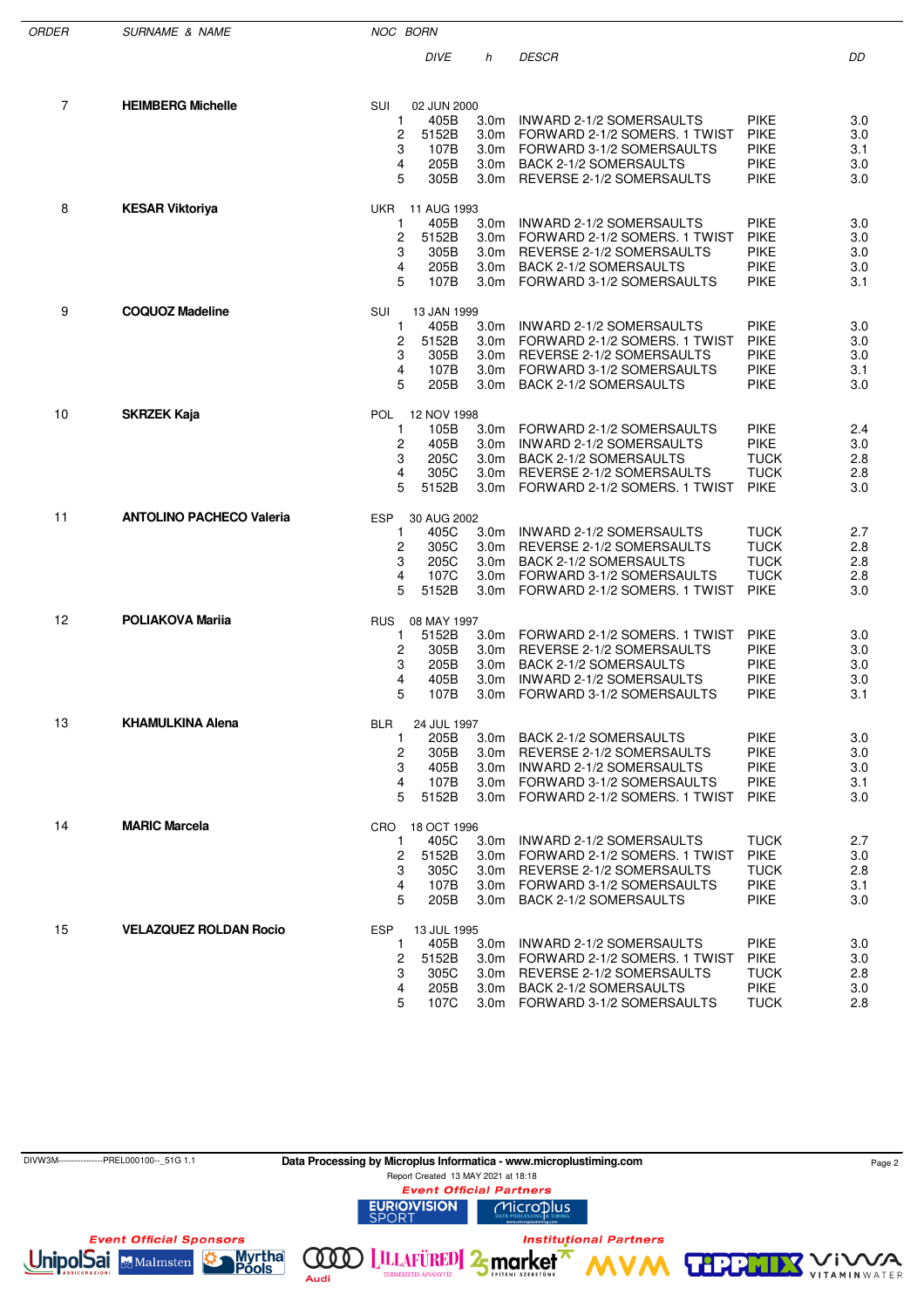| <i>ORDER</i> | <b>SURNAME &amp; NAME</b> | NOC BORN                                                                                                                                                                                                                                                                                                                                                           |                                 |
|--------------|---------------------------|--------------------------------------------------------------------------------------------------------------------------------------------------------------------------------------------------------------------------------------------------------------------------------------------------------------------------------------------------------------------|---------------------------------|
|              |                           | <b>DIVE</b><br><b>DESCR</b><br>h                                                                                                                                                                                                                                                                                                                                   | DD                              |
| 16           | <b>TUXEN Helle</b>        | NOR 04 SEP 2001<br><b>TUCK</b><br>405C<br>3.0 <sub>m</sub><br>INWARD 2-1/2 SOMERSAULTS<br>1<br>2<br><b>TUCK</b><br>107C<br>3.0m FORWARD 3-1/2 SOMERSAULTS<br>3<br>305C<br>3.0m REVERSE 2-1/2 SOMERSAULTS<br><b>TUCK</b><br>3.0m BACK 2-1/2 SOMERSAULTS<br><b>TUCK</b><br>4<br>205C<br>3.0m FORWARD 2-1/2 SOMERS, 1 TWIST<br><b>PIKE</b><br>5<br>5152B              | 2.7<br>2.8<br>2.8<br>2.8<br>3.0 |
| 17           | <b>PUNZEL Tina</b>        | GER 01 AUG 1995<br><b>PIKE</b><br>205B<br>3.0m BACK 2-1/2 SOMERSAULTS<br>1<br>2<br>107B<br>3.0m FORWARD 3-1/2 SOMERSAULTS<br><b>PIKE</b><br>3.0m REVERSE 2-1/2 SOMERSAULTS<br>3<br>305B<br><b>PIKE</b><br>3.0m FORWARD 2-1/2 SOMERS. 1 TWIST<br><b>PIKE</b><br>4<br>5152B<br>3.0m INWARD 2-1/2 SOMERSAULTS<br>5<br>405B<br>PIKE                                    | 3.0<br>3.1<br>3.0<br>3.0<br>3.0 |
| 18           | <b>PYSMENSKA Anna</b>     | UKR 12 MAR 1991<br><b>PIKE</b><br>5152B<br>3.0m FORWARD 2-1/2 SOMERS, 1 TWIST<br>1<br>$\overline{c}$<br>107B<br>3.0m FORWARD 3-1/2 SOMERSAULTS<br><b>PIKE</b><br>305B<br><b>PIKE</b><br>3<br>3.0m REVERSE 2-1/2 SOMERSAULTS<br><b>PIKE</b><br>405B<br>3.0m INWARD 2-1/2 SOMERSAULTS<br>4<br>5<br>205B<br>BACK 2-1/2 SOMERSAULTS<br><b>PIKE</b><br>3.0 <sub>m</sub> | 3.0<br>3.1<br>3.0<br>3.0<br>3.0 |
| 19           | <b>GILLET Nais</b>        | 14 SEP 2002<br><b>FRA</b><br><b>TUCK</b><br>1<br>405C<br>3.0m INWARD 2-1/2 SOMERSAULTS<br>2<br>205C<br>BACK 2-1/2 SOMERSAULTS<br><b>TUCK</b><br>3.0m<br>3.0m REVERSE 2-1/2 SOMERSAULTS<br><b>TUCK</b><br>3<br>305C<br>3.0m BACK 1-1/2 SOMERS. 1-1/2 TWISTS<br>5233D<br>4<br>5<br>107C<br>FORWARD 3-1/2 SOMERSAULTS<br>3.0m<br><b>TUCK</b>                          | 2.7<br>2.8<br>2.8<br>2.4<br>2.8 |
| 20           | <b>VEISZ Emma</b>         | HUN 01 MAY 2005<br>3.0m INWARD 2-1/2 SOMERSAULTS<br><b>TUCK</b><br>405C<br>1<br><b>TUCK</b><br>2<br>107C<br>3.0m FORWARD 3-1/2 SOMERSAULTS<br><b>TUCK</b><br>3<br>205C<br>3.0m BACK 2-1/2 SOMERSAULTS<br>305C<br>3.0m REVERSE 2-1/2 SOMERSAULTS<br><b>TUCK</b><br>4<br>5<br>5233D<br>3.0 <sub>m</sub><br>BACK 1-1/2 SOMERS. 1-1/2 TWISTS                           | 2.7<br>2.8<br>2.8<br>2.8<br>2.4 |
| 21           | <b>ALBIEZ Cara</b>        | AUT<br>15 JUN 2005<br>105B<br>3.0m FORWARD 2-1/2 SOMERSAULTS<br><b>PIKE</b><br>1<br>2<br>205C<br>3.0m BACK 2-1/2 SOMERSAULTS<br><b>TUCK</b><br>5233D<br>3.0m BACK 1-1/2 SOMERS. 1-1/2 TWISTS<br>3<br>405C<br>3.0m INWARD 2-1/2 SOMERSAULTS<br>4<br><b>TUCK</b><br>5<br>305C<br>3.0 <sub>m</sub><br>REVERSE 2-1/2 SOMERSAULTS<br><b>TUCK</b>                        | 2.4<br>2.8<br>2.4<br>2.7<br>2.8 |
| 22           | <b>G.GULLSTRAND Emma</b>  | SWE 13 SEP 2000<br>405B<br>3.0m INWARD 2-1/2 SOMERSAULTS<br>PIKE<br>1<br>2<br><b>PIKE</b><br>107B<br>3.0 <sub>m</sub><br>FORWARD 3-1/2 SOMERSAULTS<br><b>PIKE</b><br>3<br>305B<br>3.0 <sub>m</sub><br>REVERSE 2-1/2 SOMERSAULTS<br>3.0m BACK 2-1/2 SOMERSAULTS<br>PIKE<br>4<br>205B<br>5<br>5152B<br>3.0m FORWARD 2-1/2 SOMERS, 1 TWIST<br><b>PIKE</b>             | 3.0<br>3.1<br>3.0<br>3.0<br>3.0 |
| 23           | <b>OPALKA Zora</b>        | SVK 01 AUG 1999<br>107C<br>3.0m FORWARD 3-1/2 SOMERSAULTS<br><b>TUCK</b><br>1<br><b>TUCK</b><br>2<br>405C<br>3.0m INWARD 2-1/2 SOMERSAULTS<br>3<br>305C<br>3.0 <sub>m</sub><br>REVERSE 2-1/2 SOMERSAULTS<br><b>TUCK</b><br>205B<br>3.0m BACK 2-1/2 SOMERSAULTS<br>PIKE<br>4<br>5235D<br>3.0m BACK 1-1/2 SOMERS. 2-1/2 TWISTS<br>5                                  | 2.8<br>2.7<br>2.8<br>3.0<br>2.8 |
| 24           | <b>PELLACANI Chiara</b>   | 12 SEP 2002<br><b>ITA</b><br>205B<br>3.0m BACK 2-1/2 SOMERSAULTS<br>PIKE<br>1<br>2<br>5152B<br>3.0m FORWARD 2-1/2 SOMERS. 1 TWIST<br><b>PIKE</b><br>107B<br>3.0m FORWARD 3-1/2 SOMERSAULTS<br>PIKE<br>3<br>305B<br>3.0m REVERSE 2-1/2 SOMERSAULTS<br><b>PIKE</b><br>4<br>405B<br>3.0m<br>INWARD 2-1/2 SOMERSAULTS<br><b>PIKE</b><br>5                              | 3.0<br>3.0<br>3.1<br>3.0<br>3.0 |

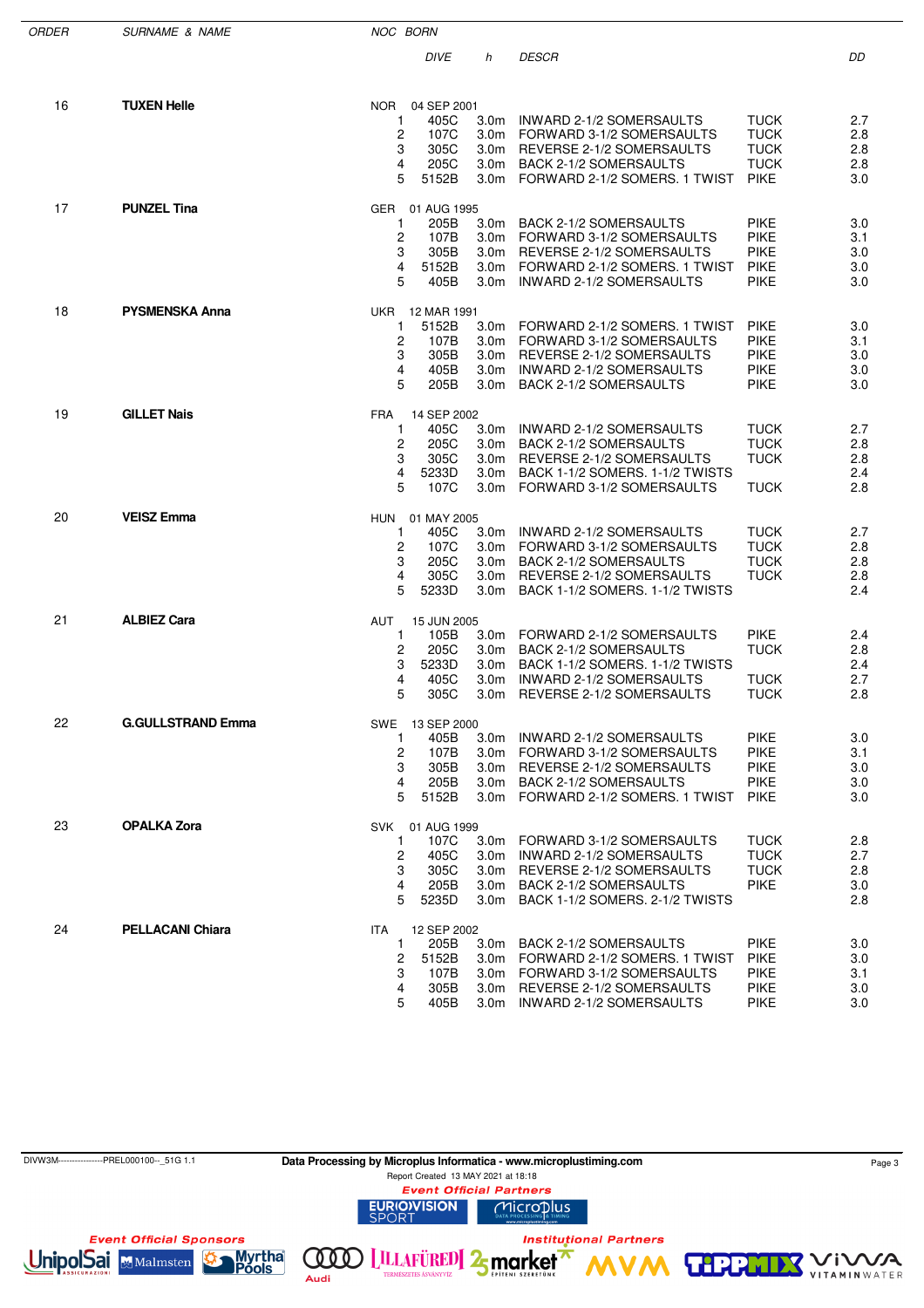| <b>ORDER</b> | <b>SURNAME &amp; NAME</b>  | <b>NOC BORN</b> |             |                  |                               |             |     |
|--------------|----------------------------|-----------------|-------------|------------------|-------------------------------|-------------|-----|
|              |                            |                 | <b>DIVE</b> | h                | <b>DESCR</b>                  |             | DD  |
| 25           | <b>MEW-JENSEN Scarlett</b> | <b>GBR</b>      | 31 DEC 2001 |                  |                               |             |     |
|              |                            |                 | 405B        | 3.0 <sub>m</sub> | INWARD 2-1/2 SOMERSAULTS      | <b>PIKE</b> | 3.0 |
|              |                            | 2               | 107B        | 3.0 <sub>m</sub> | FORWARD 3-1/2 SOMERSAULTS     | <b>PIKE</b> | 3.1 |
|              |                            | 3               | 205B        | 3.0 <sub>m</sub> | <b>BACK 2-1/2 SOMERSAULTS</b> | <b>PIKE</b> | 3.0 |
|              |                            | 4               | 305B        | 3.0 <sub>m</sub> | REVERSE 2-1/2 SOMERSAULTS     | <b>PIKE</b> | 3.0 |
|              |                            | 5               | 5152B       | 3.0 <sub>m</sub> | FORWARD 2-1/2 SOMERS, 1 TWIST | <b>PIKE</b> | 3.0 |
| 26           | <b>KUN Patricia</b>        | <b>HUN</b>      | 24 APR 2004 |                  |                               |             |     |
|              |                            |                 | 405B        | 3.0 <sub>m</sub> | INWARD 2-1/2 SOMERSAULTS      | <b>PIKE</b> | 3.0 |
|              |                            |                 | 5152B       | 3.0 <sub>m</sub> | FORWARD 2-1/2 SOMERS, 1 TWIST | <b>PIKE</b> | 3.0 |
|              |                            | 3               | 107C        | 3.0 <sub>m</sub> | FORWARD 3-1/2 SOMERSAULTS     | <b>TUCK</b> | 2.8 |
|              |                            | 4               | 205C        | 3.0 <sub>m</sub> | BACK 2-1/2 SOMERSAULTS        | <b>TUCK</b> | 2.8 |
|              |                            | 5               | 305C        | 3.0 <sub>m</sub> | REVERSE 2-1/2 SOMERSAULTS     | <b>TUCK</b> | 2.8 |
| 27           | <b>REID Grace</b>          | <b>GBR</b>      | 09 MAY 1996 |                  |                               |             |     |
|              |                            |                 | 405B        | 3.0 <sub>m</sub> | INWARD 2-1/2 SOMERSAULTS      | <b>PIKE</b> | 3.0 |
|              |                            | 2               | 205B        | 3.0 <sub>m</sub> | <b>BACK 2-1/2 SOMERSAULTS</b> | <b>PIKE</b> | 3.0 |
|              |                            | 3               | 305B        | 3.0 <sub>m</sub> | REVERSE 2-1/2 SOMERSAULTS     | <b>PIKE</b> | 3.0 |
|              |                            | 4               | 107B        | 3.0 <sub>m</sub> | FORWARD 3-1/2 SOMERSAULTS     | <b>PIKE</b> | 3.1 |
|              |                            | 5               | 5152B       | 3.0 <sub>m</sub> | FORWARD 2-1/2 SOMERS, 1 TWIST | <b>PIKE</b> | 3.0 |
| 28           | <b>JANSEN Inge</b>         | <b>NED</b>      | 02 JUN 1994 |                  |                               |             |     |
|              |                            |                 | 205B        | 3.0 <sub>m</sub> | <b>BACK 2-1/2 SOMERSAULTS</b> | <b>PIKE</b> | 3.0 |
|              |                            | 2               | 5152B       | 3.0 <sub>m</sub> | FORWARD 2-1/2 SOMERS, 1 TWIST | <b>PIKE</b> | 3.0 |
|              |                            | 3               | 305B        | 3.0 <sub>m</sub> | REVERSE 2-1/2 SOMERSAULTS     | <b>PIKE</b> | 3.0 |
|              |                            | 4               | 107B        | 3.0 <sub>m</sub> | FORWARD 3-1/2 SOMERSAULTS     | <b>PIKE</b> | 3.1 |
|              |                            | 5               | 405B        | 3.0 <sub>m</sub> | INWARD 2-1/2 SOMERSAULTS      | <b>PIKE</b> | 3.0 |
|              |                            |                 |             |                  |                               |             |     |

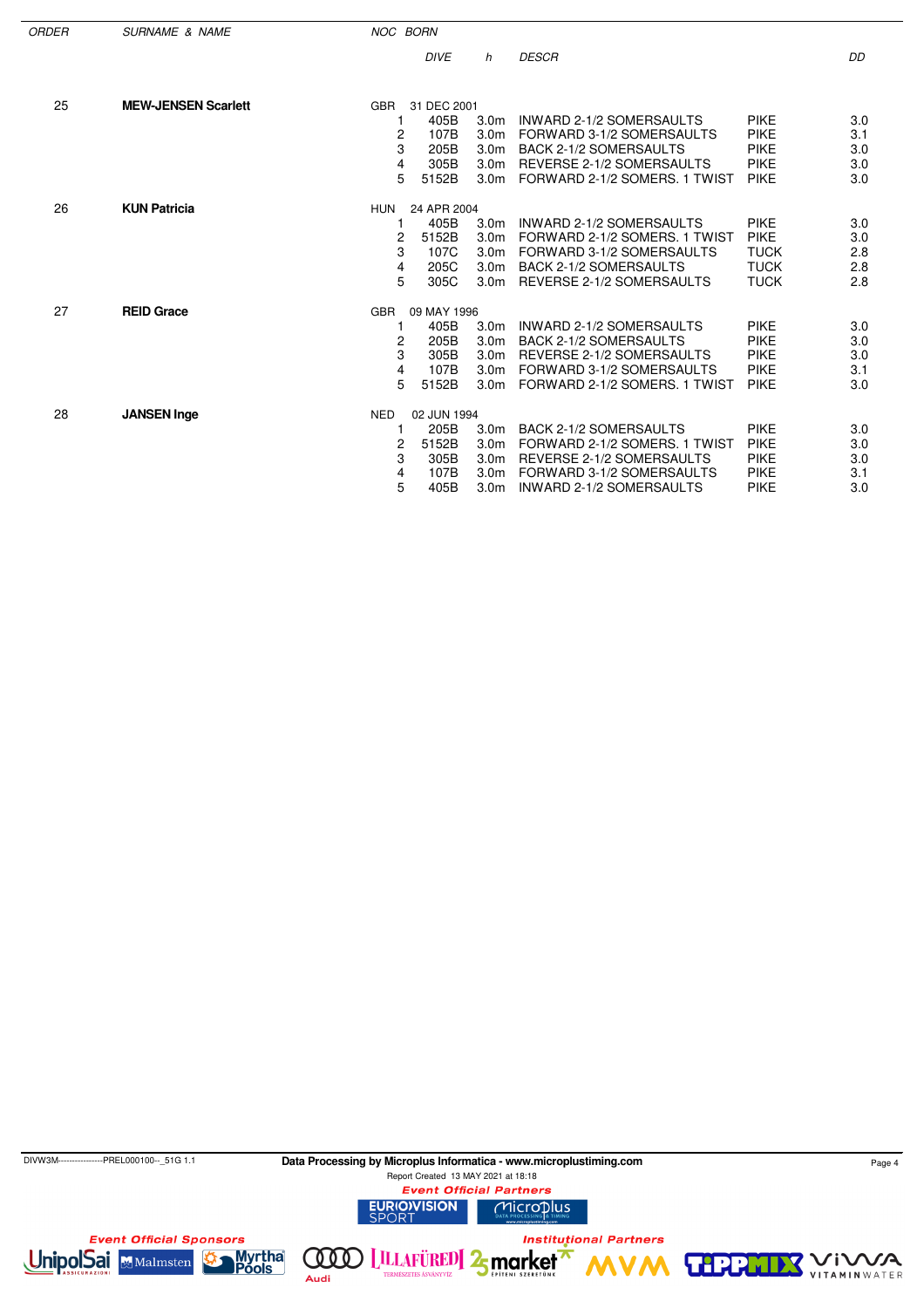

DIVING 10 - 16 MAY

**Results** 

RANK SURNAME & NAME NOC BORN TOTAL GAP

**Event 10 15 MAY 2021 - 12:00**

**3m Springboard Women Preliminary**

|                |                      | <b>REFEREE</b>                  | SOROKINA Anna             | LEN        | <b>ASSISTANT</b>   | <b>KRYNICKI Bartolomiej</b> | LEN    |        |
|----------------|----------------------|---------------------------------|---------------------------|------------|--------------------|-----------------------------|--------|--------|
|                |                      |                                 | <b>PANEL A (1 2 3)</b>    |            |                    | <b>PANEL B (4 5)</b>        |        |        |
|                |                      | JUDGE <sub>1</sub>              | VAN DER VOORT Ronald      |            | JUDGE <sub>1</sub> | <b>JAFCSAK Zsolt</b>        |        |        |
|                |                      | <b>JUDGE 2</b>                  | <b>AXTELIUS Peter</b>     |            | <b>JUDGE 2</b>     | POLAZZO Marco Valerio       |        |        |
|                |                      | JUDGE <sub>3</sub>              | <b>WIERNIUK Anna</b>      |            | <b>JUDGE 3</b>     | FEOKTISTOV Eduard           |        |        |
|                |                      | <b>JUDGE 4</b>                  | <b>BECKER Norman</b>      |            | <b>JUDGE 4</b>     | <b>ILIES Daniela</b>        |        |        |
|                |                      | <b>JUDGE 5</b>                  | PATSERINA Olena           |            | <b>JUDGE 5</b>     | <b>AZORIN Daniel</b>        |        |        |
|                |                      | <b>JUDGE 6</b>                  | MAMONTOV Andrei           |            | <b>JUDGE 6</b>     | SIEFKEN Jann                |        |        |
|                |                      | <b>JUDGE 7</b>                  | <b>BARROW Sarah</b>       |            | <b>JUDGE 7</b>     | PEREZ Angel Luis            |        |        |
|                |                      | <b>RESERVE</b>                  | <b>STRITT BURK Carmen</b> |            | <b>RESERVE</b>     | <b>TOULOUDIS Nikolaos</b>   |        |        |
| 1              | <b>PUNZEL Tina</b>   |                                 |                           | <b>GER</b> | 01 AUG 1995        |                             | 323.10 |        |
| $\overline{c}$ |                      | <b>G.GULLSTRAND Emma</b>        |                           | <b>SWE</b> | 13 SEP 2000        |                             | 303.45 | 19.65  |
| 3              |                      | <b>HEIMBERG Michelle</b>        |                           | SUI        | 02 JUN 2000        |                             | 295.70 | 27.40  |
| $\overline{4}$ |                      | <b>MEW-JENSEN Scarlett</b>      |                           | <b>GBR</b> | 31 DEC 2001        |                             | 294.60 | 28.50  |
| 5              |                      | <b>PYSMENSKA Anna</b>           |                           | <b>UKR</b> | 12 MAR 1991        |                             | 293.05 | 30.05  |
| 6              |                      | <b>PELLACANI Chiara</b>         |                           | <b>ITA</b> | 12 SEP 2002        |                             | 291.45 | 31.65  |
| $\overline{7}$ |                      | <b>KOROLEVA Vitalija</b>        |                           | <b>RUS</b> | 27 MAY 2001        |                             | 286.95 | 36.15  |
| 8              | <b>JANSEN Inge</b>   |                                 |                           | <b>NED</b> | 02 JUN 1994        |                             | 282.30 | 40.80  |
| 9              |                      | <b>KESAR Viktoriya</b>          |                           | <b>UKR</b> | 11 AUG 1993        |                             | 281.10 | 42.00  |
| 10             |                      | <b>POLIAKOVA Marija</b>         |                           | <b>RUS</b> | 08 MAY 1997        |                             | 273.45 | 49.65  |
| 11             | <b>CRYAN Clare</b>   |                                 |                           | <b>IRL</b> | 03 DEC 1993        |                             | 270.85 | 52.25  |
| 12             |                      | <b>HENTSCHEL Lena</b>           |                           | <b>GER</b> | 17 JUN 2001        |                             | 261.60 | 61.50  |
| 13             |                      | <b>NILSSON GARIP Emilia</b>     |                           | SWE        | 21 APR 2003        |                             | 256.15 | 66.95  |
| 14             |                      | <b>COQUOZ Madeline</b>          |                           | SUI        | 13 JAN 1999        |                             | 253.95 | 69.15  |
| 15             |                      | <b>KHAMULKINA Alena</b>         |                           | <b>BLR</b> | 24 JUL 1997        |                             | 253.55 | 69.55  |
| 16             |                      | <b>ANTOLINO PACHECO Valeria</b> |                           | <b>ESP</b> | 30 AUG 2002        |                             | 252.40 | 70.70  |
| 17             | <b>REID Grace</b>    |                                 |                           | <b>GBR</b> | 09 MAY 1996        |                             | 251.10 | 72.00  |
| 18             |                      | <b>VELAZQUEZ ROLDAN Rocio</b>   |                           | <b>ESP</b> | 13 JUL 1995        |                             | 245.10 | 78.00  |
| 19             | <b>SKRZEK Kaja</b>   |                                 |                           | <b>POL</b> | 12 NOV 1998        |                             | 244.00 | 79.10  |
| 20             | <b>MARIC Marcela</b> |                                 |                           | CRO        | 18 OCT 1996        |                             | 243.65 | 79.45  |
| 21             |                      | <b>BERTOCCHI Elena</b>          |                           | <b>ITA</b> | 19 SEP 1994        |                             | 233.90 | 89.20  |
| 22             | <b>GILLET Nais</b>   |                                 |                           | <b>FRA</b> | 14 SEP 2002        |                             | 228.60 | 94.50  |
| 23             | <b>TUXEN Helle</b>   |                                 |                           | <b>NOR</b> | 04 SEP 2001        |                             | 223.85 | 99.25  |
| 24             | <b>VALORE Laura</b>  |                                 |                           | <b>DEN</b> | 19 SEP 2001        |                             | 207.10 | 116.00 |
| 25             | <b>OPALKA Zora</b>   |                                 |                           | <b>SVK</b> | 01 AUG 1999        |                             | 188.20 | 134.90 |
| 26             | <b>KUN Patricia</b>  |                                 |                           | <b>HUN</b> | 24 APR 2004        |                             | 184.70 | 138.40 |
| 27             | <b>VEISZ Emma</b>    |                                 |                           | <b>HUN</b> | 01 MAY 2005        |                             | 178.25 | 144.85 |
| 28             | <b>ALBIEZ Cara</b>   |                                 |                           | <b>AUT</b> | 15 JUN 2005        |                             | 171.65 | 151.45 |
|                |                      |                                 |                           |            |                    |                             |        |        |



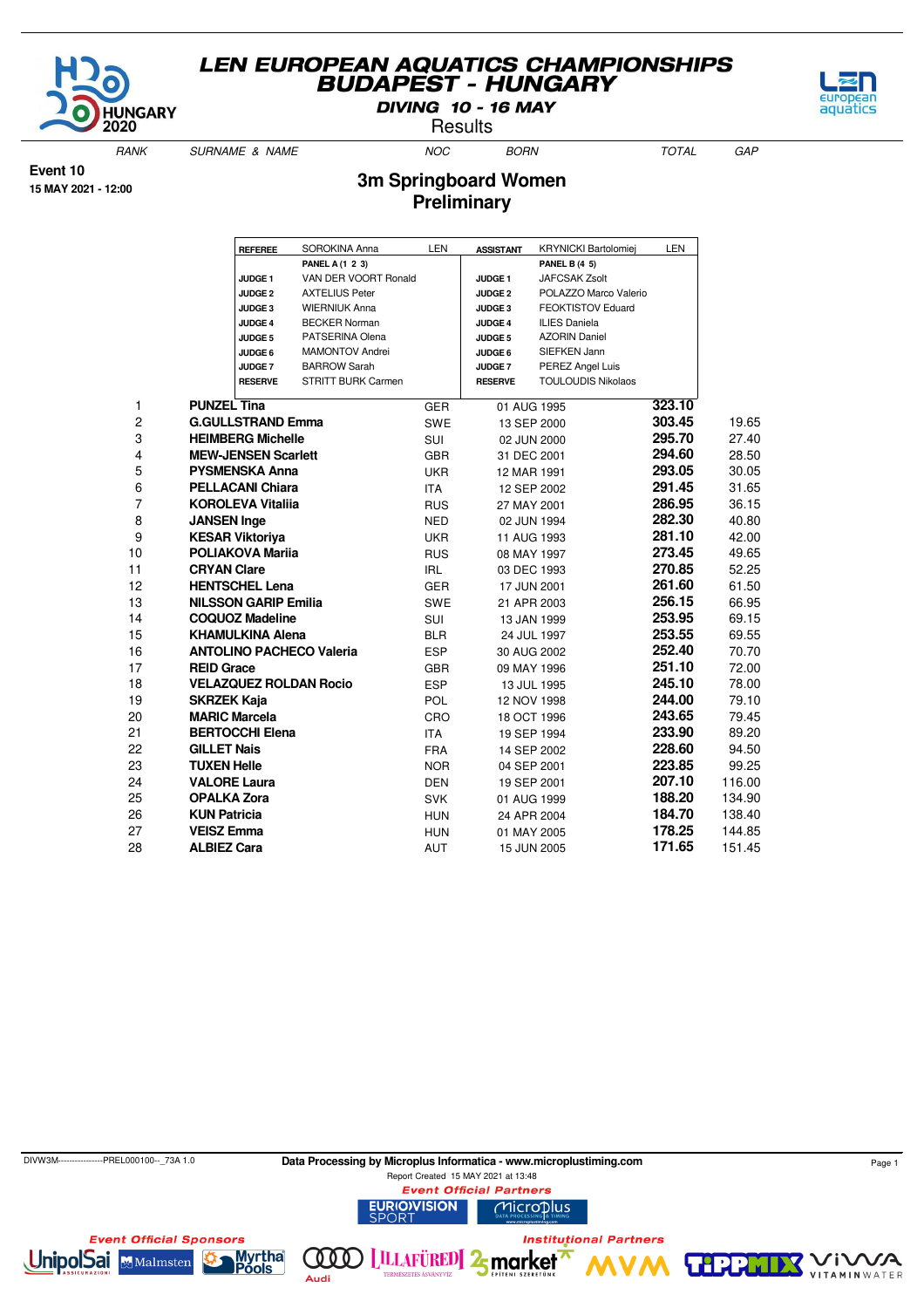

DIVING 10 - 16 MAY



**Results** 

**Event 10 15 MAY 2021 - 12:00**

RANK SURNAME & NAME TOTAL GAP NOC DIVE DD H J1 J2 J3 J4 J5 J6 J7 PEN PART TOTAL GAP

**3m Springboard Women Preliminary**

|    |                            |  | <b>REFEREE</b><br>SOROKINA Anna<br><b>PANEL A (1 2 3)</b><br>VAN DER VOORT Ronald<br><b>JUDGE 1</b><br><b>JUDGE 2</b><br><b>AXTELIUS Peter</b><br><b>JUDGE 3</b><br><b>WIERNIUK Anna</b><br><b>JUDGE 4</b><br><b>BECKER Norman</b><br>PATSERINA Olena<br>JUDGE 5<br>JUDGE 6<br><b>MAMONTOV Andrei</b><br><b>BARROW Sarah</b><br><b>JUDGE 7</b><br>STRITT BURK Carmen<br><b>RESERVE</b> |                     |     |         | <b>ASSISTANT</b><br><b>JUDGE1</b><br><b>JUDGE 2</b><br><b>JUDGE 3</b><br><b>JUDGE 4</b><br>JUDGE <sub>5</sub><br><b>JUDGE 6</b><br><b>JUDGE 7</b><br><b>RESERVE</b> |     | <b>KRYNICKI Bartolomiej</b><br><b>PANEL B (4 5)</b><br><b>JAFCSAK Zsolt</b><br>POLAZZO Marco Valerio<br>FEOKTISTOV Eduard<br><b>ILIES Daniela</b><br><b>AZORIN Daniel</b><br>SIEFKEN Jann<br>PEREZ Angel Luis<br><b>TOULOUDIS Nikolaos</b><br>8.0 7.5 8.0 8.0 8.0 8.0 8.0<br>7.5 7.5 7.0 7.0 7.0 7.0 7.0 |                             |  |  | LEN |       |              |       |
|----|----------------------------|--|----------------------------------------------------------------------------------------------------------------------------------------------------------------------------------------------------------------------------------------------------------------------------------------------------------------------------------------------------------------------------------------|---------------------|-----|---------|---------------------------------------------------------------------------------------------------------------------------------------------------------------------|-----|----------------------------------------------------------------------------------------------------------------------------------------------------------------------------------------------------------------------------------------------------------------------------------------------------------|-----------------------------|--|--|-----|-------|--------------|-------|
| 1. | <b>PUNZEL Tina</b>         |  | GER                                                                                                                                                                                                                                                                                                                                                                                    | 01 AUG 1995<br>205B | 3.0 | 3.0     |                                                                                                                                                                     |     |                                                                                                                                                                                                                                                                                                          |                             |  |  |     | 72.00 | 72.00        |       |
|    |                            |  |                                                                                                                                                                                                                                                                                                                                                                                        | 107B                | 3.1 | 3.0     |                                                                                                                                                                     |     |                                                                                                                                                                                                                                                                                                          |                             |  |  |     | 65.10 | 137.10       |       |
|    |                            |  |                                                                                                                                                                                                                                                                                                                                                                                        | 305B                | 3.0 | 3.0     | 6.5                                                                                                                                                                 |     |                                                                                                                                                                                                                                                                                                          | 6.0 6.5 6.5 5.5 6.5 6.0     |  |  |     | 57.00 | 194.10       |       |
|    |                            |  |                                                                                                                                                                                                                                                                                                                                                                                        | 5152B               | 3.0 | 3.0     | 7.5                                                                                                                                                                 |     |                                                                                                                                                                                                                                                                                                          | 8.0 8.0 7.5 7.5 7.5 8.0     |  |  |     | 69.00 | 263.10       |       |
|    |                            |  |                                                                                                                                                                                                                                                                                                                                                                                        | 405B                | 3.0 | 3.0     |                                                                                                                                                                     |     |                                                                                                                                                                                                                                                                                                          | 6.5 6.5 6.5 7.0 6.5 7.0 7.0 |  |  |     | 60.00 | 323.10       |       |
|    |                            |  |                                                                                                                                                                                                                                                                                                                                                                                        |                     |     |         |                                                                                                                                                                     |     |                                                                                                                                                                                                                                                                                                          |                             |  |  |     |       |              |       |
| 2  | <b>G.GULLSTRAND Emma</b>   |  | <b>SWE</b>                                                                                                                                                                                                                                                                                                                                                                             | 13 SEP 2000         |     |         |                                                                                                                                                                     |     |                                                                                                                                                                                                                                                                                                          |                             |  |  |     |       |              |       |
|    |                            |  |                                                                                                                                                                                                                                                                                                                                                                                        | 405B                | 3.0 | 3.0     |                                                                                                                                                                     |     |                                                                                                                                                                                                                                                                                                          | 6.5 7.0 6.5 6.5 6.5 5.5 6.0 |  |  |     | 58.50 | 58.50        |       |
|    |                            |  |                                                                                                                                                                                                                                                                                                                                                                                        | 107B                | 3.1 | 3.0     | 6.5                                                                                                                                                                 |     |                                                                                                                                                                                                                                                                                                          | 7.0 6.0 7.0 7.0 6.0 5.0     |  |  |     | 60.45 | 118.95       |       |
|    |                            |  |                                                                                                                                                                                                                                                                                                                                                                                        | 305B                | 3.0 | 3.0     | 6.5                                                                                                                                                                 |     |                                                                                                                                                                                                                                                                                                          | 7.0 7.5 7.0 7.0 8.0 7.0     |  |  |     | 63.00 | 181.95       |       |
|    |                            |  |                                                                                                                                                                                                                                                                                                                                                                                        | 205B                | 3.0 | 3.0     | 7.5                                                                                                                                                                 |     |                                                                                                                                                                                                                                                                                                          | 7.0 7.0 7.0 6.0 7.0 7.0     |  |  |     | 63.00 | 244.95       |       |
|    |                            |  |                                                                                                                                                                                                                                                                                                                                                                                        | 5152B               | 3.0 | 3.0     |                                                                                                                                                                     |     |                                                                                                                                                                                                                                                                                                          | 6.5 6.5 6.5 7.0 6.5 7.0 6.0 |  |  |     | 58.50 | 303.45       | 19.65 |
| 3  | <b>HEIMBERG Michelle</b>   |  |                                                                                                                                                                                                                                                                                                                                                                                        |                     |     |         |                                                                                                                                                                     |     |                                                                                                                                                                                                                                                                                                          |                             |  |  |     |       |              |       |
|    |                            |  | SUI                                                                                                                                                                                                                                                                                                                                                                                    | 02 JUN 2000<br>405B | 3.0 | 3.0     | 6.0                                                                                                                                                                 |     |                                                                                                                                                                                                                                                                                                          | 6.0 6.0 6.0 7.0 6.5 6.0     |  |  |     | 54.00 | 54.00        |       |
|    |                            |  |                                                                                                                                                                                                                                                                                                                                                                                        | 5152B               | 3.0 | 3.0     | 6.5                                                                                                                                                                 | 6.5 |                                                                                                                                                                                                                                                                                                          | 6.0 6.0 6.0 6.5 6.5         |  |  |     | 57.00 | 111.00       |       |
|    |                            |  |                                                                                                                                                                                                                                                                                                                                                                                        | 107B                | 3.1 | 3.0     | $5.5\,$                                                                                                                                                             |     |                                                                                                                                                                                                                                                                                                          | 5.5 6.5 5.5 6.0 5.5 6.0     |  |  |     | 52.70 | 163.70       |       |
|    |                            |  |                                                                                                                                                                                                                                                                                                                                                                                        | 205B                | 3.0 | 3.0     | 7.5 7.5                                                                                                                                                             |     |                                                                                                                                                                                                                                                                                                          | 7.0 7.0 7.0 7.5 7.5         |  |  |     | 66.00 | 229.70       |       |
|    |                            |  |                                                                                                                                                                                                                                                                                                                                                                                        | 305B                | 3.0 | 3.0     |                                                                                                                                                                     |     |                                                                                                                                                                                                                                                                                                          | 8.0 7.0 6.5 7.5 7.5 7.5 7.0 |  |  |     | 66.00 | 295.70       | 27.40 |
|    |                            |  |                                                                                                                                                                                                                                                                                                                                                                                        |                     |     |         |                                                                                                                                                                     |     |                                                                                                                                                                                                                                                                                                          |                             |  |  |     |       |              |       |
| 4  | <b>MEW-JENSEN Scarlett</b> |  | <b>GBR</b>                                                                                                                                                                                                                                                                                                                                                                             | 31 DEC 2001         |     |         |                                                                                                                                                                     |     |                                                                                                                                                                                                                                                                                                          |                             |  |  |     |       |              |       |
|    |                            |  |                                                                                                                                                                                                                                                                                                                                                                                        | 405B                | 3.0 | 3.0     |                                                                                                                                                                     |     |                                                                                                                                                                                                                                                                                                          | 6.5 7.0 7.0 6.5 7.0 6.5 6.5 |  |  |     | 60.00 | 60.00        |       |
|    |                            |  |                                                                                                                                                                                                                                                                                                                                                                                        | 107B                | 3.1 | 3.0     | 7.0                                                                                                                                                                 |     |                                                                                                                                                                                                                                                                                                          | 7.0 7.5 7.0 7.5 7.0 7.0     |  |  |     | 65.10 | 125.10       |       |
|    |                            |  |                                                                                                                                                                                                                                                                                                                                                                                        | 205B                | 3.0 | 3.0     | 6.0                                                                                                                                                                 |     |                                                                                                                                                                                                                                                                                                          | 6.0 6.5 6.0 5.5 6.5 6.0     |  |  |     | 54.00 | 179.10       |       |
|    |                            |  |                                                                                                                                                                                                                                                                                                                                                                                        | 305B                | 3.0 | 3.0     | 5.5                                                                                                                                                                 |     |                                                                                                                                                                                                                                                                                                          | 6.0 6.5 6.0 5.5 6.5 6.0     |  |  |     | 54.00 | 233.10       |       |
|    |                            |  |                                                                                                                                                                                                                                                                                                                                                                                        | 5152B               | 3.0 | 3.0     | 6.5                                                                                                                                                                 |     |                                                                                                                                                                                                                                                                                                          | 6.5 7.0 7.0 7.0 6.5 7.5     |  |  |     | 61.50 | 294.60       | 28.50 |
| 5  | <b>PYSMENSKA Anna</b>      |  | <b>UKR</b>                                                                                                                                                                                                                                                                                                                                                                             | 12 MAR 1991         |     |         |                                                                                                                                                                     |     |                                                                                                                                                                                                                                                                                                          |                             |  |  |     |       |              |       |
|    |                            |  |                                                                                                                                                                                                                                                                                                                                                                                        | 5152B               | 3.0 | 3.0     |                                                                                                                                                                     |     |                                                                                                                                                                                                                                                                                                          | 6.0 7.0 7.0 6.0 7.0 6.5 6.5 |  |  |     | 60.00 | 60.00        |       |
|    |                            |  |                                                                                                                                                                                                                                                                                                                                                                                        | 107B                | 3.1 | 3.0     | 6.5                                                                                                                                                                 |     | 7.0 7.0                                                                                                                                                                                                                                                                                                  | 6.5 7.0 7.0 6.5             |  |  |     | 63.55 | 123.55       |       |
|    |                            |  |                                                                                                                                                                                                                                                                                                                                                                                        | 305B                | 3.0 | 3.0     | 5.5                                                                                                                                                                 |     |                                                                                                                                                                                                                                                                                                          | 6.0 6.5 6.0 6.5 6.0 6.0     |  |  |     | 54.00 | 177.55       |       |
|    |                            |  |                                                                                                                                                                                                                                                                                                                                                                                        | 405B                | 3.0 | 3.0     |                                                                                                                                                                     |     |                                                                                                                                                                                                                                                                                                          | 6.5 5.5 4.5 6.0 5.0 6.5 6.0 |  |  |     | 52.50 | 230.05       |       |
|    |                            |  |                                                                                                                                                                                                                                                                                                                                                                                        | 205B                | 3.0 | $3.0\,$ |                                                                                                                                                                     |     |                                                                                                                                                                                                                                                                                                          | 7.0 7.0 7.0 7.0 7.0 7.0 7.0 |  |  |     |       | 63.00 293.05 | 30.05 |
|    |                            |  |                                                                                                                                                                                                                                                                                                                                                                                        |                     |     |         |                                                                                                                                                                     |     |                                                                                                                                                                                                                                                                                                          |                             |  |  |     |       |              |       |
|    | 6 PELLACANI Chiara         |  | <b>ITA</b>                                                                                                                                                                                                                                                                                                                                                                             | 12 SEP 2002         |     |         |                                                                                                                                                                     |     |                                                                                                                                                                                                                                                                                                          |                             |  |  |     |       |              |       |
|    |                            |  |                                                                                                                                                                                                                                                                                                                                                                                        | 205B                | 3.0 | 3.0     |                                                                                                                                                                     |     |                                                                                                                                                                                                                                                                                                          | 6.5 6.5 7.0 6.0 6.0 6.0 6.0 |  |  |     | 55.50 | 55.50        |       |
|    |                            |  |                                                                                                                                                                                                                                                                                                                                                                                        | 5152B               | 3.0 | 3.0     |                                                                                                                                                                     |     |                                                                                                                                                                                                                                                                                                          | 7.0 7.0 7.0 7.0 7.0 7.0 7.0 |  |  |     |       | 63.00 118.50 |       |
|    |                            |  |                                                                                                                                                                                                                                                                                                                                                                                        | 107B                | 3.1 | 3.0     |                                                                                                                                                                     |     |                                                                                                                                                                                                                                                                                                          | 7.0 6.5 6.5 6.0 6.5 6.5 6.5 |  |  |     |       | 60.45 178.95 |       |
|    |                            |  |                                                                                                                                                                                                                                                                                                                                                                                        | 305B                | 3.0 | 3.0     |                                                                                                                                                                     |     |                                                                                                                                                                                                                                                                                                          | 6.5 6.0 6.0 6.0 7.0 6.0 6.0 |  |  |     |       | 54.00 232.95 |       |
|    |                            |  |                                                                                                                                                                                                                                                                                                                                                                                        | 405B                | 3.0 | 3.0     |                                                                                                                                                                     |     |                                                                                                                                                                                                                                                                                                          | 6.5 6.5 6.5 6.5 6.5 6.5 6.5 |  |  |     |       | 58.50 291.45 | 31.65 |

DIVW3M---------------PREL000100--\_73E 1.0 **Data Processing by Microplus Informatica - www.microplustiming.com** Page 1 Report Created 15 MAY 2021 at 13:49

Microplus

**Institutional Partners** 

**VM** 

**Event Official Partners RIOVISION** 

**CCCO [ILLAFÜRED] 25 market** 

Audi



**TIPP MWA**  $\mathbf X$ **VITAMIN** WATER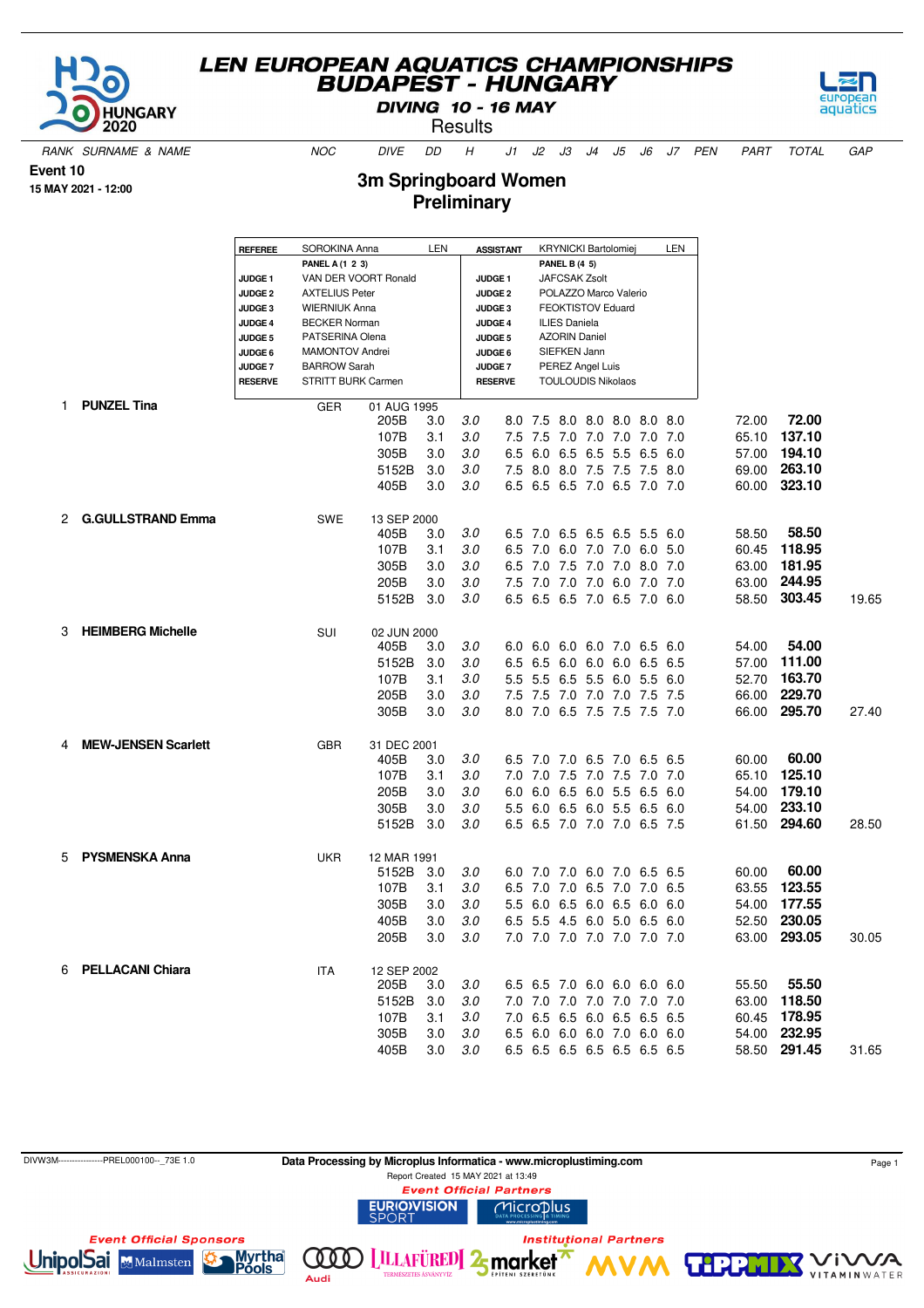|    | RANK SURNAME & NAME      | <b>NOC</b> | <b>DIVE</b>         | DD         | Η          | J1  | J2 | JЗ              | J4                  | J5 | J6                                                         | J7 | PEN | PART           | <b>TOTAL</b>                 | <b>GAP</b> |
|----|--------------------------|------------|---------------------|------------|------------|-----|----|-----------------|---------------------|----|------------------------------------------------------------|----|-----|----------------|------------------------------|------------|
| 7  | <b>KOROLEVA Vitalija</b> | <b>RUS</b> | 27 MAY 2001         |            |            |     |    |                 |                     |    |                                                            |    |     |                |                              |            |
|    |                          |            | 5152B               | 3.0        | 3.0        |     |    |                 |                     |    | 7.0 6.0 6.5 6.5 6.5 6.5 7.0                                |    |     | 58.50          | 58.50                        |            |
|    |                          |            | 205B                | 3.0        | 3.0        | 5.0 |    |                 |                     |    | 5.5 6.0 5.0 5.5 5.5 5.5                                    |    |     | 49.50          | 108.00                       |            |
|    |                          |            | 305B                | 3.0        | 3.0        |     |    | 6.5 6.5 7.0 7.5 |                     |    | 6.0 7.0 6.5                                                |    |     | 60.00          | 168.00                       |            |
|    |                          |            | 107B                | 3.1        | 3.0        | 6.5 |    |                 |                     |    | 6.5 6.5 6.5 6.5 6.5 7.0                                    |    |     | 60.45          | 228.45                       |            |
|    |                          |            | 405B                | 3.0        | 3.0        |     |    |                 |                     |    | 6.5 6.5 6.5 6.5 6.5 6.5 6.5                                |    |     | 58.50          | 286.95                       | 36.15      |
| 8  | <b>JANSEN Inge</b>       | <b>NED</b> | 02 JUN 1994         |            |            |     |    |                 |                     |    |                                                            |    |     |                | 58.50                        |            |
|    |                          |            | 205B<br>5152B       | 3.0<br>3.0 | 3.0<br>3.0 |     |    |                 |                     |    | 7.0 6.5 7.0 6.5 6.5 6.5 6.5<br>6.5 6.5 6.0 7.0 7.0 7.0 7.0 |    |     | 58.50<br>61.50 | 120.00                       |            |
|    |                          |            | 305B                | 3.0        | 3.0        |     |    |                 |                     |    | 5.5 5.5 4.5 5.5 5.5 5.5 6.5                                |    |     | 49.50          | 169.50                       |            |
|    |                          |            | 107B                | 3.1        | 3.0        | 6.5 |    |                 |                     |    | 6.0 6.0 6.0 6.0 5.5 5.0                                    |    |     | 55.80          | 225.30                       |            |
|    |                          |            | 405B                | 3.0        | 3.0        |     |    |                 |                     |    | 6.0 5.5 6.5 6.5 6.5 6.0 6.5                                |    |     | 57.00          | 282.30                       | 40.80      |
| 9  | <b>KESAR Viktoriya</b>   | <b>UKR</b> | 11 AUG 1993         |            |            |     |    |                 |                     |    |                                                            |    |     |                |                              |            |
|    |                          |            | 405B                | 3.0        | 3.0        |     |    |                 |                     |    | 7.0 7.0 7.0 7.0 7.0 7.0 7.5                                |    |     | 63.00          | 63.00                        |            |
|    |                          |            | 5152B               | 3.0        | 3.0        |     |    |                 | 6.5 7.0 7.0 7.0 7.5 |    | 7.0 6.5                                                    |    |     | 63.00          | 126.00                       |            |
|    |                          |            | 305B                | 3.0        | 3.0        |     |    |                 |                     |    | 2.5 2.5 3.5 2.5 3.5 3.0 3.5                                |    |     | 27.00          | 153.00                       |            |
|    |                          |            | 205B                | 3.0<br>3.1 | 3.0        | 7.0 |    |                 |                     |    | 7.0 6.5 7.5 7.0 6.5 7.5                                    |    |     | 63.00          | 216.00<br>281.10             |            |
|    |                          |            | 107B                |            | 3.0        |     |    |                 |                     |    | 7.0 6.5 7.0 7.0 6.5 7.0 7.0                                |    |     | 65.10          |                              | 42.00      |
| 10 | <b>POLIAKOVA Mariia</b>  | <b>RUS</b> | 08 MAY 1997         |            |            |     |    |                 |                     |    |                                                            |    |     |                |                              |            |
|    |                          |            | 5152B               | 3.0        | 3.0        |     |    |                 |                     |    | 5.5 6.0 6.5 6.0 6.0 6.5 6.0                                |    |     | 54.00          | 54.00                        |            |
|    |                          |            | 305B<br>205B        | 3.0<br>3.0 | 3.0        | 4.5 |    |                 | $5.0$ 5.5 5.5 5.0   |    | 5.5 5.0                                                    |    |     | 46.50          | 100.50<br>160.50             |            |
|    |                          |            | 405B                | 3.0        | 3.0<br>3.0 | 6.0 |    |                 |                     |    | 6.0 7.0 6.5 7.0 7.0 6.5 6.5<br>6.0 5.0 6.0 5.5 6.0 5.0     |    |     | 60.00<br>52.50 | 213.00                       |            |
|    |                          |            | 107B                | 3.1        | 3.0        |     |    |                 |                     |    | 7.0 6.5 7.0 6.5 6.5 6.5 6.5                                |    |     |                | 60.45 273.45                 | 49.65      |
| 11 | <b>CRYAN Clare</b>       | <b>IRL</b> | 03 DEC 1993         |            |            |     |    |                 |                     |    |                                                            |    |     |                |                              |            |
|    |                          |            | 405C                | 2.7        | 3.0        |     |    |                 |                     |    | 7.0 6.5 6.5 6.0 6.5 6.5 6.0                                |    |     | 52.65          | 52.65                        |            |
|    |                          |            | 107B                | 3.1        | 3.0        | 6.0 |    |                 | 6.0 6.0 6.0 5.0     |    | 6.0 5.5                                                    |    |     | 55.80          | 108.45                       |            |
|    |                          |            | 205C                | 2.8        | 3.0        |     |    |                 |                     |    | 6.5 6.0 5.0 5.5 5.5 6.5 6.0                                |    |     | 49.00          | 157.45                       |            |
|    |                          |            | 305C<br>5152B       | 2.8<br>3.0 | 3.0<br>3.0 | 6.5 |    |                 |                     |    | 6.5 5.5 6.0 6.0 6.0 6.0<br>7.0 7.0 7.5 7.0 6.5 7.0 7.0     |    |     | 50.40          | 207.85<br>63.00 270.85       | 52.25      |
| 12 | <b>HENTSCHEL Lena</b>    | <b>GER</b> | 17 JUN 2001         |            |            |     |    |                 |                     |    |                                                            |    |     |                |                              |            |
|    |                          |            | 205B                | 3.0        | 3.0        |     |    |                 |                     |    | 6.5 5.5 5.5 5.5 6.0 5.0 5.5                                |    |     | 49.50          | 49.50                        |            |
|    |                          |            | 305B                | 3.0        | 3.0        | 3.0 |    |                 | 3.0 4.0 3.0 3.5     |    | $3.0\;4.0$                                                 |    |     | 28.50          | 78.00                        |            |
|    |                          |            | 5152B               | 3.0        | 3.0        | 6.5 |    |                 |                     |    | 6.0 6.5 7.0 6.5 7.0 6.5                                    |    |     | 58.50          | 136.50                       |            |
|    |                          |            | 107B                | 3.1        | 3.0        |     |    |                 |                     |    | 7.0 7.0 6.5 7.0 7.0 7.0 7.0                                |    |     | 65.10          | 201.60                       |            |
|    |                          |            | 405B                | 3.0        | 3.0        |     |    |                 |                     |    | 6.0 6.5 6.5 7.0 7.0 7.0 6.5                                |    |     |                | 60.00 261.60                 | 61.50      |
|    | 13 NILSSON GARIP Emilia  | SWE        | 21 APR 2003         |            |            |     |    |                 |                     |    |                                                            |    |     |                |                              |            |
|    |                          |            | 205B<br>107B        | 3.0<br>3.1 | 3.0<br>3.0 |     |    |                 |                     |    | 6.5 6.0 6.5 6.5 6.0 6.0 6.0<br>3.0 3.5 3.5 4.0 4.0 4.0 4.0 |    |     | 55.50<br>35.65 | 55.50<br>91.15               |            |
|    |                          |            | 305B                | 3.0        | 3.0        |     |    |                 |                     |    | 6.5 6.0 6.5 6.0 6.0 6.5 6.5                                |    |     | 57.00          | 148.15                       |            |
|    |                          |            | 405B                | 3.0        | 3.0        |     |    |                 |                     |    | 6.0 6.0 6.0 6.0 6.0 5.0 6.0                                |    |     | 54.00          | 202.15                       |            |
|    |                          |            | 5152B 3.0           |            | 3.0        |     |    |                 |                     |    | 6.0 6.0 6.5 6.5 6.0 6.0 6.0                                |    |     |                | 54.00 256.15                 | 66.95      |
| 14 | <b>COQUOZ Madeline</b>   | SUI        | 13 JAN 1999         |            |            |     |    |                 |                     |    |                                                            |    |     |                |                              |            |
|    |                          |            | 405B                | 3.0        | 3.0        |     |    |                 |                     |    | 7.0 7.0 6.5 6.5 6.5 7.0 7.0                                |    |     | 61.50          | 61.50                        |            |
|    |                          |            | 5152B               | 3.0        | 3.0        |     |    |                 |                     |    | 7.0 6.5 7.0 5.5 7.0 6.0 6.5                                |    |     | 60.00          | 121.50                       |            |
|    |                          |            | 305B                | 3.0        | 3.0        |     |    |                 |                     |    | 2.0 1.5 2.5 2.0 2.5 2.5 3.0                                |    |     |                | 21.00 142.50                 |            |
|    |                          |            | 107B<br>205B        | 3.1<br>3.0 | 3.0<br>3.0 |     |    |                 |                     |    | 6.5 6.5 6.5 6.5 7.0 7.0 6.5<br>5.5 5.5 6.5 6.0 5.5 5.5 6.0 |    |     |                | 60.45 202.95<br>51.00 253.95 | 69.15      |
| 15 | KHAMULKINA Alena         |            |                     |            |            |     |    |                 |                     |    |                                                            |    |     |                |                              |            |
|    |                          | <b>BLR</b> | 24 JUL 1997<br>205B | 3.0        | 3.0        |     |    |                 |                     |    | 6.0 6.5 6.5 6.5 6.5 6.5 6.0                                |    |     | 58.50          | 58.50                        |            |
|    |                          |            | 305B                | 3.0        | 3.0        |     |    |                 |                     |    | 4.5 4.5 5.0 5.0 4.5 5.0 5.5                                |    |     | 43.50          | 102.00                       |            |
|    |                          |            | 405B                | 3.0        | 3.0        |     |    |                 |                     |    | 4.0 4.0 4.5 4.5 4.5 4.5 5.0                                |    |     | 40.50          | 142.50                       |            |
|    |                          |            | 107B                | 3.1        | 3.0        |     |    |                 |                     |    | 5.5 5.5 4.5 5.0 5.0 5.5 5.0                                |    |     |                | 48.05 190.55                 |            |
|    |                          |            | 5152B               | 3.0        | 3.0        |     |    |                 |                     |    | 7.5 6.5 6.5 7.0 7.0 7.5 7.0                                |    |     |                | 63.00 253.55                 | 69.55      |



 $\underset{\text{Audi}}{\text{QQQ}} \underset{\text{The  
classians isosymptotic}}{\text{LILLAFIREDI}} \underset{\text{Bulaxians}}{\text{B}} \underset{\text{Bulaxian}}{\text{maxket}} \dot{\uparrow}$ 

Audi



**VIWWATER**  $\mathbf Z$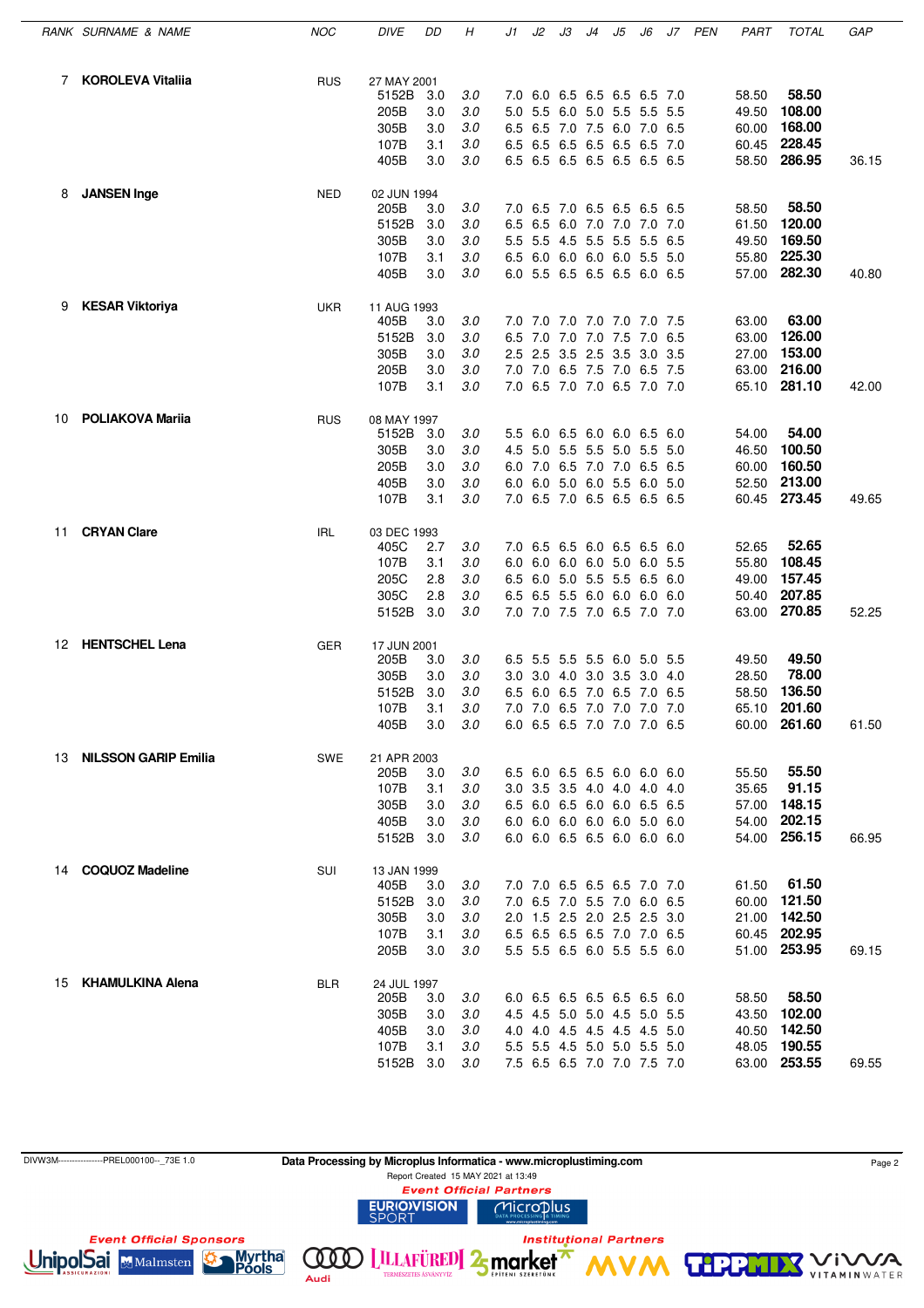|    | RANK SURNAME & NAME             | <b>NOC</b> | <b>DIVE</b>                                              | DD                              | Η                               | J1         | J2 | JЗ | J4                                                                                                                                                      | J5 | J6           | J7 | PEN | PART                                      | TOTAL                                                                 | <b>GAP</b> |
|----|---------------------------------|------------|----------------------------------------------------------|---------------------------------|---------------------------------|------------|----|----|---------------------------------------------------------------------------------------------------------------------------------------------------------|----|--------------|----|-----|-------------------------------------------|-----------------------------------------------------------------------|------------|
| 16 | <b>ANTOLINO PACHECO Valeria</b> | <b>ESP</b> | 30 AUG 2002<br>405C<br>305C<br>205C<br>107C<br>5152B     | 2.7<br>2.8<br>2.8<br>2.8<br>3.0 | 3.0<br>3.0<br>3.0<br>3.0<br>3.0 | 6.0<br>5.5 |    |    | 6.0 5.5 6.5 6.0 6.0 6.5 5.5<br>5.5 5.0 5.5 6.0 6.5 5.5<br>5.5 6.0 6.0 6.5 6.5 6.0 6.5<br>6.0 5.5 6.5 6.0 6.0 6.0<br>5.5 6.0 6.0 6.0 6.0 6.5 6.0         |    |              |    |     | 48.60<br>47.60<br>51.80<br>50.40<br>54.00 | 48.60<br>96.20<br>148.00<br>198.40<br>252.40                          | 70.70      |
| 17 | <b>REID Grace</b>               | <b>GBR</b> | 09 MAY 1996<br>405B<br>205B<br>305B<br>107B<br>5152B     | 3.0<br>3.0<br>3.0<br>3.1<br>3.0 | 3.0<br>3.0<br>3.0<br>3.0<br>3.0 |            |    |    | 6.5 6.5 6.5 6.5 6.5 6.0<br>6.0 5.0 4.5 5.5 5.0 5.0 5.5<br>2.5 1.5 2.0 1.0 2.0 2.0 2.0<br>7.0 6.5 7.0 7.5 7.5 6.5 7.0<br>7.0 7.0 7.5 7.5 7.0 7.0 7.0     |    |              |    |     | 58.50<br>46.50<br>18.00                   | 58.50<br>105.00<br>123.00<br>65.10 188.10<br>63.00 251.10             | 72.00      |
| 18 | <b>VELAZQUEZ ROLDAN Rocio</b>   | <b>ESP</b> | 13 JUL 1995<br>405B<br>5152B<br>305C<br>205B<br>107C     | 3.0<br>3.0<br>2.8<br>3.0<br>2.8 | 3.0<br>3.0<br>3.0<br>3.0<br>3.0 | 5.5        |    |    | 6.5 6.5 7.0 6.0 7.0 6.5 6.5<br>6.5 5.5 6.5 6.0 5.5 5.5 6.0<br>5.0 5.5 5.0 5.0 5.5 5.0 5.5<br>4.0 4.0 4.5 4.0 5.0 4.0 4.5<br>6.5 6.0 6.5 7.0 6.5 5.5     |    |              |    |     | 58.50<br>52.50<br>43.40<br>37.50<br>53.20 | 58.50<br>111.00<br>154.40<br>191.90<br>245.10                         | 78.00      |
| 19 | <b>SKRZEK Kaja</b>              | <b>POL</b> | 12 NOV 1998<br>105B<br>405B<br>205C<br>305C<br>5152B     | 2.4<br>3.0<br>2.8<br>2.8<br>3.0 | 3.0<br>3.0<br>3.0<br>3.0<br>3.0 |            |    |    | 7.0 7.0 7.0 6.5 6.5 7.0 6.0<br>4.0 4.0 3.5 4.0 4.5 3.5 2.5<br>5.5 6.5 6.5 6.0 6.5 6.0 6.0<br>7.5 7.0 6.5 6.5 6.5 6.0 7.0<br>6.0 5.5 5.5 6.0 6.5 6.0 5.5 |    |              |    |     | 49.20<br>34.50<br>51.80<br>56.00<br>52.50 | 49.20<br>83.70<br>135.50<br>191.50<br>244.00                          | 79.10      |
| 20 | <b>MARIC Marcela</b>            | CRO        | 18 OCT 1996<br>405C<br>5152B<br>305C<br>107B<br>205B     | 2.7<br>3.0<br>2.8<br>3.1<br>3.0 | 3.0<br>3.0<br>3.0<br>3.0<br>3.0 | 5.5        |    |    | 7.0 7.0 7.0 7.0 6.5 7.0 7.0<br>5.5 6.0 5.5 6.0 5.5 6.0<br>3.5 3.0 4.0 3.5 4.0 3.5 4.0<br>5.5 5.0 5.5 5.5 6.5 5.5 6.0<br>6.0 6.0 6.0 6.0 5.5 6.5 6.0     |    |              |    |     | 56.70<br>51.00<br>30.80<br>51.15<br>54.00 | 56.70<br>107.70<br>138.50<br>189.65<br>243.65                         | 79.45      |
| 21 | <b>BERTOCCHI Elena</b>          | <b>ITA</b> | 19 SEP 1994<br>405C<br>107B<br>205B<br>305B<br>5152B 3.0 | 2.7<br>3.1<br>3.0<br>3.0        | 3.0<br>3.0<br>3.0<br>3.0<br>3.0 | 5.0<br>5.5 |    |    | 4.5 4.5 5.0 5.5 5.5 5.5 5.0<br>5.5 5.0 5.5 5.5<br>5.5 5.0 5.0 5.0 4.5 4.5<br>4.0 4.0 3.5 4.5 4.5 4.0 4.0<br>7.0 7.0 6.5 7.0 7.0 6.5 7.0                 |    | $5.0\;\;5.0$ |    |     | 41.85<br>48.05<br>45.00                   | 41.85<br>89.90<br>134.90<br>36.00 170.90<br>63.00 233.90              | 89.20      |
|    | 22 GILLET Nais                  | <b>FRA</b> | 14 SEP 2002<br>405C<br>205C<br>305C<br>5233D<br>107C     | 2.7<br>2.8<br>2.8<br>2.4<br>2.8 | 3.0<br>3.0<br>3.0<br>3.0<br>3.0 |            |    |    | 6.5 6.5 7.0 6.5 7.0 7.0 6.0<br>6.0 6.0 5.5 6.0 6.0 6.0 6.0<br>3.5 3.5 3.5 3.0 3.5 3.0 3.5<br>6.0 6.0 6.0 6.5 6.5 6.0 6.5<br>5.0 6.0 6.0 6.5 6.0 6.0 5.5 |    |              |    |     | 54.00                                     | 54.00<br>50.40 104.40<br>29.40 133.80<br>44.40 178.20<br>50.40 228.60 | 94.50      |
| 23 | <b>TUXEN Helle</b>              | <b>NOR</b> | 04 SEP 2001<br>405C<br>107C<br>305C<br>205C<br>5152B 3.0 | 2.7<br>2.8<br>2.8<br>2.8        | 3.0<br>3.0<br>3.0<br>3.0<br>3.0 |            |    |    | 6.0 5.5 6.5 5.5 5.5 6.5 6.0<br>5.5 5.5 6.0 5.5 5.0 5.0 5.5<br>4.5 4.5 5.0 4.5 4.5 5.5 5.0<br>4.5 5.5 5.0 5.5 5.5 6.0 6.0<br>5.0 5.0 5.0 6.0 4.5 5.0 4.5 |    |              |    |     | 47.25<br>46.20                            | 47.25<br>93.45<br>39.20 132.65<br>46.20 178.85<br>45.00 223.85        | 99.25      |
|    | 24 VALORE Laura                 | DEN        | 19 SEP 2001<br>5233D 2.4<br>105B<br>405C<br>205C<br>305C | 2.4<br>2.7<br>2.8<br>2.8        | 3.0<br>3.0<br>3.0<br>3.0<br>3.0 |            |    |    | 6.0 6.0 5.5 5.5 6.0 5.5 5.0<br>5.5 5.5 5.5 5.0 5.0 5.5 5.5<br>7.0 7.0 7.5 7.0 7.0 7.0 6.5<br>3.0 2.5 3.0 3.0 3.0 3.5 3.5<br>5.5 5.0 4.5 5.5 5.5 5.5 5.0 |    |              |    |     | 40.80<br>39.60<br>25.20<br>44.80          | 40.80<br>80.40<br>56.70 137.10<br>162.30<br>207.10                    | 116.00     |

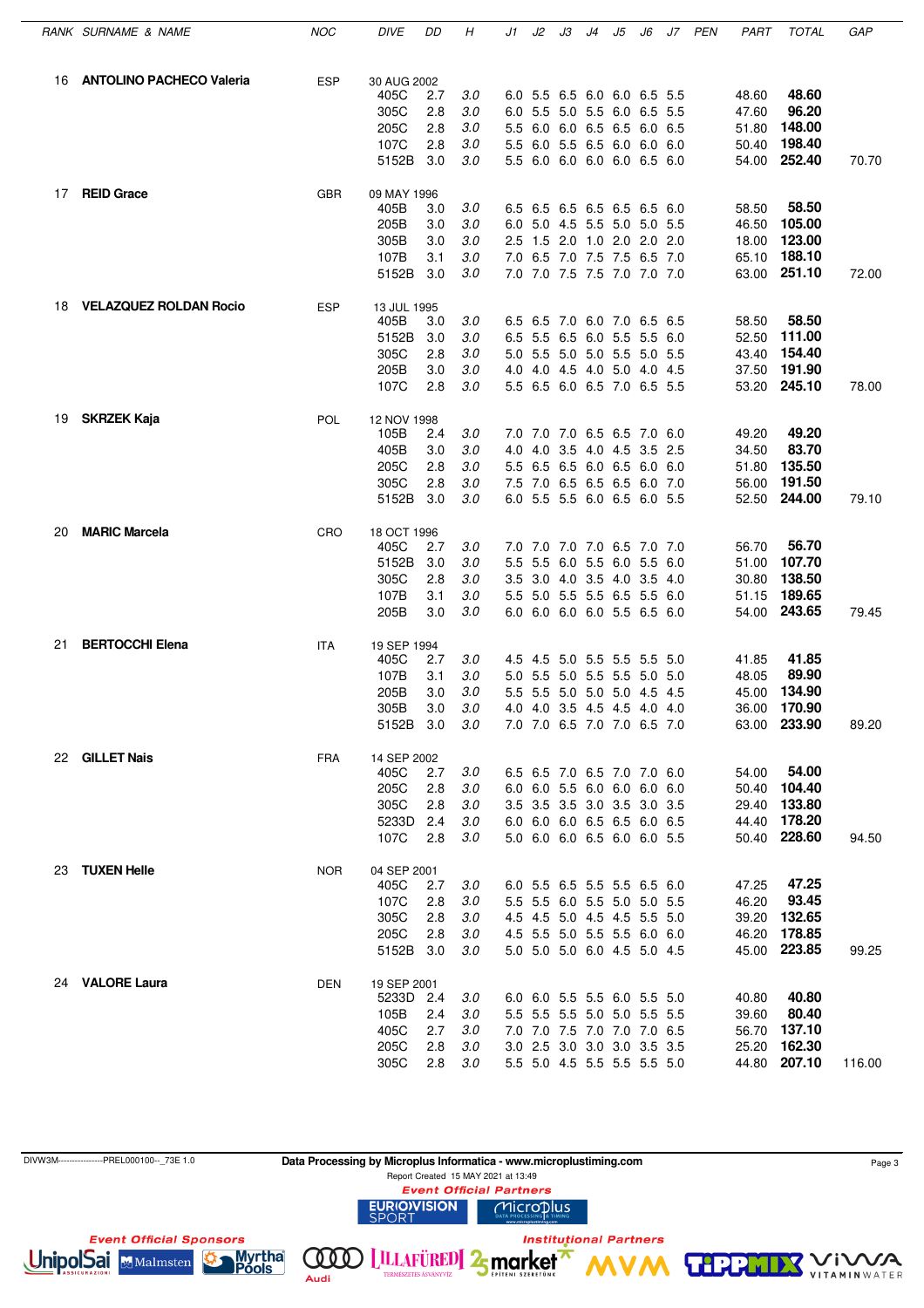| <b>NOC</b>                                                                                                  | <b>DIVE</b> | DD  | Н                                                        | J1  | J2 | JЗ | J4 | J5 | J6 | J7 | <b>PEN</b>                                                                                                                                                                                                                                                                                                                                                                                                                                                                                                                                                                                           | PART  | <b>TOTAL</b> | GAP                                       |
|-------------------------------------------------------------------------------------------------------------|-------------|-----|----------------------------------------------------------|-----|----|----|----|----|----|----|------------------------------------------------------------------------------------------------------------------------------------------------------------------------------------------------------------------------------------------------------------------------------------------------------------------------------------------------------------------------------------------------------------------------------------------------------------------------------------------------------------------------------------------------------------------------------------------------------|-------|--------------|-------------------------------------------|
| <b>SVK</b>                                                                                                  |             |     |                                                          |     |    |    |    |    |    |    |                                                                                                                                                                                                                                                                                                                                                                                                                                                                                                                                                                                                      |       |              |                                           |
|                                                                                                             | 107C        | 2.8 | 3.0                                                      |     |    |    |    |    |    |    |                                                                                                                                                                                                                                                                                                                                                                                                                                                                                                                                                                                                      | 35.00 |              |                                           |
|                                                                                                             | 405C        | 2.7 | 3.0                                                      | 5.0 |    |    |    |    |    |    |                                                                                                                                                                                                                                                                                                                                                                                                                                                                                                                                                                                                      | 48.60 |              |                                           |
|                                                                                                             | 305C        | 2.8 | 3.0                                                      | 4.5 |    |    |    |    |    |    |                                                                                                                                                                                                                                                                                                                                                                                                                                                                                                                                                                                                      | 37.80 | 121.40       |                                           |
|                                                                                                             | 205B        | 3.0 | 3.0                                                      |     |    |    |    |    |    |    |                                                                                                                                                                                                                                                                                                                                                                                                                                                                                                                                                                                                      | 36.00 | 157.40       |                                           |
|                                                                                                             | 5235D       | 2.8 | 3.0                                                      | 2.5 |    |    |    |    |    |    |                                                                                                                                                                                                                                                                                                                                                                                                                                                                                                                                                                                                      | 30.80 | 188.20       | 134.90                                    |
| <b>HUN</b>                                                                                                  |             |     |                                                          |     |    |    |    |    |    |    |                                                                                                                                                                                                                                                                                                                                                                                                                                                                                                                                                                                                      |       |              |                                           |
|                                                                                                             | 405B        | 3.0 | 3.0                                                      |     |    |    |    |    |    |    |                                                                                                                                                                                                                                                                                                                                                                                                                                                                                                                                                                                                      | 52.50 | 52.50        |                                           |
|                                                                                                             | 5152B       | 3.0 | 3.0                                                      | 3.5 |    |    |    |    |    |    |                                                                                                                                                                                                                                                                                                                                                                                                                                                                                                                                                                                                      | 30.00 | 82.50        |                                           |
|                                                                                                             | 107C        | 2.8 | 3.0                                                      |     |    |    |    |    |    |    |                                                                                                                                                                                                                                                                                                                                                                                                                                                                                                                                                                                                      | 35.00 | 117.50       |                                           |
|                                                                                                             | 205C        | 2.8 | 3.0                                                      |     |    |    |    |    |    |    |                                                                                                                                                                                                                                                                                                                                                                                                                                                                                                                                                                                                      | 42.00 | 159.50       |                                           |
|                                                                                                             | 305C        | 2.8 | 3.0                                                      |     |    |    |    |    |    |    |                                                                                                                                                                                                                                                                                                                                                                                                                                                                                                                                                                                                      | 25.20 | 184.70       | 138.40                                    |
| <b>HUN</b>                                                                                                  |             |     |                                                          |     |    |    |    |    |    |    |                                                                                                                                                                                                                                                                                                                                                                                                                                                                                                                                                                                                      |       |              |                                           |
|                                                                                                             | 405C        | 2.7 | 3.0                                                      |     |    |    |    |    |    |    |                                                                                                                                                                                                                                                                                                                                                                                                                                                                                                                                                                                                      | 36.45 |              |                                           |
|                                                                                                             | 107C        | 2.8 | 3.0                                                      | 1.5 |    |    |    |    |    |    |                                                                                                                                                                                                                                                                                                                                                                                                                                                                                                                                                                                                      | 21.00 | 57.45        |                                           |
|                                                                                                             | 205C        | 2.8 | 3.0                                                      | 4.5 |    |    |    |    |    |    |                                                                                                                                                                                                                                                                                                                                                                                                                                                                                                                                                                                                      | 43.40 | 100.85       |                                           |
|                                                                                                             | 305C        | 2.8 | 3.0                                                      |     |    |    |    |    |    |    |                                                                                                                                                                                                                                                                                                                                                                                                                                                                                                                                                                                                      | 37.80 | 138.65       |                                           |
|                                                                                                             | 5233D       | 2.4 | 3.0                                                      |     |    |    |    |    |    |    |                                                                                                                                                                                                                                                                                                                                                                                                                                                                                                                                                                                                      | 39.60 | 178.25       | 144.85                                    |
| <b>AUT</b>                                                                                                  |             |     |                                                          |     |    |    |    |    |    |    |                                                                                                                                                                                                                                                                                                                                                                                                                                                                                                                                                                                                      |       |              |                                           |
|                                                                                                             | 105B        | 2.4 | 3.0                                                      |     |    |    |    |    |    |    |                                                                                                                                                                                                                                                                                                                                                                                                                                                                                                                                                                                                      | 32.40 |              |                                           |
|                                                                                                             | 205C        | 2.8 | 3.0                                                      | 3.5 |    |    |    |    |    |    |                                                                                                                                                                                                                                                                                                                                                                                                                                                                                                                                                                                                      | 37.80 |              |                                           |
|                                                                                                             | 5233D       | 2.4 | 3.0                                                      | 4.5 |    |    |    |    |    |    |                                                                                                                                                                                                                                                                                                                                                                                                                                                                                                                                                                                                      | 30.00 | 100.20       |                                           |
|                                                                                                             | 405C        | 2.7 | 3.0                                                      | 4.5 |    |    |    |    |    |    |                                                                                                                                                                                                                                                                                                                                                                                                                                                                                                                                                                                                      | 36.45 | 136.65       |                                           |
|                                                                                                             | 305C        | 2.8 | 3.0                                                      |     |    |    |    |    |    |    |                                                                                                                                                                                                                                                                                                                                                                                                                                                                                                                                                                                                      | 35.00 | 171.65       | 151.45                                    |
| RANK SURNAME & NAME<br><b>OPALKA Zora</b><br><b>KUN Patricia</b><br><b>VEISZ Emma</b><br><b>ALBIEZ Cara</b> |             |     | 01 AUG 1999<br>24 APR 2004<br>01 MAY 2005<br>15 JUN 2005 |     |    |    |    |    |    |    | 4.5 3.5 4.5 4.5 4.0 4.0 4.0<br>6.0 5.5 6.0 6.5 6.5 6.0<br>4.5 5.0 4.5 4.5 4.5 5.0<br>3.5 4.5 4.5 4.0 4.0 4.0 4.0<br>3.0 4.0 2.5 4.0 4.0 4.0<br>5.5 6.0 5.5 5.5 6.0 6.0 6.0<br>3.0 3.5 3.5 3.0 2.5 4.5<br>4.0 4.0 4.5 5.0 4.0 4.5 4.0<br>5.0 5.0 5.0 5.5 5.0 5.5 5.0<br>3.5 3.0 2.5 4.0 3.0 3.0 3.0<br>4.0 4.0 4.5 4.5 4.5 4.5 4.5<br>2.0 2.5 2.5 2.5 3.0 2.5<br>5.0 5.0 5.5 5.5 5.5 5.0<br>4.5 4.5 4.5 4.5 4.5 5.0 5.0<br>6.0 6.0 5.0 5.0 5.0 6.0 5.5<br>5.0 4.5 4.5 4.5 4.5 4.0 5.0<br>4.0 4.5 5.0 5.0 4.5 4.5<br>4.0 4.5 4.0 4.0 5.0 4.0<br>4.5 5.0 5.0 4.5 4.5 4.5<br>4.0 4.5 4.0 4.0 4.5 4.5 3.5 |       |              | 35.00<br>83.60<br>36.45<br>32.40<br>70.20 |

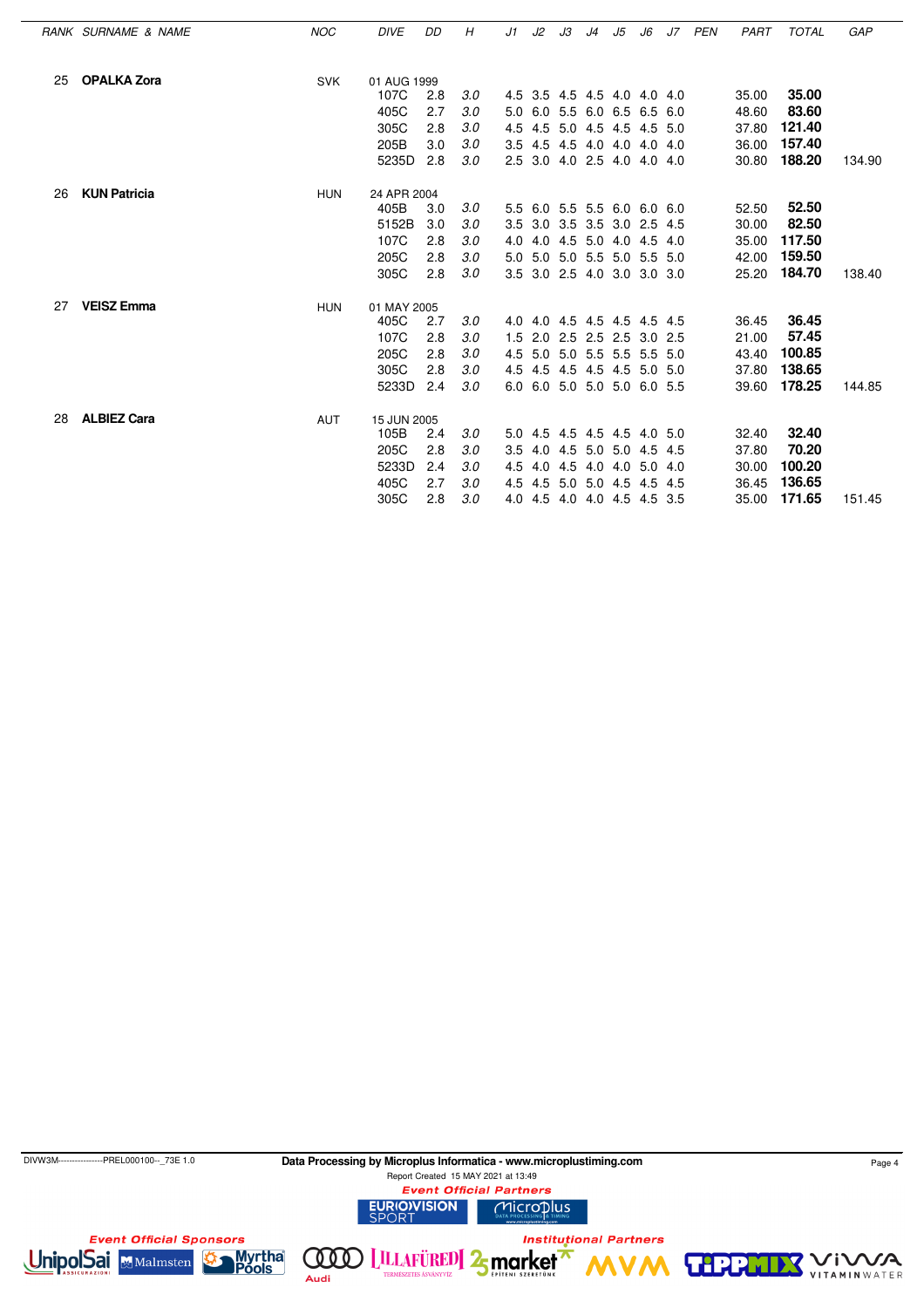

DIVING 10 - 16 MAY

Dive Order

ORDER SURNAME & NAME NOC BORN

aquatics

**Event 110 15 MAY 2021**

**3m Springboard Women Final**

|                | <b>REFEREE</b>             | <b>SCHLEPPS Holger</b>                        | LEN        |             |
|----------------|----------------------------|-----------------------------------------------|------------|-------------|
|                | ASSISTANT                  | <b>ZUGIC Snezana</b>                          | LEN        |             |
|                |                            | <b>PANEL</b>                                  |            |             |
|                | <b>JUDGE 1</b>             | PEREZ Angel Luis                              |            |             |
|                | <b>JUDGE 2</b>             | <b>WIERNIUK Anna</b>                          |            |             |
|                | <b>JUDGE 3</b>             | <b>MAMONTOV Andrei</b>                        |            |             |
|                |                            | JUDGE 4 AZORIN Daniel<br>JUDGE 5 SIEFKEN Jann |            |             |
|                |                            | JUDGE 6 TOULOUDIS Nikolaos                    |            |             |
|                |                            | JUDGE 7 JAFCSAK Zsolt                         |            |             |
|                |                            | RESERVE BARTAIA Irakli                        |            |             |
| 1              | <b>HENTSCHEL Lena</b>      |                                               | <b>GER</b> | 17 JUN 2001 |
|                |                            |                                               |            |             |
| $\overline{c}$ | <b>CRYAN Clare</b>         |                                               | <b>IRL</b> | 03 DEC 1993 |
| 3              | <b>POLIAKOVA Marija</b>    |                                               | <b>RUS</b> | 08 MAY 1997 |
| 4              | <b>KESAR Viktoriya</b>     |                                               | <b>UKR</b> | 11 AUG 1993 |
| 5              | <b>JANSEN Inge</b>         |                                               | <b>NED</b> | 02 JUN 1994 |
| 6              | <b>KOROLEVA Vitalija</b>   |                                               | <b>RUS</b> | 27 MAY 2001 |
| 7              | <b>PELLACANI Chiara</b>    |                                               | <b>ITA</b> | 12 SEP 2002 |
| 8              | <b>PYSMENSKA Anna</b>      |                                               | UKR        | 12 MAR 1991 |
| 9              | <b>MEW-JENSEN Scarlett</b> |                                               | GBR        | 31 DEC 2001 |
| 10             | <b>HEIMBERG Michelle</b>   |                                               | SUI        | 02 JUN 2000 |
| 11             | <b>G.GULLSTRAND Emma</b>   |                                               | SWE        | 13 SEP 2000 |
| 12             | <b>PUNZEL Tina</b>         |                                               | <b>GER</b> | 01 AUG 1995 |

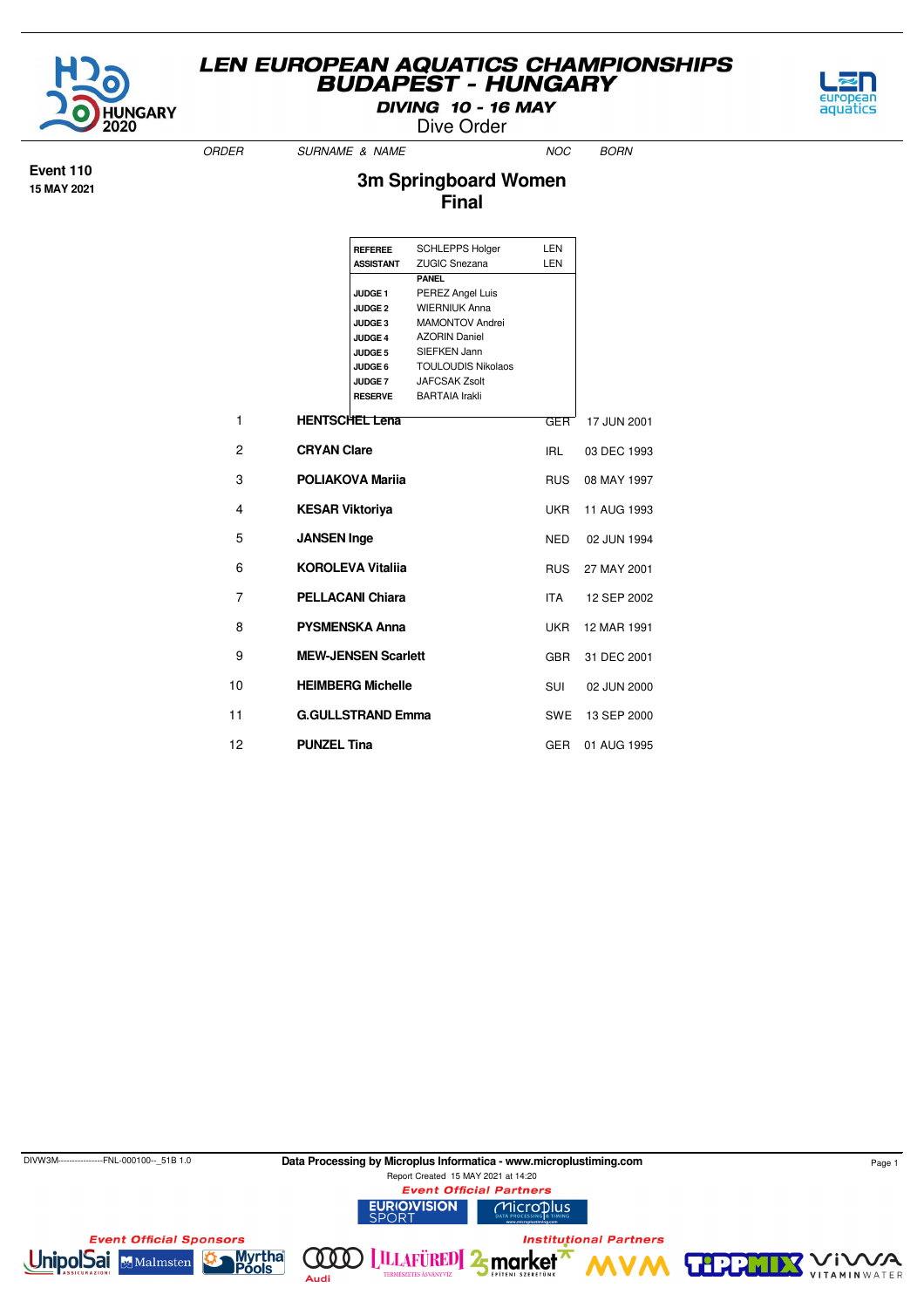

DIVING 10 - 16 MAY

Dive Order



ORDER SURNAME & NAME NOC BORN

**Event 110**

**15 MAY 2021**

**3m Springboard Women Final**



**VITAMIN** WATER

|                |                          | <b>REFEREE</b>                | <b>SCHLEPPS Holger</b>                  |                  | LEN |                               |             |     |
|----------------|--------------------------|-------------------------------|-----------------------------------------|------------------|-----|-------------------------------|-------------|-----|
|                |                          | <b>ASSISTANT</b>              | ZUGIC Snezana                           |                  | LEN |                               |             |     |
|                |                          |                               | <b>PANEL</b>                            |                  |     |                               |             |     |
|                |                          | JUDGE <sub>1</sub>            | PEREZ Angel Luis                        |                  |     |                               |             |     |
|                |                          | <b>JUDGE 2</b>                | <b>WIERNIUK Anna</b><br>MAMONTOV Andrei |                  |     |                               |             |     |
|                |                          | JUDGE <sub>3</sub><br>JUDGE 4 | <b>AZORIN Daniel</b>                    |                  |     |                               |             |     |
|                |                          | JUDGE 5                       | SIEFKEN Jann                            |                  |     |                               |             |     |
|                |                          | JUDGE 6                       | <b>TOULOUDIS Nikolaos</b>               |                  |     |                               |             |     |
|                |                          | <b>JUDGE 7</b>                | <b>JAFCSAK Zsolt</b>                    |                  |     |                               |             |     |
|                |                          | <b>RESERVE</b>                | <b>BARTAIA</b> Irakli                   |                  |     |                               |             |     |
| $\mathbf{1}$   | <b>HENTSCHEL Lena</b>    | <b>GER</b>                    | 17 JUN 2001                             |                  |     |                               |             |     |
|                |                          | $\mathbf{1}$                  | 205B                                    | 3.0 <sub>m</sub> |     | BACK 2-1/2 SOMERSAULTS        | <b>PIKE</b> | 3.0 |
|                |                          | $\overline{2}$                | 305B                                    | 3.0 <sub>m</sub> |     | REVERSE 2-1/2 SOMERSAULTS     | <b>PIKE</b> | 3.0 |
|                |                          | 3                             | 5152B                                   | 3.0 <sub>m</sub> |     | FORWARD 2-1/2 SOMERS. 1 TWIST | <b>PIKE</b> | 3.0 |
|                |                          | 4                             | 107B                                    | 3.0 <sub>m</sub> |     | FORWARD 3-1/2 SOMERSAULTS     | <b>PIKE</b> | 3.1 |
|                |                          | 5                             | 405B                                    | 3.0 <sub>m</sub> |     | INWARD 2-1/2 SOMERSAULTS      | <b>PIKE</b> | 3.0 |
| $\overline{c}$ | <b>CRYAN Clare</b>       | <b>IRL</b>                    | 03 DEC 1993                             |                  |     |                               |             |     |
|                |                          | 1                             | 405C                                    | 3.0 <sub>m</sub> |     | INWARD 2-1/2 SOMERSAULTS      | <b>TUCK</b> | 2.7 |
|                |                          | 2                             | 107B                                    | 3.0 <sub>m</sub> |     | FORWARD 3-1/2 SOMERSAULTS     | <b>PIKE</b> | 3.1 |
|                |                          | 3                             | 205C                                    |                  |     | 3.0m BACK 2-1/2 SOMERSAULTS   | <b>TUCK</b> | 2.8 |
|                |                          | 4                             | 305C                                    | 3.0 <sub>m</sub> |     | REVERSE 2-1/2 SOMERSAULTS     | <b>TUCK</b> | 2.8 |
|                |                          | 5                             | 5152B                                   | 3.0 <sub>m</sub> |     | FORWARD 2-1/2 SOMERS. 1 TWIST | <b>PIKE</b> | 3.0 |
| 3              | <b>POLIAKOVA Marija</b>  | <b>RUS</b>                    | 08 MAY 1997                             |                  |     |                               |             |     |
|                |                          | 1                             | 5152B                                   | 3.0 <sub>m</sub> |     | FORWARD 2-1/2 SOMERS, 1 TWIST | <b>PIKE</b> | 3.0 |
|                |                          | $\overline{c}$                | 305B                                    | 3.0 <sub>m</sub> |     | REVERSE 2-1/2 SOMERSAULTS     | <b>PIKE</b> | 3.0 |
|                |                          | 3                             | 205B                                    | 3.0m             |     | <b>BACK 2-1/2 SOMERSAULTS</b> | <b>PIKE</b> | 3.0 |
|                |                          | 4                             | 405B                                    | 3.0 <sub>m</sub> |     | INWARD 2-1/2 SOMERSAULTS      | <b>PIKE</b> | 3.0 |
|                |                          | 5                             | 107B                                    | 3.0m             |     | FORWARD 3-1/2 SOMERSAULTS     | <b>PIKE</b> | 3.1 |
| 4              | <b>KESAR Viktoriya</b>   | <b>UKR</b>                    | 11 AUG 1993                             |                  |     |                               |             |     |
|                |                          | 1                             | 405B                                    | 3.0 <sub>m</sub> |     | INWARD 2-1/2 SOMERSAULTS      | <b>PIKE</b> | 3.0 |
|                |                          | $\overline{c}$                | 5152B                                   | 3.0 <sub>m</sub> |     | FORWARD 2-1/2 SOMERS. 1 TWIST | <b>PIKE</b> | 3.0 |
|                |                          | 3                             | 305B                                    | 3.0 <sub>m</sub> |     | REVERSE 2-1/2 SOMERSAULTS     | <b>PIKE</b> | 3.0 |
|                |                          | 4                             | 205B                                    | 3.0 <sub>m</sub> |     | BACK 2-1/2 SOMERSAULTS        | <b>PIKE</b> | 3.0 |
|                |                          | 5                             | 107B                                    | 3.0 <sub>m</sub> |     | FORWARD 3-1/2 SOMERSAULTS     | <b>PIKE</b> | 3.1 |
| 5              | <b>JANSEN Inge</b>       | <b>NED</b>                    | 02 JUN 1994                             |                  |     |                               |             |     |
|                |                          | $\mathbf{1}$                  | 205B                                    | 3.0 <sub>m</sub> |     | <b>BACK 2-1/2 SOMERSAULTS</b> | <b>PIKE</b> | 3.0 |
|                |                          | 2                             | 5152B                                   | 3.0 <sub>m</sub> |     | FORWARD 2-1/2 SOMERS. 1 TWIST | <b>PIKE</b> | 3.0 |
|                |                          | 3                             | 305B                                    | 3.0 <sub>m</sub> |     | REVERSE 2-1/2 SOMERSAULTS     | <b>PIKE</b> | 3.0 |
|                |                          | 4                             | 107B                                    | 3.0m             |     | FORWARD 3-1/2 SOMERSAULTS     | PIKE        | 3.1 |
|                |                          | 5                             | 405B                                    | 3.0 <sub>m</sub> |     | INWARD 2-1/2 SOMERSAULTS      | <b>PIKE</b> | 3.0 |
| 6              | <b>KOROLEVA Vitaliia</b> | <b>RUS</b>                    | 27 MAY 2001                             |                  |     |                               |             |     |
|                |                          | 1                             | 5152B                                   | 3.0 <sub>m</sub> |     | FORWARD 2-1/2 SOMERS. 1 TWIST | <b>PIKE</b> | 3.0 |
|                |                          | 2                             | 205B                                    | 3.0 <sub>m</sub> |     | BACK 2-1/2 SOMERSAULTS        | PIKE        | 3.0 |
|                |                          | 3                             | 305B                                    | 3.0 <sub>m</sub> |     | REVERSE 2-1/2 SOMERSAULTS     | <b>PIKE</b> | 3.0 |
|                |                          | 4                             | 107B                                    | 3.0 <sub>m</sub> |     | FORWARD 3-1/2 SOMERSAULTS     | <b>PIKE</b> | 3.1 |
|                |                          | 5                             | 405B                                    | 3.0m             |     | INWARD 2-1/2 SOMERSAULTS      | <b>PIKE</b> | 3.0 |

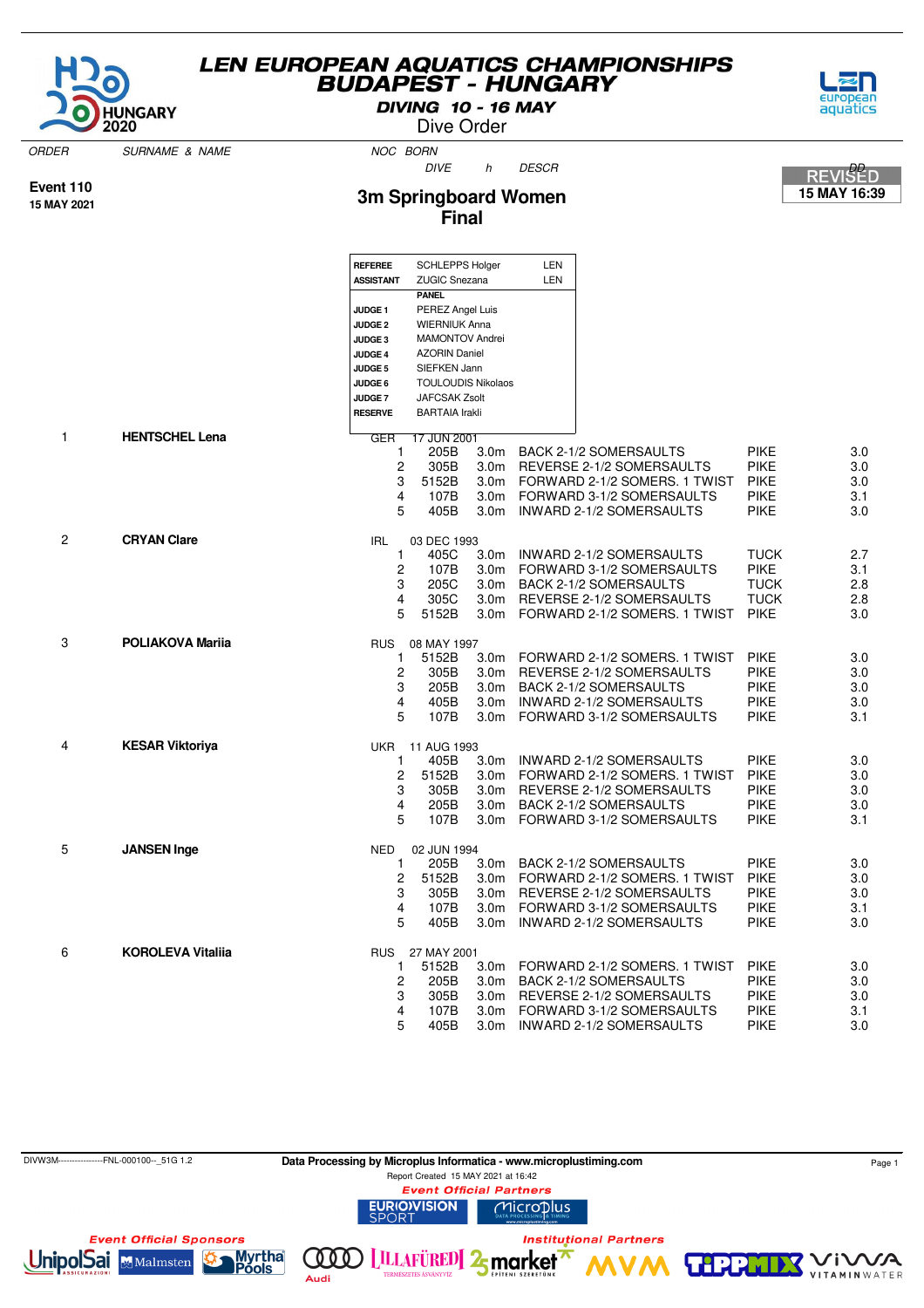| <b>ORDER</b>   | <b>SURNAME &amp; NAME</b>  | NOC BORN          |                 |                                      |                                                                         |                            |            |
|----------------|----------------------------|-------------------|-----------------|--------------------------------------|-------------------------------------------------------------------------|----------------------------|------------|
|                |                            |                   | <b>DIVE</b>     | $\mathsf{h}$                         | <b>DESCR</b>                                                            |                            | <b>DD</b>  |
| $\overline{7}$ | <b>PELLACANI Chiara</b>    | <b>ITA</b>        | 12 SEP 2002     |                                      |                                                                         |                            |            |
|                |                            | $\mathbf{1}$      | 205B            | 3.0 <sub>m</sub>                     | <b>BACK 2-1/2 SOMERSAULTS</b>                                           | <b>PIKE</b>                | 3.0        |
|                |                            | 2                 | 5152B           |                                      | 3.0m FORWARD 2-1/2 SOMERS, 1 TWIST                                      | <b>PIKE</b>                | 3.0        |
|                |                            | 3                 | 107B            |                                      | 3.0m FORWARD 3-1/2 SOMERSAULTS                                          | <b>PIKE</b><br><b>PIKE</b> | 3.1        |
|                |                            | 4<br>5            | 305B<br>405B    | 3.0 <sub>m</sub><br>3.0 <sub>m</sub> | REVERSE 2-1/2 SOMERSAULTS<br>INWARD 2-1/2 SOMERSAULTS                   | <b>PIKE</b>                | 3.0<br>3.0 |
| 8              | <b>PYSMENSKA Anna</b>      |                   | UKR 12 MAR 1991 |                                      |                                                                         |                            |            |
|                |                            | 1                 | 5152B           |                                      | 3.0m FORWARD 2-1/2 SOMERS, 1 TWIST                                      | <b>PIKE</b>                | 3.0        |
|                |                            | $\mathbf{2}$      | 107B            |                                      | 3.0m FORWARD 3-1/2 SOMERSAULTS                                          | <b>PIKE</b>                | 3.1        |
|                |                            | 3                 | 305B            |                                      | 3.0m REVERSE 2-1/2 SOMERSAULTS                                          | <b>PIKE</b>                | 3.0        |
|                |                            | 4                 | 405B            |                                      | 3.0m INWARD 2-1/2 SOMERSAULTS                                           | <b>PIKE</b>                | 3.0        |
|                |                            | 5                 | 205B            |                                      | 3.0m BACK 2-1/2 SOMERSAULTS                                             | <b>PIKE</b>                | 3.0        |
| 9              | <b>MEW-JENSEN Scarlett</b> |                   | GBR 31 DEC 2001 |                                      |                                                                         |                            |            |
|                |                            | 1<br>$\mathbf{2}$ | 405B<br>107B    | 3.0 <sub>m</sub>                     | INWARD 2-1/2 SOMERSAULTS<br>3.0m FORWARD 3-1/2 SOMERSAULTS              | <b>PIKE</b><br><b>PIKE</b> | 3.0<br>3.1 |
|                |                            | 3                 | 205B            |                                      | 3.0m BACK 2-1/2 SOMERSAULTS                                             | <b>PIKE</b>                | 3.0        |
|                |                            | 4                 | 305B            |                                      | 3.0m REVERSE 2-1/2 SOMERSAULTS                                          | <b>PIKE</b>                | 3.0        |
|                |                            | 5                 | 5152B           |                                      | 3.0m FORWARD 2-1/2 SOMERS, 1 TWIST                                      | <b>PIKE</b>                | 3.0        |
| 10             | <b>HEIMBERG Michelle</b>   | SUI               | 02 JUN 2000     |                                      |                                                                         |                            |            |
|                |                            | 1                 | 405B            | 3.0 <sub>m</sub>                     | INWARD 2-1/2 SOMERSAULTS                                                | <b>PIKE</b>                | 3.0        |
|                |                            | 2                 | 5152B           |                                      | 3.0m FORWARD 2-1/2 SOMERS, 1 TWIST                                      | <b>PIKE</b>                | 3.0        |
|                |                            | 3                 | 107B            |                                      | 3.0m FORWARD 3-1/2 SOMERSAULTS                                          | <b>PIKE</b>                | 3.1        |
|                |                            | 4                 | 205B            | 3.0 <sub>m</sub>                     | BACK 2-1/2 SOMERSAULTS                                                  | <b>PIKE</b>                | 3.0        |
|                |                            | 5                 | 305B            | 3.0 <sub>m</sub>                     | REVERSE 2-1/2 SOMERSAULTS                                               | <b>PIKE</b>                | 3.0        |
| 11             | <b>G.GULLSTRAND Emma</b>   |                   | SWE 13 SEP 2000 |                                      |                                                                         |                            |            |
|                |                            | 1                 | 405B            |                                      | 3.0m INWARD 2-1/2 SOMERSAULTS                                           | <b>PIKE</b>                | 3.0        |
|                |                            | 2                 | 107B            |                                      | 3.0m FORWARD 3-1/2 SOMERSAULTS                                          | PIKE                       | 3.1        |
|                |                            | 3                 | 305B            | 3.0 <sub>m</sub>                     | REVERSE 2-1/2 SOMERSAULTS                                               | <b>PIKE</b>                | 3.0        |
|                |                            | 4<br>5            | 205B<br>5154B   |                                      | 3.0m BACK 2-1/2 SOMERSAULTS<br>3.0m FORWARD 2-1/2 SOMERS, 2 TWISTS PIKE | <b>PIKE</b>                | 3.0<br>3.4 |
|                |                            |                   |                 |                                      |                                                                         |                            |            |
| 12             | <b>PUNZEL Tina</b>         |                   | GER 01 AUG 1995 |                                      |                                                                         |                            |            |
|                |                            | 1                 | 205B            |                                      | 3.0m BACK 2-1/2 SOMERSAULTS                                             | <b>PIKE</b>                | 3.0        |
|                |                            | 2                 | 107B            |                                      | 3.0m FORWARD 3-1/2 SOMERSAULTS                                          | <b>PIKE</b>                | 3.1        |
|                |                            | 3                 | 305B            | 3.0 <sub>m</sub>                     | REVERSE 2-1/2 SOMERSAULTS                                               | <b>PIKE</b>                | 3.0        |
|                |                            | 4                 | 5152B           | 3.0 <sub>m</sub>                     | FORWARD 2-1/2 SOMERS, 1 TWIST                                           | <b>PIKE</b>                | 3.0        |
|                |                            | 5                 | 405B            | 3.0 <sub>m</sub>                     | INWARD 2-1/2 SOMERSAULTS                                                | <b>PIKE</b>                | 3.0        |

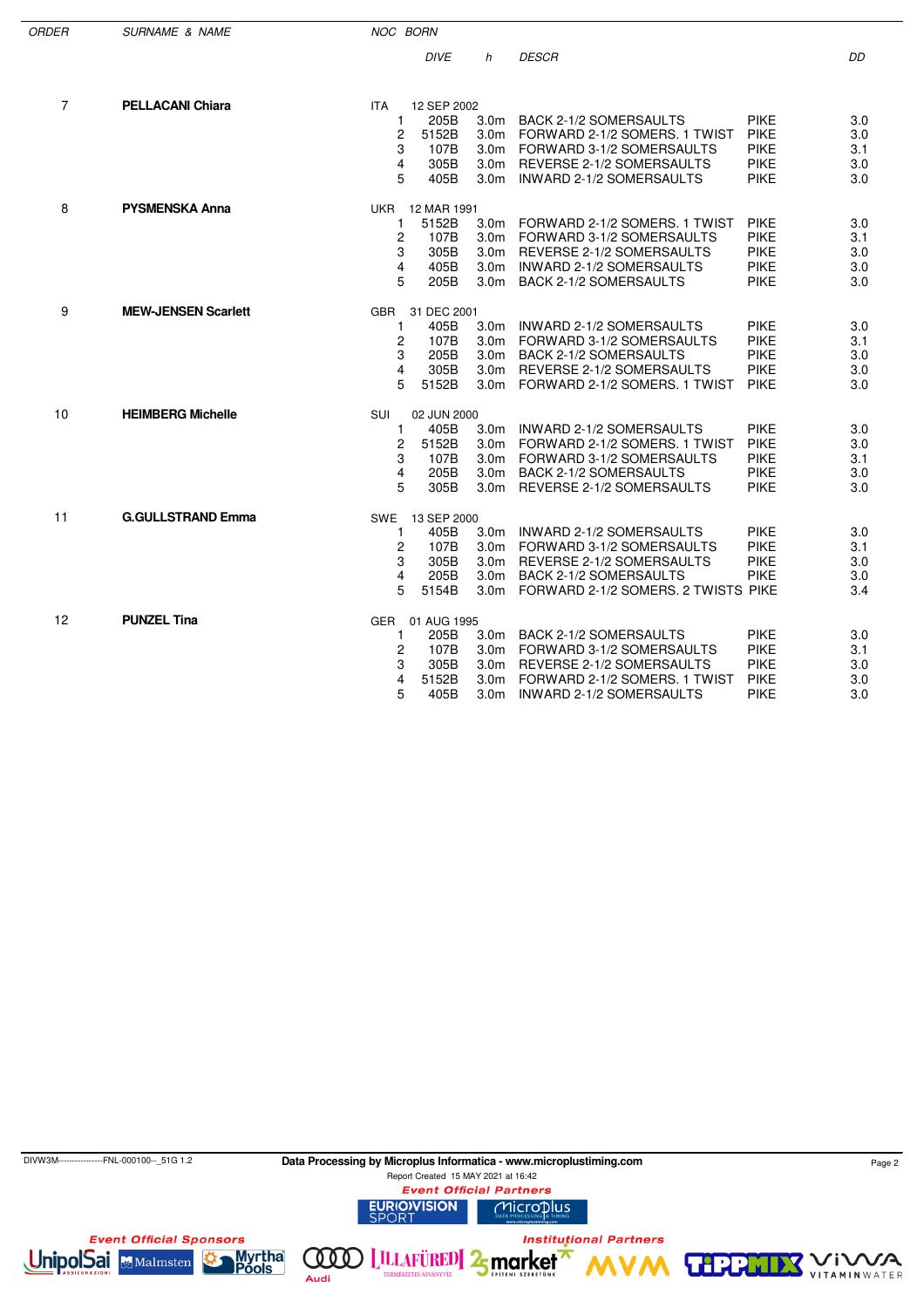

DIVING 10 - 16 MAY

**Results** 

aquatics

RANK SURNAME & NAME NOC BORN TOTAL GAP

**Event 110 15 MAY 2021**

#### **3m Springboard Women Final**

 $\overline{1}$ 

|    |                            | <b>REFEREE</b>     | <b>SCHLEPPS Holger</b>    | <b>LEN</b>  |        |       |
|----|----------------------------|--------------------|---------------------------|-------------|--------|-------|
|    |                            | <b>ASSISTANT</b>   | <b>ZUGIC Snezana</b>      | LEN         |        |       |
|    |                            |                    | <b>PANEL</b>              |             |        |       |
|    |                            | JUDGE <sub>1</sub> | PEREZ Angel Luis          |             |        |       |
|    |                            | <b>JUDGE 2</b>     | <b>WIERNIUK Anna</b>      |             |        |       |
|    |                            | JUDGE <sub>3</sub> | <b>MAMONTOV Andrei</b>    |             |        |       |
|    |                            | <b>JUDGE 4</b>     | <b>AZORIN Daniel</b>      |             |        |       |
|    |                            | <b>JUDGE 5</b>     | SIEFKEN Jann              |             |        |       |
|    |                            | JUDGE 6            | <b>TOULOUDIS Nikolaos</b> |             |        |       |
|    |                            | <b>JUDGE 7</b>     | <b>JAFCSAK Zsolt</b>      |             |        |       |
|    |                            | <b>RESERVE</b>     | <b>BARTAIA Irakli</b>     |             |        |       |
|    | <b>PUNZEL Tina</b>         |                    | <b>GER</b>                | 01 AUG 1995 | 330.85 |       |
| 2  | <b>PELLACANI Chiara</b>    |                    | <b>ITA</b>                | 12 SEP 2002 | 321.15 | 9.70  |
| 3  | <b>G.GULLSTRAND Emma</b>   |                    | <b>SWE</b>                | 13 SEP 2000 | 319.60 | 11.25 |
| 4  | <b>KOROLEVA Vitalija</b>   |                    | <b>RUS</b>                | 27 MAY 2001 | 308.80 | 22.05 |
| 5  | <b>HEIMBERG Michelle</b>   |                    | SUI                       | 02 JUN 2000 | 304.55 | 26.30 |
| 6  | <b>POLIAKOVA Marija</b>    |                    | <b>RUS</b>                | 08 MAY 1997 | 289.80 | 41.05 |
| 7  | <b>PYSMENSKA Anna</b>      |                    | <b>UKR</b>                | 12 MAR 1991 | 287.00 | 43.85 |
| 8  | <b>MEW-JENSEN Scarlett</b> |                    | <b>GBR</b>                | 31 DEC 2001 | 281.25 | 49.60 |
| 9  | <b>CRYAN Clare</b>         |                    | IRL                       | 03 DEC 1993 | 277.85 | 53.00 |
| 10 | <b>JANSEN Inge</b>         |                    | <b>NED</b>                | 02 JUN 1994 | 268.45 | 62.40 |
| 11 | <b>HENTSCHEL Lena</b>      |                    | <b>GER</b>                | 17 JUN 2001 | 264.25 | 66.60 |
| 12 | <b>KESAR Viktoriya</b>     |                    | <b>UKR</b>                | 11 AUG 1993 | 246.50 | 84.35 |
|    |                            |                    |                           |             |        |       |

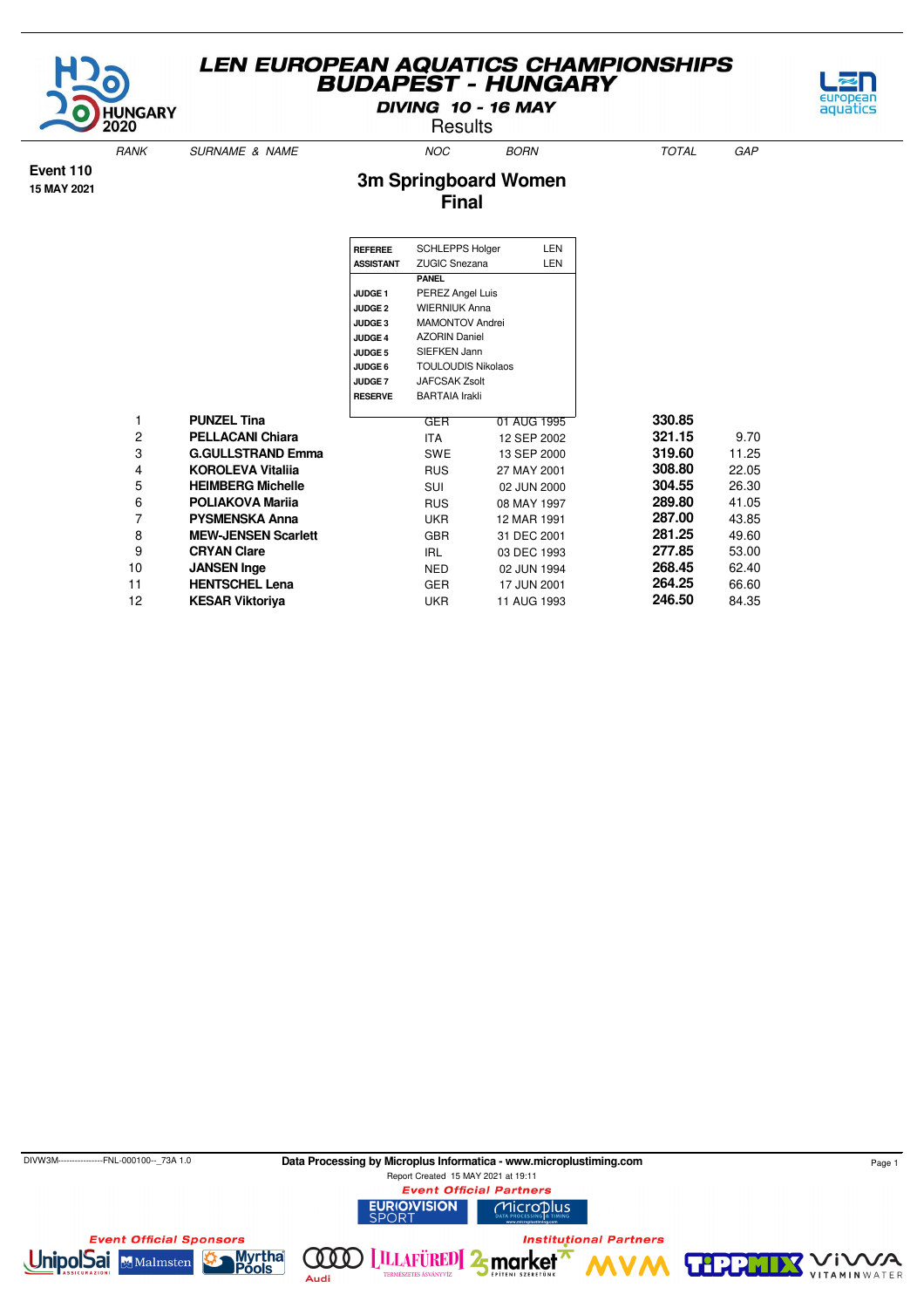



DIVING 10 - 16 MAY **Results** 

RANK SURNAME & NAME TOTAL GAP NOC DIVE DD H J1 J2 J3 J4 J5 J6 J7 PEN PART TOTAL GAP

**Event 110 15 MAY 2021**

### **3m Springboard Women**

**Final**

|    |                                        | <b>REFEREE</b>                   |                    | <b>SCHLEPPS Holger</b>                   |               |             | LEN |                             |         |       |              |       |
|----|----------------------------------------|----------------------------------|--------------------|------------------------------------------|---------------|-------------|-----|-----------------------------|---------|-------|--------------|-------|
|    |                                        | <b>ASSISTANT</b>                 |                    | <b>ZUGIC Snezana</b>                     |               |             | LEN |                             |         |       |              |       |
|    |                                        |                                  | <b>PANEL</b>       |                                          |               |             |     |                             |         |       |              |       |
|    |                                        | <b>JUDGE 1</b><br><b>JUDGE 2</b> |                    | PEREZ Angel Luis<br><b>WIERNIUK Anna</b> |               |             |     |                             |         |       |              |       |
|    |                                        | <b>JUDGE 3</b>                   |                    | <b>MAMONTOV Andrei</b>                   |               |             |     |                             |         |       |              |       |
|    |                                        | <b>JUDGE 4</b>                   |                    | <b>AZORIN Daniel</b>                     |               |             |     |                             |         |       |              |       |
|    |                                        | <b>JUDGE 5</b>                   |                    | SIEFKEN Jann                             |               |             |     |                             |         |       |              |       |
|    |                                        | JUDGE 6                          |                    | <b>TOULOUDIS Nikolaos</b>                |               |             |     |                             |         |       |              |       |
|    |                                        | <b>JUDGE 7</b>                   |                    | <b>JAFCSAK Zsolt</b>                     |               |             |     |                             |         |       |              |       |
|    |                                        | <b>RESERVE</b>                   |                    | <b>BARTAIA Irakli</b>                    |               |             |     |                             |         |       |              |       |
| 1. | <b>PUNZEL Tina</b><br><b>GER</b>       | 01 AUG 1995                      |                    |                                          |               |             |     |                             |         |       |              |       |
|    |                                        | 205B                             | 3.0                | 3.0                                      |               |             |     | 8.5 8.0 8.0 8.0 8.0 8.0 8.0 |         | 72.00 | 72.00        |       |
|    |                                        | 107B                             | 3.1                | 3.0                                      |               | 8.0 8.5 7.5 |     | 8.0 7.5                     | 8.0 7.5 | 72.85 | 144.85       |       |
|    |                                        | 305B                             | 3.0                | 3.0                                      | 6.0           |             |     | 5.5 5.0 6.0 5.0 5.5 5.0     |         | 48.00 | 192.85       |       |
|    |                                        | 5152B                            | 3.0                | 3.0                                      | 8.0           |             |     | 8.0 7.5 7.5 8.0 8.0 7.5     |         | 70.50 | 263.35       |       |
|    |                                        | 405B                             | 3.0                | 3.0                                      |               |             |     | 7.5 7.0 7.5 7.0 7.5 7.5 7.5 |         | 67.50 | 330.85       |       |
|    |                                        |                                  |                    |                                          |               |             |     |                             |         |       |              |       |
| 2  | <b>PELLACANI Chiara</b><br><b>ITA</b>  | 205B                             | 12 SEP 2002<br>3.0 | 3.0                                      |               |             |     | 7.5 7.5 7.0 7.5 7.0 7.0 7.5 |         | 66.00 | 66.00        |       |
|    |                                        | 5152B                            | 3.0                | 3.0                                      | 7.5           | 7.5         |     | 7.0 7.5 7.5 7.0 6.5         |         | 66.00 | 132.00       |       |
|    |                                        | 107B                             | 3.1                | 3.0                                      | $5.5^{\circ}$ | 5.5         | 5.0 | 5.0 5.5 6.0 5.5             |         | 51.15 | 183.15       |       |
|    |                                        | 305B                             | 3.0                | 3.0                                      |               |             |     | 7.0 8.0 7.5 8.0 8.0 8.0 7.0 |         | 70.50 | 253.65       |       |
|    |                                        | 405B                             | 3.0                | 3.0                                      |               |             |     | 7.5 7.5 7.5 7.0 7.5 7.5 7.5 |         |       | 67.50 321.15 | 9.70  |
|    |                                        |                                  |                    |                                          |               |             |     |                             |         |       |              |       |
| З  | <b>G.GULLSTRAND Emma</b>               | <b>SWE</b>                       | 13 SEP 2000        |                                          |               |             |     |                             |         |       |              |       |
|    |                                        | 405B                             | 3.0                | 3.0                                      |               |             |     | 7.0 6.5 6.0 7.0 7.0 7.0 6.5 |         | 61.50 | 61.50        |       |
|    |                                        | 107B                             | 3.1                | 3.0                                      | 7.5           |             |     | 8.0 8.0 7.5 8.0 8.0 8.0     |         | 74.40 | 135.90       |       |
|    |                                        | 305B                             | 3.0                | 3.0                                      | 6.0           |             |     | 6.5 6.0 6.5 7.0 7.0 6.0     |         | 57.00 | 192.90       |       |
|    |                                        | 205B                             | 3.0                | 3.0                                      | 6.5           |             |     | 6.5 6.5 6.0 6.0 6.0 7.0     |         | 57.00 | 249.90       |       |
|    |                                        | 5154B                            | 3.4                | 3.0                                      |               |             |     | 7.0 6.5 7.0 6.5 7.0 6.5 7.0 |         |       | 69.70 319.60 | 11.25 |
| 4  | <b>KOROLEVA Vitalija</b><br><b>RUS</b> | 27 MAY 2001                      |                    |                                          |               |             |     |                             |         |       |              |       |
|    |                                        | 5152B                            | 3.0                | 3.0                                      |               |             |     | 7.0 6.5 7.0 7.0 6.5 7.0 6.5 |         | 61.50 | 61.50        |       |
|    |                                        | 205B                             | 3.0                | 3.0                                      | 7.5           |             |     | 8.0 7.5 7.0 7.5 7.0 7.0     |         | 66.00 | 127.50       |       |
|    |                                        | 305B                             | 3.0                | 3.0                                      | 8.0           |             |     | 8.0 9.0 8.5 8.5 7.5 8.5     |         | 75.00 | 202.50       |       |
|    |                                        | 107B                             | 3.1                | 3.0                                      | 4.0           |             |     | 4.5 4.0 4.0 4.5 4.5 4.5     |         | 40.30 | 242.80       |       |
|    |                                        | 405B                             | 3.0                | 3.0                                      |               |             |     | 7.0 8.0 7.5 7.5 7.0 7.0 7.5 |         | 66.00 | 308.80       | 22.05 |
|    |                                        |                                  |                    |                                          |               |             |     |                             |         |       |              |       |
| 5. | <b>HEIMBERG Michelle</b><br>SUI        |                                  | 02 JUN 2000        |                                          |               |             |     |                             |         |       |              |       |
|    |                                        | 405B                             | 3.0                | 3.0                                      |               |             |     | 7.0 7.0 6.5 7.0 7.0 6.5 7.0 |         | 63.00 | 63.00        |       |
|    |                                        | 5152B                            | 3.0                | 3.0                                      |               |             |     | 6.5 7.0 7.0 7.0 7.0 7.0 7.0 |         | 63.00 | 126.00       |       |
|    |                                        | 107B                             | 3.1                | 3.0                                      |               |             |     | 5.0 4.5 5.0 5.0 6.0 5.5 5.5 |         | 48.05 | 174.05       |       |
|    |                                        | 205B                             | 3.0                | $3.0\,$                                  |               |             |     | 7.0 7.0 7.0 6.5 7.0 7.0 6.5 |         |       | 63.00 237.05 |       |
|    |                                        | 305B                             |                    | $3.0 \quad 3.0$                          |               |             |     | 7.5 7.5 7.0 7.5 8.0 7.5 8.0 |         |       | 67.50 304.55 | 26.30 |
|    | 6 POLIAKOVA Mariia                     |                                  |                    |                                          |               |             |     |                             |         |       |              |       |
|    | <b>RUS</b>                             | 08 MAY 1997                      | 5152B 3.0          | 3.0                                      |               |             |     | 7.5 7.0 7.5 7.0 7.0 7.5 7.5 |         | 66.00 | 66.00        |       |
|    |                                        | 305B                             | 3.0                | 3.0                                      |               |             |     | 7.0 7.0 7.5 7.0 7.0 7.5 7.5 |         |       | 64.50 130.50 |       |
|    |                                        | 205B                             | 3.0                | 3.0                                      |               |             |     | 4.5 4.5 4.5 4.5 4.0 4.5 4.0 |         |       | 40.50 171.00 |       |
|    |                                        | 405B                             | 3.0                | 3.0                                      |               |             |     | 7.0 7.0 7.0 7.5 7.0 7.0 7.0 |         |       | 63.00 234.00 |       |
|    |                                        | 107B                             | 3.1                | 3.0                                      |               |             |     | 6.0 6.0 6.0 6.0 5.5 6.0 6.5 |         |       | 55.80 289.80 | 41.05 |
|    |                                        |                                  |                    |                                          |               |             |     |                             |         |       |              |       |

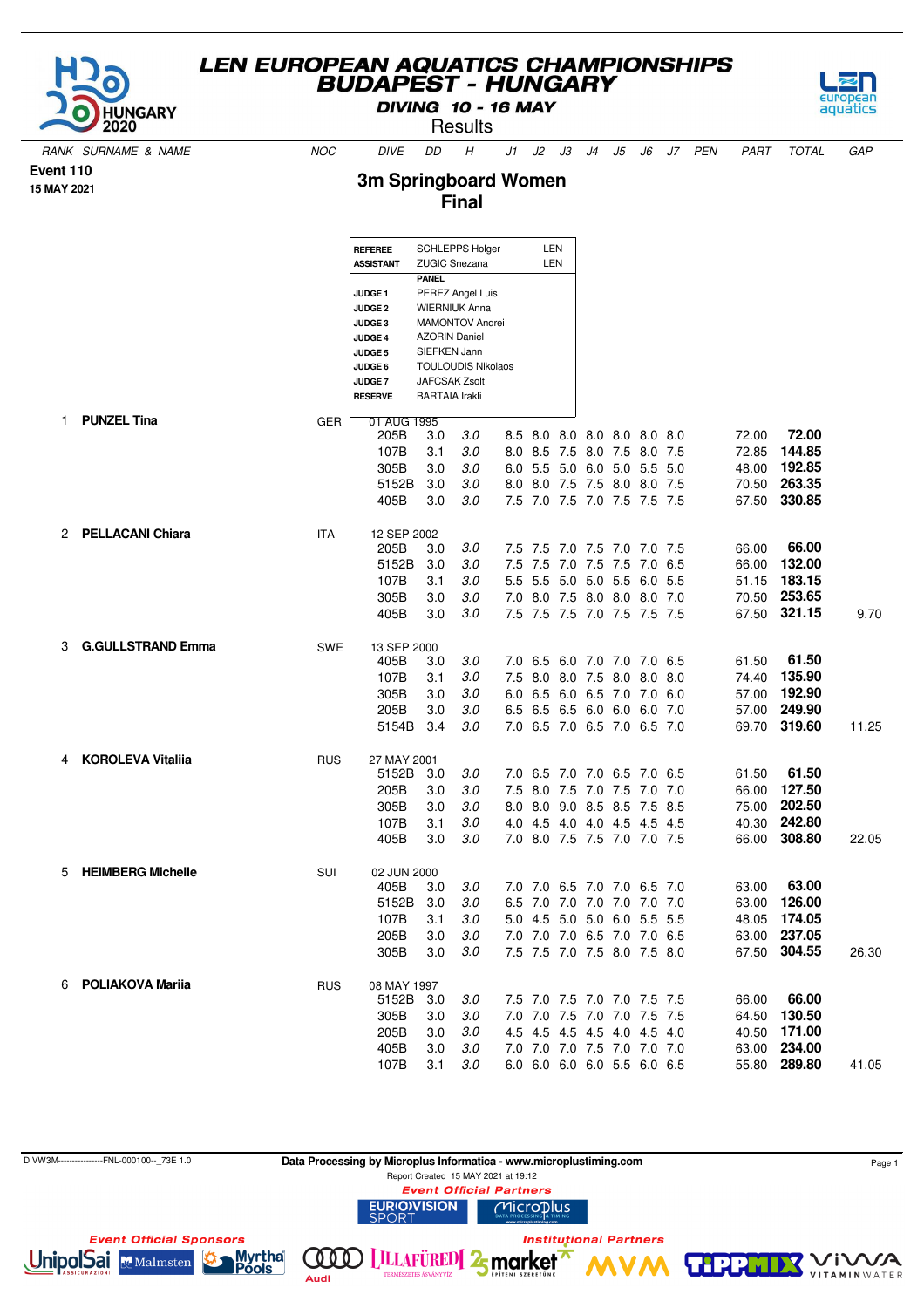|    | RANK SURNAME & NAME        | <b>NOC</b> | <b>DIVE</b> | DD  | Η   | J1  | J2  | JЗ          | J4                          | J5  | J6          | J7 | PEN | PART  | <b>TOTAL</b> | <b>GAP</b> |
|----|----------------------------|------------|-------------|-----|-----|-----|-----|-------------|-----------------------------|-----|-------------|----|-----|-------|--------------|------------|
| 7  | <b>PYSMENSKA Anna</b>      | <b>UKR</b> | 12 MAR 1991 |     |     |     |     |             |                             |     |             |    |     |       |              |            |
|    |                            |            | 5152B       | 3.0 | 3.0 |     |     |             | 7.5 7.0 7.5 7.0 7.0 6.5 7.0 |     |             |    |     | 63.00 | 63.00        |            |
|    |                            |            | 107B        | 3.1 | 3.0 | 6.5 |     | 7.0 7.0 6.5 |                             |     | 6.0 7.0 6.5 |    |     | 62.00 | 125.00       |            |
|    |                            |            | 305B        | 3.0 | 3.0 | 7.0 |     |             | 6.0 6.0 5.5 6.5 6.5 6.5     |     |             |    |     | 57.00 | 182.00       |            |
|    |                            |            | 405B        | 3.0 | 3.0 |     |     |             | 5.5 6.5 5.5 6.0 6.5 6.5 5.5 |     |             |    |     | 54.00 | 236.00       |            |
|    |                            |            | 205B        | 3.0 | 3.0 |     |     |             | 5.0 5.5 5.5 6.5 5.0 6.0 6.0 |     |             |    |     | 51.00 | 287.00       | 43.85      |
| 8  | <b>MEW-JENSEN Scarlett</b> | <b>GBR</b> | 31 DEC 2001 |     |     |     |     |             |                             |     |             |    |     |       |              |            |
|    |                            |            | 405B        | 3.0 | 3.0 |     |     |             | 7.5 7.0 7.0 8.0 7.0 7.0 6.5 |     |             |    |     | 63.00 | 63.00        |            |
|    |                            |            | 107B        | 3.1 | 3.0 | 7.5 | 8.5 | 7.5 7.5     |                             | 7.5 | 7.5 7.5     |    |     | 69.75 | 132.75       |            |
|    |                            |            | 205B        | 3.0 | 3.0 |     |     |             | 5.0 5.0 5.5 4.5 4.5 4.5 5.0 |     |             |    |     | 43.50 | 176.25       |            |
|    |                            |            | 305B        | 3.0 | 3.0 |     |     |             | 5.0 5.0 4.5 5.5 4.0 4.0 4.5 |     |             |    |     | 42.00 | 218.25       |            |
|    |                            |            | 5152B       | 3.0 | 3.0 |     |     |             | 7.0 7.0 7.0 7.0 7.0 7.0 7.5 |     |             |    |     | 63.00 | 281.25       | 49.60      |
| 9  | <b>CRYAN Clare</b>         | <b>IRL</b> | 03 DEC 1993 |     |     |     |     |             |                             |     |             |    |     |       |              |            |
|    |                            |            | 405C        | 2.7 | 3.0 |     |     |             | 7.5 7.0 7.5 7.0 7.0 6.5 7.0 |     |             |    |     | 56.70 | 56.70        |            |
|    |                            |            | 107B        | 3.1 | 3.0 | 4.5 |     |             | 4.5 4.0 5.5 5.5 5.0 5.0     |     |             |    |     | 44.95 | 101.65       |            |
|    |                            |            | 205C        | 2.8 | 3.0 |     |     |             | 6.5 6.0 7.0 6.5 6.5 6.5 7.0 |     |             |    |     | 54.60 | 156.25       |            |
|    |                            |            | 305C        | 2.8 | 3.0 | 7.5 |     |             | 7.0 7.5 7.5 7.0 7.5 7.0     |     |             |    |     | 61.60 | 217.85       |            |
|    |                            |            | 5152B       | 3.0 | 3.0 |     |     |             | 7.0 7.0 7.5 6.5 6.5 6.5 6.0 |     |             |    |     | 60.00 | 277.85       | 53.00      |
| 10 | <b>JANSEN Inge</b>         | <b>NED</b> | 02 JUN 1994 |     |     |     |     |             |                             |     |             |    |     |       |              |            |
|    |                            |            | 205B        | 3.0 | 3.0 | 5.5 |     |             | 6.0 5.5 5.5 4.5             |     | 5.0 5.5     |    |     | 49.50 | 49.50        |            |
|    |                            |            | 5152B       | 3.0 | 3.0 | 7.5 |     | 7.0 7.5 7.5 |                             |     | 7.0 7.0 7.5 |    |     | 66.00 | 115.50       |            |
|    |                            |            | 305B        | 3.0 | 3.0 |     |     |             | 6.0 6.0 6.5 5.5 6.0 5.5 6.0 |     |             |    |     | 54.00 | 169.50       |            |
|    |                            |            | 107B        | 3.1 | 3.0 | 4.5 |     |             | 4.5 4.5 5.0 5.5             |     | $5.0\;6.0$  |    |     | 44.95 | 214.45       |            |
|    |                            |            | 405B        | 3.0 | 3.0 | 6.0 |     |             | 5.5 6.0 6.5 5.0 6.0 6.0     |     |             |    |     | 54.00 | 268.45       | 62.40      |
| 11 | <b>HENTSCHEL Lena</b>      | <b>GER</b> | 17 JUN 2001 |     |     |     |     |             |                             |     |             |    |     |       | 55.50        |            |
|    |                            |            | 205B        | 3.0 | 3.0 |     |     |             | 6.0 6.5 6.0 6.5 6.0 6.0 7.0 |     |             |    |     | 55.50 |              |            |
|    |                            |            | 305B        | 3.0 | 3.0 | 4.5 |     |             | 5.5 5.0 4.5 4.0 4.5 4.5     |     |             |    |     | 40.50 | 96.00        |            |
|    |                            |            | 5152B       | 3.0 | 3.0 |     |     |             | 6.5 7.0 6.5 6.5 6.5 6.5 7.0 |     |             |    |     | 58.50 | 154.50       |            |
|    |                            |            | 107B        | 3.1 | 3.0 | 5.5 |     |             | 6.0 6.5 6.0 5.5 6.5 5.5     |     |             |    |     | 54.25 | 208.75       |            |
|    |                            |            | 405B        | 3.0 | 3.0 |     |     |             | 6.0 6.0 6.5 6.0 6.5 5.5 6.5 |     |             |    |     | 55.50 | 264.25       | 66.60      |
| 12 | <b>KESAR Viktoriya</b>     | <b>UKR</b> | 11 AUG 1993 |     |     |     |     |             |                             |     |             |    |     |       |              |            |
|    |                            |            | 405B        | 3.0 | 3.0 |     |     |             | 7.0 7.5 7.0 7.5 7.0 7.5 7.0 |     |             |    |     | 64.50 | 64.50        |            |
|    |                            |            | 5152B       | 3.0 | 3.0 | 6.5 |     |             | 6.0 6.5 7.0 6.5 6.5 6.5     |     |             |    |     | 58.50 | 123.00       |            |
|    |                            |            | 305B        | 3.0 | 3.0 | 2.5 |     |             | $3.0$ 1.5 2.0 1.0           |     | $2.0$ 1.5   |    |     | 16.50 | 139.50       |            |
|    |                            |            | 205B        | 3.0 | 3.0 | 5.0 |     |             | 5.0 5.0 5.0 4.5             |     | 5.0 5.5     |    |     | 45.00 | 184.50       |            |
|    |                            |            | 107B        | 3.1 | 3.0 |     |     |             | 6.5 6.5 6.0 7.0 6.5 7.0 7.0 |     |             |    |     | 62.00 | 246.50       | 84.35      |

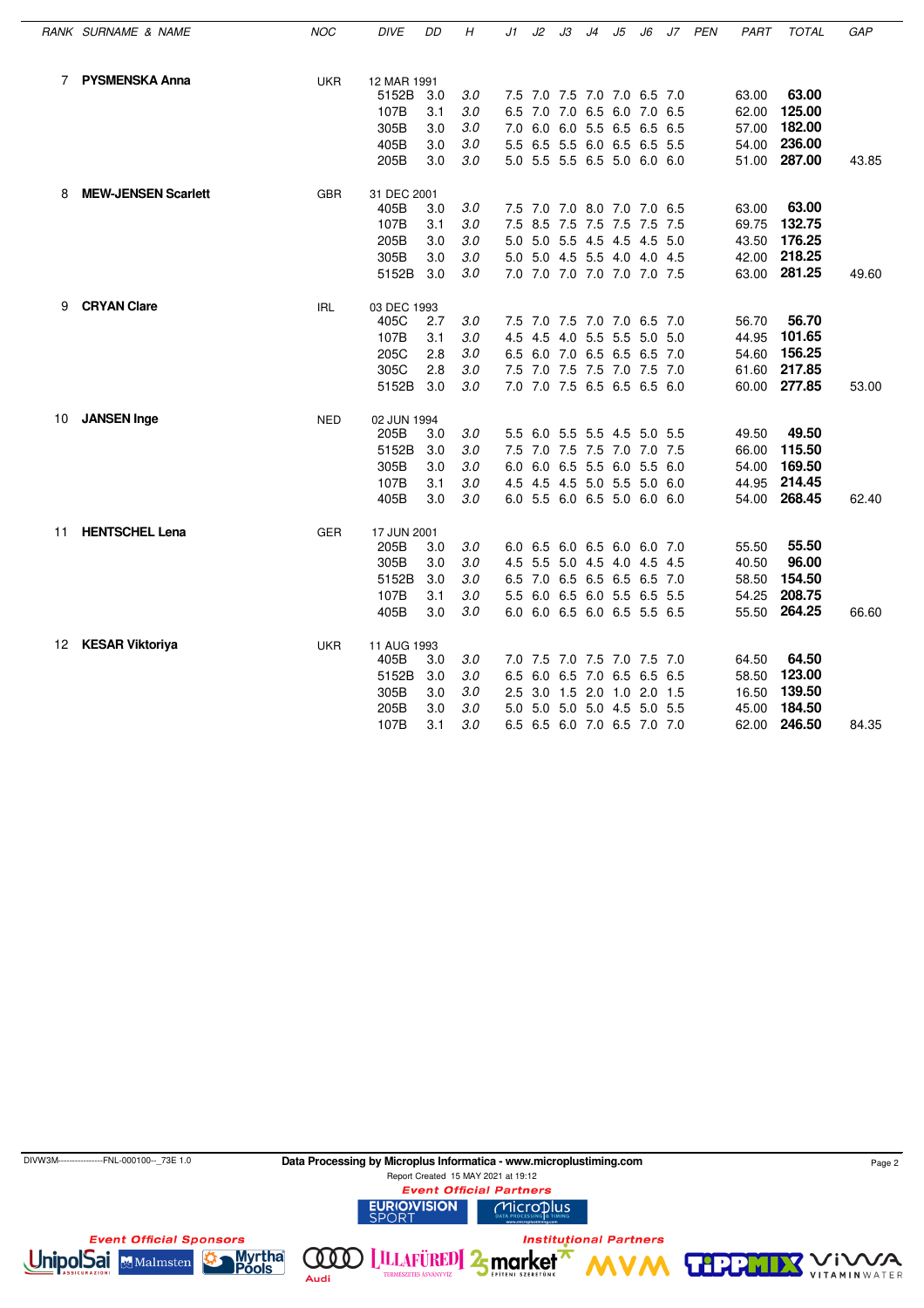

DIVING 10 - 16 MAY

Dive Order

ORDER SURNAME & NAME NOC BORN

**ELIPOI** aquatics

**13 MAY 2021 - 12:00**

**Event 6**

**10m Platform Women Preliminary**



|    | <b>REFEREE</b>                                                                                           | <b>TELLEFSEN Arne</b>                                                                                                                                         | LEN        |             |
|----|----------------------------------------------------------------------------------------------------------|---------------------------------------------------------------------------------------------------------------------------------------------------------------|------------|-------------|
|    | <b>ASSISTANT</b>                                                                                         | CHOBANOV Georgi                                                                                                                                               | LEN        |             |
|    | <b>JUDGE 1</b><br><b>JUDGE 2</b><br><b>JUDGE 3</b><br><b>JUDGE 4</b><br><b>JUDGE 5</b><br><b>JUDGE 6</b> | <b>PANEL</b><br>PATSERINA Olena<br><b>FEOKTISTOV Eduard</b><br>POLAZZO Marco Valerio<br><b>BECKER Norman</b><br><b>MAMONTOV Andrei</b><br><b>BARROW Sarah</b> |            |             |
|    | <b>JUDGE 7</b><br><b>RESERVE</b>                                                                         | <b>AXTELIUS Peter</b><br><b>TOULOUDIS Nikolaos</b>                                                                                                            |            |             |
| 1  | <b>BATKI Noemi</b>                                                                                       |                                                                                                                                                               | <b>ITA</b> | 12 OCT 1987 |
| 2  | <b>JODOIN DI MARIA Sarah</b>                                                                             |                                                                                                                                                               | <b>ITA</b> | 03 JAN 2000 |
| 3  | <b>KALONJI Alais</b>                                                                                     |                                                                                                                                                               | <b>FRA</b> | 11 DEC 1997 |
| 4  | <b>PRAASTERINK Guurtie</b>                                                                               |                                                                                                                                                               | NED.       | 10 MAR 2003 |
| 5  | <b>LYSKUN Sofiia</b>                                                                                     |                                                                                                                                                               | <b>UKR</b> | 07 FEB 2002 |
| 6  | <b>NAJI Maissam</b>                                                                                      |                                                                                                                                                               | FRA        | 14 JUN 1997 |
| 7  | <b>WATSON Tanya</b>                                                                                      |                                                                                                                                                               | IRL.       | 24 DEC 2001 |
| 8  | <b>TOULSON Lois</b>                                                                                      |                                                                                                                                                               | GBR        | 26 SEP 1999 |
| 9  | <b>TUXEN Anne Vilde</b>                                                                                  |                                                                                                                                                               | <b>NOR</b> | 27 FEB 1998 |
| 10 | <b>TUXEN Helle</b>                                                                                       |                                                                                                                                                               | NOR.       | 04 SEP 2001 |
| 11 | <b>WASSEN Christina Maria</b>                                                                            |                                                                                                                                                               | GER        | 12 JAN 1999 |
| 12 | <b>VAN DUIJN Celine</b>                                                                                  |                                                                                                                                                               | NED        | 04 NOV 1992 |
| 13 | <b>MIROWSKA Dominika</b>                                                                                 |                                                                                                                                                               | <b>POL</b> | 10 MAY 1999 |
| 14 | <b>KONANYKHINA Anna</b>                                                                                  |                                                                                                                                                               | <b>RUS</b> | 10 SEP 2004 |
| 15 | <b>WASSEN Elena</b>                                                                                      |                                                                                                                                                               | <b>GER</b> | 01 NOV 2000 |
| 16 | <b>TIMOSHININA Iulija</b>                                                                                |                                                                                                                                                               | <b>RUS</b> | 23 JAN 1998 |
| 17 | <b>MCGING Ciara</b>                                                                                      |                                                                                                                                                               | IRL.       | 03 MAR 2001 |
| 18 | <b>SPENDOLINI S. Andrea</b>                                                                              |                                                                                                                                                               | <b>GBR</b> | 11 SEP 2004 |
| 19 | <b>MUSCALU Nicoleta-Angelic</b>                                                                          |                                                                                                                                                               | ROU        | 08 JUL 2003 |
|    |                                                                                                          |                                                                                                                                                               |            |             |

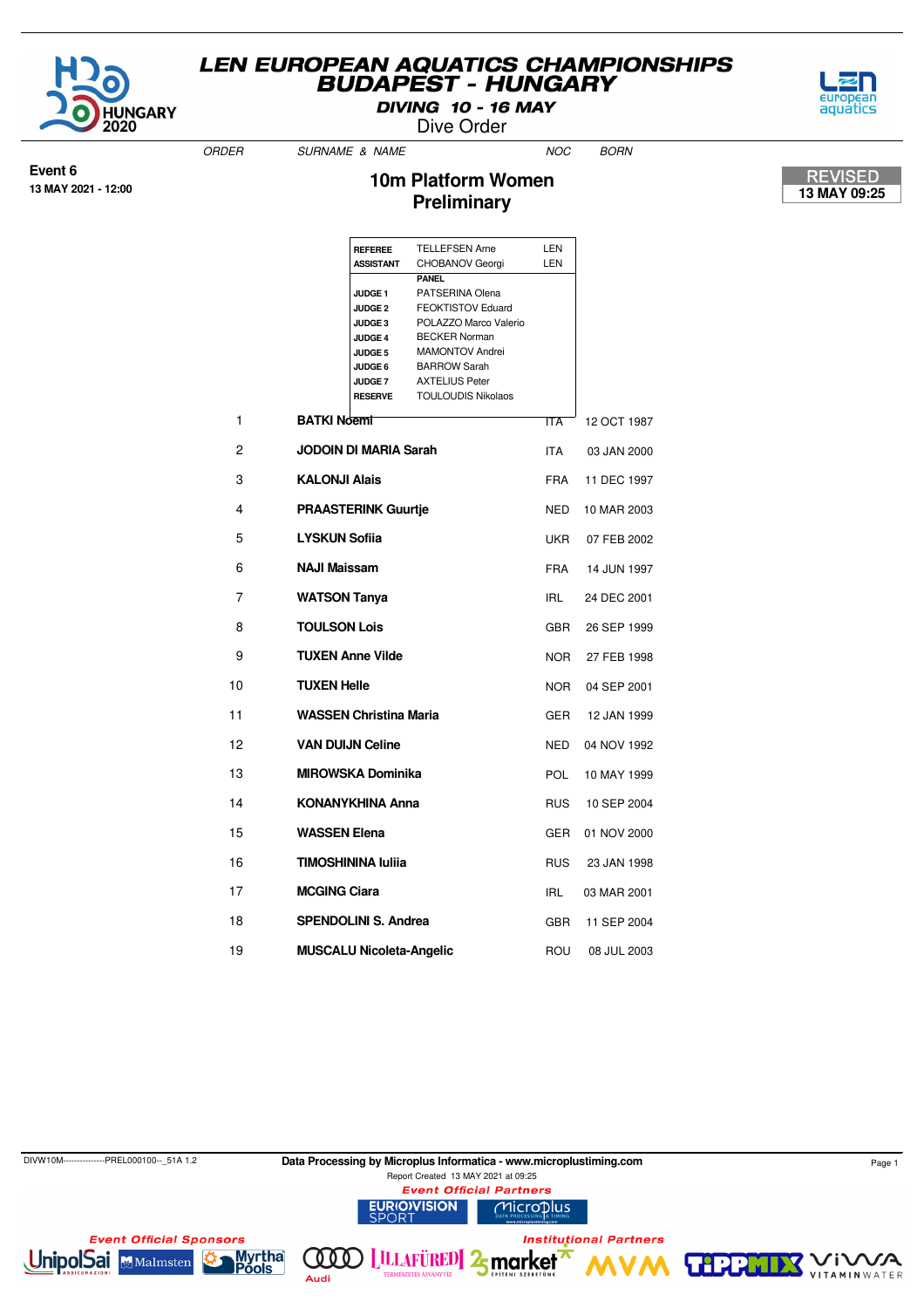

DIVING 10 - 16 MAY

Dive Order



ORDER SURNAME & NAME NOC BORN

**Event 6**

**13 MAY 2021 - 12:00**

#### DIVE h DESCR

**10m Platform Women**

**Preliminary**

| 13 MAY 09:26 |  |
|--------------|--|

|              |                              | <b>REFEREE</b>     | <b>TELLEFSEN Arne</b>     |                   | <b>LEN</b> |                                             |             |     |
|--------------|------------------------------|--------------------|---------------------------|-------------------|------------|---------------------------------------------|-------------|-----|
|              |                              | <b>ASSISTANT</b>   | <b>CHOBANOV Georgi</b>    |                   | <b>LEN</b> |                                             |             |     |
|              |                              |                    | <b>PANEL</b>              |                   |            |                                             |             |     |
|              |                              | JUDGE <sub>1</sub> | PATSERINA Olena           |                   |            |                                             |             |     |
|              |                              | <b>JUDGE 2</b>     | <b>FEOKTISTOV Eduard</b>  |                   |            |                                             |             |     |
|              |                              | <b>JUDGE 3</b>     | POLAZZO Marco Valerio     |                   |            |                                             |             |     |
|              |                              | JUDGE 4            | <b>BECKER Norman</b>      |                   |            |                                             |             |     |
|              |                              | JUDGE <sub>5</sub> | <b>MAMONTOV Andrei</b>    |                   |            |                                             |             |     |
|              |                              | <b>JUDGE 6</b>     | <b>BARROW Sarah</b>       |                   |            |                                             |             |     |
|              |                              | JUDGE <sub>7</sub> | <b>AXTELIUS Peter</b>     |                   |            |                                             |             |     |
|              |                              | <b>RESERVE</b>     | <b>TOULOUDIS Nikolaos</b> |                   |            |                                             |             |     |
|              |                              |                    |                           |                   |            |                                             |             |     |
| 1            | <b>BATKI Noemi</b>           | <b>ITA</b>         | 12 OCT 1987               |                   |            |                                             |             |     |
|              |                              | $\mathbf{1}$       |                           |                   |            | 107B 10.0m FORWARD 3-1/2 SOMERSAULTS        | <b>PIKE</b> | 3.0 |
|              |                              | 2                  | 5253B                     | 10.0 <sub>m</sub> |            | BACK 2-1/2 SOMERS. 1-1/2 TWISTS             | <b>PIKE</b> | 3.2 |
|              |                              | 3                  |                           |                   |            | 6243D 10.0m ARMSTAND BACK 2 SOM. 1-1/2 TW.  |             | 3.2 |
|              |                              | 4                  |                           | 407C 10.0m        |            | INWARD 3-1/2 SOMERSAULTS                    | <b>TUCK</b> | 3.2 |
|              |                              | 5                  | 305C                      | 10.0 <sub>m</sub> |            | REVERSE 2-1/2 SOMERSAULTS                   | <b>TUCK</b> | 2.8 |
|              |                              |                    |                           |                   |            |                                             |             |     |
| $\mathbf{2}$ | <b>JODOIN DI MARIA Sarah</b> | <b>ITA</b>         | 03 JAN 2000               |                   |            |                                             |             |     |
|              |                              | 1                  |                           | 405B 10.0m        |            | INWARD 2-1/2 SOMERSAULTS                    | <b>PIKE</b> | 2.8 |
|              |                              | $\overline{c}$     | 107B                      |                   |            | 10.0m FORWARD 3-1/2 SOMERSAULTS             | <b>PIKE</b> | 3.0 |
|              |                              | 3                  | 205B                      | 10.0 <sub>m</sub> |            | <b>BACK 2-1/2 SOMERSAULTS</b>               | <b>PIKE</b> | 2.9 |
|              |                              | 4                  | 6243D 10.0m               |                   |            | ARMSTAND BACK 2 SOM, 1-1/2 TW.              |             | 3.2 |
|              |                              | 5                  |                           |                   |            | BACK 2-1/2 SOMERS, 1-1/2 TWISTS             |             |     |
|              |                              |                    | 5253B 10.0m               |                   |            |                                             | <b>PIKE</b> | 3.2 |
| 3            | <b>KALONJI Alais</b>         | <b>FRA</b>         | 11 DEC 1997               |                   |            |                                             |             |     |
|              |                              | $\mathbf{1}$       |                           | 405B 10.0m        |            | INWARD 2-1/2 SOMERSAULTS                    | <b>PIKE</b> | 2.8 |
|              |                              |                    |                           |                   |            |                                             |             |     |
|              |                              | $\overline{c}$     | 107C                      | 10.0m             |            | FORWARD 3-1/2 SOMERSAULTS                   | <b>TUCK</b> | 2.7 |
|              |                              | 3                  | 305C                      | 10.0m             |            | REVERSE 2-1/2 SOMERSAULTS                   | <b>TUCK</b> | 2.8 |
|              |                              | 4                  | 6243D 10.0m               |                   |            | ARMSTAND BACK 2 SOM. 1-1/2 TW.              |             | 3.2 |
|              |                              | 5                  | 5235D 10.0m               |                   |            | BACK 1-1/2 SOMERS. 2-1/2 TWISTS             |             | 2.8 |
|              |                              |                    |                           |                   |            |                                             |             |     |
| 4            | <b>PRAASTERINK Guurtje</b>   |                    | NED 10 MAR 2003           |                   |            |                                             |             |     |
|              |                              | 1                  | 405B                      | 10.0m             |            | INWARD 2-1/2 SOMERSAULTS                    | <b>PIKE</b> | 2.8 |
|              |                              | $\overline{c}$     | 107B                      |                   |            | 10.0m FORWARD 3-1/2 SOMERSAULTS             | <b>PIKE</b> | 3.0 |
|              |                              | 3                  | 205B                      | 10.0 <sub>m</sub> |            | <b>BACK 2-1/2 SOMERSAULTS</b>               | <b>PIKE</b> | 2.9 |
|              |                              | 4                  | 305C                      | 10.0m             |            | REVERSE 2-1/2 SOMERSAULTS                   | <b>TUCK</b> | 2.8 |
|              |                              | 5                  | 5152B                     | 10.0m             |            | FWD 2-1/2 SOMERSAULTS 1 TWIST               | <b>PIKE</b> | 2.9 |
|              |                              |                    |                           |                   |            |                                             |             |     |
| 5            | <b>LYSKUN Sofiia</b>         | <b>UKR</b>         | 07 FEB 2002               |                   |            |                                             |             |     |
|              |                              | 1                  |                           |                   |            | 5253B 10.0m BACK 2-1/2 SOMERS. 1-1/2 TWISTS | <b>PIKE</b> | 3.2 |
|              |                              | 2                  | 107B                      |                   |            | 10.0m FORWARD 3-1/2 SOMERSAULTS             | <b>PIKE</b> | 3.0 |
|              |                              | 3                  | 6243D                     | 10.0 <sub>m</sub> |            | ARMSTAND BACK 2 SOM, 1-1/2 TW.              |             | 3.2 |
|              |                              | 4                  | 205B                      | 10.0m             |            | BACK 2-1/2 SOMERSAULTS                      | <b>PIKE</b> | 2.9 |
|              |                              | 5                  | 305C                      | 10.0m             |            | REVERSE 2-1/2 SOMERSAULTS                   | <b>TUCK</b> | 2.8 |
|              |                              |                    |                           |                   |            |                                             |             |     |
| 6            | <b>NAJI Maissam</b>          | <b>FRA</b>         | 14 JUN 1997               |                   |            |                                             |             |     |
|              |                              | 1                  |                           | 405B 10.0m        |            | INWARD 2-1/2 SOMERSAULTS                    | <b>PIKE</b> | 2.8 |
|              |                              | $\overline{c}$     | 5152B 10.0m               |                   |            | FWD 2-1/2 SOMERSAULTS 1 TWIST               | <b>PIKE</b> | 2.9 |
|              |                              | 3                  | 305C                      | 10.0 <sub>m</sub> |            | REVERSE 2-1/2 SOMERSAULTS                   | <b>TUCK</b> | 2.8 |
|              |                              | 4                  | 205B                      | 10.0 <sub>m</sub> |            | BACK 2-1/2 SOMERSAULTS                      | <b>PIKE</b> | 2.9 |
|              |                              | 5                  | 624B                      | 10.0m             |            | ARMSTAND BACK 2 SOMERSAULTS PIKE            |             | 2.8 |
|              |                              |                    |                           |                   |            |                                             |             |     |

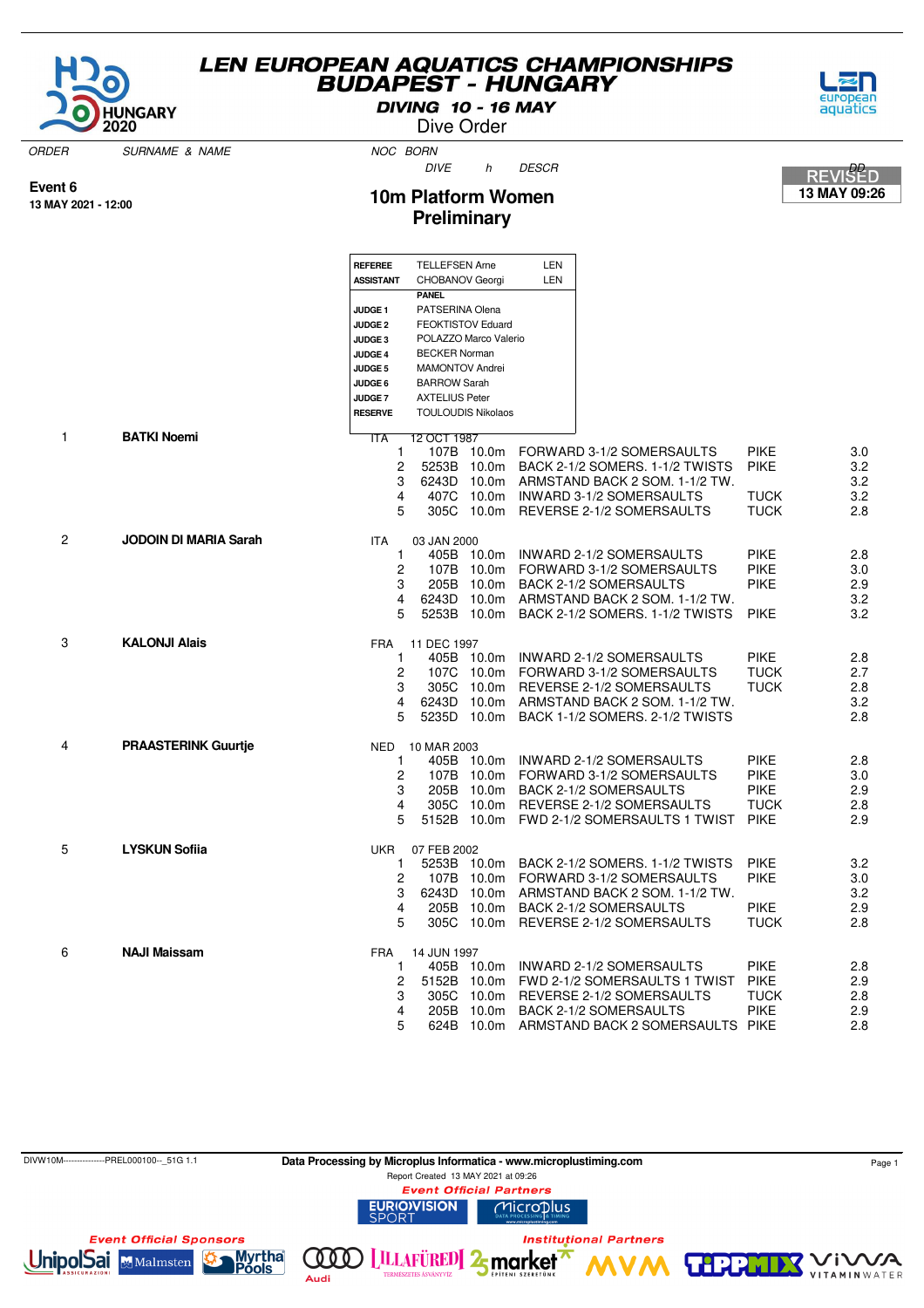| <i>ORDER</i>   | <b>SURNAME &amp; NAME</b>     | NOC BORN                                                                                                                                                                                                                                                                                                                             |                                 |
|----------------|-------------------------------|--------------------------------------------------------------------------------------------------------------------------------------------------------------------------------------------------------------------------------------------------------------------------------------------------------------------------------------|---------------------------------|
|                |                               | <b>DIVE</b><br><i>DESCR</i><br>h                                                                                                                                                                                                                                                                                                     | DD                              |
| $\overline{7}$ | <b>WATSON Tanya</b>           | 24 DEC 2001<br>IRL<br>5253B 10.0m BACK 2-1/2 SOMERS. 1-1/2 TWISTS<br><b>PIKE</b><br>1<br>2<br><b>PIKE</b><br>107B 10.0m FORWARD 3-1/2 SOMERSAULTS<br><b>PIKE</b><br>3<br>205B 10.0m BACK 2-1/2 SOMERSAULTS<br>305C 10.0m REVERSE 2-1/2 SOMERSAULTS<br><b>TUCK</b><br>4<br>407C 10.0m INWARD 3-1/2 SOMERSAULTS<br><b>TUCK</b><br>5    | 3.2<br>3.0<br>2.9<br>2.8<br>3.2 |
| 8              | <b>TOULSON Lois</b>           | GBR 26 SEP 1999<br><b>PIKE</b><br>107B 10.0m FORWARD 3-1/2 SOMERSAULTS<br>1<br>2<br>305C 10.0m REVERSE 2-1/2 SOMERSAULTS<br><b>TUCK</b><br>3<br>6243D 10.0m ARMSTAND BACK 2 SOM. 1-1/2 TW.<br>407C 10.0m INWARD 3-1/2 SOMERSAULTS<br>4<br><b>TUCK</b><br>5253B 10.0m BACK 2-1/2 SOMERS. 1-1/2 TWISTS<br><b>PIKE</b><br>5             | 3.0<br>2.8<br>3.2<br>3.2<br>3.2 |
| 9              | <b>TUXEN Anne Vilde</b>       | NOR 27 FEB 1998<br>405B 10.0m INWARD 2-1/2 SOMERSAULTS<br><b>PIKE</b><br>1<br>2<br>205B 10.0m BACK 2-1/2 SOMERSAULTS<br><b>PIKE</b><br>3<br>305C 10.0m REVERSE 2-1/2 SOMERSAULTS<br><b>TUCK</b><br>107C 10.0m FORWARD 3-1/2 SOMERSAULTS<br><b>TUCK</b><br>4<br>5253B 10.0m BACK 2-1/2 SOMERS. 1-1/2 TWISTS<br><b>PIKE</b><br>5       | 2.8<br>2.9<br>2.8<br>2.7<br>3.2 |
| 10             | <b>TUXEN Helle</b>            | NOR 04 SEP 2001<br><b>PIKE</b><br>405B 10.0m INWARD 2-1/2 SOMERSAULTS<br>$\mathbf{1}$<br>305C 10.0m REVERSE 2-1/2 SOMERSAULTS<br>2<br><b>TUCK</b><br>205B 10.0m BACK 2-1/2 SOMERSAULTS<br><b>PIKE</b><br>3<br>6243D 10.0m ARMSTAND BACK 2 SOM. 1-1/2 TW.<br>4<br>5<br>107C 10.0m FORWARD 3-1/2 SOMERSAULTS<br><b>TUCK</b>            | 2.8<br>2.8<br>2.9<br>3.2<br>2.7 |
| 11             | <b>WASSEN Christina Maria</b> | GER 12 JAN 1999<br>407C 10.0m INWARD 3-1/2 SOMERSAULTS<br><b>TUCK</b><br>1<br>107B 10.0m FORWARD 3-1/2 SOMERSAULTS<br>2<br><b>PIKE</b><br><b>PIKE</b><br>3<br>205B 10.0m BACK 2-1/2 SOMERSAULTS<br>6243D 10.0m ARMSTAND BACK 2 SOM. 1-1/2 TW.<br>4<br>5<br>5253B 10.0m BACK 2-1/2 SOMERS. 1-1/2 TWISTS<br><b>PIKE</b>                | 3.2<br>3.0<br>2.9<br>3.2<br>3.2 |
| 12             | <b>VAN DUIJN Celine</b>       | NED 04 NOV 1992<br>405B 10.0m INWARD 2-1/2 SOMERSAULTS<br><b>PIKE</b><br>1<br><b>PIKE</b><br>2<br>205B 10.0m BACK 2-1/2 SOMERSAULTS<br>6243D 10.0m ARMSTAND BACK 2 SOM. 1-1/2 TW.<br>3<br>107B 10.0m FORWARD 3-1/2 SOMERSAULTS<br><b>PIKE</b><br>4<br><b>PIKE</b><br>5<br>5253B 10.0m<br>BACK 2-1/2 SOMERS. 1-1/2 TWISTS             | 2.8<br>2.9<br>3.2<br>3.0<br>3.2 |
| 13             | <b>MIROWSKA Dominika</b>      | POL<br>10 MAY 1999<br><b>PIKE</b><br>405B 10.0m INWARD 2-1/2 SOMERSAULTS<br>1<br>2<br>107B 10.0m FORWARD 3-1/2 SOMERSAULTS<br><b>PIKE</b><br>305C 10.0m REVERSE 2-1/2 SOMERSAULTS<br><b>TUCK</b><br>3<br><b>PIKE</b><br>205B 10.0m BACK 2-1/2 SOMERSAULTS<br>4<br>5<br>5253B 10.0m<br>BACK 2-1/2 SOMERS, 1-1/2 TWISTS<br><b>PIKE</b> | 2.8<br>3.0<br>2.8<br>2.9<br>3.2 |
| 14             | <b>KONANYKHINA Anna</b>       | RUS 10 SEP 2004<br>107B 10.0m FORWARD 3-1/2 SOMERSAULTS<br><b>PIKE</b><br>1<br>407C 10.0m INWARD 3-1/2 SOMERSAULTS<br><b>TUCK</b><br>2<br>626C 10.0m ARMSTAND BACK 3 SOMERSAULTS TUCK<br>3<br>207C 10.0m BACK 3-1/2 SOMERSAULTS<br><b>TUCK</b><br>4<br>5<br>5253B 10.0m BACK 2-1/2 SOMERS, 1-1/2 TWISTS<br><b>PIKE</b>               | 3.0<br>3.2<br>3.3<br>3.3<br>3.2 |
| 15             | <b>WASSEN Elena</b>           | GER  01 NOV 2000<br>205B 10.0m BACK 2-1/2 SOMERSAULTS<br>PIKE<br>1<br>2<br>107B 10.0m FORWARD 3-1/2 SOMERSAULTS<br>PIKE<br>6243D 10.0m ARMSTAND BACK 2 SOM. 1-1/2 TW.<br>3<br>405B 10.0m INWARD 2-1/2 SOMERSAULTS<br>PIKE<br>4<br>5253B 10.0m BACK 2-1/2 SOMERS. 1-1/2 TWISTS<br><b>PIKE</b><br>5                                    | 2.9<br>3.0<br>3.2<br>2.8<br>3.2 |

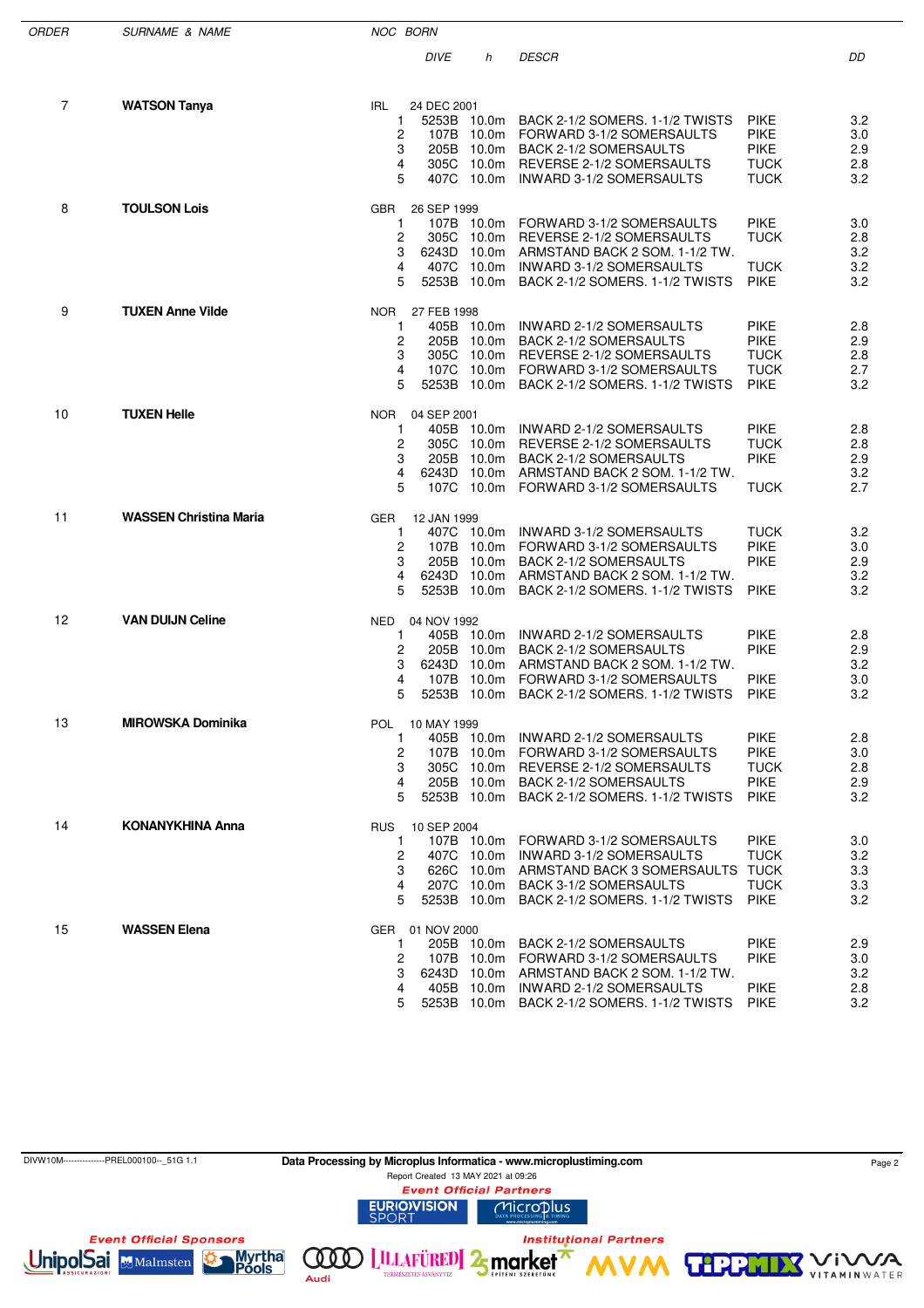| <b>ORDER</b> | <b>SURNAME &amp; NAME</b>       | NOC BORN   |               |                                        |                                                             |             |            |
|--------------|---------------------------------|------------|---------------|----------------------------------------|-------------------------------------------------------------|-------------|------------|
|              |                                 |            | <b>DIVE</b>   | h                                      | <i>DESCR</i>                                                |             | DD         |
| 16           | <b>TIMOSHININA Iulija</b>       | <b>RUS</b> | 23 JAN 1998   |                                        |                                                             |             |            |
|              |                                 |            | 107B<br>6243D | 10.0 <sub>m</sub><br>10.0 <sub>m</sub> | FORWARD 3-1/2 SOMERSAULTS<br>ARMSTAND BACK 2 SOM, 1-1/2 TW. | <b>PIKE</b> | 3.0<br>3.2 |
|              |                                 | 3          | 207C          | 10.0 <sub>m</sub>                      | BACK 3-1/2 SOMERSAULTS                                      | <b>TUCK</b> | 3.3        |
|              |                                 | 4          | 407C          | 10.0 <sub>m</sub>                      | INWARD 3-1/2 SOMERSAULTS                                    | <b>TUCK</b> | 3.2        |
|              |                                 | 5          | 5253B         | 10.0 <sub>m</sub>                      | BACK 2-1/2 SOMERS, 1-1/2 TWISTS                             | <b>PIKE</b> | 3.2        |
| 17           | <b>MCGING Ciara</b>             | <b>IRL</b> | 03 MAR 2001   |                                        |                                                             |             |            |
|              |                                 |            | 405B          | 10.0 <sub>m</sub>                      | INWARD 2-1/2 SOMERSAULTS                                    | <b>PIKE</b> | 2.8        |
|              |                                 | 2          | 6243D         | 10.0 <sub>m</sub>                      | ARMSTAND BACK 2 SOM, 1-1/2 TW.                              |             | 3.2        |
|              |                                 | 3          | 305C          | 10.0 <sub>m</sub>                      | REVERSE 2-1/2 SOMERSAULTS                                   | <b>TUCK</b> | 2.8        |
|              |                                 | 4          | 205B          | 10.0 <sub>m</sub>                      | <b>BACK 2-1/2 SOMERSAULTS</b>                               | <b>PIKE</b> | 2.9        |
|              |                                 | 5          | 5253B         | 10.0 <sub>m</sub>                      | BACK 2-1/2 SOMERS, 1-1/2 TWISTS                             | <b>PIKE</b> | 3.2        |
| 18           | <b>SPENDOLINI S. Andrea</b>     | <b>GBR</b> | 11 SEP 2004   |                                        |                                                             |             |            |
|              |                                 |            | 107B          | 10.0 <sub>m</sub>                      | FORWARD 3-1/2 SOMERSAULTS                                   | <b>PIKE</b> | 3.0        |
|              |                                 | 2          | 407C          | 10.0 <sub>m</sub>                      | INWARD 3-1/2 SOMERSAULTS                                    | <b>TUCK</b> | 3.2        |
|              |                                 | 3          | 305C          | 10.0 <sub>m</sub>                      | REVERSE 2-1/2 SOMERSAULTS                                   | <b>TUCK</b> | 2.8        |
|              |                                 |            | 6243D         | 10.0 <sub>m</sub>                      | ARMSTAND BACK 2 SOM, 1-1/2 TW.                              |             | 3.2        |
|              |                                 | 5          | 5253B         | 10.0 <sub>m</sub>                      | BACK 2-1/2 SOMERS, 1-1/2 TWISTS                             | <b>PIKE</b> | 3.2        |
| 19           | <b>MUSCALU Nicoleta-Angelic</b> | <b>ROU</b> | 08 JUL 2003   |                                        |                                                             |             |            |
|              |                                 |            | 405B          | 10.0 <sub>m</sub>                      | INWARD 2-1/2 SOMERSAULTS                                    | <b>PIKE</b> | 2.8        |
|              |                                 | 2          | 107B          | 10.0 <sub>m</sub>                      | FORWARD 3-1/2 SOMERSAULTS                                   | <b>PIKE</b> | 3.0        |
|              |                                 | 3          | 5253B         | 10.0 <sub>m</sub>                      | BACK 2-1/2 SOMERS, 1-1/2 TWISTS                             | <b>PIKE</b> | 3.2        |
|              |                                 | 4          | 301B          | 10.0 <sub>m</sub>                      | <b>REVERSE DIVE</b>                                         | <b>PIKE</b> | 1.9        |
|              |                                 | 5          | 205B          | 10.0 <sub>m</sub>                      | <b>BACK 2-1/2 SOMERSAULTS</b>                               | <b>PIKE</b> | 2.9        |

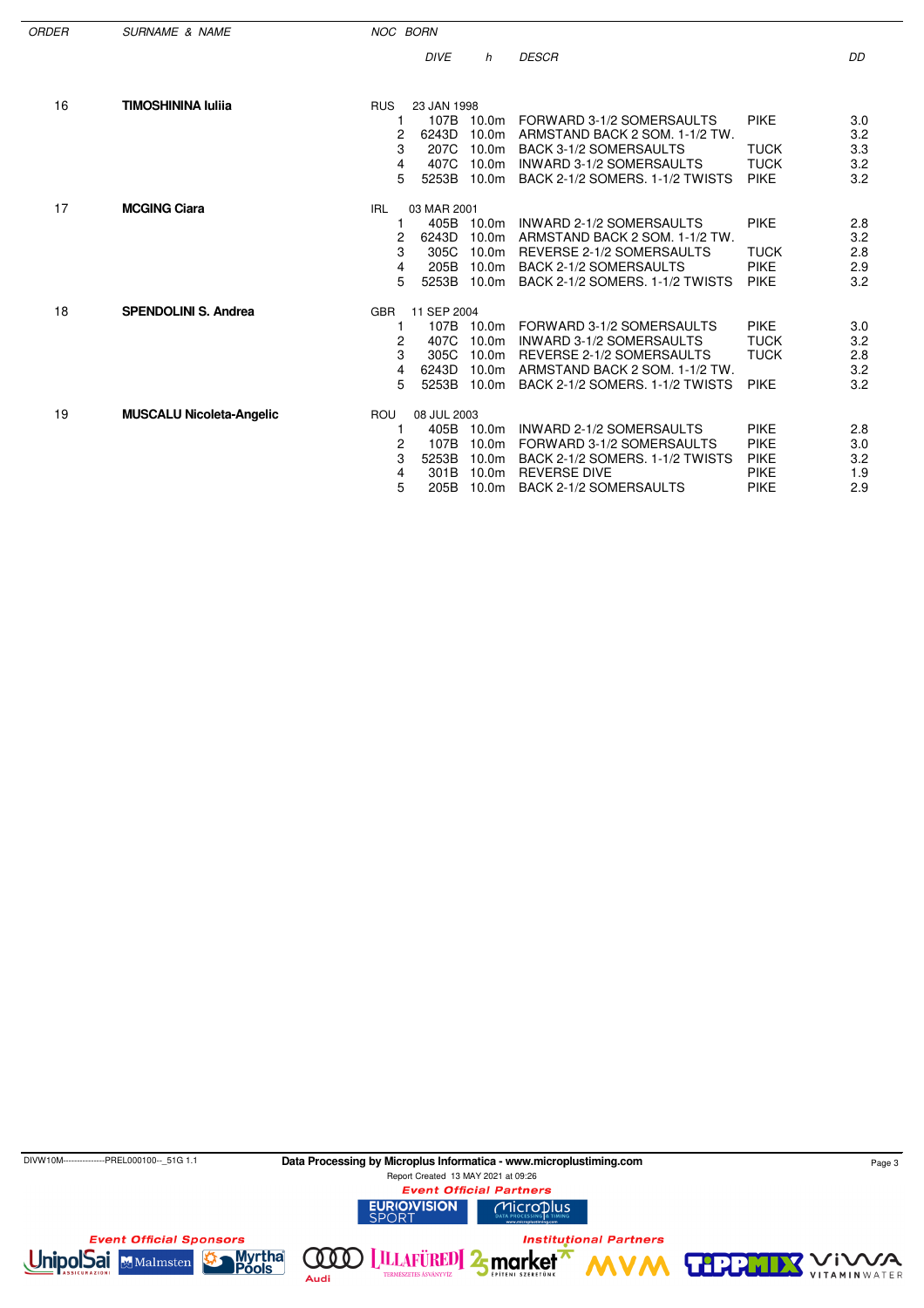

DIVING 10 - 16 MAY

**Results** 

aquatics

RANK SURNAME & NAME NOC BORN TOTAL GAP

**Event 6 13 MAY 2021 - 12:00**

#### **10m Platform Women Preliminary**

|                |                                 | <b>REFEREE</b>                   | <b>TELLEFSEN Arne</b>     |                       | <b>LEN</b>  |        |        |
|----------------|---------------------------------|----------------------------------|---------------------------|-----------------------|-------------|--------|--------|
|                |                                 | <b>ASSISTANT</b>                 | CHOBANOV Georgi           |                       | LEN         |        |        |
|                |                                 |                                  | <b>PANEL</b>              |                       |             |        |        |
|                |                                 | <b>JUDGE 1</b>                   | PATSERINA Olena           |                       |             |        |        |
|                |                                 | <b>JUDGE 2</b>                   | <b>FEOKTISTOV Eduard</b>  | POLAZZO Marco Valerio |             |        |        |
|                |                                 | <b>JUDGE 3</b><br><b>JUDGE 4</b> | <b>BECKER Norman</b>      |                       |             |        |        |
|                |                                 | <b>JUDGE 5</b>                   | <b>MAMONTOV Andrei</b>    |                       |             |        |        |
|                |                                 | <b>JUDGE 6</b>                   | <b>BARROW Sarah</b>       |                       |             |        |        |
|                |                                 | <b>JUDGE 7</b>                   | <b>AXTELIUS Peter</b>     |                       |             |        |        |
|                |                                 | <b>RESERVE</b>                   | <b>TOULOUDIS Nikolaos</b> |                       |             |        |        |
|                |                                 |                                  |                           |                       |             |        |        |
| 1              | <b>LYSKUN Sofija</b>            |                                  | <b>UKR</b>                | 07 FEB 2002           |             | 297.25 |        |
| $\overline{c}$ | <b>VAN DUIJN Celine</b>         |                                  | <b>NED</b>                | 04 NOV 1992           |             | 289.60 | 7.65   |
| 3              | <b>TIMOSHININA Iulija</b>       |                                  | <b>RUS</b>                | 23 JAN 1998           |             | 288.70 | 8.55   |
| 4              | <b>WATSON Tanya</b>             |                                  | IRL                       | 24 DEC 2001           |             | 287.70 | 9.55   |
| 5              | <b>WASSEN Elena</b>             |                                  | <b>GER</b>                | 01 NOV 2000           |             | 283.35 | 13.90  |
| 6              | <b>BATKI Noemi</b>              |                                  | <b>ITA</b>                | 12 OCT 1987           |             | 282.70 | 14.55  |
| $\overline{7}$ | <b>WASSEN Christina Maria</b>   |                                  | <b>GER</b>                | 12 JAN 1999           |             | 280.80 | 16.45  |
| 8              | <b>SPENDOLINI S. Andrea</b>     |                                  | <b>GBR</b>                | 11 SEP 2004           |             | 276.40 | 20.85  |
| 9              | <b>KALONJI Alais</b>            |                                  | <b>FRA</b>                | 11 DEC 1997           |             | 275.75 | 21.50  |
| 10             | <b>JODOIN DI MARIA Sarah</b>    |                                  | <b>ITA</b>                | 03 JAN 2000           |             | 273.60 | 23.65  |
| 11             | <b>KONANYKHINA Anna</b>         |                                  | <b>RUS</b>                | 10 SEP 2004           |             | 260.15 | 37.10  |
| 12             | <b>TOULSON Lois</b>             |                                  | <b>GBR</b>                | 26 SEP 1999           |             | 253.80 | 43.45  |
| 13             | <b>MCGING Ciara</b>             |                                  | IRL                       | 03 MAR 2001           |             | 251.80 | 45.45  |
| 14             | <b>PRAASTERINK Guurtie</b>      |                                  | <b>NED</b>                | 10 MAR 2003           |             | 251.55 | 45.70  |
| 15             | <b>TUXEN Helle</b>              |                                  | <b>NOR</b>                | 04 SEP 2001           |             | 245.65 | 51.60  |
| 16             | <b>TUXEN Anne Vilde</b>         |                                  | <b>NOR</b>                | 27 FEB 1998           |             | 243.40 | 53.85  |
| 17             | <b>MUSCALU Nicoleta-Angelic</b> |                                  | ROU                       |                       | 08 JUL 2003 | 220.60 | 76.65  |
| 18             | <b>NAJI Maissam</b>             |                                  | <b>FRA</b>                | 14 JUN 1997           |             | 207.40 | 89.85  |
| 19             | <b>MIROWSKA Dominika</b>        |                                  | <b>POL</b>                | 10 MAY 1999           |             | 179.75 | 117.50 |

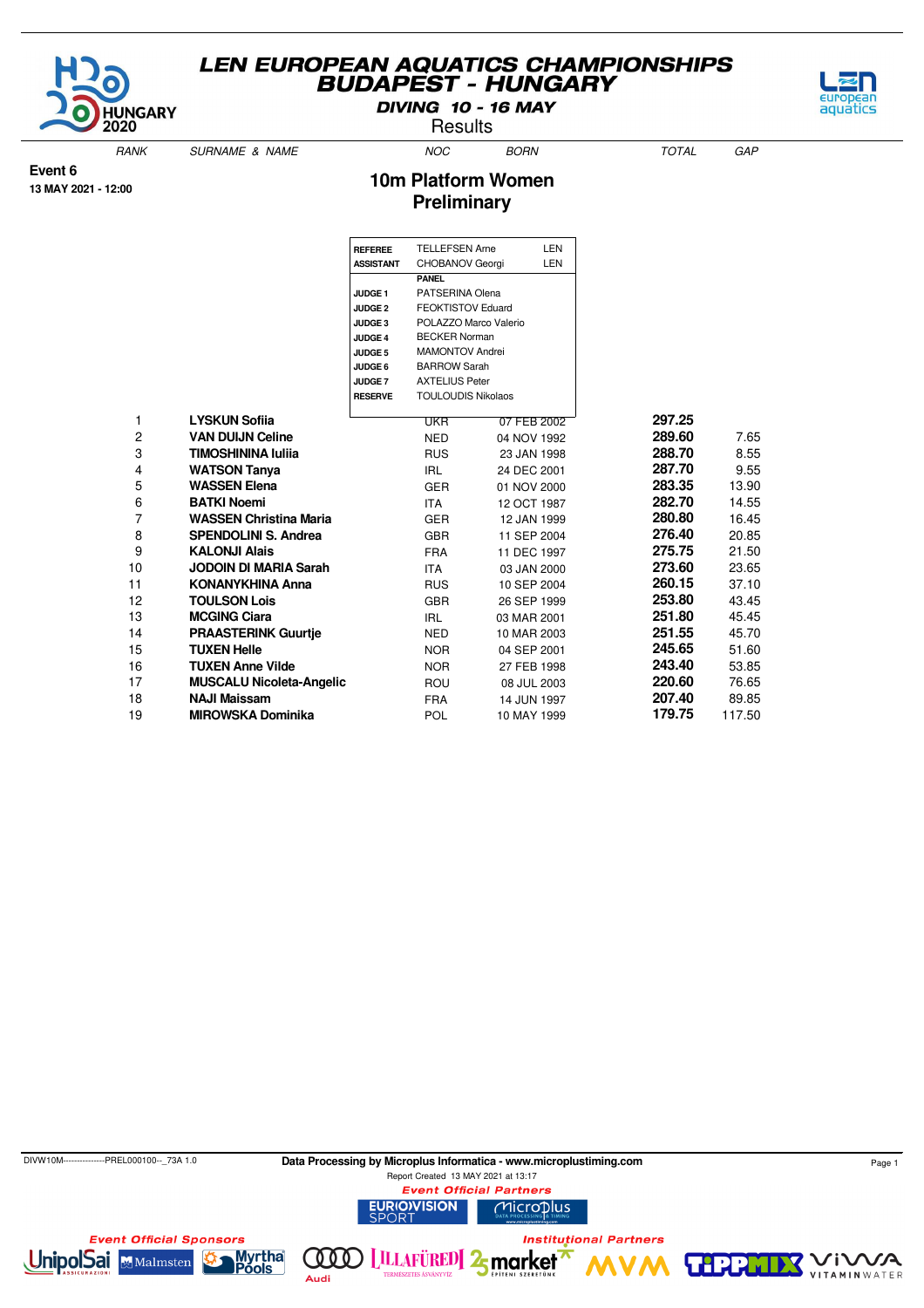



DIVING 10 - 16 MAY

**Results** 

RANK SURNAME & NAME TOTAL GAP NOC DIVE DD H J1 J2 J3 J4 J5 J6 J7 PEN PART TOTAL GAP

**Event 6**

**13 MAY 2021 - 12:00**

**10m Platform Women Preliminary**

|    |                                       | REFEREE              |              | <b>TELLEFSEN Arne</b>     |                             | LEN     |                             |         |       |              |       |
|----|---------------------------------------|----------------------|--------------|---------------------------|-----------------------------|---------|-----------------------------|---------|-------|--------------|-------|
|    |                                       | ASSISTANT            |              | CHOBANOV Georgi           |                             | LEN     |                             |         |       |              |       |
|    |                                       |                      | <b>PANEL</b> |                           |                             |         |                             |         |       |              |       |
|    |                                       | JUDGE <sub>1</sub>   |              | PATSERINA Olena           |                             |         |                             |         |       |              |       |
|    |                                       | <b>JUDGE 2</b>       |              | FEOKTISTOV Eduard         |                             |         |                             |         |       |              |       |
|    |                                       | <b>JUDGE 3</b>       |              |                           | POLAZZO Marco Valerio       |         |                             |         |       |              |       |
|    |                                       | <b>JUDGE 4</b>       |              | <b>BECKER Norman</b>      |                             |         |                             |         |       |              |       |
|    |                                       | <b>JUDGE 5</b>       |              | <b>MAMONTOV Andrei</b>    |                             |         |                             |         |       |              |       |
|    |                                       | <b>JUDGE 6</b>       |              | <b>BARROW Sarah</b>       |                             |         |                             |         |       |              |       |
|    |                                       | <b>JUDGE 7</b>       |              | <b>AXTELIUS Peter</b>     |                             |         |                             |         |       |              |       |
|    |                                       | <b>RESERVE</b>       |              | <b>TOULOUDIS Nikolaos</b> |                             |         |                             |         |       |              |       |
| 1. | <b>LYSKUN Sofiia</b><br><b>UKR</b>    | 07 FEB 2002          |              |                           |                             |         |                             |         |       |              |       |
|    |                                       | 5253B                | 3.2          | 10.0                      |                             |         | 7.5 7.0 7.0 7.0 7.5 7.0 7.0 |         | 67.20 | 67.20        |       |
|    |                                       | 107B                 |              | $3.0$ $10.0$              | 7.0                         |         | 7.0 7.0 7.0 7.0 7.5 7.0     |         | 63.00 | 130.20       |       |
|    |                                       | 6243D                |              | $3.2$ $10.0$              | 4.5                         |         | 4.5 3.0 4.0 4.5 4.5 4.0     |         | 41.60 | 171.80       |       |
|    |                                       | 205B                 | 2.9          | 10.0                      |                             |         | 8.0 7.5 7.5 7.5 7.0 8.0 7.5 |         | 65.25 | 237.05       |       |
|    |                                       | 305C                 | 2.8          | 10.0                      |                             |         | 7.5 7.0 7.5 7.0 7.5 6.0 7.0 |         | 60.20 | 297.25       |       |
|    |                                       |                      |              |                           |                             |         |                             |         |       |              |       |
| 2  | <b>VAN DUIJN Celine</b><br><b>NED</b> | 04 NOV 1992          |              |                           |                             |         |                             |         |       |              |       |
|    |                                       | 405B                 | 2.8          | 10.0                      |                             |         | 6.5 6.5 6.5 6.5 6.5 6.0 6.5 |         | 54.60 | 54.60        |       |
|    |                                       | 205B                 | 2.9          | 10.0                      | 7.0                         | 7.0     | 6.5 7.0 7.0                 | 7.5 7.0 | 60.90 | 115.50       |       |
|    |                                       | 6243D                | 3.2          | 10.0                      |                             |         | 7.0 7.0 6.5 7.0 7.0 7.0 7.0 |         | 67.20 | 182.70       |       |
|    |                                       | 107B                 |              | 10.0                      |                             |         | 6.0 6.0 5.0 5.5 5.5 6.0     |         | 52.50 | 235.20       |       |
|    |                                       |                      | 3.0          |                           | 6.5                         |         |                             |         |       | 289.60       |       |
|    |                                       | 5253B                |              | $3.2$ $10.0$              |                             |         | 6.0 6.0 6.0 5.0 5.5 5.5 5.5 |         | 54.40 |              | 7.65  |
| 3  | <b>TIMOSHININA Iuliia</b>             |                      |              |                           |                             |         |                             |         |       |              |       |
|    | <b>RUS</b>                            | 23 JAN 1998<br>107B  | 3.0          | 10.0                      |                             |         | 7.0 6.5 6.5 6.5 6.5 7.0 6.5 |         | 58.50 | 58.50        |       |
|    |                                       | 6243D                | 3.2          | 10.0                      | 6.0                         |         | 6.0 6.0 6.0 6.5 6.0 6.0     |         | 57.60 | 116.10       |       |
|    |                                       | 207C                 | 3.3          | 10.0                      |                             |         | 5.0 5.0 4.5 5.0 4.5 4.5 4.5 |         | 46.20 | 162.30       |       |
|    |                                       |                      |              |                           |                             |         |                             |         |       | 229.50       |       |
|    |                                       | 407C                 |              | $3.2$ $10.0$              |                             |         | 7.0 7.0 6.5 7.0 7.0 7.5 7.0 |         | 67.20 |              |       |
|    |                                       | 5253B                |              | $3.2$ $10.0$              |                             |         | 6.5 6.5 6.0 6.0 6.5 6.0 6.0 |         | 59.20 | 288.70       | 8.55  |
|    |                                       |                      |              |                           |                             |         |                             |         |       |              |       |
| 4  | <b>WATSON Tanya</b><br><b>IRL</b>     | 24 DEC 2001<br>5253B |              | $3.2$ $10.0$              |                             |         | 5.0 4.5 4.0 4.5 4.5 5.0 4.5 |         | 43.20 | 43.20        |       |
|    |                                       |                      |              |                           |                             |         |                             |         |       | 100.20       |       |
|    |                                       | 107B                 | 3.0          | 10.0                      |                             | 6.0 6.5 | 6.5 6.0 6.5                 | 7.0 6.0 | 57.00 |              |       |
|    |                                       | 205B                 | 2.9          | 10.0                      | 6.5                         | 6.5     | 6.0 6.5 7.0 6.0 6.0         |         | 55.10 | 155.30       |       |
|    |                                       | 305C                 | 2.8          | 10.0                      | 7.0                         |         | 6.5 7.0 7.0 7.0 6.5 7.0     |         | 58.80 | 214.10       |       |
|    |                                       | 407C                 | 3.2          | 10.0                      |                             |         | 7.0 7.5 7.5 8.0 8.0 7.5 8.0 |         | 73.60 | 287.70       | 9.55  |
|    |                                       |                      |              |                           |                             |         |                             |         |       |              |       |
| 5. | <b>WASSEN Elena</b><br>GER            | 01 NOV 2000          |              |                           |                             |         |                             |         |       |              |       |
|    |                                       | 205B                 | 2.9          | 10.0                      |                             |         | 6.5 6.5 6.0 7.0 7.0 6.5 6.5 |         | 56.55 | 56.55        |       |
|    |                                       | 107B                 | 3.0          | 10.0                      | 6.5                         |         | 6.0 6.0 6.5 6.0 6.5 6.5     |         | 57.00 | 113.55       |       |
|    |                                       | 6243D                |              | $3.2$ $10.0$              |                             |         | 6.5 6.5 6.0 6.5 6.5 6.5 6.5 |         | 62.40 | 175.95       |       |
|    |                                       | 405B                 |              | $2.8$ $10.0$              |                             |         | 6.5 6.5 6.5 6.5 6.5 6.5 6.5 |         | 54.60 | 230.55       |       |
|    |                                       |                      |              | 5253B 3.2 10.0            |                             |         | 5.5 5.5 5.5 5.5 5.0 5.5 4.5 |         |       | 52.80 283.35 | 13.90 |
|    |                                       |                      |              |                           |                             |         |                             |         |       |              |       |
|    | 6 BATKI Noemi<br><b>ITA</b>           | 12 OCT 1987          |              |                           |                             |         |                             |         |       |              |       |
|    |                                       |                      |              | 107B 3.0 10.0             | 6.5 7.0 7.0 7.0 7.5 7.5 7.5 |         |                             |         |       | 64.50 64.50  |       |
|    |                                       |                      |              | 5253B 3.2 10.0            |                             |         | 4.5 4.0 4.5 4.0 3.5 4.0 5.0 |         |       | 40.00 104.50 |       |
|    |                                       |                      |              | 6243D 3.2 10.0            |                             |         | 5.5 6.0 6.0 6.0 6.5 6.0 6.0 |         |       | 57.60 162.10 |       |
|    |                                       | 407C                 |              | $3.2$ $10.0$              |                             |         | 6.0 6.0 6.5 6.0 6.0 5.5 6.5 |         |       | 57.60 219.70 |       |
|    |                                       | 305C                 |              | $2.8$ $10.0$              |                             |         | 7.5 7.0 8.0 7.0 7.5 8.0 7.5 |         |       | 63.00 282.70 | 14.55 |

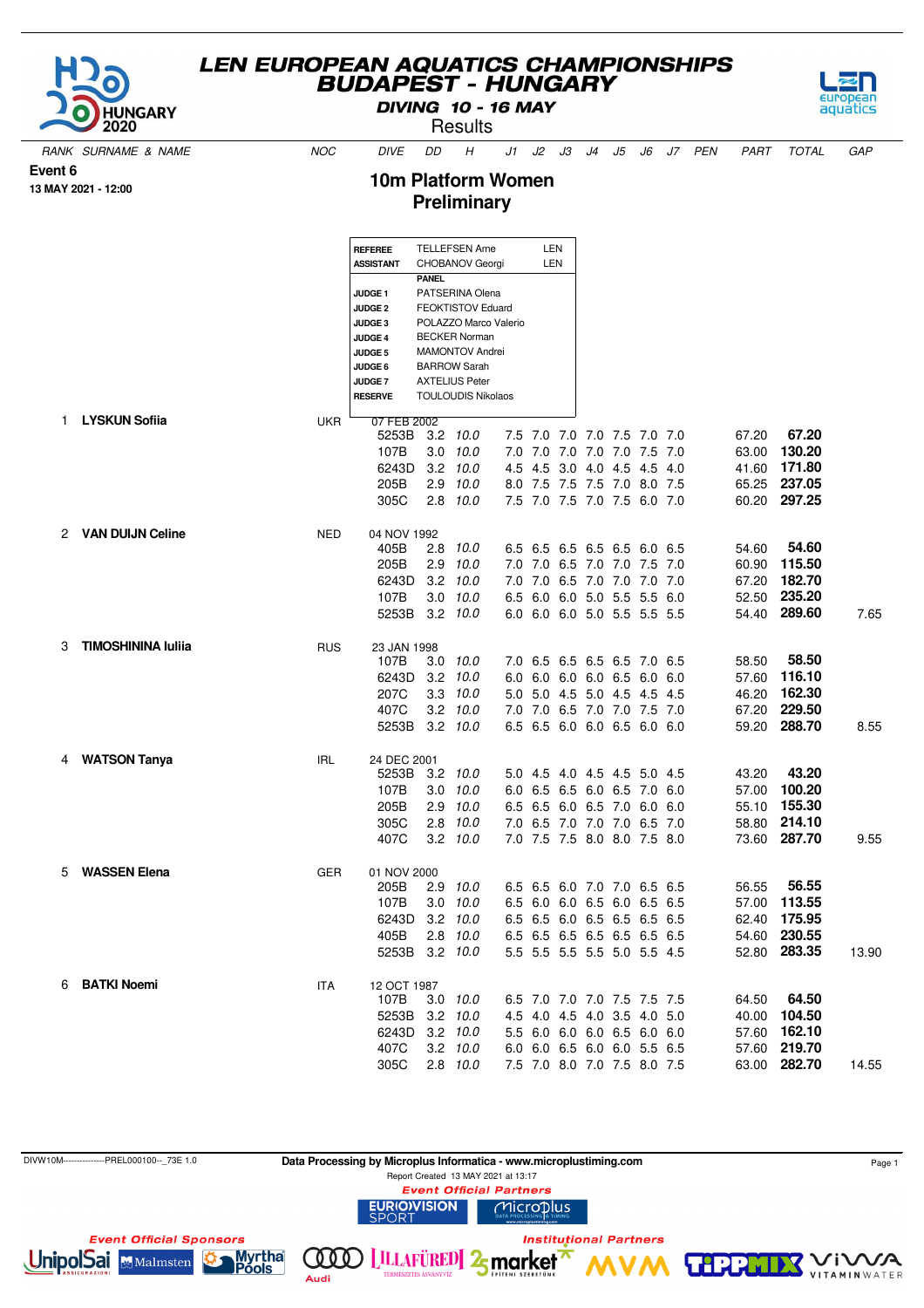|    | <i>RANK SURNAME &amp; NAME</i> | <b>NOC</b> | <b>DIVE</b>                                                    | DD  | Η                                                                            | J1             | J2 | JЗ | J4                                 | J5 | J6                                                                                                                                                  | J7 PEN | PART                             | <b>TOTAL</b>                                        | GAP   |
|----|--------------------------------|------------|----------------------------------------------------------------|-----|------------------------------------------------------------------------------|----------------|----|----|------------------------------------|----|-----------------------------------------------------------------------------------------------------------------------------------------------------|--------|----------------------------------|-----------------------------------------------------|-------|
| 7  | <b>WASSEN Christina Maria</b>  | <b>GER</b> | 12 JAN 1999<br>407C<br>107B                                    |     | $3.2$ $10.0$<br>$3.0$ $10.0$                                                 |                |    |    |                                    |    | 6.0 5.0 5.5 6.0 6.0 5.5 5.5<br>6.0 6.0 6.5 6.5 6.5 5.0 6.5                                                                                          |        | 54.40<br>57.00                   | 54.40<br>111.40                                     |       |
|    |                                |            | 205B<br>6243D<br>5253B 3.2 10.0                                | 2.9 | 10.0<br>$3.2$ $10.0$                                                         | 5.5            |    |    | 7.0 7.0 7.0 8.0 7.5                |    | 7.5 7.5<br>4.5 5.0 5.5 5.0 5.0 4.5<br>6.0 6.0 6.0 6.0 6.5 6.0 6.5                                                                                   |        | 63.80<br>48.00<br>57.60          | 175.20<br>223.20<br>280.80                          | 16.45 |
| 8  | <b>SPENDOLINI S. Andrea</b>    | <b>GBR</b> | 11 SEP 2004<br>107B                                            |     | $3.0$ $10.0$                                                                 |                |    |    |                                    |    | 4.5 4.0 4.5 4.0 4.0 4.5 4.5                                                                                                                         |        | 39.00                            | 39.00                                               |       |
|    |                                |            | 407C<br>305C<br>6243D<br>5253B 3.2 10.0                        | 2.8 | $3.2$ $10.0$<br>10.0<br>$3.2$ $10.0$                                         | 6.5            |    |    |                                    |    | 5.0 5.0 5.0 5.0 5.5 5.0 5.0<br>8.0 7.5 7.5 7.5 8.0 7.5 7.5<br>6.0 6.5 6.0 6.5 6.0 6.0<br>7.0 6.5 7.0 7.0 7.0 7.0 6.5                                |        | 48.00<br>63.00<br>59.20          | 87.00<br>150.00<br>209.20<br>67.20 276.40           | 20.85 |
| 9  | <b>KALONJI Alais</b>           | <b>FRA</b> | 11 DEC 1997<br>405B                                            |     | $2.8$ $10.0$                                                                 |                |    |    |                                    |    | 6.5 6.0 6.5 6.5 6.5 6.5 6.5                                                                                                                         |        | 54.60                            | 54.60                                               |       |
|    |                                |            | 107C<br>305C<br>6243D<br>5235D 2.8 10.0                        |     | $2.7$ $10.0$<br>2.8 10.0<br>$3.2$ $10.0$                                     |                |    |    |                                    |    | 8.0 7.5 7.0 7.5 8.0 7.0 7.5<br>6.0 6.5 7.0 7.5 6.5 7.0 7.0<br>4.0 4.5 4.0 4.5 4.0 4.5 3.5<br>8.0 7.0 7.5 7.5 8.0 7.5 7.0                            |        | 60.75<br>57.40<br>40.00          | 115.35<br>172.75<br>212.75<br>63.00 275.75          | 21.50 |
| 10 | <b>JODOIN DI MARIA Sarah</b>   | <b>ITA</b> | 03 JAN 2000                                                    |     |                                                                              |                |    |    |                                    |    |                                                                                                                                                     |        |                                  |                                                     |       |
|    |                                |            | 405B<br>107B<br>205B<br>6243D<br>5253B                         |     | $2.8$ $10.0$<br>$3.0$ $10.0$<br>$2.9$ $10.0$<br>$3.2$ $10.0$<br>$3.2$ $10.0$ | 5.5            |    |    | 6.0 5.5 6.0 5.5 5.5                |    | 6.0 6.0 6.0 5.5 6.0 6.0 6.0<br>6.0 5.5<br>6.0 6.0 6.0 6.0 6.0 6.0 6.0<br>6.5 6.5 6.5 6.0 6.5 6.5 6.5<br>6.0 6.5 6.5 6.0 5.5 6.0                     |        | 50.40<br>51.00<br>52.20<br>62.40 | 50.40<br>101.40<br>153.60<br>216.00<br>57.60 273.60 | 23.65 |
| 11 | <b>KONANYKHINA Anna</b>        | <b>RUS</b> | 10 SEP 2004<br>107B<br>407C<br>626C                            |     | 3.0 10.0<br>$3.2$ $10.0$<br>$3.3$ $10.0$                                     |                |    |    |                                    |    | 7.5 7.5 7.5 7.5 8.5 8.5 8.5<br>4.0 4.5 4.0 4.5 4.5 4.5 4.0<br>4.0 4.0 3.5 3.5 4.0 3.5 3.5                                                           |        | 70.50<br>41.60<br>36.30          | 70.50<br>112.10<br>148.40                           |       |
|    |                                |            | 207C<br>5253B                                                  |     | $3.3$ $10.0$<br>$3.2$ $10.0$                                                 |                |    |    |                                    |    | 5.0 5.0 4.0 4.5 4.5 3.5 4.5<br>7.0 7.0 7.0 7.0 7.5 7.0 8.0                                                                                          |        | 44.55<br>67.20                   | 192.95<br>260.15                                    | 37.10 |
| 12 | <b>TOULSON Lois</b>            | <b>GBR</b> | 26 SEP 1999<br>107B<br>305C<br>6243D<br>407C<br>5253B 3.2 10.0 | 2.8 | $3.0$ $10.0$<br>10.0<br>$3.2$ $10.0$<br>$3.2$ $10.0$                         | 4.5<br>$5.5\,$ |    |    | 4.5 4.5 4.0 4.5<br>5.5 5.0 5.5 5.5 |    | 6.0 6.0 5.5 5.0 5.0 5.0 5.5<br>4.5 4.5<br>5.0 5.5<br>7.5 7.5 8.0 7.5 7.5 7.0 8.0<br>4.0 5.5 5.5 4.0 4.5 4.5 4.5                                     |        | 48.00<br>37.80<br>52.80<br>72.00 | 48.00<br>85.80<br>138.60<br>210.60<br>43.20 253.80  | 43.45 |
| 13 | <b>MCGING Ciara</b>            | <b>IRL</b> | 03 MAR 2001<br>405B                                            |     | $2.8$ $10.0$                                                                 |                |    |    |                                    |    | 7.0 7.0 7.0 7.0 7.0 7.5 7.0                                                                                                                         |        | 58.80                            | 58.80                                               |       |
|    |                                |            | 6243D<br>305C<br>205B<br>5253B 3.2 10.0                        |     | $3.2$ $10.0$<br>$2.8$ $10.0$<br>$2.9$ $10.0$                                 |                |    |    |                                    |    | 3.5 3.5 3.5 4.5 4.0 4.5 3.5<br>6.0 6.5 6.5 6.0 5.5 6.0 6.5<br>6.5 7.0 6.5 6.5 6.5 7.5 7.0<br>5.5 5.0 4.5 5.0 5.0 4.5 5.0                            |        | 35.20<br>51.80<br>58.00<br>48.00 | 94.00<br>145.80<br>203.80<br>251.80                 | 45.45 |
|    | 14 PRAASTERINK Guurtje         | <b>NED</b> | 10 MAR 2003<br>405B<br>107B<br>205B<br>305C                    |     | $2.8$ $10.0$<br>$3.0$ $10.0$<br>$2.9$ $10.0$<br>$2.8$ 10.0                   |                |    |    |                                    |    | 6.5 6.5 6.5 6.0 6.5 6.5 6.0<br>5.0 5.5 5.5 6.0 5.0 6.0 5.0<br>5.5 6.0 5.5 6.0 6.0 6.5 6.0<br>6.5 6.0 6.0 6.0 6.5 6.5 6.0                            |        | 54.60<br>52.20<br>51.80          | 54.60<br>48.00 102.60<br>154.80<br>206.60           |       |
| 15 | <b>TUXEN Helle</b>             |            | 5152B 2.9 10.0                                                 |     |                                                                              |                |    |    |                                    |    | 5.0 4.5 6.0 5.0 4.5 5.5 5.5                                                                                                                         |        |                                  | 44.95 251.55                                        | 45.70 |
|    |                                | NOR.       | 04 SEP 2001<br>405B<br>305C<br>205B<br>6243D<br>107C           |     | $2.8$ $10.0$<br>$2.8$ $10.0$<br>$2.9$ $10.0$<br>$3.2$ $10.0$<br>$2.7$ $10.0$ | 5.5            |    |    |                                    |    | 6.0 5.5 5.5 5.5 6.0 6.0 6.0<br>5.5 6.0 6.0 5.5 6.5 6.0 6.0<br>6.0 6.0 5.5 5.5 6.0 6.0<br>5.0 5.0 5.5 5.5 5.0 5.5 5.0<br>5.5 6.0 6.0 5.5 6.0 5.5 5.5 |        | 49.00<br>50.40<br>50.75<br>49.60 | 49.00<br>99.40<br>150.15<br>199.75<br>45.90 245.65  | 51.60 |



Audi

**VIWWATER**  $\mathbf Z$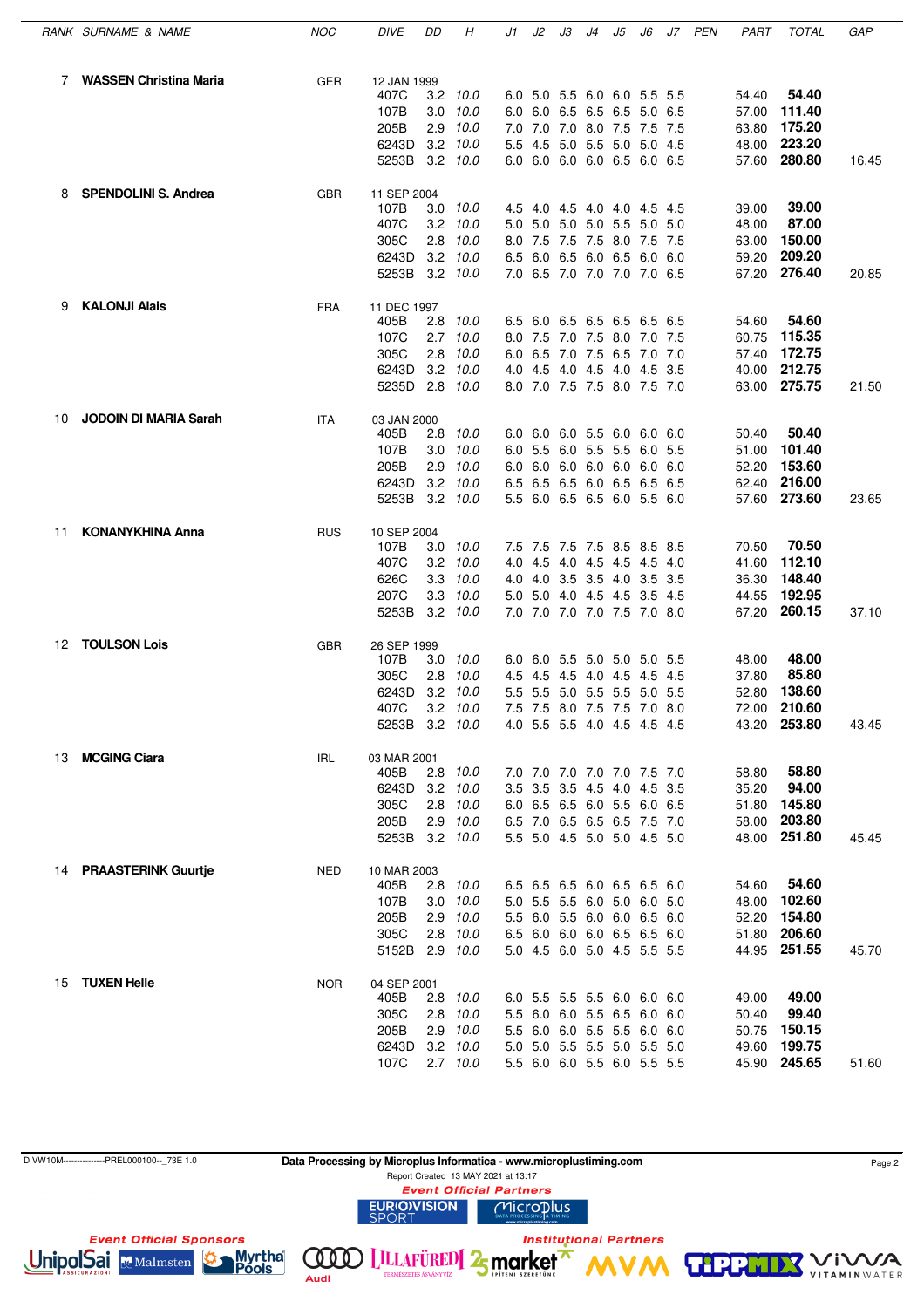|    | RANK SURNAME & NAME             | <b>NOC</b> | <b>DIVE</b> | DD  | Н    | J1  | J2            | JЗ | J4                      | J5  | J6                          | J7 | <b>PEN</b> | PART  | <b>TOTAL</b> | GAP    |
|----|---------------------------------|------------|-------------|-----|------|-----|---------------|----|-------------------------|-----|-----------------------------|----|------------|-------|--------------|--------|
| 16 | <b>TUXEN Anne Vilde</b>         | <b>NOR</b> | 27 FEB 1998 |     |      |     |               |    |                         |     |                             |    |            |       |              |        |
|    |                                 |            | 405B        | 2.8 | 10.0 |     |               |    |                         |     | 6.5 6.5 7.0 6.5 6.5 6.5 6.5 |    |            | 54.60 | 54.60        |        |
|    |                                 |            | 205B        | 2.9 | 10.0 |     | 6.5 6.5       |    | 7.0 7.0 7.0             |     | $6.5$ $6.0$                 |    |            | 58.00 | 112.60       |        |
|    |                                 |            | 305C        | 2.8 | 10.0 | 6.0 |               |    | $6.0$ $6.0$ $6.0$ $6.0$ |     | $6.0\;6.0$                  |    |            | 50.40 | 163.00       |        |
|    |                                 |            | 107C        | 2.7 | 10.0 | 4.0 |               |    |                         |     | 4.5 4.0 3.5 4.0 4.5 4.0     |    |            | 32.40 | 195.40       |        |
|    |                                 |            | 5253B       | 3.2 | 10.0 | 5.0 |               |    |                         |     | 5.0 4.0 5.0 5.0 5.5 5.5     |    |            | 48.00 | 243.40       | 53.85  |
| 17 | <b>MUSCALU Nicoleta-Angelic</b> | ROU        | 08 JUL 2003 |     |      |     |               |    |                         |     |                             |    |            |       |              |        |
|    |                                 |            | 405B        | 2.8 | 10.0 |     |               |    |                         |     | 7.0 6.5 6.5 6.5 7.0 7.0 7.0 |    |            | 57.40 | 57.40        |        |
|    |                                 |            | 107B        | 3.0 | 10.0 | 5.5 | $5.0$ 5.5 5.5 |    |                         | 5.0 | 6.05.0                      |    |            | 48.00 | 105.40       |        |
|    |                                 |            | 5253B       | 3.2 | 10.0 | 4.5 | 4.0           |    | 4.5 4.5                 | 4.5 | 4.5 4.5                     |    |            | 43.20 | 148.60       |        |
|    |                                 |            | 301B        | 1.9 | 10.0 | 4.5 |               |    |                         |     | 5.0 5.5 5.0 5.5 5.0 5.0     |    |            | 28.50 | 177.10       |        |
|    |                                 |            | 205B        | 2.9 | 10.0 |     |               |    |                         |     | 5.0 5.0 5.0 5.5 5.5 4.5 5.0 |    |            | 43.50 | 220.60       | 76.65  |
| 18 | <b>NAJI Maissam</b>             | <b>FRA</b> | 14 JUN 1997 |     |      |     |               |    |                         |     |                             |    |            |       |              |        |
|    |                                 |            | 405B        | 2.8 | 10.0 |     |               |    |                         |     | 6.5 5.5 6.5 6.5 6.0 6.0 6.5 |    |            | 53.20 | 53.20        |        |
|    |                                 |            | 5152B       | 2.9 | 10.0 |     |               |    |                         |     | 5.5 5.0 5.0 5.5 5.5 5.5 5.5 |    |            | 47.85 | 101.05       |        |
|    |                                 |            | 305C        | 2.8 | 10.0 | 3.5 |               |    |                         |     | 3.5 2.5 3.0 3.0 2.5 3.0     |    |            | 25.20 | 126.25       |        |
|    |                                 |            | 205B        | 2.9 | 10.0 |     |               |    |                         |     | 4.5 4.0 4.5 4.5 4.5 4.5 4.5 |    |            | 39.15 | 165.40       |        |
|    |                                 |            | 624B        | 2.8 | 10.0 | 5.0 | 5.0           |    |                         |     | 5.0 5.0 5.5 4.5 5.0         |    |            | 42.00 | 207.40       | 89.85  |
| 19 | <b>MIROWSKA Dominika</b>        | POL        | 10 MAY 1999 |     |      |     |               |    |                         |     |                             |    |            |       |              |        |
|    |                                 |            | 405B        | 2.8 | 10.0 |     | $5.5\ 5.0$    |    |                         |     | 4.5 5.5 5.0 5.5 5.5         |    |            | 44.80 | 44.80        |        |
|    |                                 |            | 107B        | 3.0 | 10.0 | 3.0 | 3.0           |    | $2.5$ 3.5               | 3.0 | $3.5$ $3.0$                 |    |            | 27.00 | 71.80        |        |
|    |                                 |            | 305C        | 2.8 | 10.0 | 5.5 |               |    |                         |     | 5.0 5.0 5.0 5.0 5.0 4.5     |    |            | 42.00 | 113.80       |        |
|    |                                 |            | 205B        | 2.9 | 10.0 | 3.0 |               |    |                         |     | 3.5 3.0 4.5 3.0 3.5 3.0     |    |            | 27.55 | 141.35       |        |
|    |                                 |            | 5253B       | 3.2 | 10.0 | 4.0 |               |    |                         |     | 4.0 4.0 4.0 4.0 4.0 4.5     |    |            | 38.40 | 179.75       | 117.50 |

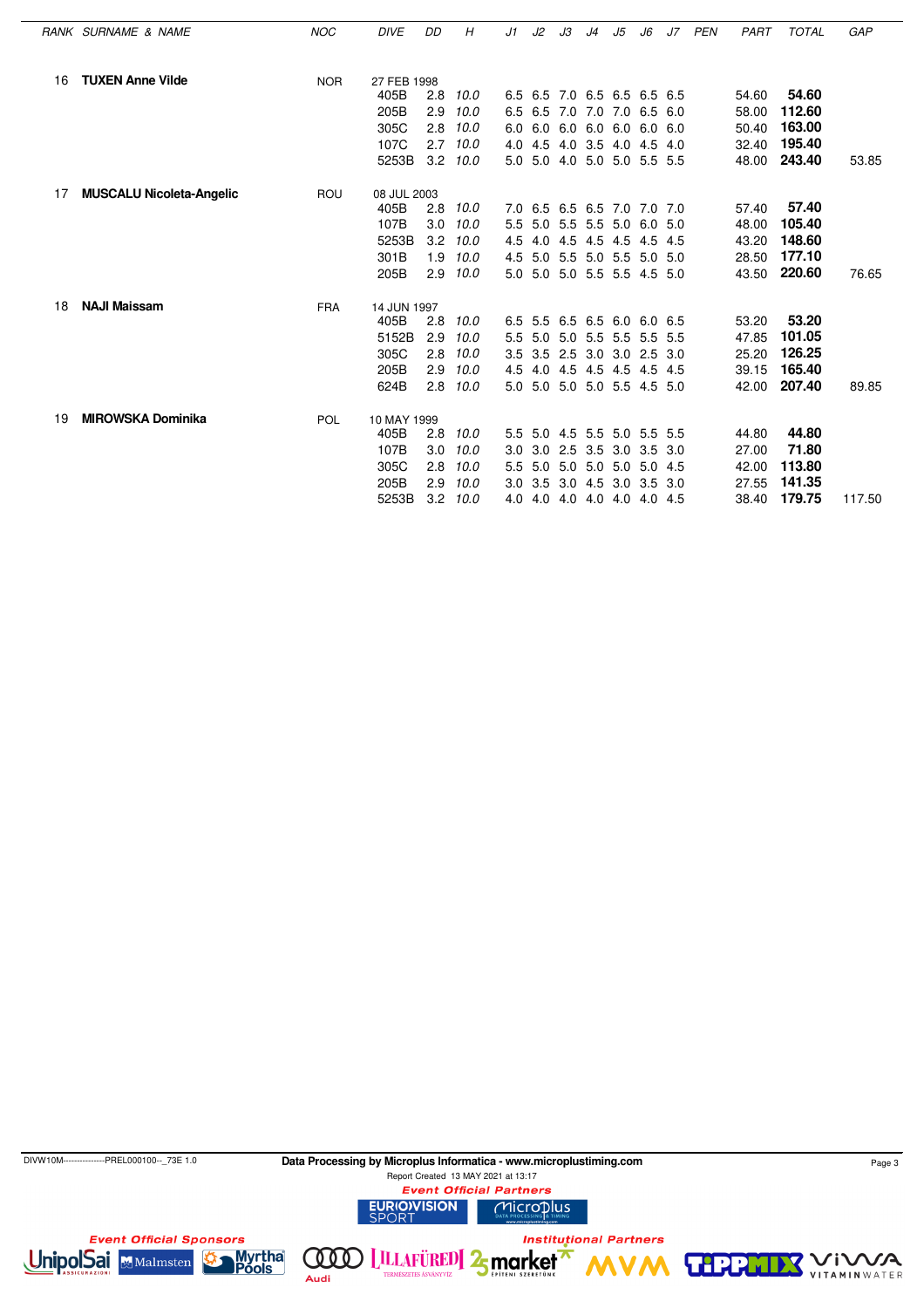

DIVING 10 - 16 MAY

Dive Order

ORDER SURNAME & NAME NOC BORN

aquatics

**Event 106 13 MAY 2021**

**10m Platform Women Final**

|                |                               | <b>REFEREE</b>   | <b>LINDBERG Mathz</b>      | LEN        |                 |
|----------------|-------------------------------|------------------|----------------------------|------------|-----------------|
|                |                               | <b>ASSISTANT</b> | <b>ZUGIC Snezana</b>       | LEN        |                 |
|                |                               |                  | <b>PANEL</b>               |            |                 |
|                |                               | <b>JUDGE 1</b>   | PEREZ Angel Luis           |            |                 |
|                |                               | <b>JUDGE 2</b>   | <b>MAMONTOV Andrei</b>     |            |                 |
|                |                               | <b>JUDGE 3</b>   | <b>JAFCSAK Zsolt</b>       |            |                 |
|                |                               |                  | JUDGE 4 WIERNIUK Anna      |            |                 |
|                |                               |                  | JUDGE 5 BARTAIA Irakli     |            |                 |
|                |                               |                  | JUDGE 6 AXTELIUS Peter     |            |                 |
|                |                               |                  | JUDGE 7 SIEFKEN Jann       |            |                 |
|                |                               |                  | RESERVE TOULOUDIS Nikolaos |            |                 |
| 1              | <b>TOULSON Lois</b>           |                  |                            | <b>GBR</b> | 26 SEP 1999     |
| $\overline{c}$ | <b>KONANYKHINA Anna</b>       |                  |                            | <b>RUS</b> | 10 SEP 2004     |
| 3              | <b>JODOIN DI MARIA Sarah</b>  |                  |                            | ITA        | 03 JAN 2000     |
| 4              | <b>KALONJI Alais</b>          |                  |                            | FRA        | 11 DEC 1997     |
| 5              | <b>SPENDOLINI S. Andrea</b>   |                  |                            | GBR        | 11 SEP 2004     |
| 6              | <b>WASSEN Christina Maria</b> |                  |                            | GER        | 12 JAN 1999     |
| 7              | <b>BATKI Noemi</b>            |                  |                            | ITA        | 12 OCT 1987     |
| 8              | <b>WASSEN Elena</b>           |                  |                            | GER        | 01 NOV 2000     |
| 9              | <b>WATSON Tanya</b>           |                  |                            | IRL        | 24 DEC 2001     |
| 10             | <b>TIMOSHININA Iulija</b>     |                  |                            |            | RUS 23 JAN 1998 |
| 11             | <b>VAN DUIJN Celine</b>       |                  |                            | NED        | 04 NOV 1992     |
| 12             | <b>LYSKUN Sofiia</b>          |                  |                            | <b>UKR</b> | 07 FEB 2002     |

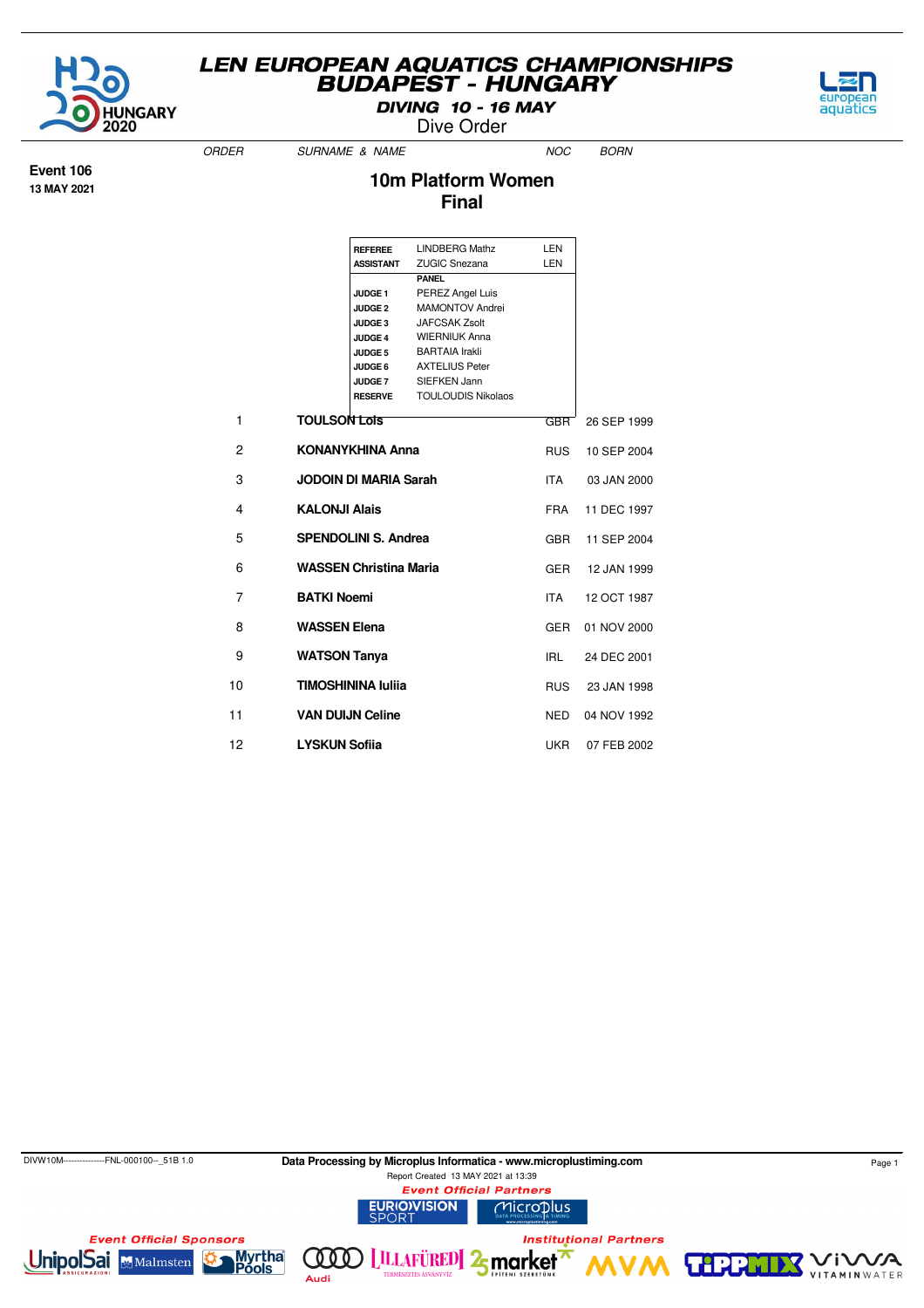

DIVING 10 - 16 MAY

Dive Order



ORDER SURNAME & NAME NOC BORN

**Event 106**

**13 MAY 2021**

DIVE h DESCR DD

**10m Platform Women Final**

|                |                               | <b>REFEREE</b>                                                    | <b>LINDBERG Mathz</b>                                                                                      |                                        | LEN |                                                                   |                            |            |
|----------------|-------------------------------|-------------------------------------------------------------------|------------------------------------------------------------------------------------------------------------|----------------------------------------|-----|-------------------------------------------------------------------|----------------------------|------------|
|                |                               | <b>ASSISTANT</b>                                                  | <b>ZUGIC Snezana</b>                                                                                       |                                        | LEN |                                                                   |                            |            |
|                |                               | JUDGE 1<br><b>JUDGE 2</b><br>JUDGE <sub>3</sub><br><b>JUDGE 4</b> | <b>PANEL</b><br>PEREZ Angel Luis<br><b>MAMONTOV Andrei</b><br><b>JAFCSAK Zsolt</b><br><b>WIERNIUK Anna</b> |                                        |     |                                                                   |                            |            |
|                |                               | JUDGE 5                                                           | <b>BARTAIA</b> Irakli                                                                                      |                                        |     |                                                                   |                            |            |
|                |                               | JUDGE 6                                                           | <b>AXTELIUS Peter</b>                                                                                      |                                        |     |                                                                   |                            |            |
|                |                               | JUDGE 7                                                           | SIEFKEN Jann                                                                                               |                                        |     |                                                                   |                            |            |
|                |                               | <b>RESERVE</b>                                                    | <b>TOULOUDIS Nikolaos</b>                                                                                  |                                        |     |                                                                   |                            |            |
| 1              | <b>TOULSON Lois</b>           | <b>GBR</b>                                                        | 26 SEP 1999                                                                                                |                                        |     |                                                                   |                            |            |
|                |                               | 1                                                                 |                                                                                                            | 107B 10.0m                             |     | FORWARD 3-1/2 SOMERSAULTS                                         | <b>PIKE</b>                | 3.0        |
|                |                               | $\overline{c}$                                                    | 305C                                                                                                       | 10.0m                                  |     | REVERSE 2-1/2 SOMERSAULTS                                         | <b>TUCK</b>                | 2.8        |
|                |                               | 3                                                                 | 6243D                                                                                                      | 10.0 <sub>m</sub>                      |     | ARMSTAND BACK 2 SOM, 1-1/2 TW.                                    |                            | 3.2        |
|                |                               | 4                                                                 | 407C                                                                                                       | 10.0 <sub>m</sub>                      |     | <b>INWARD 3-1/2 SOMERSAULTS</b>                                   | <b>TUCK</b>                | 3.2        |
|                |                               | 5                                                                 | 5253B 10.0m                                                                                                |                                        |     | BACK 2-1/2 SOMERS. 1-1/2 TWISTS                                   | <b>PIKE</b>                | 3.2        |
|                |                               |                                                                   |                                                                                                            |                                        |     |                                                                   |                            |            |
| $\overline{c}$ | <b>KONANYKHINA Anna</b>       | <b>RUS</b>                                                        | 10 SEP 2004                                                                                                |                                        |     |                                                                   |                            |            |
|                |                               | 1                                                                 |                                                                                                            | 107B 10.0m                             |     | FORWARD 3-1/2 SOMERSAULTS                                         | <b>PIKE</b>                | 3.0        |
|                |                               | $\overline{2}$<br>3                                               | 407C<br>626C                                                                                               | 10.0m                                  |     | INWARD 3-1/2 SOMERSAULTS<br>ARMSTAND BACK 3 SOMERSAULTS           | <b>TUCK</b>                | 3.2        |
|                |                               | 4                                                                 | 207C                                                                                                       | 10.0m<br>10.0m                         |     | <b>BACK 3-1/2 SOMERSAULTS</b>                                     | TUCK<br><b>TUCK</b>        | 3.3<br>3.3 |
|                |                               | 5                                                                 | 5253B 10.0m                                                                                                |                                        |     | BACK 2-1/2 SOMERS, 1-1/2 TWISTS                                   | <b>PIKE</b>                | 3.2        |
|                |                               |                                                                   |                                                                                                            |                                        |     |                                                                   |                            |            |
| 3              | <b>JODOIN DI MARIA Sarah</b>  | <b>ITA</b>                                                        | 03 JAN 2000                                                                                                |                                        |     |                                                                   |                            |            |
|                |                               | 1                                                                 | 405B                                                                                                       | 10.0m                                  |     | INWARD 2-1/2 SOMERSAULTS                                          | <b>PIKE</b>                | 2.8        |
|                |                               | $\overline{2}$                                                    | 107B                                                                                                       | 10.0m                                  |     | FORWARD 3-1/2 SOMERSAULTS                                         | <b>PIKE</b>                | 3.0        |
|                |                               | 3                                                                 | 205B                                                                                                       | 10.0m                                  |     | BACK 2-1/2 SOMERSAULTS                                            | PIKE                       | 2.9        |
|                |                               | 4                                                                 | 6243D                                                                                                      | 10.0 <sub>m</sub>                      |     | ARMSTAND BACK 2 SOM. 1-1/2 TW.                                    |                            | 3.2        |
|                |                               | 5                                                                 | 5253B                                                                                                      | 10.0 <sub>m</sub>                      |     | BACK 2-1/2 SOMERS. 1-1/2 TWISTS                                   | <b>PIKE</b>                | 3.2        |
| 4              | <b>KALONJI Alais</b>          | FRA                                                               | 11 DEC 1997                                                                                                |                                        |     |                                                                   |                            |            |
|                |                               | 1                                                                 |                                                                                                            | 405B 10.0m                             |     | INWARD 2-1/2 SOMERSAULTS                                          | <b>PIKE</b>                | 2.8        |
|                |                               | $\overline{c}$                                                    | 107C                                                                                                       | 10.0 <sub>m</sub>                      |     | FORWARD 3-1/2 SOMERSAULTS                                         | <b>TUCK</b>                | 2.7        |
|                |                               | 3                                                                 | 305C                                                                                                       | 10.0 <sub>m</sub>                      |     | REVERSE 2-1/2 SOMERSAULTS                                         | <b>TUCK</b>                | 2.8        |
|                |                               | 4                                                                 | 6243D                                                                                                      | 10.0 <sub>m</sub>                      |     | ARMSTAND BACK 2 SOM. 1-1/2 TW.                                    |                            | 3.2        |
|                |                               | 5                                                                 | 5235D                                                                                                      | 10.0m                                  |     | BACK 1-1/2 SOMERS. 2-1/2 TWISTS                                   |                            | 2.8        |
|                |                               |                                                                   |                                                                                                            |                                        |     |                                                                   |                            |            |
| 5              | <b>SPENDOLINI S. Andrea</b>   | <b>GBR</b>                                                        | 11 SEP 2004                                                                                                |                                        |     |                                                                   |                            |            |
|                |                               | 1                                                                 | 107B                                                                                                       | 10.0m                                  |     | FORWARD 3-1/2 SOMERSAULTS                                         | <b>PIKE</b>                | 3.0        |
|                |                               | $\overline{c}$<br>3                                               | 407C<br>305C                                                                                               | 10.0 <sub>m</sub><br>10.0 <sub>m</sub> |     | INWARD 3-1/2 SOMERSAULTS<br>REVERSE 2-1/2 SOMERSAULTS             | <b>TUCK</b><br><b>TUCK</b> | 3.2<br>2.8 |
|                |                               | 4                                                                 | 6243D                                                                                                      | 10.0 <sub>m</sub>                      |     | ARMSTAND BACK 2 SOM. 1-1/2 TW.                                    |                            | 3.2        |
|                |                               | 5                                                                 | 5253B                                                                                                      | 10.0 <sub>m</sub>                      |     | BACK 2-1/2 SOMERS, 1-1/2 TWISTS                                   | <b>PIKE</b>                | 3.2        |
|                |                               |                                                                   |                                                                                                            |                                        |     |                                                                   |                            |            |
| 6              | <b>WASSEN Christina Maria</b> | <b>GER</b>                                                        | 12 JAN 1999                                                                                                |                                        |     |                                                                   |                            |            |
|                |                               | 1                                                                 | 407C                                                                                                       | 10.0m                                  |     | INWARD 3-1/2 SOMERSAULTS                                          | <b>TUCK</b>                | 3.2        |
|                |                               | 2                                                                 | 107B                                                                                                       | 10.0m                                  |     | FORWARD 3-1/2 SOMERSAULTS                                         | <b>PIKE</b>                | 3.0        |
|                |                               | 3                                                                 | 205B                                                                                                       | 10.0 <sub>m</sub>                      |     | BACK 2-1/2 SOMERSAULTS                                            | <b>PIKE</b>                | 2.9        |
|                |                               | 4<br>5                                                            | 6243D<br>5253B 10.0m                                                                                       | 10.0 <sub>m</sub>                      |     | ARMSTAND BACK 2 SOM, 1-1/2 TW.<br>BACK 2-1/2 SOMERS, 1-1/2 TWISTS | <b>PIKE</b>                | 3.2<br>3.2 |
|                |                               |                                                                   |                                                                                                            |                                        |     |                                                                   |                            |            |

DIVW10M---------------FNL-000100--\_51G 1.0 **Data Processing by Microplus Informatica - www.microplustiming.com** Page 1 Report Created 13 MAY 2021 at 13:51**Event Official Partners RIOVISION** Microplus **Event Official Sponsors Institutional Partners Myrtha UnipolSai**  $\overline{\mathbf{M}}$  $\mathbf{Q}$ **LILLAFÜRED** 2 market Malmsten VA **TIPP** 'i V

ools

Audi



**VITAMIN** WATER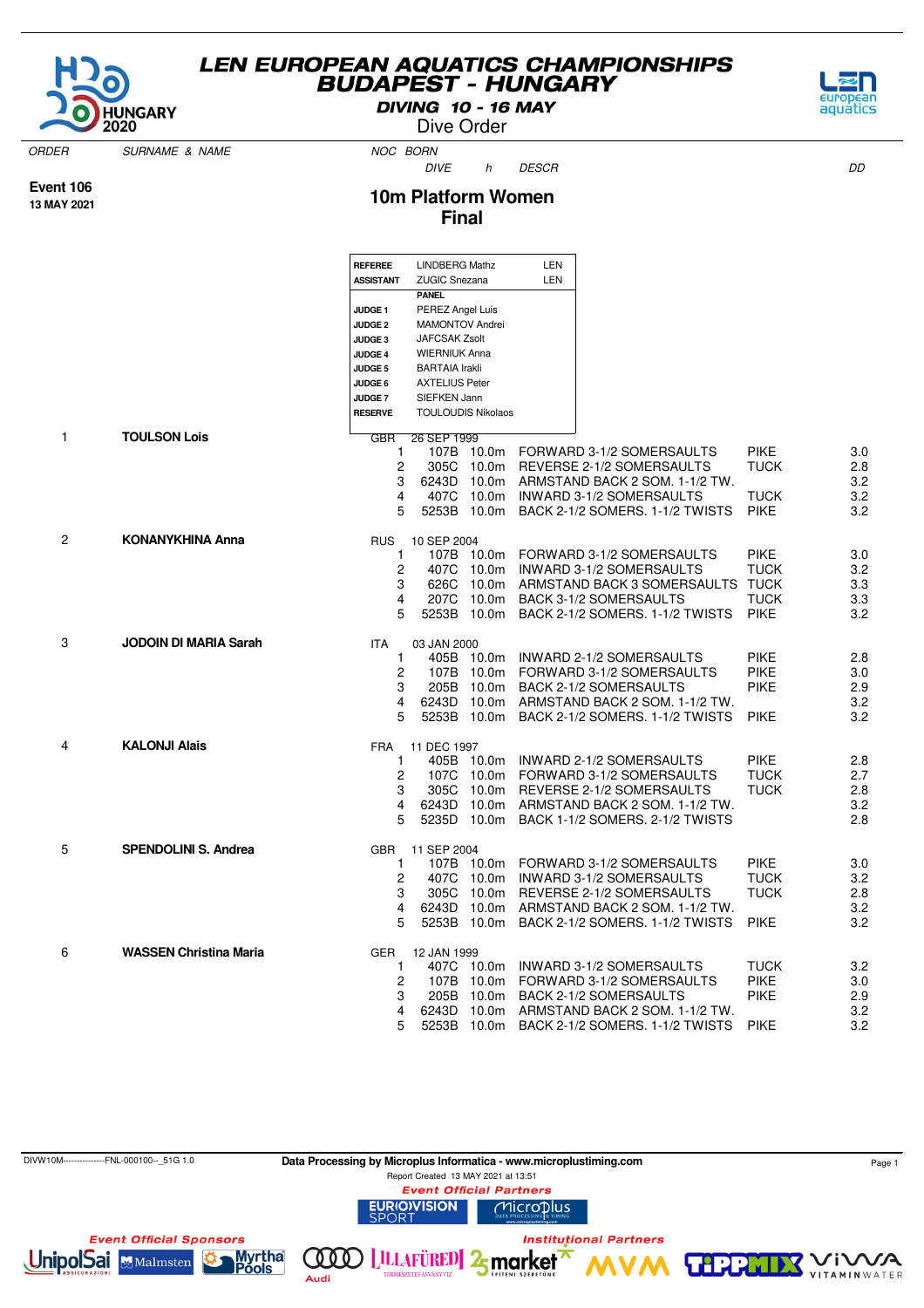| <i>ORDER</i>   | <b>SURNAME &amp; NAME</b> | NOC BORN                                 |                                                                                                                                                        |
|----------------|---------------------------|------------------------------------------|--------------------------------------------------------------------------------------------------------------------------------------------------------|
|                |                           | <b>DIVE</b><br><b>DESCR</b><br>h         | DD                                                                                                                                                     |
| $\overline{7}$ | <b>BATKI Noemi</b>        | 12 OCT 1987<br><b>ITA</b>                |                                                                                                                                                        |
|                |                           | 107B 10.0m<br>1<br>2<br>5253B 10.0m      | FORWARD 3-1/2 SOMERSAULTS<br><b>PIKE</b><br>3.0<br>BACK 2-1/2 SOMERS. 1-1/2 TWISTS<br><b>PIKE</b><br>3.2                                               |
|                |                           | 3<br>4<br>407C 10.0m<br>5<br>305C 10.0m  | 6243D 10.0m ARMSTAND BACK 2 SOM, 1-1/2 TW.<br>3.2<br>3.2<br>INWARD 3-1/2 SOMERSAULTS<br><b>TUCK</b><br>REVERSE 2-1/2 SOMERSAULTS<br><b>TUCK</b><br>2.8 |
| 8              | <b>WASSEN Elena</b>       | GER 01 NOV 2000                          |                                                                                                                                                        |
|                |                           | 205B 10.0m<br>1                          | 2.9<br>BACK 2-1/2 SOMERSAULTS<br>PIKE                                                                                                                  |
|                |                           | $\overline{2}$<br>107B 10.0m             | FORWARD 3-1/2 SOMERSAULTS<br><b>PIKE</b><br>3.0                                                                                                        |
|                |                           | 6243D 10.0m<br>3                         | 3.2<br>ARMSTAND BACK 2 SOM. 1-1/2 TW.                                                                                                                  |
|                |                           | 405B 10.0m INWARD 2-1/2 SOMERSAULTS<br>4 | 2.8<br><b>PIKE</b>                                                                                                                                     |
|                |                           | 5<br>5253B 10.0m                         | BACK 2-1/2 SOMERS, 1-1/2 TWISTS<br><b>PIKE</b><br>3.2                                                                                                  |
| 9              | <b>WATSON Tanya</b>       | 24 DEC 2001<br>IRL                       |                                                                                                                                                        |
|                |                           | 5253B 10.0m<br>1                         | BACK 2-1/2 SOMERS. 1-1/2 TWISTS<br><b>PIKE</b><br>3.2                                                                                                  |
|                |                           | $\overline{2}$                           | 107B 10.0m FORWARD 3-1/2 SOMERSAULTS<br><b>PIKE</b><br>3.0                                                                                             |
|                |                           | 3<br>205B 10.0m<br>305C 10.0m<br>4       | BACK 2-1/2 SOMERSAULTS<br><b>PIKE</b><br>2.9<br>REVERSE 2-1/2 SOMERSAULTS<br><b>TUCK</b><br>2.8                                                        |
|                |                           | 5<br>407C 10.0m INWARD 3-1/2 SOMERSAULTS | 3.2<br><b>TUCK</b>                                                                                                                                     |
| 10             | <b>TIMOSHININA Iulija</b> | 23 JAN 1998<br><b>RUS</b>                |                                                                                                                                                        |
|                |                           | 107B 10.0m<br>1                          | FORWARD 3-1/2 SOMERSAULTS<br><b>PIKE</b><br>3.0                                                                                                        |
|                |                           | 2                                        | 6243D 10.0m ARMSTAND BACK 2 SOM. 1-1/2 TW.<br>3.2                                                                                                      |
|                |                           | 3<br>207C 10.0m BACK 3-1/2 SOMERSAULTS   | <b>TUCK</b><br>3.3                                                                                                                                     |
|                |                           | 407C 10.0m<br>4                          | INWARD 3-1/2 SOMERSAULTS<br>3.2<br><b>TUCK</b>                                                                                                         |
|                |                           | 5                                        | 5253B 10.0m BACK 2-1/2 SOMERS. 1-1/2 TWISTS<br><b>PIKE</b><br>3.2                                                                                      |
| 11             | <b>VAN DUIJN Celine</b>   | <b>NED</b><br>04 NOV 1992                |                                                                                                                                                        |
|                |                           | 1<br>405B 10.0m INWARD 2-1/2 SOMERSAULTS | 2.8<br><b>PIKE</b>                                                                                                                                     |
|                |                           | 2<br>205B 10.0m                          | <b>BACK 2-1/2 SOMERSAULTS</b><br><b>PIKE</b><br>2.9                                                                                                    |
|                |                           | 3                                        | 3.2<br>6243D 10.0m ARMSTAND BACK 2 SOM. 1-1/2 TW.                                                                                                      |
|                |                           | 4                                        | 107B 10.0m FORWARD 3-1/2 SOMERSAULTS<br><b>PIKE</b><br>3.0                                                                                             |
|                |                           | 5<br>5253B 10.0m                         | BACK 2-1/2 SOMERS. 1-1/2 TWISTS<br><b>PIKE</b><br>3.2                                                                                                  |
| 12             | <b>LYSKUN Sofiia</b>      | <b>UKR</b><br>07 FEB 2002                |                                                                                                                                                        |
|                |                           | 5253B 10.0m<br>1                         | 3.2<br>BACK 2-1/2 SOMERS. 1-1/2 TWISTS<br><b>PIKE</b>                                                                                                  |
|                |                           | 2<br>6243D 10.0m<br>3                    | 107B 10.0m FORWARD 3-1/2 SOMERSAULTS<br><b>PIKE</b><br>3.0<br>3.2<br>ARMSTAND BACK 2 SOM. 1-1/2 TW.                                                    |
|                |                           | 4<br>205B 10.0m                          | 2.9<br>BACK 2-1/2 SOMERSAULTS<br>PIKE                                                                                                                  |
|                |                           | 5<br>305C 10.0m                          | REVERSE 2-1/2 SOMERSAULTS<br><b>TUCK</b><br>2.8                                                                                                        |
|                |                           |                                          |                                                                                                                                                        |

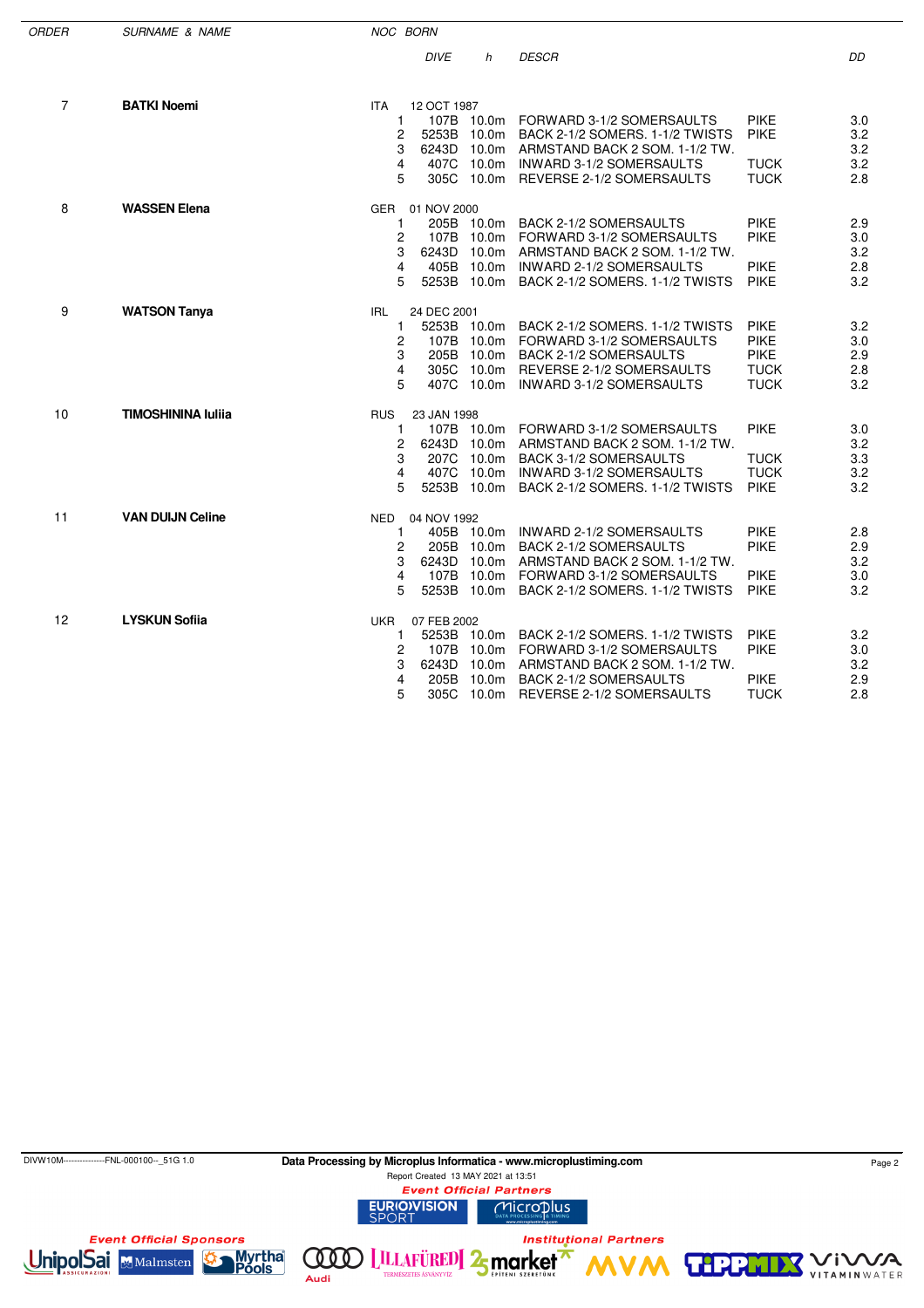

DIVING 10 - 16 MAY

**Results** 

aquatics

**Event 106 13 MAY 2021** RANK SURNAME & NAME NOC BORN TOTAL GAP

#### **10m Platform Women Final**

|                |                               | <b>REFEREE</b>     | <b>LINDBERG Mathz</b>     | <b>LEN</b>  |        |        |
|----------------|-------------------------------|--------------------|---------------------------|-------------|--------|--------|
|                |                               | <b>ASSISTANT</b>   | <b>ZUGIC Snezana</b>      | <b>LEN</b>  |        |        |
|                |                               |                    | <b>PANEL</b>              |             |        |        |
|                |                               | JUDGE <sub>1</sub> | PEREZ Angel Luis          |             |        |        |
|                |                               | <b>JUDGE 2</b>     | <b>MAMONTOV Andrei</b>    |             |        |        |
|                |                               | <b>JUDGE 3</b>     | <b>JAFCSAK Zsolt</b>      |             |        |        |
|                |                               | <b>JUDGE 4</b>     | <b>WIERNIUK Anna</b>      |             |        |        |
|                |                               | <b>JUDGE 5</b>     | <b>BARTAIA Irakli</b>     |             |        |        |
|                |                               | <b>JUDGE 6</b>     | <b>AXTELIUS Peter</b>     |             |        |        |
|                |                               | <b>JUDGE 7</b>     | SIEFKEN Jann              |             |        |        |
|                |                               | <b>RESERVE</b>     | <b>TOULOUDIS Nikolaos</b> |             |        |        |
|                | <b>KONANYKHINA Anna</b>       |                    | <b>RUS</b>                | 10 SEP 2004 | 365.25 |        |
| $\overline{c}$ | <b>TIMOSHININA Iulija</b>     |                    | <b>RUS</b>                | 23 JAN 1998 | 329.20 | 36.05  |
| 3              | <b>SPENDOLINI S. Andrea</b>   |                    | <b>GBR</b>                | 11 SEP 2004 | 326.60 | 38.65  |
| $\overline{4}$ | <b>LYSKUN Sofiia</b>          |                    | <b>UKR</b>                | 07 FEB 2002 | 321.75 | 43.50  |
| 5              | <b>TOULSON Lois</b>           |                    | <b>GBR</b>                | 26 SEP 1999 | 321.10 | 44.15  |
| 6              | <b>VAN DUIJN Celine</b>       |                    | NED.                      | 04 NOV 1992 | 299.80 | 65.45  |
| 7              | <b>KALONJI Alais</b>          |                    | <b>FRA</b>                | 11 DEC 1997 | 286.25 | 79.00  |
| 8              | <b>WASSEN Christina Maria</b> |                    | <b>GER</b>                | 12 JAN 1999 | 279.95 | 85.30  |
| 9              | <b>JODOIN DI MARIA Sarah</b>  |                    | <b>ITA</b>                | 03 JAN 2000 | 278.35 | 86.90  |
| 10             | <b>WATSON Tanya</b>           |                    | <b>IRL</b>                | 24 DEC 2001 | 275.10 | 90.15  |
| 11             | <b>BATKI Noemi</b>            |                    | <b>ITA</b>                | 12 OCT 1987 | 270.10 | 95.15  |
| 12             | <b>WASSEN Elena</b>           |                    | <b>GER</b>                | 01 NOV 2000 | 258.65 | 106.60 |

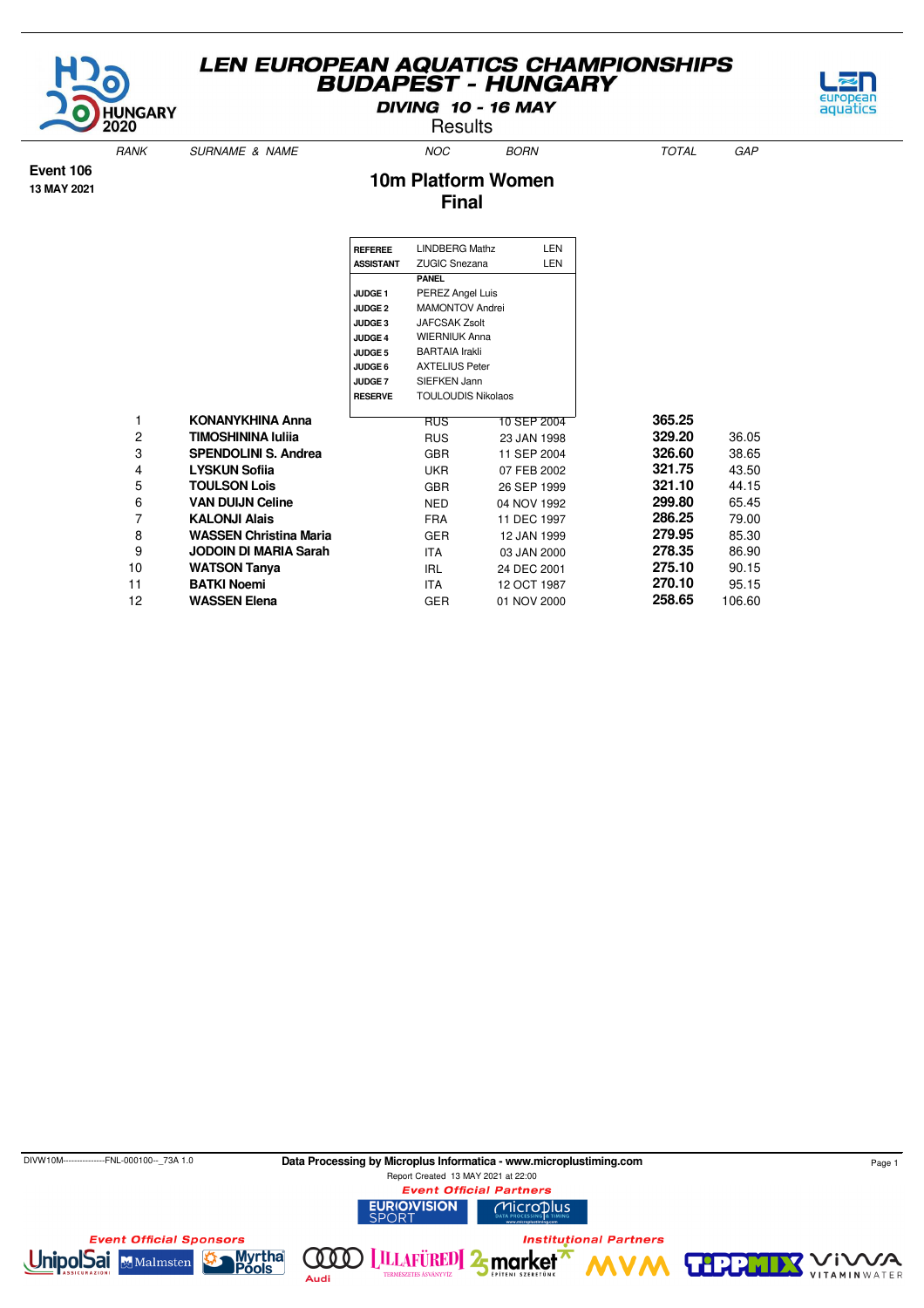



**Results** 



**VITAMIN** WATER

RANK SURNAME & NAME TOTAL GAP NOC DIVE DD H J1 J2 J3 J4 J5 J6 J7 PEN PART TOTAL GAP

**Event 106 13 MAY 2021**

#### **10m Platform Women Final**

|   |                                           | <b>REFEREE</b>     |                | <b>LINDBERG Mathz</b>     |     | LEN |                             |         |       |              |       |
|---|-------------------------------------------|--------------------|----------------|---------------------------|-----|-----|-----------------------------|---------|-------|--------------|-------|
|   |                                           | <b>ASSISTANT</b>   |                | <b>ZUGIC Snezana</b>      |     | LEN |                             |         |       |              |       |
|   |                                           |                    | <b>PANEL</b>   |                           |     |     |                             |         |       |              |       |
|   |                                           | <b>JUDGE1</b>      |                | PEREZ Angel Luis          |     |     |                             |         |       |              |       |
|   |                                           | JUDGE <sub>2</sub> |                | <b>MAMONTOV Andrei</b>    |     |     |                             |         |       |              |       |
|   |                                           | JUDGE <sub>3</sub> |                | <b>JAFCSAK Zsolt</b>      |     |     |                             |         |       |              |       |
|   |                                           | JUDGE 4            |                | <b>WIERNIUK Anna</b>      |     |     |                             |         |       |              |       |
|   |                                           | JUDGE 5            |                | <b>BARTAIA Irakli</b>     |     |     |                             |         |       |              |       |
|   |                                           | <b>JUDGE 6</b>     |                | <b>AXTELIUS Peter</b>     |     |     |                             |         |       |              |       |
|   |                                           | JUDGE <sub>7</sub> |                | SIEFKEN Jann              |     |     |                             |         |       |              |       |
|   |                                           | <b>RESERVE</b>     |                | <b>TOULOUDIS Nikolaos</b> |     |     |                             |         |       |              |       |
| 1 | <b>KONANYKHINA Anna</b><br><b>RUS</b>     |                    | 10 SEP 2004    |                           |     |     |                             |         |       |              |       |
|   |                                           | 107B               | 3.0            | 10.0                      |     |     | 9.0 8.5 9.0 8.5 9.0 8.5 9.0 |         | 79.50 | 79.50        |       |
|   |                                           | 407C               |                | $3.2$ $10.0$              |     |     | 6.5 6.5 6.5 6.5 6.5 6.0 7.0 |         | 62.40 | 141.90       |       |
|   |                                           | 626C               |                | $3.3$ $10.0$              |     |     | 4.5 5.5 4.5 5.5 5.5 5.5 5.5 |         | 54.45 | 196.35       |       |
|   |                                           | 207C               | 3.3            | 10.0                      |     |     | 8.0 8.0 7.5 8.5 8.5 8.5 8.5 |         | 82.50 | 278.85       |       |
|   |                                           | 5253B              |                | $3.2$ $10.0$              |     |     | 9.0 9.0 9.0 8.0 9.0 9.0 9.0 |         | 86.40 | 365.25       |       |
|   |                                           |                    |                |                           |     |     |                             |         |       |              |       |
| 2 | <b>TIMOSHININA Iuliia</b><br><b>RUS</b>   |                    | 23 JAN 1998    |                           |     |     |                             |         |       |              |       |
|   |                                           | 107B               |                | $3.0$ $10.0$              |     |     | 8.0 7.5 7.5 8.0 7.5 7.5 8.0 |         | 69.00 | 69.00        |       |
|   |                                           | 6243D              |                | $3.2 \quad 10.0$          |     |     | 6.5 6.5 6.5 6.5 7.0         | 6.5 7.5 | 62.40 | 131.40       |       |
|   |                                           | 207C               |                | 3.3 10.0                  |     |     | 8.5 8.0 8.5 8.5 9.0 9.0 9.0 |         | 85.80 | 217.20       |       |
|   |                                           | 407C               |                | $3.2 \quad 10.0$          | 5.5 |     | 5.0 5.5 6.0 5.5 5.5 5.5     |         | 52.80 | 270.00       |       |
|   |                                           | 5253B              |                | $3.2$ $10.0$              | 6.5 |     | 6.5 6.0 6.5 6.0 6.0 6.0     |         | 59.20 | 329.20       | 36.05 |
|   |                                           |                    |                |                           |     |     |                             |         |       |              |       |
| 3 | <b>SPENDOLINI S. Andrea</b><br><b>GBR</b> |                    | 11 SEP 2004    |                           |     |     |                             |         |       |              |       |
|   |                                           | 107B               |                | $3.0$ $10.0$              |     |     | 5.0 5.0 6.0 5.0 5.5 5.5 5.5 |         | 48.00 | 48.00        |       |
|   |                                           | 407C               |                | $3.2$ $10.0$              |     |     | 8.0 7.5 8.5 8.0 8.5 8.0 8.0 |         | 76.80 | 124.80       |       |
|   |                                           | 305C               |                | $2.8$ $10.0$              |     |     | 8.0 7.5 8.0 8.0 6.5 8.0 7.0 |         | 65.80 | 190.60       |       |
|   |                                           | 6243D              |                | $3.2$ $10.0$              |     |     | 7.5 6.5 7.0 6.5 7.0 7.0 7.0 |         | 67.20 | 257.80       |       |
|   |                                           | 5253B              |                | $3.2$ $10.0$              |     |     | 7.0 7.5 7.0 8.0 7.5 7.0 7.0 |         | 68.80 | 326.60       | 38.65 |
|   |                                           |                    |                |                           |     |     |                             |         |       |              |       |
| 4 | <b>LYSKUN Sofiia</b><br><b>UKR</b>        |                    | 07 FEB 2002    |                           |     |     |                             |         |       |              |       |
|   |                                           | 5253B              |                | $3.2$ $10.0$              |     |     | 6.5 6.5 6.0 6.5 6.5 6.0 6.5 |         | 62.40 | 62.40        |       |
|   |                                           | 107B               | 3.0            | 10.0                      |     |     | 5.5 6.0 6.0 5.0 7.0 7.0 6.5 |         | 55.50 | 117.90       |       |
|   |                                           | 6243D              |                | $3.2$ $10.0$              |     |     | 7.5 7.0 7.0 6.5 7.0 6.5 7.0 |         | 67.20 | 185.10       |       |
|   |                                           | 205B               |                | 2.9 10.0                  |     |     | 7.5 7.0 7.5 7.5 7.5 7.0 7.5 |         | 65.25 | 250.35       |       |
|   |                                           | 305C               |                | $2.8$ $10.0$              |     |     | 8.5 8.5 8.5 9.0 8.5 8.0 8.0 |         | 71.40 | 321.75       | 43.50 |
|   |                                           |                    |                |                           |     |     |                             |         |       |              |       |
| 5 | <b>TOULSON Lois</b><br><b>GBR</b>         |                    | 26 SEP 1999    |                           |     |     |                             |         |       |              |       |
|   |                                           | 107B               |                | $3.0$ $10.0$              |     |     | 7.0 7.0 7.0 7.5 7.5 7.0 7.5 |         | 64.50 | 64.50        |       |
|   |                                           | 305C               |                | $2.8$ $10.0$              |     |     | 7.5 7.5 7.0 7.5 8.0 7.5 7.0 |         | 63.00 | 127.50       |       |
|   |                                           | 6243D              |                | $3.2$ $10.0$              |     |     | 7.0 7.0 7.5 6.0 7.5 6.5 7.0 |         | 67.20 | 194.70       |       |
|   |                                           | 407C               |                | $3.2$ $10.0$              |     |     | 6.5 6.5 6.0 6.0 5.5 6.0 6.0 |         | 57.60 | 252.30       |       |
|   |                                           |                    |                |                           |     |     |                             |         |       | 68.80 321.10 |       |
|   |                                           |                    | 5253B 3.2 10.0 |                           |     |     | 7.5 6.0 7.5 8.0 7.0 7.0 7.0 |         |       |              | 44.15 |
|   | 6 VAN DUIJN Celine<br><b>NED</b>          |                    | 04 NOV 1992    |                           |     |     |                             |         |       |              |       |
|   |                                           | 405B               |                | $2.8$ 10.0                |     |     | 7.0 6.5 7.5 7.5 6.5 7.0 7.0 |         | 58.80 | 58.80        |       |
|   |                                           | 205B               |                | $2.9$ $10.0$              |     |     | 7.0 6.5 7.5 7.0 7.0 7.0 7.0 |         |       | 60.90 119.70 |       |
|   |                                           |                    | 6243D 3.2 10.0 |                           |     |     | 7.0 7.0 6.5 6.5 7.5 7.0 7.0 |         | 67.20 | 186.90       |       |
|   |                                           | 107B               |                | $3.0$ $10.0$              |     |     |                             |         |       | 245.40       |       |
|   |                                           |                    |                |                           |     |     | 6.5 6.5 7.0 6.5 6.5 6.0 6.5 |         | 58.50 | 54.40 299.80 |       |
|   |                                           |                    | 5253B 3.2 10.0 |                           |     |     | 5.0 5.0 6.0 6.0 6.0 5.5 5.5 |         |       |              | 65.45 |
|   |                                           |                    |                |                           |     |     |                             |         |       |              |       |

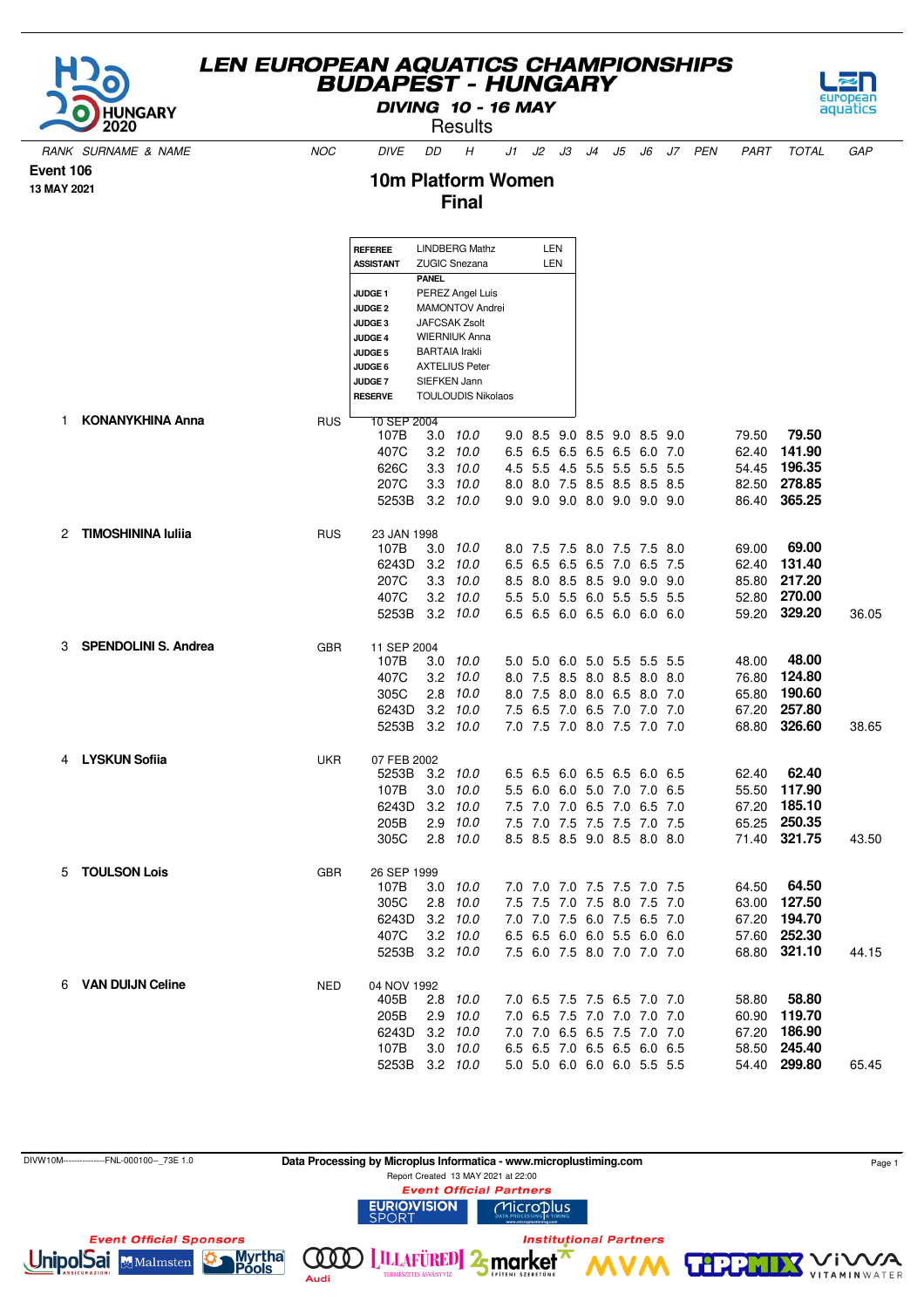|    | RANK SURNAME & NAME           | <b>NOC</b> | <b>DIVE</b>    | DD  | Η                | J1. | J2 | JЗ          | J4                          | J5  | J6         | J7 | PEN | PART  | <b>TOTAL</b> | <b>GAP</b> |
|----|-------------------------------|------------|----------------|-----|------------------|-----|----|-------------|-----------------------------|-----|------------|----|-----|-------|--------------|------------|
| 7  | <b>KALONJI Alais</b>          | <b>FRA</b> | 11 DEC 1997    |     |                  |     |    |             |                             |     |            |    |     |       |              |            |
|    |                               |            | 405B           |     | $2.8$ 10.0       |     |    |             | 7.0 6.5 7.5 7.5 7.5 7.0 7.5 |     |            |    |     | 61.60 | 61.60        |            |
|    |                               |            | 107C           |     | $2.7$ $10.0$     | 5.5 |    | 4.5 5.0 5.5 |                             | 4.5 | $5.5\ 5.0$ |    |     | 41.85 | 103.45       |            |
|    |                               |            | 305C           | 2.8 | 10.0             |     |    |             | 6.5 6.5 6.5 7.5 7.0 7.0 7.5 |     |            |    |     | 57.40 | 160.85       |            |
|    |                               |            | 6243D          |     | $3.2$ $10.0$     |     |    |             | 6.5 6.5 7.0 6.5 6.5 6.0 7.0 |     |            |    |     | 62.40 | 223.25       |            |
|    |                               |            | 5235D 2.8 10.0 |     |                  |     |    |             | 7.5 8.0 7.5 7.5 8.0 7.5 7.5 |     |            |    |     | 63.00 | 286.25       | 79.00      |
| 8  | <b>WASSEN Christina Maria</b> | <b>GER</b> | 12 JAN 1999    |     |                  |     |    |             |                             |     |            |    |     |       |              |            |
|    |                               |            | 407C           |     | $3.2 \quad 10.0$ |     |    |             | 7.0 7.0 6.5 8.0 7.0 7.0 7.5 |     |            |    |     | 67.20 | 67.20        |            |
|    |                               |            | 107B           | 3.0 | 10.0             | 6.5 |    |             | 6.5 7.0 7.0 6.5 6.5 7.0     |     |            |    |     | 60.00 | 127.20       |            |
|    |                               |            | 205B           | 2.9 | 10.0             |     |    |             | 4.5 4.5 4.5 5.0 4.5 4.5 4.0 |     |            |    |     | 39.15 | 166.35       |            |
|    |                               |            | 6243D          |     | $3.2 \quad 10.0$ |     |    |             | 4.5 5.0 5.0 4.5 5.5 5.5 5.0 |     |            |    |     | 48.00 | 214.35       |            |
|    |                               |            | 5253B          |     | $3.2$ $10.0$     |     |    |             | 6.5 7.0 7.0 7.5 6.5 6.5 7.0 |     |            |    |     | 65.60 | 279.95       | 85.30      |
| 9  | <b>JODOIN DI MARIA Sarah</b>  | <b>ITA</b> | 03 JAN 2000    |     |                  |     |    |             |                             |     |            |    |     |       |              |            |
|    |                               |            | 405B           |     | $2.8$ $10.0$     |     |    |             | 7.0 7.0 7.0 8.0 6.5 6.5 7.5 |     |            |    |     | 58.80 | 58.80        |            |
|    |                               |            | 107B           |     | $3.0$ $10.0$     | 5.5 |    |             | 6.0 6.0 6.5 6.0 5.5 6.0     |     |            |    |     | 54.00 | 112.80       |            |
|    |                               |            | 205B           |     | $2.9$ $10.0$     |     |    |             | 4.0 4.5 5.0 4.5 5.0 4.0 4.5 |     |            |    |     | 39.15 | 151.95       |            |
|    |                               |            | 6243D          |     | $3.2$ $10.0$     |     |    |             | 7.0 6.5 6.5 7.0 6.5 6.5 7.0 |     |            |    |     | 64.00 | 215.95       |            |
|    |                               |            | 5253B          |     | $3.2$ $10.0$     |     |    |             | 5.5 6.5 6.0 6.5 6.5 6.5 7.0 |     |            |    |     | 62.40 | 278.35       | 86.90      |
| 10 | <b>WATSON Tanya</b>           | <b>IRL</b> | 24 DEC 2001    |     |                  |     |    |             |                             |     |            |    |     |       |              |            |
|    |                               |            | 5253B          |     | $3.2$ $10.0$     |     |    |             | 6.0 6.0 6.5 6.5 6.5 6.5 6.5 |     |            |    |     | 62.40 | 62.40        |            |
|    |                               |            | 107B           | 3.0 | 10.0             |     |    |             | 4.0 4.5 4.0 4.0 4.5 4.5 4.5 |     |            |    |     | 39.00 | 101.40       |            |
|    |                               |            | 205B           |     | $2.9$ $10.0$     |     |    |             | 7.0 6.5 6.5 7.0 7.0 7.0 7.0 |     |            |    |     | 60.90 | 162.30       |            |
|    |                               |            | 305C           | 2.8 | 10.0             | 6.0 |    |             | 6.0 6.0 6.5 6.0 6.0 5.0     |     |            |    |     | 50.40 | 212.70       |            |
|    |                               |            | 407C           |     | $3.2$ $10.0$     |     |    |             | 7.0 6.5 6.0 6.5 6.5 6.5 6.0 |     |            |    |     | 62.40 | 275.10       | 90.15      |
| 11 | <b>BATKI Noemi</b>            | <b>ITA</b> | 12 OCT 1987    |     |                  |     |    |             |                             |     |            |    |     |       |              |            |
|    |                               |            | 107B           |     | $3.0$ $10.0$     |     |    |             | 5.0 4.5 5.0 6.5 5.0 5.5 6.0 |     |            |    |     | 46.50 | 46.50        |            |
|    |                               |            | 5253B          |     | $3.2$ $10.0$     |     |    |             | 4.0 4.0 5.0 4.5 4.0 4.0 4.5 |     |            |    |     | 40.00 | 86.50        |            |
|    |                               |            | 6243D          |     | $3.2$ $10.0$     |     |    |             | 6.5 7.0 6.0 5.5 7.0 6.0 7.0 |     |            |    |     | 62.40 | 148.90       |            |
|    |                               |            | 407C           |     | $3.2$ $10.0$     | 7.0 |    |             | 6.0 6.5 6.5 6.0 6.5 6.5     |     |            |    |     | 62.40 | 211.30       |            |
|    |                               |            | 305C           |     | $2.8$ $10.0$     |     |    |             | 7.0 7.0 7.0 6.5 7.0 7.0 6.5 |     |            |    |     | 58.80 | 270.10       | 95.15      |
| 12 | <b>WASSEN Elena</b>           | <b>GER</b> | 01 NOV 2000    |     |                  |     |    |             |                             |     |            |    |     |       |              |            |
|    |                               |            | 205B           |     | $2.9$ $10.0$     |     |    |             | 4.5 4.5 4.0 4.5 4.5 4.5 4.0 |     |            |    |     | 39.15 | 39.15        |            |
|    |                               |            | 107B           |     | $3.0$ $10.0$     |     |    |             | 5.0 5.5 6.0 6.5 6.0 5.5 6.0 |     |            |    |     | 52.50 | 91.65        |            |
|    |                               |            | 6243D          |     | $3.2$ $10.0$     | 7.0 |    |             | 7.0 7.0 7.0 7.0 7.0 7.0     |     |            |    |     | 67.20 | 158.85       |            |
|    |                               |            | 405B           | 2.8 | 10.0             | 6.5 |    |             | $6.0$ 6.5 6.5 6.0           |     | 6.0 6.0    |    |     | 51.80 | 210.65       |            |
|    |                               |            | 5253B          |     | $3.2$ $10.0$     |     |    |             | 5.0 5.0 5.0 4.5 5.5 5.0 5.0 |     |            |    |     | 48.00 | 258.65       | 106.60     |

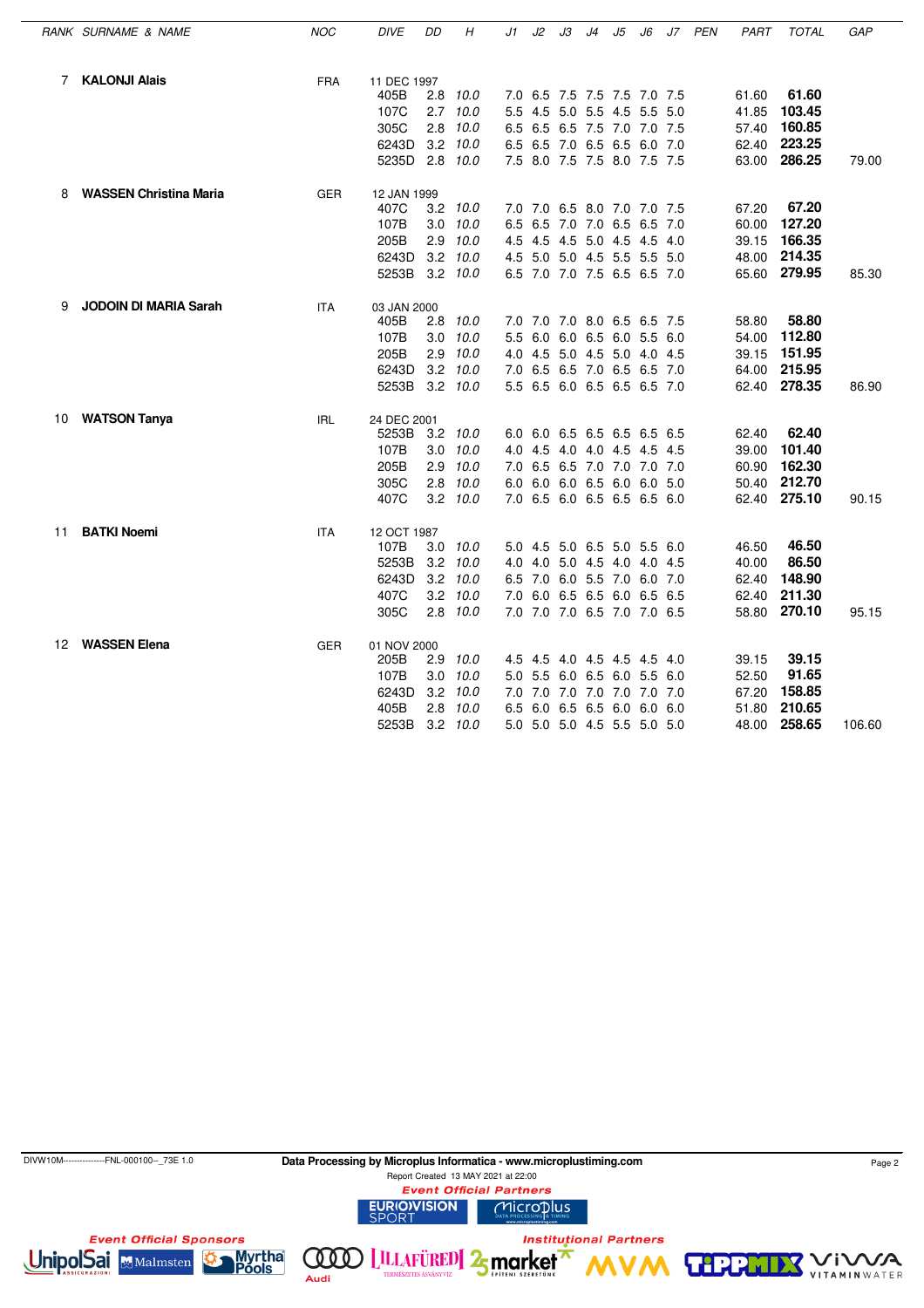

DIVING 10 - 16 MAY

Dive Order

ORDER SURNAME & NAME NOC BORN

#### **Synchronised 3m Women Final**

**REVISED 14 MAY 18:26**

**Event 113 16 MAY 2021 - 18:00**

| <b>REFEREE</b>     | <b>TELLEFSEN Arne</b>            | <b>LEN</b> | <b>ASSISTANT</b>     |                       | SOROKINA Anna             | LEN |
|--------------------|----------------------------------|------------|----------------------|-----------------------|---------------------------|-----|
|                    | <b>PANFI</b>                     |            |                      |                       |                           |     |
| <b>EXECUTION 1</b> | SIEFKEN Jann                     |            | SYNCHRO <sub>1</sub> |                       | VAN DER VOORT Ronald      |     |
| <b>EXECUTION 2</b> | MAMONTOV Andrei                  |            | SYNCHRO <sub>2</sub> | <b>BARTAIA Irakli</b> |                           |     |
|                    | <b>EXECUTION 3 AZORIN Daniel</b> |            | <b>SYNCHRO3</b>      |                       | <b>STRITT BURK Carmen</b> |     |
|                    | <b>EXECUTION 4 ILIES Daniela</b> |            | SYNCHRO 4            |                       | <b>TOULOUDIS Nikolaos</b> |     |
|                    |                                  |            | SYNCHRO5             | <b>WIERNIUK Anna</b>  |                           |     |
| <b>RESERVE</b>     | PEREZ Angel Luis                 |            | <b>RESERVE</b>       |                       |                           |     |
| 1                  | <b>PYSMENSKA Anna</b>            |            |                      | UKR.                  | 12 MAR 1991               |     |
|                    | <b>KESAR Viktoriya</b>           |            |                      | UKR.                  | 11 AUG 1993               |     |
|                    |                                  |            |                      |                       |                           |     |
| 2                  | <b>KLIUEVA Uliana</b>            |            |                      | <b>RUS</b>            | 30 JUN 2002               |     |
|                    | <b>KOROLEVA Vitalija</b>         |            |                      | <b>RUS</b>            | 27 MAY 2001               |     |
| 3                  | <b>HENTSCHEL Lena</b>            |            |                      | <b>GER</b>            | 17 JUN 2001               |     |
|                    | <b>PUNZEL Tina</b>               |            |                      | GER.                  | 01 AUG 1995               |     |
|                    |                                  |            |                      |                       |                           |     |
| 4                  | <b>REID Grace</b>                |            |                      | <b>GBR</b>            | 09 MAY 1996               |     |
|                    | <b>TORRANCE Katherine</b>        |            |                      | <b>GBR</b>            | 10 OCT 1998               |     |
|                    |                                  |            |                      |                       |                           |     |
| 5                  | <b>SANDOR Petra</b>              |            |                      | <b>HUN</b>            | 02 APR 2000               |     |
|                    | <b>VEISZ Emma</b>                |            |                      | <b>HUN</b>            | 01 MAY 2005               |     |
|                    |                                  |            |                      |                       |                           |     |
| 6                  | <b>BERTOCCHI Elena</b>           |            |                      | <b>ITA</b>            | 19 SEP 1994               |     |
|                    | <b>PELLACANI Chiara</b>          |            |                      | <b>ITA</b>            | 12 SEP 2002               |     |



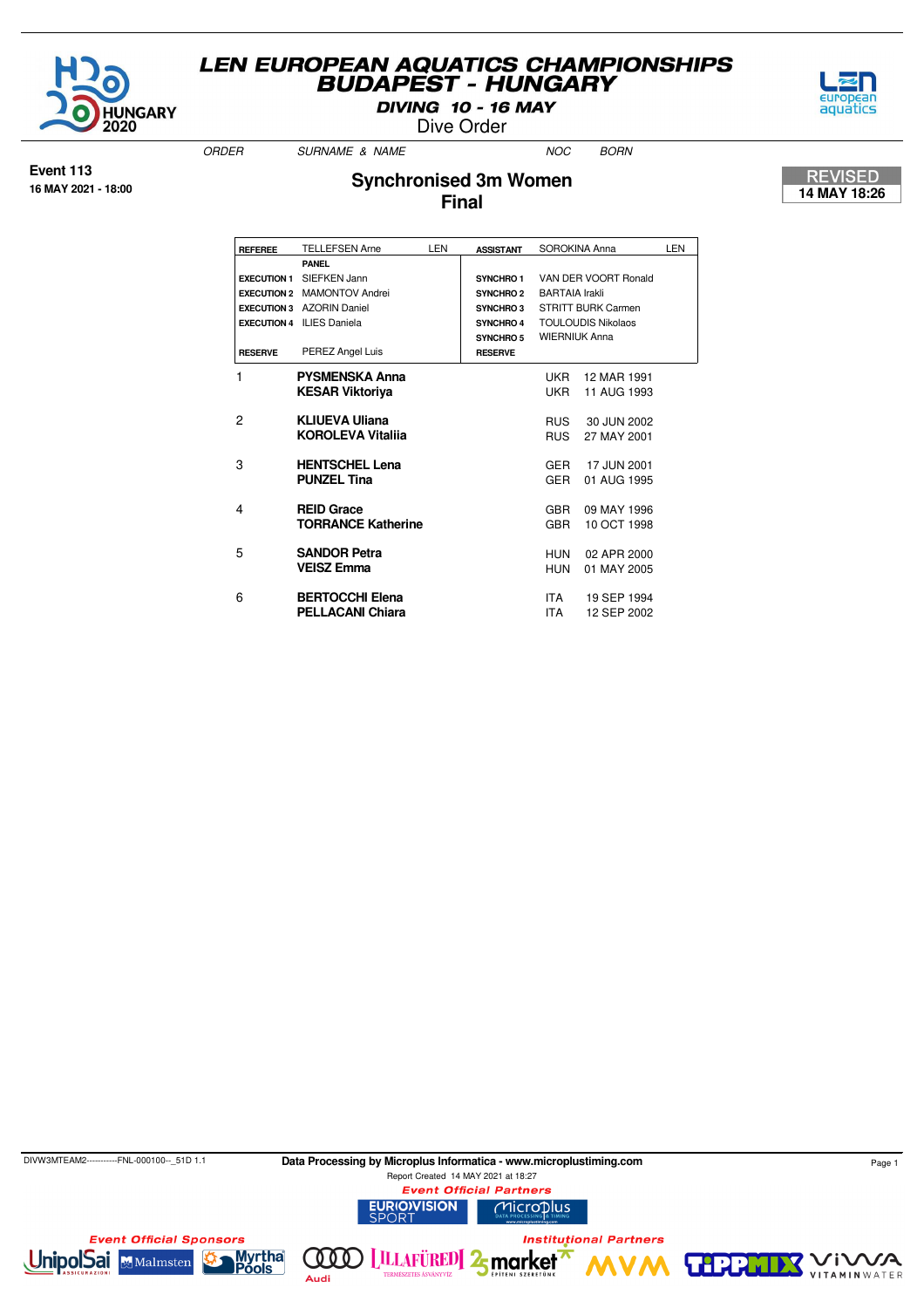

DIVING 10 - 16 MAY

Dive Order



ORDER SURNAME & NAME NOC BORN

 $DIVE$  h DESCR  $DIVE$  REVISE<sup>P</sup>B

#### **Event 113**

**16 MAY 2021 - 18:00**

#### **Synchronised 3m Women Final**



**14 MAY 18:28**

|                |                           | <b>REFEREE</b> | <b>TELLEFSEN Arne</b>              | LEN             | <b>ASSISTANT</b>            | SOROKINA Anna<br>LEN                                       |                            |            |
|----------------|---------------------------|----------------|------------------------------------|-----------------|-----------------------------|------------------------------------------------------------|----------------------------|------------|
|                |                           |                | <b>PANEL</b>                       |                 |                             |                                                            |                            |            |
|                |                           |                | <b>EXECUTION 1 SIEFKEN Jann</b>    |                 | SYNCHRO <sub>1</sub>        | VAN DER VOORT Ronald                                       |                            |            |
|                |                           |                | <b>EXECUTION 2 MAMONTOV Andrei</b> |                 | SYNCHRO <sub>2</sub>        | <b>BARTAIA Irakli</b>                                      |                            |            |
|                |                           |                | <b>EXECUTION 3 AZORIN Daniel</b>   |                 | <b>SYNCHRO3</b>             | STRITT BURK Carmen                                         |                            |            |
|                |                           |                | <b>EXECUTION 4 ILIES Daniela</b>   |                 | SYNCHRO 4                   | <b>TOULOUDIS Nikolaos</b>                                  |                            |            |
|                |                           | <b>RESERVE</b> | PEREZ Angel Luis                   |                 | SYNCHRO 5<br><b>RESERVE</b> | <b>WIERNIUK Anna</b>                                       |                            |            |
|                |                           |                |                                    |                 |                             |                                                            |                            |            |
| 1              | <b>PYSMENSKA Anna</b>     |                |                                    | UKR 12 MAR 1991 |                             |                                                            |                            |            |
|                | <b>KESAR Viktoriya</b>    |                | <b>UKR</b>                         | 11 AUG 1993     |                             |                                                            |                            |            |
|                |                           |                | 1                                  | 401B            | 3.0 <sub>m</sub>            | <b>INWARD DIVE</b>                                         | <b>PIKE</b>                | 2.0        |
|                |                           |                | 2                                  | 301B            | 3.0 <sub>m</sub>            | <b>REVERSE DIVE</b><br>FORWARD 2-1/2 SOMERS, 1 TWIST       | <b>PIKE</b>                | 2.0        |
|                |                           |                | 3<br>4                             | 5152B           | 3.0m<br>3.0 <sub>m</sub>    |                                                            | <b>PIKE</b><br><b>PIKE</b> | 3.0        |
|                |                           |                | 5                                  | 107B<br>205B    | 3.0m                        | FORWARD 3-1/2 SOMERSAULTS<br><b>BACK 2-1/2 SOMERSAULTS</b> | <b>PIKE</b>                | 3.1<br>3.0 |
|                |                           |                |                                    |                 |                             |                                                            |                            |            |
| $\overline{c}$ | <b>KLIUEVA Uliana</b>     |                | <b>RUS</b>                         | 30 JUN 2002     |                             |                                                            |                            |            |
|                | <b>KOROLEVA Vitalija</b>  |                | <b>RUS</b>                         | 27 MAY 2001     |                             |                                                            |                            |            |
|                |                           |                | 1                                  | 401B            | 3.0m                        | INWARD DIVE                                                | PIKE                       | 2.0        |
|                |                           |                | 2                                  | 101B            | 3.0m                        | <b>FORWARD DIVE</b>                                        | PIKE                       | 2.0        |
|                |                           |                | 3                                  | 205B            | 3.0m                        | BACK 2-1/2 SOMERSAULTS                                     | <b>PIKE</b>                | 3.0        |
|                |                           |                | 4<br>5                             | 305B            | 3.0m                        | 3.0m REVERSE 2-1/2 SOMERSAULTS                             | PIKE<br><b>PIKE</b>        | 3.0<br>3.0 |
|                |                           |                |                                    | 5152B           |                             | FORWARD 2-1/2 SOMERS. 1 TWIST                              |                            |            |
| 3              | <b>HENTSCHEL Lena</b>     |                | <b>GER</b>                         | 17 JUN 2001     |                             |                                                            |                            |            |
|                | <b>PUNZEL Tina</b>        |                | <b>GER</b>                         | 01 AUG 1995     |                             |                                                            |                            |            |
|                |                           |                | 1                                  | 401B            | 3.0 <sub>m</sub>            | INWARD DIVE                                                | <b>PIKE</b>                | 2.0        |
|                |                           |                | 2                                  | 201B            | 3.0m                        | <b>BACK DIVE</b>                                           | <b>PIKE</b>                | 2.0        |
|                |                           |                | 3                                  | 5152B           |                             | 3.0m FORWARD 2-1/2 SOMERS. 1 TWIST                         | PIKE                       | 3.0        |
|                |                           |                | 4                                  | 305B            | 3.0m                        | REVERSE 2-1/2 SOMERSAULTS                                  | <b>PIKE</b>                | 3.0        |
|                |                           |                | 5                                  | 107B            | 3.0m                        | FORWARD 3-1/2 SOMERSAULTS                                  | PIKE                       | 3.1        |
| 4              | <b>REID Grace</b>         |                | GBR                                | 09 MAY 1996     |                             |                                                            |                            |            |
|                | <b>TORRANCE Katherine</b> |                | GBR                                | 10 OCT 1998     |                             |                                                            |                            |            |
|                |                           |                | 1                                  | 401B            | 3.0m                        | INWARD DIVE                                                | PIKE                       | 2.0        |
|                |                           |                | 2                                  | 101B            | 3.0m                        | <b>FORWARD DIVE</b>                                        | <b>PIKE</b>                | 2.0        |
|                |                           |                | 3                                  | 5152B           | 3.0m                        | FORWARD 2-1/2 SOMERS. 1 TWIST                              | <b>PIKE</b>                | 3.0        |
|                |                           |                | 4<br>5                             | 205B<br>305B    | 3.0m<br>3.0m                | BACK 2-1/2 SOMERSAULTS                                     | PIKE<br><b>PIKE</b>        | 3.0<br>3.0 |
|                |                           |                |                                    |                 |                             | REVERSE 2-1/2 SOMERSAULTS                                  |                            |            |
| 5              | <b>SANDOR Petra</b>       |                | <b>HUN</b>                         | 02 APR 2000     |                             |                                                            |                            |            |
|                | <b>VEISZ Emma</b>         |                | <b>HUN</b>                         | 01 MAY 2005     |                             |                                                            |                            |            |
|                |                           |                | 1                                  | 5231D           | 3.0m                        | BACK 1-1/2 SOMERSAULTS 1/2 TWIST                           |                            | 2.0        |
|                |                           |                | 2                                  | 301B            | 3.0m                        | <b>REVERSE DIVE</b>                                        | PIKE                       | 2.0        |
|                |                           |                | 3                                  | 105B            | 3.0 <sub>m</sub>            | FORWARD 2-1/2 SOMERSAULTS                                  | <b>PIKE</b>                | 2.4        |
|                |                           |                | 4                                  | 405C            | 3.0m                        | INWARD 2-1/2 SOMERSAULTS                                   | TUCK                       | 2.7        |
|                |                           |                | 5                                  | 205C            | 3.0m                        | BACK 2-1/2 SOMERSAULTS                                     | TUCK                       | 2.8        |
| 6              | <b>BERTOCCHI Elena</b>    |                | ITA                                | 19 SEP 1994     |                             |                                                            |                            |            |
|                | <b>PELLACANI Chiara</b>   |                | <b>ITA</b>                         | 12 SEP 2002     |                             |                                                            |                            |            |
|                |                           |                | $\mathbf{1}$                       | 401B            |                             | 3.0m INWARD DIVE                                           | <b>PIKE</b>                | 2.0        |
|                |                           |                | 2                                  | 301B            | 3.0m                        | <b>REVERSE DIVE</b>                                        | <b>PIKE</b>                | 2.0        |
|                |                           |                | 3                                  | 5152B           |                             | 3.0m FORWARD 2-1/2 SOMERS. 1 TWIST                         | <b>PIKE</b>                | 3.0        |
|                |                           |                | 4                                  | 107B            |                             | 3.0m FORWARD 3-1/2 SOMERSAULTS                             | <b>PIKE</b>                | 3.1        |
|                |                           |                | 5                                  | 205B            |                             | 3.0m BACK 2-1/2 SOMERSAULTS                                | <b>PIKE</b>                | 3.0        |



market

 $\blacktriangle$ 

**THPP** 

**LILLAFÜRED** 

(000)

Audi



'i V

**VITAMIN** WATER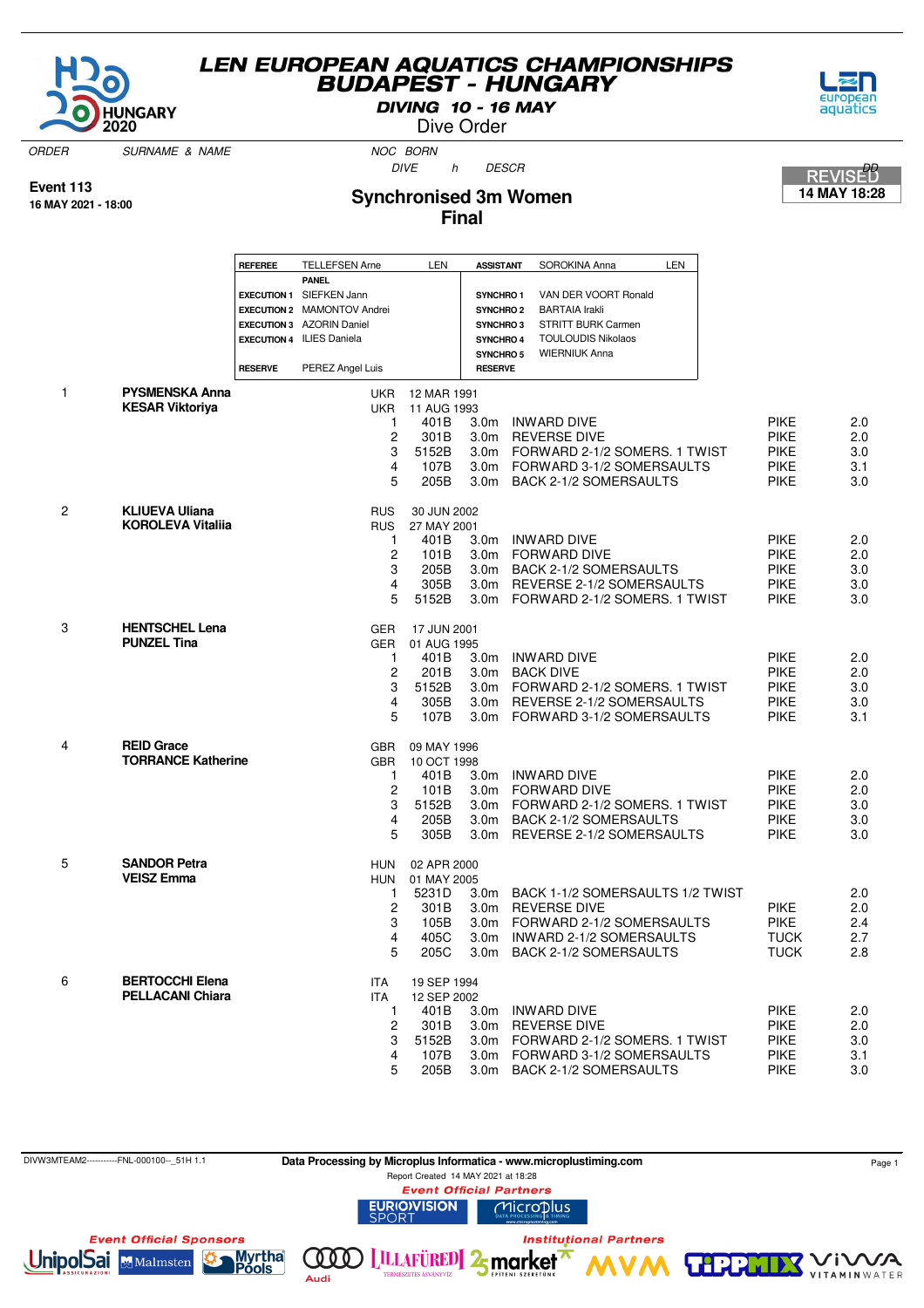

**Event 113 16 MAY 2021 - 18:00**

# **LEN EUROPEAN AQUATICS CHAMPIONSHIPS<br>BUDAPEST - HUNGARY**

DIVING 10 - 16 MAY

**Results** 

RANK SURNAME & NAME NOC BORN TOTAL GAP

#### **Synchronised 3m Women**

**Final**

|   |                       | <b>REFEREE</b>            | <b>TELLEFSEN Arne</b>            | LEN        | <b>ASSISTANT</b>     | SOROKINA Anna             | <b>LEN</b> |       |
|---|-----------------------|---------------------------|----------------------------------|------------|----------------------|---------------------------|------------|-------|
|   |                       |                           | <b>PANEL</b>                     |            |                      |                           |            |       |
|   |                       | <b>EXECUTION 1</b>        | SIEFKEN Jann                     |            | SYNCHRO <sub>1</sub> | VAN DER VOORT Ronald      |            |       |
|   |                       | <b>EXECUTION 2</b>        | <b>MAMONTOV Andrei</b>           |            | <b>SYNCHRO2</b>      | <b>BARTAIA Irakli</b>     |            |       |
|   |                       |                           | <b>EXECUTION 3 AZORIN Daniel</b> |            | SYNCHRO <sub>3</sub> | STRITT BURK Carmen        |            |       |
|   |                       |                           | <b>EXECUTION 4 ILIES Daniela</b> |            | <b>SYNCHRO 4</b>     | <b>TOULOUDIS Nikolaos</b> |            |       |
|   |                       |                           |                                  |            | SYNCHRO 5            | <b>WIERNIUK Anna</b>      |            |       |
|   |                       | <b>RESERVE</b>            | PEREZ Angel Luis                 |            | <b>RESERVE</b>       |                           |            |       |
| 1 |                       | <b>HENTSCHEL Lena</b>     |                                  | <b>GER</b> | 17 JUN 2001          |                           | 307.29     |       |
|   | <b>PUNZEL Tina</b>    |                           |                                  | <b>GER</b> | 01 AUG 1995          |                           |            |       |
| 2 |                       | <b>BERTOCCHI Elena</b>    |                                  | <b>ITA</b> | 19 SEP 1994          |                           | 307.20     | 0.09  |
|   |                       | <b>PELLACANI Chiara</b>   |                                  | <b>ITA</b> |                      | 12 SEP 2002               |            |       |
| 3 | <b>KLIUEVA Uliana</b> |                           |                                  | <b>RUS</b> | 30 JUN 2002          |                           | 291.00     | 16.29 |
|   |                       | <b>KOROLEVA Vitalija</b>  |                                  | <b>RUS</b> | 27 MAY 2001          |                           |            |       |
| 4 | <b>REID Grace</b>     |                           |                                  | <b>GBR</b> | 09 MAY 1996          |                           | 290.70     | 16.59 |
|   |                       | <b>TORRANCE Katherine</b> |                                  | <b>GBR</b> | 10 OCT 1998          |                           |            |       |
| 5 |                       | <b>PYSMENSKA Anna</b>     |                                  | <b>UKR</b> | 12 MAR 1991          |                           | 281.19     | 26.10 |
|   |                       | <b>KESAR Viktoriya</b>    |                                  | <b>UKR</b> | 11 AUG 1993          |                           |            |       |
| 6 | <b>SANDOR Petra</b>   |                           |                                  | <b>HUN</b> | 02 APR 2000          |                           | 219.18     | 88.11 |
|   | <b>VEISZ Emma</b>     |                           |                                  | <b>HUN</b> | 01 MAY 2005          |                           |            |       |



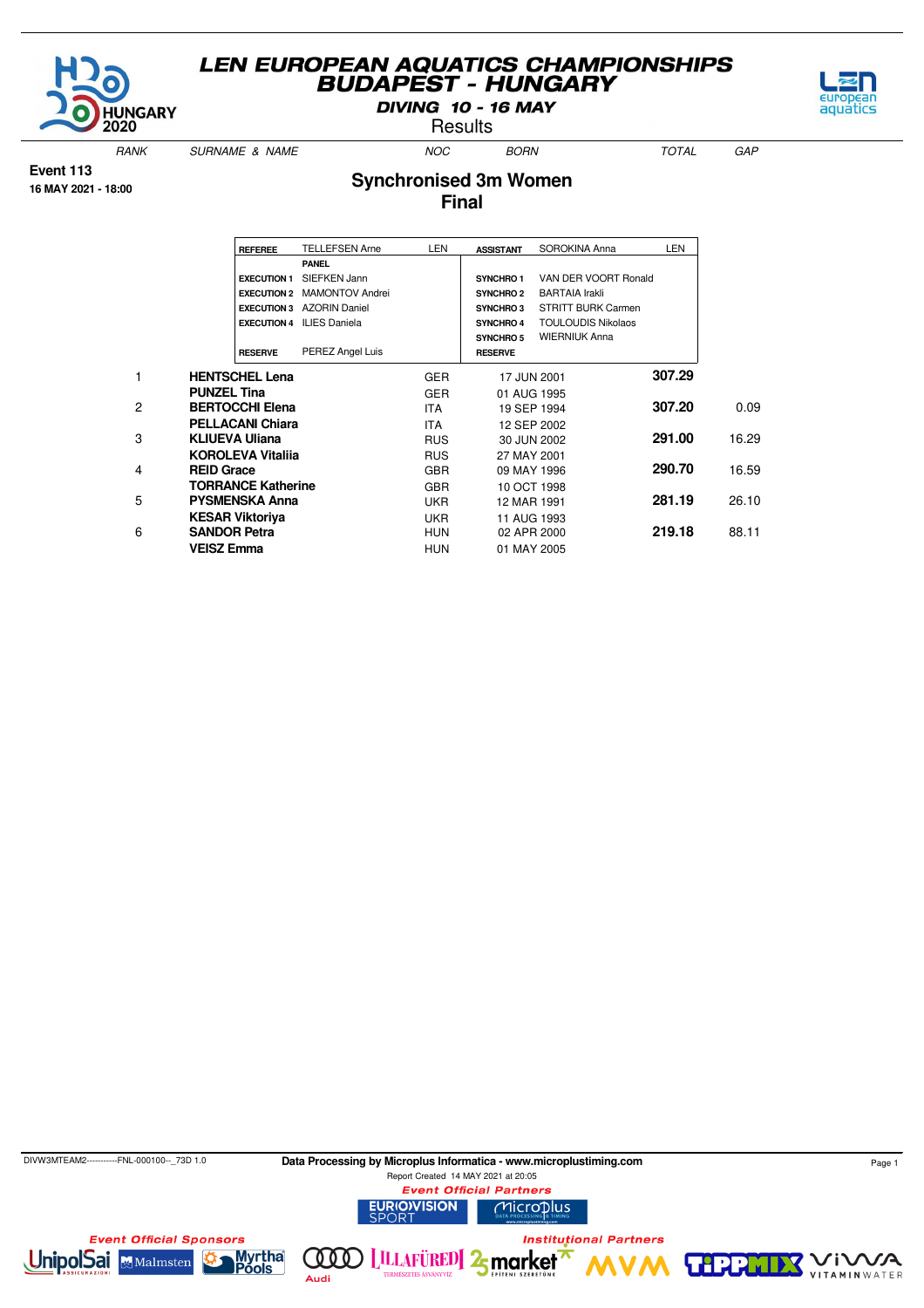

DIVING 10 - 16 MAY **Results** 



**VITAMIN** WATER

RANK SURNAME & NAME NOC BORN

DIVE DD H E1 E2 E3 E4 S1 S2 S3 S4 S5 PEN PART TOTAL GAP

**Event 113 16 MAY 2021 - 18:00**

**Synchronised 3m Women Final**

|    |                           | <b>REFEREE</b> | <b>TELLEFSEN Arne</b>                                                |            | LEN        |     | <b>ASSISTANT</b>                  | SOROKINA Anna                                                              |         |         | <b>LEN</b> |                |                  |       |
|----|---------------------------|----------------|----------------------------------------------------------------------|------------|------------|-----|-----------------------------------|----------------------------------------------------------------------------|---------|---------|------------|----------------|------------------|-------|
|    |                           |                | <b>PANEL</b>                                                         |            |            |     |                                   |                                                                            |         |         |            |                |                  |       |
|    |                           |                | <b>EXECUTION 1 SIEFKEN Jann</b>                                      |            |            |     | SYNCHRO <sub>1</sub>              | VAN DER VOORT Ronald                                                       |         |         |            |                |                  |       |
|    |                           |                | <b>EXECUTION 2 MAMONTOV Andrei</b>                                   |            |            |     | SYNCHRO <sub>2</sub>              | <b>BARTAIA</b> Irakli                                                      |         |         |            |                |                  |       |
|    |                           |                | <b>EXECUTION 3 AZORIN Daniel</b><br><b>EXECUTION 4 ILIES Daniela</b> |            |            |     | SYNCHRO <sub>3</sub><br>SYNCHRO 4 | STRITT BURK Carmen<br><b>TOULOUDIS Nikolaos</b>                            |         |         |            |                |                  |       |
|    |                           |                |                                                                      |            |            |     | SYNCHRO 5                         | <b>WIERNIUK Anna</b>                                                       |         |         |            |                |                  |       |
|    |                           | <b>RESERVE</b> | PEREZ Angel Luis                                                     |            |            |     | <b>RESERVE</b>                    |                                                                            |         |         |            |                |                  |       |
| 1. | <b>HENTSCHEL Lena</b>     |                | 17 JUN 2001<br><b>GER</b>                                            |            |            |     |                                   |                                                                            |         |         |            |                |                  |       |
|    | <b>PUNZEL Tina</b>        |                | <b>GER</b><br>01 AUG 1995                                            |            |            |     |                                   |                                                                            |         |         |            |                |                  |       |
|    |                           |                | 401B                                                                 | 2.0        | 3.0        |     |                                   | 8.5 8.5 8.0 7.5 8.5 8.0 8.0 8.0 8.0                                        |         |         |            | 48.60          | 48.60            |       |
|    |                           |                | 201B                                                                 | 2.0        | 3.0        |     |                                   | 7.5 7.5 7.5 8.0 8.5 8.5 8.5 8.5 8.0                                        |         |         |            | 48.60          | 97.20            |       |
|    |                           |                | 5152B                                                                | 3.0        | 3.0        |     |                                   | 7.5 7.5 7.5 7.5 8.0 8.0 9.0 8.0 8.0                                        |         |         |            | 70.20          | 167.40<br>239.40 |       |
|    |                           |                | 305B                                                                 | 3.0        | 3.0        |     |                                   | 7.5 7.5 7.5 8.5 8.5 8.5 8.5 8.0 8.0                                        |         |         |            | 72.00          |                  |       |
|    |                           |                | 107B                                                                 | 3.1        | 3.0        |     |                                   | 7.0 7.5 6.0 6.5 7.5 8.0 8.0 7.5 7.5                                        |         |         |            | 67.89          | 307.29           |       |
| 2  | <b>BERTOCCHI Elena</b>    | <b>ITA</b>     | 19 SEP 1994                                                          |            |            |     |                                   |                                                                            |         |         |            |                |                  |       |
|    | <b>PELLACANI Chiara</b>   | <b>ITA</b>     | 12 SEP 2002                                                          |            | 3.0        |     |                                   |                                                                            |         |         |            |                | 49.80            |       |
|    |                           |                | 401B<br>301B                                                         | 2.0<br>2.0 | 3.0        |     |                                   | 8.0 7.5 8.0 8.5 8.5 8.5 8.0 9.0 8.5<br>7.5 6.5 7.5 7.0 7.5 7.5 7.5 7.5 7.5 |         |         |            | 49.80<br>44.40 | 94.20            |       |
|    |                           |                | 5152B                                                                | 3.0        | 3.0        |     |                                   | 7.0 7.5 7.5 8.0 8.5 8.5 8.0 8.5 8.0                                        |         |         |            | 72.00          | 166.20           |       |
|    |                           |                | 107B                                                                 | 3.1        | 3.0        |     |                                   | 7.0 7.5 8.0 8.0 8.5 8.0 8.0 8.0 8.5                                        |         |         |            | 74.40          | 240.60           |       |
|    |                           |                | 205B                                                                 | 3.0        | 3.0        |     |                                   | 6.5 6.0 7.0 7.0 8.0 8.0 8.0 7.5 7.5                                        |         |         |            | 66.60          | 307.20           | 0.09  |
|    |                           |                |                                                                      |            |            |     |                                   |                                                                            |         |         |            |                |                  |       |
|    | <b>KLIUEVA Uliana</b>     | <b>RUS</b>     | 30 JUN 2002                                                          |            |            |     |                                   |                                                                            |         |         |            |                |                  |       |
|    | <b>KOROLEVA Vitaliia</b>  | <b>RUS</b>     | 27 MAY 2001<br>401B                                                  |            |            |     |                                   |                                                                            |         |         |            | 48.60          | 48.60            |       |
|    |                           |                | 101B                                                                 | 2.0<br>2.0 | 3.0<br>3.0 |     |                                   | 8.0 8.0 8.0 8.0 8.5 8.0 8.0 8.5 8.0<br>8.0 7.5 8.0 8.5 8.5 8.5 9.0 8.5 8.5 |         |         |            | 49.80          | 98.40            |       |
|    |                           |                | 205B                                                                 |            | 3.0        |     |                                   |                                                                            |         |         |            |                | 167.70           |       |
|    |                           |                | 305B                                                                 | 3.0<br>3.0 | 3.0        | 4.5 |                                   | 7.0 7.5 7.5 7.0 8.0 8.0 8.5 8.0 8.0<br>6.0 5.5 6.0 6.0 6.5 6.0 6.5 6.5     |         |         |            | 69.30          | 222.60           |       |
|    |                           |                | 5152B                                                                | 3.0        | 3.0        |     |                                   | 6.5 7.5 7.5 6.5 7.5 8.0 8.0 8.5 8.0                                        |         |         |            | 54.90          | 68.40 291.00     |       |
|    |                           |                |                                                                      |            |            |     |                                   |                                                                            |         |         |            |                |                  | 16.29 |
| 4  | <b>REID Grace</b>         |                | 09 MAY 1996<br><b>GBR</b>                                            |            |            |     |                                   |                                                                            |         |         |            |                |                  |       |
|    | <b>TORRANCE Katherine</b> | <b>GBR</b>     | 10 OCT 1998<br>401B                                                  | 2.0        | 3.0        |     |                                   | 8.0 8.0 8.0 7.5 9.0 8.5 8.5 8.5 8.5                                        |         |         |            | 49.80          | 49.80            |       |
|    |                           |                | 101B                                                                 | 2.0        | 3.0        |     |                                   | 8.5 8.0 8.0 8.0 7.5 8.0 7.5 8.0 8.0                                        |         |         |            | 47.40          | 97.20            |       |
|    |                           |                | 5152B                                                                |            | 3.0        |     |                                   |                                                                            |         |         |            |                | 164.70           |       |
|    |                           |                | 205B                                                                 | 3.0<br>3.0 | 3.0        | 6.5 | 7.0                               | 7.5 7.0 6.5 7.0 8.0 8.0 8.5 7.5 7.5<br>6.5 6.0 7.5 7.5 7.5 7.0 7.0         |         |         |            | 67.50<br>63.00 | 227.70           |       |
|    |                           |                | 305B                                                                 | 3.0        | 3.0        |     |                                   | 6.0 7.0 7.0 6.5 7.5 7.0 7.5 7.0 7.0                                        |         |         |            | 63.00          | 290.70           | 16.59 |
|    |                           |                |                                                                      |            |            |     |                                   |                                                                            |         |         |            |                |                  |       |
| 5  | <b>PYSMENSKA Anna</b>     |                | UKR 12 MAR 1991                                                      |            |            |     |                                   |                                                                            |         |         |            |                |                  |       |
|    | <b>KESAR Viktoriya</b>    |                | <b>UKR</b> 11 AUG 1993<br>401B                                       | 2.0        | 3.0        |     |                                   | 7.5 7.5 8.5 7.5 8.0 8.5 8.5 8.5 8.5                                        |         |         |            | 48.60          | 48.60            |       |
|    |                           |                | 301B                                                                 | 2.0        | 3.0        |     |                                   | 8.0 8.5 7.5 7.5 8.0 8.0 7.5 7.5 7.5                                        |         |         |            | 46.20          | 94.80            |       |
|    |                           |                | 5152B                                                                | 3.0        | 3.0        | 7.0 |                                   | 7.0 7.0 7.0 7.5                                                            | 7.5 7.5 | 7.0 7.5 |            | 65.70          | 160.50           |       |
|    |                           |                | 107B                                                                 | 3.1        | 3.0        |     |                                   | 7.0 7.0 4.5 4.0 7.0 7.5 6.5 6.5 6.5                                        |         |         |            | 58.59          | 219.09           |       |
|    |                           |                | 205B                                                                 | 3.0        | 3.0        |     |                                   | 6.0 6.0 6.5 6.0 7.5 7.5 7.5 7.0 7.5                                        |         |         |            | 62.10          | 281.19           | 26.10 |
|    |                           |                |                                                                      |            |            |     |                                   |                                                                            |         |         |            |                |                  |       |

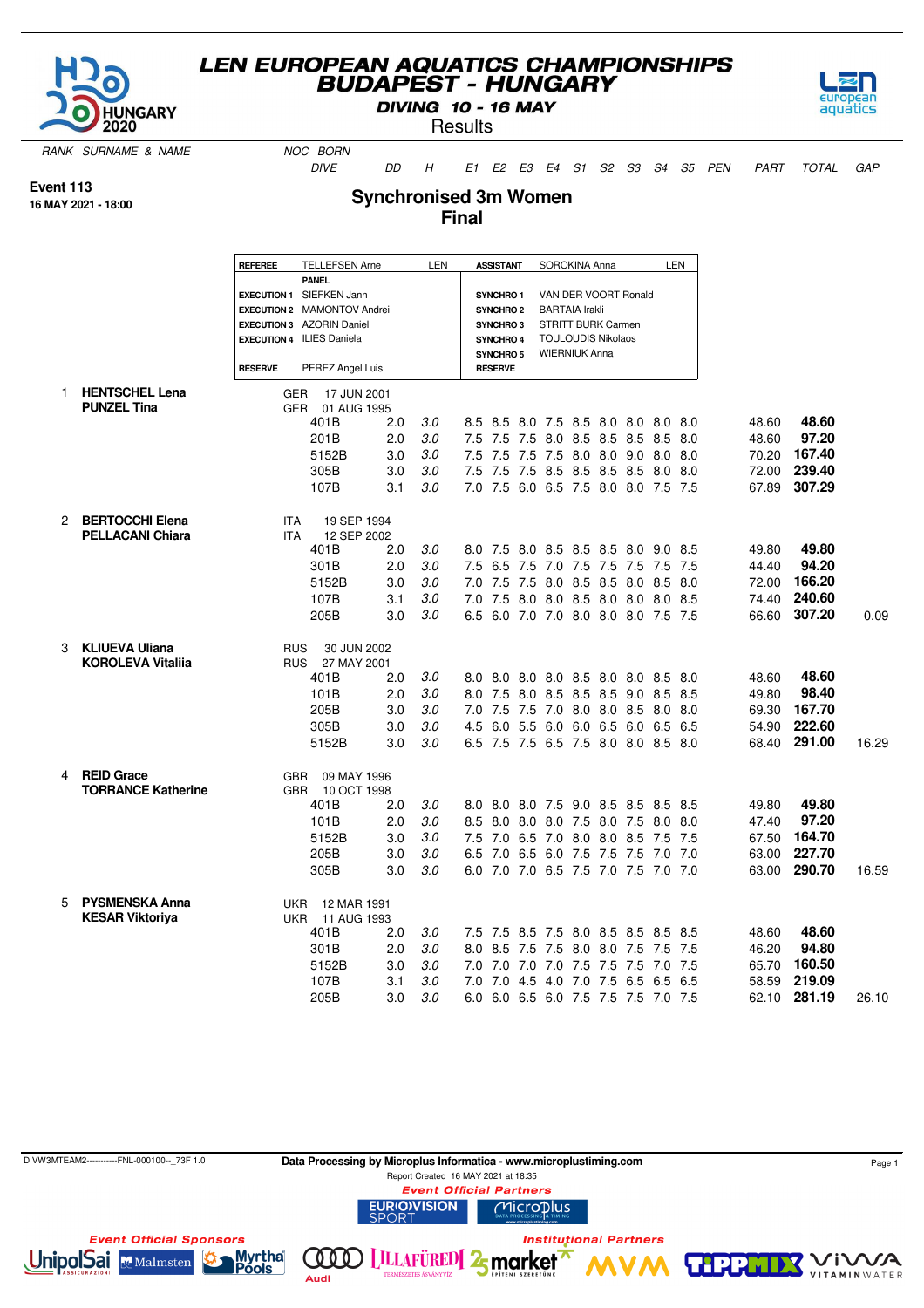| RANK SURNAME & NAME                      | NOC BORN                                                        |            |            |    |                                                                            |    |    |    |    |                             |    |    |            |                |                  |       |
|------------------------------------------|-----------------------------------------------------------------|------------|------------|----|----------------------------------------------------------------------------|----|----|----|----|-----------------------------|----|----|------------|----------------|------------------|-------|
|                                          | <b>DIVE</b>                                                     | DD         | Н          | F1 | F2                                                                         | E3 | E4 | S1 | S2 | S3                          | S4 | S5 | <b>PEN</b> | PART           | <b>TOTAL</b>     | GAP   |
| <b>SANDOR Petra</b><br><b>VEISZ Emma</b> | 02 APR 2000<br><b>HUN</b><br>01 MAY 2005<br><b>HUN</b><br>5231D | 2.0        | 3.0        |    | 7.0 6.0 7.0 6.5 7.5 7.5 7.5 8.0 8.0                                        |    |    |    |    |                             |    |    |            | 43.80          | 43.80            |       |
|                                          | 301B<br>105B                                                    | 2.0<br>2.4 | 3.0<br>3.0 |    | 6.5 6.0 6.0 6.0 6.5 6.0 6.5 7.0 6.5<br>6.5 5.5 5.5 6.0 6.5 7.0 7.5 7.0 7.0 |    |    |    |    |                             |    |    |            | 37.80<br>46.80 | 81.60<br>128.40  |       |
|                                          | 405C<br>205C                                                    | 2.7<br>2.8 | 3.0<br>3.0 |    | 4.5 4.0<br>4.0 3.5 5.0 6.5 6.5 6.0 6.5 6.5 6.0                             |    |    |    |    | 5.0 5.0 5.0 6.0 6.0 5.5 6.0 |    |    |            | 43.74<br>47.04 | 172.14<br>219.18 | 88.11 |

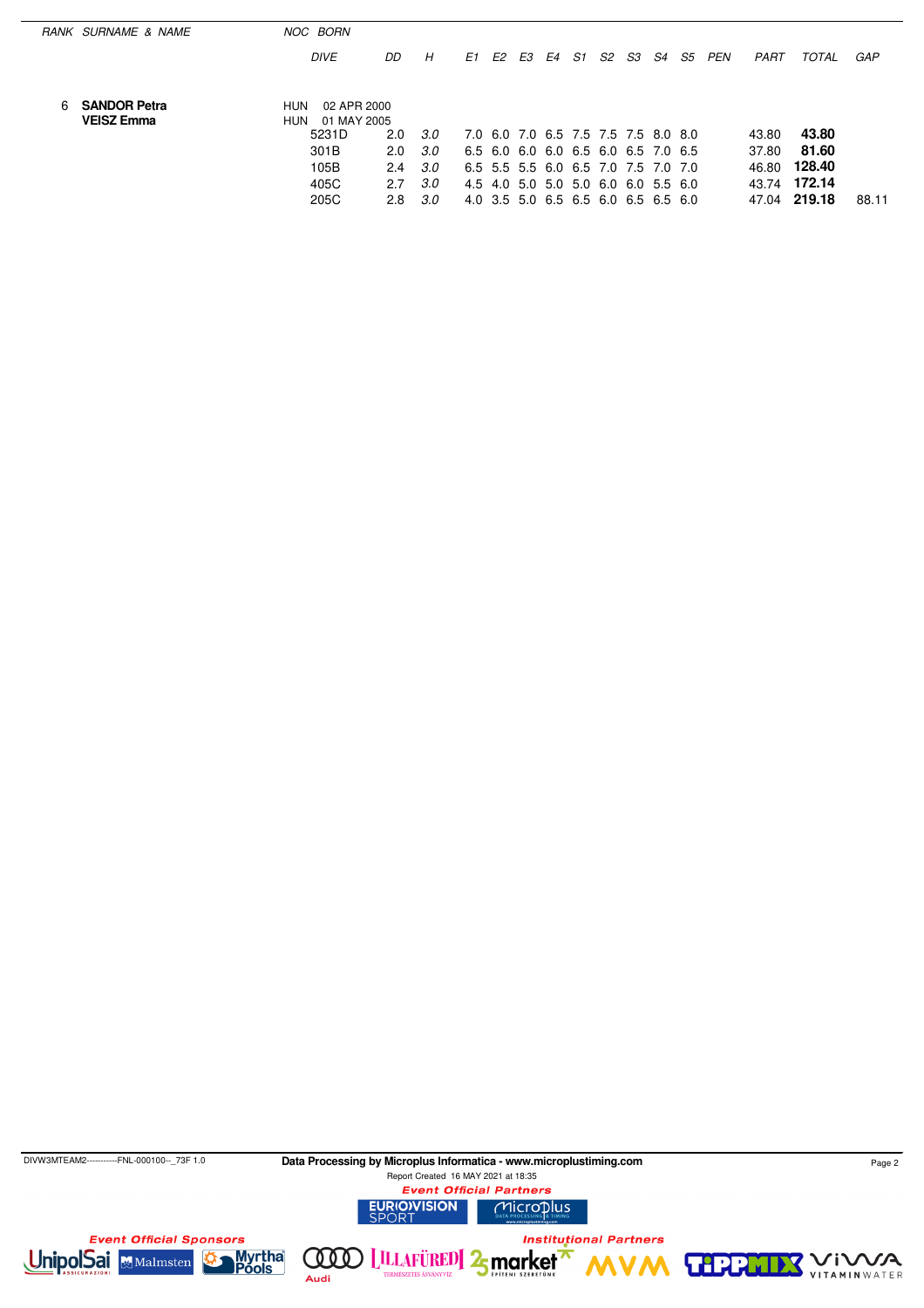

DIVING 10 - 16 MAY

Dive Order

ORDER SURNAME & NAME NOC BORN

**Event 109 14 MAY 2021 - 19:30**

**Synchronised 10m Women Final**

| <b>REFEREE</b>     | MOISEEVA Svetlana                               | <b>LEN</b> | <b>ASSISTANT</b>     |                          | <b>CHOBANOV Georgi</b>     | LEN |
|--------------------|-------------------------------------------------|------------|----------------------|--------------------------|----------------------------|-----|
|                    | <b>PANEL</b>                                    |            |                      |                          |                            |     |
| <b>EXECUTION 1</b> | <b>STRITT BURK Carmen</b>                       |            | SYNCHRO <sub>1</sub> |                          | PEREZ Angel Luis           |     |
|                    | <b>EXECUTION 2 SIEFKEN Jann</b>                 |            | SYNCHRO <sub>2</sub> | <b>JAFCSAK Zsolt</b>     |                            |     |
|                    | <b>EXECUTION 3 TOULOUDIS Nikolaos</b>           |            | SYNCHRO <sub>3</sub> | <b>ILIES Daniela</b>     |                            |     |
|                    | <b>EXECUTION 4 VAN DER VOORT Ronald</b>         |            | <b>SYNCHRO 4</b>     | <b>AXTELIUS Peter</b>    |                            |     |
|                    |                                                 |            | SYNCHRO5             | <b>BARROW Sarah</b>      |                            |     |
| <b>RESERVE</b>     | <b>AZORIN Daniel</b>                            |            | <b>RESERVE</b>       |                          |                            |     |
| 1                  | <b>TUXEN Anne Vilde</b>                         |            |                      | <b>NOR</b>               | 27 FEB 1998                |     |
|                    | <b>TUXEN Helle</b>                              |            |                      | NOR.                     | 04 SEP 2001                |     |
| 2                  | <b>CHENG Eden</b>                               |            |                      | <b>GBR</b>               | 02 DEC 2002                |     |
|                    | <b>TOULSON Lois</b>                             |            |                      | <b>GBR</b>               | 26 SEP 1999                |     |
| 3                  | <b>BIGINELLI Maja</b>                           |            |                      | <b>ITA</b>               | 09 JUN 2003                |     |
|                    | <b>NERONI Elettra</b>                           |            |                      | <b>ITA</b>               | 17 APR 2003                |     |
| 4                  | <b>PUNZEL Tina</b>                              |            |                      | <b>GFR</b>               | 01 AUG 1995                |     |
|                    | <b>WASSEN Christina Maria</b>                   |            |                      | <b>GER</b>               | 12 JAN 1999                |     |
| 5                  | <b>BAILO Ksenija</b>                            |            |                      | UKR                      | 25 FEB 2005                |     |
|                    | <b>LYSKUN Sofija</b>                            |            |                      | UKR                      | 07 FEB 2002                |     |
| 6                  | <b>BELIAEVA Ekaterina</b><br>TIMOSHININA Iuliia |            |                      | <b>RUS</b><br><b>RUS</b> | 22 JUN 2003<br>23 JAN 1998 |     |

DIVW10MTEAM2----------FNL-000100--\_51D 1.1 **Data Processing by Microplus Informatica - www.microplustiming.com** Page 1 Report Created 13 MAY 2021 at 18:40**Event Official Partners RIOVISION** Microplus **Event Official Sponsors Institutional Partners Myrtha UnipolSai**  $\omega$ **VM** Malmsten **LILLAFÜRED** 2<sub>5</sub> market **THPP TIVWA** óols **VITAMIN** WATER Audi

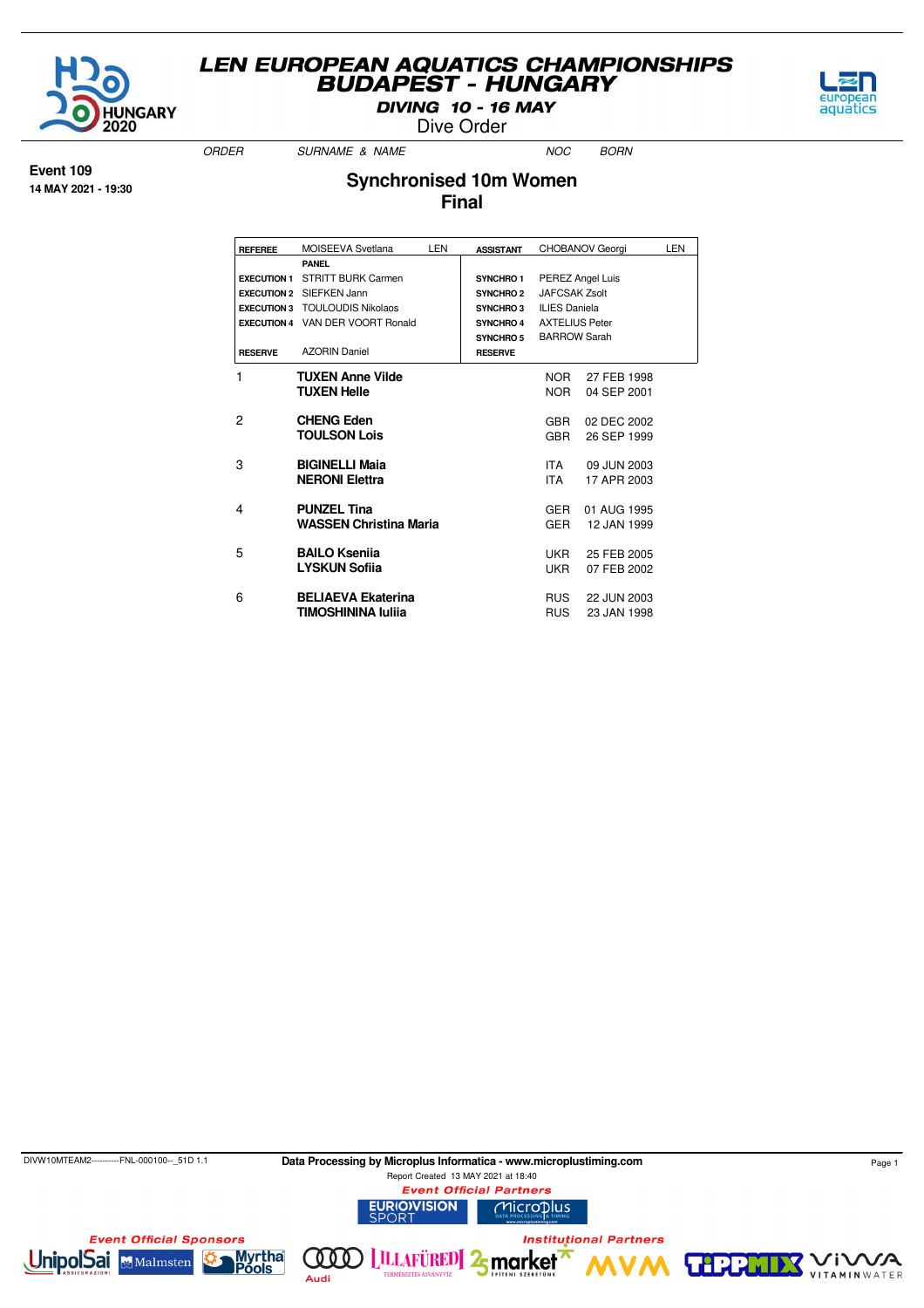

DIVING 10 - 16 MAY

Dive Order



ORDER SURNAME & NAME NOC BORN

DIVE h DESCR DD

**Synchronised 10m Women Final**

**Event 109 14 MAY 2021 - 19:30**

> **REFEREE** MOISEEVA Svetlana LEN **ASSISTANT** CHOBANOV Georgi LEN **PANEL EXECUTION 1** STRITT BURK Carmen **SYNCHRO 1 PEREZ** Angel Luis **EXECUTION 2** SIEFKEN Jann **SYNCHRO 2** JAFCSAK Zsolt **EXECUTION 3** TOULOUDIS Nikolaos **SYNCHRO 3** ILIES Daniela **EXECUTION 4** VAN DER VOORT Ronald **SYNCHRO 4** AXTELIUS Peter **SYNCHRO 5** BARROW Sarah **RESERVE** AZORIN Daniel **RESERVE** 1 **TUXEN Anne Vilde** NOR 27 FEB 1998 **TUXEN Helle** NOR 04 SEP 2001<br>101B 10 1 101B 10.0m FORWARD DIVE PIKE 2.0<br>2 1921D 10.0m BACK 1-1/2 SOMERSAULTS 1/2 TWIST BACK 1-1/2 SOMERSAULTS 1/2 TWIST 3 405B 10.0m INWARD 2-1/2 SOMERSAULTS PIKE 2.8 4 205B 10.0m BACK 2-1/2 SOMERSAULTS PIKE 2.9<br>5 305C 10.0m BEVERSE 2-1/2 SOMERSAULTS TUCK 2.8 REVERSE 2-1/2 SOMERSAULTS 2 **CHENG Eden GBR** 02 DEC 2002 **TOULSON Lois** GBR 26 SEP 1999 1 201B 10.0m BACK DIVE PIKE 2.0 REVERSE DIVE 3 107B 10.0m FORWARD 3-1/2 SOMERSAULTS PIKE 3.0<br>4 407C 10.0m INWARD 3-1/2 SOMERSAULTS TUCK 3.2 INWARD 3-1/2 SOMERSAULTS 5 5253B 10.0m BACK 2-1/2 SOMERS. 1-1/2 TWISTS PIKE 3.2 3 **BIGINELLI Maia ITA** 09 JUN 2003 **NERONI Elettra ITA** 17 APR 2003 1 201B 10.0m BACK DIVE PIKE 2.0 **REVERSE DIVE** 3 405B 10.0m INWARD 2-1/2 SOMERSAULTS PIKE 2.8 4 107B 10.0m FORWARD 3-1/2 SOMERSAULTS PIKE<br>5 5253B 10.0m BACK 2-1/2 SOMERS 1-1/2 TWISTS PIKE BACK 2-1/2 SOMERS. 1-1/2 TWISTS PIKE 3.2 4 **PUNZEL Tina** GER 01 AUG 1995 **WASSEN Christina Maria** GER 12 JAN 1999 1 201B 10.0m BACK DIVE PIKE 2.0 **REVERSE DIVE** 3 407C 10.0m INWARD 3-1/2 SOMERSAULTS TUCK 3.2 1 107B 10.0m FORWARD 3-1/2 SOMERSAULTS PIKE 3.0<br>5 5253B 10.0m BACK 2-1/2 SOMERS 1-1/2 TWISTS PIKE 3.2 5 5253B 10.0m BACK 2-1/2 SOMERS. 1-1/2 TWISTS PIKE 3.2 5 **BAILO Kseniia** UKR 25 FEB 2005 **LYSKUN Sofiia** UKR 07 FEB 2002 1 201B 10.0m BACK DIVE PIKE 2.0 2 301B 10.0m REVERSE DIVE PIKE 2.0 BACK 2-1/2 SOMERS. 1-1/2 TWISTS 4 107B 10.0m FORWARD 3-1/2 SOMERSAULTS PIKE 3.0<br>5 407C 10.0m INWARD 3-1/2 SOMERSAULTS TUCK 3.2 INWARD 3-1/2 SOMERSAULTS 6 **BELIAEVA Ekaterina** RUS 22 JUN 2003 **TIMOSHININA Iuliia** RUS 23 JAN 1998<br>1 301B 10.0m 1 301B 10.0m REVERSE DIVE PIKE 2.0 2 201B 10.0m BACK DIVE PIKE 2.0 3 107B 10.0m FORWARD 3-1/2 SOMERSAULTS PIKE 3.0 4 407C 10.0m INWARD 3-1/2 SOMERSAULTS TUCK 3.2 5 5253B 10.0m BACK 2-1/2 SOMERS. 1-1/2 TWISTS PIKE 3.2

 DIVW10MTEAM2----------FNL-000100--\_51H 1.0 **Data Processing by Microplus Informatica - www.microplustiming.com** Page 1 Report Created 13 MAY 2021 at 10:06**Event Official Partners OVISION** MicroDlus **Event Official Sponsors Institutional Partners** 

market

**LLAFURED** 

000

Audi



VIWA **TIPP VITAMIN** WATER

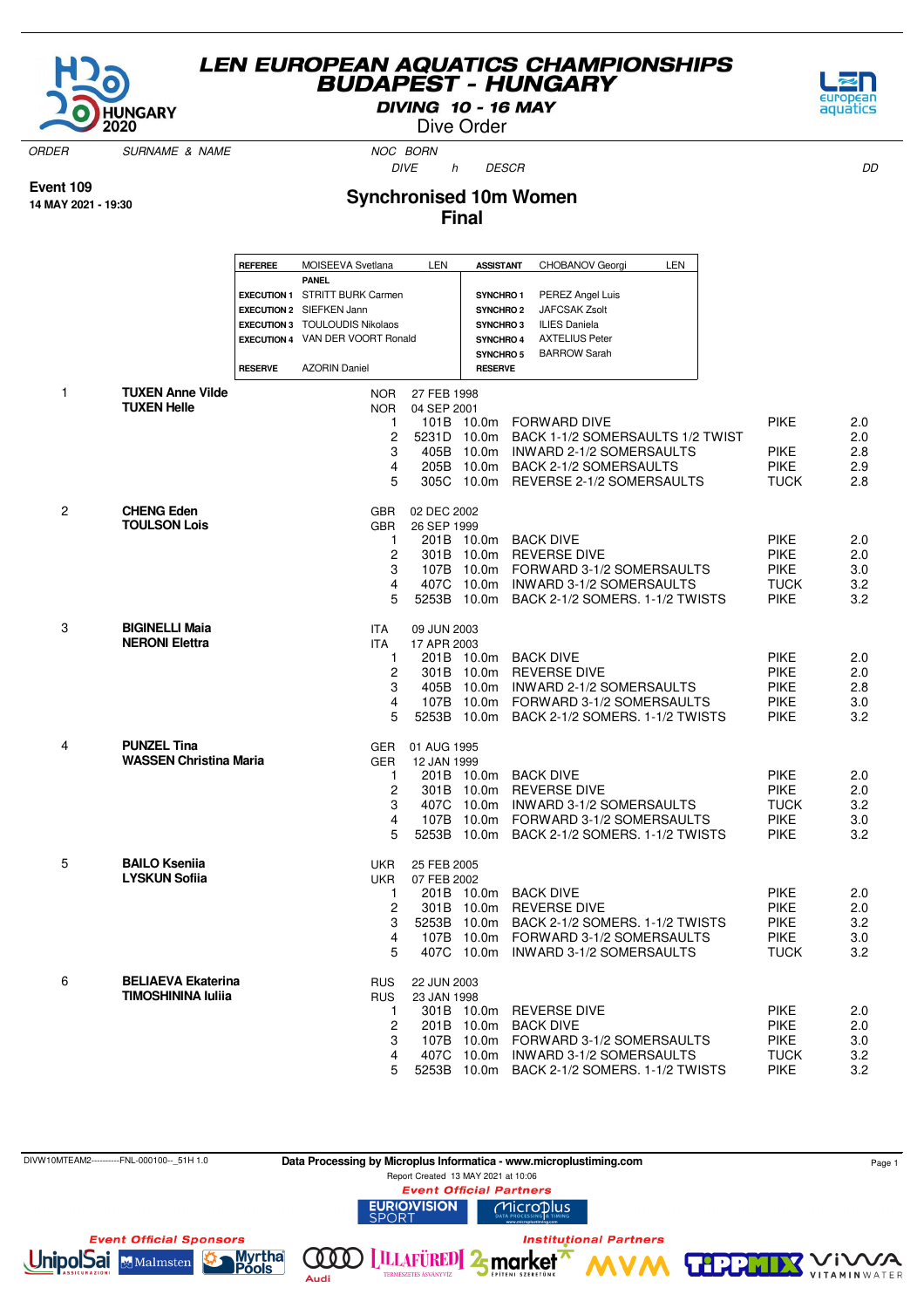

DIVING 10 - 16 MAY

**Results** 

RANK SURNAME & NAME NOC BORN TOTAL GAP

aquatics

**Event 109 14 MAY 2021 - 19:30**

#### **Synchronised 10m Women**

**Final**

|   |                       | <b>REFEREE</b>                | MOISEEVA Svetlana                       | <b>LEN</b> | <b>ASSISTANT</b>     | <b>CHOBANOV Georgi</b> | <b>LEN</b> |       |
|---|-----------------------|-------------------------------|-----------------------------------------|------------|----------------------|------------------------|------------|-------|
|   |                       |                               | <b>PANEL</b>                            |            |                      |                        |            |       |
|   |                       | <b>EXECUTION 1</b>            | <b>STRITT BURK Carmen</b>               |            | SYNCHRO <sub>1</sub> | PEREZ Angel Luis       |            |       |
|   |                       | <b>EXECUTION 2</b>            | SIEFKEN Jann                            |            | <b>SYNCHRO2</b>      | <b>JAFCSAK Zsolt</b>   |            |       |
|   |                       | <b>EXECUTION 3</b>            | <b>TOULOUDIS Nikolaos</b>               |            | <b>SYNCHRO3</b>      | <b>ILIES Daniela</b>   |            |       |
|   |                       |                               | <b>EXECUTION 4 VAN DER VOORT Ronald</b> |            | <b>SYNCHRO 4</b>     | <b>AXTELIUS Peter</b>  |            |       |
|   |                       |                               |                                         |            | SYNCHRO 5            | <b>BARROW Sarah</b>    |            |       |
|   |                       | <b>RESERVE</b>                | <b>AZORIN Daniel</b>                    |            | <b>RESERVE</b>       |                        |            |       |
| 1 |                       | <b>BELIAEVA Ekaterina</b>     |                                         | <b>RUS</b> | 22 JUN 2003          |                        | 307.44     |       |
|   |                       | TIMOSHININA Iulija            |                                         | <b>RUS</b> | 23 JAN 1998          |                        |            |       |
| 2 | <b>CHENG Eden</b>     |                               |                                         | <b>GBR</b> | 02 DEC 2002          |                        | 290.58     | 16.86 |
|   | <b>TOULSON Lois</b>   |                               |                                         | <b>GBR</b> | 26 SEP 1999          |                        |            |       |
| 3 | <b>BAILO Ksenija</b>  |                               |                                         | <b>UKR</b> | 25 FEB 2005          |                        | 286.74     | 20.70 |
|   | <b>LYSKUN Sofija</b>  |                               |                                         | <b>UKR</b> | 07 FEB 2002          |                        |            |       |
| 4 | <b>PUNZEL Tina</b>    |                               |                                         | <b>GER</b> | 01 AUG 1995          |                        | 284.28     | 23.16 |
|   |                       | <b>WASSEN Christina Maria</b> |                                         | <b>GER</b> | 12 JAN 1999          |                        |            |       |
| 5 |                       | <b>TUXEN Anne Vilde</b>       |                                         | NOR        | 27 FEB 1998          |                        | 265.68     | 41.76 |
|   | <b>TUXEN Helle</b>    |                               |                                         | NOR        | 04 SEP 2001          |                        |            |       |
| 6 | <b>BIGINELLI Maja</b> |                               |                                         | <b>ITA</b> | 09 JUN 2003          |                        | 252.12     | 55.32 |
|   | <b>NERONI Elettra</b> |                               |                                         | <b>ITA</b> | 17 APR 2003          |                        |            |       |

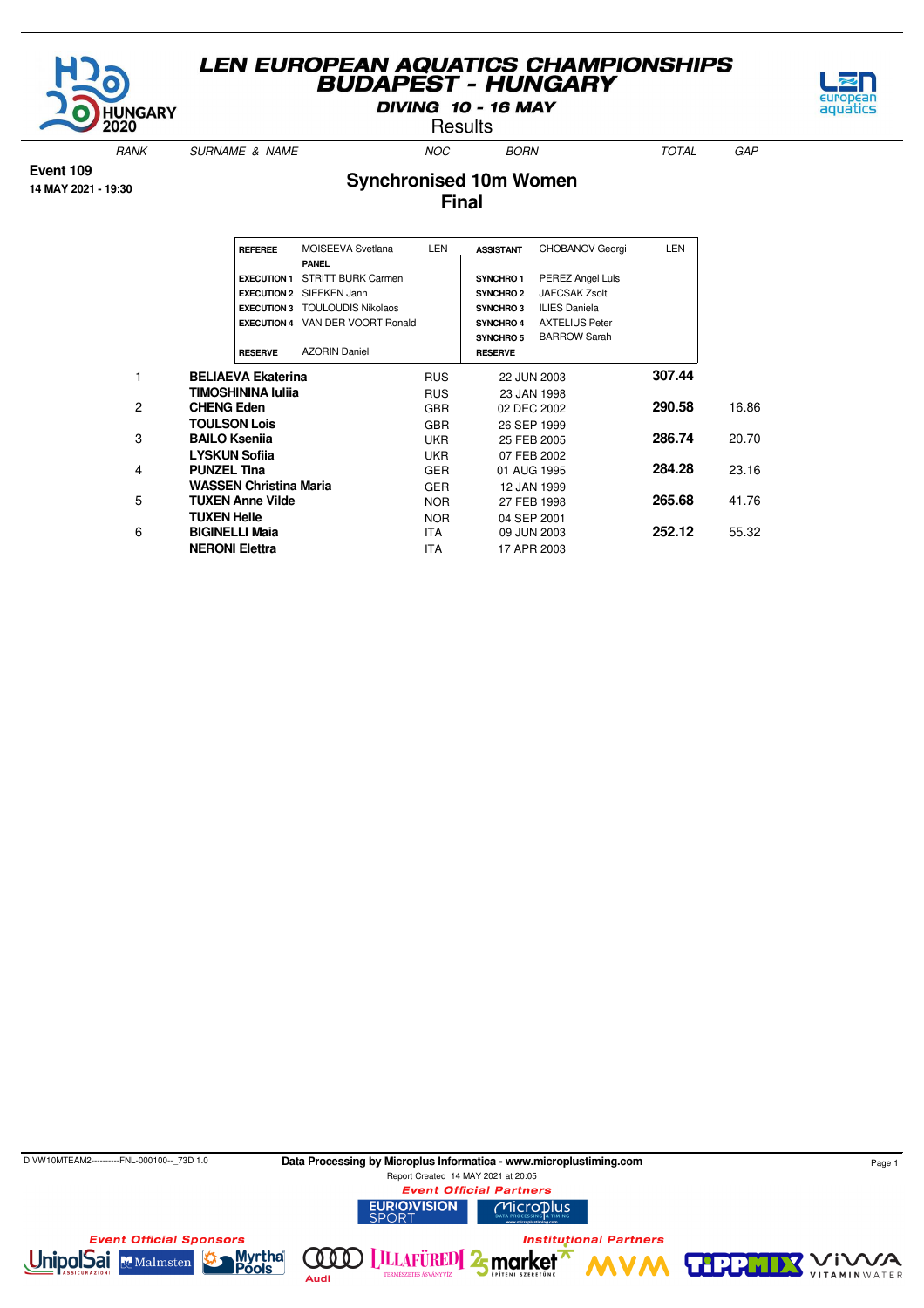

DIVING 10 - 16 MAY **Results** 

**Synchronised 10m Women Final**



RANK SURNAME & NAME NOC BORN

DIVE DD H E1 E2 E3 E4 S1 S2 S3 S4 S5 PEN PART TOTAL GAP

**Event 109**

**14 MAY 2021 - 19:30**

**REFEREE** MOISEEVA Svetlana LEN **ASSISTANT** CHOBANOV Georgi LEN **PANEL EXECUTION 1** STRITT BURK Carmen **SYNCHRO 1** PEREZ Angel Luis **EXECUTION 2** SIEFKEN Jann **SYNCHRO 2** JAFCSAK Zsolt **EXECUTION 3** TOULOUDIS Nikolaos **SYNCHRO 3** ILIES Daniela **EXECUTION 4** VAN DER VOORT Ronald **SYNCHRO 4** AXTELIUS Peter **SYNCHRO 5** BARROW Sarah **RESERVE** AZORIN Daniel **RESERVE** 1 **BELIAEVA Ekaterina** RUS 22 JUN 2003 **TIMOSHININA Iuliia** RUS 23 JAN 1998 301B 2.0 10.0 8.0 8.0 8.0 7.5 8.0 7.5 8.0 8.0 7.5 47.40 **47.40** 201B 2.0 10.0 7.0 7.0 8.5 8.0 8.0 8.0 8.0 8.5 8.0 46.80 **94.20** 107B 3.0 10.0 7.5 7.0 7.5 7.5 8.0 8.0 7.5 8.0 8.5 70.20 **164.40** 407C 3.2 10.0 7.0 7.5 7.0 6.5 7.5 7.5 7.5 7.5 8.0 70.08 **234.48** 5253B 3.2 10.0 7.0 7.0 7.5 7.5 7.5 8.0 7.5 8.0 8.5 72.96 **307.44** 2 **CHENG Eden** GBR 02 DEC 2002 GBR 26 SEP 1999<br>201B 2.0 10.0 201B 2.0 10.0 7.5 7.0 8.5 8.0 7.5 7.5 8.0 8.0 8.0 46.80 **46.80** 301B 2.0 10.0 7.0 7.5 8.0 8.0 8.5 8.0 8.0 8.0 8.0 47.40 **94.20** 107B 3.0 10.0 7.0 6.5 3.5 3.0 6.5 6.0 5.5 5.5 6.0 49.50 **143.70** 407C 3.2 10.0 7.5 7.5 7.0 6.5 8.0 8.0 7.5 7.5 7.5 72.00 **215.70** 5253B 3.2 10.0 8.0 7.5 7.5 7.5 8.5 8.0 7.5 7.5 8.5 74.88 **290.58** 16.86 3 **BAILO Kseniia** UKR 25 FEB 2005 **LYSKUN Sofiia** UKR 07 FEB 2002<br>201B 2.0 10.0 201B 2.0 10.0 8.5 8.5 8.0 9.0 8.5 8.5 9.0 9.0 9.0 52.20 **52.20** 301B 2.0 10.0 8.0 8.0 8.0 8.5 9.0 8.5 8.5 9.0 9.0 5253B 3.2 10.0 7.0 7.0 6.0 5.5 8.0 8.0 6.5 7.0 7.5 68.16 **171.36** 107B 3.0 10.0 7.0 7.5 7.5 7.0 8.0 8.0 8.0 8.0 8.5 69.30 **240.66** 407C 3.2 10.0 4.5 3.0 3.5 3.5 5.0 6.0 5.5 5.5 6.5 46.08 **286.74** 20.70 **PUNZEL Tina GER** 01 AUG 1995 **WASSEN Christina Maria** GER 12 JAN 1999 201B 2.0 10.0 7.5 7.5 7.0 6.5 8.0 8.0 7.5 8.0 8.0 46.20 **46.20** 301B 2.0 10.0 7.5 7.5 8.0 8.0 8.5 8.5 8.0 8.5 8.5 49.20 **95.40** 407C 3.2 10.0 6.5 6.0 3.5 4.5 6.5 6.5 6.5 6.0 6.5 57.60 **153.00** 107B 3.0 10.0 6.5 5.5 6.0 7.0 7.0 7.0 7.5 7.0 8.0 61.20 **214.20** 5253B 3.2 10.0 7.0 7.0 7.0 7.5 7.5 7.0 7.5 7.5 8.0 70.08 **284.28** 23.16 5 **TUXEN Anne Vilde** NOR 27 FEB 1998 **TUXEN Helle** NOR 04 SEP 2001<br>101B 2.0 10.0 101B 2.0 10.0 7.0 7.5 7.0 7.0 8.0 8.0 7.5 7.5 8.0 45.00 **45.00** 5231D 2.0 10.0 6.5 6.5 6.5 7.0 7.0 6.5 7.5 7.0 7.5 41.40 **86.40**



405B 2.8 10.0 6.5 6.5 6.5 6.0 7.5 7.5 7.0 7.5 7.0 58.80 **145.20**

305C 2.8 10.0 6.5 6.0 7.0 7.5 8.0 7.5 7.5 7.5 8.0 61.32 **265.68** 41.76

205B 2.9 10.0 6.0 5.5 7.0 6.5 6.5 7.0 7.5 7.0 7.5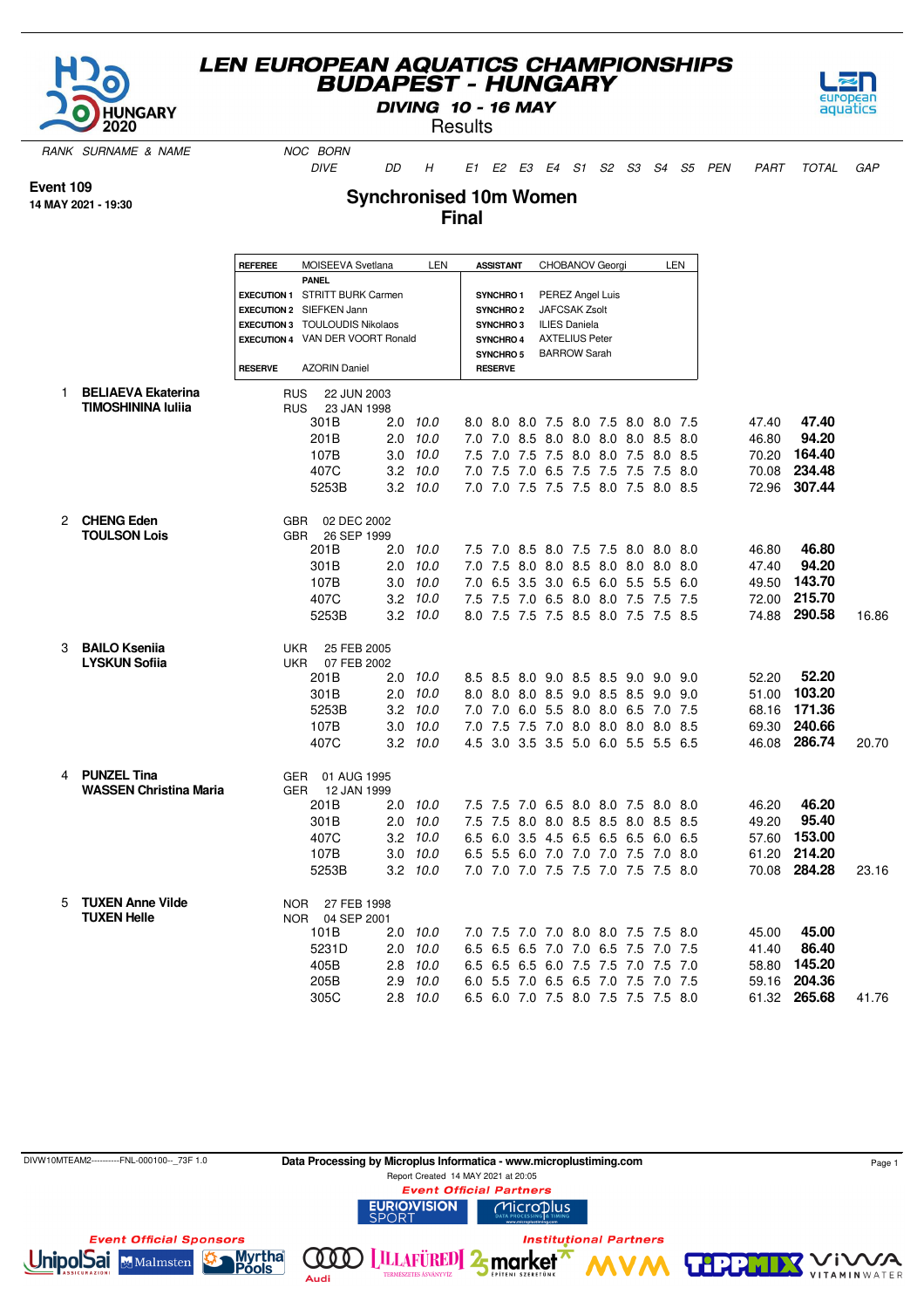| RANK SURNAME & NAME                            |             | NOC BORN                           |            |              |     |    |    |    |    |    |                                                                            |    |    |     |                |                  |       |
|------------------------------------------------|-------------|------------------------------------|------------|--------------|-----|----|----|----|----|----|----------------------------------------------------------------------------|----|----|-----|----------------|------------------|-------|
|                                                |             | <b>DIVE</b>                        | DD         | Н            | F1. | F2 | E3 | E4 | S1 | S2 | S3                                                                         | S4 | S5 | PEN | PART           | <b>TOTAL</b>     | GAP   |
| <b>BIGINELLI Maja</b><br><b>NERONI Elettra</b> | ITA<br>ITA. | 09 JUN 2003<br>17 APR 2003<br>201B | 2.0        | 10.0         |     |    |    |    |    |    | 7.0 7.0 7.0 6.5 7.5 7.0 7.0 7.5 7.5                                        |    |    |     | 43.20          | 43.20            |       |
|                                                |             | 301B<br>405B                       | 2.0<br>2.8 | 10.0<br>10.0 |     |    |    |    |    |    | 7.5 7.5 8.0 8.0 7.5 7.0 8.0 8.0 8.0<br>6.0 6.0 6.0 6.0 7.0 7.5 7.0 7.0 7.0 |    |    |     | 46.80<br>55.44 | 90.00<br>145.44  |       |
|                                                |             | 107B<br>5253B                      | 3.0<br>3.2 | 10.0<br>10.0 |     |    |    |    |    |    | 5.5 5.0 2.0 3.0 4.5 6.0 5.0 5.0 5.0<br>5.5 6.0 6.5 6.5 7.5 7.0 7.0 7.0 7.5 |    |    |     | 41.40<br>65.28 | 186.84<br>252.12 | 55.32 |

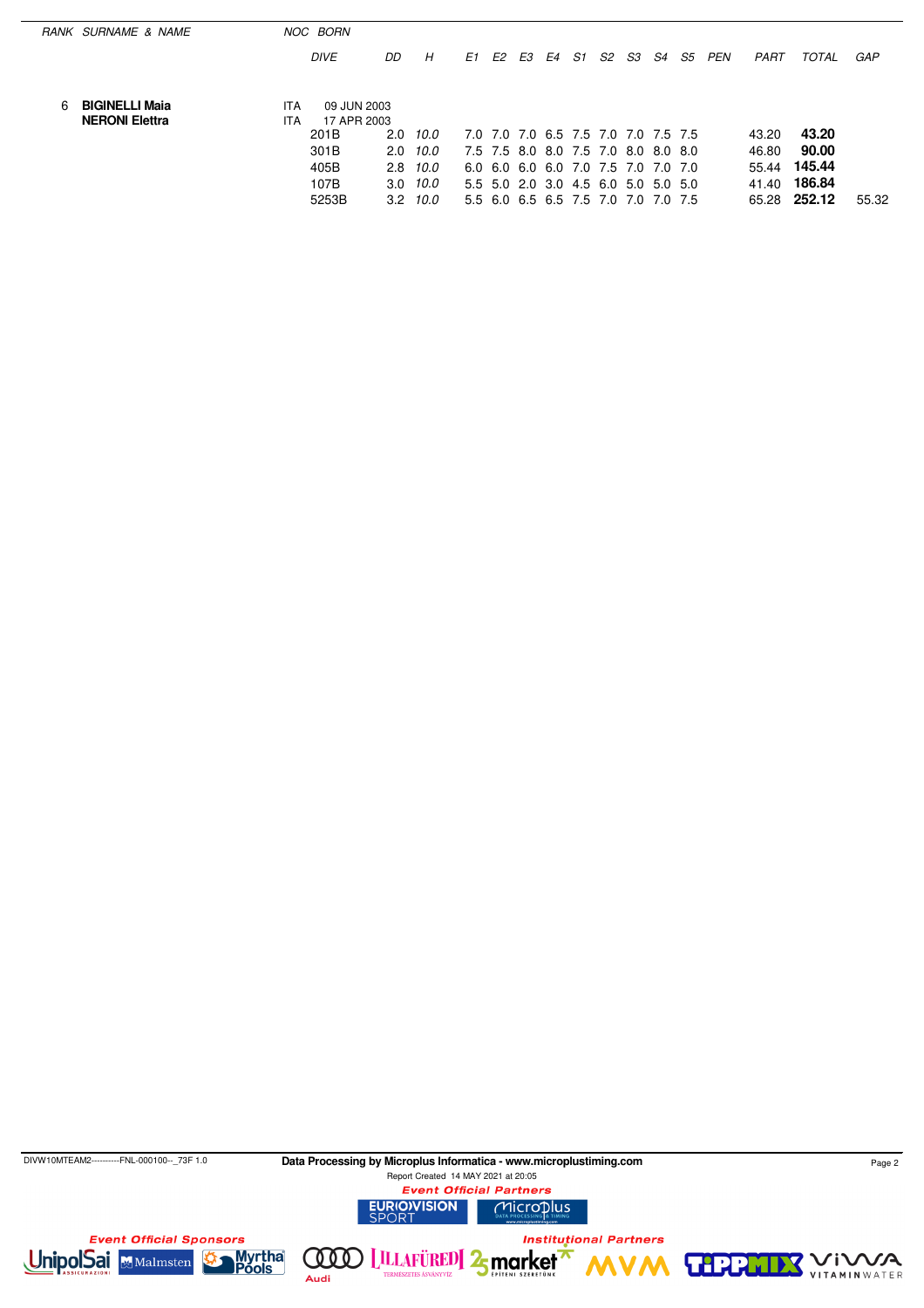

DIVING 10 - 16 MAY

Dive Order

ORDER SURNAME & NAME NOC BORN

**Event 4 12 MAY 2021 - 12:00**

#### **1m Springboard Men Preliminary**



**REVISED 12 MAY 11:09**

| REFEREE                          | SCHLEPPS Holger                                | LEN | <b>ASSISTANT</b>                 |                      | SOROKINA Anna                                         | LEN |
|----------------------------------|------------------------------------------------|-----|----------------------------------|----------------------|-------------------------------------------------------|-----|
|                                  | <b>PANEL A (1 2 3)</b>                         |     |                                  | PANEL B (4 5 6)      |                                                       |     |
| <b>JUDGE 1</b>                   | SIEFKEN Jann                                   |     | <b>JUDGE 1</b>                   |                      | MAMONTOV Andrei                                       |     |
| <b>JUDGE 2</b>                   | PATSERINA Olena                                |     | <b>JUDGE 2</b>                   | <b>AZORIN Daniel</b> |                                                       |     |
| <b>JUDGE 3</b>                   | <b>ILIES Daniela</b>                           |     | <b>JUDGE 3</b>                   | <b>JAFCSAK Zsolt</b> |                                                       |     |
| <b>JUDGE 4</b>                   | PEREZ Angel Luis                               |     | <b>JUDGE 4</b>                   |                      | POLAZZO Marco Valerio                                 |     |
| <b>JUDGE 5</b>                   | <b>BECKER Norman</b>                           |     | <b>JUDGE 5</b>                   |                      | VAN DER VOORT Ronald                                  |     |
| <b>JUDGE 6</b>                   | <b>BARROW Sarah</b>                            |     | <b>JUDGE 6</b>                   | <b>WIERNIUK Anna</b> |                                                       |     |
| <b>JUDGE 7</b><br><b>RESERVE</b> | <b>AXTELIUS Peter</b><br><b>BARTAIA Irakli</b> |     | <b>JUDGE 7</b><br><b>RESERVE</b> |                      | <b>FEOKTISTOV Eduard</b><br><b>TOULOUDIS Nikolaos</b> |     |
|                                  |                                                |     |                                  |                      |                                                       |     |
| 1                                | <b>AREVALO ALCON Alberto</b>                   |     |                                  | ESP                  | 08 FEB 1995                                           |     |
| 2                                | <b>HASLAM Ross</b>                             |     |                                  | <b>GBR</b>           | 02 OCT 1997                                           |     |
| 3                                | <b>CANDAN Orhan</b>                            |     |                                  | <b>TUR</b>           | 17 MAY 2001                                           |     |
| 4                                | <b>LOTFI Dariush</b>                           |     |                                  | AUT                  | 05 JAN 2001                                           |     |
| 5                                | <b>GUR Kivanc</b>                              |     |                                  | TUR                  | 10 FEB 2000                                           |     |
| 6                                | <b>BOTA Botond</b>                             |     |                                  | <b>HUN</b>           | 14 FEB 1995                                           |     |
| 7                                | <b>NAUROZAU Yury</b>                           |     |                                  | <b>BLR</b>           | 02 APR 1998                                           |     |
| 8                                | <b>BARTHEL Timo</b>                            |     |                                  | <b>GER</b>           | 03 APR 1996                                           |     |
| 9                                | <b>FAATZ Pascal</b>                            |     |                                  | <b>NED</b>           | 10 APR 1997                                           |     |
| 10                               | <b>LAUGHER Jack</b>                            |     |                                  | <b>GBR</b>           | 30 JAN 1995                                           |     |
| 11                               | <b>PARADZIK Vinko</b>                          |     |                                  | SWE                  | 09 OCT 1992                                           |     |
| 12                               | <b>MOLCHANOV IIia</b>                          |     |                                  | <b>RUS</b>           | 18 FEB 1997                                           |     |
| 13                               | <b>SONIN Uladzislau</b>                        |     |                                  | BLR                  | 30 MAY 2000                                           |     |
| 14                               | <b>JUNTTILA Juho</b>                           |     |                                  | <b>FIN</b>           | 01 APR 1998                                           |     |
| 15                               | <b>AFTHINOS Theofilos</b>                      |     |                                  | <b>GRE</b>           | 31 AUG 2001                                           |     |
| 16                               | <b>BOUYER Jules</b>                            |     |                                  | FRA                  | 22 JUL 2002                                           |     |
| 17                               | <b>POVZNER Victor</b>                          |     |                                  | <b>RUS</b>           | 10 NOV 2001                                           |     |
| 18                               | <b>HAUSDING Patrick</b>                        |     |                                  | GER                  | 09 MAR 1989                                           |     |
| 19                               | <b>KOLODIY Oleg</b>                            |     |                                  |                      | UKR 16 MAR 1993                                       |     |
| 20                               | <b>RZESZUTEK Andrzej</b>                       |     |                                  | POL                  | 25 OCT 1991                                           |     |
| 21                               | <b>MEULENDIJKS Bram</b>                        |     |                                  |                      | NED 19 FEB 2003                                       |     |
| 22                               | <b>ONIKASHVILI Tornike</b>                     |     |                                  |                      | GEO 17 MAR 2000                                       |     |
| 23                               | <b>TRUSHYN IIIia</b>                           |     |                                  | UKR                  | 14 JAN 2001                                           |     |
|                                  |                                                |     |                                  |                      |                                                       |     |

 DIVM1M----------------PREL000100--\_51A 1.2 **Data Processing by Microplus Informatica - www.microplustiming.com** Page 1 Report Created 12 MAY 2021 at 11:09**Event Official Partners RIOWISION** Microplus





Audi



**VM**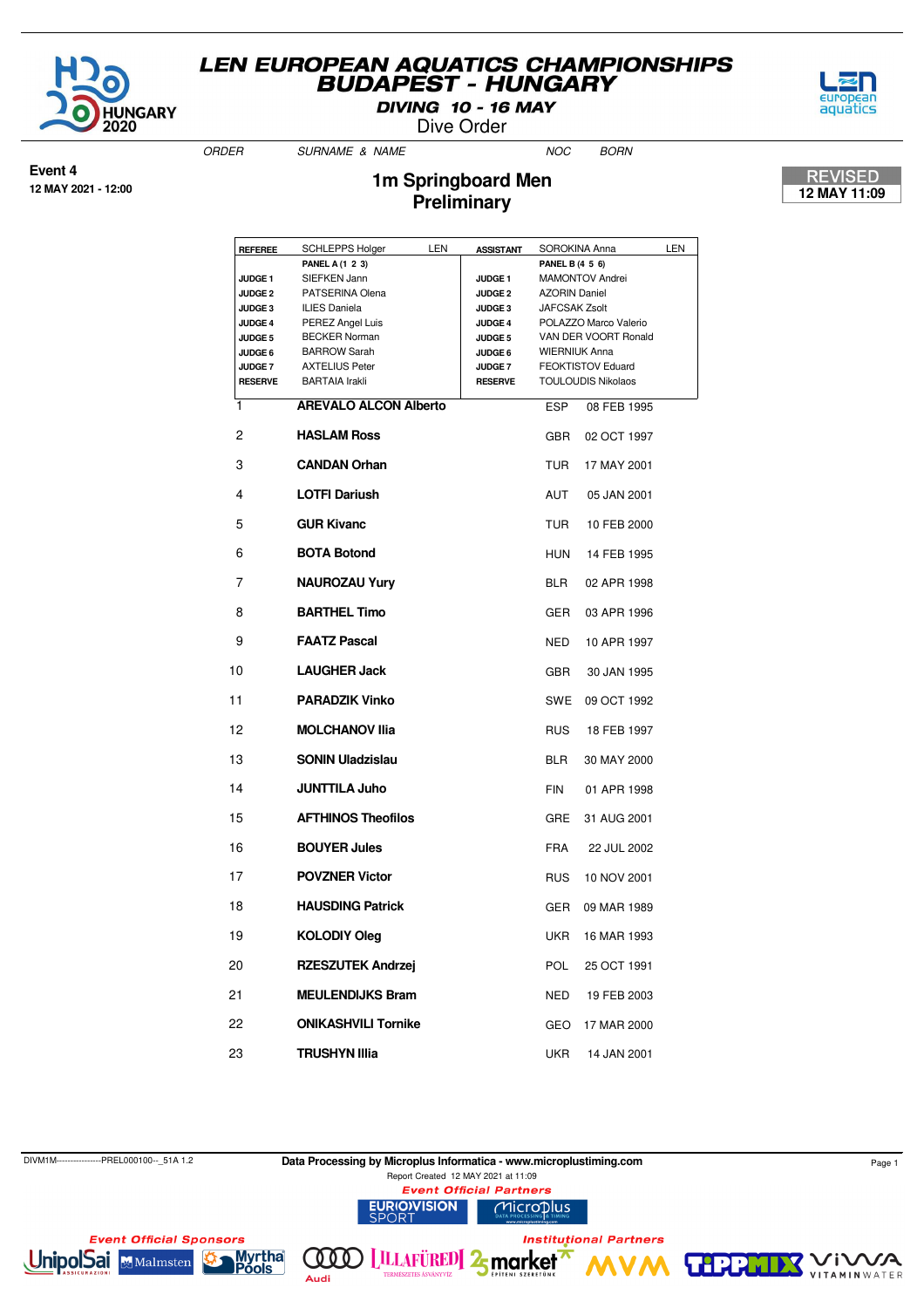| <b>ORDER</b> | <b>SURNAME &amp; NAME</b>      | <b>NOC</b> | <b>BORN</b>     |  |
|--------------|--------------------------------|------------|-----------------|--|
|              |                                |            |                 |  |
| 24           | <b>NYBORG Axel</b>             | NOR.       | 18 AUG 2001     |  |
| 25           | <b>LESIAK Kacper</b>           | POL        | 06 NOV 1996     |  |
| 26           | <b>JANDARD Alexis</b>          | <b>FRA</b> | 23 APR 1997     |  |
| 27           | <b>GARCIA BOISSIER Nicolas</b> | <b>ESP</b> | 20 JUN 1995     |  |
| 28           | <b>DUTOIT Guillaume</b>        | SUI        | 18 JAN 1996     |  |
| 29           | <b>BURMAN Max</b>              |            | SWE 27 MAY 1999 |  |
| 30           | <b>SCHALLER Nikolaj</b>        | <b>AUT</b> | 22 SEP 2000     |  |
| 31           | <b>MARSAGLIA Lorenzo</b>       | <b>ITA</b> | 16 NOV 1996     |  |
| 32           | <b>TOCCI Giovanni</b>          | <b>ITA</b> | 31 AUG 1994     |  |

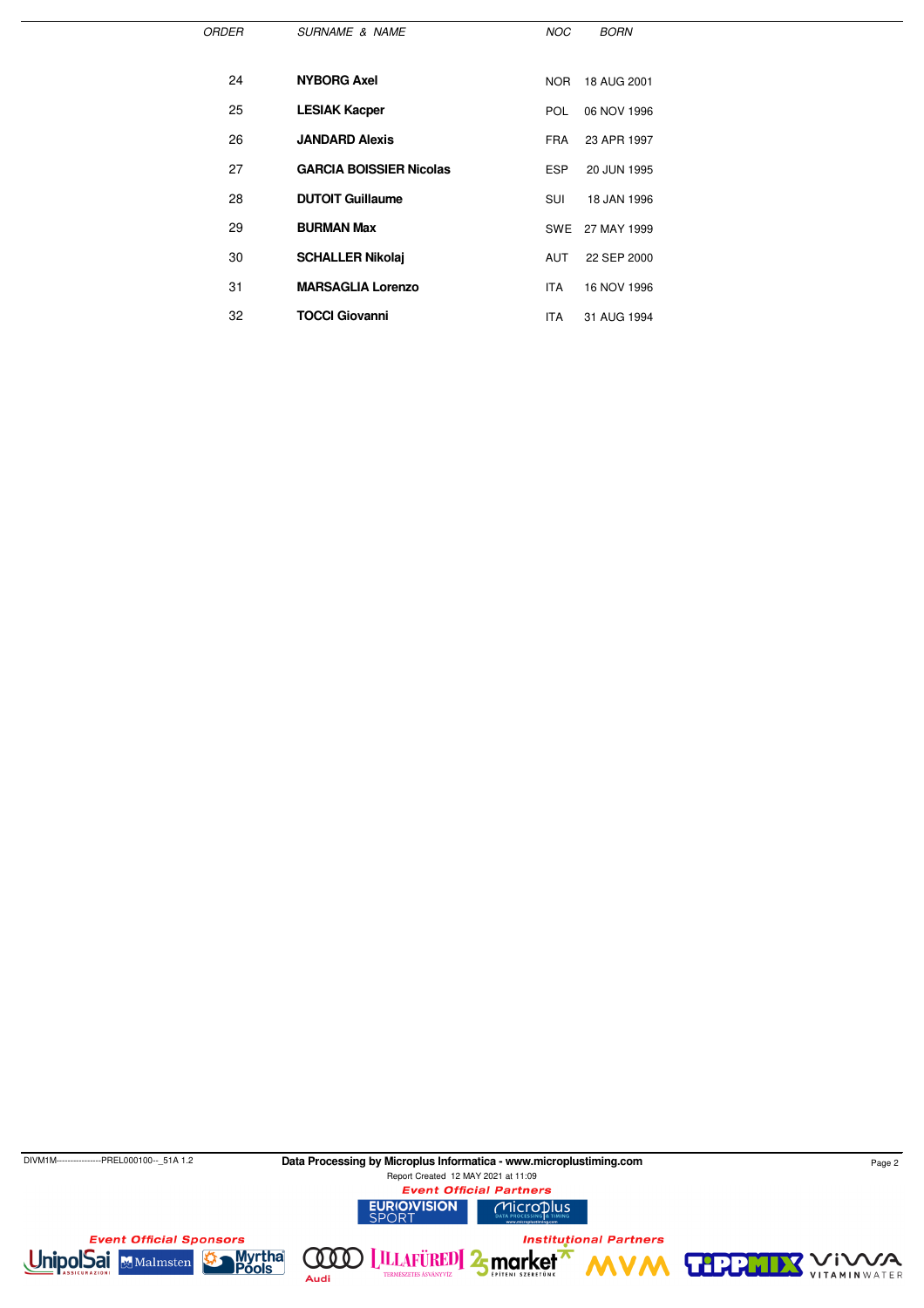

DIVING 10 - 16 MAY

Dive Order



**12 MAY 11:10**

ORDER SURNAME & NAME NOC BORN

DIVE h DESCR NOW REVISED

**Event 4 12 MAY 2021 - 12:00**

#### **1m Springboard Men Preliminary**

|                |                              | <b>REFEREE</b> | <b>SCHLEPPS Holger</b> | LEN                 | <b>ASSISTANT</b>                     | LEN<br>SOROKINA Anna                                         |                            |            |
|----------------|------------------------------|----------------|------------------------|---------------------|--------------------------------------|--------------------------------------------------------------|----------------------------|------------|
|                |                              |                | <b>PANEL A (1 2 3)</b> |                     |                                      | PANEL B (4 5 6)                                              |                            |            |
|                |                              | <b>JUDGE 1</b> | SIEFKEN Jann           |                     | JUDGE <sub>1</sub>                   | <b>MAMONTOV Andrei</b>                                       |                            |            |
|                |                              | <b>JUDGE 2</b> | PATSERINA Olena        |                     | <b>JUDGE 2</b>                       | <b>AZORIN Daniel</b>                                         |                            |            |
|                |                              | <b>JUDGE 3</b> | <b>ILIES Daniela</b>   |                     | JUDGE <sub>3</sub>                   | <b>JAFCSAK Zsolt</b>                                         |                            |            |
|                |                              | JUDGE 4        | PEREZ Angel Luis       |                     | JUDGE 4                              | POLAZZO Marco Valerio                                        |                            |            |
|                |                              | <b>JUDGE 5</b> | <b>BECKER Norman</b>   |                     | JUDGE 5                              | VAN DER VOORT Ronald                                         |                            |            |
|                |                              | <b>JUDGE 6</b> | <b>BARROW Sarah</b>    |                     | JUDGE 6                              | <b>WIERNIUK Anna</b>                                         |                            |            |
|                |                              | <b>JUDGE 7</b> | <b>AXTELIUS Peter</b>  |                     | <b>JUDGE 7</b>                       | FEOKTISTOV Eduard                                            |                            |            |
|                |                              | <b>RESERVE</b> | <b>BARTAIA Irakli</b>  |                     | <b>RESERVE</b>                       | <b>TOULOUDIS Nikolaos</b>                                    |                            |            |
|                | <b>AREVALO ALCON Alberto</b> |                |                        |                     |                                      |                                                              |                            |            |
| 1              |                              |                | <b>ESP</b><br>1        | 08 FEB 1995<br>105B | 1.0 <sub>m</sub>                     | FORWARD 2-1/2 SOMERSAULTS                                    | <b>PIKE</b>                | 2.6        |
|                |                              |                | 2                      | 107C                | 1.0 <sub>m</sub>                     | FORWARD 3-1/2 SOMERSAULTS                                    | <b>TUCK</b>                | 3.0        |
|                |                              |                | 3                      | 205C                | 1.0 <sub>m</sub>                     | <b>BACK 2-1/2 SOMERSAULTS</b>                                | <b>TUCK</b>                | 3.0        |
|                |                              |                | 4                      | 305C                | 1.0 <sub>m</sub>                     | REVERSE 2-1/2 SOMERSAULTS                                    | <b>TUCK</b>                | 3.0        |
|                |                              |                | 5                      | 5152B               | 1.0 <sub>m</sub>                     | FORWARD 2-1/2 SOMERS, 1 TWIST                                | <b>PIKE</b>                | 3.2        |
|                |                              |                | 6                      | 405C                | 1.0 <sub>m</sub>                     | INWARD 2-1/2 SOMERSAULTS                                     | <b>TUCK</b>                | 3.1        |
|                |                              |                |                        |                     |                                      |                                                              |                            |            |
| $\overline{c}$ | <b>HASLAM Ross</b>           |                | <b>GBR</b>             | 02 OCT 1997         |                                      |                                                              |                            |            |
|                |                              |                | $\mathbf{1}$           | 105B                | 1.0 <sub>m</sub>                     | FORWARD 2-1/2 SOMERSAULTS                                    | <b>PIKE</b>                | 2.6        |
|                |                              |                | $\overline{c}$         | 5152B               | 1.0 <sub>m</sub>                     | FORWARD 2-1/2 SOMERS, 1 TWIST                                | <b>PIKE</b>                | 3.2        |
|                |                              |                | 3                      | 107B                | 1.0 <sub>m</sub>                     | FORWARD 3-1/2 SOMERSAULTS                                    | <b>PIKE</b>                | 3.3        |
|                |                              |                | $\overline{4}$         | 305B                | 1.0 <sub>m</sub>                     | REVERSE 2-1/2 SOMERSAULTS                                    | PIKE                       | 3.2        |
|                |                              |                | 5                      | 205C                | 1.0 <sub>m</sub>                     | <b>BACK 2-1/2 SOMERSAULTS</b>                                | <b>TUCK</b>                | 3.0        |
|                |                              |                | 6                      | 405B                | 1.0 <sub>m</sub>                     | INWARD 2-1/2 SOMERSAULTS                                     | PIKE                       | 3.4        |
|                |                              |                |                        |                     |                                      |                                                              |                            |            |
| 3              | <b>CANDAN Orhan</b>          |                | <b>TUR</b>             | 17 MAY 2001         |                                      |                                                              |                            |            |
|                |                              |                | 1                      | 105B                | 1.0 <sub>m</sub>                     | FORWARD 2-1/2 SOMERSAULTS                                    | <b>PIKE</b>                | 2.6        |
|                |                              |                | 2<br>3                 | 405C<br>205C        | 1.0 <sub>m</sub>                     | INWARD 2-1/2 SOMERSAULTS                                     | <b>TUCK</b><br><b>TUCK</b> | 3.1        |
|                |                              |                | $\overline{4}$         | 305C                | 1.0 <sub>m</sub><br>1.0 <sub>m</sub> | BACK 2-1/2 SOMERSAULTS<br>REVERSE 2-1/2 SOMERSAULTS          | <b>TUCK</b>                | 3.0<br>3.0 |
|                |                              |                | 5                      | 5233D               | 1.0 <sub>m</sub>                     | BACK 1-1/2 SOMERS. 1-1/2 TWISTS                              |                            | 2.5        |
|                |                              |                | 6                      | 107C                | 1.0 <sub>m</sub>                     | FORWARD 3-1/2 SOMERSAULTS                                    | <b>TUCK</b>                | 3.0        |
|                |                              |                |                        |                     |                                      |                                                              |                            |            |
| 4              | <b>LOTFI Dariush</b>         |                | <b>AUT</b>             | 05 JAN 2001         |                                      |                                                              |                            |            |
|                |                              |                | 1                      | 205C                | 1.0 <sub>m</sub>                     | BACK 2-1/2 SOMERSAULTS                                       | <b>TUCK</b>                | 3.0        |
|                |                              |                | $\overline{c}$         | 5335D               | 1.0 <sub>m</sub>                     | REVERSE 1-1/2 SOMERS. 2-1/2 TW.                              |                            | 3.0        |
|                |                              |                | 3                      | 107C                | 1.0 <sub>m</sub>                     | FORWARD 3-1/2 SOMERSAULTS                                    | <b>TUCK</b>                | 3.0        |
|                |                              |                | $\overline{4}$         | 305C                | 1.0 <sub>m</sub>                     | REVERSE 2-1/2 SOMERSAULTS                                    | <b>TUCK</b>                | 3.0        |
|                |                              |                | 5                      | 405C                | 1.0 <sub>m</sub>                     | INWARD 2-1/2 SOMERSAULTS                                     | <b>TUCK</b>                | 3.1        |
|                |                              |                | 6                      | 5333D               | 1.0 <sub>m</sub>                     | REVERSE 1-1/2 SOMERS. 1-1/2 TW.                              |                            | 2.6        |
|                |                              |                |                        |                     |                                      |                                                              |                            |            |
| 5              | <b>GUR Kivanc</b>            |                | TUR                    | 10 FEB 2000         |                                      |                                                              |                            |            |
|                |                              |                | 1<br>$\overline{c}$    | 105B<br>203B        | 1.0 <sub>m</sub><br>1.0 <sub>m</sub> | FORWARD 2-1/2 SOMERSAULTS                                    | <b>PIKE</b><br><b>PIKE</b> | 2.6        |
|                |                              |                | 3                      |                     |                                      | <b>BACK 1-1/2 SOMERSAULTS</b>                                |                            | 2.3        |
|                |                              |                | 4                      | 305C<br>5333D       | 1.0 <sub>m</sub><br>1.0 <sub>m</sub> | REVERSE 2-1/2 SOMERSAULTS<br>REVERSE 1-1/2 SOMERS, 1-1/2 TW. | <b>TUCK</b>                | 3.0<br>2.6 |
|                |                              |                | 5                      | 5233D               | 1.0 <sub>m</sub>                     | BACK 1-1/2 SOMERS. 1-1/2 TWISTS                              |                            | 2.5        |
|                |                              |                | 6                      | 403B                | 1.0 <sub>m</sub>                     | INWARD 1-1/2 SOMERSAULTS                                     | <b>PIKE</b>                | 2.4        |
|                |                              |                |                        |                     |                                      |                                                              |                            |            |

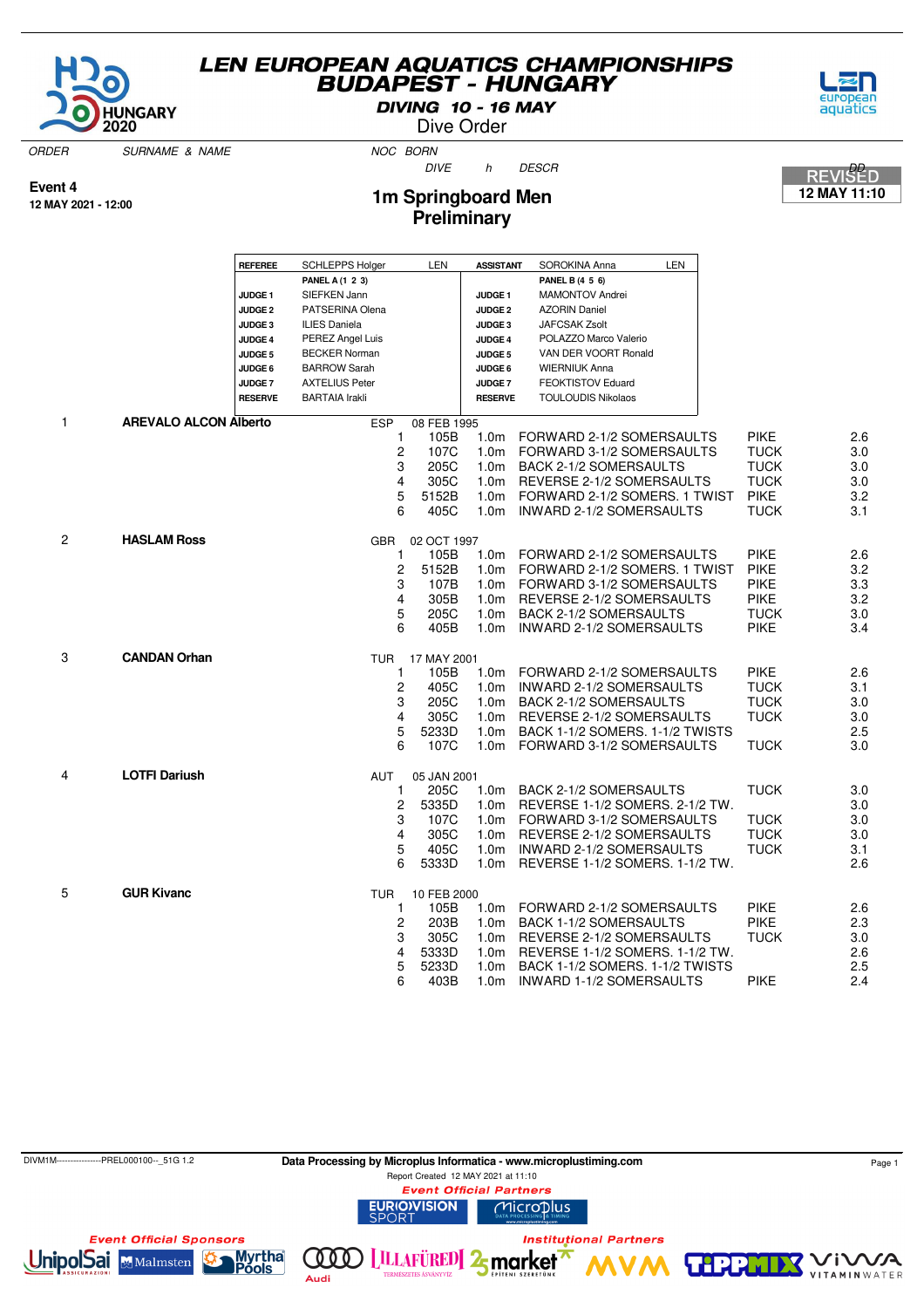| <i>ORDER</i>   | <b>SURNAME &amp; NAME</b> | NOC BORN                                                                                                                                    |            |
|----------------|---------------------------|---------------------------------------------------------------------------------------------------------------------------------------------|------------|
|                |                           | <b>DIVE</b><br><b>DESCR</b><br>h                                                                                                            | DD         |
| 6              | <b>BOTA Botond</b>        | 14 FEB 1995<br><b>HUN</b>                                                                                                                   |            |
|                |                           | 1.0m FORWARD 2-1/2 SOMERSAULTS<br><b>PIKE</b><br>1<br>105B                                                                                  | 2.6        |
|                |                           | 2<br>405C<br>INWARD 2-1/2 SOMERSAULTS<br><b>TUCK</b><br>1.0 <sub>m</sub><br>107C<br><b>TUCK</b>                                             | 3.1<br>3.0 |
|                |                           | 3<br>1.0 <sub>m</sub><br>FORWARD 3-1/2 SOMERSAULTS<br>205C<br><b>BACK 2-1/2 SOMERSAULTS</b><br><b>TUCK</b><br>4<br>1.0 <sub>m</sub>         | 3.0        |
|                |                           | 5<br>305C<br>REVERSE 2-1/2 SOMERSAULTS<br><b>TUCK</b><br>1.0 <sub>m</sub>                                                                   | 3.0        |
|                |                           | 6<br>5152B<br>1.0m FORWARD 2-1/2 SOMERS. 1 TWIST<br><b>PIKE</b>                                                                             | 3.2        |
| $\overline{7}$ | <b>NAUROZAU Yury</b>      | <b>BLR</b><br>02 APR 1998<br><b>TUCK</b><br>1.0 <sub>m</sub>                                                                                |            |
|                |                           | 405C<br>INWARD 2-1/2 SOMERSAULTS<br>1<br>107C<br>1.0m FORWARD 3-1/2 SOMERSAULTS<br><b>TUCK</b><br>2                                         | 3.1<br>3.0 |
|                |                           | 3<br>205C<br><b>BACK 2-1/2 SOMERSAULTS</b><br><b>TUCK</b><br>1.0 <sub>m</sub>                                                               | 3.0        |
|                |                           | REVERSE 2-1/2 SOMERSAULTS<br><b>TUCK</b><br>4<br>305C<br>1.0 <sub>m</sub>                                                                   | 3.0        |
|                |                           | 5<br>5152B<br>1.0m FORWARD 2-1/2 SOMERS. 1 TWIST<br><b>PIKE</b>                                                                             | 3.2        |
|                |                           | 6<br>5235D<br>BACK 1-1/2 SOMERS. 2-1/2 TWISTS<br>1.0 <sub>m</sub>                                                                           | 2.9        |
| 8              | <b>BARTHEL Timo</b>       | GER 03 APR 1996<br><b>TUCK</b><br>205C<br>1.0m BACK 2-1/2 SOMERSAULTS<br>1.                                                                 | 3.0        |
|                |                           | 5335D<br>2<br>1.0 <sub>m</sub><br>REVERSE 1-1/2 SOMERS. 2-1/2 TW.                                                                           | 3.0        |
|                |                           | 1.0m REVERSE 2-1/2 SOMERSAULTS<br>3<br>305C<br><b>TUCK</b>                                                                                  | 3.0        |
|                |                           | 107C<br>1.0m FORWARD 3-1/2 SOMERSAULTS<br><b>TUCK</b><br>4                                                                                  | 3.0        |
|                |                           | 5152B<br>1.0m FORWARD 2-1/2 SOMERS. 1 TWIST<br><b>PIKE</b><br>5<br>6<br>405C<br>INWARD 2-1/2 SOMERSAULTS<br>1.0 <sub>m</sub><br><b>TUCK</b> | 3.2<br>3.1 |
|                |                           |                                                                                                                                             |            |
| 9              | <b>FAATZ Pascal</b>       | 10 APR 1997<br>NED<br>INWARD 1-1/2 SOMERSAULTS<br><b>PIKE</b><br>1<br>403B<br>1.0 <sub>m</sub>                                              | 2.4        |
|                |                           | INWARD 2-1/2 SOMERSAULTS<br>2<br>405C<br>1.0 <sub>m</sub><br><b>TUCK</b>                                                                    | 3.1        |
|                |                           | 3<br><b>PIKE</b><br>105B<br>1.0 <sub>m</sub><br>FORWARD 2-1/2 SOMERSAULTS                                                                   | 2.6        |
|                |                           | <b>PIKE</b><br>4<br>203B<br>1.0 <sub>m</sub><br><b>BACK 1-1/2 SOMERSAULTS</b>                                                               | 2.3        |
|                |                           | 305C<br>REVERSE 2-1/2 SOMERSAULTS<br><b>TUCK</b><br>5<br>1.0 <sub>m</sub>                                                                   | 3.0        |
|                |                           | 6<br>5335D<br>1.0m REVERSE 1-1/2 SOMERS. 2-1/2 TW.                                                                                          | 3.0        |
| 10             | <b>LAUGHER Jack</b>       | <b>GBR</b><br>30 JAN 1995<br>1.0m BACK 2-1/2 SOMERSAULTS<br><b>TUCK</b>                                                                     |            |
|                |                           | 205C<br>1<br>305C<br>REVERSE 2-1/2 SOMERSAULTS<br><b>TUCK</b><br>2<br>1.0 <sub>m</sub>                                                      | 3.0<br>3.0 |
|                |                           | REVERSE 1-1/2 SOMERS. 2-1/2 TW.<br>3<br>5335D<br>1.0 <sub>m</sub>                                                                           | 3.0        |
|                |                           | 4<br>405C<br>1.0 <sub>m</sub><br>INWARD 2-1/2 SOMERSAULTS<br><b>TUCK</b>                                                                    | 3.1        |
|                |                           | 5<br>107C<br>1.0m FORWARD 3-1/2 SOMERSAULTS<br><b>TUCK</b>                                                                                  | 3.0        |
|                |                           | 5152B<br>6<br>1.0m FORWARD 2-1/2 SOMERS. 1 TWIST<br><b>PIKE</b>                                                                             | 3.2        |
| 11             | <b>PARADZIK Vinko</b>     | SWE 09 OCT 1992<br><b>TUCK</b><br>1                                                                                                         |            |
|                |                           | 405C<br>1.0m INWARD 2-1/2 SOMERSAULTS<br><b>TUCK</b><br>107C<br>1.0m FORWARD 3-1/2 SOMERSAULTS<br>2                                         | 3.1<br>3.0 |
|                |                           | 3<br>5136D<br>FORWARD 1-1/2 SOMERS. 3 TWISTS<br>1.0m                                                                                        | 3.1        |
|                |                           | 4<br>205C<br>1.0 <sub>m</sub><br>BACK 2-1/2 SOMERSAULTS<br><b>TUCK</b>                                                                      | 3.0        |
|                |                           | REVERSE 2-1/2 SOMERSAULTS<br><b>TUCK</b><br>305C<br>1.0 <sub>m</sub><br>5                                                                   | 3.0        |
|                |                           | 6<br>5335D<br>1.0 <sub>m</sub><br>REVERSE 1-1/2 SOMERS. 2-1/2 TW.                                                                           | 3.0        |
| 12             | <b>MOLCHANOV IIia</b>     | 18 FEB 1997<br><b>RUS</b><br><b>TUCK</b><br>405C<br>1.0 <sub>m</sub><br>INWARD 2-1/2 SOMERSAULTS<br>1                                       | 3.1        |
|                |                           | <b>PIKE</b><br>2<br>5152B<br>FORWARD 2-1/2 SOMERS, 1 TWIST<br>1.0m                                                                          | 3.2        |
|                |                           | 107C<br>1.0m FORWARD 3-1/2 SOMERSAULTS<br><b>TUCK</b><br>3                                                                                  | 3.0        |
|                |                           | REVERSE 1-1/2 SOMERS. 3-1/2 TW.<br>5337D<br>1.0 <sub>m</sub><br>4                                                                           | 3.6        |
|                |                           | 205C<br><b>BACK 2-1/2 SOMERSAULTS</b><br><b>TUCK</b><br>5<br>1.0 <sub>m</sub>                                                               | 3.0        |
|                |                           | 305C<br>REVERSE 2-1/2 SOMERSAULTS<br><b>TUCK</b><br>6<br>1.0m                                                                               | 3.0        |
| 13             | <b>SONIN Uladzislau</b>   | BLR 30 MAY 2000                                                                                                                             |            |
|                |                           | 405B<br>INWARD 2-1/2 SOMERSAULTS<br><b>PIKE</b><br>1.0m<br>1<br>2<br>105B<br>1.0m FORWARD 2-1/2 SOMERSAULTS<br><b>PIKE</b>                  | 3.4<br>2.6 |
|                |                           | 5152B<br>FORWARD 2-1/2 SOMERS. 1 TWIST<br><b>PIKE</b><br>3<br>1.0m                                                                          | 3.2        |
|                |                           | 107C<br>1.0m FORWARD 3-1/2 SOMERSAULTS<br><b>TUCK</b><br>4                                                                                  | 3.0        |
|                |                           | <b>BACK 2-1/2 SOMERSAULTS</b><br><b>TUCK</b><br>5<br>205C<br>1.0m                                                                           | 3.0        |
|                |                           | <b>TUCK</b><br>6<br>305C<br>REVERSE 2-1/2 SOMERSAULTS<br>1.0m                                                                               | 3.0        |

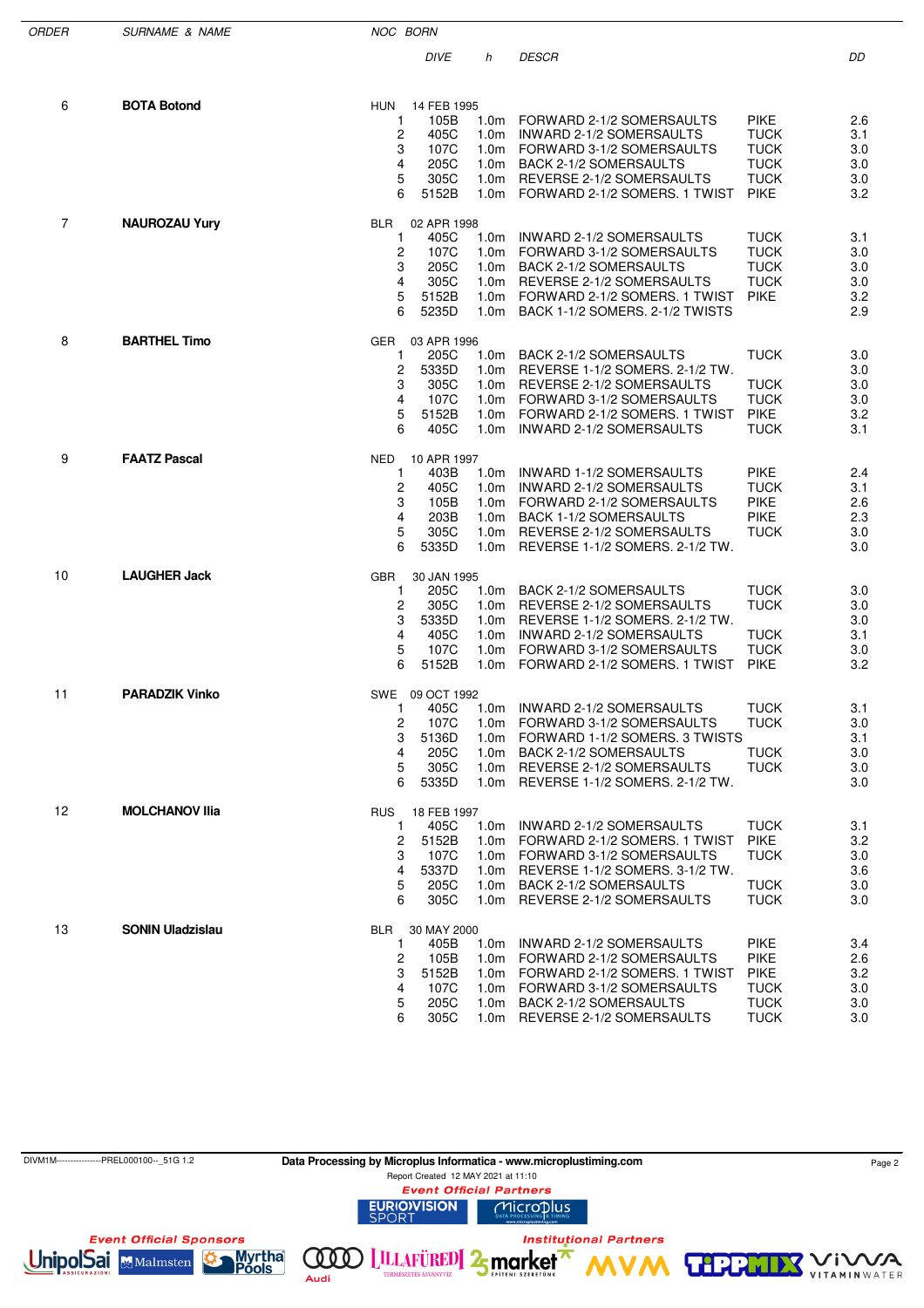| <i>ORDER</i> | <b>SURNAME &amp; NAME</b> | NOC BORN                                                                      |                                                                                                         |
|--------------|---------------------------|-------------------------------------------------------------------------------|---------------------------------------------------------------------------------------------------------|
|              |                           | <b>DIVE</b><br><b>DESCR</b><br>h                                              | DD                                                                                                      |
| 14           | <b>JUNTTILA Juho</b>      | 01 APR 1998<br>FIN                                                            |                                                                                                         |
|              |                           | 105B<br>$\mathbf{1}$                                                          | <b>PIKE</b><br>1.0m FORWARD 2-1/2 SOMERSAULTS<br>2.6                                                    |
|              |                           | 5152B<br>2<br>1.0m<br>3<br>305C<br>1.0 <sub>m</sub>                           | FORWARD 2-1/2 SOMERS. 1 TWIST<br>3.2<br><b>PIKE</b><br>3.0<br>REVERSE 2-1/2 SOMERSAULTS<br><b>TUCK</b>  |
|              |                           | 4<br>5134D<br>1.0 <sub>m</sub>                                                | FORWARD 1-1/2 SOMERS. 2 TWISTS<br>2.6                                                                   |
|              |                           | 5<br>203B<br>1.0 <sub>m</sub>                                                 | <b>BACK 1-1/2 SOMERSAULTS</b><br>2.3<br><b>PIKE</b>                                                     |
|              |                           | 6<br>405C<br>1.0 <sub>m</sub>                                                 | INWARD 2-1/2 SOMERSAULTS<br><b>TUCK</b><br>3.1                                                          |
| 15           | <b>AFTHINOS Theofilos</b> | GRE 31 AUG 2001<br>203B<br>1.0m<br>1                                          | 2.3<br>BACK 1-1/2 SOMERSAULTS<br><b>PIKE</b>                                                            |
|              |                           | 2<br>105B<br>1.0 <sub>m</sub>                                                 | FORWARD 2-1/2 SOMERSAULTS<br><b>PIKE</b><br>2.6                                                         |
|              |                           | 405C<br>3<br>1.0 <sub>m</sub>                                                 | INWARD 2-1/2 SOMERSAULTS<br><b>TUCK</b><br>3.1                                                          |
|              |                           | $\overline{4}$<br>107C<br>1.0 <sub>m</sub>                                    | FORWARD 3-1/2 SOMERSAULTS<br><b>TUCK</b><br>3.0                                                         |
|              |                           | 5<br>303B<br>1.0m REVERSE 1-1/2 SOMERSAULTS<br>5333D<br>6<br>1.0 <sub>m</sub> | <b>PIKE</b><br>2.4<br>REVERSE 1-1/2 SOMERS. 1-1/2 TW.<br>2.6                                            |
|              |                           |                                                                               |                                                                                                         |
| 16           | <b>BOUYER Jules</b>       | <b>FRA</b><br>22 JUL 2002<br>105B<br>1                                        | 1.0m FORWARD 2-1/2 SOMERSAULTS<br><b>PIKE</b><br>2.6                                                    |
|              |                           | $\overline{c}$<br>107C<br>1.0 <sub>m</sub>                                    | FORWARD 3-1/2 SOMERSAULTS<br><b>TUCK</b><br>3.0                                                         |
|              |                           | 3<br>203B<br>1.0m                                                             | <b>PIKE</b><br>BACK 1-1/2 SOMERSAULTS<br>2.3                                                            |
|              |                           | 4<br>5335D                                                                    | 1.0m REVERSE 1-1/2 SOMERS. 2-1/2 TW.<br>3.0                                                             |
|              |                           | 5<br>305C<br>1.0m                                                             | REVERSE 2-1/2 SOMERSAULTS<br><b>TUCK</b><br>3.0                                                         |
|              |                           | 6<br>405C<br>1.0m INWARD 2-1/2 SOMERSAULTS                                    | <b>TUCK</b><br>3.1                                                                                      |
| 17           | <b>POVZNER Victor</b>     | RUS 10 NOV 2001                                                               |                                                                                                         |
|              |                           | 105B<br>1.0 <sub>m</sub><br>1<br>2<br>107C                                    | FORWARD 2-1/2 SOMERSAULTS<br><b>PIKE</b><br>2.6<br>1.0m FORWARD 3-1/2 SOMERSAULTS<br><b>TUCK</b><br>3.0 |
|              |                           | 3<br>5152B                                                                    | <b>PIKE</b><br>3.2<br>1.0m FORWARD 2-1/2 SOMERS. 1 TWIST                                                |
|              |                           | 4<br>305B<br>1.0 <sub>m</sub>                                                 | REVERSE 2-1/2 SOMERSAULTS<br><b>PIKE</b><br>3.2                                                         |
|              |                           | 5<br>205C<br>1.0 <sub>m</sub>                                                 | <b>BACK 2-1/2 SOMERSAULTS</b><br><b>TUCK</b><br>3.0                                                     |
|              |                           | 405C<br>6<br>1.0 <sub>m</sub>                                                 | INWARD 2-1/2 SOMERSAULTS<br><b>TUCK</b><br>3.1                                                          |
| 18           | <b>HAUSDING Patrick</b>   | GER 09 MAR 1989                                                               |                                                                                                         |
|              |                           | 405C<br>1.0 <sub>m</sub><br>1.<br>2<br>5152B<br>1.0 <sub>m</sub>              | <b>TUCK</b><br>INWARD 2-1/2 SOMERSAULTS<br>3.1<br>FORWARD 2-1/2 SOMERS. 1 TWIST<br><b>PIKE</b>          |
|              |                           | 3<br>107B                                                                     | 3.2<br><b>PIKE</b><br>1.0m FORWARD 3-1/2 SOMERSAULTS<br>3.3                                             |
|              |                           | 4<br>205C<br>1.0 <sub>m</sub>                                                 | BACK 2-1/2 SOMERSAULTS<br><b>TUCK</b><br>3.0                                                            |
|              |                           | 5<br>5335D<br>1.0 <sub>m</sub>                                                | REVERSE 1-1/2 SOMERS. 2-1/2 TW.<br>3.0                                                                  |
|              |                           | 6<br>305B<br>1.0m REVERSE 2-1/2 SOMERSAULTS                                   | <b>PIKE</b><br>3.2                                                                                      |
| 19           | <b>KOLODIY Oleg</b>       | UKR 16 MAR 1993                                                               |                                                                                                         |
|              |                           | 405C<br>1<br>1.0m INWARD 2-1/2 SOMERSAULTS<br>2<br>107B                       | <b>TUCK</b><br>3.1<br><b>PIKE</b><br>1.0m FORWARD 3-1/2 SOMERSAULTS<br>3.3                              |
|              |                           | 3<br>205C<br>1.0m                                                             | 3.0<br>BACK 2-1/2 SOMERSAULTS<br><b>TUCK</b>                                                            |
|              |                           | 4<br>305C<br>1.0m REVERSE 2-1/2 SOMERSAULTS                                   | <b>TUCK</b><br>3.0                                                                                      |
|              |                           | 5<br>5152B                                                                    | 1.0m FORWARD 2-1/2 SOMERS. 1 TWIST<br><b>PIKE</b><br>3.2                                                |
|              |                           | 6<br>5134D                                                                    | 2.6<br>1.0m FORWARD 1-1/2 SOMERS. 2 TWISTS                                                              |
| 20           | <b>RZESZUTEK Andrzej</b>  | 25 OCT 1991<br>POL                                                            |                                                                                                         |
|              |                           | 413B<br>1.0 <sub>m</sub><br>1<br>$\overline{c}$<br>405C<br>1.0m               | 2.9<br>INWARD FLYING 1-1/2 SOMERSAULTS PIKE<br>INWARD 2-1/2 SOMERSAULTS<br><b>TUCK</b><br>3.1           |
|              |                           | 3<br>107C                                                                     | 1.0m FORWARD 3-1/2 SOMERSAULTS<br><b>TUCK</b><br>3.0                                                    |
|              |                           | 1.0m BACK 2-1/2 SOMERSAULTS<br>4<br>205C                                      | <b>TUCK</b><br>3.0                                                                                      |
|              |                           | 305C<br>1.0m REVERSE 2-1/2 SOMERSAULTS<br>5                                   | <b>TUCK</b><br>3.0                                                                                      |
|              |                           | 6<br>5152B                                                                    | 1.0m FORWARD 2-1/2 SOMERS. 1 TWIST<br><b>PIKE</b><br>3.2                                                |
| 21           | <b>MEULENDIJKS Bram</b>   | 19 FEB 2003<br>NED                                                            |                                                                                                         |
|              |                           | 5134D<br>1<br>2<br>105B                                                       | 1.0m FORWARD 1-1/2 SOMERS. 2 TWISTS<br>2.6<br>1.0m FORWARD 2-1/2 SOMERSAULTS<br><b>PIKE</b><br>2.6      |
|              |                           | 203B<br>3<br>1.0m BACK 1-1/2 SOMERSAULTS                                      | 2.3<br><b>PIKE</b>                                                                                      |
|              |                           | 1.0m REVERSE 2-1/2 SOMERSAULTS<br>4<br>305C                                   | <b>TUCK</b><br>3.0                                                                                      |
|              |                           | 403B<br>1.0m INWARD 1-1/2 SOMERSAULTS<br>5                                    | <b>PIKE</b><br>2.4                                                                                      |
|              |                           | 6<br>405C<br>1.0 <sub>m</sub>                                                 | INWARD 2-1/2 SOMERSAULTS<br><b>TUCK</b><br>3.1                                                          |

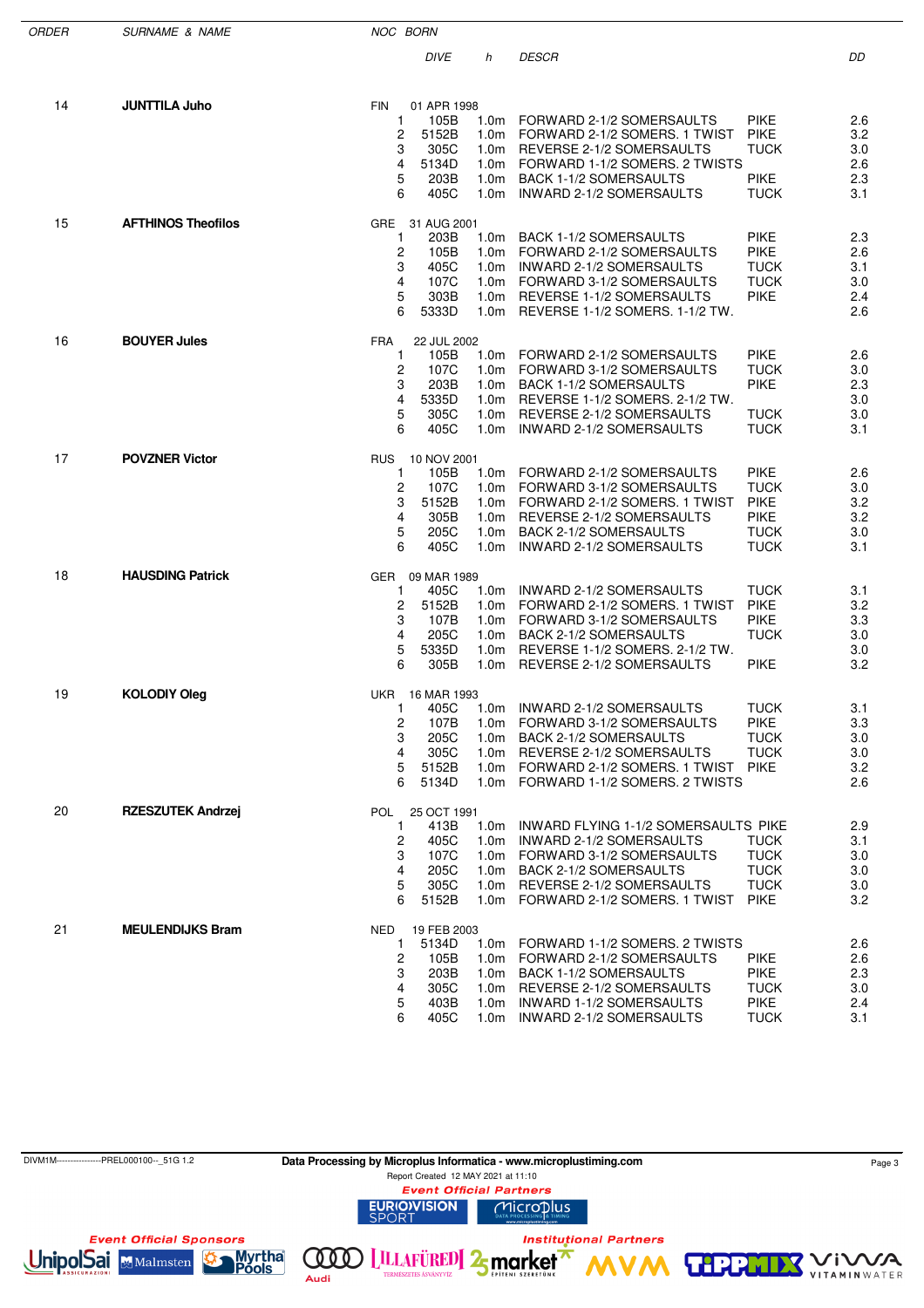| <i>ORDER</i> | <b>SURNAME &amp; NAME</b>      | NOC BORN                                                                                                                                       |            |
|--------------|--------------------------------|------------------------------------------------------------------------------------------------------------------------------------------------|------------|
|              |                                | <b>DESCR</b><br><b>DIVE</b><br>h                                                                                                               | DD         |
| 22           | <b>ONIKASHVILI Tornike</b>     | GEO 17 MAR 2000                                                                                                                                |            |
|              |                                | 105B<br><b>PIKE</b><br>1.0 <sub>m</sub><br>FORWARD 2-1/2 SOMERSAULTS<br>1                                                                      | 2.6        |
|              |                                | 2<br>405C<br>INWARD 2-1/2 SOMERSAULTS<br><b>TUCK</b><br>1.0m                                                                                   | 3.1        |
|              |                                | 3<br>107C<br>1.0m FORWARD 3-1/2 SOMERSAULTS<br><b>TUCK</b>                                                                                     | 3.0        |
|              |                                | 5152B<br>FORWARD 2-1/2 SOMERS. 1 TWIST<br><b>PIKE</b><br>4<br>1.0 <sub>m</sub>                                                                 | 3.2        |
|              |                                | <b>BACK 1-1/2 SOMERSAULTS</b><br><b>PIKE</b><br>5<br>203B<br>1.0 <sub>m</sub>                                                                  | 2.3        |
|              |                                | 305C<br>1.0m REVERSE 2-1/2 SOMERSAULTS<br><b>TUCK</b><br>6                                                                                     | 3.0        |
| 23           | <b>TRUSHYN Illia</b>           | UKR<br>14 JAN 2001                                                                                                                             |            |
|              |                                | <b>TUCK</b><br>405C<br>1.0m<br>INWARD 2-1/2 SOMERSAULTS<br>1                                                                                   | 3.1        |
|              |                                | 107C<br>1.0m FORWARD 3-1/2 SOMERSAULTS<br><b>TUCK</b><br>2                                                                                     | 3.0        |
|              |                                | 5152B<br>1.0m FORWARD 2-1/2 SOMERS. 1 TWIST<br><b>PIKE</b><br>3                                                                                | 3.2        |
|              |                                | 205C<br>4<br>1.0m BACK 2-1/2 SOMERSAULTS<br><b>TUCK</b>                                                                                        | 3.0        |
|              |                                | 305C<br>1.0m REVERSE 2-1/2 SOMERSAULTS<br><b>TUCK</b><br>5                                                                                     | 3.0        |
|              |                                | 6<br>5134D<br>FORWARD 1-1/2 SOMERS. 2 TWISTS<br>1.0m                                                                                           | 2.6        |
| 24           | <b>NYBORG Axel</b>             | NOR 18 AUG 2001                                                                                                                                |            |
|              |                                | 1.0m FORWARD 2-1/2 SOMERSAULTS<br><b>PIKE</b><br>105B<br>1                                                                                     | 2.6        |
|              |                                | <b>BACK 1-1/2 SOMERSAULTS</b><br><b>PIKE</b><br>2<br>203B<br>1.0 <sub>m</sub>                                                                  | 2.3        |
|              |                                | 305C<br>REVERSE 2-1/2 SOMERSAULTS<br><b>TUCK</b><br>3<br>1.0 <sub>m</sub><br>REVERSE 1-1/2 SOMERS, 1-1/2 TW.                                   | 3.0        |
|              |                                | 5333D<br>4<br>1.0 <sub>m</sub><br>5<br>5335D<br>1.0 <sub>m</sub><br>REVERSE 1-1/2 SOMERS. 2-1/2 TW.                                            | 2.6        |
|              |                                | 6<br>403B<br>1.0m INWARD 1-1/2 SOMERSAULTS<br><b>PIKE</b>                                                                                      | 3.0<br>2.4 |
| 25           | <b>LESIAK Kacper</b>           | POL 06 NOV 1996                                                                                                                                |            |
|              |                                | <b>TUCK</b><br>405C<br>1.0 <sub>m</sub><br>INWARD 2-1/2 SOMERSAULTS<br>1.                                                                      | 3.1        |
|              |                                | 2<br>107C<br>FORWARD 3-1/2 SOMERSAULTS<br><b>TUCK</b><br>1.0 <sub>m</sub>                                                                      | 3.0        |
|              |                                | 3<br>305C<br>1.0m REVERSE 2-1/2 SOMERSAULTS<br><b>TUCK</b>                                                                                     | 3.0        |
|              |                                | 4<br>205C<br>1.0m<br>BACK 2-1/2 SOMERSAULTS<br><b>TUCK</b>                                                                                     | 3.0        |
|              |                                | 5<br>105B<br>1.0m FORWARD 2-1/2 SOMERSAULTS<br><b>PIKE</b>                                                                                     | 2.6        |
|              |                                | 6<br>5152B<br>1.0m FORWARD 2-1/2 SOMERS. 1 TWIST<br><b>PIKE</b>                                                                                | 3.2        |
| 26           | <b>JANDARD Alexis</b>          | <b>FRA</b><br>23 APR 1997                                                                                                                      |            |
|              |                                | INWARD 2-1/2 SOMERSAULTS<br><b>TUCK</b><br>405C<br>1.0 <sub>m</sub><br>1                                                                       | 3.1        |
|              |                                | 1.0m FORWARD 3-1/2 SOMERSAULTS<br><b>TUCK</b><br>2<br>107C                                                                                     | 3.0        |
|              |                                | 5152B<br>FORWARD 2-1/2 SOMERS. 1 TWIST<br>3<br>1.0m<br><b>PIKE</b>                                                                             | 3.2        |
|              |                                | 4<br><b>PIKE</b><br>203B<br>1.0m BACK 1-1/2 SOMERSAULTS                                                                                        | 2.3        |
|              |                                | 305C<br>REVERSE 2-1/2 SOMERSAULTS<br><b>TUCK</b><br>5<br>1.0 <sub>m</sub><br>6<br>5335D<br>REVERSE 1-1/2 SOMERS. 2-1/2 TW.<br>1.0 <sub>m</sub> | 3.0<br>3.0 |
|              | <b>GARCIA BOISSIER Nicolas</b> |                                                                                                                                                |            |
| 27           |                                | <b>ESP</b><br>20 JUN 1995<br><b>PIKE</b><br>203B<br>1.0m BACK 1-1/2 SOMERSAULTS<br>1                                                           | 2.3        |
|              |                                | 2<br>107C<br>1.0m FORWARD 3-1/2 SOMERSAULTS<br><b>TUCK</b>                                                                                     | 3.0        |
|              |                                | 3<br>5152B<br>1.0m FORWARD 2-1/2 SOMERS. 1 TWIST<br><b>PIKE</b>                                                                                | 3.2        |
|              |                                | 405C<br>INWARD 2-1/2 SOMERSAULTS<br><b>TUCK</b><br>4<br>1.0 <sub>m</sub>                                                                       | 3.1        |
|              |                                | <b>TUCK</b><br>5<br>305C<br>REVERSE 2-1/2 SOMERSAULTS<br>1.0m                                                                                  | 3.0        |
|              |                                | 6<br>5335D<br>1.0m REVERSE 1-1/2 SOMERS. 2-1/2 TW.                                                                                             | 3.0        |
| 28           | <b>DUTOIT Guillaume</b>        | SUI<br>18 JAN 1996                                                                                                                             |            |
|              |                                | 405C<br>1.0 <sub>m</sub><br>INWARD 2-1/2 SOMERSAULTS<br><b>TUCK</b><br>1                                                                       | 3.1        |
|              |                                | <b>PIKE</b><br>2<br>105B<br>1.0m FORWARD 2-1/2 SOMERSAULTS                                                                                     | 2.6        |
|              |                                | 3<br>107C<br>1.0m FORWARD 3-1/2 SOMERSAULTS<br><b>TUCK</b>                                                                                     | 3.0        |
|              |                                | 4<br>205C<br>1.0 <sub>m</sub><br>BACK 2-1/2 SOMERSAULTS<br><b>TUCK</b>                                                                         | 3.0        |
|              |                                | 5<br>305C<br>1.0m REVERSE 2-1/2 SOMERSAULTS<br><b>TUCK</b>                                                                                     | 3.0        |
|              |                                | 5152B<br>6<br>1.0m FORWARD 2-1/2 SOMERS, 1 TWIST<br><b>PIKE</b>                                                                                | 3.2        |
| 29           | <b>BURMAN Max</b>              | SWE 27 MAY 1999                                                                                                                                |            |
|              |                                | 5152B<br>1.0m FORWARD 2-1/2 SOMERS. 1 TWIST<br><b>PIKE</b><br>1<br>2<br>405C<br>INWARD 2-1/2 SOMERSAULTS<br><b>TUCK</b><br>1.0m                | 3.2        |
|              |                                | 205C<br>BACK 2-1/2 SOMERSAULTS<br><b>TUCK</b><br>3<br>1.0m                                                                                     | 3.1<br>3.0 |
|              |                                | 1.0m REVERSE 2-1/2 SOMERSAULTS<br>305C<br><b>TUCK</b><br>4                                                                                     | 3.0        |
|              |                                | 5335D<br>1.0m REVERSE 1-1/2 SOMERS. 2-1/2 TW.<br>5                                                                                             | 3.0        |
|              |                                | 6<br>107C<br>1.0m FORWARD 3-1/2 SOMERSAULTS<br><b>TUCK</b>                                                                                     | 3.0        |
|              |                                |                                                                                                                                                |            |

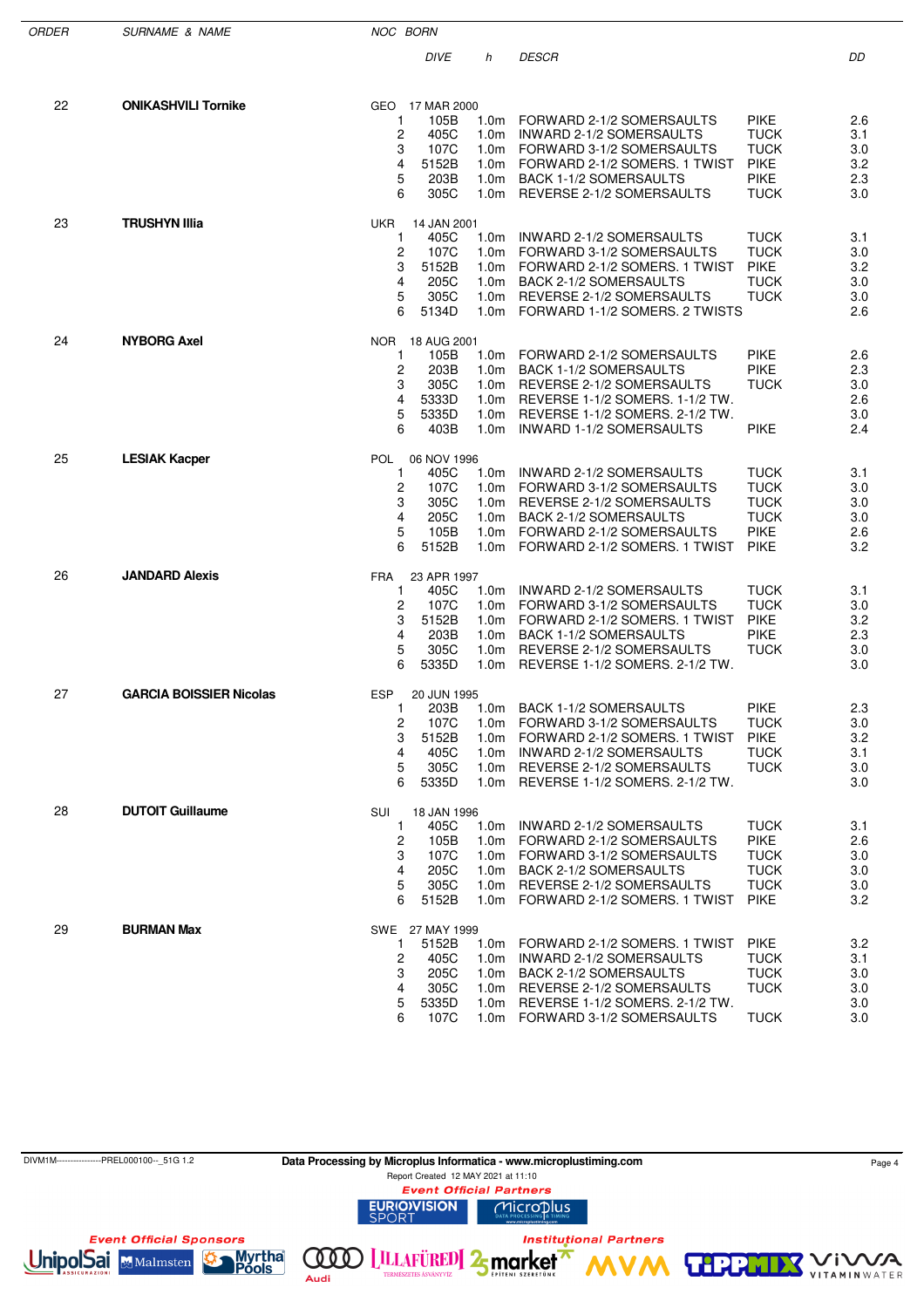| <b>ORDER</b> | <b>SURNAME &amp; NAME</b> |            | <b>NOC BORN</b> |                  |                                 |             |     |
|--------------|---------------------------|------------|-----------------|------------------|---------------------------------|-------------|-----|
|              |                           |            | <b>DIVE</b>     | $\mathsf{h}$     | <b>DESCR</b>                    |             | DD  |
| 30           | <b>SCHALLER Nikolaj</b>   | <b>AUT</b> | 22 SEP 2000     |                  |                                 |             |     |
|              |                           |            | 5134D           | 1.0 <sub>m</sub> | FORWARD 1-1/2 SOMERS, 2 TWISTS  |             | 2.6 |
|              |                           | 2          | 105B            | 1.0 <sub>m</sub> | FORWARD 2-1/2 SOMERSAULTS       | <b>PIKE</b> | 2.6 |
|              |                           | 3          | 405C            | 1.0 <sub>m</sub> | INWARD 2-1/2 SOMERSAULTS        | <b>TUCK</b> | 3.1 |
|              |                           | 4          | 107C            | 1.0 <sub>m</sub> | FORWARD 3-1/2 SOMERSAULTS       | <b>TUCK</b> | 3.0 |
|              |                           | 5          | 203B            | 1.0 <sub>m</sub> | <b>BACK 1-1/2 SOMERSAULTS</b>   | <b>PIKE</b> | 2.3 |
|              |                           | ĥ          | 305C            | 1.0 <sub>m</sub> | REVERSE 2-1/2 SOMERSAULTS       | <b>TUCK</b> | 3.0 |
| 31           | <b>MARSAGLIA Lorenzo</b>  | <b>ITA</b> | 16 NOV 1996     |                  |                                 |             |     |
|              |                           |            | 405C            | 1.0 <sub>m</sub> | INWARD 2-1/2 SOMERSAULTS        | <b>TUCK</b> | 3.1 |
|              |                           |            | 5335D           | 1.0 <sub>m</sub> | REVERSE 1-1/2 SOMERS, 2-1/2 TW. |             | 3.0 |
|              |                           | 3          | 305C            | 1.0 <sub>m</sub> | REVERSE 2-1/2 SOMERSAULTS       | <b>TUCK</b> | 3.0 |
|              |                           | 4          | 205C            | 1.0 <sub>m</sub> | <b>BACK 2-1/2 SOMERSAULTS</b>   | <b>TUCK</b> | 3.0 |
|              |                           | 5          | 107C            | 1.0 <sub>m</sub> | FORWARD 3-1/2 SOMERSAULTS       | <b>TUCK</b> | 3.0 |
|              |                           | 6          | 5152B           | 1.0 <sub>m</sub> | FORWARD 2-1/2 SOMERS. 1 TWIST   | <b>PIKE</b> | 3.2 |
| 32           | <b>TOCCI Giovanni</b>     | <b>ITA</b> | 31 AUG 1994     |                  |                                 |             |     |
|              |                           |            | 105B            | 1.0 <sub>m</sub> | FORWARD 2-1/2 SOMERSAULTS       | <b>PIKE</b> | 2.6 |
|              |                           |            | 5152B           | 1.0 <sub>m</sub> | FORWARD 2-1/2 SOMERS, 1 TWIST   | <b>PIKE</b> | 3.2 |
|              |                           | 3          | 205C            | 1.0 <sub>m</sub> | <b>BACK 2-1/2 SOMERSAULTS</b>   | <b>TUCK</b> | 3.0 |
|              |                           | 4          | 305C            | 1.0 <sub>m</sub> | REVERSE 2-1/2 SOMERSAULTS       | <b>TUCK</b> | 3.0 |
|              |                           | 5          | 107C            | 1.0 <sub>m</sub> | FORWARD 3-1/2 SOMERSAULTS       | <b>TUCK</b> | 3.0 |
|              |                           | 6          | 405C            | 1.0 <sub>m</sub> | INWARD 2-1/2 SOMERSAULTS        | <b>TUCK</b> | 3.1 |

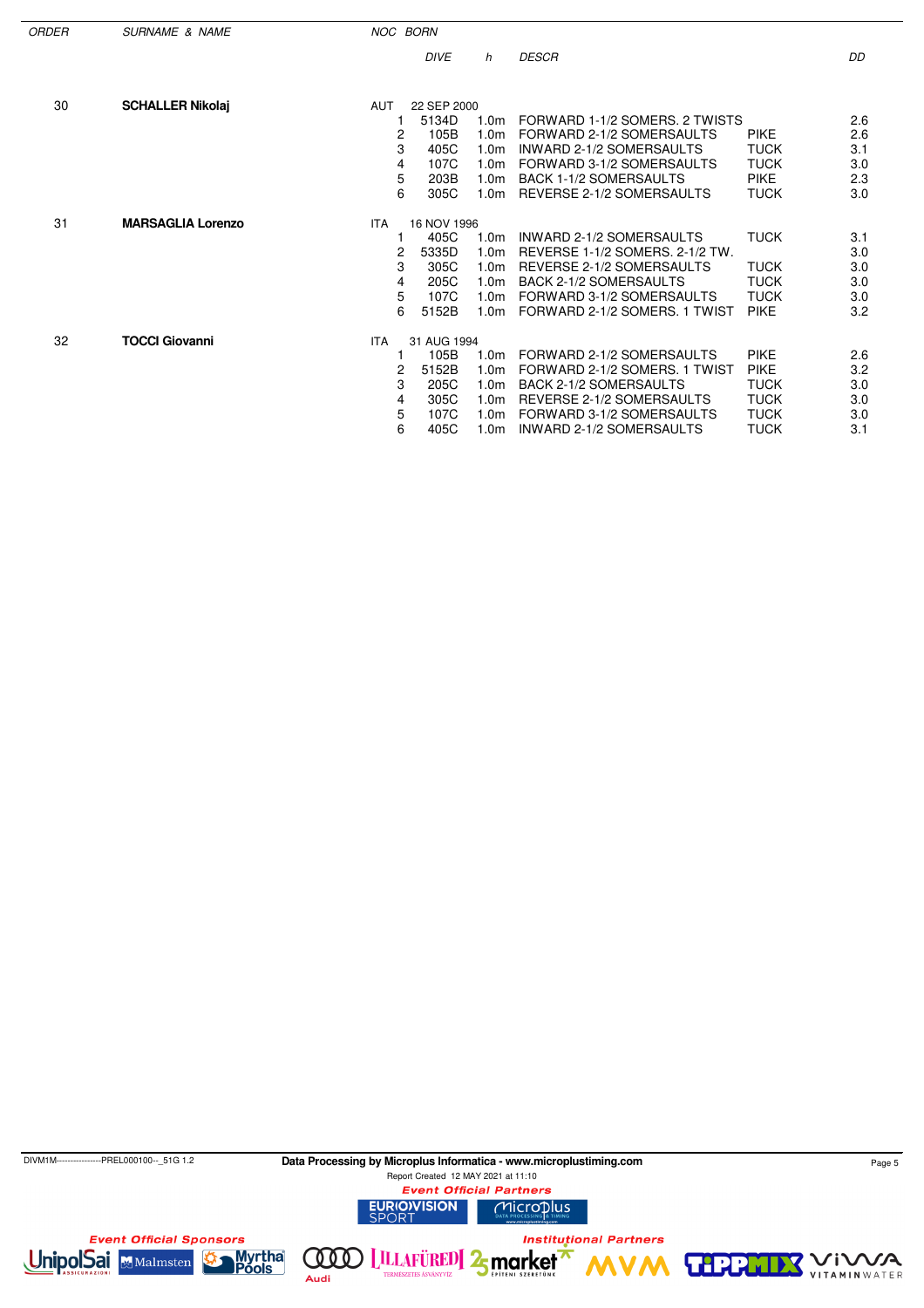

DIVING 10 - 16 MAY

**Results** 

RANK SURNAME & NAME NOC BORN TOTAL GAP

**Event 4 12 MAY 2021 - 12:00**

**1m Springboard Men Preliminary**

|                | <b>REFEREE</b>                 | <b>SCHLEPPS Holger</b> | LEN        | <b>ASSISTANT</b>   | SOROKINA Anna             | <b>LEN</b> |        |
|----------------|--------------------------------|------------------------|------------|--------------------|---------------------------|------------|--------|
|                |                                | <b>PANEL A (1 2 3)</b> |            |                    | PANEL B (4 5 6)           |            |        |
|                | <b>JUDGE 1</b>                 | SIEFKEN Jann           |            | JUDGE <sub>1</sub> | MAMONTOV Andrei           |            |        |
|                | <b>JUDGE 2</b>                 | PATSERINA Olena        |            | <b>JUDGE 2</b>     | <b>AZORIN Daniel</b>      |            |        |
|                | <b>JUDGE 3</b>                 | <b>ILIES Daniela</b>   |            | <b>JUDGE 3</b>     | <b>JAFCSAK Zsolt</b>      |            |        |
|                | <b>JUDGE 4</b>                 | PEREZ Angel Luis       |            | <b>JUDGE 4</b>     | POLAZZO Marco Valerio     |            |        |
|                | <b>JUDGE 5</b>                 | <b>BECKER Norman</b>   |            | <b>JUDGE 5</b>     | VAN DER VOORT Ronald      |            |        |
|                | <b>JUDGE 6</b>                 | <b>BARROW Sarah</b>    |            | <b>JUDGE 6</b>     | <b>WIERNIUK Anna</b>      |            |        |
|                | <b>JUDGE 7</b>                 | <b>AXTELIUS Peter</b>  |            | <b>JUDGE 7</b>     | FEOKTISTOV Eduard         |            |        |
|                | <b>RESERVE</b>                 | <b>BARTAIA Irakli</b>  |            | <b>RESERVE</b>     | <b>TOULOUDIS Nikolaos</b> |            |        |
| 1              | <b>LAUGHER Jack</b>            |                        | <b>GBR</b> | 30 JAN 1995        |                           | 399.45     |        |
| 2              | <b>HAUSDING Patrick</b>        |                        | <b>GER</b> | 09 MAR 1989        |                           | 381.95     | 17.50  |
| 3              | <b>TOCCI Giovanni</b>          |                        | <b>ITA</b> | 31 AUG 1994        |                           | 368.05     | 31.40  |
| 4              | <b>MARSAGLIA Lorenzo</b>       |                        | <b>ITA</b> | 16 NOV 1996        |                           | 367.35     | 32.10  |
| 5              | <b>JANDARD Alexis</b>          |                        | <b>FRA</b> | 23 APR 1997        |                           | 361.80     | 37.65  |
| 6              | <b>KOLODIY Oleg</b>            |                        | <b>UKR</b> | 16 MAR 1993        |                           | 348.60     | 50.85  |
| $\overline{7}$ | <b>MOLCHANOV IIia</b>          |                        | <b>RUS</b> | 18 FEB 1997        |                           | 344.30     | 55.15  |
| 8              | <b>BARTHEL Timo</b>            |                        | <b>GER</b> | 03 APR 1996        |                           | 343.95     | 55.50  |
| 9              | <b>DUTOIT Guillaume</b>        |                        | SUI        | 18 JAN 1996        |                           | 338.65     | 60.80  |
| 10             | <b>RZESZUTEK Andrzej</b>       |                        | <b>POL</b> | 25 OCT 1991        |                           | 331.95     | 67.50  |
| 11             | <b>PARADZIK Vinko</b>          |                        | <b>SWE</b> | 09 OCT 1992        |                           | 331.90     | 67.55  |
| 12             | <b>GARCIA BOISSIER Nicolas</b> |                        | <b>ESP</b> | 20 JUN 1995        |                           | 323.85     | 75.60  |
| 13             | <b>POVZNER Victor</b>          |                        | <b>RUS</b> | 10 NOV 2001        |                           | 323.20     | 76.25  |
| 14             | <b>LESIAK Kacper</b>           |                        | <b>POL</b> | 06 NOV 1996        |                           | 309.60     | 89.85  |
| 15             | <b>BOUYER Jules</b>            |                        | <b>FRA</b> | 22 JUL 2002        |                           | 308.55     | 90.90  |
| 16             | <b>AREVALO ALCON Alberto</b>   |                        | <b>ESP</b> | 08 FEB 1995        |                           | 306.90     | 92.55  |
| 17             | <b>HASLAM Ross</b>             |                        | <b>GBR</b> | 02 OCT 1997        |                           | 299.25     | 100.20 |
| 18             | <b>FAATZ Pascal</b>            |                        | <b>NED</b> | 10 APR 1997        |                           | 297.80     | 101.65 |
| 19             | <b>SCHALLER Nikolaj</b>        |                        | <b>AUT</b> | 22 SEP 2000        |                           | 295.80     | 103.65 |
| 20             | <b>JUNTTILA Juho</b>           |                        | <b>FIN</b> | 01 APR 1998        |                           | 284.95     | 114.50 |
| 21             | <b>MEULENDIJKS Bram</b>        |                        | <b>NED</b> | 19 FEB 2003        |                           | 282.65     | 116.80 |
| 22             | <b>LOTFI Dariush</b>           |                        | AUT        | 05 JAN 2001        |                           | 281.40     | 118.05 |
| 23             | <b>TRUSHYN Illia</b>           |                        | <b>UKR</b> | 14 JAN 2001        |                           | 276.10     | 123.35 |
| 24             | <b>BOTA Botond</b>             |                        | <b>HUN</b> | 14 FEB 1995        |                           | 272.50     | 126.95 |
| 25             | <b>NYBORG Axel</b>             |                        | NOR        | 18 AUG 2001        |                           | 261.65     | 137.80 |
| 26             | <b>NAUROZAU Yury</b>           |                        | <b>BLR</b> | 02 APR 1998        |                           | 260.80     | 138.65 |
| 27             | <b>SONIN Uladzislau</b>        |                        | <b>BLR</b> | 30 MAY 2000        |                           | 257.00     | 142.45 |
| 28             | <b>BURMAN Max</b>              |                        | <b>SWE</b> | 27 MAY 1999        |                           | 255.70     | 143.75 |
| 29             | <b>ONIKASHVILI Tornike</b>     |                        | <b>GEO</b> | 17 MAR 2000        |                           | 253.05     | 146.40 |
| 30             | <b>AFTHINOS Theofilos</b>      |                        | <b>GRE</b> | 31 AUG 2001        |                           | 221.20     | 178.25 |
| 31             | <b>GUR Kivanc</b>              |                        | <b>TUR</b> | 10 FEB 2000        |                           | 213.35     | 186.10 |
| 32             | <b>CANDAN Orhan</b>            |                        | <b>TUR</b> | 17 MAY 2001        |                           | 210.70     | 188.75 |
|                |                                |                        |            |                    |                           |            |        |

 DIVM1M----------------PREL000100--\_73A 1.0 **Data Processing by Microplus Informatica - www.microplustiming.com** Page 1 Report Created 12 MAY 2021 at 14:11**Event Official Partners RIOWISION** Microplus **Event Official Sponsors Institutional Partners Myrtha UnipolSai COOD** Malmsten **LILLAFÜRED** 2<sub>s</sub> market **M** VA **TIPP** 'i V **ools VITAMIN** WATER Audi

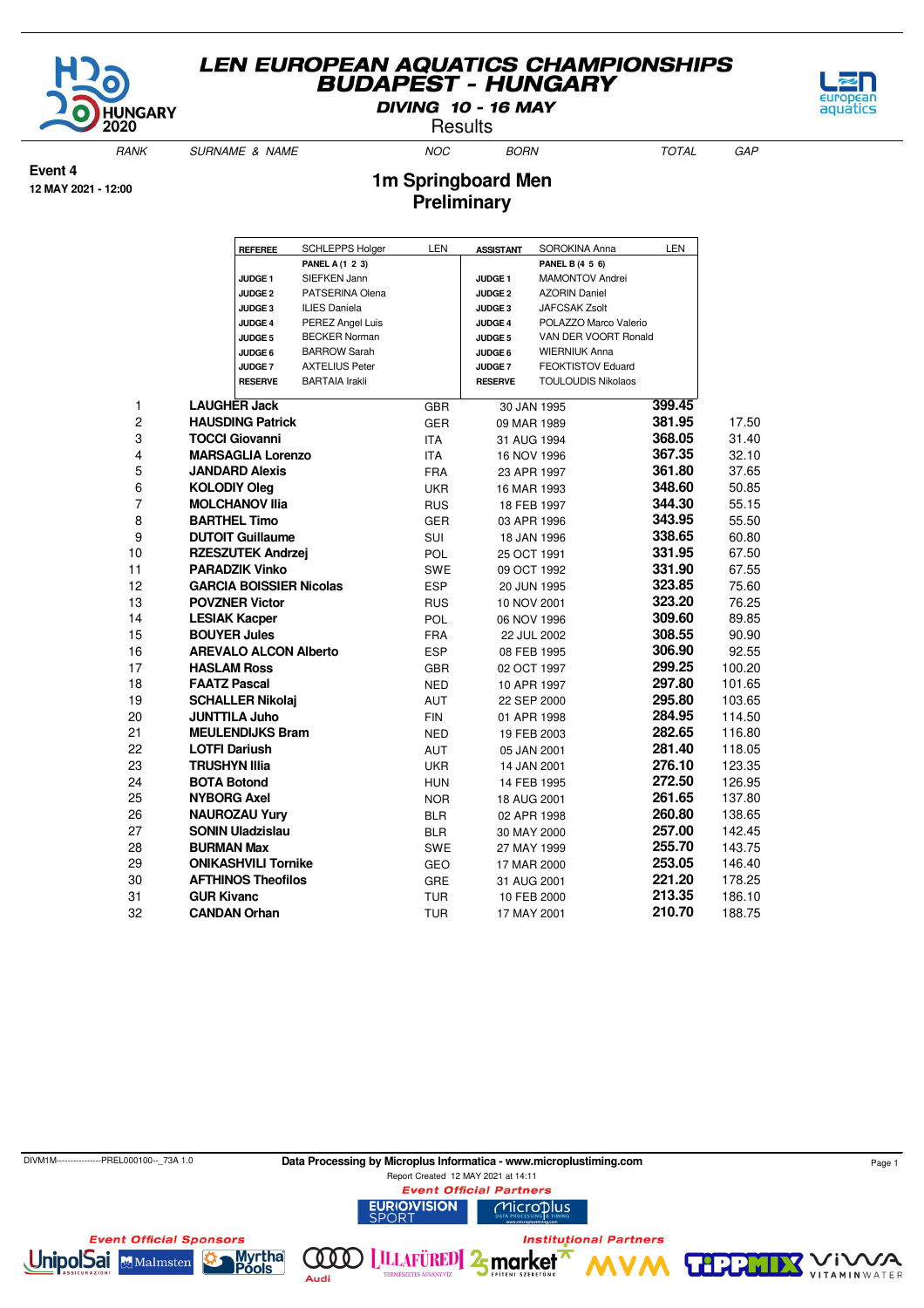



RANK SURNAME & NAME TOTAL GAP NOC DIVE DD H J1 J2 J3 J4 J5 J6 J7 PEN PART TOTAL GAP

**Event 4 12 MAY 2021 - 12:00** **1m Springboard Men Preliminary**

**Results** 

DIVING 10 - 16 MAY

|    |                          | <b>REFEREE</b>            | <b>SCHLEPPS Holger</b>                      |                     | LEN |                                                                         | <b>ASSISTANT</b>                         |     |                        | SOROKINA Anna               |             |           | LEN  |       |        |       |
|----|--------------------------|---------------------------|---------------------------------------------|---------------------|-----|-------------------------------------------------------------------------|------------------------------------------|-----|------------------------|-----------------------------|-------------|-----------|------|-------|--------|-------|
|    |                          |                           | <b>PANEL A (1 2 3)</b>                      |                     |     |                                                                         |                                          |     | <b>PANEL B (4 5 6)</b> |                             |             |           |      |       |        |       |
|    |                          | <b>JUDGE1</b>             | SIEFKEN Jann                                |                     |     |                                                                         | <b>MAMONTOV Andrei</b><br><b>JUDGE 1</b> |     |                        |                             |             |           |      |       |        |       |
|    |                          | <b>JUDGE 2</b>            | PATSERINA Olena                             |                     |     |                                                                         | JUDGE <sub>2</sub>                       |     | <b>AZORIN Daniel</b>   |                             |             |           |      |       |        |       |
|    |                          | <b>JUDGE 3</b>            | <b>ILIES Daniela</b>                        |                     |     | JAFCSAK Zsolt<br>JUDGE <sub>3</sub><br>POLAZZO Marco Valerio<br>JUDGE 4 |                                          |     |                        |                             |             |           |      |       |        |       |
|    |                          | JUDGE 4                   | PEREZ Angel Luis                            |                     |     |                                                                         |                                          |     |                        | VAN DER VOORT Ronald        |             |           |      |       |        |       |
|    |                          | <b>JUDGE 5</b><br>JUDGE 6 | <b>BECKER Norman</b><br><b>BARROW Sarah</b> |                     |     |                                                                         | JUDGE <sub>5</sub><br>JUDGE 6            |     |                        | <b>WIERNIUK Anna</b>        |             |           |      |       |        |       |
|    |                          | <b>JUDGE7</b>             | <b>AXTELIUS Peter</b>                       |                     |     |                                                                         | <b>JUDGE7</b>                            |     |                        | <b>FEOKTISTOV Eduard</b>    |             |           |      |       |        |       |
|    |                          | <b>RESERVE</b>            | <b>BARTAIA Irakli</b>                       |                     |     |                                                                         | <b>RESERVE</b>                           |     |                        | <b>TOULOUDIS Nikolaos</b>   |             |           |      |       |        |       |
|    |                          |                           |                                             |                     |     |                                                                         |                                          |     |                        |                             |             |           |      |       |        |       |
| 1. | <b>LAUGHER Jack</b>      |                           | <b>GBR</b>                                  | 30 JAN 1995         |     |                                                                         |                                          |     |                        |                             |             |           |      |       |        |       |
|    |                          |                           |                                             | 205C                | 3.0 | 1.0                                                                     | 8.0                                      |     |                        | 8.0 7.5 8.0 7.5 7.5 7.5     |             |           |      | 69.00 | 69.00  |       |
|    |                          |                           |                                             | 305C                | 3.0 | 1.0                                                                     | 7.5                                      | 7.5 |                        | 6.5 8.0 7.5 7.5 8.0         |             |           |      | 67.50 | 136.50 |       |
|    |                          |                           |                                             | 5335D               | 3.0 | 1.0                                                                     | 7.5                                      | 8.0 | 7.0                    | 8.0                         | 8.0 7.5     |           | 8.0  | 70.50 | 207.00 |       |
|    |                          |                           |                                             | 405C                | 3.1 | 1.0                                                                     | 7.0                                      | 6.5 | 6.5                    | 7.0 7.0 6.5 7.0             |             |           |      | 63.55 | 270.55 |       |
|    |                          |                           |                                             | 107C                | 3.0 | 1.0                                                                     | 6.0                                      | 7.0 | 5.5                    | 6.5                         | 7.0         | $6.0$ 7.0 |      | 58.50 | 329.05 |       |
|    |                          |                           |                                             | 5152B               | 3.2 | 1.0                                                                     |                                          |     |                        | 7.5 7.5 6.5 7.5 6.5 7.5 7.0 |             |           |      | 70.40 | 399.45 |       |
| 2  | <b>HAUSDING Patrick</b>  |                           | <b>GER</b>                                  | 09 MAR 1989         |     |                                                                         |                                          |     |                        |                             |             |           |      |       |        |       |
|    |                          |                           |                                             | 405C                | 3.1 | 1.0                                                                     | 7.0                                      |     |                        | 7.0 7.0 7.0 7.0 6.5 7.0     |             |           |      | 65.10 | 65.10  |       |
|    |                          |                           |                                             | 5152B               | 3.2 | 1.0                                                                     | 6.5                                      | 6.0 | 6.5                    | 7.0 6.5                     |             | 6.0 6.0   |      | 60.80 | 125.90 |       |
|    |                          |                           |                                             | 107B                | 3.3 | 1.0                                                                     | 6.5                                      | 6.5 | 7.5                    | 6.5                         | 6.5         | 6.5       | -7.0 | 64.35 | 190.25 |       |
|    |                          |                           |                                             | 205C                | 3.0 | 1.0                                                                     | 7.0                                      |     |                        | 7.0 7.0 7.5 7.0 7.0 7.0     |             |           |      | 63.00 | 253.25 |       |
|    |                          |                           |                                             | 5335D               | 3.0 | 1.0                                                                     | 6.5                                      | 7.5 | 7.5                    | 7.0                         | 6.0 7.0 6.5 |           |      | 61.50 | 314.75 |       |
|    |                          |                           |                                             | 305B                | 3.2 | 1.0                                                                     |                                          |     |                        | 6.0 7.5 7.0 6.5 7.5 7.5 6.0 |             |           |      | 67.20 | 381.95 | 17.50 |
|    |                          |                           |                                             |                     |     |                                                                         |                                          |     |                        |                             |             |           |      |       |        |       |
| 3  | <b>TOCCI Giovanni</b>    |                           | <b>ITA</b>                                  | 31 AUG 1994         |     |                                                                         |                                          |     |                        |                             |             |           |      |       |        |       |
|    |                          |                           |                                             | 105B                | 2.6 | 1.0                                                                     | 8.5                                      |     |                        | 8.0 7.5 8.0 8.0 8.5 8.5     |             |           |      | 63.70 | 63.70  |       |
|    |                          |                           |                                             | 5152B               | 3.2 | 1.0                                                                     | 5.5                                      | 6.5 |                        | 6.0 6.5 5.5 6.0 6.0         |             |           |      | 57.60 | 121.30 |       |
|    |                          |                           |                                             | 205C                | 3.0 | 1.0                                                                     | 6.0                                      | 5.5 | 6.0                    | 5.0 5.5                     |             | 5.5 6.0   |      | 51.00 | 172.30 |       |
|    |                          |                           |                                             | 305C                | 3.0 | 1.0                                                                     | 7.5                                      |     |                        | 7.0 7.0 7.0 6.5 7.0 7.5     |             |           |      | 63.00 | 235.30 |       |
|    |                          |                           |                                             | 107C                | 3.0 | 1.0                                                                     | 8.0                                      | 7.0 | 6.5                    | 7.0                         | 7.0 7.0 7.0 |           |      | 63.00 | 298.30 |       |
|    |                          |                           |                                             | 405C                | 3.1 | 1.0                                                                     | 7.5                                      |     |                        | 8.0 7.5 7.5 7.5 7.5 7.5     |             |           |      | 69.75 | 368.05 | 31.40 |
|    |                          |                           |                                             |                     |     |                                                                         |                                          |     |                        |                             |             |           |      |       |        |       |
| 4  | <b>MARSAGLIA Lorenzo</b> |                           | <b>ITA</b>                                  | 16 NOV 1996<br>405C | 3.1 | 1.0                                                                     | 7.0                                      |     |                        | 7.0 7.5 7.5 7.0 7.0 7.5     |             |           |      | 66.65 | 66.65  |       |
|    |                          |                           |                                             | 5335D               | 3.0 | 1.0                                                                     | 6.5                                      | 6.5 |                        | 6.5 6.5 6.5                 |             | 7.0       | 6.5  | 58.50 | 125.15 |       |
|    |                          |                           |                                             | 305C                | 3.0 | 1.0                                                                     | 7.0                                      |     |                        | 6.5 7.0 6.5 7.0 7.0 6.5     |             |           |      | 61.50 | 186.65 |       |
|    |                          |                           |                                             | 205C                | 3.0 | 1.0                                                                     | 6.5                                      | 6.0 |                        | 6.0 6.5 7.0 6.5 6.0         |             |           |      | 57.00 | 243.65 |       |
|    |                          |                           |                                             | 107C                | 3.0 | 1.0                                                                     | 8.0                                      | 7.5 |                        | 6.5 7.5 7.0 7.0 7.0         |             |           |      | 64.50 | 308.15 |       |
|    |                          |                           |                                             | 5152B               | 3.2 | 1.0                                                                     | 6.0                                      |     |                        | 6.0 6.0 6.5 6.5 5.5 6.5     |             |           |      | 59.20 | 367.35 | 32.10 |
|    |                          |                           |                                             |                     |     |                                                                         |                                          |     |                        |                             |             |           |      |       |        |       |
| 5  | <b>JANDARD Alexis</b>    |                           | <b>FRA</b>                                  | 23 APR 1997         |     |                                                                         |                                          |     |                        |                             |             |           |      |       |        |       |
|    |                          |                           |                                             | 405C                | 3.1 | 1.0                                                                     |                                          |     |                        | 7.0 7.0 7.5 7.0 7.0 7.0 7.5 |             |           |      | 65.10 | 65.10  |       |
|    |                          |                           |                                             | 107C                | 3.0 | 1.0                                                                     | 7.0                                      | 7.5 | 7.5                    | 8.0                         | 7.5         | 7.5       | -7.0 | 67.50 | 132.60 |       |
|    |                          |                           |                                             | 5152B               | 3.2 | 1.0                                                                     | 6.0                                      | 6.5 | 7.0                    | 7.5 7.0 6.5 7.0             |             |           |      | 65.60 | 198.20 |       |
|    |                          |                           |                                             | 203B                | 2.3 | 1.0                                                                     | 5.5                                      | 6.0 | 6.0                    | 6.0                         | 5.5         | 5.0 5.5   |      | 39.10 | 237.30 |       |
|    |                          |                           |                                             | 305C                | 3.0 | 1.0                                                                     | 8.0                                      |     |                        | 7.0 6.0 7.0 7.0 6.5 8.0     |             |           |      | 63.00 | 300.30 |       |
|    |                          |                           |                                             | 5335D               | 3.0 | 1.0                                                                     |                                          |     |                        | 7.5 6.5 6.0 7.0 6.5 7.0 7.0 |             |           |      | 61.50 | 361.80 | 37.65 |
|    |                          |                           |                                             |                     |     |                                                                         |                                          |     |                        |                             |             |           |      |       |        |       |

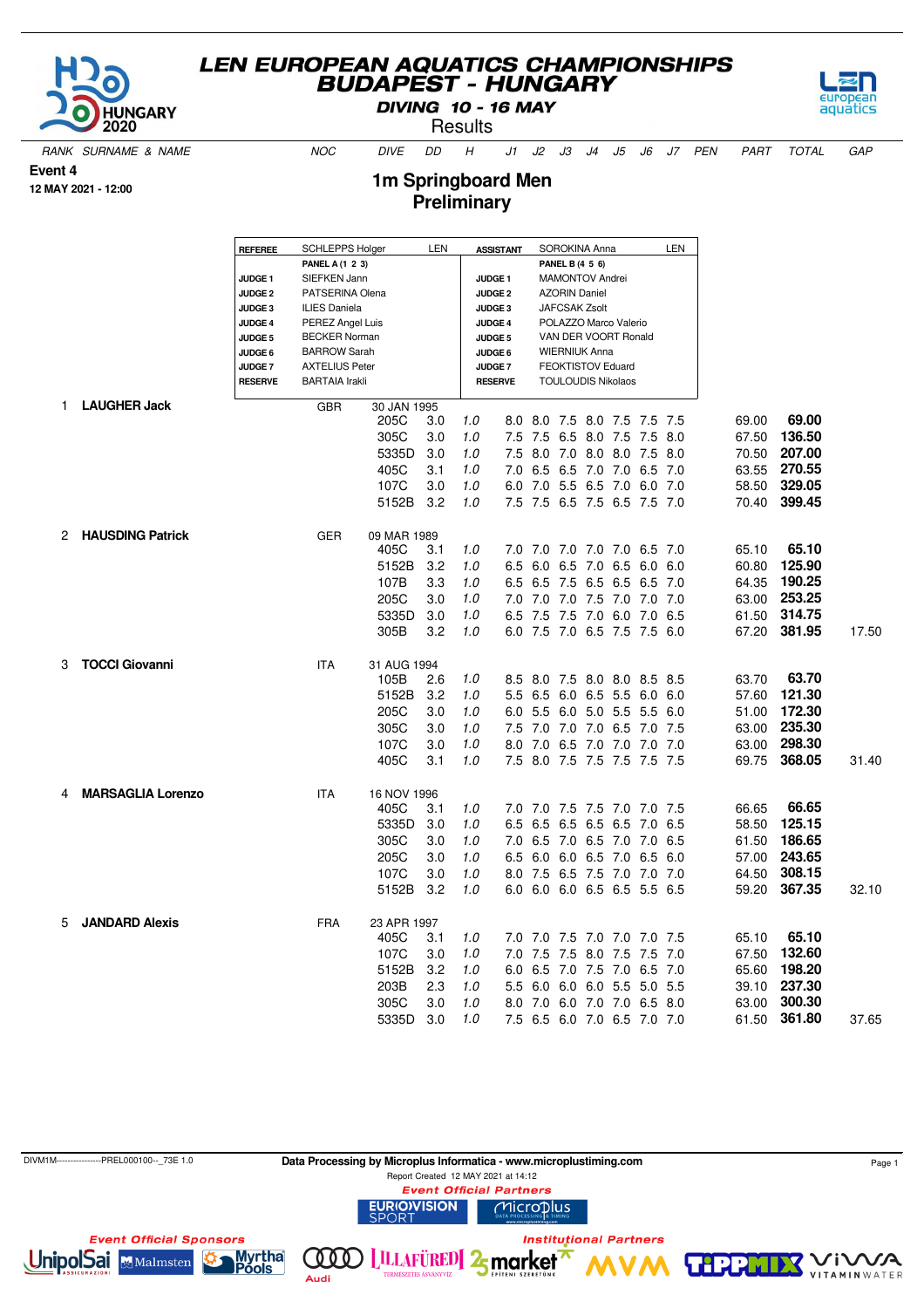|     | <i>RANK SURNAME &amp; NAME</i> | <b>NOC</b> | <b>DIVE</b>                                                       | DD                                     | Η                                      | J1         | J2 | JЗ | J4                  | J5 | J6                                                                                                                                                                                     | J7  | PEN | PART                                               | <b>TOTAL</b>                                            | GAP   |
|-----|--------------------------------|------------|-------------------------------------------------------------------|----------------------------------------|----------------------------------------|------------|----|----|---------------------|----|----------------------------------------------------------------------------------------------------------------------------------------------------------------------------------------|-----|-----|----------------------------------------------------|---------------------------------------------------------|-------|
| 6   | <b>KOLODIY Oleg</b>            | <b>UKR</b> | 16 MAR 1993<br>405C<br>107B<br>205C<br>305C                       | 3.1<br>3.3<br>3.0<br>3.0               | 1.0<br>1.0<br>1.0<br>1.0               |            |    |    |                     |    | 6.5 6.5 6.5 7.0 6.0 6.0 6.5<br>5.5 5.5 6.5 6.0 6.0 5.5 6.0<br>6.0 6.5 6.5 6.5 6.0 6.5 6.5<br>7.0 7.0 7.5 6.5 7.5 7.5 7.0                                                               |     |     | 60.45<br>57.75<br>58.50<br>64.50                   | 60.45<br>118.20<br>176.70<br>241.20                     |       |
|     |                                |            | 5152B<br>5134D 2.6                                                | 3.2                                    | 1.0<br>1.0                             |            |    |    |                     |    | 6.0 5.5 6.0 6.0 5.0 5.0 5.0<br>7.0 7.0 7.0 7.0 7.0 6.5 7.0                                                                                                                             |     |     | 52.80<br>54.60                                     | 294.00<br>348.60                                        | 50.85 |
| 7   | <b>MOLCHANOV IIIa</b>          | <b>RUS</b> | 18 FEB 1997<br>405C                                               | 3.1                                    | 1.0                                    |            |    |    |                     |    | 6.0 5.5 6.0 6.5 6.0 6.5 6.0                                                                                                                                                            |     |     | 55.80                                              | 55.80                                                   |       |
|     |                                |            | 5152B<br>107C<br>5337D<br>205C                                    | 3.2<br>3.0<br>3.6<br>3.0               | 1.0<br>1.0<br>1.0<br>1.0               |            |    |    |                     |    | 6.5 6.5 6.0 6.0 6.5 6.0 6.5<br>5.0 5.5 5.5 5.0 5.5 5.5 5.0<br>5.5 5.0 4.0 4.5 5.0 5.5 4.5<br>6.5 6.5 6.5 6.5 7.0 6.5 6.5                                                               |     |     | 60.80<br>48.00<br>52.20<br>58.50                   | 116.60<br>164.60<br>216.80<br>275.30                    |       |
|     |                                |            | 305C                                                              | 3.0                                    | 1.0                                    |            |    |    |                     |    | 8.0 7.0 7.5 8.0 7.5 7.5 8.0                                                                                                                                                            |     |     | 69.00                                              | 344.30                                                  | 55.15 |
| 8   | <b>BARTHEL Timo</b>            | <b>GER</b> | 03 APR 1996<br>205C<br>5335D<br>305C<br>107C                      | 3.0<br>3.0<br>3.0<br>3.0               | 1.0<br>1.0<br>1.0<br>1.0               | 6.5        |    |    |                     |    | 6.5 6.0 6.5 6.0 6.0 6.5 6.0<br>7.0 6.5 7.0 7.0 7.0 7.0<br>7.0 7.5 7.0 7.0 7.5 7.0 7.0<br>7.5 6.5 6.5 7.0 6.5 7.0 7.0                                                                   |     |     | 55.50<br>63.00<br>63.00<br>61.50                   | 55.50<br>118.50<br>181.50<br>243.00                     |       |
|     |                                |            | 5152B<br>405C                                                     | 3.2<br>3.1                             | 1.0<br>1.0                             |            |    |    |                     |    | 5.5 6.0 6.0 5.5 5.5 6.5 6.0<br>5.0 5.0 5.0 4.5 4.5 5.5 4.5                                                                                                                             |     |     | 56.00<br>44.95                                     | 299.00<br>343.95                                        | 55.50 |
| 9   | <b>DUTOIT Guillaume</b>        | SUI        | 18 JAN 1996<br>405C<br>105B<br>107C<br>205C<br>305C<br>5152B      | 3.1<br>2.6<br>3.0<br>3.0<br>3.0<br>3.2 | 1.0<br>1.0<br>1.0<br>1.0<br>1.0<br>1.0 | 6.5        |    |    | 6.0 6.0 6.5 6.5 5.5 |    | 6.0 6.5 6.5 7.0 6.5 6.0 6.5<br>7.0 7.0 7.5 7.0 7.5 6.5 7.0<br>5.5 6.0 4.5 6.5 6.5 6.5 6.0<br>5.5 6.5 6.0 6.0 6.0 6.5 5.5<br>6.5 6.0 6.0 5.5 5.5 7.0 6.0                                | 6.0 |     | 60.45<br>48.10<br>63.00<br>55.50<br>54.00<br>57.60 | 60.45<br>108.55<br>171.55<br>227.05<br>281.05<br>338.65 | 60.80 |
| 10  | <b>RZESZUTEK Andrzej</b>       | <b>POL</b> | 25 OCT 1991                                                       |                                        |                                        |            |    |    |                     |    |                                                                                                                                                                                        |     |     |                                                    |                                                         |       |
|     |                                |            | 413B<br>405C<br>107C<br>205C<br>305C<br>5152B                     | 2.9<br>3.1<br>3.0<br>3.0<br>3.0<br>3.2 | 1.0<br>1.0<br>1.0<br>1.0<br>1.0<br>1.0 | 6.5<br>5.5 |    |    |                     |    | 6.5 6.0 6.5 7.0 6.5 7.0 6.0<br>6.5 7.0 7.0 7.0 7.0 7.0<br>5.0 5.0 5.0 5.5 6.0 5.5 5.5<br>6.5 6.5 6.0 6.5 6.0 6.0 6.5<br>6.5 5.5 6.0 5.5 6.5 6.0<br>6.0 6.0 5.5 5.0 5.5 5.5 5.5         |     |     | 56.55<br>65.10<br>48.00<br>57.00<br>52.50<br>52.80 | 56.55<br>121.65<br>169.65<br>226.65<br>279.15<br>331.95 | 67.50 |
| 11  | <b>PARADZIK Vinko</b>          | SWE        | 09 OCT 1992<br>405C<br>107C<br>5136D<br>205C<br>305C<br>5335D 3.0 | 3.1<br>3.0<br>3.1<br>3.0<br>3.0        | 1.0<br>1.0<br>1.0<br>1.0<br>1.0<br>1.0 |            |    |    |                     |    | 6.5 6.0 6.5 7.0 6.5 7.0 6.5<br>6.5 7.5 7.0 7.0 7.0 6.5 7.0<br>4.5 4.5 5.0 5.5 4.5 5.0 5.0<br>7.0 6.5 7.0 7.0 6.5 6.0 6.5<br>5.0 6.0 5.5 6.0 5.5 6.0 6.0<br>5.5 6.0 5.5 6.0 5.5 6.0 5.5 |     |     | 60.45<br>63.00<br>44.95<br>60.00<br>52.50<br>51.00 | 60.45<br>123.45<br>168.40<br>228.40<br>280.90<br>331.90 | 67.55 |
| 12. | <b>GARCIA BOISSIER Nicolas</b> | <b>ESP</b> | 20 JUN 1995<br>203B<br>107C<br>5152B<br>405C<br>305C<br>5335D 3.0 | 2.3<br>3.0<br>3.2<br>3.1<br>3.0        | 1.0<br>1.0<br>1.0<br>1.0<br>1.0<br>1.0 |            |    |    |                     |    | 5.0 5.0 5.0 5.5 5.0 5.0 5.0<br>5.5 5.5 6.0 5.0 5.5 5.5 5.5<br>6.5 6.5 6.5 7.0 6.0 5.5 6.5<br>6.5 6.5 6.0 6.5 6.0 6.5 6.5<br>6.0 6.5 6.0 6.0 6.5 6.0 6.5<br>7.0 7.0 6.0 7.0 6.5 7.0 6.5 |     |     | 34.50<br>49.50<br>62.40<br>60.45<br>55.50<br>61.50 | 34.50<br>84.00<br>146.40<br>206.85<br>262.35<br>323.85  | 75.60 |
| 13  | <b>POVZNER Victor</b>          | <b>RUS</b> | 10 NOV 2001<br>105B<br>107C<br>5152B<br>305B<br>205C<br>405C      | 2.6<br>3.0<br>3.2<br>3.2<br>3.0<br>3.1 | 1.0<br>1.0<br>1.0<br>1.0<br>1.0<br>1.0 |            |    |    |                     |    | 6.5 7.0 6.5 7.0 6.5 6.0 7.0<br>6.5 6.5 7.0 5.5 6.0 6.5 6.5<br>6.5 6.0 6.0 6.0 6.0 6.0 6.0<br>6.0 5.5 6.0 6.0 6.0 6.0 7.0<br>6.0 6.0 5.5 5.0 5.5 5.5 6.5<br>5.5 5.5 4.5 5.0 4.5 4.5 5.5 |     |     | 52.00<br>58.50<br>57.60<br>57.60<br>51.00<br>46.50 | 52.00<br>110.50<br>168.10<br>225.70<br>276.70<br>323.20 | 76.25 |



 $\underset{\text{Audi}}{\text{QQQ}} \underset{\text{The  
classians isosymptotic}}{\text{LILLAFIREDI}} \underset{\text{Bulaxians}}{\text{B}} \underset{\text{Bulaxian}}{\text{maxket}} \dot{\uparrow}$ 

Audi



**VIWWATER**  $\mathbf Z$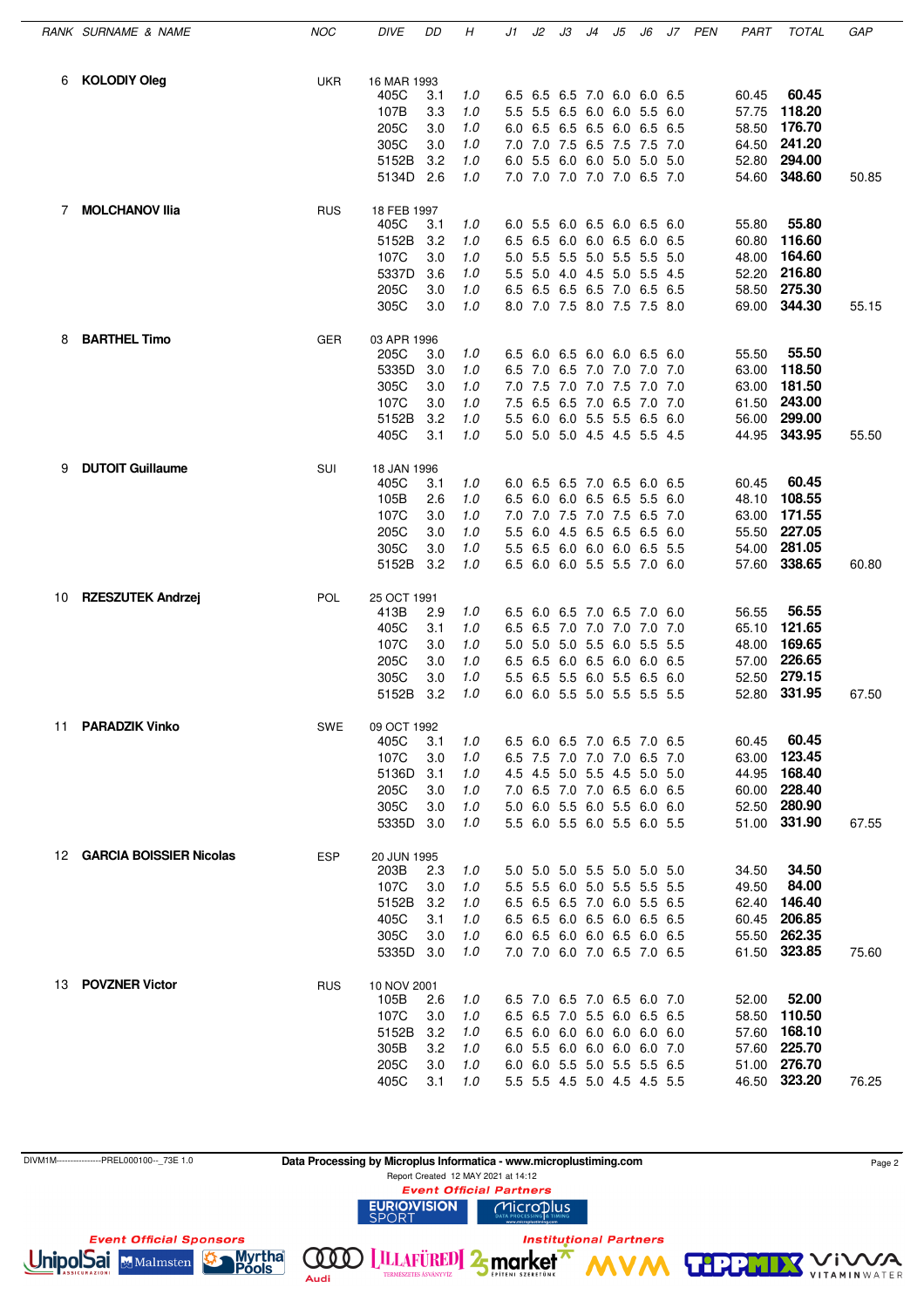|    | RANK SURNAME & NAME          | <b>NOC</b> | <b>DIVE</b>         | DD         | Η          | J1         | J2  | JЗ                | J4                                                     | J5  | J6                | J7  | <b>PEN</b> | PART           | <b>TOTAL</b>     | GAP    |
|----|------------------------------|------------|---------------------|------------|------------|------------|-----|-------------------|--------------------------------------------------------|-----|-------------------|-----|------------|----------------|------------------|--------|
| 14 | <b>LESIAK Kacper</b>         | POL        |                     |            |            |            |     |                   |                                                        |     |                   |     |            |                |                  |        |
|    |                              |            | 06 NOV 1996<br>405C | 3.1        | 1.0        |            |     |                   | 6.5 6.5 5.5 7.0 7.0 6.5 7.5                            |     |                   |     |            | 62.00          | 62.00            |        |
|    |                              |            | 107C                | 3.0        | 1.0        | 4.5        | 5.0 |                   | 5.0 5.5                                                | 4.5 | 4.5 5.0           |     |            | 43.50          | 105.50           |        |
|    |                              |            | 305C                | 3.0        | 1.0        | 5.5        |     | $6.5$ 6.5 6.0     |                                                        | 6.0 | 6.0 6.5           |     |            | 55.50          | 161.00           |        |
|    |                              |            | 205C                | 3.0        | 1.0        | 6.0        |     | 6.0 6.0 7.0       |                                                        | 6.0 | $6.0\;6.0$        |     |            | 54.00          | 215.00           |        |
|    |                              |            | 105B                | 2.6        | 1.0        |            |     |                   | 7.5 7.0 6.5 7.0 7.0 7.5 7.0                            |     |                   |     |            | 54.60          | 269.60           |        |
|    |                              |            | 5152B               | 3.2        | 1.0        | 4.0        |     |                   | 4.0 3.5 4.5 3.5 5.0 4.5                                |     |                   |     |            | 40.00          | 309.60           | 89.85  |
| 15 | <b>BOUYER Jules</b>          | <b>FRA</b> | 22 JUL 2002         |            |            |            |     |                   |                                                        |     |                   |     |            |                |                  |        |
|    |                              |            | 105B                | 2.6        | 1.0        |            |     |                   | 6.5 5.5 6.0 6.5 5.5 5.5 6.0                            |     |                   |     |            | 45.50          | 45.50            |        |
|    |                              |            | 107C                | 3.0        | 1.0        | 6.0        |     |                   | 6.5 6.5 6.0 6.0 6.0 6.5                                |     |                   |     |            | 55.50          | 101.00           |        |
|    |                              |            | 203B                | 2.3        | 1.0        | 6.0        |     |                   | $6.0$ $6.0$ $5.5$ $6.0$                                |     | 6.0 5.5           |     |            | 41.40          | 142.40           |        |
|    |                              |            | 5335D               | 3.0        | 1.0        | 7.5        |     |                   | 8.0 8.0 8.0 7.5                                        |     | 8.0 7.5           |     |            | 70.50          | 212.90           |        |
|    |                              |            | 305C<br>405C        | 3.0<br>3.1 | 1.0<br>1.0 | 6.5<br>4.5 |     |                   | 6.5 7.0 6.5 6.5 7.5 7.0<br>3.0 4.0 3.5 4.0 4.5 3.5     |     |                   |     |            | 60.00<br>35.65 | 272.90<br>308.55 | 90.90  |
| 16 | <b>AREVALO ALCON Alberto</b> | <b>ESP</b> | 08 FEB 1995         |            |            |            |     |                   |                                                        |     |                   |     |            |                |                  |        |
|    |                              |            | 105B                | 2.6        | 1.0        |            |     |                   | 6.0 5.5 5.5 5.0 5.5                                    |     | 6.0 5.5           |     |            | 42.90          | 42.90            |        |
|    |                              |            | 107C                | 3.0        | 1.0        | 5.0        | 5.5 | 5.5 5.5           |                                                        | 5.0 | 5.5               | 5.5 |            | 49.50          | 92.40            |        |
|    |                              |            | 205C                | 3.0        | 1.0        | 5.5        |     | 7.0 6.5 6.5       |                                                        |     | 6.0 7.0 6.5       |     |            | 58.50          | 150.90           |        |
|    |                              |            | 305C                | 3.0        | 1.0        | 3.5        |     |                   | 3.5 3.0 2.5 2.5                                        |     | $3.5$ $3.0$       |     |            | 28.50          | 179.40           |        |
|    |                              |            | 5152B               | 3.2        | 1.0        | 7.0        |     |                   | 6.5 6.5 6.5 6.5                                        |     | 6.0 6.5           |     |            | 62.40          | 241.80           |        |
|    |                              |            | 405C                | 3.1        | 1.0        | 7.5        |     |                   | 7.0 7.0 7.0 7.0 7.5 7.0                                |     |                   |     |            | 65.10          | 306.90           | 92.55  |
| 17 | <b>HASLAM Ross</b>           | <b>GBR</b> | 02 OCT 1997         |            |            |            |     |                   |                                                        |     |                   |     |            |                |                  |        |
|    |                              |            | 105B                | 2.6        | 1.0        |            |     |                   | 7.5 7.5 7.5 7.5 7.5 7.5 7.5                            |     |                   |     |            | 58.50          | 58.50            |        |
|    |                              |            | 5152B               | 3.2        | 1.0        | 3.5        |     | $3.5$ $3.5$ $3.0$ |                                                        | 3.0 | $3.0$ $3.0$       |     |            | 30.40          | 88.90            |        |
|    |                              |            | 107B                | 3.3        | 1.0        |            |     |                   | 3.0 4.0 3.5 3.5 4.0 3.5 3.5                            |     |                   |     |            | 34.65          | 123.55           |        |
|    |                              |            | 305B                | 3.2        | 1.0        | 6.0        |     |                   | 6.0 6.5 6.0 6.5 6.5 6.5                                |     |                   |     |            | 60.80          | 184.35<br>227.85 |        |
|    |                              |            | 205C<br>405B        | 3.0<br>3.4 | 1.0<br>1.0 | 5.5        |     |                   | 5.5 5.0 4.5 5.0 4.5 4.5<br>6.5 7.0 7.0 7.0 7.0 7.0 7.0 |     |                   |     |            | 43.50<br>71.40 | 299.25           | 100.20 |
|    |                              |            |                     |            |            |            |     |                   |                                                        |     |                   |     |            |                |                  |        |
| 18 | <b>FAATZ Pascal</b>          | <b>NED</b> | 10 APR 1997         |            |            |            |     |                   |                                                        |     |                   |     |            |                |                  |        |
|    |                              |            | 403B                | 2.4        | 1.0        |            |     |                   | 7.0 6.5 6.5 7.5 7.0 7.5 7.5                            |     |                   |     |            | 51.60          | 51.60            |        |
|    |                              |            | 405C                | 3.1        | 1.0        | 5.5        |     | 6.0 6.0 6.5       |                                                        |     | $6.0$ $6.0$ $6.0$ |     |            | 55.80          | 107.40           |        |
|    |                              |            | 105B                | 2.6<br>2.3 | 1.0        | 6.0        |     |                   | 6.0 6.5 6.0 6.5 6.5 6.5                                |     |                   |     |            | 49.40          | 156.80<br>191.30 |        |
|    |                              |            | 203B                | 3.0        | 1.0<br>1.0 | 5.0        | 5.5 |                   | $5.5\;5.0$                                             |     | 5.0 4.5 4.5       |     |            | 34.50          | 246.80           |        |
|    |                              |            | 305C<br>5335D       | 3.0        | 1.0        | 6.5<br>6.0 | 6.0 |                   | 6.0 6.0<br>6.5 5.0 5.5 5.5 6.0 5.5                     | 6.0 | 6.5               | 6.5 |            | 55.50<br>51.00 | 297.80           | 101.65 |
| 19 | <b>SCHALLER Nikolaj</b>      | AUT        | 22 SEP 2000         |            |            |            |     |                   |                                                        |     |                   |     |            |                |                  |        |
|    |                              |            | 5134D 2.6           |            | 1.0        |            |     |                   | 6.0 6.0 6.0 6.0 6.0 5.5 6.0                            |     |                   |     |            | 46.80          | 46.80            |        |
|    |                              |            | 105B                | 2.6        | 1.0        |            |     |                   | 6.0 6.0 6.0 6.0 6.0 6.0 6.0                            |     |                   |     |            | 46.80          | 93.60            |        |
|    |                              |            | 405C                | 3.1        | 1.0        |            |     |                   | 6.0 5.5 6.0 6.0 5.5 5.0 5.5                            |     |                   |     |            | 52.70          | 146.30           |        |
|    |                              |            | 107C                | 3.0        | 1.0        |            |     |                   | 6.5 7.0 7.0 6.5 6.5 7.0 7.0                            |     |                   |     |            | 61.50          | 207.80           |        |
|    |                              |            | 203B                | 2.3        | 1.0        | 7.0        |     |                   | 6.5 6.0 7.0 7.0 6.5 6.5                                |     |                   |     |            | 46.00          | 253.80           |        |
|    |                              |            | 305C                | 3.0        | 1.0        |            |     |                   | 5.0 4.5 5.5 4.5 4.0 6.5 4.5                            |     |                   |     |            | 42.00          | 295.80           | 103.65 |
| 20 | <b>JUNTTILA Juho</b>         | <b>FIN</b> | 01 APR 1998         |            |            |            |     |                   |                                                        |     |                   |     |            |                |                  |        |
|    |                              |            | 105B                | 2.6        | 1.0        |            |     |                   | 6.0 6.5 7.0 6.5 6.5 6.5 7.0                            |     |                   |     |            | 50.70          | 50.70            |        |
|    |                              |            | 5152B               | 3.2        | 1.0        |            |     |                   | 5.5 6.0 6.5 6.5 6.0 6.5 5.5                            |     |                   |     |            | 59.20          | 109.90           |        |
|    |                              |            | 305C                | 3.0        | 1.0        |            |     |                   | 3.0 2.5 1.5 2.0 3.0 2.5 2.5                            |     |                   |     |            | 22.50          | 132.40           |        |
|    |                              |            | 5134D               | 2.6        | 1.0        | 6.5        |     |                   | 6.5 7.0 6.5 6.5 7.0 6.5                                |     |                   |     |            | 50.70          | 183.10           |        |
|    |                              |            | 203B                | 2.3        | 1.0        |            |     |                   | 6.0 5.5 6.5 6.0 6.0 6.0 6.5                            |     |                   |     |            | 41.40          | 224.50           |        |
|    |                              |            | 405C                | 3.1        | 1.0        |            |     |                   | 6.5 7.0 6.5 6.0 6.5 6.5 6.5                            |     |                   |     |            | 60.45          | 284.95           | 114.50 |

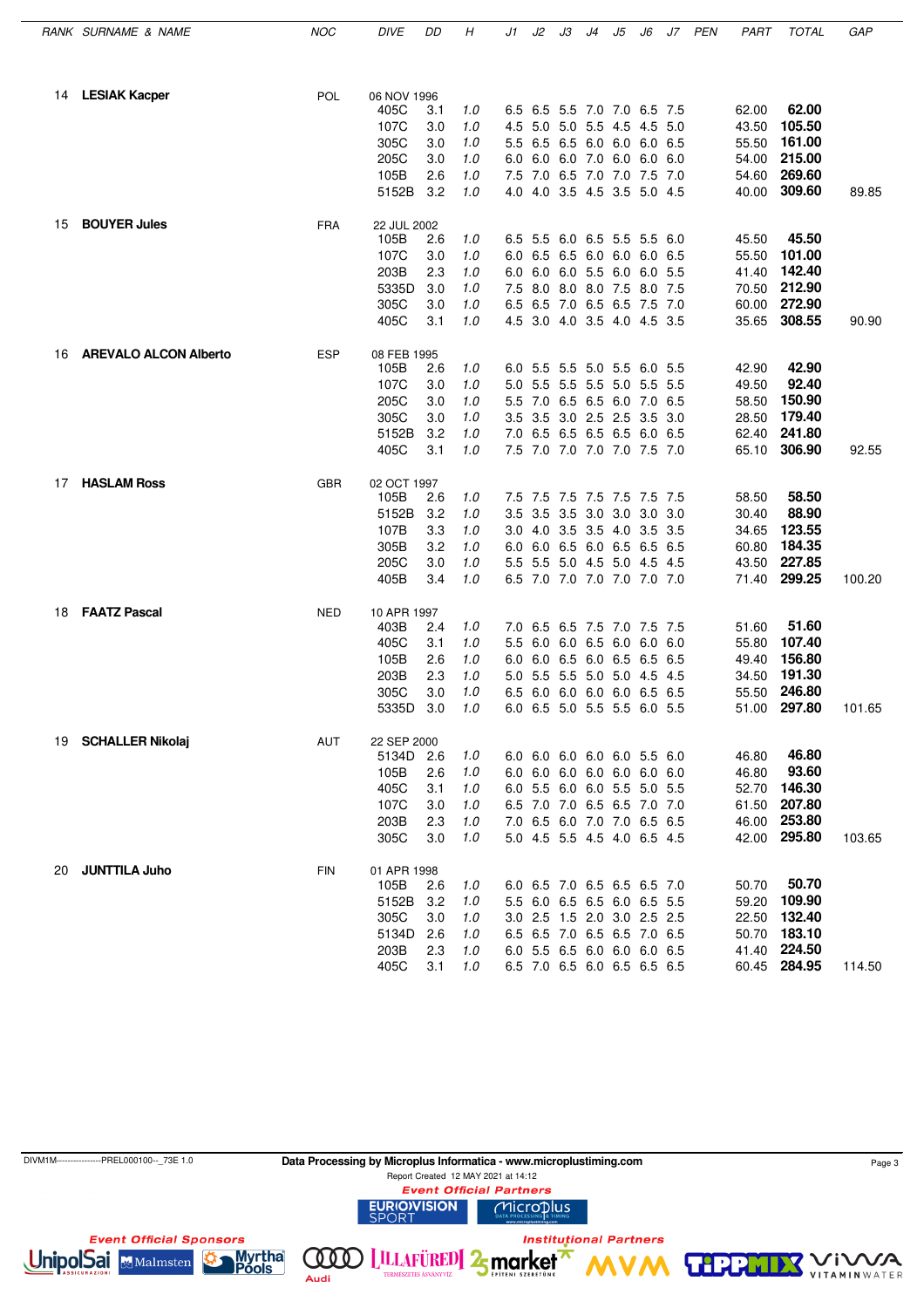|    | RANK SURNAME & NAME     | <b>NOC</b> | <b>DIVE</b>                                                       | DD                                     | Η                                      | J1         | J2 | JЗ | J4                  | J5 | J6                                                                                                                                                                                     | J7 | PEN | PART                                               | <b>TOTAL</b>                                                  | GAP    |
|----|-------------------------|------------|-------------------------------------------------------------------|----------------------------------------|----------------------------------------|------------|----|----|---------------------|----|----------------------------------------------------------------------------------------------------------------------------------------------------------------------------------------|----|-----|----------------------------------------------------|---------------------------------------------------------------|--------|
| 21 | <b>MEULENDIJKS Bram</b> | <b>NED</b> | 19 FEB 2003<br>5134D 2.6<br>105B<br>203B<br>305C<br>403B<br>405C  | 2.6<br>2.3<br>3.0<br>2.4<br>3.1        | 1.0<br>1.0<br>1.0<br>1.0<br>1.0<br>1.0 |            |    |    | 6.0 6.0 5.0 5.0 5.5 |    | 7.0 6.0 6.5 6.5 6.5 6.0 6.0<br>7.0 7.0 7.0 7.5 7.0 6.5 7.5<br>6.0 5.0<br>5.0 5.0 5.0 5.5 5.0 5.5 5.0<br>6.5 7.0 6.0 6.5 7.0 7.0 7.0<br>5.5 5.5 4.5 5.0 5.0 5.0 4.5                     |    |     | 49.40<br>54.60<br>37.95<br>45.00<br>49.20<br>46.50 | 49.40<br>104.00<br>141.95<br>186.95<br>236.15<br>282.65       | 116.80 |
| 22 | <b>LOTFI Dariush</b>    | AUT        | 05 JAN 2001<br>205C<br>5335D<br>107C<br>305C<br>405C<br>5333D 2.6 | 3.0<br>3.0<br>3.0<br>3.0<br>3.1        | 1.0<br>1.0<br>1.0<br>1.0<br>1.0<br>1.0 |            |    |    | 4.5 5.0 5.0 4.5 4.5 |    | 6.0 5.5 6.0 5.5 5.5 5.5 5.0<br>6.5 6.5 6.5 6.5 6.5 6.0 6.0<br>4.5 4.5<br>5.0 5.0 5.5 5.0 4.5 5.0 5.5<br>4.0 4.0 4.0 4.0 4.0 4.5 4.0<br>6.5 7.0 6.5 6.5 6.5 6.0 6.0                     |    |     | 49.50<br>58.50<br>40.50<br>45.00<br>37.20          | 49.50<br>108.00<br>148.50<br>193.50<br>230.70<br>50.70 281.40 | 118.05 |
| 23 | <b>TRUSHYN IIIia</b>    | <b>UKR</b> | 14 JAN 2001<br>405C<br>107C<br>5152B<br>205C<br>305C<br>5134D     | 3.1<br>3.0<br>3.2<br>3.0<br>3.0<br>2.6 | 1.0<br>1.0<br>1.0<br>1.0<br>1.0<br>1.0 | 4.5<br>5.5 |    |    |                     |    | 5.5 5.5 5.5 4.5 5.0 5.0 5.5<br>5.0 6.0 5.5 5.5 5.0 5.5 5.5<br>3.5 5.0 4.5 4.0 4.5 4.5<br>4.0 4.0 4.5 4.0 4.0 4.5<br>6.0 5.0 5.5 5.5 5.5 5.5 5.5<br>6.0 5.5 6.0 6.0 6.5 5.5 6.0         |    |     | 49.60<br>49.50<br>43.20<br>37.50<br>49.50<br>46.80 | 49.60<br>99.10<br>142.30<br>179.80<br>229.30<br>276.10        | 123.35 |
| 24 | <b>BOTA Botond</b>      | <b>HUN</b> | 14 FEB 1995<br>105B<br>405C<br>107C<br>205C<br>305C<br>5152B      | 2.6<br>3.1<br>3.0<br>3.0<br>3.0<br>3.2 | 1.0<br>1.0<br>1.0<br>1.0<br>1.0<br>1.0 |            |    |    |                     |    | 6.5 6.5 6.5 7.0 7.0 7.0 6.5<br>5.0 5.0 5.5 5.5 5.5 5.5 5.0<br>6.0 6.5 6.5 6.0 6.0 6.0 6.0<br>4.0 4.5 4.0 4.0 4.5 4.5 4.5<br>3.5 3.5 3.5 3.5 3.0 4.0 4.0<br>4.5 4.5 5.0 5.0 5.0 4.5 5.0 |    |     | 52.00<br>49.60<br>54.00<br>39.00<br>31.50<br>46.40 | 52.00<br>101.60<br>155.60<br>194.60<br>226.10<br>272.50       | 126.95 |
| 25 | <b>NYBORG Axel</b>      | <b>NOR</b> | 18 AUG 2001<br>105B<br>203B<br>305C<br>5333D<br>5335D<br>403B     | 2.6<br>2.3<br>3.0<br>2.6<br>3.0<br>2.4 | 1.0<br>1.0<br>1.0<br>1.0<br>1.0<br>1.0 | 3.5        |    |    |                     |    | 6.5 7.0 6.5 6.5 7.0 7.0 7.0<br>6.0 5.5 6.0 5.0 5.5 5.0 5.5<br>3.5 4.5 4.0 4.0 4.5 6.0 4.5<br>5.5 6.0 6.0 6.0 5.5 6.0 6.0<br>4.5 5.0 4.5 4.0 4.5 3.5<br>6.0 6.0 6.0 6.5 6.5 7.0 6.5     |    |     | 53.30<br>37.95<br>39.00<br>46.80<br>39.00<br>45.60 | 53.30<br>91.25<br>130.25<br>177.05<br>216.05<br>261.65        | 137.80 |
| 26 | <b>NAUROZAU Yury</b>    | <b>BLR</b> | 02 APR 1998<br>405C<br>107C<br>205C<br>305C<br>5152B<br>5235D 2.9 | 3.1<br>3.0<br>3.0<br>3.0<br>3.2        | 1.0<br>1.0<br>1.0<br>1.0<br>1.0<br>1.0 |            |    |    |                     |    | 7.0 6.5 6.5 6.5 6.5 6.0 6.5<br>3.5 4.0 3.5 4.0 4.0 4.0 3.5<br>3.5 4.5 3.5 3.5 4.5 4.5 4.0<br>4.0 5.0 4.5 4.5 5.0 5.0 4.0<br>4.5 3.5 4.0 4.0 3.5 4.5 4.5<br>5.5 5.5 5.0 5.5 5.5 4.5 5.5 |    |     | 60.45<br>34.50<br>36.00<br>42.00<br>40.00          | 60.45<br>94.95<br>130.95<br>172.95<br>212.95<br>47.85 260.80  | 138.65 |
| 27 | <b>SONIN Uladzislau</b> | <b>BLR</b> | 30 MAY 2000<br>405B<br>105B<br>5152B<br>107C<br>205C<br>305C      | 3.4<br>2.6<br>3.2<br>3.0<br>3.0<br>3.0 | 1.0<br>1.0<br>1.0<br>1.0<br>1.0<br>1.0 |            |    |    |                     |    | 5.0 4.5 4.5 4.5 4.5 4.5 4.5<br>6.0 6.0 6.5 6.0 5.0 5.5 5.5<br>3.5 4.0 3.5 3.5 3.5 4.5 3.0<br>5.5 5.0 5.0 5.0 5.0 5.5 5.0<br>5.0 5.0 4.5 5.0 5.0 5.5 5.0<br>5.0 5.5 4.5 5.0 4.5 4.5 4.5 |    |     | 45.90<br>45.50<br>33.60<br>45.00<br>45.00          | 45.90<br>91.40<br>125.00<br>170.00<br>215.00<br>42.00 257.00  | 142.45 |
| 28 | <b>BURMAN Max</b>       | SWE        | 27 MAY 1999<br>5152B 3.2<br>405C<br>205C<br>305C<br>5335D<br>107C | 3.1<br>3.0<br>3.0<br>3.0<br>3.0        | 1.0<br>1.0<br>1.0<br>1.0<br>1.0<br>1.0 |            |    |    |                     |    | 6.0 6.5 6.5 6.5 6.0 5.5 6.0<br>4.5 5.0 5.5 4.5 5.0 5.5 5.0<br>4.5 4.5 5.0 4.5 5.5 5.0 4.5<br>2.0 2.5 2.0 1.5 1.5 2.0 2.5<br>3.5 4.5 5.5 4.5 3.5 5.5 3.0<br>6.0 6.5 5.5 6.0 5.5 5.5 6.5 |    |     | 59.20<br>46.50<br>42.00<br>18.00<br>37.50          | 59.20<br>105.70<br>147.70<br>165.70<br>203.20<br>52.50 255.70 | 143.75 |

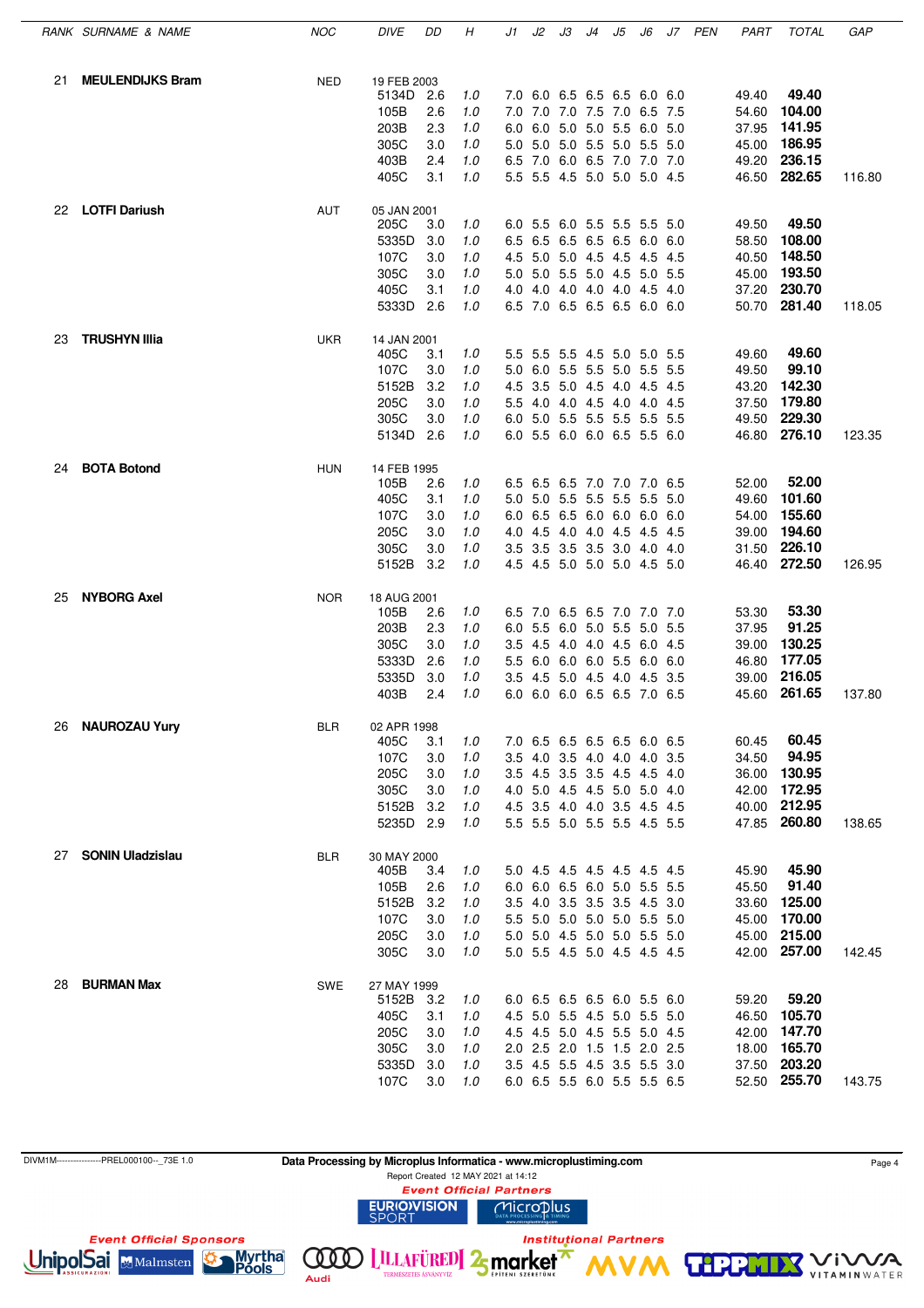|    | RANK SURNAME & NAME        | <b>NOC</b> | <b>DIVE</b> | DD  | Η   | J1               | J2              | JЗ      | J4              | J5  | J6                          | J7  | <b>PEN</b> | PART  | <b>TOTAL</b> | GAP    |
|----|----------------------------|------------|-------------|-----|-----|------------------|-----------------|---------|-----------------|-----|-----------------------------|-----|------------|-------|--------------|--------|
| 29 | <b>ONIKASHVILI Tornike</b> | GEO        | 17 MAR 2000 |     |     |                  |                 |         |                 |     |                             |     |            |       |              |        |
|    |                            |            | 105B        | 2.6 | 1.0 |                  |                 |         |                 |     | 6.5 6.5 6.5 6.5 6.5 5.5 6.0 |     |            | 50.70 | 50.70        |        |
|    |                            |            | 405C        | 3.1 | 1.0 | 4.0              |                 |         | 4.5 4.5 4.5     |     | 4.5 4.5 4.5                 |     |            | 41.85 | 92.55        |        |
|    |                            |            | 107C        | 3.0 | 1.0 | 4.0              |                 |         | 4.5 4.0 4.0 4.0 |     | 4.5 4.0                     |     |            | 36.00 | 128.55       |        |
|    |                            |            | 5152B       | 3.2 | 1.0 | 5.0              | 5.5             |         | $5.0$ 4.5       | 5.0 | 4.5                         | 5.0 |            | 48.00 | 176.55       |        |
|    |                            |            | 203B        | 2.3 | 1.0 | 5.0              |                 |         |                 |     | 5.0 5.0 4.0 5.0 5.0 4.5     |     |            | 34.50 | 211.05       |        |
|    |                            |            | 305C        | 3.0 | 1.0 |                  |                 |         |                 |     | 4.5 5.0 5.0 4.5 4.5 5.0 4.5 |     |            | 42.00 | 253.05       | 146.40 |
| 30 | <b>AFTHINOS Theofilos</b>  | GRE        | 31 AUG 2001 |     |     |                  |                 |         |                 |     |                             |     |            |       |              |        |
|    |                            |            | 203B        | 2.3 | 1.0 |                  |                 |         |                 |     | 4.5 5.0 5.0 5.0 4.5 5.5 5.0 |     |            | 34.50 | 34.50        |        |
|    |                            |            | 105B        | 2.6 | 1.0 | 5.0              | 5.0             | 4.5 5.5 |                 | 4.5 | 4.5 5.0                     |     |            | 37.70 | 72.20        |        |
|    |                            |            | 405C        | 3.1 | 1.0 | 4.5              | 4.5             |         | $5.0\;4.5$      | 5.0 | 5.5 4.5                     |     |            | 43.40 | 115.60       |        |
|    |                            |            | 107C        | 3.0 | 1.0 | 5.0              | 5.5             |         | 4.5 5.0         | 5.0 | 6.05.0                      |     |            | 45.00 | 160.60       |        |
|    |                            |            | 303B        | 2.4 | 1.0 | 4.5              |                 |         |                 |     | 6.0 5.5 5.0 5.5 5.0 5.0     |     |            | 37.20 | 197.80       |        |
|    |                            |            | 5333D       | 2.6 | 1.0 | 3.0 <sub>2</sub> |                 |         |                 |     | 3.0 3.0 3.5 3.0 3.5 3.0     |     |            | 23.40 | 221.20       | 178.25 |
| 31 | <b>GUR Kivanc</b>          | <b>TUR</b> | 10 FEB 2000 |     |     |                  |                 |         |                 |     |                             |     |            |       |              |        |
|    |                            |            | 105B        | 2.6 | 1.0 |                  |                 |         |                 |     | 5.0 5.0 5.0 6.0 5.0 5.5 5.0 |     |            | 39.00 | 39.00        |        |
|    |                            |            | 203B        | 2.3 | 1.0 | 5.5              | 6.0             |         | $5.5\;6.0$      | 5.5 | 5.0 5.5                     |     |            | 37.95 | 76.95        |        |
|    |                            |            | 305C        | 3.0 | 1.0 | 2.0              | 2.0             |         | $2.0$ 2.0       | 2.5 | $3.0$ 2.0                   |     |            | 18.00 | 94.95        |        |
|    |                            |            | 5333D       | 2.6 | 1.0 | 4.5              |                 |         | 4.5 5.0 5.5     |     | 5.0 4.5 5.0                 |     |            | 37.70 | 132.65       |        |
|    |                            |            | 5233D       | 2.5 | 1.0 | 5.0              |                 |         |                 |     | 5.0 4.5 5.0 4.5 5.0 5.5     |     |            | 37.50 | 170.15       |        |
|    |                            |            | 403B        | 2.4 | 1.0 | 6.0              |                 |         |                 |     | 6.5 5.5 6.0 6.0 5.5 6.0     |     |            | 43.20 | 213.35       | 186.10 |
| 32 | <b>CANDAN Orhan</b>        | <b>TUR</b> | 17 MAY 2001 |     |     |                  |                 |         |                 |     |                             |     |            |       |              |        |
|    |                            |            | 105B        | 2.6 | 1.0 |                  |                 |         |                 |     | 7.0 6.5 6.5 6.5 6.5 6.0 6.0 |     |            | 50.70 | 50.70        |        |
|    |                            |            | 405C        | 3.1 | 1.0 | 4.0              | 4.0             |         | $5.0\;4.5$      | 3.5 | 4.5 4.0                     |     |            | 38.75 | 89.45        |        |
|    |                            |            | 205C        | 3.0 | 1.0 |                  | 5.0 4.5 5.0 4.5 |         |                 | 4.5 | $5.0\ 5.0$                  |     |            | 43.50 | 132.95       |        |
|    |                            |            | 305C        | 3.0 | 1.0 | 1.0              |                 |         | $1.0$ 2.0 1.5   |     | $1.0$ 1.0 0.5               |     |            | 9.00  | 141.95       |        |
|    |                            |            | 5233D       | 2.5 | 1.0 | 3.5              |                 |         | 4.5 4.0 4.5 4.0 |     | 4.5 3.5                     |     |            | 31.25 | 173.20       |        |
|    |                            |            | 107C        | 3.0 | 1.0 |                  |                 |         |                 |     | 4.0 4.5 4.0 4.5 4.0 5.0 4.0 |     |            | 37.50 | 210.70       | 188.75 |

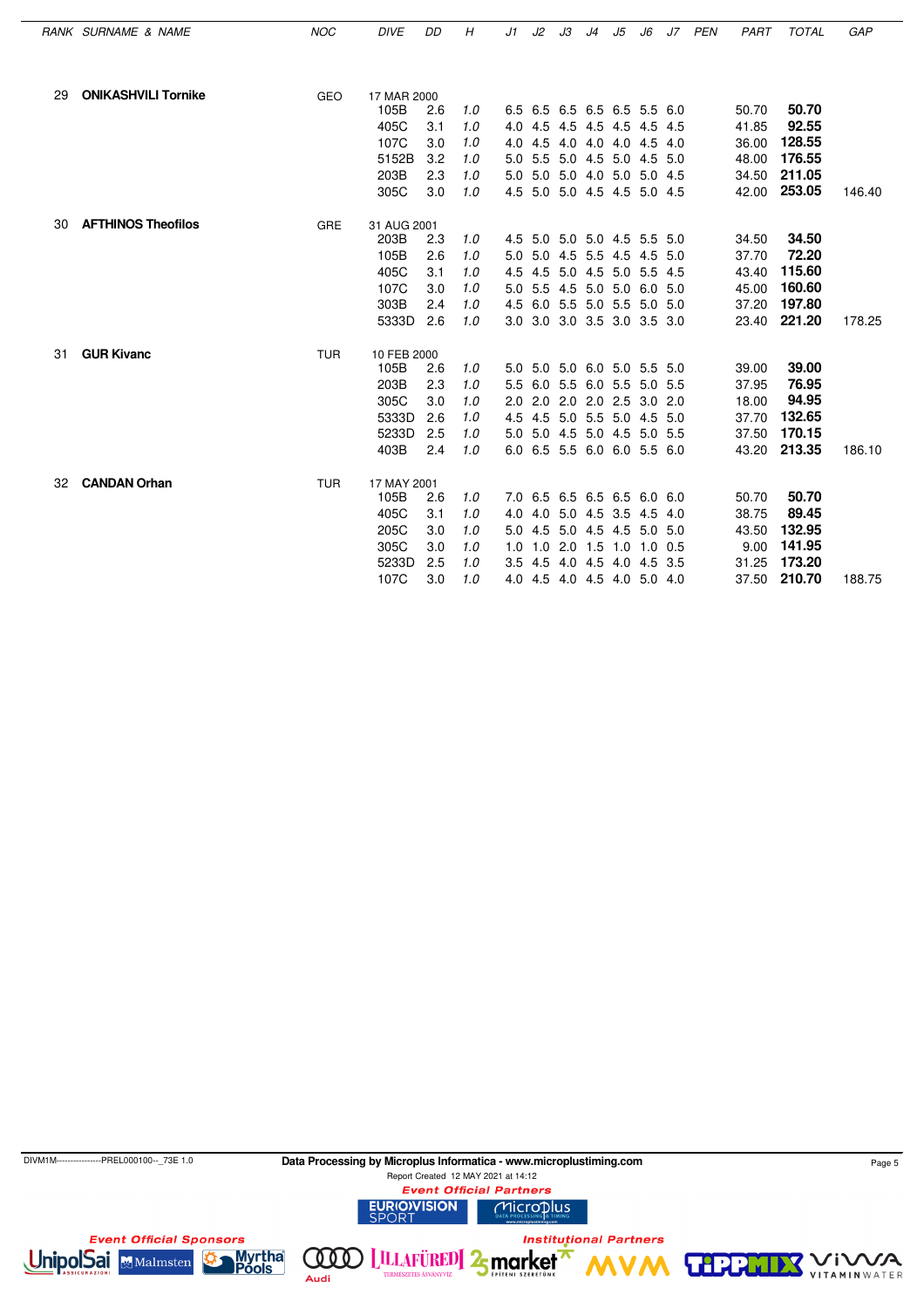

DIVING 10 - 16 MAY

Dive Order

ORDER SURNAME & NAME NOC BORN

aquatics

**Event 104 12 MAY 2021**

|    |                       | <b>REFEREE</b>                 | <b>TELLEFSEN Arne</b>                                 | LEN        |             |
|----|-----------------------|--------------------------------|-------------------------------------------------------|------------|-------------|
|    |                       | ASSISTANT                      | <b>KRYNICKI Bartolomiej</b>                           | <b>LEN</b> |             |
|    |                       |                                | <b>PANEL</b>                                          |            |             |
|    |                       | <b>JUDGE 1</b>                 | MAMONTOV Andrei                                       |            |             |
|    |                       | <b>JUDGE 2</b>                 | SIEFKEN Jann                                          |            |             |
|    |                       | <b>JUDGE 3</b>                 | <b>TOULOUDIS Nikolaos</b>                             |            |             |
|    |                       |                                | JUDGE 4 BARTAIA Irakli                                |            |             |
|    |                       |                                | JUDGE 5 VAN DER VOORT Ronald<br>JUDGE 6 JAFCSAK Zsolt |            |             |
|    |                       |                                | JUDGE 7 ILIES Daniela                                 |            |             |
|    |                       |                                | RESERVE PEREZ Angel Luis                              |            |             |
|    |                       |                                |                                                       |            |             |
| 1  |                       | <b>GARCIA BOISSIER Nicolas</b> |                                                       | <b>ESP</b> | 20 JUN 1995 |
| 2  | <b>PARADZIK Vinko</b> |                                |                                                       | SWE        | 09 OCT 1992 |
| 3  |                       | <b>RZESZUTEK Andrzej</b>       |                                                       | POL        | 25 OCT 1991 |
| 4  |                       | <b>DUTOIT Guillaume</b>        |                                                       | <b>SUI</b> | 18 JAN 1996 |
| 5  | <b>BARTHEL Timo</b>   |                                |                                                       | GER        | 03 APR 1996 |
| 6  | <b>MOLCHANOV IIia</b> |                                |                                                       | RUS        | 18 FEB 1997 |
| 7  | <b>KOLODIY Oleg</b>   |                                |                                                       | UKR        | 16 MAR 1993 |
| 8  | <b>JANDARD Alexis</b> |                                |                                                       | FRA        | 23 APR 1997 |
| 9  |                       | <b>MARSAGLIA Lorenzo</b>       |                                                       | <b>ITA</b> | 16 NOV 1996 |
| 10 | <b>TOCCI Giovanni</b> |                                |                                                       | <b>ITA</b> | 31 AUG 1994 |
| 11 |                       | <b>HAUSDING Patrick</b>        |                                                       | GER        | 09 MAR 1989 |
| 12 | <b>LAUGHER Jack</b>   |                                |                                                       | <b>GBR</b> | 30 JAN 1995 |

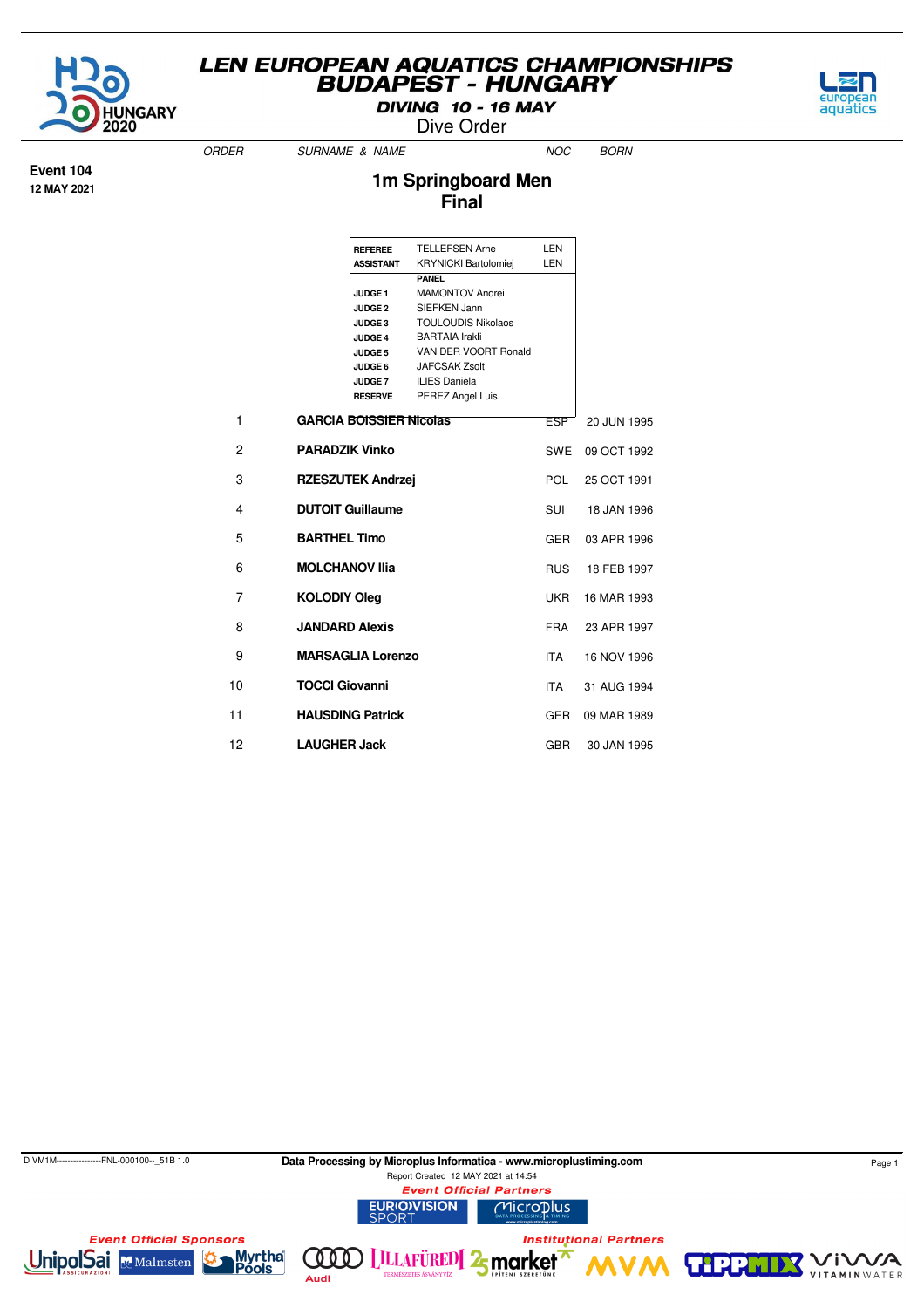

DIVING 10 - 16 MAY

Dive Order

DIVE h DESCR DD

**Event 104**

**12 MAY 2021**

| 1m Springboard Men |  |
|--------------------|--|
| Final              |  |

|   |                                | <b>REFEREE</b><br><b>ASSISTANT</b>                                                                                                 | <b>TELLEFSEN Arne</b><br><b>KRYNICKI Bartolomiej</b>                                                                                                                                              |                                                                                                                      | LEN<br>LEN |                                                                                                                                                                                         |                                                                                        |                                        |
|---|--------------------------------|------------------------------------------------------------------------------------------------------------------------------------|---------------------------------------------------------------------------------------------------------------------------------------------------------------------------------------------------|----------------------------------------------------------------------------------------------------------------------|------------|-----------------------------------------------------------------------------------------------------------------------------------------------------------------------------------------|----------------------------------------------------------------------------------------|----------------------------------------|
|   |                                | JUDGE 1<br><b>JUDGE 2</b><br>JUDGE <sub>3</sub><br>JUDGE 4<br><b>JUDGE 5</b><br><b>JUDGE 6</b><br><b>JUDGE 7</b><br><b>RESERVE</b> | <b>PANEL</b><br>MAMONTOV Andrei<br>SIEFKEN Jann<br><b>TOULOUDIS Nikolaos</b><br><b>BARTAIA Irakli</b><br>VAN DER VOORT Ronald<br><b>JAFCSAK Zsolt</b><br><b>ILIES Daniela</b><br>PEREZ Angel Luis |                                                                                                                      |            |                                                                                                                                                                                         |                                                                                        |                                        |
| 1 | <b>GARCIA BOISSIER Nicolas</b> | <b>ESP</b><br>1<br>$\overline{c}$<br>3<br>4<br>5<br>6                                                                              | 20 JUN 1995<br>203B<br>107C<br>5152B<br>405C<br>305C<br>5335D                                                                                                                                     | 1.0 <sub>m</sub><br>1.0 <sub>m</sub><br>1.0 <sub>m</sub><br>1.0 <sub>m</sub><br>1.0 <sub>m</sub><br>1.0 <sub>m</sub> |            | <b>BACK 1-1/2 SOMERSAULTS</b><br>FORWARD 3-1/2 SOMERSAULTS<br>FORWARD 2-1/2 SOMERS, 1 TWIST<br>INWARD 2-1/2 SOMERSAULTS<br>REVERSE 2-1/2 SOMERSAULTS<br>REVERSE 1-1/2 SOMERS. 2-1/2 TW. | <b>PIKE</b><br><b>TUCK</b><br><b>PIKE</b><br><b>TUCK</b><br><b>TUCK</b>                | 2.3<br>3.0<br>3.2<br>3.1<br>3.0<br>3.0 |
| 2 | <b>PARADZIK Vinko</b>          | <b>SWE</b><br>1<br>$\overline{c}$<br>3<br>4<br>5<br>6                                                                              | 09 OCT 1992<br>405C<br>107C<br>5136D<br>205C<br>305C<br>5335D                                                                                                                                     | 1.0 <sub>m</sub><br>1.0 <sub>m</sub><br>1.0 <sub>m</sub><br>1.0 <sub>m</sub><br>1.0 <sub>m</sub><br>1.0 <sub>m</sub> |            | INWARD 2-1/2 SOMERSAULTS<br>FORWARD 3-1/2 SOMERSAULTS<br>FORWARD 1-1/2 SOMERS. 3 TWISTS<br>BACK 2-1/2 SOMERSAULTS<br>REVERSE 2-1/2 SOMERSAULTS<br>REVERSE 1-1/2 SOMERS, 2-1/2 TW.       | <b>TUCK</b><br><b>TUCK</b><br><b>TUCK</b><br><b>TUCK</b>                               | 3.1<br>3.0<br>3.1<br>3.0<br>3.0<br>3.0 |
| 3 | <b>RZESZUTEK Andrzej</b>       | <b>POL</b><br>1<br>$\overline{c}$<br>3<br>4<br>5<br>6                                                                              | 25 OCT 1991<br>413B<br>405C<br>107C<br>205C<br>305C<br>5152B                                                                                                                                      | 1.0 <sub>m</sub><br>1.0 <sub>m</sub><br>1.0 <sub>m</sub><br>1.0 <sub>m</sub><br>1.0 <sub>m</sub><br>1.0 <sub>m</sub> |            | INWARD FLYING 1-1/2 SOMERSAULTS PIKE<br>INWARD 2-1/2 SOMERSAULTS<br>FORWARD 3-1/2 SOMERSAULTS<br>BACK 2-1/2 SOMERSAULTS<br>REVERSE 2-1/2 SOMERSAULTS<br>FORWARD 2-1/2 SOMERS, 1 TWIST   | <b>TUCK</b><br><b>TUCK</b><br><b>TUCK</b><br><b>TUCK</b><br><b>PIKE</b>                | 2.9<br>3.1<br>3.0<br>3.0<br>3.0<br>3.2 |
| 4 | <b>DUTOIT Guillaume</b>        | SUI<br>1<br>2<br>3<br>4<br>5<br>6                                                                                                  | 18 JAN 1996<br>405C<br>105B<br>107B<br>205C<br>305C<br>5152B                                                                                                                                      | 1.0 <sub>m</sub><br>1.0 <sub>m</sub><br>1.0 <sub>m</sub><br>1.0 <sub>m</sub><br>1.0 <sub>m</sub><br>1.0 <sub>m</sub> |            | INWARD 2-1/2 SOMERSAULTS<br>FORWARD 2-1/2 SOMERSAULTS<br>FORWARD 3-1/2 SOMERSAULTS<br>BACK 2-1/2 SOMERSAULTS<br>REVERSE 2-1/2 SOMERSAULTS<br>FORWARD 2-1/2 SOMERS. 1 TWIST              | <b>TUCK</b><br><b>PIKE</b><br><b>PIKE</b><br><b>TUCK</b><br><b>TUCK</b><br><b>PIKE</b> | 3.1<br>2.6<br>3.3<br>3.0<br>3.0<br>3.2 |
| 5 | <b>BARTHEL Timo</b>            | <b>GER</b><br>1<br>$\overline{c}$<br>3<br>4<br>5<br>6                                                                              | 03 APR 1996<br>205C<br>5335D<br>305C<br>107C<br>5152B<br>405C                                                                                                                                     | 1.0 <sub>m</sub><br>1.0 <sub>m</sub><br>1.0 <sub>m</sub><br>1.0 <sub>m</sub><br>1.0 <sub>m</sub><br>1.0 <sub>m</sub> |            | BACK 2-1/2 SOMERSAULTS<br>REVERSE 1-1/2 SOMERS. 2-1/2 TW.<br>REVERSE 2-1/2 SOMERSAULTS<br>FORWARD 3-1/2 SOMERSAULTS<br>FORWARD 2-1/2 SOMERS. 1 TWIST<br>INWARD 2-1/2 SOMERSAULTS        | <b>TUCK</b><br><b>TUCK</b><br><b>TUCK</b><br><b>PIKE</b><br><b>TUCK</b>                | 3.0<br>3.0<br>3.0<br>3.0<br>3.2<br>3.1 |



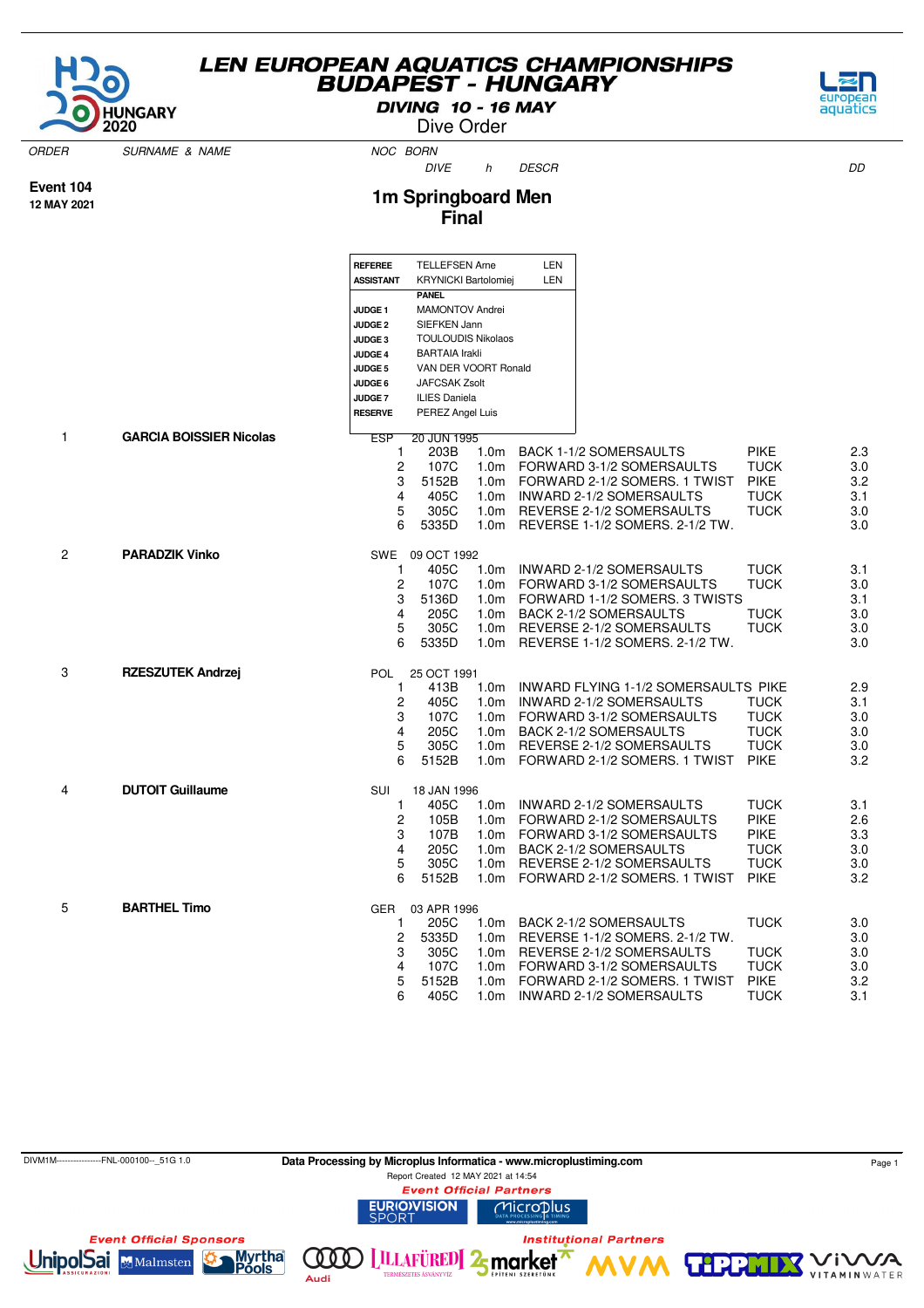| <i>ORDER</i> | <b>SURNAME &amp; NAME</b> | NOC BORN                                                                                                                                                   |            |
|--------------|---------------------------|------------------------------------------------------------------------------------------------------------------------------------------------------------|------------|
|              |                           | <b>DIVE</b><br><b>DESCR</b><br>h                                                                                                                           | DD         |
| 6            | <b>MOLCHANOV IIia</b>     | <b>RUS</b><br>18 FEB 1997                                                                                                                                  |            |
|              |                           | <b>TUCK</b><br>405C<br>1.0 <sub>m</sub><br>INWARD 2-1/2 SOMERSAULTS<br>1<br>5152B<br><b>PIKE</b><br>2<br>1.0 <sub>m</sub><br>FORWARD 2-1/2 SOMERS. 1 TWIST | 3.1<br>3.2 |
|              |                           | 107C<br>1.0m FORWARD 3-1/2 SOMERSAULTS<br>3<br><b>TUCK</b>                                                                                                 | 3.0        |
|              |                           | REVERSE 1-1/2 SOMERS. 3-1/2 TW.<br>4<br>5337D<br>1.0m                                                                                                      | 3.6        |
|              |                           | 5<br>1.0m BACK 2-1/2 SOMERSAULTS<br><b>TUCK</b><br>205C<br>6<br>305C<br>REVERSE 2-1/2 SOMERSAULTS<br><b>TUCK</b><br>1.0 <sub>m</sub>                       | 3.0<br>3.0 |
| 7            | <b>KOLODIY Oleg</b>       | UKR 16 MAR 1993                                                                                                                                            |            |
|              |                           | <b>TUCK</b><br>405C<br>1.0 <sub>m</sub><br>INWARD 2-1/2 SOMERSAULTS<br>1                                                                                   | 3.1        |
|              |                           | <b>PIKE</b><br>2<br>107B<br>FORWARD 3-1/2 SOMERSAULTS<br>1.0m<br>205C<br>BACK 2-1/2 SOMERSAULTS<br><b>TUCK</b><br>3<br>1.0 <sub>m</sub>                    | 3.3<br>3.0 |
|              |                           | 305C<br>REVERSE 2-1/2 SOMERSAULTS<br><b>TUCK</b><br>4<br>1.0 <sub>m</sub>                                                                                  | 3.0        |
|              |                           | 1.0m FORWARD 2-1/2 SOMERS. 1 TWIST PIKE<br>5<br>5152B                                                                                                      | 3.2        |
|              |                           | 5134D<br>1.0m FORWARD 1-1/2 SOMERS. 2 TWISTS<br>6                                                                                                          | 2.6        |
| 8            | <b>JANDARD Alexis</b>     | 23 APR 1997<br><b>FRA</b><br>1<br>405C<br>1.0 <sub>m</sub><br>INWARD 2-1/2 SOMERSAULTS<br><b>TUCK</b>                                                      | 3.1        |
|              |                           | 107C<br>FORWARD 3-1/2 SOMERSAULTS<br><b>TUCK</b><br>2<br>1.0 <sub>m</sub>                                                                                  | 3.0        |
|              |                           | 3<br>5152B<br>1.0m FORWARD 2-1/2 SOMERS. 1 TWIST<br><b>PIKE</b>                                                                                            | 3.2        |
|              |                           | 203B<br>1.0m BACK 1-1/2 SOMERSAULTS<br><b>PIKE</b><br>4                                                                                                    | 2.3        |
|              |                           | 5<br>305C<br>REVERSE 2-1/2 SOMERSAULTS<br><b>TUCK</b><br>1.0 <sub>m</sub><br>6<br>5335D<br>1.0m REVERSE 1-1/2 SOMERS, 2-1/2 TW.                            | 3.0<br>3.0 |
| 9            | <b>MARSAGLIA Lorenzo</b>  | ITA<br>16 NOV 1996                                                                                                                                         |            |
|              |                           | 1.0m INWARD 2-1/2 SOMERSAULTS<br><b>TUCK</b><br>405C<br>1.                                                                                                 | 3.1        |
|              |                           | 5335D<br>REVERSE 1-1/2 SOMERS, 2-1/2 TW.<br>2<br>1.0 <sub>m</sub><br>305C<br>1.0m REVERSE 2-1/2 SOMERSAULTS<br><b>TUCK</b><br>3                            | 3.0<br>3.0 |
|              |                           | 4<br>205C<br>BACK 2-1/2 SOMERSAULTS<br><b>TUCK</b><br>1.0 <sub>m</sub>                                                                                     | 3.0        |
|              |                           | 1.0m FORWARD 3-1/2 SOMERSAULTS<br>5<br>107C<br><b>TUCK</b>                                                                                                 | 3.0        |
|              |                           | 6<br>5152B<br>1.0m FORWARD 2-1/2 SOMERS. 1 TWIST<br><b>PIKE</b>                                                                                            | 3.2        |
| 10           | <b>TOCCI Giovanni</b>     | 31 AUG 1994<br><b>ITA</b>                                                                                                                                  |            |
|              |                           | 105B<br>1.0m FORWARD 2-1/2 SOMERSAULTS<br><b>PIKE</b><br>1.                                                                                                | 2.6        |
|              |                           | 5152B<br>FORWARD 2-1/2 SOMERS. 1 TWIST<br><b>PIKE</b><br>2<br>1.0 <sub>m</sub><br>3<br>205C<br>1.0 <sub>m</sub><br>BACK 2-1/2 SOMERSAULTS<br><b>TUCK</b>   | 3.2<br>3.0 |
|              |                           | 4<br>305C<br>1.0m REVERSE 2-1/2 SOMERSAULTS<br><b>TUCK</b>                                                                                                 | 3.0        |
|              |                           | FORWARD 3-1/2 SOMERSAULTS<br><b>TUCK</b><br>5<br>107C<br>1.0 <sub>m</sub>                                                                                  | 3.0        |
|              |                           | 6<br>405C<br><b>TUCK</b><br>1.0 <sub>m</sub><br>INWARD 2-1/2 SOMERSAULTS                                                                                   | 3.1        |
| 11           | <b>HAUSDING Patrick</b>   | GER 09 MAR 1989                                                                                                                                            |            |
|              |                           | <b>TUCK</b><br>1.0m INWARD 2-1/2 SOMERSAULTS<br>1<br>405C                                                                                                  | 3.1        |
|              |                           | 2<br>5152B<br>1.0m FORWARD 2-1/2 SOMERS. 1 TWIST<br><b>PIKE</b><br>3<br>107B<br>1.0m FORWARD 3-1/2 SOMERSAULTS<br><b>PIKE</b>                              | 3.2<br>3.3 |
|              |                           | 205C<br>1.0 <sub>m</sub><br>BACK 2-1/2 SOMERSAULTS<br><b>TUCK</b><br>4                                                                                     | 3.0        |
|              |                           | 5335D<br>1.0 <sub>m</sub><br>REVERSE 1-1/2 SOMERS. 2-1/2 TW.<br>5                                                                                          | 3.0        |
|              |                           | 6<br>305B<br>1.0 <sub>m</sub><br>REVERSE 2-1/2 SOMERSAULTS<br><b>PIKE</b>                                                                                  | 3.2        |
| 12           | <b>LAUGHER Jack</b>       | GBR<br>30 JAN 1995                                                                                                                                         |            |
|              |                           | <b>TUCK</b><br>205C<br>1.0m<br>BACK 2-1/2 SOMERSAULTS<br>1<br>305C<br><b>TUCK</b><br>2<br>1.0 <sub>m</sub><br>REVERSE 2-1/2 SOMERSAULTS                    | 3.0<br>3.0 |
|              |                           | 5335D<br>REVERSE 1-1/2 SOMERS, 2-1/2 TW.<br>3<br>1.0m                                                                                                      | 3.0        |
|              |                           | <b>TUCK</b><br>405C<br>1.0 <sub>m</sub><br>INWARD 2-1/2 SOMERSAULTS<br>4                                                                                   | 3.1        |
|              |                           | 5<br>107C<br>FORWARD 3-1/2 SOMERSAULTS<br><b>TUCK</b><br>1.0m                                                                                              | 3.0        |
|              |                           | 6<br>5152B<br>1.0m FORWARD 2-1/2 SOMERS. 1 TWIST<br><b>PIKE</b>                                                                                            | 3.2        |

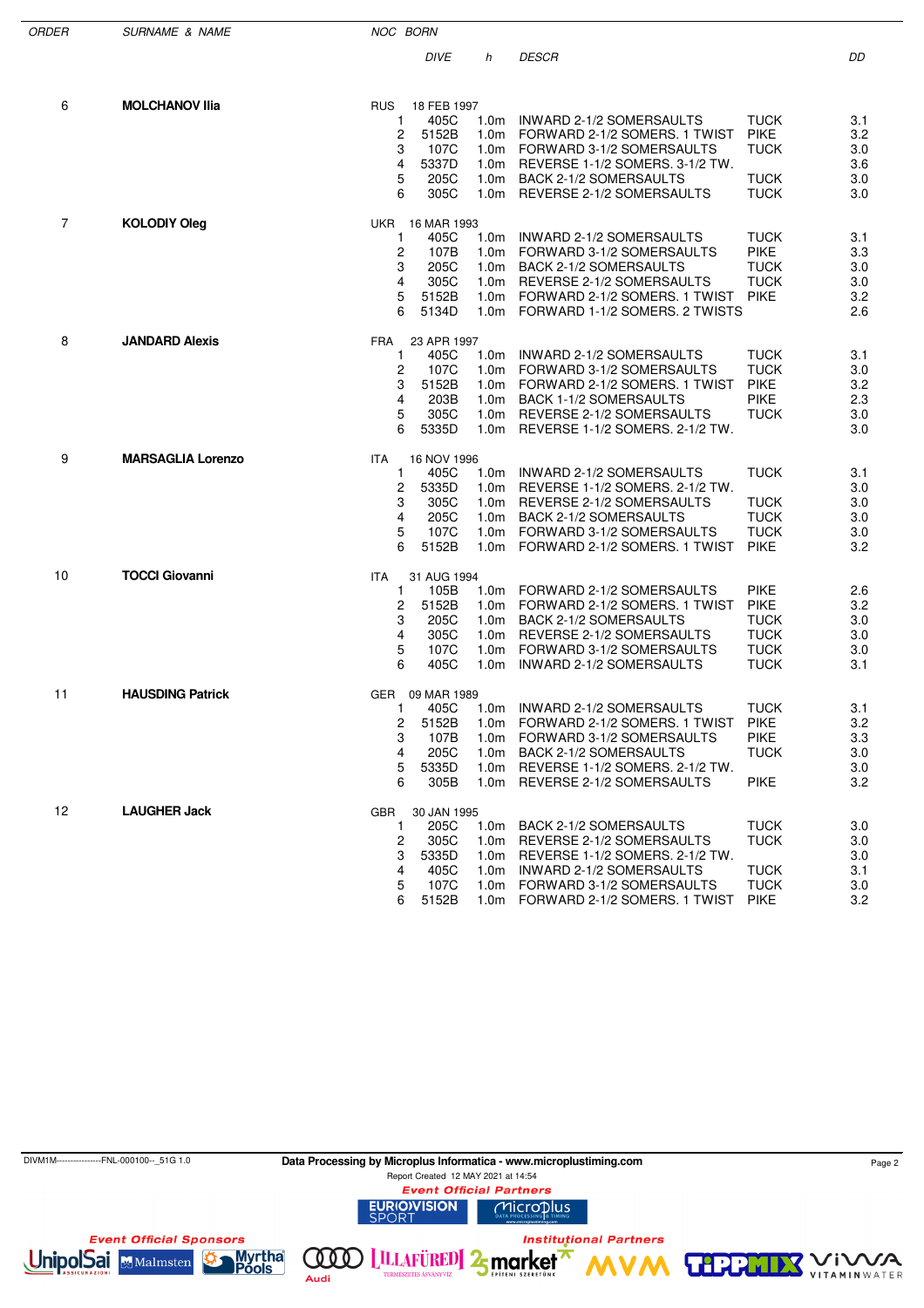

DIVING 10 - 16 MAY

**Results** 

aquatics

RANK SURNAME & NAME NOC BORN TOTAL GAP

#### **Event 104 12 MAY 2021**

|                |                                | <b>REFEREE</b>   | <b>TELLEFSEN Arne</b>       |             | <b>LEN</b> |        |        |
|----------------|--------------------------------|------------------|-----------------------------|-------------|------------|--------|--------|
|                |                                | <b>ASSISTANT</b> | <b>KRYNICKI Bartolomiej</b> |             | <b>LEN</b> |        |        |
|                |                                |                  | <b>PANEL</b>                |             |            |        |        |
|                |                                | <b>JUDGE 1</b>   | <b>MAMONTOV Andrei</b>      |             |            |        |        |
|                |                                | <b>JUDGE 2</b>   | SIEFKEN Jann                |             |            |        |        |
|                |                                | <b>JUDGE 3</b>   | <b>TOULOUDIS Nikolaos</b>   |             |            |        |        |
|                |                                | <b>JUDGE 4</b>   | <b>BARTAIA Irakli</b>       |             |            |        |        |
|                |                                | JUDGE 5          | VAN DER VOORT Ronald        |             |            |        |        |
|                |                                | <b>JUDGE 6</b>   | <b>JAFCSAK Zsolt</b>        |             |            |        |        |
|                |                                | <b>JUDGE 7</b>   | <b>ILIES Daniela</b>        |             |            |        |        |
|                |                                | <b>RESERVE</b>   | PEREZ Angel Luis            |             |            |        |        |
| 1              | <b>HAUSDING Patrick</b>        |                  | <b>GER</b>                  | 09 MAR 1989 |            | 427.75 |        |
| $\overline{c}$ | <b>LAUGHER Jack</b>            |                  | <b>GBR</b>                  | 30 JAN 1995 |            | 402.90 | 24.85  |
| 3              | <b>TOCCI Giovanni</b>          |                  | <b>ITA</b>                  | 31 AUG 1994 |            | 402.50 | 25.25  |
| 4              | <b>MARSAGLIA Lorenzo</b>       |                  | <b>ITA</b>                  | 16 NOV 1996 |            | 371.05 | 56.70  |
| 5              | <b>MOLCHANOV IIIa</b>          |                  | <b>RUS</b>                  | 18 FEB 1997 |            | 370.55 | 57.20  |
| 6              | <b>JANDARD Alexis</b>          |                  | <b>FRA</b>                  | 23 APR 1997 |            | 365.75 | 62.00  |
| 7              | <b>GARCIA BOISSIER Nicolas</b> |                  | <b>ESP</b>                  | 20 JUN 1995 |            | 363.10 | 64.65  |
| 8              | <b>DUTOIT Guillaume</b>        |                  | <b>SUI</b>                  | 18 JAN 1996 |            | 352.50 | 75.25  |
| 9              | <b>BARTHEL Timo</b>            |                  | <b>GER</b>                  | 03 APR 1996 |            | 349.90 | 77.85  |
| 10             | <b>RZESZUTEK Andrzei</b>       |                  | <b>POL</b>                  | 25 OCT 1991 |            | 346.45 | 81.30  |
| 11             | <b>KOLODIY Oleg</b>            |                  | <b>UKR</b>                  | 16 MAR 1993 |            | 342.75 | 85.00  |
| 12             | <b>PARADZIK Vinko</b>          |                  | <b>SWE</b>                  | 09 OCT 1992 |            | 312.55 | 115.20 |
|                |                                |                  |                             |             |            |        |        |

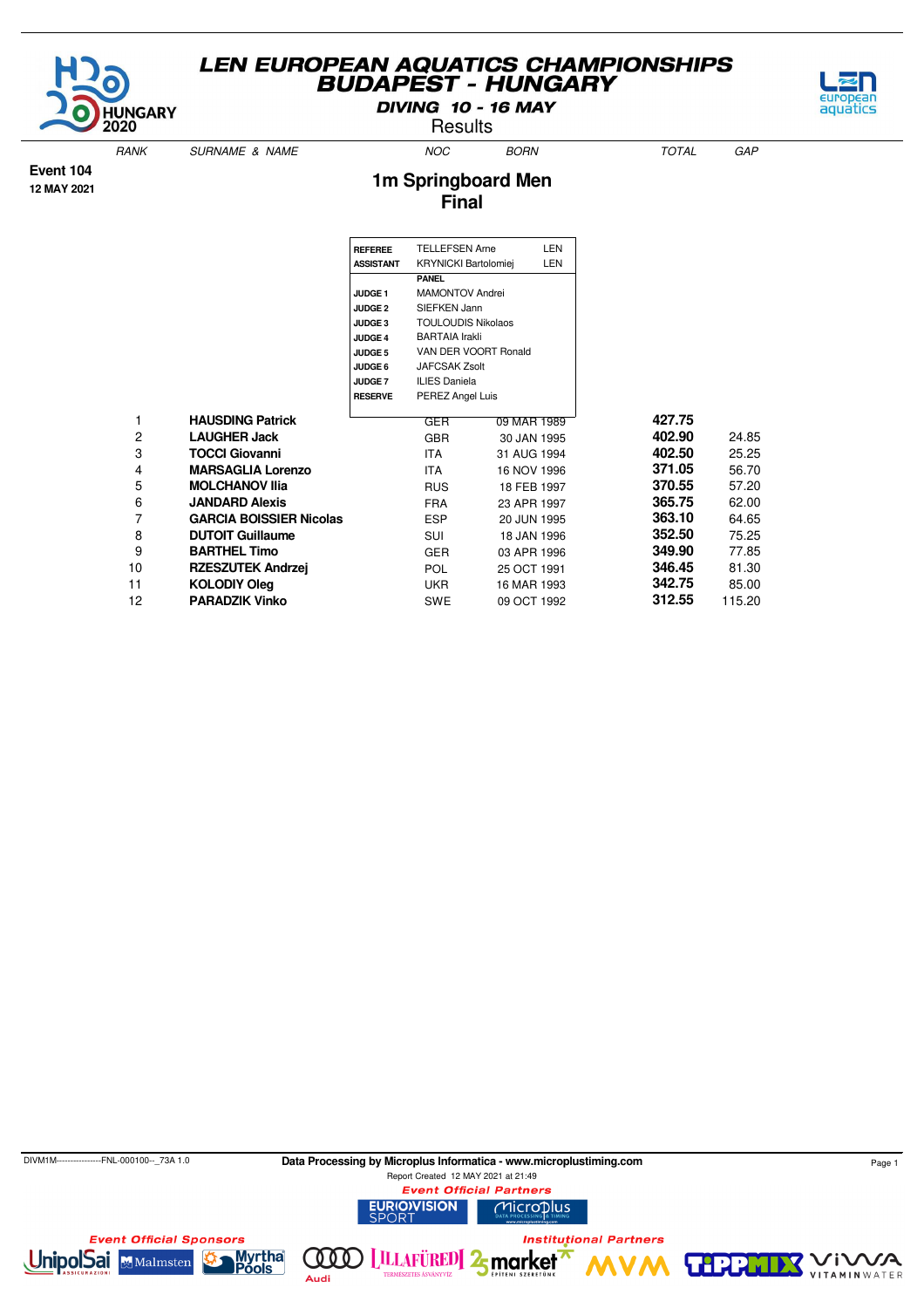



**Results** 



RANK SURNAME & NAME THE NOC DIVE DD H J1 J2 J3 J4 J5 J6 J7 PEN PART TOTAL GAP

**Event 104 12 MAY 2021**

### **1m Springboard Men Final**

**REFEREE** TELLEFSEN Arne LEN **ASSISTANT** KRYNICKI Bartolomiej LEN **PANEL JUDGE 1** MAMONTOV Andrei **JUDGE 2** SIEFKEN Jann **JUDGE 3** TOULOUDIS Nikolaos **JUDGE 4** BARTAIA Irakli **JUDGE 5** VAN DER VOORT Ronald **JUDGE 6** JAFCSAK Zsolt **JUDGE 7** ILIES Daniela **RESERVE** PEREZ Angel Luis 1 **HAUSDING Patrick** GER GER 1989<br>405C 3. 405C 3.1 1.0 7.5 7.5 7.5 7.5 7.5 7.0 7.5 69.75 **69.75** 5152B 3.2 1.0 7.5 8.0 7.5 7.0 8.0 7.5 7.5 72.00 **141.75** 107B 3.3 1.0 8.0 8.0 8.5 8.5 8.0 8.0 8.0 79.20 **220.95** 205C 3.0 1.0 7.5 7.0 8.0 7.5 7.0 7.0 7.5 66.00 **286.95** 5335D 3.0 1.0 8.5 8.0 8.0 8.0 7.5 8.0 8.5 72.00 **358.95** 305B 3.2 1.0 7.5 8.0 7.0 7.0 7.0 7.0 7.5 68.80 **427.75** 2 **LAUGHER Jack** GBR 30 JAN 1995 205C 3.0 1.0 7.5 8.0 7.0 7.5 8.0 7.0 7.5 67.50 **67.50** 305C 3.0 1.0 6.5 6.5 6.5 7.0 6.5 6.0 7.0 58.50 **126.00** 5335D 3.0 1.0 7.0 7.5 8.0 7.5 7.5 8.0 7.5 67.50 **193.50** 405C 3.1 1.0 7.0 7.5 7.0 7.0 7.5 6.5 6.5 65.10 **258.60** 107C 3.0 1.0 7.5 8.0 7.5 7.5 8.0 6.5 7.5 67.50 **326.10** 5152B 3.2 1.0 8.0 8.0 8.0 8.0 8.0 8.0 8.0 76.80 **402.90** 24.85 3 **TOCCI Giovanni** ITA 31 AUG 1994 105B 2.6 1.0 8.0 8.5 8.0 8.0 7.5 7.5 7.0 61.10 **61.10** 5152B 3.2 1.0 7.0 8.0 7.5 7.5 8.0 7.5 7.5 72.00 **133.10** 205C 3.0 1.0 7.5 7.0 7.5 6.5 7.5 7.0 7.5 66.00 **199.10** 305C 3.0 1.0 6.0 6.0 6.5 6.5 7.0 7.0 6.0 57.00 **256.10** 107C 3.0 1.0 8.0 8.0 8.0 7.0 8.5 8.0 8.0 72.00 405C 3.1 1.0 8.0 8.0 8.0 7.5 8.0 8.0 8.0 74.40 **402.50** 25.25 **MARSAGLIA Lorenzo** ITA 16 NOV 1996<br>.405C 3 405C 3.1 1.0 6.5 6.5 6.5 6.0 6.5 6.0 6.5 60.45 **60.45** 5335D 3.0 1.0 7.5 7.5 7.5 7.0 7.0 7.0 7.0 305C 3.0 1.0 6.5 7.0 7.5 6.5 7.5 6.5 7.0 61.50 **186.45** 205C 3.0 1.0 5.5 4.5 5.5 4.5 4.5 4.5 5.5 43.50 **229.95** 107C 3.0 1.0 7.5 7.5 7.5 7.5 7.0 7.0 7.5 67.50 **297.45** 5152B 3.2 1.0 7.5 8.0 7.5 7.5 8.0 7.5 8.0 73.60 **371.05** 56.70 5 **MOLCHANOV Ilia** RUS 18 FEB 1997



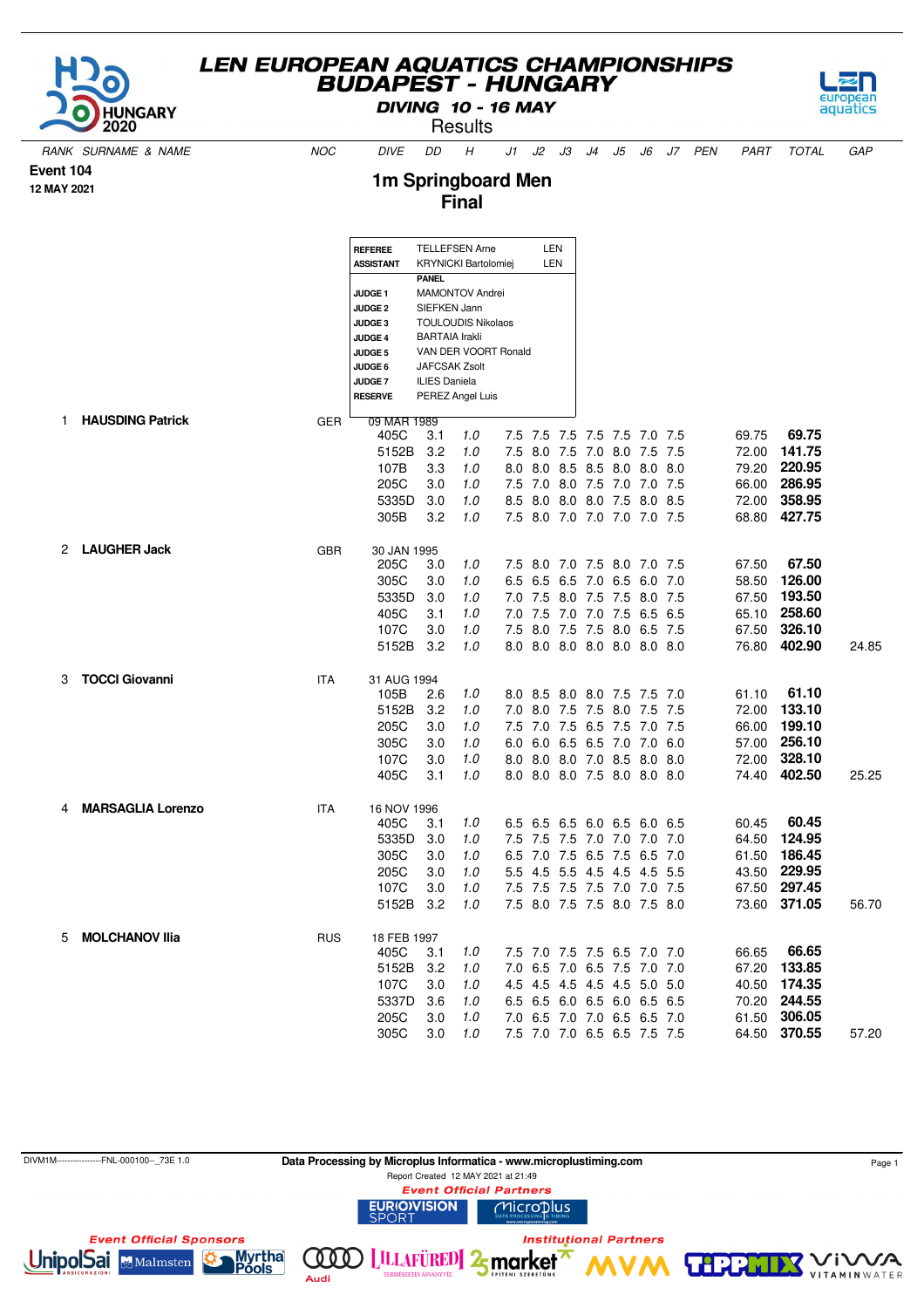|    | RANK SURNAME & NAME            | <b>NOC</b> | <b>DIVE</b>                                                       | DD                                     | Н                                      | J1                | J2 | JЗ          | J4                                     | J5  | J6                                                                                                                                                                                     | J7 | <b>PEN</b> | PART                                               | <b>TOTAL</b>                                                              | GAP    |
|----|--------------------------------|------------|-------------------------------------------------------------------|----------------------------------------|----------------------------------------|-------------------|----|-------------|----------------------------------------|-----|----------------------------------------------------------------------------------------------------------------------------------------------------------------------------------------|----|------------|----------------------------------------------------|---------------------------------------------------------------------------|--------|
| 6  | <b>JANDARD Alexis</b>          | <b>FRA</b> | 23 APR 1997<br>405C<br>107C<br>5152B<br>203B<br>305C<br>5335D 3.0 | 3.1<br>3.0<br>3.2<br>2.3<br>3.0        | 1.0<br>1.0<br>1.0<br>1.0<br>1.0<br>1.0 | 4.5<br>7.5<br>7.5 |    |             | 7.5 8.0 7.5 8.5                        |     | 7.5 7.5 8.0 8.0 7.5 8.0 7.0<br>9.0 8.0 8.5 9.0 8.0 8.0 7.5<br>4.0 4.5 5.0 4.0 4.5 5.5<br>7.5 7.0<br>6.0 6.0 6.5 7.0 7.0 7.0<br>7.5 6.5 7.5 7.0 7.0 7.0 7.5                             |    |            | 71.30<br>73.50<br>43.20<br>51.75<br>61.50<br>64.50 | 71.30<br>144.80<br>188.00<br>239.75<br>301.25<br>365.75                   | 62.00  |
| 7  | <b>GARCIA BOISSIER Nicolas</b> | <b>ESP</b> | 20 JUN 1995<br>203B<br>107C<br>5152B<br>405C<br>305C<br>5335D     | 2.3<br>3.0<br>3.2<br>3.1<br>3.0<br>3.0 | 1.0<br>1.0<br>1.0<br>1.0<br>1.0<br>1.0 | 7.5<br>6.5<br>7.5 |    | 7.0 7.0 7.5 | 7.0 7.0 7.0 7.5<br>7.0 6.0 6.5 7.0 7.5 | 7.0 | 5.0 5.0 5.0 5.5 5.5 5.5 5.0<br>6.5 7.0 7.0 7.0 7.0 7.0<br>7.5 7.5<br>7.0 7.5<br>7.5 6.5<br>7.0 7.5 7.5 7.5 7.5 7.5 7.0                                                                 |    |            | 35.65<br>63.00<br>68.80<br>66.65<br>61.50<br>67.50 | 35.65<br>98.65<br>167.45<br>234.10<br>295.60<br>363.10                    | 64.65  |
| 8  | <b>DUTOIT Guillaume</b>        | <b>SUI</b> | 18 JAN 1996<br>405C<br>105B<br>107B<br>205C<br>305C<br>5152B      | 3.1<br>2.6<br>3.3<br>3.0<br>3.0<br>3.2 | 1.0<br>1.0<br>1.0<br>1.0<br>1.0<br>1.0 | 6.5<br>7.0<br>5.5 |    |             | 5.0 5.0 5.0 4.5                        |     | 6.5 7.0 6.5 6.5 6.0 6.5 7.0<br>6.5 6.5 7.0 6.5 6.5 6.5<br>7.0 7.0 7.5 8.0 6.5 7.5<br>4.0 5.0<br>7.0 7.0 7.0 7.0 7.0 7.0 7.5<br>7.0 6.5 6.5 6.5 5.5 6.0 6.5                             |    |            | 60.45<br>50.70<br>70.95<br>45.00<br>63.00<br>62.40 | 60.45<br>111.15<br>182.10<br>227.10<br>290.10<br>352.50                   | 75.25  |
| 9  | <b>BARTHEL Timo</b>            | <b>GER</b> | 03 APR 1996<br>205C<br>5335D<br>305C<br>107C<br>5152B<br>405C     | 3.0<br>3.0<br>3.0<br>3.0<br>3.2<br>3.1 | 1.0<br>1.0<br>1.0<br>1.0<br>1.0<br>1.0 | 7.0               |    |             |                                        |     | 7.0 6.5 7.0 6.0 6.0 7.0 6.5<br>7.0 7.0 6.5 6.5 7.5 7.0<br>5.5 5.0 5.5 5.5 5.0 4.5 6.0<br>4.5 5.5 5.0 4.5 5.5 4.5 5.0<br>7.0 7.5 7.0 7.0 7.5 7.0 7.0<br>7.5 7.5 7.5 7.0 7.0 7.0 7.5     |    |            | 60.00<br>63.00<br>48.00<br>43.50<br>67.20<br>68.20 | 60.00<br>123.00<br>171.00<br>214.50<br>281.70<br>349.90                   | 77.85  |
| 10 | <b>RZESZUTEK Andrzej</b>       | <b>POL</b> | 25 OCT 1991<br>413B<br>405C<br>107C<br>205C<br>305C<br>5152B      | 2.9<br>3.1<br>3.0<br>3.0<br>3.0<br>3.2 | 1.0<br>1.0<br>1.0<br>1.0<br>1.0<br>1.0 | 7.5<br>7.0<br>4.0 |    |             |                                        |     | 6.0 7.5 6.5 7.5 7.0 7.0 7.0<br>7.0 7.0 7.5 7.0 6.5 7.5<br>6.0 6.5 6.0 6.0 6.5 6.0 7.0<br>6.5 7.0 6.5 6.5 6.5 6.5 7.0<br>6.5 7.0 6.5 6.5 6.5 6.5<br>4.5 5.0 5.5 4.5 5.0 5.0             |    |            | 60.90<br>66.65<br>55.50<br>58.50<br>58.50<br>46.40 | 60.90<br>127.55<br>183.05<br>241.55<br>300.05<br>346.45                   | 81.30  |
| 11 | <b>KOLODIY Oleg</b>            | <b>UKR</b> | 16 MAR 1993<br>405C<br>107B<br>205C<br>305C<br>5152B<br>5134D 2.6 | 3.1<br>3.3<br>3.0<br>3.0<br>3.2        | 1.0<br>1.0<br>1.0<br>1.0<br>1.0<br>1.0 |                   |    |             |                                        |     | 6.0 6.0 6.0 6.0 6.0 6.5 6.0<br>6.5 6.0 6.5 6.0 5.0 6.0 6.5<br>6.0 6.5 7.0 6.0 5.5 5.5 6.0<br>5.0 5.5 5.5 5.5 5.5 5.0 5.5<br>7.5 7.5 7.5 7.5 6.5 7.0 7.0<br>7.0 6.5 7.0 7.0 6.5 6.0 6.5 |    |            | 55.80<br>61.05<br>54.00<br>49.50                   | 55.80<br>116.85<br>170.85<br>220.35<br>70.40 290.75<br>52.00 342.75       | 85.00  |
| 12 | <b>PARADZIK Vinko</b>          | <b>SWE</b> | 09 OCT 1992<br>405C<br>107C<br>5136D<br>205C<br>305C<br>5335D 3.0 | 3.1<br>3.0<br>3.1<br>3.0<br>3.0        | 1.0<br>1.0<br>1.0<br>1.0<br>1.0<br>1.0 |                   |    |             |                                        |     | 5.0 5.5 5.0 6.0 6.0 6.0 5.0<br>6.5 6.0 6.5 5.5 6.5 6.5 6.5<br>6.0 6.5 6.5 6.0 5.5 6.5 6.5<br>6.0 6.0 6.5 6.0 6.0 6.5 7.0<br>3.0 3.5 3.0 4.0 2.5 4.0 4.0<br>5.5 6.5 6.5 6.0 6.0 6.5 6.5 |    |            | 51.15<br>58.50<br>58.90                            | 51.15<br>109.65<br>168.55<br>55.50 224.05<br>31.50 255.55<br>57.00 312.55 | 115.20 |

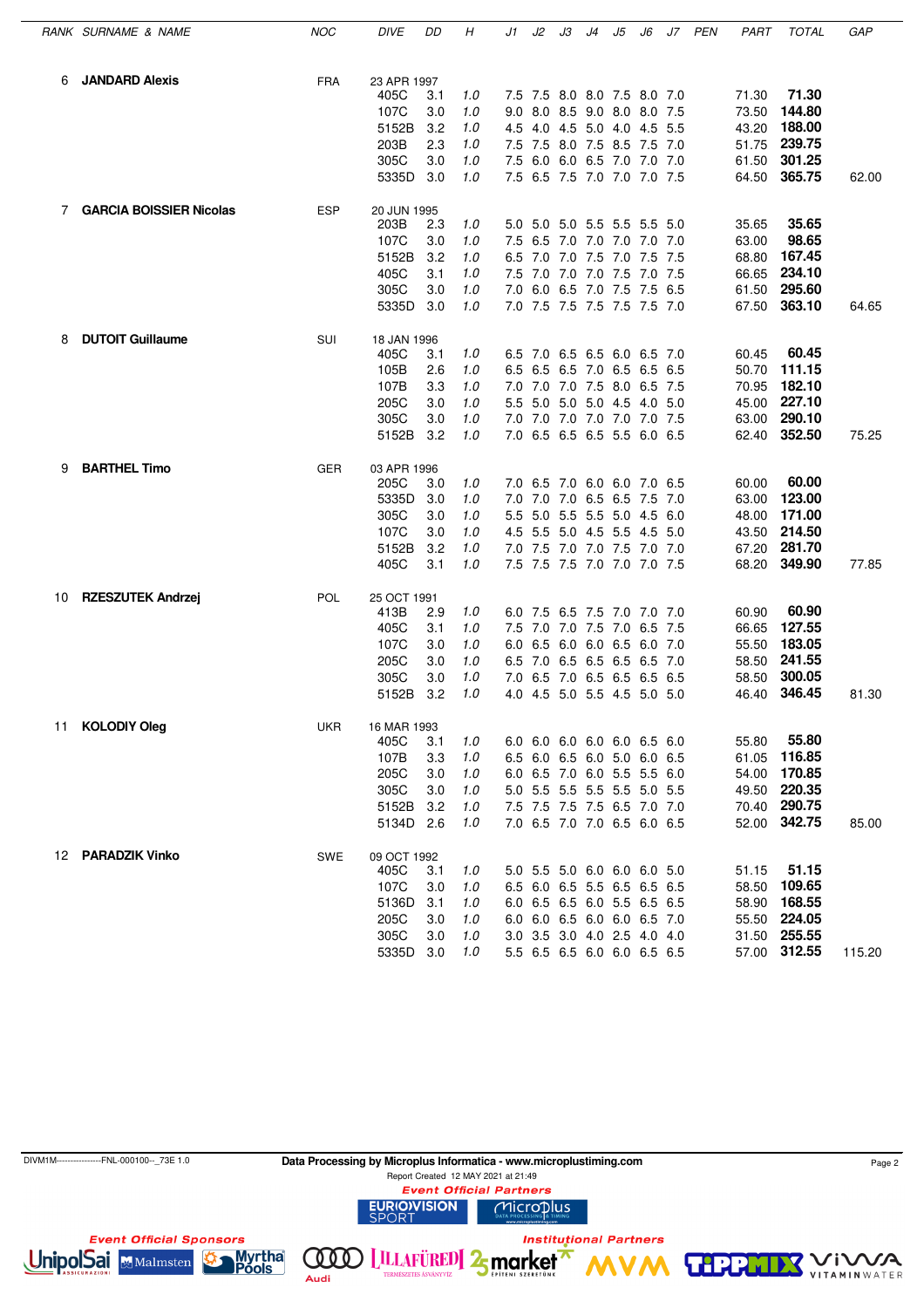

DIVING 10 - 16 MAY

Dive Order

ORDER SURNAME & NAME NOC BORN

**14 MAY 2021 - 12:00**

**Event 8**

### **3m Springboard Men Preliminary**



**REVISED 14 MAY 11:46**

| <b>REFEREE</b>                   | LEN<br>NOVOTNA Hana                              | <b>ASSISTANT</b>                 |                       | <b>KRYNICKI Bartolomiej</b>                       | LEN |
|----------------------------------|--------------------------------------------------|----------------------------------|-----------------------|---------------------------------------------------|-----|
|                                  | <b>PANEL A (1 2 3)</b>                           |                                  | PANEL B (4 5 6)       |                                                   |     |
| <b>JUDGE1</b>                    | POLAZZO Marco Valerio                            | <b>JUDGE 1</b>                   | <b>BARTAIA Irakli</b> |                                                   |     |
| <b>JUDGE 2</b>                   | <b>ILIES Daniela</b>                             | <b>JUDGE 2</b>                   |                       | PEREZ Angel Luis                                  |     |
| <b>JUDGE 3</b>                   | <b>MAMONTOV Andrei</b>                           | <b>JUDGE 3</b>                   | <b>BARROW Sarah</b>   |                                                   |     |
| <b>JUDGE 4</b>                   | <b>FEOKTISTOV Eduard</b><br><b>JAFCSAK Zsolt</b> | <b>JUDGE 4</b>                   |                       | <b>TOULOUDIS Nikolaos</b><br><b>BECKER Norman</b> |     |
| <b>JUDGE 5</b><br><b>JUDGE 6</b> | <b>AXTELIUS Peter</b>                            | <b>JUDGE 5</b><br><b>JUDGE 6</b> |                       | PATSERINA Olena                                   |     |
| <b>JUDGE 7</b>                   | <b>STRITT BURK Carmen</b>                        | <b>JUDGE 7</b>                   | <b>AZORIN Daniel</b>  |                                                   |     |
| <b>RESERVE</b>                   | SIEFKEN Jann                                     | <b>RESERVE</b>                   |                       | <b>WIERNIUK Anna</b>                              |     |
|                                  |                                                  |                                  |                       |                                                   |     |
| 1                                | <b>MARSAGLIA Lorenzo</b>                         |                                  | <b>ITA</b>            | 16 NOV 1996                                       |     |
| 2                                | <b>HEATLY James</b>                              |                                  | GBR                   | 20 MAY 1997                                       |     |
| 3                                | <b>MEULENDIJKS Bram</b>                          |                                  | NED                   | 19 FEB 2003                                       |     |
| 4                                | <b>TSIRIKOS Athanasios</b>                       |                                  | GRE                   | 04 MAR 2002                                       |     |
| 5                                | <b>TOCCI Giovanni</b>                            |                                  | ITA                   | 31 AUG 1994                                       |     |
| 6                                | <b>CANDAN Orhan</b>                              |                                  | TUR                   | 17 MAY 2001                                       |     |
| 7                                | <b>JUNTTILA Juho</b>                             |                                  | <b>FIN</b>            | 01 APR 1998                                       |     |
| 8                                | <b>AFTHINOS Theofilos</b>                        |                                  | <b>GRE</b>            | 31 AUG 2001                                       |     |
| 9                                | <b>AREVALO ALCON Alberto</b>                     |                                  | ESP                   | 08 FEB 1995                                       |     |
| 10                               | <b>KOLODIY Oleg</b>                              |                                  | <b>UKR</b>            | 16 MAR 1993                                       |     |
| 11                               | <b>SHLEIKHER Nikita</b>                          |                                  | <b>RUS</b>            | 10 JUN 1998                                       |     |
| 12                               | <b>KUZNETSOV Evgenii</b>                         |                                  | <b>RUS</b>            | 12 APR 1990                                       |     |
| 14                               | <b>GARCIA BOISSIER Nicolas</b>                   |                                  | ESP                   | 20 JUN 1995                                       |     |
| 15                               | <b>RZESZUTEK Andrzej</b>                         |                                  | POL                   | 25 OCT 1991                                       |     |
| 16                               | <b>NAUROZAU Yury</b>                             |                                  | BLR                   | 02 APR 1998                                       |     |
| 17                               | <b>SUCKOW Jonathan</b>                           |                                  | SUI                   | 04 JAN 1999                                       |     |
| 18                               | <b>HART Alexander</b>                            |                                  | AUT                   | 07 MAR 1999                                       |     |
| 19                               | <b>BURMAN Max</b>                                |                                  | SWE                   | 27 MAY 1999                                       |     |
| 20                               | JANDARD Alexis                                   |                                  | FRA                   | 23 APR 1997                                       |     |
| 21                               | <b>DINGLEY Oliver</b>                            |                                  | IRL                   | 24 NOV 1992                                       |     |
| 22                               | <b>LESIAK Kacper</b>                             |                                  | <b>POL</b>            | 06 NOV 1996                                       |     |
| 23                               | <b>BOUYER Jules</b>                              |                                  | <b>FRA</b>            | 22 JUL 2002                                       |     |
| 24                               | <b>CHANTURIA Chola</b>                           |                                  | GEO                   | 22 JUL 1989                                       |     |
|                                  |                                                  |                                  |                       |                                                   |     |

 DIVM3M----------------PREL000100--\_51A 1.2 **Data Processing by Microplus Informatica - www.microplustiming.com** Page 1 Report Created 14 MAY 2021 at 13:27**Event Official Partners RIOWISION** Microplus **Event Official Sponsors** 

**LILLAFÜRED** 2 market

**COO** 

Audi





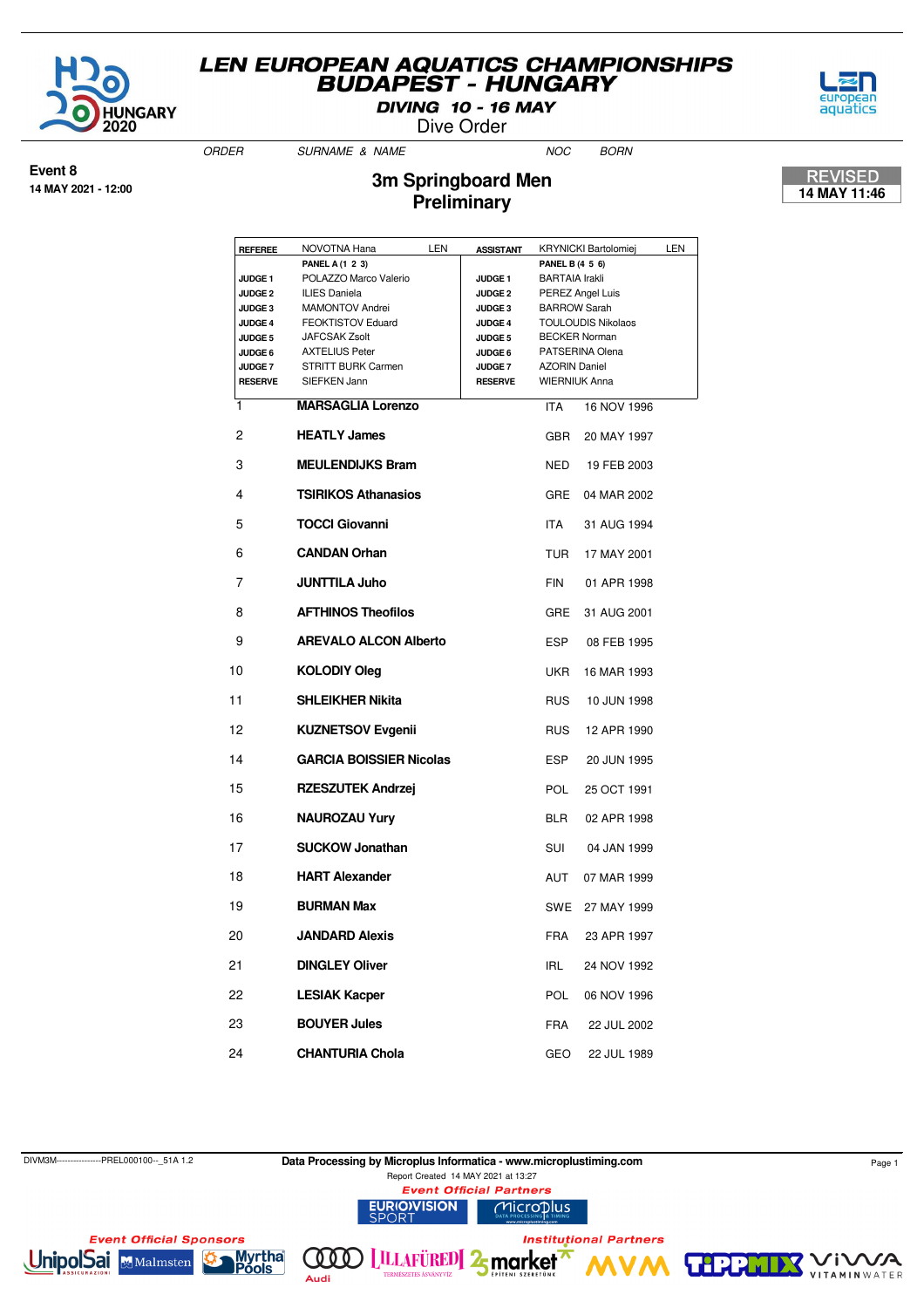| <b>ORDER</b> | <b>SURNAME &amp; NAME</b>   | <b>NOC</b> | <b>BORN</b> |
|--------------|-----------------------------|------------|-------------|
|              |                             |            |             |
| 25           | <b>LAUGHER Jack</b>         | <b>GBR</b> | 30 JAN 1995 |
|              |                             |            |             |
| 26           | <b>MELIKIDZE Sandro</b>     | <b>GEO</b> | 10 NOV 1996 |
| 27           | <b>WOLFRAM Martin</b>       | <b>GER</b> | 29 JAN 1992 |
|              |                             |            |             |
| 28           | <b>HAUSDING Patrick</b>     | <b>GER</b> | 09 MAR 1989 |
| 29           | <b>EKDAHL David</b>         | SWE        | 10 DEC 2002 |
| 30           |                             |            |             |
|              | <b>SCHALLER Nikolaj</b>     | <b>AUT</b> | 22 SEP 2000 |
| 31           | <b>BOTA Botond</b>          | <b>HUN</b> | 14 FEB 1995 |
| 32           | <b>DUTOIT Guillaume</b>     | SUI        | 18 JAN 1996 |
|              |                             |            |             |
| 33           | <b>OLIFERCHYK Stanislav</b> | <b>UKR</b> | 09 MAY 1996 |

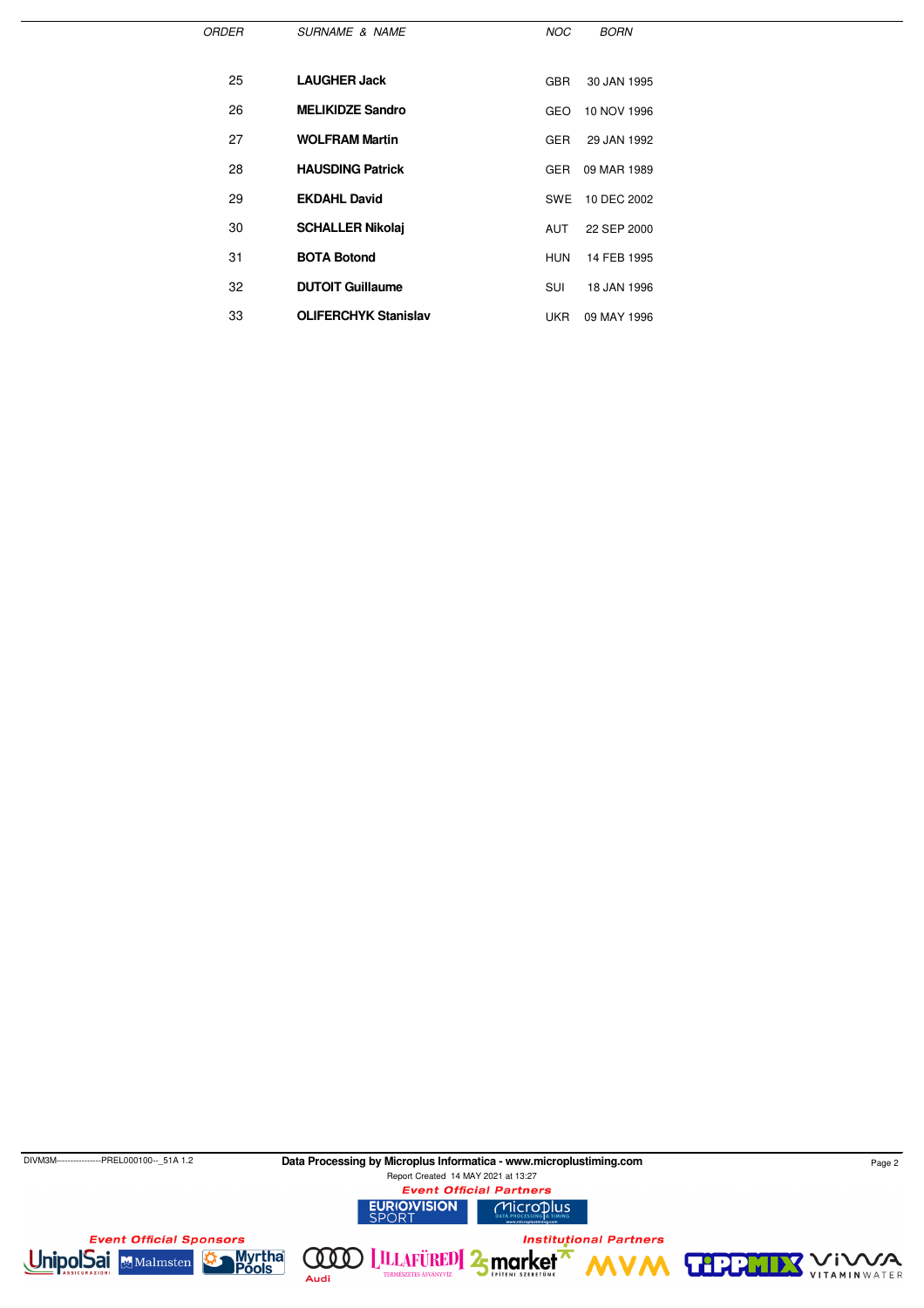

DIVING 10 - 16 MAY

Dive Order

**3m Springboard Men Preliminary**

aguatics

ORDER SURNAME & NAME NOC BORN

DIVE h DESCR REVISED

**14 MAY 11:47**

**Event 8 14 MAY 2021 - 12:00**

#### **REFEREE** NOVOTNA Hana LEN **ASSISTANT** KRYNICKI Bartolomiej LEN **PANEL A (1 2 3) PANEL B (4 5 6) JUDGE 1** POLAZZO Marco Valerio **JUDGE 1** BARTAIA Irakli **JUDGE 2** ILIES Daniela **JUDGE 2** PEREZ Angel Luis **JUDGE 3** MAMONTOV Andrei **JUDGE 3** BARROW Sarah **JUDGE 4** FEOKTISTOV Eduard **JUDGE 4** TOULOUDIS Nikolaos **JUDGE 5** JAFCSAK Zsolt **JUDGE 5** BECKER Norman **JUDGE 6** AXTELIUS Peter **JUDGE 6** PATSERINA Olena **JUDGE 7** STRITT BURK Carmen **JUDGE 7** AZORIN Daniel **RESERVE** SIEFKEN Jann **RESERVE** WIERNIUK Anna **MARSAGLIA Lorenzo** ITA 16 NOV 1996<br>1 407C 3.0m 1 407C 3.0m INWARD 3-1/2 SOMERSAULTS TUCK 3.4 2 107B 3.0m FORWARD 3-1/2 SOMERSAULTS PIKE 3.1<br>3 109C 3.0m FORWARD 4-1/2 SOMERSAULTS TUCK 3.8 3 109C 3.0m FORWARD 4-1/2 SOMERSAULTS TUCK 3.8<br>3 205B 3.0m BACK 2-1/2 SOMERSAULTS PIKE 3.0 BACK 2-1/2 SOMERSAULTS 5 307C 3.0m REVERSE 3-1/2 SOMERSAULTS TUCK 3.5 6 5154B 3.0m FORWARD 2-1/2 SOMERS. 2 TWISTS PIKE 3.4 2 **HEATLY James** GBR 20 MAY 1997 1 205B 3.0m BACK 2-1/2 SOMERSAULTS PIKE 3.0 2 407C 3.0m INWARD 3-1/2 SOMERSAULTS TUCK 3.4<br>3 5154B 3.0m FORWARD 2-1/2 SOMERS. 2 TWISTS PIKE 3.4 FORWARD 2-1/2 SOMERS. 2 TWISTS PIKE 3.4<br>BEVERSE 3-1/2 SOMERSALILTS TUCK 3.5 4 307C 3.0m REVERSE 3-1/2 SOMERSAULTS TUCK 5 109C 3.0m FORWARD 4-1/2 SOMERSAULTS TUCK 3.8 6 5156B 3.0m FORWARD 2-1/2 SOMERS. 3 TWISTS PIKE 3.9 3 **MEULENDIJKS Bram** NED 19 FEB 2003 1 405B 3.0m INWARD 2-1/2 SOMERSAULTS PIKE 3.0 2 107B 3.0m FORWARD 3-1/2 SOMERSAULTS PIKE 3.1<br>3 5335D 3.0m REVERSE 1-1/2 SOMERS. 2-1/2 TW. 2.9 335D 3.0m REVERSE 1-1/2 SOMERS. 2-1/2 TW.<br>205B 3.0m BACK 2-1/2 SOMERSAULTS 4 205B 3.0m BACK 2-1/2 SOMERSAULTS PIKE 3.0 5 305B 3.0m REVERSE 2-1/2 SOMERSAULTS PIKE 3.0<br>6 5152B 3.0m FORWARD 2-1/2 SOMERS. 1 TWIST PIKE 3.0 6 5152B 3.0m FORWARD 2-1/2 SOMERS. 1 TWIST PIKE 3.0 4 **TSIRIKOS Athanasios** GRE 04 MAR 2002 1 5251B 3.0m BACK 2-1/2 SOMERSAULTS 1/2 TWIST PIKE 2.7 2 5152B 3.0m FORWARD 2-1/2 SOMERS. 1 TWIST PIKE 3.0 3 205B 3.0m BACK 2-1/2 SOMERSAULTS PIKE 3.0 4 107B 3.0m FORWARD 3-1/2 SOMERSAULTS PIKE 3.1 5 305B 3.0m REVERSE 2-1/2 SOMERSAULTS PIKE 3.0<br>6 405B 3.0m INWARD 2-1/2 SOMERSAULTS PIKE 3.0 6 405B 3.0m INWARD 2-1/2 SOMERSAULTS PIKE 3.0 5 **TOCCI Giovanni** ITA 31 AUG 1994 1 405B 3.0m INWARD 2-1/2 SOMERSAULTS PIKE 3.0<br>2 107B 3.0m FORWARD 3-1/2 SOMERSAULTS PIKE 3.1 FORWARD 3-1/2 SOMERSAULTS 3 5154B 3.0m FORWARD 2-1/2 SOMERS. 2 TWISTS PIKE 3.4<br>4 205B 3.0m BACK 2-1/2 SOMERSALILTS PIKE 3.0 3.0m BACK 2-1/2 SOMERSAULTS 5 305B 3.0m REVERSE 2-1/2 SOMERSAULTS PIKE 3.0<br>6 407C 3.0m INWARD 3-1/2 SOMERSAULTS TUCK 3.4 6 407C 3.0m INWARD 3-1/2 SOMERSAULTS TUCK 3.4

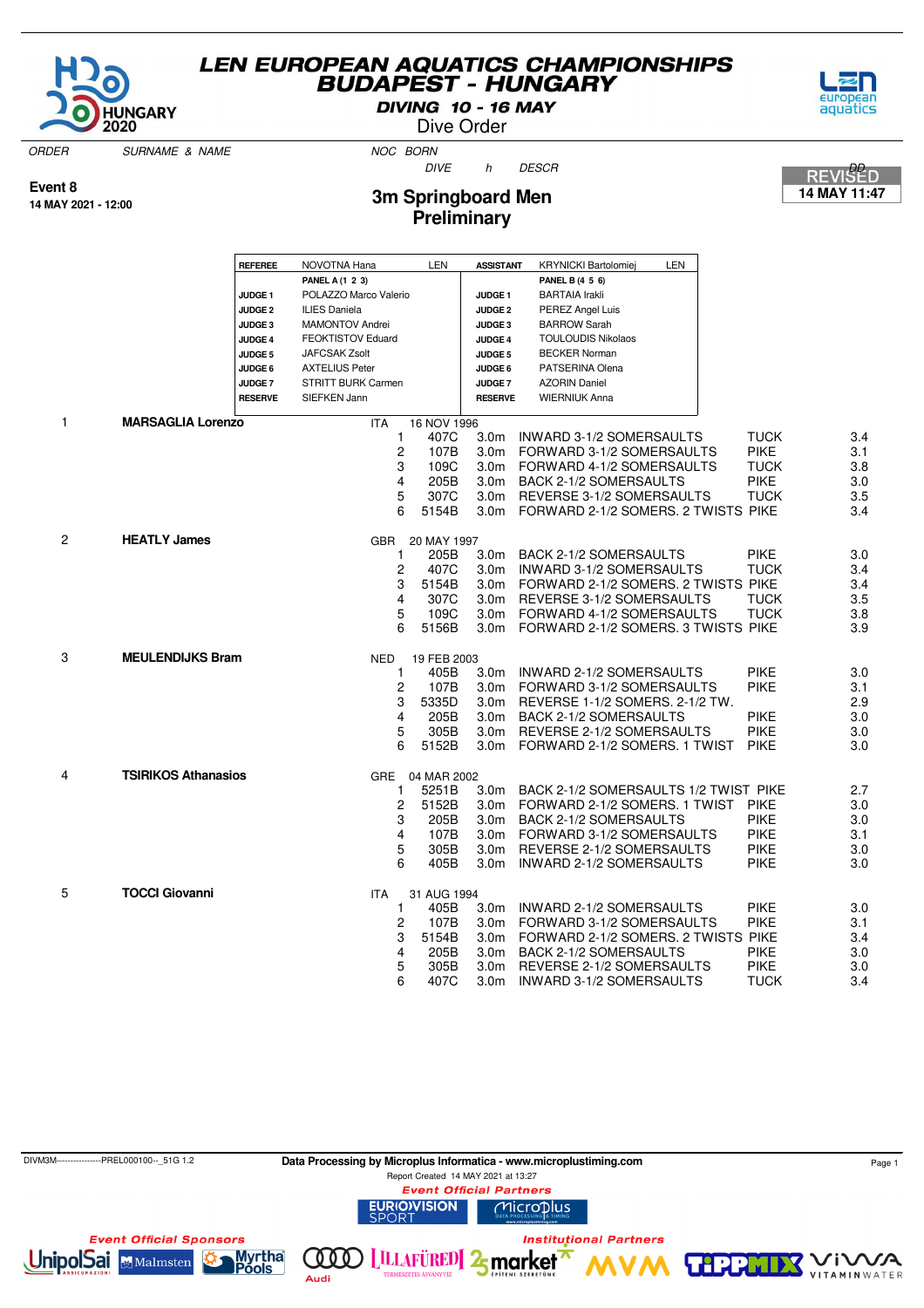| ORDER          | <b>SURNAME &amp; NAME</b>      | NOC BORN                                                   |                                                                                                              |
|----------------|--------------------------------|------------------------------------------------------------|--------------------------------------------------------------------------------------------------------------|
|                |                                | <b>DIVE</b><br><b>DESCR</b><br>h                           | DD                                                                                                           |
| 6              | <b>CANDAN Orhan</b>            | TUR 17 MAY 2001                                            |                                                                                                              |
|                |                                | 107B<br>3.0 <sub>m</sub><br>1                              | FORWARD 3-1/2 SOMERSAULTS<br><b>PIKE</b><br>3.1                                                              |
|                |                                | 2<br>405B<br>3.0 <sub>m</sub>                              | INWARD 2-1/2 SOMERSAULTS<br><b>PIKE</b><br>3.0                                                               |
|                |                                | 3<br>205B<br>3.0m                                          | <b>PIKE</b><br>BACK 2-1/2 SOMERSAULTS<br>3.0                                                                 |
|                |                                | 4<br>305C<br>3.0m                                          | REVERSE 2-1/2 SOMERSAULTS<br><b>TUCK</b><br>2.8                                                              |
|                |                                | 5<br>5152B<br>6<br>105B                                    | 3.0m FORWARD 2-1/2 SOMERS, 1 TWIST<br><b>PIKE</b><br>3.0<br>3.0m FORWARD 2-1/2 SOMERSAULTS<br><b>PIKE</b>    |
|                |                                |                                                            | 2.4                                                                                                          |
| $\overline{7}$ | <b>JUNTTILA Juho</b>           | <b>FIN</b><br>01 APR 1998<br>405B<br>3.0m<br>1             | INWARD 2-1/2 SOMERSAULTS<br><b>PIKE</b><br>3.0                                                               |
|                |                                | 2<br>5152B<br>3.0 <sub>m</sub>                             | FORWARD 2-1/2 SOMERS. 1 TWIST<br><b>PIKE</b><br>3.0                                                          |
|                |                                | 107B<br>3                                                  | 3.0m FORWARD 3-1/2 SOMERSAULTS<br><b>PIKE</b><br>3.1                                                         |
|                |                                | 305B<br>4<br>3.0m                                          | REVERSE 2-1/2 SOMERSAULTS<br><b>PIKE</b><br>3.0                                                              |
|                |                                | 5<br>205B<br>3.0 <sub>m</sub>                              | BACK 2-1/2 SOMERSAULTS<br><b>PIKE</b><br>3.0                                                                 |
|                |                                | 5154B<br>6<br>3.0 <sub>m</sub>                             | FORWARD 2-1/2 SOMERS, 2 TWISTS PIKE<br>3.4                                                                   |
| 8              | <b>AFTHINOS Theofilos</b>      | GRE 31 AUG 2001                                            |                                                                                                              |
|                |                                | 405B<br>3.0m<br>1                                          | INWARD 2-1/2 SOMERSAULTS<br><b>PIKE</b><br>3.0                                                               |
|                |                                | 2<br>5152B                                                 | 3.0m FORWARD 2-1/2 SOMERS. 1 TWIST<br><b>PIKE</b><br>3.0                                                     |
|                |                                | 3<br>205B<br>3.0m                                          | <b>BACK 2-1/2 SOMERSAULTS</b><br><b>PIKE</b><br>3.0                                                          |
|                |                                | 4<br>107B                                                  | 3.0m FORWARD 3-1/2 SOMERSAULTS<br><b>PIKE</b><br>3.1                                                         |
|                |                                | 5<br>305B                                                  | 3.0m REVERSE 2-1/2 SOMERSAULTS<br><b>PIKE</b><br>3.0                                                         |
|                |                                | 6<br>407C                                                  | 3.0m INWARD 3-1/2 SOMERSAULTS<br><b>TUCK</b><br>3.4                                                          |
| 9              | <b>AREVALO ALCON Alberto</b>   | <b>ESP</b><br>08 FEB 1995                                  |                                                                                                              |
|                |                                | 405B<br>3.0m<br>1.<br>2<br>3.0m                            | INWARD 2-1/2 SOMERSAULTS<br><b>PIKE</b><br>3.0<br>FORWARD 2-1/2 SOMERS. 2 TWISTS PIKE                        |
|                |                                | 5154B<br>3<br>207C                                         | 3.4<br>3.0m BACK 3-1/2 SOMERSAULTS<br><b>TUCK</b><br>3.6                                                     |
|                |                                | 4<br>307C<br>3.0m                                          | REVERSE 3-1/2 SOMERSAULTS<br><b>TUCK</b><br>3.5                                                              |
|                |                                | 5<br>407C<br>3.0m                                          | INWARD 3-1/2 SOMERSAULTS<br><b>TUCK</b><br>3.4                                                               |
|                |                                | 109C<br>6                                                  | 3.0m FORWARD 4-1/2 SOMERSAULTS<br><b>TUCK</b><br>3.8                                                         |
| 10             | <b>KOLODIY Oleg</b>            | UKR 16 MAR 1993                                            |                                                                                                              |
|                |                                | 3.0m<br>407C<br>1.                                         | INWARD 3-1/2 SOMERSAULTS<br><b>TUCK</b><br>3.4                                                               |
|                |                                | 2<br>205B<br>3.0m                                          | BACK 2-1/2 SOMERSAULTS<br><b>PIKE</b><br>3.0                                                                 |
|                |                                | 3.0 <sub>m</sub><br>3<br>5353B                             | REVERSE 2-1/2 SOMERS. 1-1/2 TW.<br><b>PIKE</b><br>3.3                                                        |
|                |                                | 4<br>307C<br>3.0m                                          | REVERSE 3-1/2 SOMERSAULTS<br><b>TUCK</b><br>3.5                                                              |
|                |                                | 109C<br>5<br>3.0m<br>5253B<br>6<br>3.0 <sub>m</sub>        | FORWARD 4-1/2 SOMERSAULTS<br><b>TUCK</b><br>3.8<br>BACK 2-1/2 SOMERS, 1-1/2 TWISTS<br><b>PIKE</b><br>3.4     |
| 11             | <b>SHLEIKHER Nikita</b>        |                                                            |                                                                                                              |
|                |                                | 10 JUN 1998<br><b>RUS</b><br>407C<br>1                     | <b>TUCK</b><br>3.0m INWARD 3-1/2 SOMERSAULTS<br>3.4                                                          |
|                |                                | 2<br>5337D                                                 | 3.0m REVERSE 1-1/2 SOMERS. 3-1/2 TW.<br>3.5                                                                  |
|                |                                | 3<br>207C<br>3.0m                                          | 3.6<br>BACK 3-1/2 SOMERSAULTS<br><b>TUCK</b>                                                                 |
|                |                                | 109C<br>4<br>3.0m                                          | <b>TUCK</b><br>3.8<br>FORWARD 4-1/2 SOMERSAULTS                                                              |
|                |                                | 5<br>307C<br>3.0 <sub>m</sub>                              | REVERSE 3-1/2 SOMERSAULTS<br><b>TUCK</b><br>3.5                                                              |
|                |                                | 6<br>5156B                                                 | 3.0m FORWARD 2-1/2 SOMERS. 3 TWISTS PIKE<br>3.9                                                              |
| 12             | <b>KUZNETSOV Evgenii</b>       | 12 APR 1990<br><b>RUS</b>                                  |                                                                                                              |
|                |                                | 407C<br>3.0m<br>1                                          | <b>TUCK</b><br>INWARD 3-1/2 SOMERSAULTS<br>3.4                                                               |
|                |                                | 2<br>5154B<br>3.0m                                         | FORWARD 2-1/2 SOMERS. 2 TWISTS PIKE<br>3.4                                                                   |
|                |                                | 3<br>5156B                                                 | 3.0m FORWARD 2-1/2 SOMERS. 3 TWISTS PIKE<br>3.9                                                              |
|                |                                | 4<br>207C                                                  | 3.0m BACK 3-1/2 SOMERSAULTS<br><b>TUCK</b><br>3.6                                                            |
|                |                                | 5<br>307C<br>109C<br>6                                     | <b>TUCK</b><br>3.0m REVERSE 3-1/2 SOMERSAULTS<br>3.5<br><b>TUCK</b><br>3.0m FORWARD 4-1/2 SOMERSAULTS<br>3.8 |
|                | <b>GARCIA BOISSIER Nicolas</b> |                                                            |                                                                                                              |
| 14             |                                | <b>ESP</b><br>20 JUN 1995<br>3.0 <sub>m</sub><br>405B<br>1 | <b>PIKE</b><br>INWARD 2-1/2 SOMERSAULTS<br>3.0                                                               |
|                |                                | 2<br>205B<br>3.0m                                          | BACK 2-1/2 SOMERSAULTS<br><b>PIKE</b><br>3.0                                                                 |
|                |                                | 5337D<br>3.0 <sub>m</sub><br>3                             | REVERSE 1-1/2 SOMERS. 3-1/2 TW.<br>3.5                                                                       |
|                |                                | 4<br>305B<br>3.0m                                          | REVERSE 2-1/2 SOMERSAULTS<br><b>PIKE</b><br>3.0                                                              |
|                |                                | 5154B<br>5                                                 | 3.0m FORWARD 2-1/2 SOMERS. 2 TWISTS PIKE<br>3.4                                                              |
|                |                                | 6<br>107B                                                  | 3.0m FORWARD 3-1/2 SOMERSAULTS<br><b>PIKE</b><br>3.1                                                         |

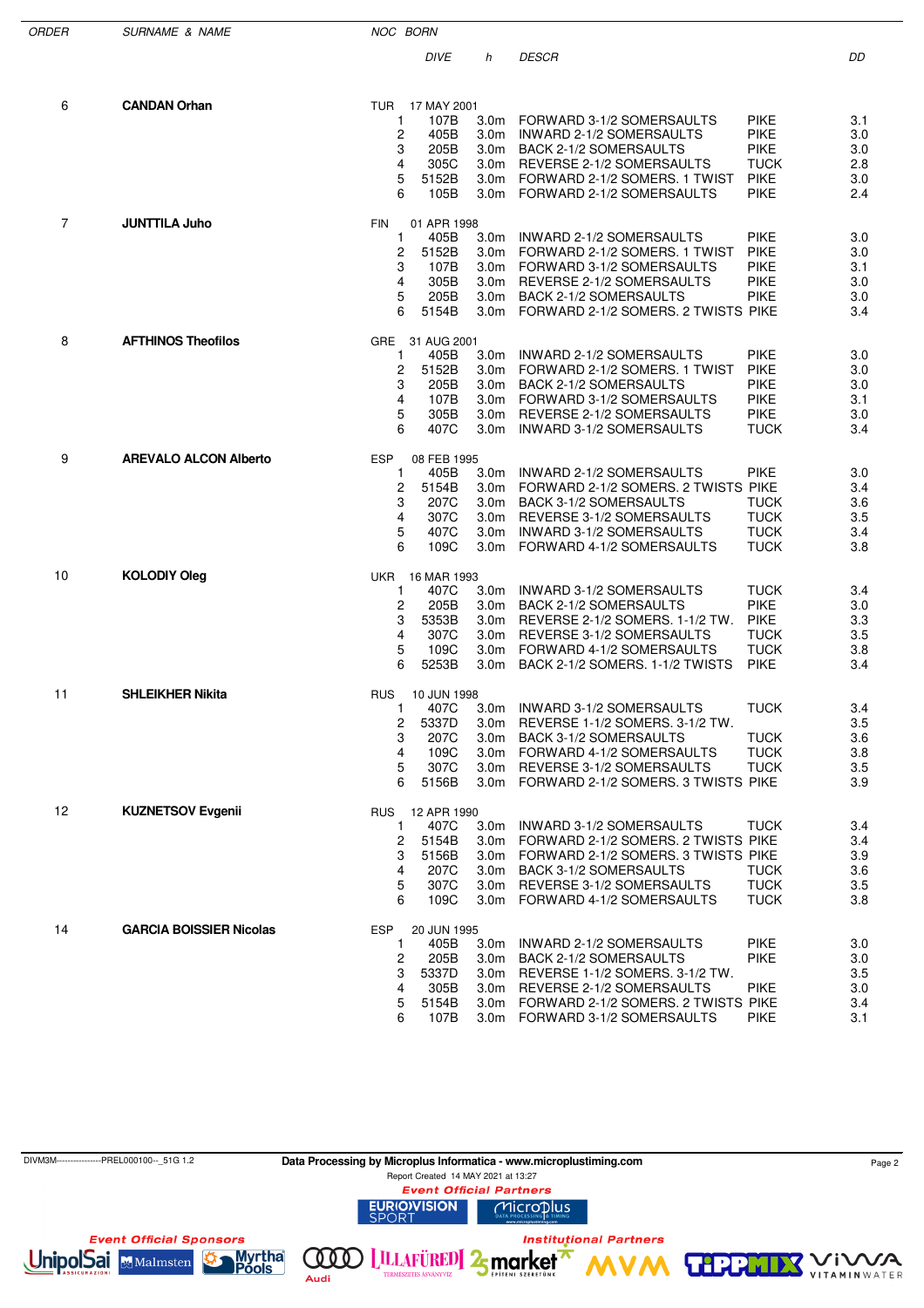| ORDER | <b>SURNAME &amp; NAME</b> | NOC BORN                                                                                                                            |            |
|-------|---------------------------|-------------------------------------------------------------------------------------------------------------------------------------|------------|
|       |                           | <b>DIVE</b><br><b>DESCR</b><br>h                                                                                                    | DD         |
| 15    | <b>RZESZUTEK Andrzei</b>  | 25 OCT 1991<br>POL                                                                                                                  |            |
|       |                           | <b>PIKE</b><br>107B<br>3.0 <sub>m</sub><br>FORWARD 3-1/2 SOMERSAULTS<br>1                                                           | 3.1        |
|       |                           | $\overline{c}$<br>407C<br>3.0 <sub>m</sub><br>INWARD 3-1/2 SOMERSAULTS<br><b>TUCK</b>                                               | 3.4        |
|       |                           | 3<br>3.0m FORWARD 2-1/2 SOMERS. 2 TWISTS PIKE<br>5154B                                                                              | 3.4        |
|       |                           | 4<br>307C<br>3.0m<br>REVERSE 3-1/2 SOMERSAULTS<br><b>TUCK</b>                                                                       | 3.5        |
|       |                           | <b>BACK 2-1/2 SOMERSAULTS</b><br><b>PIKE</b><br>5<br>205B<br>3.0m<br>6<br>5337D<br>3.0m REVERSE 1-1/2 SOMERS, 3-1/2 TW.             | 3.0<br>3.5 |
| 16    | <b>NAUROZAU Yury</b>      | <b>BLR</b><br>02 APR 1998                                                                                                           |            |
|       |                           | FORWARD 3-1/2 SOMERSAULTS<br>107B<br>3.0m<br><b>PIKE</b><br>1                                                                       | 3.1        |
|       |                           | 2<br>205B<br><b>BACK 2-1/2 SOMERSAULTS</b><br><b>PIKE</b><br>3.0m                                                                   | 3.0        |
|       |                           | 305B<br>3.0 <sub>m</sub><br>REVERSE 2-1/2 SOMERSAULTS<br><b>PIKE</b><br>3                                                           | 3.0        |
|       |                           | 407C<br>INWARD 3-1/2 SOMERSAULTS<br>4<br>3.0 <sub>m</sub><br><b>TUCK</b>                                                            | 3.4        |
|       |                           | FORWARD 2-1/2 SOMERS. 2 TWISTS PIKE<br>5<br>5154B<br>3.0m<br>5337D<br>REVERSE 1-1/2 SOMERS. 3-1/2 TW.<br>6<br>3.0m                  | 3.4<br>3.5 |
| 17    | <b>SUCKOW Jonathan</b>    | SUI<br>04 JAN 1999                                                                                                                  |            |
|       |                           | INWARD 2-1/2 SOMERSAULTS<br><b>PIKE</b><br>1<br>405B<br>3.0m                                                                        | 3.0        |
|       |                           | 2<br>107B<br>3.0m<br>FORWARD 3-1/2 SOMERSAULTS<br><b>PIKE</b>                                                                       | 3.1        |
|       |                           | 3<br><b>BACK 2-1/2 SOMERSAULTS</b><br><b>PIKE</b><br>205B<br>3.0 <sub>m</sub><br>3.0m REVERSE 2-1/2 SOMERSAULTS<br>4<br><b>PIKE</b> | 3.0        |
|       |                           | 305B<br>3.0m REVERSE 1-1/2 SOMERS. 3-1/2 TW.<br>5<br>5337D                                                                          | 3.0<br>3.5 |
|       |                           | 6<br>5154B<br>3.0m FORWARD 2-1/2 SOMERS, 2 TWISTS PIKE                                                                              | 3.4        |
| 18    | <b>HART Alexander</b>     | AUT 07 MAR 1999                                                                                                                     |            |
|       |                           | INWARD 2-1/2 SOMERSAULTS<br><b>PIKE</b><br>405B<br>3.0m<br>1                                                                        | 3.0        |
|       |                           | 2<br>5152B<br>3.0m<br>FORWARD 2-1/2 SOMERS. 1 TWIST<br><b>PIKE</b>                                                                  | 3.0        |
|       |                           | 3<br>107B<br>3.0m FORWARD 3-1/2 SOMERSAULTS<br><b>PIKE</b><br><b>BACK 2-1/2 SOMERSAULTS</b><br>4<br>205B<br>3.0m<br><b>PIKE</b>     | 3.1<br>3.0 |
|       |                           | REVERSE 2-1/2 SOMERSAULTS<br><b>PIKE</b><br>5<br>305B<br>3.0m                                                                       | 3.0        |
|       |                           | 5154B<br>3.0m FORWARD 2-1/2 SOMERS, 2 TWISTS PIKE<br>6                                                                              | 3.4        |
| 19    | <b>BURMAN Max</b>         | SWE 27 MAY 1999                                                                                                                     |            |
|       |                           | 5152B<br>FORWARD 2-1/2 SOMERS. 1 TWIST<br><b>PIKE</b><br>3.0m<br>1<br>2<br>INWARD 2-1/2 SOMERSAULTS<br><b>PIKE</b><br>405B<br>3.0m  | 3.0        |
|       |                           | 3.0 <sub>m</sub><br><b>BACK 2-1/2 SOMERSAULTS</b><br>3<br>205B<br><b>PIKE</b>                                                       | 3.0<br>3.0 |
|       |                           | $\overline{4}$<br>305B<br>3.0 <sub>m</sub><br>REVERSE 2-1/2 SOMERSAULTS<br><b>PIKE</b>                                              | 3.0        |
|       |                           | 107B<br>FORWARD 3-1/2 SOMERSAULTS<br><b>PIKE</b><br>5<br>3.0m                                                                       | 3.1        |
|       |                           | 6<br>5154B<br>FORWARD 2-1/2 SOMERS. 2 TWISTS PIKE<br>3.0m                                                                           | 3.4        |
| 20    | <b>JANDARD Alexis</b>     | 23 APR 1997<br><b>FRA</b><br><b>PIKE</b>                                                                                            | 3.0        |
|       |                           | 405B<br>3.0m INWARD 2-1/2 SOMERSAULTS<br>1<br>FORWARD 3-1/2 SOMERSAULTS<br>2<br>107B<br>3.0 <sub>m</sub><br><b>PIKE</b>             | 3.1        |
|       |                           | <b>PIKE</b><br>3<br>205B<br><b>BACK 2-1/2 SOMERSAULTS</b><br>3.0m                                                                   | 3.0        |
|       |                           | 5337D<br>REVERSE 1-1/2 SOMERS. 3-1/2 TW.<br>4<br>3.0m                                                                               | 3.5        |
|       |                           | 5<br>REVERSE 3-1/2 SOMERSAULTS<br><b>TUCK</b><br>307C<br>3.0m                                                                       | 3.5        |
|       |                           | 6<br>5154B<br>3.0m FORWARD 2-1/2 SOMERS. 2 TWISTS PIKE                                                                              | 3.4        |
| 21    | <b>DINGLEY Oliver</b>     | IRL<br>24 NOV 1992<br>405B<br>3.0m<br>INWARD 2-1/2 SOMERSAULTS<br><b>PIKE</b><br>1                                                  | 3.0        |
|       |                           | $\overline{c}$<br><b>PIKE</b><br>107B<br>3.0m<br>FORWARD 3-1/2 SOMERSAULTS                                                          | 3.1        |
|       |                           | 3<br>5154B<br>3.0m FORWARD 2-1/2 SOMERS. 2 TWISTS PIKE                                                                              | 3.4        |
|       |                           | 205B<br>3.0m BACK 2-1/2 SOMERSAULTS<br><b>PIKE</b><br>4                                                                             | 3.0        |
|       |                           | 5<br>305B<br>3.0m REVERSE 2-1/2 SOMERSAULTS<br><b>PIKE</b>                                                                          | 3.0        |
|       |                           | 6<br>5253B<br>3.0m<br>BACK 2-1/2 SOMERS, 1-1/2 TWISTS<br><b>PIKE</b>                                                                | 3.4        |
| 22    | <b>LESIAK Kacper</b>      | 06 NOV 1996<br><b>POL</b><br>107B<br>3.0 <sub>m</sub><br>FORWARD 3-1/2 SOMERSAULTS<br><b>PIKE</b><br>1                              | 3.1        |
|       |                           | 2<br>407C<br>3.0m<br>INWARD 3-1/2 SOMERSAULTS<br><b>TUCK</b>                                                                        | 3.4        |
|       |                           | 205B<br>3.0m<br>BACK 2-1/2 SOMERSAULTS<br><b>PIKE</b><br>3                                                                          | 3.0        |
|       |                           | REVERSE 2-1/2 SOMERSAULTS<br><b>PIKE</b><br>4<br>305B<br>3.0m                                                                       | 3.0        |
|       |                           | 3.0m FORWARD 2-1/2 SOMERS. 2 TWISTS PIKE<br>5154B<br>5                                                                              | 3.4        |
|       |                           | 6<br>109C<br>3.0m FORWARD 4-1/2 SOMERSAULTS<br><b>TUCK</b>                                                                          | 3.8        |

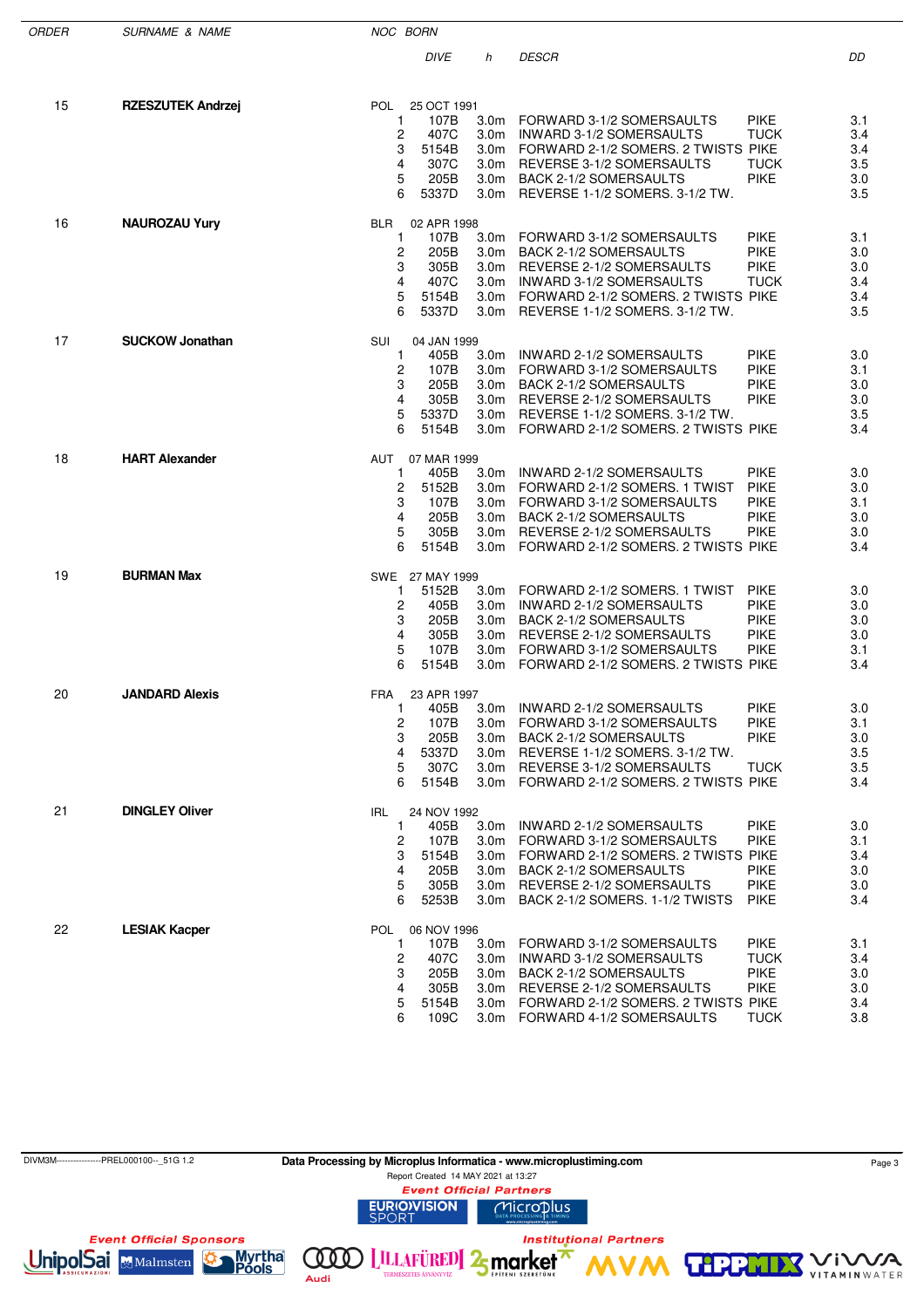| ORDER | SURNAME & NAME          |                  | NOC BORN              |                                      |                                                                       |                            |            |
|-------|-------------------------|------------------|-----------------------|--------------------------------------|-----------------------------------------------------------------------|----------------------------|------------|
|       |                         |                  | <b>DIVE</b>           | h                                    | <b>DESCR</b>                                                          |                            | DD         |
| 23    | <b>BOUYER Jules</b>     | FRA              | 22 JUL 2002           |                                      |                                                                       |                            |            |
|       |                         | 1                | 407C                  | 3.0m                                 | INWARD 3-1/2 SOMERSAULTS                                              | <b>TUCK</b>                | 3.4        |
|       |                         | 2                | 107B                  | 3.0m                                 | FORWARD 3-1/2 SOMERSAULTS                                             | <b>PIKE</b>                | 3.1        |
|       |                         | 3                | 205B                  | 3.0 <sub>m</sub>                     | BACK 2-1/2 SOMERSAULTS                                                | <b>PIKE</b>                | 3.0        |
|       |                         | 4                | 5337D                 |                                      | 3.0m REVERSE 1-1/2 SOMERS. 3-1/2 TW.                                  |                            | 3.5        |
|       |                         | 5<br>6           | 305B<br>5154B         | 3.0m                                 | REVERSE 2-1/2 SOMERSAULTS<br>3.0m FORWARD 2-1/2 SOMERS, 2 TWISTS PIKE | <b>PIKE</b>                | 3.0<br>3.4 |
|       |                         |                  |                       |                                      |                                                                       |                            |            |
| 24    | <b>CHANTURIA Chola</b>  | <b>GEO</b><br>1. | 22 JUL 1989<br>405B   | 3.0 <sub>m</sub>                     | INWARD 2-1/2 SOMERSAULTS                                              | <b>PIKE</b>                | 3.0        |
|       |                         | 2                | 5152B                 |                                      | 3.0m FORWARD 2-1/2 SOMERS. 1 TWIST                                    | <b>PIKE</b>                | 3.0        |
|       |                         | 3                | 107B                  |                                      | 3.0m FORWARD 3-1/2 SOMERSAULTS                                        | <b>PIKE</b>                | 3.1        |
|       |                         | 4                | 205B                  | 3.0m                                 | BACK 2-1/2 SOMERSAULTS                                                | <b>PIKE</b>                | 3.0        |
|       |                         | 5                | 305B                  |                                      | 3.0m REVERSE 2-1/2 SOMERSAULTS                                        | <b>PIKE</b>                | 3.0        |
|       |                         | 6                | 5154B                 |                                      | 3.0m FORWARD 2-1/2 SOMERS. 2 TWISTS PIKE                              |                            | 3.4        |
| 25    | <b>LAUGHER Jack</b>     | GBR              | 30 JAN 1995           |                                      |                                                                       |                            |            |
|       |                         | 1                | 5154B                 |                                      | 3.0m FORWARD 2-1/2 SOMERS, 2 TWISTS PIKE                              |                            | 3.4        |
|       |                         | 2                | 307C                  |                                      | 3.0m REVERSE 3-1/2 SOMERSAULTS                                        | <b>TUCK</b>                | 3.5        |
|       |                         | 3                | 407C                  | 3.0m                                 | INWARD 3-1/2 SOMERSAULTS                                              | <b>TUCK</b>                | 3.4        |
|       |                         | 4                | 207C<br>109C          |                                      | 3.0m BACK 3-1/2 SOMERSAULTS<br>3.0m FORWARD 4-1/2 SOMERSAULTS         | <b>TUCK</b><br><b>TUCK</b> | 3.6        |
|       |                         | 5<br>6           | 5156B                 |                                      | 3.0m FORWARD 2-1/2 SOMERS, 3 TWISTS PIKE                              |                            | 3.8<br>3.9 |
|       |                         |                  |                       |                                      |                                                                       |                            |            |
| 26    | <b>MELIKIDZE Sandro</b> |                  | GEO 10 NOV 1996       |                                      |                                                                       |                            |            |
|       |                         |                  | 5152B<br>$\mathbf{1}$ | 3.0m                                 | FORWARD 2-1/2 SOMERS. 1 TWIST                                         | <b>PIKE</b>                | 3.0        |
|       |                         | 2<br>3           | 405B<br>107B          | 3.0m                                 | INWARD 2-1/2 SOMERSAULTS<br>3.0m FORWARD 3-1/2 SOMERSAULTS            | <b>PIKE</b><br><b>PIKE</b> | 3.0<br>3.1 |
|       |                         | 4                | 5154B                 | 3.0m                                 | FORWARD 2-1/2 SOMERS. 2 TWISTS PIKE                                   |                            | 3.4        |
|       |                         | 5                | 205B                  | 3.0m                                 | BACK 2-1/2 SOMERSAULTS                                                | <b>PIKE</b>                | 3.0        |
|       |                         | 6                | 305B                  |                                      | 3.0m REVERSE 2-1/2 SOMERSAULTS                                        | <b>PIKE</b>                | 3.0        |
| 27    | <b>WOLFRAM Martin</b>   | GER              | 29 JAN 1992           |                                      |                                                                       |                            |            |
|       |                         | 1.               | 205B                  |                                      | 3.0m BACK 2-1/2 SOMERSAULTS                                           | <b>PIKE</b>                | 3.0        |
|       |                         | 2                | 5337D                 | 3.0 <sub>m</sub>                     | REVERSE 1-1/2 SOMERS. 3-1/2 TW.                                       |                            | 3.5        |
|       |                         | 3                | 307C                  | 3.0m                                 | REVERSE 3-1/2 SOMERSAULTS                                             | <b>TUCK</b>                | 3.5        |
|       |                         | 4                | 407C                  | 3.0m                                 | INWARD 3-1/2 SOMERSAULTS                                              | <b>TUCK</b>                | 3.4        |
|       |                         | 5<br>6           | 109C<br>5154B         | 3.0 <sub>m</sub><br>3.0 <sub>m</sub> | FORWARD 4-1/2 SOMERSAULTS<br>FORWARD 2-1/2 SOMERS. 2 TWISTS PIKE      | <b>TUCK</b>                | 3.8<br>3.4 |
| 28    | <b>HAUSDING Patrick</b> |                  | GER 09 MAR 1989       |                                      |                                                                       |                            |            |
|       |                         | 1                | 205B                  |                                      | 3.0m BACK 2-1/2 SOMERSAULTS                                           | <b>PIKE</b>                | 3.0        |
|       |                         | 2                | 307C                  |                                      | 3.0m REVERSE 3-1/2 SOMERSAULTS                                        | <b>TUCK</b>                | 3.5        |
|       |                         | 3                | 5337D                 | 3.0 <sub>m</sub>                     | REVERSE 1-1/2 SOMERS. 3-1/2 TW.                                       |                            | 3.5        |
|       |                         | 4                | 407C                  | 3.0m                                 | INWARD 3-1/2 SOMERSAULTS                                              | <b>TUCK</b>                | 3.4        |
|       |                         | 5                | 109C                  |                                      | 3.0m FORWARD 4-1/2 SOMERSAULTS                                        | <b>TUCK</b>                | 3.8        |
|       |                         | 6                | 5154B                 |                                      | 3.0m FORWARD 2-1/2 SOMERS, 2 TWISTS PIKE                              |                            | 3.4        |
| 29    | <b>EKDAHL David</b>     |                  | SWE 10 DEC 2002       |                                      |                                                                       |                            |            |
|       |                         | 1                | 405B                  | 3.0m                                 | INWARD 2-1/2 SOMERSAULTS                                              | <b>PIKE</b>                | 3.0        |
|       |                         | 2<br>3           | 205B<br>305B          | 3.0m                                 | BACK 2-1/2 SOMERSAULTS<br>3.0m REVERSE 2-1/2 SOMERSAULTS              | <b>PIKE</b><br><b>PIKE</b> | 3.0<br>3.0 |
|       |                         | 4                | 5152B                 | 3.0m                                 | FORWARD 2-1/2 SOMERS. 1 TWIST                                         | <b>PIKE</b>                | 3.0        |
|       |                         | 5                | 407C                  | 3.0 <sub>m</sub>                     | INWARD 3-1/2 SOMERSAULTS                                              | <b>TUCK</b>                | 3.4        |
|       |                         | 6                | 107B                  | 3.0 <sub>m</sub>                     | FORWARD 3-1/2 SOMERSAULTS                                             | <b>PIKE</b>                | 3.1        |
| 30    | <b>SCHALLER Nikolaj</b> | AUT              | 22 SEP 2000           |                                      |                                                                       |                            |            |
|       |                         | 1                | 5152B                 | 3.0m                                 | FORWARD 2-1/2 SOMERS. 1 TWIST                                         | <b>PIKE</b>                | 3.0        |
|       |                         | 2                | 405B                  | 3.0m                                 | INWARD 2-1/2 SOMERSAULTS                                              | <b>PIKE</b>                | 3.0        |
|       |                         | 3                | 107B                  | 3.0m                                 | FORWARD 3-1/2 SOMERSAULTS                                             | <b>PIKE</b>                | 3.1        |
|       |                         | 4                | 5154B                 | 3.0 <sub>m</sub>                     | FORWARD 2-1/2 SOMERS. 2 TWISTS PIKE                                   |                            | 3.4        |
|       |                         | 5                | 205B                  |                                      | 3.0m BACK 2-1/2 SOMERSAULTS                                           | <b>PIKE</b>                | 3.0        |
|       |                         | 6                | 305B                  | 3.0m                                 | REVERSE 2-1/2 SOMERSAULTS                                             | <b>PIKE</b>                | 3.0        |

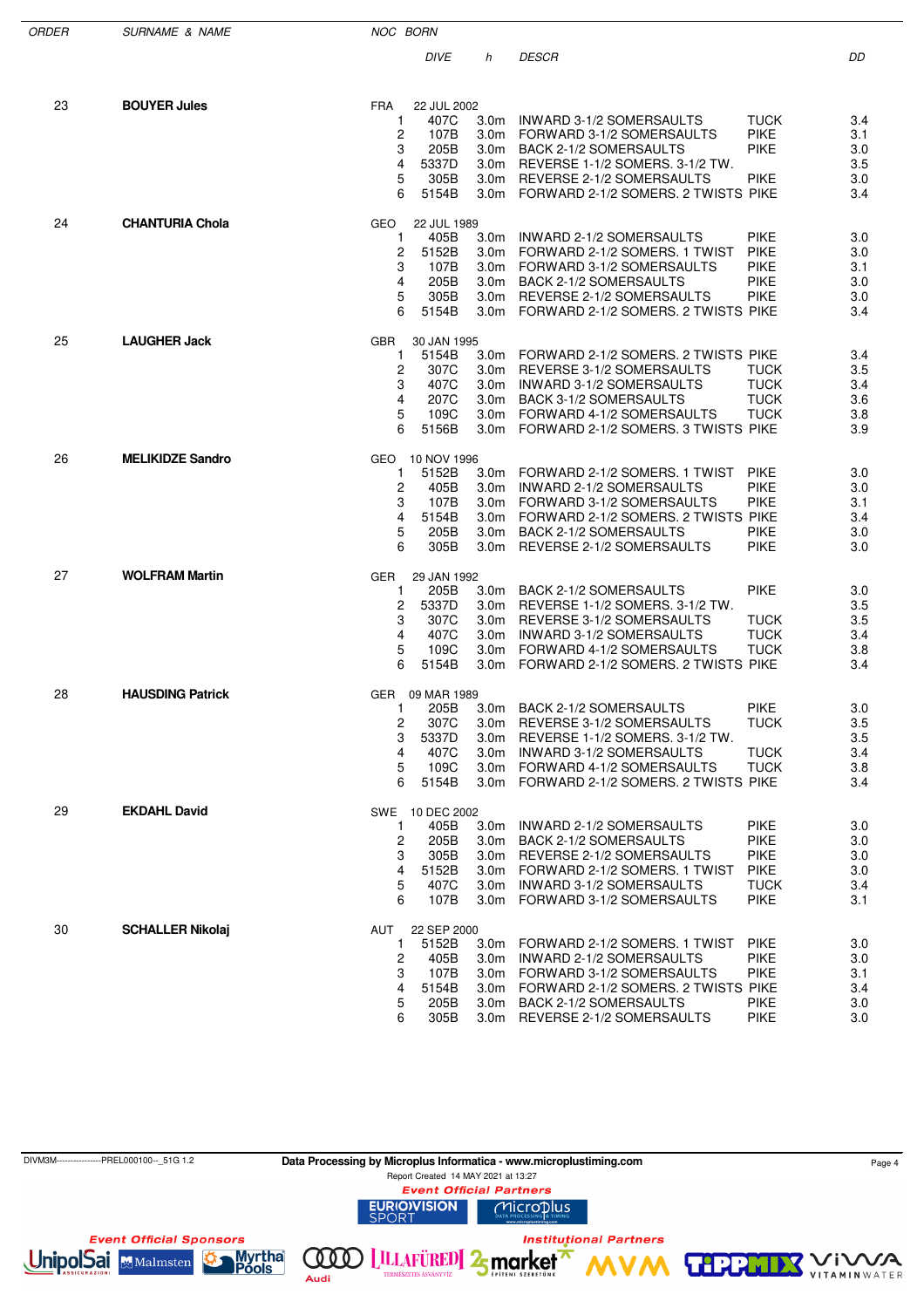| <b>ORDER</b> | <b>SURNAME &amp; NAME</b>   |            | <b>NOC BORN</b> |                  |                                     |             |     |
|--------------|-----------------------------|------------|-----------------|------------------|-------------------------------------|-------------|-----|
|              |                             |            | <b>DIVE</b>     | h                | <b>DESCR</b>                        |             | DD  |
| 31           | <b>BOTA Botond</b>          | <b>HUN</b> | 14 FEB 1995     |                  |                                     |             |     |
|              |                             |            | 5152B           | 3.0 <sub>m</sub> | FORWARD 2-1/2 SOMERS. 1 TWIST       | <b>PIKE</b> | 3.0 |
|              |                             | 2          | 407C            | 3.0 <sub>m</sub> | INWARD 3-1/2 SOMERSAULTS            | <b>TUCK</b> | 3.4 |
|              |                             |            | 3<br>107B       | 3.0 <sub>m</sub> | FORWARD 3-1/2 SOMERSAULTS           | <b>PIKE</b> | 3.1 |
|              |                             | 4          | 305B            | 3.0 <sub>m</sub> | REVERSE 2-1/2 SOMERSAULTS           | <b>PIKE</b> | 3.0 |
|              |                             | 5          | 205B            | 3.0 <sub>m</sub> | <b>BACK 2-1/2 SOMERSAULTS</b>       | <b>PIKE</b> | 3.0 |
|              |                             | 6          | 5154B           | 3.0 <sub>m</sub> | FORWARD 2-1/2 SOMERS, 2 TWISTS PIKE |             | 3.4 |
| 32           | <b>DUTOIT Guillaume</b>     | SUI        | 18 JAN 1996     |                  |                                     |             |     |
|              |                             |            | 405B            | 3.0 <sub>m</sub> | INWARD 2-1/2 SOMERSAULTS            | <b>PIKE</b> | 3.0 |
|              |                             |            | 107B            | 3.0 <sub>m</sub> | FORWARD 3-1/2 SOMERSAULTS           | <b>PIKE</b> | 3.1 |
|              |                             |            | 3<br>205B       | 3.0 <sub>m</sub> | <b>BACK 2-1/2 SOMERSAULTS</b>       | <b>PIKE</b> | 3.0 |
|              |                             | 4          | 307C            | 3.0 <sub>m</sub> | REVERSE 3-1/2 SOMERSAULTS           | <b>TUCK</b> | 3.5 |
|              |                             | 5          | 5152B           | 3.0 <sub>m</sub> | FORWARD 2-1/2 SOMERS, 1 TWIST       | <b>PIKE</b> | 3.0 |
|              |                             |            | 6<br>5154B      | 3.0 <sub>m</sub> | FORWARD 2-1/2 SOMERS, 2 TWISTS PIKE |             | 3.4 |
| 33           | <b>OLIFERCHYK Stanislav</b> | <b>UKR</b> | 09 MAY 1996     |                  |                                     |             |     |
|              |                             |            | 407C            | 3.0 <sub>m</sub> | INWARD 3-1/2 SOMERSAULTS            | <b>TUCK</b> | 3.4 |
|              |                             | 2          | 107B            | 3.0 <sub>m</sub> | FORWARD 3-1/2 SOMERSAULTS           | <b>PIKE</b> | 3.1 |
|              |                             | 3          | 205B            | 3.0 <sub>m</sub> | BACK 2-1/2 SOMERSAULTS              | <b>PIKE</b> | 3.0 |
|              |                             | 4          | 307C            | 3.0 <sub>m</sub> | REVERSE 3-1/2 SOMERSAULTS           | <b>TUCK</b> | 3.5 |
|              |                             |            | 5152B<br>5      | 3.0 <sub>m</sub> | FORWARD 2-1/2 SOMERS, 1 TWIST       | <b>PIKE</b> | 3.0 |
|              |                             |            | 6<br>5154B      | 3.0 <sub>m</sub> | FORWARD 2-1/2 SOMERS, 2 TWISTS PIKE |             | 3.4 |

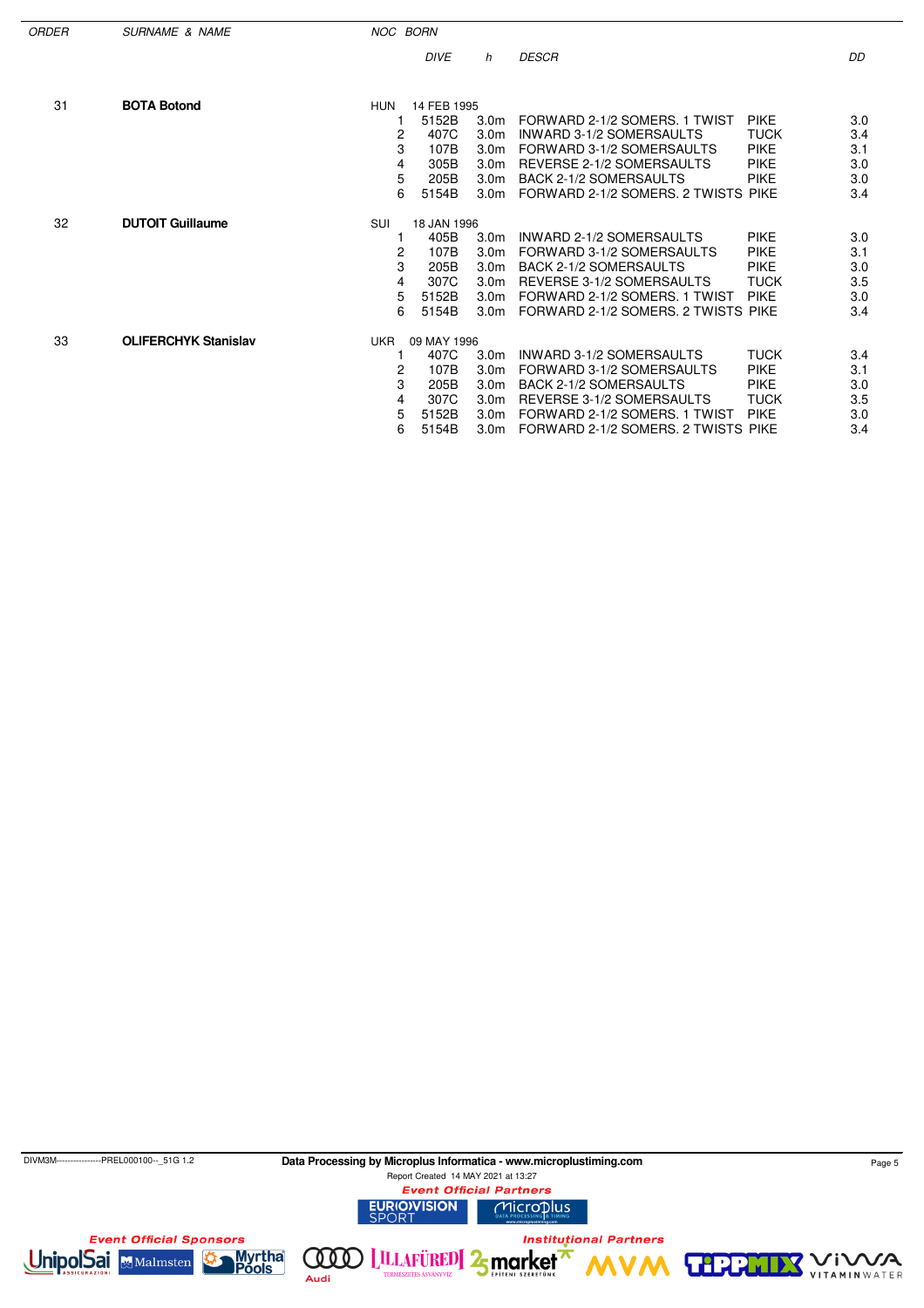

DIVING 10 - 16 MAY

**Results** 

RANK SURNAME & NAME NOC BORN TOTAL GAP

**Event 8 14 MAY 2021 - 12:00**

**3m Springboard Men Preliminary**

|                |                      | <b>REFEREE</b>                 | NOVOTNA Hana              | LEN        | <b>ASSISTANT</b> | <b>KRYNICKI Bartolomiej</b> | LEN    |        |
|----------------|----------------------|--------------------------------|---------------------------|------------|------------------|-----------------------------|--------|--------|
|                |                      |                                | <b>PANEL A (1 2 3)</b>    |            |                  | PANEL B (4 5 6)             |        |        |
|                |                      | <b>JUDGE 1</b>                 | POLAZZO Marco Valerio     |            | <b>JUDGE 1</b>   | <b>BARTAIA Irakli</b>       |        |        |
|                |                      | <b>JUDGE 2</b>                 | <b>ILIES Daniela</b>      |            | <b>JUDGE 2</b>   | PEREZ Angel Luis            |        |        |
|                |                      | <b>JUDGE 3</b>                 | <b>MAMONTOV Andrei</b>    |            | <b>JUDGE 3</b>   | <b>BARROW Sarah</b>         |        |        |
|                |                      | <b>JUDGE 4</b>                 | FEOKTISTOV Eduard         |            | <b>JUDGE 4</b>   | <b>TOULOUDIS Nikolaos</b>   |        |        |
|                |                      | <b>JUDGE 5</b>                 | <b>JAFCSAK Zsolt</b>      |            | <b>JUDGE 5</b>   | <b>BECKER Norman</b>        |        |        |
|                |                      | <b>JUDGE 6</b>                 | <b>AXTELIUS Peter</b>     |            | <b>JUDGE 6</b>   | PATSERINA Olena             |        |        |
|                |                      | <b>JUDGE 7</b>                 | <b>STRITT BURK Carmen</b> |            | <b>JUDGE 7</b>   | <b>AZORIN Daniel</b>        |        |        |
|                |                      | <b>RESERVE</b>                 | SIEFKEN Jann              |            | <b>RESERVE</b>   | <b>WIERNIUK Anna</b>        |        |        |
| 1              |                      | <b>KUZNETSOV Evgenii</b>       |                           | <b>RUS</b> | 12 APR 1990      |                             | 443.70 |        |
| $\overline{c}$ |                      | <b>SHLEIKHER Nikita</b>        |                           | <b>RUS</b> | 10 JUN 1998      |                             | 417.10 | 26.60  |
| 3              | <b>HEATLY James</b>  |                                |                           | <b>GBR</b> | 20 MAY 1997      |                             | 416.30 | 27.40  |
| 4              | <b>LAUGHER Jack</b>  |                                |                           | <b>GBR</b> | 30 JAN 1995      |                             | 414.00 | 29.70  |
| 5              |                      | <b>HAUSDING Patrick</b>        |                           | <b>GER</b> | 09 MAR 1989      |                             | 413.30 | 30.40  |
| 6              |                      | <b>WOLFRAM Martin</b>          |                           | <b>GER</b> | 29 JAN 1992      |                             | 410.85 | 32.85  |
| $\overline{7}$ |                      | <b>MARSAGLIA Lorenzo</b>       |                           | <b>ITA</b> | 16 NOV 1996      |                             | 405.40 | 38.30  |
| 8              |                      | <b>TOCCI Giovanni</b>          |                           | <b>ITA</b> | 31 AUG 1994      |                             | 405.25 | 38.45  |
| 9              |                      | <b>AREVALO ALCON Alberto</b>   |                           | <b>ESP</b> | 08 FEB 1995      |                             | 395.00 | 48.70  |
| 10             | <b>KOLODIY Oleg</b>  |                                |                           | <b>UKR</b> | 16 MAR 1993      |                             | 393.90 | 49.80  |
| 11             |                      | <b>RZESZUTEK Andrzej</b>       |                           | <b>POL</b> | 25 OCT 1991      |                             | 390.60 | 53.10  |
| 12             |                      | <b>DUTOIT Guillaume</b>        |                           | SUI        | 18 JAN 1996      |                             | 387.25 | 56.45  |
| 13             |                      | <b>GARCIA BOISSIER Nicolas</b> |                           | <b>ESP</b> | 20 JUN 1995      |                             | 383.55 | 60.15  |
| 14             | <b>LESIAK Kacper</b> |                                |                           | POL        | 06 NOV 1996      |                             | 378.00 | 65.70  |
| 15             |                      | <b>SUCKOW Jonathan</b>         |                           | SUI        | 04 JAN 1999      |                             | 368.80 | 74.90  |
| 16             |                      | <b>DINGLEY Oliver</b>          |                           | <b>IRL</b> | 24 NOV 1992      |                             | 367.35 | 76.35  |
| 17             |                      | <b>JANDARD Alexis</b>          |                           | <b>FRA</b> | 23 APR 1997      |                             | 366.15 | 77.55  |
| 18             |                      | <b>HART Alexander</b>          |                           | AUT        | 07 MAR 1999      |                             | 359.95 | 83.75  |
| 19             |                      | <b>SCHALLER Nikolaj</b>        |                           | AUT        | 22 SEP 2000      |                             | 355.95 | 87.75  |
| 20             | <b>BOTA Botond</b>   |                                |                           | <b>HUN</b> | 14 FEB 1995      |                             | 344.90 | 98.80  |
| 21             | <b>BURMAN Max</b>    |                                |                           | SWE        | 27 MAY 1999      |                             | 344.40 | 99.30  |
| 22             |                      | <b>NAUROZAU Yurv</b>           |                           | <b>BLR</b> | 02 APR 1998      |                             | 340.70 | 103.00 |
| 23             |                      | <b>AFTHINOS Theofilos</b>      |                           | <b>GRE</b> | 31 AUG 2001      |                             | 331.95 | 111.75 |
| 24             |                      | <b>TSIRIKOS Athanasios</b>     |                           | <b>GRE</b> | 04 MAR 2002      |                             | 326.05 | 117.65 |
| 25             |                      | <b>JUNTTILA Juho</b>           |                           | <b>FIN</b> | 01 APR 1998      |                             | 315.10 | 128.60 |
| 26             | <b>BOUYER Jules</b>  |                                |                           | <b>FRA</b> | 22 JUL 2002      |                             | 313.25 | 130.45 |
| 27             |                      | <b>MEULENDIJKS Bram</b>        |                           | <b>NED</b> | 19 FEB 2003      |                             | 312.75 | 130.95 |
| 28             |                      | <b>OLIFERCHYK Stanislav</b>    |                           | <b>UKR</b> | 09 MAY 1996      |                             | 299.45 | 144.25 |
| 29             |                      | <b>MELIKIDZE Sandro</b>        |                           | GEO        | 10 NOV 1996      |                             | 296.35 | 147.35 |
| 30             |                      | <b>CHANTURIA Chola</b>         |                           | GEO        |                  |                             | 276.45 | 167.25 |
| 31             | <b>EKDAHL David</b>  |                                |                           |            | 22 JUL 1989      |                             | 264.50 | 179.20 |
|                |                      |                                |                           | SWE        | 10 DEC 2002      |                             |        |        |
| 32             | <b>CANDAN Orhan</b>  |                                |                           | <b>TUR</b> | 17 MAY 2001      |                             | 226.00 | 217.70 |

 DIVM3M----------------PREL000100--\_73A 1.0 **Data Processing by Microplus Informatica - www.microplustiming.com** Page 1 Report Created 14 MAY 2021 at 14:32**Event Official Partners RIOWISION** Microplus **Event Official Sponsors Institutional Partners** Myrtha<sup>®</sup><br>Pools **UnipolSai COOD** Malmsten **LILLAFÜRED** 2<sub>s</sub> market **VM** THPP  $\mathcal{N}\mathcal{A}$ 'iV **VITAMIN** WATER Audi

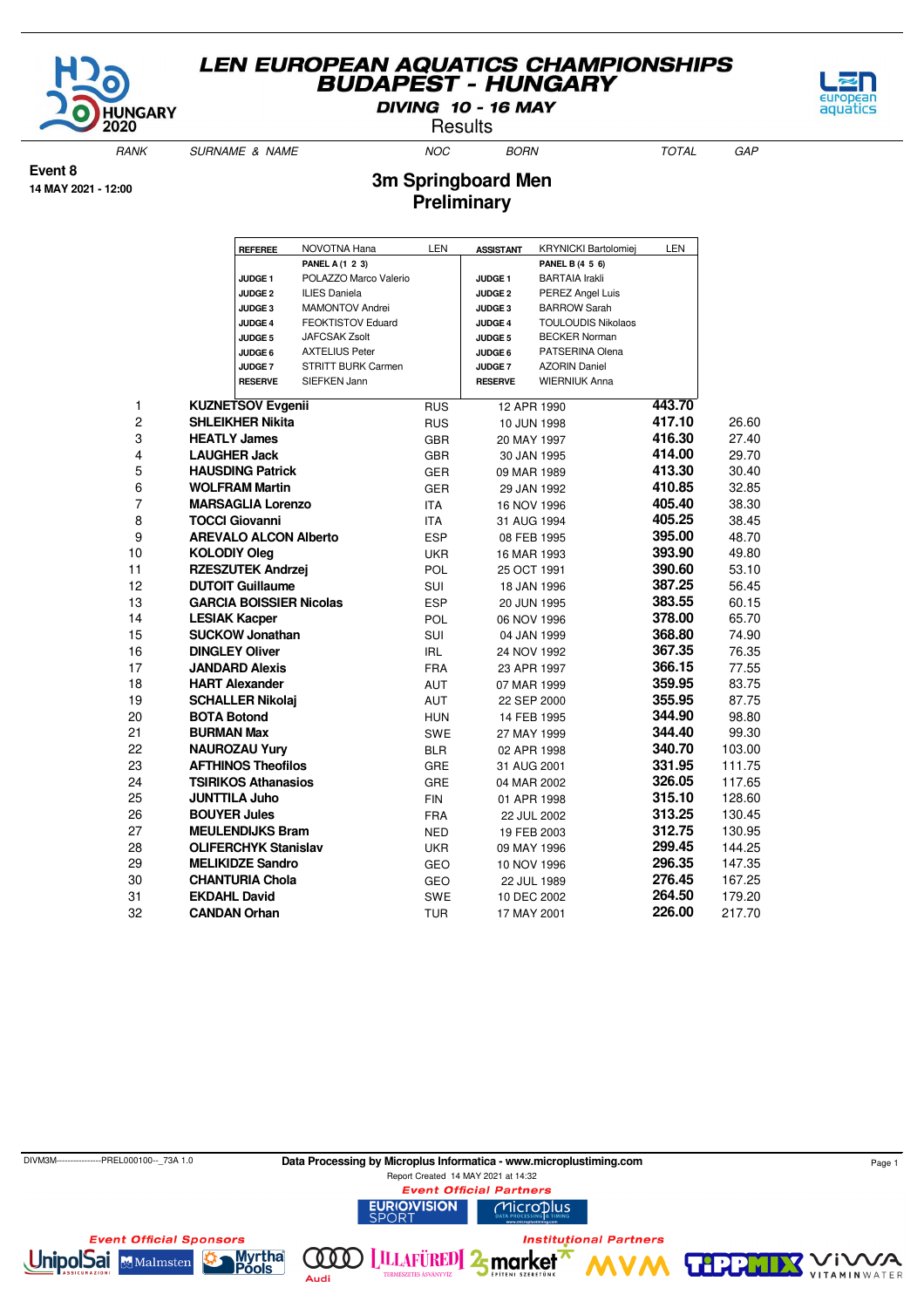



DIVING 10 - 16 MAY **Results** 

**Event 8 14 MAY 2021 - 12:00**

RANK SURNAME & NAME TOTAL GAP NOC DIVE DD H J1 J2 J3 J4 J5 J6 J7 PEN PART TOTAL GAP

**3m Springboard Men Preliminary**

|                                | <b>REFEREE</b><br><b>JUDGE1</b><br><b>JUDGE 2</b><br>JUDGE <sub>3</sub><br><b>JUDGE 4</b><br><b>JUDGE 5</b><br><b>JUDGE 6</b><br><b>JUDGE 7</b><br><b>RESERVE</b> | NOVOTNA Hana<br><b>PANEL A (1 2 3)</b><br>POLAZZO Marco Valerio<br><b>ILIES Daniela</b><br><b>MAMONTOV Andrei</b><br>FEOKTISTOV Eduard<br><b>JAFCSAK Zsolt</b><br><b>AXTELIUS Peter</b><br><b>STRITT BURK Carmen</b><br>SIEFKEN Jann |                                                               | LEN                                    |                                        | <b>ASSISTANT</b><br><b>JUDGE 1</b><br><b>JUDGE 2</b><br>JUDGE <sub>3</sub><br><b>JUDGE 4</b><br><b>JUDGE 5</b><br>JUDGE 6<br>JUDGE <sub>7</sub><br><b>RESERVE</b> |            | PANEL B (4 5 6)<br><b>BARTAIA</b> Irakli<br><b>AZORIN Daniel</b> | KRYNICKI Bartolomiej<br>PEREZ Angel Luis<br><b>BARROW Sarah</b><br><b>TOULOUDIS Nikolaos</b><br><b>BECKER Norman</b><br>PATSERINA Olena<br><b>WIERNIUK Anna</b>  |            |            | LEN        |                                                    |                                                         |       |
|--------------------------------|-------------------------------------------------------------------------------------------------------------------------------------------------------------------|--------------------------------------------------------------------------------------------------------------------------------------------------------------------------------------------------------------------------------------|---------------------------------------------------------------|----------------------------------------|----------------------------------------|-------------------------------------------------------------------------------------------------------------------------------------------------------------------|------------|------------------------------------------------------------------|------------------------------------------------------------------------------------------------------------------------------------------------------------------|------------|------------|------------|----------------------------------------------------|---------------------------------------------------------|-------|
| <b>KUZNETSOV Evgenii</b><br>1. |                                                                                                                                                                   | <b>RUS</b>                                                                                                                                                                                                                           | 12 APR 1990<br>407C<br>5154B<br>5156B<br>207C<br>307C<br>109C | 3.4<br>3.4<br>3.9<br>3.6<br>3.5<br>3.8 | 3.0<br>3.0<br>3.0<br>3.0<br>3.0<br>3.0 | 7.5<br>6.0<br>7.0<br>6.0                                                                                                                                          | 7.0        | 7.5                                                              | 7.0 7.5 7.5 7.0 7.0 7.5 7.0<br>7.0 7.0 7.5<br>6.0 5.0 5.5 5.5 5.0 6.0<br>7.0 7.0 7.0 6.5<br>6.0 6.5 6.5 6.5 6.5 6.0<br>8.5 7.5 7.5 7.5 7.5 8.0 8.0               |            | 7.0 6.5    | 7.5        | 73.10<br>74.80<br>66.30<br>75.60<br>66.50<br>87.40 | 73.10<br>147.90<br>214.20<br>289.80<br>356.30<br>443.70 |       |
| <b>SHLEIKHER Nikita</b><br>2   |                                                                                                                                                                   | <b>RUS</b>                                                                                                                                                                                                                           | 10 JUN 1998<br>407C<br>5337D<br>207C<br>109C<br>307C<br>5156B | 3.4<br>3.5<br>3.6<br>3.8<br>3.5<br>3.9 | 3.0<br>3.0<br>3.0<br>3.0<br>3.0<br>3.0 | 7.5<br>4.0<br>4.5<br>8.5                                                                                                                                          | 7.5        |                                                                  | 7.5 7.5 7.5 7.5 7.5 7.5 7.5<br>8.0 7.5 8.0 8.0 8.0<br>4.0 4.5 4.5 3.5<br>4.0 4.0 4.5 4.5 4.5 4.0<br>8.0 8.0 8.0 8.0 8.0 8.0<br>6.5 6.5 7.0 6.5 7.0 7.0 7.0       |            | 4.0 4.5    |            | 76.50<br>82.25<br>45.00<br>49.40<br>84.00<br>79.95 | 76.50<br>158.75<br>203.75<br>253.15<br>337.15<br>417.10 | 26.60 |
| <b>HEATLY James</b><br>3       |                                                                                                                                                                   | <b>GBR</b>                                                                                                                                                                                                                           | 20 MAY 1997<br>205B<br>407C<br>5154B<br>307C<br>109C<br>5156B | 3.0<br>3.4<br>3.4<br>3.5<br>3.8<br>3.9 | 3.0<br>3.0<br>3.0<br>3.0<br>3.0<br>3.0 | 7.5<br>7.0<br>7.5<br>$5.5^{\circ}$                                                                                                                                | 7.5        | 8.0                                                              | 7.0 7.5 7.0 7.0 7.0 7.0<br>7.0 7.0 7.0 7.0 6.5 6.5<br>7.5<br>6.5 5.5 6.0 5.5 6.0 6.5<br>7.0 7.0 6.5 7.0 7.0 6.0 7.0<br>6.0 5.5 5.5 5.0 5.5 5.5 6.0               | 7.5        | 7.5        | 7.5        | 63.00<br>71.40<br>76.50<br>61.25<br>79.80<br>64.35 | 63.00<br>134.40<br>210.90<br>272.15<br>351.95<br>416.30 | 27.40 |
| <b>LAUGHER Jack</b><br>4       |                                                                                                                                                                   | <b>GBR</b>                                                                                                                                                                                                                           | 30 JAN 1995<br>5154B<br>307C<br>407C<br>207C<br>109C<br>5156B | 3.4<br>3.5<br>3.4<br>3.6<br>3.8<br>3.9 | 3.0<br>3.0<br>3.0<br>3.0<br>3.0<br>3.0 | 8.0<br>7.5<br>1.0<br>6.0<br>8.5                                                                                                                                   | 0.5        |                                                                  | 8.0 7.5 8.0 8.0 7.0 8.0 7.5<br>8.0 7.5 7.5 7.5 7.5 7.0<br>7.5 8.5 7.5 7.0 8.0 7.5<br>$0.5$ 0.5 1.0 0.5 1.5<br>6.0 7.0 6.5 6.0 6.5 6.5<br>8.0 8.5 8.0 8.5 8.5 8.5 |            |            |            | 79.90<br>78.75<br>76.50<br>7.20<br>72.20<br>99.45  | 79.90<br>158.65<br>235.15<br>242.35<br>314.55<br>414.00 | 29.70 |
| <b>HAUSDING Patrick</b><br>5.  |                                                                                                                                                                   | GER                                                                                                                                                                                                                                  | 09 MAR 1989<br>205B<br>307C<br>5337D<br>407C<br>109C<br>5154B | 3.0<br>3.5<br>3.5<br>3.4<br>3.8<br>3.4 | 3.0<br>3.0<br>3.0<br>3.0<br>3.0<br>3.0 | 5.0<br>7.5<br>7.5<br>5.5                                                                                                                                          | 5.5<br>7.5 | 5.5<br>7.0 7.5<br>7.0                                            | 7.0 7.5 7.5 7.0 6.5 7.0 7.0<br>4.5<br>6.5 7.5 7.5 7.0<br>7.5<br>4.5 5.5 5.5 5.5 5.0 6.0<br>8.0 8.0 8.0 8.0 8.0 8.0 7.5                                           | 4.5<br>7.5 | 5.0<br>7.5 | 5.0<br>8.0 | 63.00<br>52.50<br>77.00<br>76.50<br>62.70<br>81.60 | 63.00<br>115.50<br>192.50<br>269.00<br>331.70<br>413.30 | 30.40 |

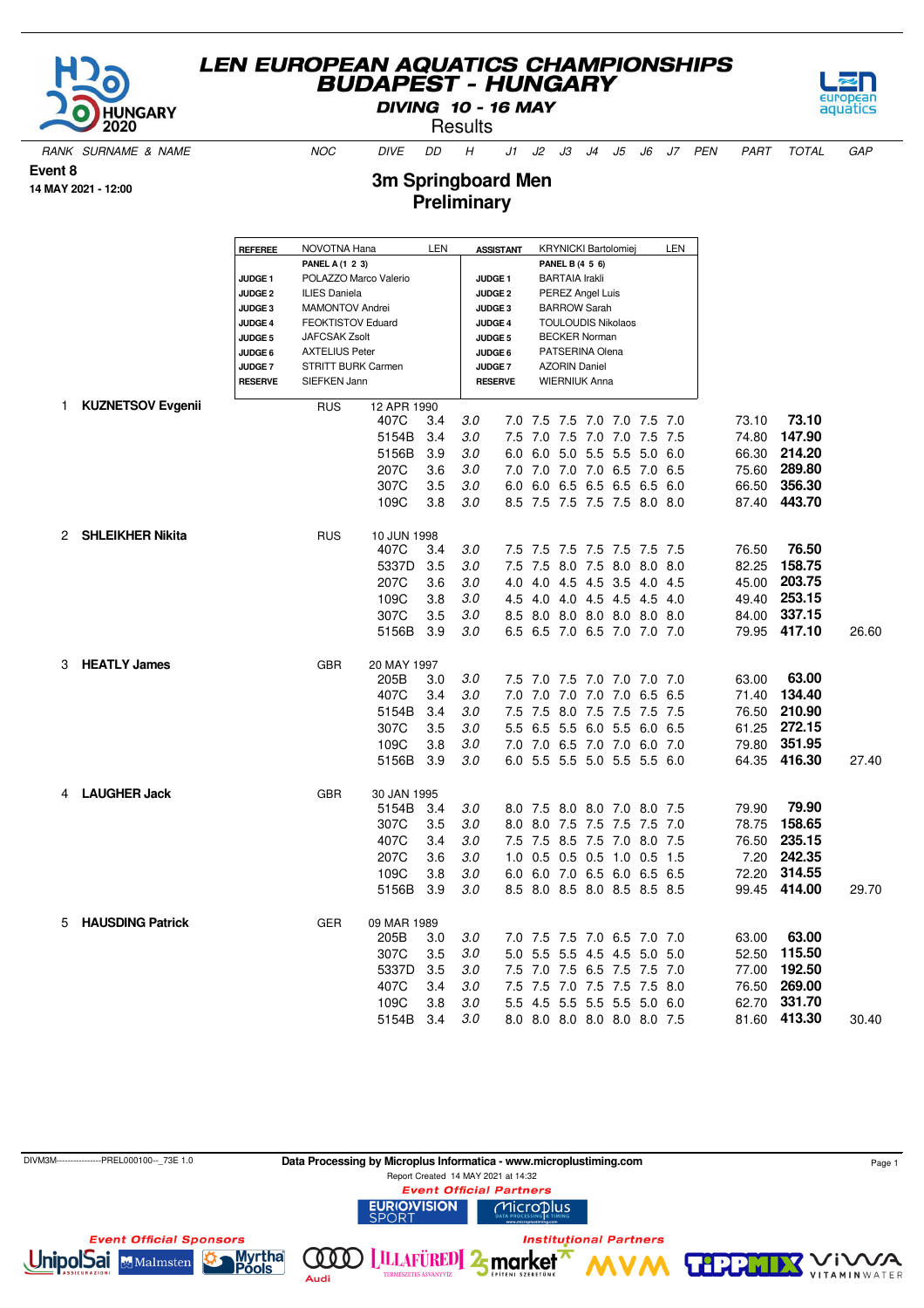|    | RANK SURNAME & NAME            | <b>NOC</b> | <b>DIVE</b><br>DD                                                                                       | Η                                      | J1                              | J2         | JЗ          | J4                             | J5 | J6                                                                                                                                                                                     | J7 | PEN | PART                                               | <b>TOTAL</b>                                                              | GAP   |
|----|--------------------------------|------------|---------------------------------------------------------------------------------------------------------|----------------------------------------|---------------------------------|------------|-------------|--------------------------------|----|----------------------------------------------------------------------------------------------------------------------------------------------------------------------------------------|----|-----|----------------------------------------------------|---------------------------------------------------------------------------|-------|
| 6  | <b>WOLFRAM Martin</b>          | <b>GER</b> | 29 JAN 1992<br>205B<br>3.0<br>3.5<br>5337D<br>307C<br>3.5<br>407C<br>3.4<br>109C<br>3.8<br>3.4<br>5154B | 3.0<br>3.0<br>3.0<br>3.0<br>3.0<br>3.0 | 7.0<br>7.0<br>7.0<br>4.5        | 7.5        |             | 7.0 7.5 7.0 7.5<br>7.5 7.0 7.5 |    | 5.5 5.5 6.5 6.5 5.0 5.5 6.5<br>8.0 7.5<br>7.5 7.5<br>7.0 7.0 7.0 7.0 7.0 7.0<br>4.5 5.0 4.5 4.5 5.0 4.0<br>8.0 6.5 8.0 7.5 8.5 7.5 8.0                                                 |    |     | 52.50<br>77.00<br>78.75<br>71.40<br>51.30          | 52.50<br>129.50<br>208.25<br>279.65<br>330.95<br>79.90 410.85             | 32.85 |
| 7  | <b>MARSAGLIA Lorenzo</b>       | ITA        | 16 NOV 1996<br>407C<br>3.4<br>107B<br>3.1<br>109C<br>3.8<br>205B<br>3.0<br>307C<br>3.5<br>3.4<br>5154B  | 3.0<br>3.0<br>3.0<br>3.0<br>3.0<br>3.0 | 7.0<br>7.0<br>6.5<br>5.5        | 7.5<br>7.5 | 7.5 6.5 7.5 | 7.0 7.0 7.5                    |    | 7.5 7.0 6.5 6.5 6.5 6.5 6.5<br>7.0 7.0 7.0 7.5 7.5<br>7.5 7.0<br>6.5 7.0 7.0<br>6.0 5.5 6.0 5.5 6.0 6.5<br>7.0 6.5 6.5 6.5 6.5 7.0 7.0                                                 |    |     | 66.30<br>66.65<br>81.70<br>61.50<br>61.25<br>68.00 | 66.30<br>132.95<br>214.65<br>276.15<br>337.40<br>405.40                   | 38.30 |
| 8  | <b>TOCCI Giovanni</b>          | <b>ITA</b> | 31 AUG 1994<br>405B<br>3.0<br>107B<br>3.1<br>3.4<br>5154B<br>205B<br>3.0<br>305B<br>3.0<br>407C<br>3.4  | 3.0<br>3.0<br>3.0<br>3.0<br>3.0<br>3.0 | 7.5<br>7.5<br>6.0<br>7.0        |            | 8.0 8.5 7.5 |                                |    | 7.5 7.5 7.5 7.5 7.0 7.5 7.5<br>7.0 8.0 8.5<br>8.0 7.5 7.5 7.5 8.0 7.5<br>5.5 5.0 6.0 6.5 6.0 6.5<br>7.0 7.0 7.0 6.5 6.0 7.0 7.0<br>6.5 7.0 6.5 7.0 7.0 7.5                             |    |     | 67.50<br>72.85<br>76.50<br>54.00<br>63.00<br>71.40 | 67.50<br>140.35<br>216.85<br>270.85<br>333.85<br>405.25                   | 38.45 |
| 9  | <b>AREVALO ALCON Alberto</b>   | <b>ESP</b> | 08 FEB 1995<br>405B<br>3.0<br>3.4<br>5154B<br>207C<br>3.6<br>307C<br>3.5<br>407C<br>3.4<br>109C<br>3.8  | 3.0<br>3.0<br>3.0<br>3.0<br>3.0<br>3.0 | 6.5<br>6.5<br>7.0<br>4.5        |            | 6.5 6.5 6.5 |                                |    | 6.5 6.5 5.5 6.5 6.0 6.5 6.5<br>6.5 6.5 6.5 6.0 6.5 6.5<br>6.5 7.0 6.5<br>7.0 7.5 6.5 7.0 7.0 6.5 7.0<br>7.0 7.0 7.0 6.5 7.0 7.0<br>5.0 6.0 4.5 5.0 5.5 4.5                             |    |     | 58.50<br>66.30<br>70.20<br>73.50<br>71.40<br>55.10 | 58.50<br>124.80<br>195.00<br>268.50<br>339.90<br>395.00                   | 48.70 |
| 10 | <b>KOLODIY Oleg</b>            | <b>UKR</b> | 16 MAR 1993<br>407C<br>3.4<br>205B<br>3.0<br>5353B<br>3.3<br>307C<br>3.5<br>109C<br>3.8<br>5253B<br>3.4 | 3.0<br>3.0<br>3.0<br>3.0<br>3.0<br>3.0 | 6.5<br>7.0<br>7.0<br>7.5<br>6.5 |            | 6.5 6.5 6.5 | 8.0 7.5 7.5 7.5                |    | 4.5 4.5 4.5 4.0 4.0 4.0 4.5<br>6.5 6.5 6.5<br>7.0 7.0 7.0 6.5 6.5 7.0<br>7.0 7.0 6.5 7.0 7.0 7.0<br>7.5 8.0<br>6.5 5.5 6.5 6.0 5.5 6.0                                                 |    |     | 44.20<br>58.50<br>69.30<br>73.50<br>85.50<br>62.90 | 44.20<br>102.70<br>172.00<br>245.50<br>331.00<br>393.90                   | 49.80 |
| 11 | <b>RZESZUTEK Andrzej</b>       | <b>POL</b> | 25 OCT 1991<br>107B<br>3.1<br>407C<br>3.4<br>5154B<br>3.4<br>307C<br>3.5<br>205B<br>3.0<br>5337D 3.5    | 3.0<br>3.0<br>3.0<br>3.0<br>3.0<br>3.0 |                                 |            |             |                                |    | 7.5 7.0 7.5 7.5 7.5 7.5 6.5<br>6.5 6.5 6.5 6.5 6.5 7.0 6.5<br>6.5 6.5 6.0 6.0 6.5 6.5 6.5<br>6.0 6.0 6.0 5.5 6.0 6.0 5.5<br>6.5 6.0 6.0 7.0 6.5 6.0 7.0<br>6.5 6.5 6.5 6.5 6.0 6.0 6.5 |    |     | 69.75<br>66.30<br>66.30<br>57.00<br>68.25          | 69.75<br>136.05<br>202.35<br>63.00 265.35<br>322.35<br>390.60             | 53.10 |
|    | 12 DUTOIT Guillaume            | SUI        | 18 JAN 1996<br>405B<br>3.0<br>107B<br>3.1<br>205B<br>3.0<br>307C<br>3.5<br>5152B<br>3.0<br>5154B 3.4    | 3.0<br>3.0<br>3.0<br>3.0<br>3.0<br>3.0 |                                 |            |             |                                |    | 6.0 6.0 6.5 6.0 6.0 5.5 6.5<br>7.5 8.0 8.0 8.0 7.5 7.5 8.0<br>6.5 6.5 6.0 7.0 6.5 6.0 6.5<br>5.0 6.0 6.0 6.0 6.0 6.5 6.0<br>6.5 7.5 7.5 7.5 7.5 7.0 7.5<br>7.5 7.0 7.0 7.0 7.5 7.0 7.0 |    |     | 54.00<br>72.85<br>58.50                            | 54.00<br>126.85<br>185.35<br>63.00 248.35<br>67.50 315.85<br>71.40 387.25 | 56.45 |
| 13 | <b>GARCIA BOISSIER Nicolas</b> | <b>ESP</b> | 20 JUN 1995<br>405B<br>3.0<br>205B<br>3.0<br>3.5<br>5337D<br>305B<br>3.0<br>5154B<br>3.4<br>107B<br>3.1 | 3.0<br>3.0<br>3.0<br>3.0<br>3.0<br>3.0 |                                 |            |             |                                |    | 7.0 7.5 7.0 7.5 8.0 6.5 7.0<br>6.0 5.5 6.0 5.5 5.5 6.5 6.0<br>7.0 7.5 7.5 7.5 7.5 8.5 7.5<br>7.5 7.5 6.5 6.5 4.0 2.0 2.0<br>7.0 7.5 7.0 7.0 8.0 7.5 8.0<br>6.5 7.0 6.0 7.0 6.5 6.0 7.0 |    |     | 64.50<br>52.50<br>78.75<br>62.00                   | 64.50<br>117.00<br>195.75<br>51.00 246.75<br>74.80 321.55<br>383.55       | 60.15 |



 $\underset{\text{Audi}}{\text{QQQ}} \underset{\text{The  
classians isosymptotic}}{\text{LILLAFIREDI}} \underset{\text{Bulaxians}}{\text{B}} \underset{\text{Bulaxian}}{\text{maxket}} \dot{\uparrow}$ 

Audi



**VIWWATER**  $\mathbf Z$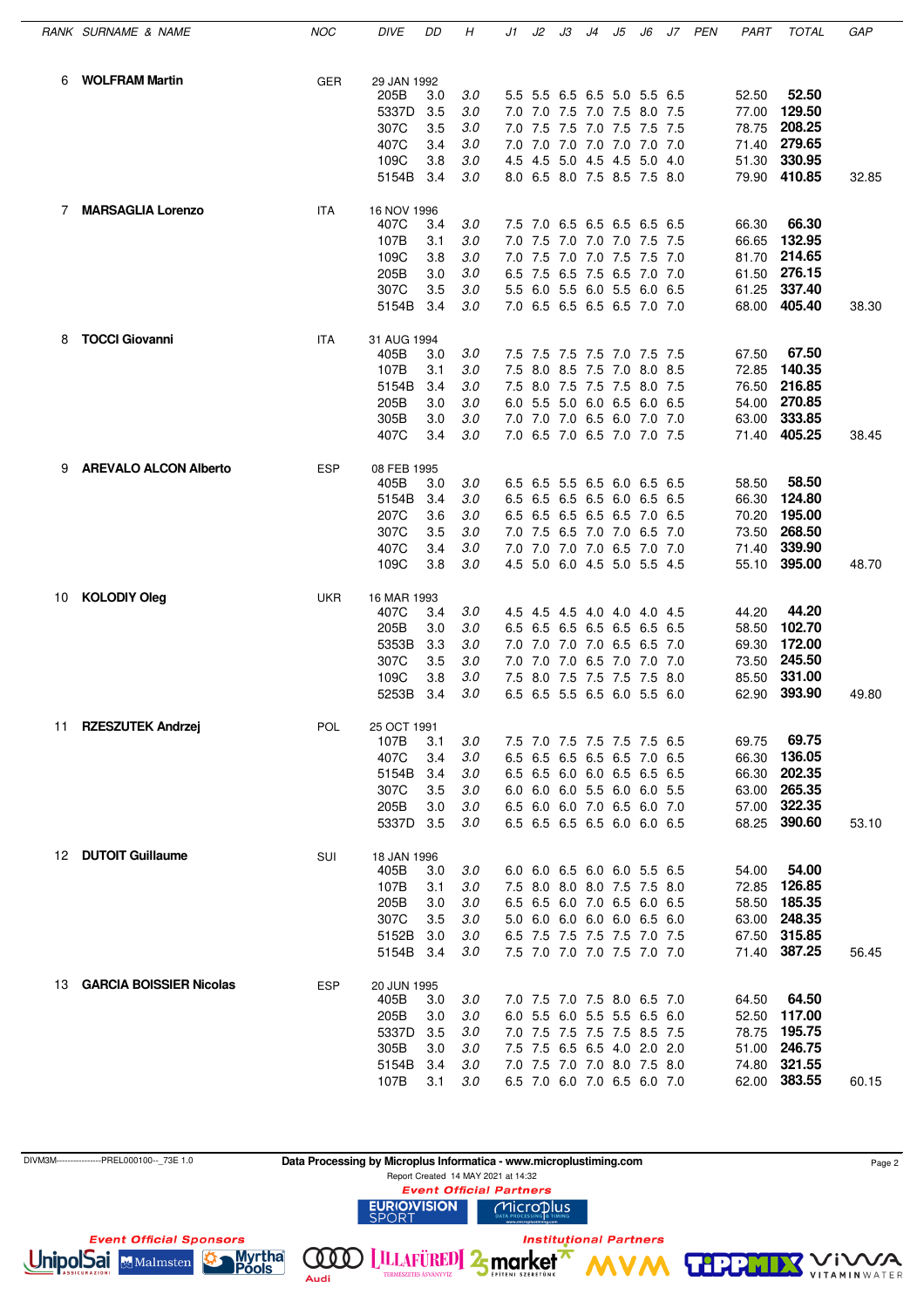|    | RANK SURNAME & NAME     | <b>NOC</b> | <b>DIVE</b>         | DD         | Η              | J1         | J2  | JЗ          | J4                | J5      | J6                                                 | J7   | <b>PEN</b> | PART           | <b>TOTAL</b>     | GAP   |
|----|-------------------------|------------|---------------------|------------|----------------|------------|-----|-------------|-------------------|---------|----------------------------------------------------|------|------------|----------------|------------------|-------|
|    |                         |            |                     |            |                |            |     |             |                   |         |                                                    |      |            |                |                  |       |
| 14 | <b>LESIAK Kacper</b>    | POL        | 06 NOV 1996         |            |                |            |     |             |                   |         |                                                    |      |            |                |                  |       |
|    |                         |            | 107B                | 3.1        | 3.0            |            |     |             |                   |         | 6.0 6.0 6.5 6.5 6.0 6.0 6.0                        |      |            | 55.80          | 55.80            |       |
|    |                         |            | 407C                | 3.4        | 3.0            |            |     |             |                   |         | 7.0 6.5 7.0 7.0 6.5 7.0 6.5                        |      |            | 69.70          | 125.50           |       |
|    |                         |            | 205B                | 3.0        | 3.0            | 7.5        |     |             | 7.5 7.5 7.5       | 6.5 7.5 |                                                    | -7.0 |            | 67.50          | 193.00           |       |
|    |                         |            | 305B                | 3.0        | 3.0            | 7.5        |     |             |                   |         | 7.0 6.5 7.0 7.0 7.0 7.0                            |      |            | 63.00          | 256.00           |       |
|    |                         |            | 5154B<br>109C       | 3.4<br>3.8 | 3.0<br>3.0     | 6.0        |     |             | $6.0$ $6.0$ $6.5$ |         | 5.5 6.0 7.0<br>6.0 5.0 5.0 6.0 5.5 5.0 5.5         |      |            | 61.20<br>60.80 | 317.20<br>378.00 | 65.70 |
|    |                         |            |                     |            |                |            |     |             |                   |         |                                                    |      |            |                |                  |       |
| 15 | <b>SUCKOW Jonathan</b>  | <b>SUI</b> | 04 JAN 1999<br>405B | 3.0        | 3.0            |            |     |             |                   |         | 6.5 7.0 8.0 7.0 7.5 7.5 7.5                        |      |            | 66.00          | 66.00            |       |
|    |                         |            | 107B                | 3.1        | 3.0            | 5.5        | 6.0 |             | 6.0 5.5           | 6.0 4.5 |                                                    | 6.0  |            | 54.25          | 120.25           |       |
|    |                         |            | 205B                | 3.0        | 3.0            | 7.0        | 6.5 |             | 7.5 7.0 5.5       |         | 6.5 6.0                                            |      |            | 60.00          | 180.25           |       |
|    |                         |            | 305B                | 3.0        | 3.0            | 6.0        |     |             | 6.0 6.0 6.5       | 6.5     | 6.0 5.5                                            |      |            | 54.00          | 234.25           |       |
|    |                         |            | 5337D               | 3.5        | 3.0            | 6.0        |     |             |                   |         | 7.0 6.0 6.5 6.5 6.5 7.0                            |      |            | 68.25          | 302.50           |       |
|    |                         |            | 5154B               | 3.4        | 3.0            | 6.5        |     |             |                   |         | 6.5 6.5 6.5 6.5 5.0 6.5                            |      |            | 66.30          | 368.80           | 74.90 |
| 16 | <b>DINGLEY Oliver</b>   | <b>IRL</b> | 24 NOV 1992         |            |                |            |     |             |                   |         |                                                    |      |            |                |                  |       |
|    |                         |            | 405B                | 3.0        | 3.0            |            |     |             |                   |         | 7.0 7.5 7.5 7.5 7.5 7.0 7.0                        |      |            | 66.00          | 66.00            |       |
|    |                         |            | 107B                | 3.1        | 3.0            | 7.0        | 7.0 |             | 6.5 6.5           |         | 7.0 7.0                                            | 6.5  |            | 63.55          | 129.55           |       |
|    |                         |            | 5154B               | 3.4        | $3.0\,$        | 7.0        |     |             | 7.5 7.0 7.0       |         | 6.5 7.0 7.5                                        |      |            | 71.40          | 200.95           |       |
|    |                         |            | 205B                | 3.0        | 3.0            |            |     |             |                   |         | 6.5 7.5 7.5 7.0 7.0 7.0 7.0                        |      |            | 63.00          | 263.95           |       |
|    |                         |            | 305B                | 3.0        | 3.0            |            |     |             |                   |         | 5.0 4.0 4.5 4.5 4.5 4.5 5.0                        |      |            | 40.50          | 304.45           |       |
|    |                         |            | 5253B               | 3.4        | 3.0            |            |     |             |                   |         | 6.0 7.0 6.0 6.5 5.5 6.0 7.0                        |      |            | 62.90          | 367.35           | 76.35 |
| 17 | <b>JANDARD Alexis</b>   | <b>FRA</b> | 23 APR 1997         |            |                |            |     |             |                   |         |                                                    |      |            |                |                  |       |
|    |                         |            | 405B                | 3.0        | 3.0            |            |     |             |                   |         | 6.0 5.5 5.5 5.5 5.5 5.5 6.5                        |      |            | 49.50          | 49.50            |       |
|    |                         |            | 107B                | 3.1        | 3.0            | 7.0        | 6.5 |             | 7.0 7.0 6.5       |         | 6.5 6.5                                            |      |            | 62.00          | 111.50           |       |
|    |                         |            | 205B                | 3.0        | 3.0            | 6.0        |     | 6.5 6.0 6.5 |                   |         | 6.0 6.0 6.5                                        |      |            | 55.50          | 167.00           |       |
|    |                         |            | 5337D               | 3.5        | 3.0            | 7.5        |     |             | 8.0 7.5 8.0 7.5   |         | 8.0 7.5                                            |      |            | 80.50          | 247.50           |       |
|    |                         |            | 307C                | 3.5        | 3.0            | 4.5        |     |             | 4.5 4.5 4.5 5.5   |         | 4.0 4.5                                            |      |            | 47.25          | 294.75<br>366.15 |       |
|    |                         |            | 5154B               | 3.4        | 3.0            | 7.0        |     |             |                   |         | 7.5 6.5 7.0 7.0 7.0 7.5                            |      |            | 71.40          |                  | 77.55 |
| 18 | <b>HART Alexander</b>   | AUT        | 07 MAR 1999         |            |                |            |     |             |                   |         |                                                    |      |            |                |                  |       |
|    |                         |            | 405B                | 3.0        | 3.0            |            |     |             |                   |         | 6.0 6.0 6.0 6.0 6.0 6.0 6.5                        |      |            | 54.00          | 54.00            |       |
|    |                         |            | 5152B               | 3.0        | 3.0            | 6.0        |     |             | 5.5 6.0 6.0       |         | 6.0 6.5 6.0                                        |      |            | 54.00          | 108.00           |       |
|    |                         |            | 107B                | 3.1        | 3.0            |            |     |             |                   |         | 7.0 7.0 6.5 7.0 6.5 6.0 7.0                        |      |            | 63.55          | 171.55           |       |
|    |                         |            | 205B                | 3.0        | 3.0            | 6.0        |     |             | 6.0 5.5 6.5       |         | 5.5 5.5 6.0                                        |      |            | 52.50          | 224.05           |       |
|    |                         |            | 305B<br>5154B       | 3.0<br>3.4 | $3.0\,$<br>3.0 | 7.0        | 7.5 |             |                   |         | 7.5 7.0 7.0 7.5 7.0                                |      |            | 64.50          | 288.55<br>359.95 |       |
|    |                         |            |                     |            |                |            |     |             |                   |         | 7.0 7.0 7.0 7.0 6.0 6.5 7.0                        |      |            | 71.40          |                  | 83.75 |
| 19 | <b>SCHALLER Nikolaj</b> | AUT        | 22 SEP 2000         |            |                |            |     |             |                   |         |                                                    |      |            |                |                  |       |
|    |                         |            | 5152B               | 3.0        | 3.0            |            |     |             |                   |         | 6.5 6.5 6.5 7.0 7.0 6.5 7.0                        |      |            | 60.00          | 60.00            |       |
|    |                         |            | 405B                | 3.0        | 3.0            |            |     |             |                   |         | 6.0 6.0 5.0 6.0 5.5 6.0 5.5                        |      |            | 52.50          | 112.50           |       |
|    |                         |            | 107B                | 3.1        | 3.0            |            |     |             |                   |         | 6.0 6.0 5.5 6.5 5.5 6.5 6.5                        |      |            | 57.35          | 169.85           |       |
|    |                         |            | 5154B               | 3.4        | 3.0            |            |     |             |                   |         | 6.0 6.5 6.5 6.5 6.5 6.0 6.0                        |      |            | 64.60          | 234.45           |       |
|    |                         |            | 205B                | 3.0        | 3.0            | 6.5        |     |             |                   |         | 5.5 6.5 6.5 6.5 6.0 6.5                            |      |            | 58.50          | 292.95           |       |
|    |                         |            | 305B                | 3.0        | 3.0            |            |     |             |                   |         | 7.5 7.0 7.0 6.0 7.5 7.0 7.0                        |      |            | 63.00          | 355.95           | 87.75 |
| 20 | <b>BOTA Botond</b>      | <b>HUN</b> | 14 FEB 1995         |            |                |            |     |             |                   |         |                                                    |      |            |                |                  |       |
|    |                         |            | 5152B               | 3.0        | 3.0            |            |     |             |                   |         | 6.5 6.5 6.5 6.5 6.5 6.0 7.0                        |      |            | 58.50          | 58.50            |       |
|    |                         |            | 407C                | 3.4        | 3.0            |            |     |             |                   |         | 6.5 6.0 6.0 6.5 6.5 6.5 7.0                        |      |            | 66.30          | 124.80           |       |
|    |                         |            | 107B                | 3.1        | 3.0            |            |     |             |                   |         | 7.0 7.0 7.0 6.5 7.0 6.5 7.0                        |      |            | 65.10          | 189.90           |       |
|    |                         |            | 305B<br>205B        | 3.0<br>3.0 | 3.0<br>3.0     | 4.0<br>6.0 |     |             |                   |         | 3.5 4.5 4.0 4.0 3.0 3.5<br>6.5 5.5 6.5 5.0 5.5 6.0 |      |            | 34.50<br>52.50 | 224.40<br>276.90 |       |
|    |                         |            | 5154B               | 3.4        | 3.0            |            |     |             |                   |         | 6.0 6.5 7.0 7.0 6.5 6.5 7.0                        |      |            | 68.00          | 344.90           | 98.80 |
|    |                         |            |                     |            |                |            |     |             |                   |         |                                                    |      |            |                |                  |       |

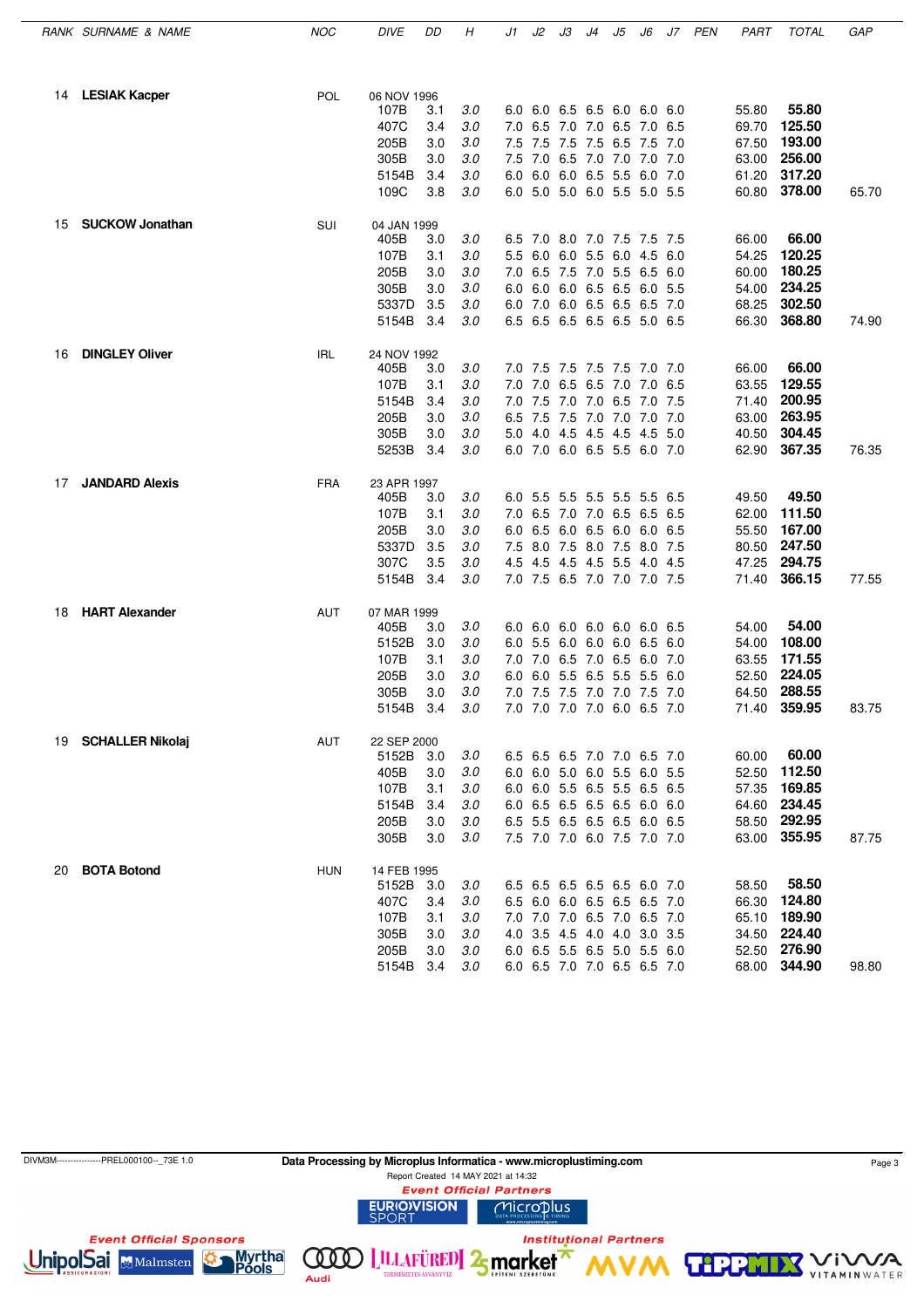|    | RANK SURNAME & NAME         | <b>NOC</b> | <b>DIVE</b>                                                       | DD                                     | Η                                      | J1  | J2 | JЗ | J4                                                                                                                                                                                     | J5 | J6         | J7 | PEN | PART                                               | <b>TOTAL</b>                                                                    | GAP    |
|----|-----------------------------|------------|-------------------------------------------------------------------|----------------------------------------|----------------------------------------|-----|----|----|----------------------------------------------------------------------------------------------------------------------------------------------------------------------------------------|----|------------|----|-----|----------------------------------------------------|---------------------------------------------------------------------------------|--------|
| 21 | <b>BURMAN Max</b>           | SWE        | 27 MAY 1999<br>5152B<br>405B<br>205B<br>305B<br>107B<br>5154B     | 3.0<br>3.0<br>3.0<br>3.0<br>3.1<br>3.4 | 3.0<br>3.0<br>3.0<br>3.0<br>3.0<br>3.0 | 6.5 |    |    | 7.0 6.5 7.0 6.5 6.5 6.5 7.0<br>6.5 7.0 6.0 6.5 6.0 6.5 5.5<br>5.5 4.5 4.0 5.0 4.5 4.5 5.0<br>6.0 6.0 6.0 6.0 5.5 5.0 6.0<br>7.0 6.5 7.0 7.0 7.0 7.5<br>6.0 6.5 6.0 6.5 6.5 6.5 6.5     |    |            |    |     | 60.00<br>57.00<br>42.00<br>54.00<br>65.10<br>66.30 | 60.00<br>117.00<br>159.00<br>213.00<br>278.10<br>344.40                         | 99.30  |
| 22 | <b>NAUROZAU Yury</b>        | <b>BLR</b> | 02 APR 1998<br>107B<br>205B<br>305B<br>407C<br>5154B<br>5337D 3.5 | 3.1<br>3.0<br>3.0<br>3.4<br>3.4        | 3.0<br>3.0<br>3.0<br>3.0<br>3.0<br>3.0 | 6.5 |    |    | 6.0 6.5 7.0 6.5 5.0 5.5 6.5<br>3.5 4.0 4.0 4.0 3.5 3.5 4.0<br>6.5 6.5 6.5 7.0 6.5 6.0<br>5.5 5.5 5.0 5.0 5.0 6.0 6.5<br>7.0 7.0 7.0 6.5 6.5 7.0 7.0<br>6.0 6.0 6.0 6.0 5.5 6.0 6.0     |    |            |    |     | 58.90<br>34.50<br>58.50<br>54.40                   | 58.90<br>93.40<br>151.90<br>206.30<br>71.40 277.70<br>63.00 340.70              | 103.00 |
| 23 | <b>AFTHINOS Theofilos</b>   | <b>GRE</b> | 31 AUG 2001<br>405B<br>5152B<br>205B<br>107B<br>305B<br>407C      | 3.0<br>3.0<br>3.0<br>3.1<br>3.0<br>3.4 | 3.0<br>3.0<br>3.0<br>3.0<br>3.0<br>3.0 | 6.5 |    |    | 7.0 7.0 7.0 7.0 7.0 7.0 7.0<br>7.5 7.0 7.0 7.0 7.0 7.0 7.5<br>5.5 6.5 6.5 5.5<br>5.5 5.5 6.0 6.5 5.5 5.5 4.5<br>4.0 3.0 4.0 4.0 3.0 4.0 3.0<br>6.5 7.0 6.5 6.5 6.0 6.5 7.0             |    | $6.0\;6.0$ |    |     | 63.00<br>63.00<br>55.50<br>51.15<br>33.00<br>66.30 | 63.00<br>126.00<br>181.50<br>232.65<br>265.65<br>331.95                         | 111.75 |
| 24 | <b>TSIRIKOS Athanasios</b>  | <b>GRE</b> | 04 MAR 2002<br>5251B<br>5152B<br>205B<br>107B<br>305B<br>405B     | 2.7<br>3.0<br>3.0<br>3.1<br>3.0<br>3.0 | 3.0<br>3.0<br>3.0<br>3.0<br>3.0<br>3.0 |     |    |    | 6.5 6.0 6.5 6.5 7.5 6.5 6.5<br>7.0 7.0 7.0 7.0 7.0 7.0 7.5<br>4.5 5.0 4.5 4.5 5.0 4.0 4.0<br>6.5 6.0 6.0 7.0 6.5 6.5 6.0<br>5.5 5.0 4.5 6.5 5.0 5.5 6.0<br>7.0 7.0 7.0 7.0 6.5 7.5 7.5 |    |            |    |     | 52.65<br>63.00<br>40.50<br>58.90<br>48.00<br>63.00 | 52.65<br>115.65<br>156.15<br>215.05<br>263.05<br>326.05                         | 117.65 |
| 25 | <b>JUNTTILA Juho</b>        | <b>FIN</b> | 01 APR 1998<br>405B<br>5152B<br>107B<br>305B<br>205B<br>5154B     | 3.0<br>3.0<br>3.1<br>3.0<br>3.0<br>3.4 | 3.0<br>3.0<br>3.0<br>3.0<br>3.0<br>3.0 |     |    |    | 6.5 6.5 6.5 6.5 7.0 7.5 7.0<br>7.0 7.0 6.0 7.0 6.5 6.5 6.5<br>6.0 6.0 6.5 6.5 6.5 6.0 6.5<br>3.0 2.0 3.0 3.0 3.0 2.0 3.0<br>6.0 5.5 5.0 5.0 5.0 5.5 5.5<br>6.0 6.0 6.0 6.0 6.0 6.5 6.5 |    |            |    |     | 60.00<br>60.00<br>58.90<br>27.00<br>48.00<br>61.20 | 60.00<br>120.00<br>178.90<br>205.90<br>253.90<br>315.10                         | 128.60 |
| 26 | <b>BOUYER Jules</b>         | <b>FRA</b> | 22 JUL 2002<br>407C<br>107B<br>205B<br>5337D<br>305B<br>5154B 3.4 | 3.4<br>3.1<br>3.0<br>3.5<br>3.0        | 3.0<br>3.0<br>3.0<br>3.0<br>3.0<br>3.0 |     |    |    | 5.0 5.0 5.0 4.0 4.5 5.5 5.5<br>7.0 7.5 7.0 7.0 7.0 7.0 7.0<br>6.5 6.5 6.5 7.0 6.5 7.0 6.5<br>4.0 4.5 4.5 4.5 4.0 4.5 4.5<br>6.0 6.0 6.0 6.0 6.0 6.0 6.0<br>4.0 4.5 3.5 3.0 3.5 3.5 4.0 |    |            |    |     | 51.00<br>65.10                                     | 51.00<br>116.10<br>58.50 174.60<br>47.25 221.85<br>54.00 275.85<br>37.40 313.25 | 130.45 |
| 27 | <b>MEULENDIJKS Bram</b>     | <b>NED</b> | 19 FEB 2003<br>405B<br>107B<br>5335D<br>205B<br>305B<br>5152B 3.0 | 3.0<br>3.1<br>2.9<br>3.0<br>3.0        | 3.0<br>3.0<br>3.0<br>3.0<br>3.0<br>3.0 |     |    |    | 6.0 6.0 5.0 6.0 6.0 6.0 6.0<br>7.0 7.0 7.0 7.0 7.0 6.5 7.0<br>4.5 4.5 5.0 4.5 4.5 5.0 4.5<br>6.0 6.0 6.0 6.5 6.0 5.5 5.5<br>4.5 4.0 4.5 4.5 5.0 4.5 5.0<br>6.5 7.0 6.5 6.5 7.0 6.5 7.0 |    |            |    |     | 54.00<br>39.15                                     | 54.00<br>65.10 119.10<br>158.25<br>54.00 212.25<br>40.50 252.75<br>60.00 312.75 | 130.95 |
| 28 | <b>OLIFERCHYK Stanislav</b> | <b>UKR</b> | 09 MAY 1996<br>407C<br>107B<br>205B<br>307C<br>5152B<br>5154B 3.4 | 3.4<br>3.1<br>3.0<br>3.5<br>3.0        | 3.0<br>3.0<br>3.0<br>3.0<br>3.0<br>3.0 |     |    |    | 5.0 5.5 6.0 6.0 6.5 6.5 6.5<br>6.0 6.5 6.5 7.0 6.0 6.0 6.5<br>4.0 4.0 4.5 4.0 3.5 3.5 4.5<br>3.5 3.0 3.5 2.5 3.0 3.5 2.5<br>6.5 6.0 6.0 6.0 5.5 6.5 6.0<br>5.5 5.0 5.5 5.0 5.0 5.5 6.0 |    |            |    |     | 62.90<br>58.90<br>36.00<br>33.25<br>54.00          | 62.90<br>121.80<br>157.80<br>191.05<br>245.05<br>54.40 299.45                   | 144.25 |



 $\underset{\text{Audi}}{\text{QQQ}} \underset{\text{The  
classians isosymptotic}}{\text{LILLAFIREDI}} \underset{\text{Bulaxians}}{\text{B}} \underset{\text{Bulaxian}}{\text{maxket}} \dot{\uparrow}$ 

Audi



**VIWWATER**  $\mathbf Z$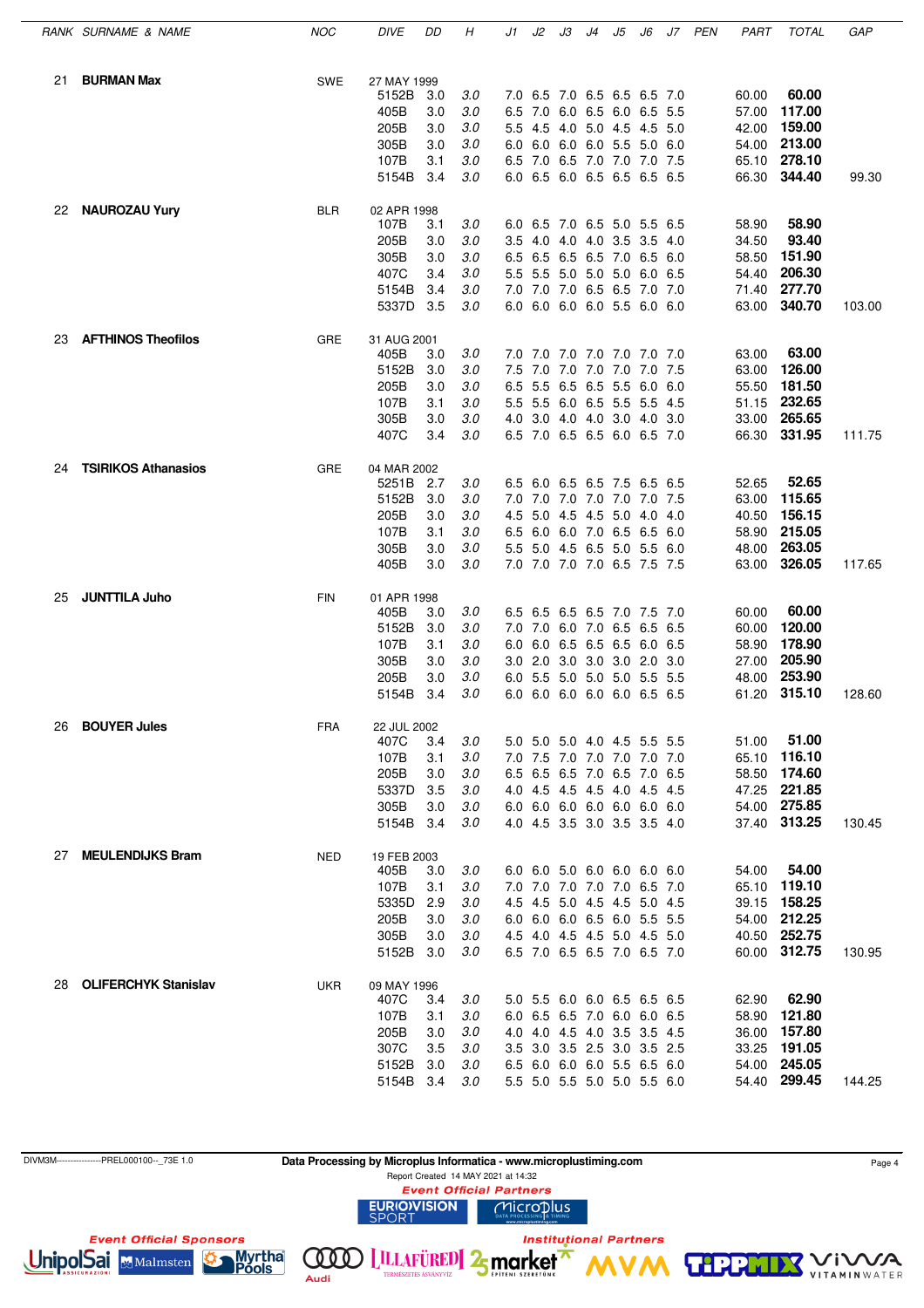|    | RANK SURNAME & NAME     | <b>NOC</b> | <b>DIVE</b> | DD  | Н   | J1  | J2 | JЗ          | J4              | J5                                              | J6          | J7 | <b>PEN</b> | PART  | <b>TOTAL</b> | GAP    |
|----|-------------------------|------------|-------------|-----|-----|-----|----|-------------|-----------------|-------------------------------------------------|-------------|----|------------|-------|--------------|--------|
| 29 | <b>MELIKIDZE Sandro</b> | GEO        | 10 NOV 1996 |     |     |     |    |             |                 |                                                 |             |    |            |       |              |        |
|    |                         |            | 5152B       | 3.0 | 3.0 |     |    |             |                 | 6.5 6.0 6.5 6.5 6.0 6.0 6.0                     |             |    |            | 55.50 | 55.50        |        |
|    |                         |            | 405B        | 3.0 | 3.0 |     |    |             |                 | 6.5 6.5 7.0 7.0 7.5 6.5 6.5                     |             |    |            | 60.00 | 115.50       |        |
|    |                         |            | 107B        | 3.1 | 3.0 |     |    |             |                 | 6.5 6.0 7.0 6.5 6.0 6.5 6.5                     |             |    |            | 60.45 | 175.95       |        |
|    |                         |            | 5154B       | 3.4 | 3.0 | 5.5 |    |             |                 | 5.5 5.0 5.0 5.0 5.5 5.5                         |             |    |            | 54.40 | 230.35       |        |
|    |                         |            | 205B        | 3.0 | 3.0 | 3.5 |    |             |                 | 2.5 3.5 3.0 2.5 3.5 3.0                         |             |    |            | 28.50 | 258.85       |        |
|    |                         |            | 305B        | 3.0 | 3.0 |     |    |             |                 | 4.5 4.0 4.5 4.0 3.0 4.5 4.0                     |             |    |            | 37.50 | 296.35       | 147.35 |
| 30 | <b>CHANTURIA Chola</b>  | GEO        | 22 JUL 1989 |     |     |     |    |             |                 |                                                 |             |    |            |       |              |        |
|    |                         |            | 405B        | 3.0 | 3.0 |     |    |             |                 | 6.5 7.0 7.0 6.5 7.0 6.5 6.5                     |             |    |            | 60.00 | 60.00        |        |
|    |                         |            | 5152B       | 3.0 | 3.0 |     |    |             |                 | 6.5 6.5 6.0 6.5 6.5 6.5 6.0                     |             |    |            | 58.50 | 118.50       |        |
|    |                         |            | 107B        | 3.1 | 3.0 | 6.5 |    |             |                 | 6.5 6.5 6.5 7.0 6.5 6.5                         |             |    |            | 60.45 | 178.95       |        |
|    |                         |            | 205B        | 3.0 | 3.0 |     |    |             |                 | 6.5 5.5 6.0 6.5 5.5 6.5 5.5                     |             |    |            | 54.00 | 232.95       |        |
|    |                         |            | 305B        | 3.0 | 3.0 |     |    |             |                 | 5.0 5.0 5.0 5.5 4.0 4.5 4.0                     |             |    |            | 43.50 | 276.45       |        |
|    |                         |            | 5154B       | 3.4 | 3.0 |     |    |             |                 | $0.0$ $0.0$ $0.0$ $0.0$ $0.0$ $0.0$ $0.0$ $0.0$ |             |    |            | 0.00  | 276.45       | 167.25 |
| 31 | <b>EKDAHL David</b>     | <b>SWE</b> | 10 DEC 2002 |     |     |     |    |             |                 |                                                 |             |    |            |       |              |        |
|    |                         |            | 405B        | 3.0 | 3.0 |     |    |             |                 | 6.5 6.5 6.0 6.0 6.0 6.5 6.5                     |             |    |            | 57.00 | 57.00        |        |
|    |                         |            | 205B        | 3.0 | 3.0 | 6.0 |    | 6.0 6.5 5.5 |                 | 5.0 6.0 5.5                                     |             |    |            | 52.50 | 109.50       |        |
|    |                         |            | 305B        | 3.0 | 3.0 | 2.5 |    |             |                 | 2.0 2.0 1.5 2.0 1.5 1.0                         |             |    |            | 16.50 | 126.00       |        |
|    |                         |            | 5152B       | 3.0 | 3.0 |     |    |             |                 | 5.0 5.0 5.5 5.5 5.0 5.0 4.5                     |             |    |            | 45.00 | 171.00       |        |
|    |                         |            | 407C        | 3.4 | 3.0 |     |    |             |                 | 3.5 3.5 4.0 4.0 4.0 4.0 4.5                     |             |    |            | 40.80 | 211.80       |        |
|    |                         |            | 107B        | 3.1 | 3.0 |     |    |             |                 | 6.0 5.5 5.5 5.5 5.5 6.0 6.5                     |             |    |            | 52.70 | 264.50       | 179.20 |
| 32 | <b>CANDAN Orhan</b>     | <b>TUR</b> | 17 MAY 2001 |     |     |     |    |             |                 |                                                 |             |    |            |       |              |        |
|    |                         |            | 107B        | 3.1 | 3.0 |     |    |             |                 | 5.0 4.0 4.0 5.5 4.0 4.5 4.5                     |             |    |            | 40.30 | 40.30        |        |
|    |                         |            | 405B        | 3.0 | 3.0 | 4.5 |    |             |                 | 5.0 4.5 4.5 5.0 5.0 5.0                         |             |    |            | 43.50 | 83.80        |        |
|    |                         |            | 205B        | 3.0 | 3.0 |     |    |             |                 | 2.0 3.0 2.0 2.5 1.5 2.5 2.0                     |             |    |            | 19.50 | 103.30       |        |
|    |                         |            | 305C        | 2.8 | 3.0 | 3.0 |    |             | 3.5 3.5 4.0 3.5 |                                                 | $3.5$ $3.5$ |    |            | 29.40 | 132.70       |        |
|    |                         |            | 5152B       | 3.0 | 3.0 | 5.0 |    |             |                 | 5.0 5.0 5.5 5.0 5.5 5.5                         |             |    |            | 46.50 | 179.20       |        |
|    |                         |            | 105B        | 2.4 | 3.0 |     |    |             |                 | 6.5 6.5 6.5 6.5 6.5 7.0 6.5                     |             |    |            | 46.80 | 226.00       | 217.70 |

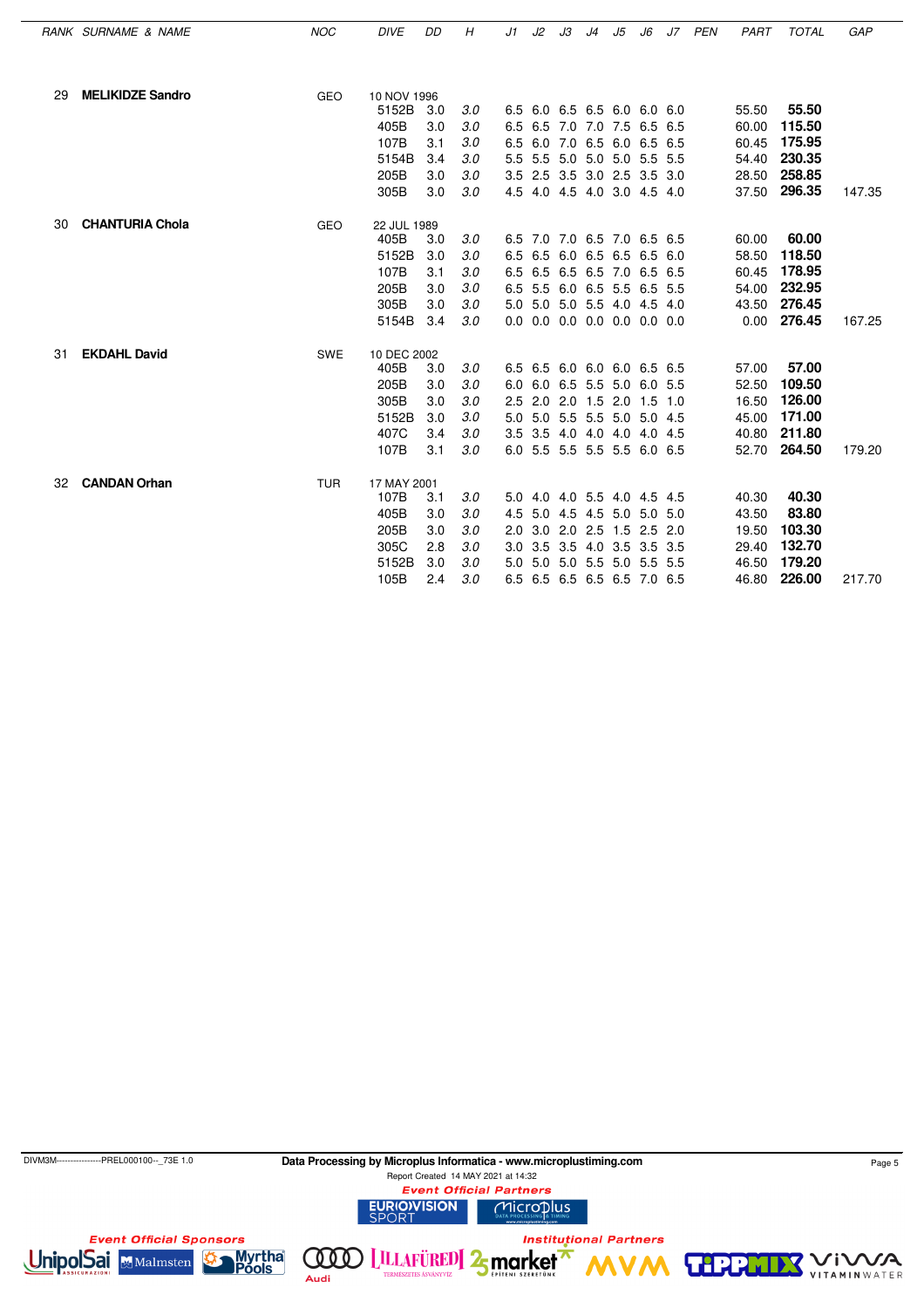

DIVING 10 - 16 MAY

Dive Order

ORDER SURNAME & NAME NOC BORN

**Event 108 14 MAY 2021**

|    |                       | <b>REFEREE</b>               | <b>SCHLEPPS Holger</b>                 | LEN        |             |
|----|-----------------------|------------------------------|----------------------------------------|------------|-------------|
|    |                       | ASSISTANT                    | CHOBANOV Georgi                        | LEN        |             |
|    |                       |                              | <b>PANEL</b>                           |            |             |
|    |                       | <b>JUDGE 1</b>               | <b>AZORIN Daniel</b>                   |            |             |
|    |                       | <b>JUDGE 2</b>               | <b>TOULOUDIS Nikolaos</b>              |            |             |
|    |                       | <b>JUDGE 3</b>               | <b>JAFCSAK Zsolt</b>                   |            |             |
|    |                       | <b>JUDGE 4</b>               | VAN DER VOORT Ronald                   |            |             |
|    |                       | <b>JUDGE 5</b>               | <b>ILIES Daniela</b>                   |            |             |
|    |                       |                              | JUDGE 6 AXTELIUS Peter                 |            |             |
|    |                       |                              | JUDGE 7 BARTAIA Irakli<br>SIEFKEN Jann |            |             |
|    |                       | <b>RESERVE</b>               |                                        |            |             |
| 1  |                       | <b>DUTOIT Guillaume</b>      |                                        | SUI        | 18 JAN 1996 |
| 2  |                       | <b>RZESZUTEK Andrzei</b>     |                                        | POL        | 25 OCT 1991 |
| 3  | <b>KOLODIY Oleg</b>   |                              |                                        | UKR        | 16 MAR 1993 |
| 4  |                       | <b>AREVALO ALCON Alberto</b> |                                        | <b>ESP</b> | 08 FEB 1995 |
| 5  | <b>TOCCI Giovanni</b> |                              |                                        | <b>ITA</b> | 31 AUG 1994 |
| 6  |                       | <b>MARSAGLIA Lorenzo</b>     |                                        | <b>ITA</b> | 16 NOV 1996 |
| 7  | <b>WOLFRAM Martin</b> |                              |                                        | GER        | 29 JAN 1992 |
| 8  |                       | <b>HAUSDING Patrick</b>      |                                        | <b>GER</b> | 09 MAR 1989 |
| 9  | <b>LAUGHER Jack</b>   |                              |                                        | GBR        | 30 JAN 1995 |
| 10 | <b>HEATLY James</b>   |                              |                                        | GBR        | 20 MAY 1997 |
| 11 |                       | <b>SHLEIKHER Nikita</b>      |                                        | <b>RUS</b> | 10 JUN 1998 |
| 12 |                       | <b>KUZNETSOV Evgenii</b>     |                                        | <b>RUS</b> | 12 APR 1990 |



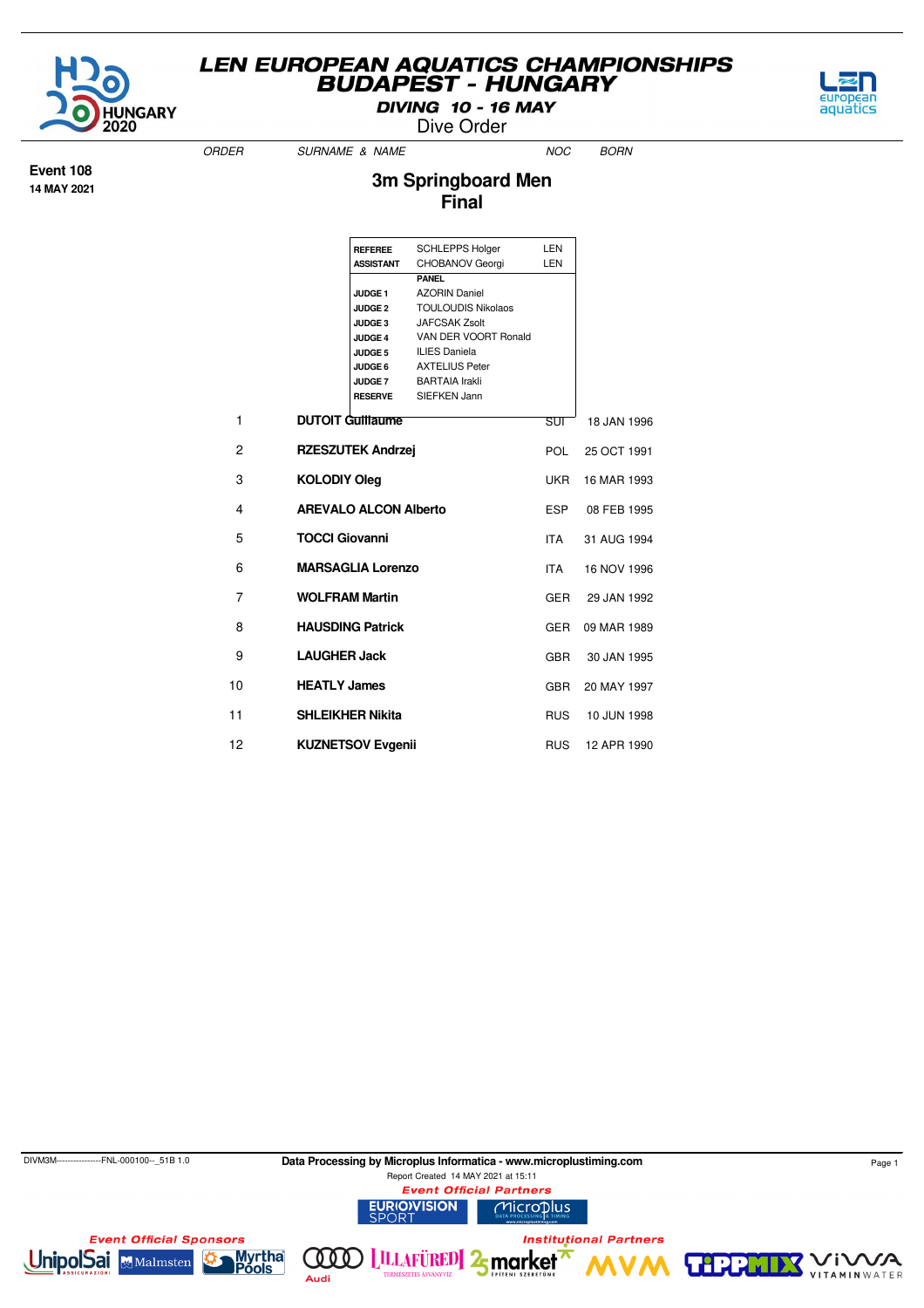

DIVING 10 - 16 MAY

Dive Order



**14 MAY 2021**

ORDER SURNAME & NAME NOC BORN

**Event 108**

DIVE h DESCR DD

|   |                              | <b>REFEREE</b>     | <b>SCHLEPPS Holger</b>    |                  | LEN |                                     |             |     |
|---|------------------------------|--------------------|---------------------------|------------------|-----|-------------------------------------|-------------|-----|
|   |                              | <b>ASSISTANT</b>   | CHOBANOV Georgi           |                  | LEN |                                     |             |     |
|   |                              |                    | <b>PANEL</b>              |                  |     |                                     |             |     |
|   |                              | JUDGE <sub>1</sub> | <b>AZORIN Daniel</b>      |                  |     |                                     |             |     |
|   |                              | <b>JUDGE 2</b>     | <b>TOULOUDIS Nikolaos</b> |                  |     |                                     |             |     |
|   |                              | JUDGE <sub>3</sub> | <b>JAFCSAK Zsolt</b>      |                  |     |                                     |             |     |
|   |                              | <b>JUDGE 4</b>     | VAN DER VOORT Ronald      |                  |     |                                     |             |     |
|   |                              | JUDGE 5            | <b>ILIES Daniela</b>      |                  |     |                                     |             |     |
|   |                              | <b>JUDGE 6</b>     | <b>AXTELIUS Peter</b>     |                  |     |                                     |             |     |
|   |                              | <b>JUDGE 7</b>     | <b>BARTAIA Irakli</b>     |                  |     |                                     |             |     |
|   |                              | <b>RESERVE</b>     | SIEFKEN Jann              |                  |     |                                     |             |     |
| 1 | <b>DUTOIT Guillaume</b>      | SUI                | 18 JAN 1996               |                  |     |                                     |             |     |
|   |                              | 1                  | 405B                      | 3.0 <sub>m</sub> |     | INWARD 2-1/2 SOMERSAULTS            | <b>PIKE</b> | 3.0 |
|   |                              | $\overline{2}$     | 107B                      | 3.0 <sub>m</sub> |     | FORWARD 3-1/2 SOMERSAULTS           | <b>PIKE</b> | 3.1 |
|   |                              | 3                  | 109C                      | 3.0 <sub>m</sub> |     | FORWARD 4-1/2 SOMERSAULTS           | <b>TUCK</b> | 3.8 |
|   |                              | $\overline{4}$     | 205B                      | 3.0 <sub>m</sub> |     | <b>BACK 2-1/2 SOMERSAULTS</b>       | <b>PIKE</b> | 3.0 |
|   |                              | 5                  | 307C                      | 3.0 <sub>m</sub> |     | REVERSE 3-1/2 SOMERSAULTS           | TUCK        | 3.5 |
|   |                              | 6                  | 5154B                     | 3.0 <sub>m</sub> |     | FORWARD 2-1/2 SOMERS, 2 TWISTS PIKE |             | 3.4 |
|   |                              |                    |                           |                  |     |                                     |             |     |
| 2 | <b>RZESZUTEK Andrzej</b>     | <b>POL</b>         | 25 OCT 1991               |                  |     |                                     |             |     |
|   |                              | 1                  | 407C                      | 3.0 <sub>m</sub> |     | INWARD 3-1/2 SOMERSAULTS            | <b>TUCK</b> | 3.4 |
|   |                              | 2                  | 5154B                     | 3.0 <sub>m</sub> |     | FORWARD 2-1/2 SOMERS. 2 TWISTS PIKE |             | 3.4 |
|   |                              | 3                  | 109C                      |                  |     | 3.0m FORWARD 4-1/2 SOMERSAULTS      | <b>TUCK</b> | 3.8 |
|   |                              | 4                  | 307C                      | 3.0 <sub>m</sub> |     | REVERSE 3-1/2 SOMERSAULTS           | <b>TUCK</b> | 3.5 |
|   |                              | 5                  | 205B                      | 3.0 <sub>m</sub> |     | <b>BACK 2-1/2 SOMERSAULTS</b>       | <b>PIKE</b> | 3.0 |
|   |                              | 6                  | 5337D                     | 3.0 <sub>m</sub> |     | REVERSE 1-1/2 SOMERS. 3-1/2 TW.     |             | 3.5 |
|   |                              |                    |                           |                  |     |                                     |             |     |
| 3 | <b>KOLODIY Oleg</b>          |                    | UKR 16 MAR 1993           |                  |     |                                     |             |     |
|   |                              | 1                  | 407C                      | 3.0 <sub>m</sub> |     | INWARD 3-1/2 SOMERSAULTS            | <b>TUCK</b> | 3.4 |
|   |                              | $\overline{c}$     | 205B                      | 3.0 <sub>m</sub> |     | BACK 2-1/2 SOMERSAULTS              | <b>PIKE</b> | 3.0 |
|   |                              | 3                  | 5353B                     | 3.0 <sub>m</sub> |     | REVERSE 2-1/2 SOMERS. 1-1/2 TW.     | <b>PIKE</b> | 3.3 |
|   |                              | 4                  | 307C                      | 3.0 <sub>m</sub> |     | REVERSE 3-1/2 SOMERSAULTS           | TUCK        | 3.5 |
|   |                              | 5                  | 109C                      | 3.0 <sub>m</sub> |     | FORWARD 4-1/2 SOMERSAULTS           | TUCK        | 3.8 |
|   |                              | 6                  | 5253B                     | 3.0 <sub>m</sub> |     | BACK 2-1/2 SOMERS. 1-1/2 TWISTS     | <b>PIKE</b> | 3.4 |
| 4 | <b>AREVALO ALCON Alberto</b> | <b>ESP</b>         | 08 FEB 1995               |                  |     |                                     |             |     |
|   |                              | $\mathbf{1}$       | 405B                      | 3.0 <sub>m</sub> |     | INWARD 2-1/2 SOMERSAULTS            | <b>PIKE</b> | 3.0 |
|   |                              | $\mathbf{2}$       | 5154B                     | 3.0 <sub>m</sub> |     | FORWARD 2-1/2 SOMERS. 2 TWISTS PIKE |             | 3.4 |
|   |                              | 3                  | 207C                      | 3.0 <sub>m</sub> |     | BACK 3-1/2 SOMERSAULTS              | <b>TUCK</b> | 3.6 |
|   |                              | 4                  | 307C                      | 3.0 <sub>m</sub> |     | REVERSE 3-1/2 SOMERSAULTS           | <b>TUCK</b> | 3.5 |
|   |                              | 5                  | 407C                      | 3.0 <sub>m</sub> |     | INWARD 3-1/2 SOMERSAULTS            | <b>TUCK</b> | 3.4 |
|   |                              | 6                  | 109C                      | 3.0 <sub>m</sub> |     | FORWARD 4-1/2 SOMERSAULTS           | <b>TUCK</b> | 3.8 |
|   |                              |                    |                           |                  |     |                                     |             |     |
| 5 | <b>TOCCI Giovanni</b>        | <b>ITA</b>         | 31 AUG 1994               |                  |     |                                     |             |     |
|   |                              | 1                  | 107B                      | 3.0 <sub>m</sub> |     | FORWARD 3-1/2 SOMERSAULTS           | <b>PIKE</b> | 3.1 |
|   |                              | 2                  | 5154B                     | 3.0 <sub>m</sub> |     | FORWARD 2-1/2 SOMERS. 2 TWISTS PIKE |             | 3.4 |
|   |                              | 3                  | 205B                      | 3.0 <sub>m</sub> |     | BACK 2-1/2 SOMERSAULTS              | <b>PIKE</b> | 3.0 |
|   |                              | 4                  | 305B                      | 3.0 <sub>m</sub> |     | REVERSE 2-1/2 SOMERSAULTS           | <b>PIKE</b> | 3.0 |
|   |                              | 5                  | 109C                      | 3.0 <sub>m</sub> |     | FORWARD 4-1/2 SOMERSAULTS           | <b>TUCK</b> | 3.8 |
|   |                              | 6                  | 407C                      | 3.0 <sub>m</sub> |     | INWARD 3-1/2 SOMERSAULTS            | <b>TUCK</b> | 3.4 |

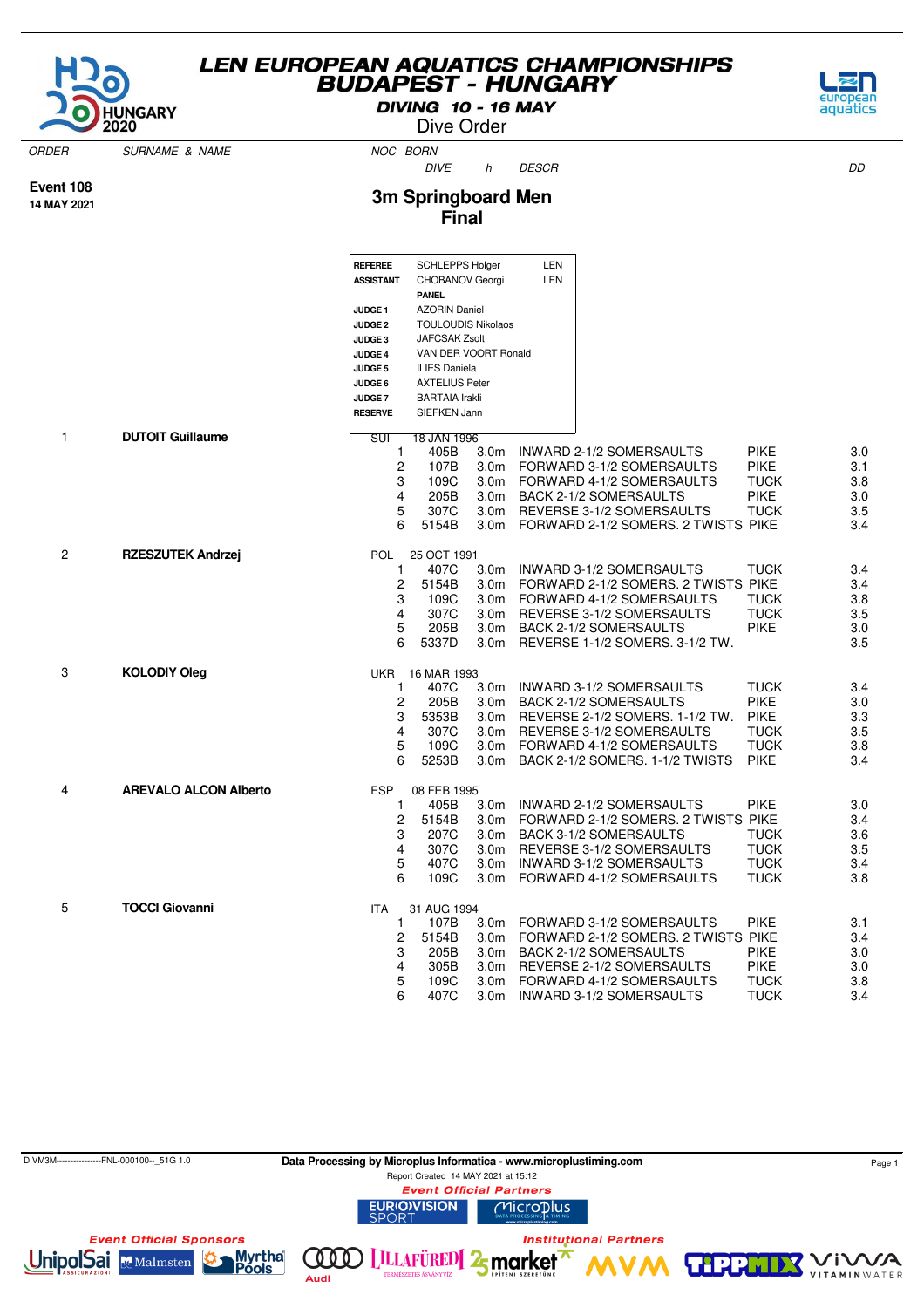| <i>ORDER</i> | <b>SURNAME &amp; NAME</b> |                     | NOC BORN                |                          |                                                                            |                            |            |
|--------------|---------------------------|---------------------|-------------------------|--------------------------|----------------------------------------------------------------------------|----------------------------|------------|
|              |                           |                     | <b>DIVE</b>             | h                        | <b>DESCR</b>                                                               |                            | DD         |
| 6            | <b>MARSAGLIA Lorenzo</b>  | ITA                 | 16 NOV 1996             |                          |                                                                            |                            |            |
|              |                           |                     | 407C<br>$\mathbf{1}$    |                          | 3.0m INWARD 3-1/2 SOMERSAULTS                                              | <b>TUCK</b>                | 3.4        |
|              |                           | $\overline{2}$<br>3 | 107B<br>109C            |                          | 3.0m FORWARD 3-1/2 SOMERSAULTS<br>3.0m FORWARD 4-1/2 SOMERSAULTS           | <b>PIKE</b><br><b>TUCK</b> | 3.1<br>3.8 |
|              |                           | 4                   | 205B                    |                          | 3.0m BACK 2-1/2 SOMERSAULTS                                                | <b>PIKE</b>                | 3.0        |
|              |                           | 5                   | 307C                    |                          | 3.0m REVERSE 3-1/2 SOMERSAULTS                                             | <b>TUCK</b>                | 3.5        |
|              |                           | 6                   | 5154B                   |                          | 3.0m FORWARD 2-1/2 SOMERS. 2 TWISTS PIKE                                   |                            | 3.4        |
| 7            | <b>WOLFRAM Martin</b>     | <b>GER</b>          | 29 JAN 1992             |                          |                                                                            |                            |            |
|              |                           | 1<br>2              | 205B<br>5337D           |                          | 3.0m BACK 2-1/2 SOMERSAULTS<br>3.0m REVERSE 1-1/2 SOMERS. 3-1/2 TW.        | <b>PIKE</b>                | 3.0<br>3.5 |
|              |                           | 3                   | 307C                    |                          | 3.0m REVERSE 3-1/2 SOMERSAULTS                                             | <b>TUCK</b>                | 3.5        |
|              |                           | $\overline{4}$      | 407C                    |                          | 3.0m INWARD 3-1/2 SOMERSAULTS                                              | <b>TUCK</b>                | 3.4        |
|              |                           | 5                   | 109C                    |                          | 3.0m FORWARD 4-1/2 SOMERSAULTS                                             | <b>TUCK</b>                | 3.8        |
|              |                           | 6                   | 5154B                   |                          | 3.0m FORWARD 2-1/2 SOMERS, 2 TWISTS PIKE                                   |                            | 3.4        |
| 8            | <b>HAUSDING Patrick</b>   |                     | GER 09 MAR 1989         |                          |                                                                            |                            |            |
|              |                           |                     | 205B<br>1.<br>307C<br>2 |                          | 3.0m BACK 2-1/2 SOMERSAULTS<br>3.0m REVERSE 3-1/2 SOMERSAULTS              | <b>PIKE</b><br><b>TUCK</b> | 3.0<br>3.5 |
|              |                           | 3                   | 5154B                   |                          | 3.0m FORWARD 2-1/2 SOMERS. 2 TWISTS PIKE                                   |                            | 3.4        |
|              |                           | 4                   | 407C                    |                          | 3.0m INWARD 3-1/2 SOMERSAULTS                                              | <b>TUCK</b>                | 3.4        |
|              |                           | 5                   | 109C                    |                          | 3.0m FORWARD 4-1/2 SOMERSAULTS                                             | <b>TUCK</b>                | 3.8        |
|              |                           | 6                   | 5156B                   |                          | 3.0m FORWARD 2-1/2 SOMERS. 3 TWISTS PIKE                                   |                            | 3.9        |
| 9            | <b>LAUGHER Jack</b>       |                     | GBR 30 JAN 1995         |                          |                                                                            |                            |            |
|              |                           |                     | 5154B<br>1.             |                          | 3.0m FORWARD 2-1/2 SOMERS. 2 TWISTS PIKE                                   |                            | 3.4        |
|              |                           | 2                   | 307C                    |                          | 3.0m REVERSE 3-1/2 SOMERSAULTS                                             | <b>TUCK</b>                | 3.5        |
|              |                           | 3<br>$\overline{4}$ | 407C<br>207C            | 3.0 <sub>m</sub>         | 3.0m INWARD 3-1/2 SOMERSAULTS<br>BACK 3-1/2 SOMERSAULTS                    | <b>TUCK</b><br><b>TUCK</b> | 3.4<br>3.6 |
|              |                           | 5                   | 109C                    |                          | 3.0m FORWARD 4-1/2 SOMERSAULTS                                             | <b>TUCK</b>                | 3.8        |
|              |                           | 6                   | 5156B                   |                          | 3.0m FORWARD 2-1/2 SOMERS, 3 TWISTS PIKE                                   |                            | 3.9        |
| 10           | <b>HEATLY James</b>       |                     | GBR 20 MAY 1997         |                          |                                                                            |                            |            |
|              |                           | 1                   | 205B                    |                          | 3.0m BACK 2-1/2 SOMERSAULTS                                                | <b>PIKE</b>                | 3.0        |
|              |                           | 2                   | 407C                    |                          | 3.0m INWARD 3-1/2 SOMERSAULTS                                              | <b>TUCK</b>                | 3.4        |
|              |                           | 3<br>4              | 5154B<br>307C           |                          | 3.0m FORWARD 2-1/2 SOMERS. 2 TWISTS PIKE<br>3.0m REVERSE 3-1/2 SOMERSAULTS |                            | 3.4        |
|              |                           | 5                   | 109C                    |                          | 3.0m FORWARD 4-1/2 SOMERSAULTS                                             | <b>TUCK</b><br><b>TUCK</b> | 3.5<br>3.8 |
|              |                           | 6                   | 5156B                   |                          | 3.0m FORWARD 2-1/2 SOMERS. 3 TWISTS PIKE                                   |                            | 3.9        |
| 11           | <b>SHLEIKHER Nikita</b>   | <b>RUS</b>          | 10 JUN 1998             |                          |                                                                            |                            |            |
|              |                           |                     | $\mathbf{1}$<br>407C    |                          | 3.0m INWARD 3-1/2 SOMERSAULTS                                              | <b>TUCK</b>                | 3.4        |
|              |                           | 2                   | 5337D                   |                          | 3.0m REVERSE 1-1/2 SOMERS. 3-1/2 TW.                                       |                            | 3.5        |
|              |                           | 3                   | 207C                    |                          | 3.0m BACK 3-1/2 SOMERSAULTS                                                | <b>TUCK</b>                | 3.6        |
|              |                           | 4<br>5              | 109C<br>307C            | 3.0m<br>3.0 <sub>m</sub> | FORWARD 4-1/2 SOMERSAULTS<br>REVERSE 3-1/2 SOMERSAULTS                     | <b>TUCK</b><br><b>TUCK</b> | 3.8<br>3.5 |
|              |                           | 6                   | 5156B                   | 3.0m                     | FORWARD 2-1/2 SOMERS, 3 TWISTS PIKE                                        |                            | 3.9        |
| 12           | <b>KUZNETSOV Evgenii</b>  | <b>RUS</b>          | 12 APR 1990             |                          |                                                                            |                            |            |
|              |                           | 1                   | 407C                    | 3.0m                     | INWARD 3-1/2 SOMERSAULTS                                                   | <b>TUCK</b>                | 3.4        |
|              |                           | 2                   | 5154B                   | 3.0m                     | FORWARD 2-1/2 SOMERS. 2 TWISTS PIKE                                        |                            | 3.4        |
|              |                           | 3<br>4              | 5156B<br>207C           | 3.0m<br>3.0m             | FORWARD 2-1/2 SOMERS. 3 TWISTS PIKE<br><b>BACK 3-1/2 SOMERSAULTS</b>       | <b>TUCK</b>                | 3.9<br>3.6 |
|              |                           | 5                   | 307C                    | 3.0m                     | REVERSE 3-1/2 SOMERSAULTS                                                  | <b>TUCK</b>                | 3.5        |
|              |                           | 6                   | 109C                    |                          | 3.0m FORWARD 4-1/2 SOMERSAULTS                                             | <b>TUCK</b>                | 3.8        |
|              |                           |                     |                         |                          |                                                                            |                            |            |

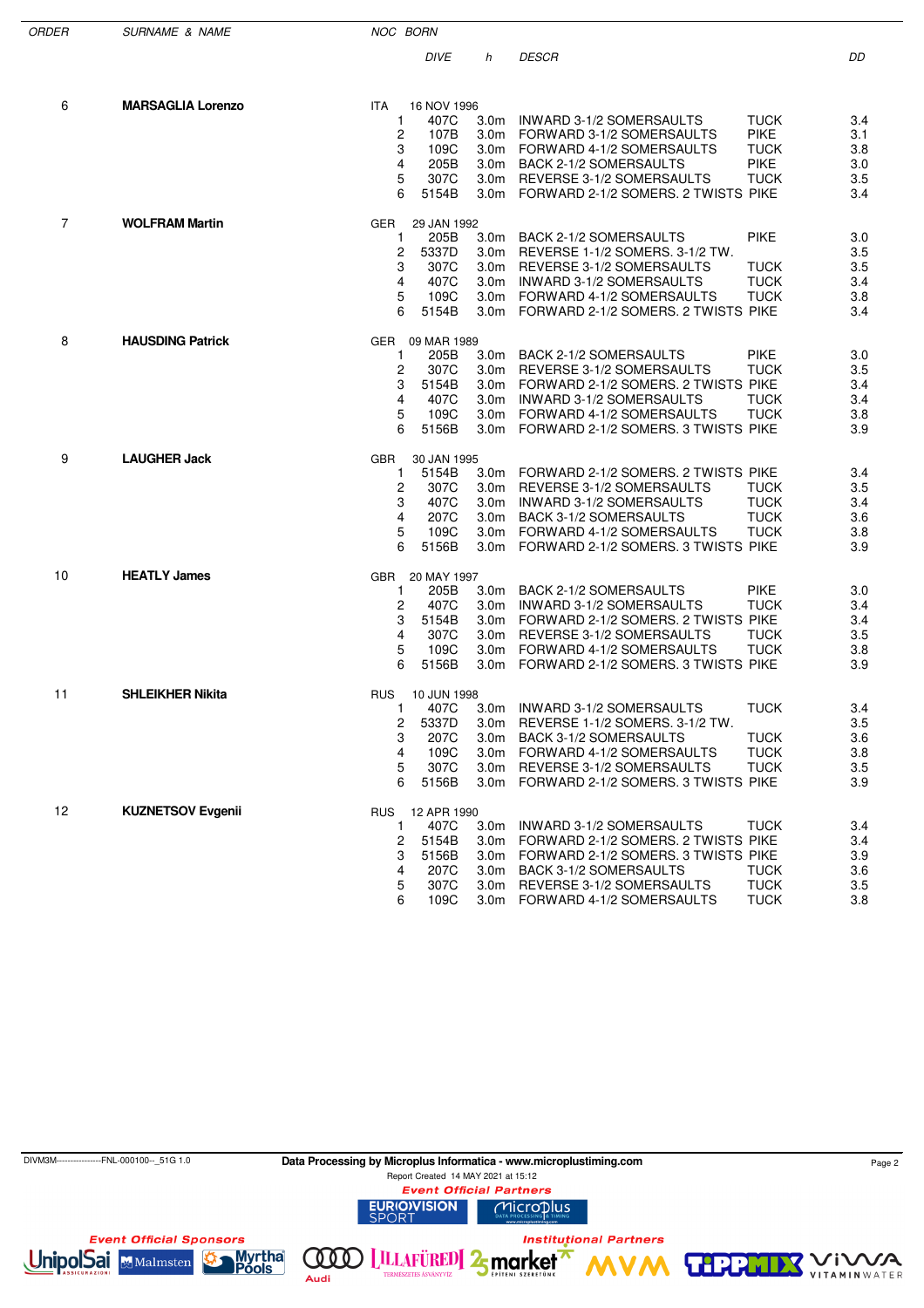

DIVING 10 - 16 MAY

**Results** 

aquatics

RANK SURNAME & NAME NOC BORN TOTAL GAP

#### **Event 108 14 MAY 2021**

|    |                              | <b>REFEREE</b>   | <b>SCHLEPPS Holger</b>    |             | LEN |        |        |
|----|------------------------------|------------------|---------------------------|-------------|-----|--------|--------|
|    |                              | <b>ASSISTANT</b> | CHOBANOV Georgi           |             | LEN |        |        |
|    |                              |                  | <b>PANEL</b>              |             |     |        |        |
|    |                              | <b>JUDGE 1</b>   | <b>AZORIN Daniel</b>      |             |     |        |        |
|    |                              | <b>JUDGE 2</b>   | <b>TOULOUDIS Nikolaos</b> |             |     |        |        |
|    |                              | <b>JUDGE 3</b>   | <b>JAFCSAK Zsolt</b>      |             |     |        |        |
|    |                              | <b>JUDGE 4</b>   | VAN DER VOORT Ronald      |             |     |        |        |
|    |                              | <b>JUDGE 5</b>   | <b>ILIES Daniela</b>      |             |     |        |        |
|    |                              | <b>JUDGE 6</b>   | <b>AXTELIUS Peter</b>     |             |     |        |        |
|    |                              | <b>JUDGE 7</b>   | <b>BARTAIA Irakli</b>     |             |     |        |        |
|    |                              | <b>RESERVE</b>   | SIEFKEN Jann              |             |     |        |        |
|    | <b>KUZNETSOV Evgenii</b>     |                  | <b>RUS</b>                | 12 APR 1990 |     | 525.20 |        |
| 2  | <b>SHLEIKHER Nikita</b>      |                  | <b>RUS</b>                | 10 JUN 1998 |     | 505.80 | 19.40  |
| 3  | <b>WOLFRAM Martin</b>        |                  | <b>GER</b>                | 29 JAN 1992 |     | 484.65 | 40.55  |
| 4  | <b>HEATLY James</b>          |                  | <b>GBR</b>                | 20 MAY 1997 |     | 464.60 | 60.60  |
| 5  | <b>KOLODIY Oleg</b>          |                  | <b>UKR</b>                | 16 MAR 1993 |     | 446.95 | 78.25  |
| 6  | <b>LAUGHER Jack</b>          |                  | <b>GBR</b>                | 30 JAN 1995 |     | 423.10 | 102.10 |
| 7  | <b>DUTOIT Guillaume</b>      |                  | SUI                       | 18 JAN 1996 |     | 410.15 | 115.05 |
| 8  | <b>RZESZUTEK Andrzej</b>     |                  | <b>POL</b>                | 25 OCT 1991 |     | 405.90 | 119.30 |
| 9  | <b>HAUSDING Patrick</b>      |                  | <b>GER</b>                | 09 MAR 1989 |     | 390.05 | 135.15 |
| 10 | <b>MARSAGLIA Lorenzo</b>     |                  | <b>ITA</b>                | 16 NOV 1996 |     | 389.55 | 135.65 |
| 11 | <b>TOCCI Giovanni</b>        |                  | <b>ITA</b>                | 31 AUG 1994 |     | 379.15 | 146.05 |
| 12 | <b>AREVALO ALCON Alberto</b> |                  | <b>ESP</b>                | 08 FEB 1995 |     | 349.40 | 175.80 |

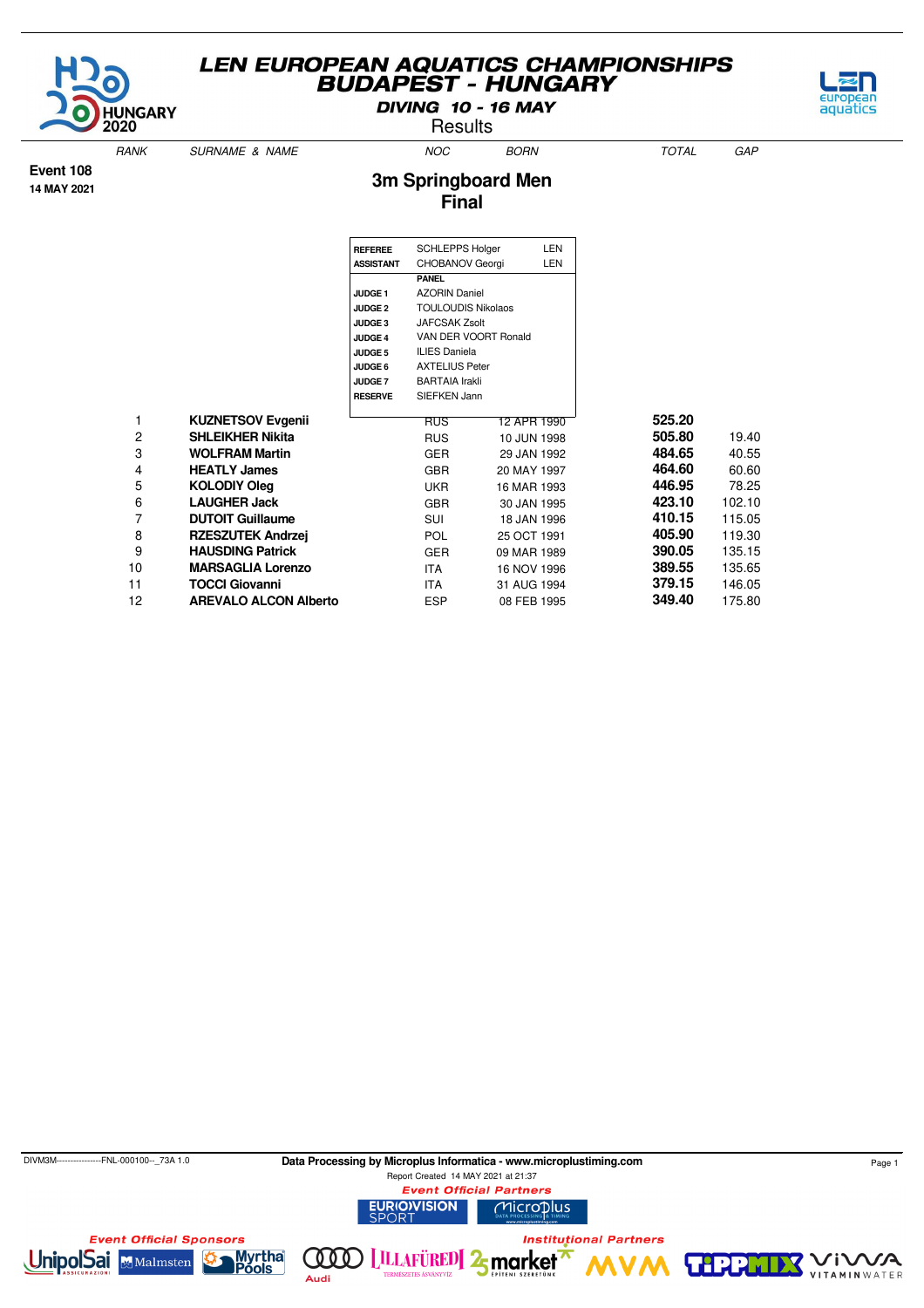



DIVING 10 - 16 MAY

**Results** 

**Event 108 14 MAY 2021**

RANK SURNAME & NAME TOTAL GAP NOC DIVE DD H J1 J2 J3 J4 J5 J6 J7 PEN PART TOTAL GAP

|   |                          |            | <b>REFEREE</b>     |                       | <b>SCHLEPPS Holger</b>    |     | LEN |     |                             |     |                |     |        |        |       |
|---|--------------------------|------------|--------------------|-----------------------|---------------------------|-----|-----|-----|-----------------------------|-----|----------------|-----|--------|--------|-------|
|   |                          |            | <b>ASSISTANT</b>   |                       | CHOBANOV Georgi           |     | LEN |     |                             |     |                |     |        |        |       |
|   |                          |            |                    | <b>PANEL</b>          |                           |     |     |     |                             |     |                |     |        |        |       |
|   |                          |            | JUDGE <sub>1</sub> | <b>AZORIN Daniel</b>  |                           |     |     |     |                             |     |                |     |        |        |       |
|   |                          |            | JUDGE <sub>2</sub> |                       | <b>TOULOUDIS Nikolaos</b> |     |     |     |                             |     |                |     |        |        |       |
|   |                          |            | JUDGE 3            | JAFCSAK Zsolt         |                           |     |     |     |                             |     |                |     |        |        |       |
|   |                          |            | JUDGE 4            |                       | VAN DER VOORT Ronald      |     |     |     |                             |     |                |     |        |        |       |
|   |                          |            | <b>JUDGE 5</b>     | <b>ILIES Daniela</b>  |                           |     |     |     |                             |     |                |     |        |        |       |
|   |                          |            | JUDGE 6            |                       | <b>AXTELIUS Peter</b>     |     |     |     |                             |     |                |     |        |        |       |
|   |                          |            | <b>JUDGE 7</b>     | <b>BARTAIA Irakli</b> |                           |     |     |     |                             |     |                |     |        |        |       |
|   |                          |            | <b>RESERVE</b>     | SIEFKEN Jann          |                           |     |     |     |                             |     |                |     |        |        |       |
|   |                          |            |                    |                       |                           |     |     |     |                             |     |                |     |        |        |       |
| 1 | <b>KUZNETSOV Evgenii</b> | <b>RUS</b> | 12 APR 1990        |                       |                           |     |     |     |                             |     |                |     |        |        |       |
|   |                          |            | 407C               | 3.4                   | 3.0                       | 8.5 | 8.0 |     | 8.0 8.0 8.5 8.0 8.5         |     |                |     | 83.30  | 83.30  |       |
|   |                          |            | 5154B              | 3.4                   | 3.0                       | 8.0 | 8.0 | 8.0 | 8.0 7.5                     |     | 8.5 8.0        |     | 81.60  | 164.90 |       |
|   |                          |            | 5156B              | 3.9                   | 3.0                       | 7.5 | 7.0 | 7.5 | 7.5                         | 7.0 | 7.0            | 7.5 | 85.80  | 250.70 |       |
|   |                          |            | 207C               | 3.6                   | 3.0                       | 7.0 | 7.5 |     | 7.0 7.5 7.0 7.5 7.0         |     |                |     | 77.40  | 328.10 |       |
|   |                          |            | 307C               | 3.5                   | 3.0                       | 9.0 | 9.0 | 9.0 | 8.5                         | 9.0 | 8.0 9.5        |     | 94.50  | 422.60 |       |
|   |                          |            | 109C               | 3.8                   | 3.0                       |     |     |     | 9.5 9.0 8.5 9.0 9.0 9.0 9.0 |     |                |     | 102.60 | 525.20 |       |
|   |                          |            |                    |                       |                           |     |     |     |                             |     |                |     |        |        |       |
|   | <b>SHLEIKHER Nikita</b>  |            |                    |                       |                           |     |     |     |                             |     |                |     |        |        |       |
| 2 |                          | <b>RUS</b> | 10 JUN 1998        |                       |                           |     |     |     |                             |     |                |     |        |        |       |
|   |                          |            | 407C               | 3.4                   | 3.0                       | 8.0 | 7.5 | 7.5 | 8.0 7.5 8.0 8.0             |     |                |     | 79.90  | 79.90  |       |
|   |                          |            | 5337D              | 3.5                   | 3.0                       | 9.0 | 9.5 |     | $9.0$ 8.5 8.5               |     | $9.0\quad 9.0$ |     | 94.50  | 174.40 |       |
|   |                          |            | 207C               | 3.6                   | 3.0                       | 7.5 | 7.5 | 6.5 | 7.0                         | 7.5 | 7.5            | 7.5 | 81.00  | 255.40 |       |
|   |                          |            | 109C               | 3.8                   | 3.0                       | 7.5 | 7.5 |     | 6.5 6.5 7.0 7.0 7.0         |     |                |     | 79.80  | 335.20 |       |
|   |                          |            | 307C               | 3.5                   | 3.0                       | 7.0 | 7.5 | 7.5 | 7.5                         | 7.0 | $7.0\;8.0$     |     | 77.00  | 412.20 |       |
|   |                          |            | 5156B              | 3.9                   | 3.0                       |     |     |     | 8.0 7.5 8.0 8.0 8.0 7.5 8.5 |     |                |     | 93.60  | 505.80 | 19.40 |
|   |                          |            |                    |                       |                           |     |     |     |                             |     |                |     |        |        |       |
| 3 | <b>WOLFRAM Martin</b>    | <b>GER</b> | 29 JAN 1992        |                       |                           |     |     |     |                             |     |                |     |        |        |       |
|   |                          |            | 205B               | 3.0                   | 3.0                       | 8.5 | 8.0 | 8.0 | 8.5 8.5 8.0 8.0             |     |                |     | 73.50  | 73.50  |       |
|   |                          |            | 5337D              | 3.5                   | 3.0                       | 7.5 | 7.0 | 7.5 | 7.5 8.0 8.0 8.5             |     |                |     | 80.50  | 154.00 |       |
|   |                          |            | 307C               | 3.5                   | 3.0                       | 8.0 | 8.0 | 8.0 | 8.5                         | 8.0 | 9.0            | 8.5 | 85.75  | 239.75 |       |
|   |                          |            |                    |                       |                           |     |     |     |                             |     |                |     |        |        |       |
|   |                          |            | 407C               | 3.4                   | 3.0                       | 7.5 |     |     | 7.0 7.5 7.5 7.0 7.5 7.5     |     |                |     | 76.50  | 316.25 |       |
|   |                          |            | 109C               | 3.8                   | 3.0                       | 7.5 | 7.0 | 7.0 | 7.5                         | 7.0 | 7.0 7.5        |     | 81.70  | 397.95 |       |
|   |                          |            | 5154B              | 3.4                   | 3.0                       | 8.0 |     |     | 8.5 8.5 8.5 8.0 8.5 8.5     |     |                |     | 86.70  | 484.65 | 40.55 |
|   |                          |            |                    |                       |                           |     |     |     |                             |     |                |     |        |        |       |
| 4 | <b>HEATLY James</b>      | <b>GBR</b> | 20 MAY 1997        |                       |                           |     |     |     |                             |     |                |     |        |        |       |
|   |                          |            | 205B               | 3.0                   | 3.0                       | 7.0 | 7.0 | 7.5 | 7.5 7.5 7.5                 |     |                | 7.0 | 66.00  | 66.00  |       |
|   |                          |            | 407C               | 3.4                   | 3.0                       | 8.0 | 7.5 | 7.5 | 7.5 8.0 8.0 8.0             |     |                |     | 79.90  | 145.90 |       |
|   |                          |            | 5154B              | 3.4                   | 3.0                       | 8.0 | 8.0 | 8.0 | 8.0                         | 8.0 | 7.5            | 8.5 | 81.60  | 227.50 |       |
|   |                          |            | 307C               | 3.5                   | 3.0                       | 6.5 |     |     | 7.0 7.0 6.5 7.0 6.0 6.0     |     |                |     | 70.00  | 297.50 |       |
|   |                          |            | 109C               | 3.8                   | 3.0                       | 8.5 | 8.0 |     | 8.0 8.5                     | 8.5 | 8.5 9.0        |     | 96.90  | 394.40 |       |
|   |                          |            | 5156B              | 3.9                   | 3.0                       | 6.0 |     |     | 6.0 6.5 6.0 6.0 6.0 6.0     |     |                |     | 70.20  | 464.60 | 60.60 |
|   |                          |            |                    |                       |                           |     |     |     |                             |     |                |     |        |        |       |
|   |                          | <b>UKR</b> |                    |                       |                           |     |     |     |                             |     |                |     |        |        |       |
| 5 | <b>KOLODIY Oleg</b>      |            | 16 MAR 1993        | 3.4                   | 3.0                       |     | 7.0 | 6.5 | 7.0 7.5                     |     | 7.0 7.5        |     | 73.10  | 73.10  |       |
|   |                          |            | 407C               |                       |                           | 7.5 |     |     |                             |     |                |     |        |        |       |
|   |                          |            | 205B               | 3.0                   | 3.0                       | 7.5 | 7.5 | 7.5 | 8.0 7.5                     |     | 7.5 8.0        |     | 67.50  | 140.60 |       |
|   |                          |            | 5353B              | 3.3                   | 3.0                       | 8.0 | 7.5 | 7.5 | 7.5                         | 8.0 | 7.5            | 8.0 | 75.90  | 216.50 |       |
|   |                          |            | 307C               | 3.5                   | 3.0                       | 7.0 | 7.5 | 6.5 | 7.0 7.5 7.0 8.0             |     |                |     | 75.25  | 291.75 |       |
|   |                          |            | 109C               | 3.8                   | 3.0                       | 8.5 | 7.5 | 7.5 | 7.5                         | 7.5 | 7.5            | 8.0 | 85.50  | 377.25 |       |
|   |                          |            | 5253B              | 3.4                   | 3.0                       |     |     |     | 6.5 7.5 7.0 6.0 7.0 6.5 7.5 |     |                |     | 69.70  | 446.95 | 78.25 |
|   |                          |            |                    |                       |                           |     |     |     |                             |     |                |     |        |        |       |

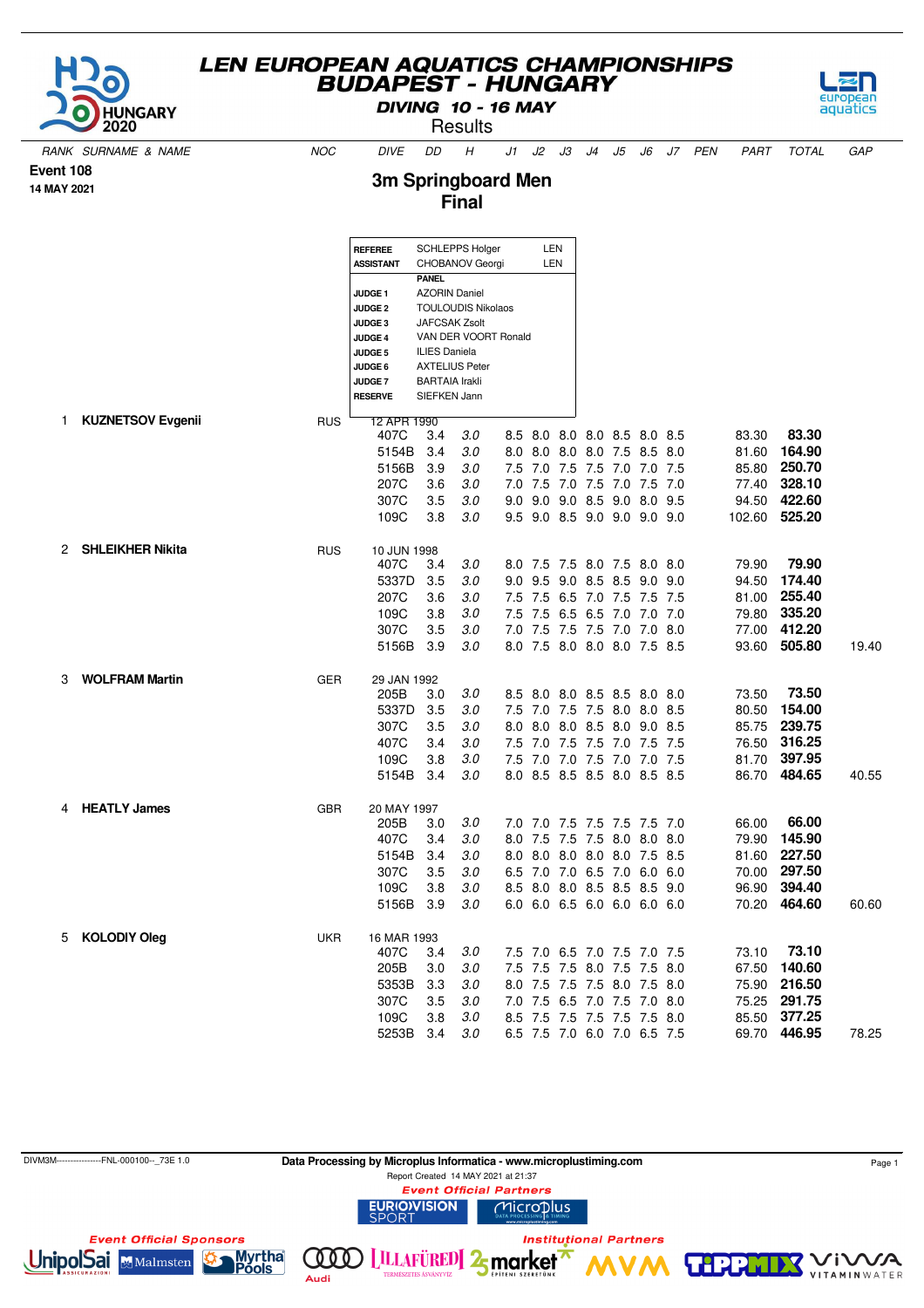|    | RANK SURNAME & NAME      | <b>NOC</b> | <b>DIVE</b>                                                   | DD<br>Η                                                                          | J1                       | J2                                                                                                                                                                                     | JЗ          | J4              | J5  | J6                                    | J7 | <b>PEN</b> | PART                                               | <b>TOTAL</b>                                                              | GAP    |
|----|--------------------------|------------|---------------------------------------------------------------|----------------------------------------------------------------------------------|--------------------------|----------------------------------------------------------------------------------------------------------------------------------------------------------------------------------------|-------------|-----------------|-----|---------------------------------------|----|------------|----------------------------------------------------|---------------------------------------------------------------------------|--------|
| 6  | <b>LAUGHER Jack</b>      | <b>GBR</b> | 30 JAN 1995<br>5154B<br>307C<br>407C<br>207C<br>109C<br>5156B | 3.4<br>3.0<br>3.5<br>3.0<br>3.4<br>3.0<br>3.6<br>3.0<br>3.8<br>3.0<br>3.9<br>3.0 | 4.5<br>4.0<br>8.0        | 8.5 8.0 8.5 8.5 7.5 8.0 8.5<br>5.0 5.0 5.0 5.5<br>8.5 8.0 8.0 8.0 7.5 8.5 8.0<br>4.0 5.0 5.0 5.5<br>8.0 8.0 8.0 8.5 8.0 8.0<br>5.5 5.5 5.5 5.0 6.0 5.0 5.0                             |             |                 |     | 5.0 5.5<br>4.0 5.5                    |    |            | 85.00<br>52.50<br>81.60<br>50.40<br>91.20<br>62.40 | 85.00<br>137.50<br>219.10<br>269.50<br>360.70<br>423.10                   | 102.10 |
| 7  | <b>DUTOIT Guillaume</b>  | SUI        | 18 JAN 1996<br>405B<br>107B<br>109C<br>205B<br>307C<br>5154B  | 3.0<br>3.0<br>3.1<br>3.0<br>3.8<br>3.0<br>3.0<br>3.0<br>3.5<br>3.0<br>3.4<br>3.0 | 5.0<br>7.5<br>7.5        | 8.0 7.0 7.0 7.5 7.5 7.5 7.5<br>8.0 7.0 7.5 7.0 7.5 7.5 7.5<br>7.0 7.5 7.5 7.0 7.0 7.5<br>7.0 7.0 7.0 7.0 7.5 7.5 7.0                                                                   | 5.0 5.0 4.5 |                 | 5.0 | $5.0\ 5.0$<br>7.5 8.0 7.5 7.0 7.0 7.5 |    |            | 67.50<br>69.75<br>57.00<br>67.50<br>77.00<br>71.40 | 67.50<br>137.25<br>194.25<br>261.75<br>338.75<br>410.15                   | 115.05 |
| 8  | <b>RZESZUTEK Andrzej</b> | POL        | 25 OCT 1991<br>407C<br>5154B<br>109C<br>307C<br>205B<br>5337D | 3.0<br>3.4<br>3.4<br>3.0<br>3.0<br>3.8<br>3.0<br>3.5<br>3.0<br>3.0<br>3.5<br>3.0 | 6.5<br>7.5               | 6.5 6.5 5.5 5.5 6.5 6.0 5.5<br>8.0 7.5 7.5 7.5 7.0 8.0 7.5<br>5.5<br>7.0 7.0 7.5 7.0 6.0 7.0 6.5<br>5.0 4.5 5.5 5.5 6.0 5.0 5.5                                                        | 5.5 6.5     | 7.0 7.0 7.0 7.5 | 6.5 | 6.0 7.0<br>7.5 7.5                    |    |            | 61.20<br>76.50<br>72.20<br>77.00<br>63.00<br>56.00 | 61.20<br>137.70<br>209.90<br>286.90<br>349.90<br>405.90                   | 119.30 |
| 9  | <b>HAUSDING Patrick</b>  | GER        | 09 MAR 1989<br>205B<br>307C<br>5154B<br>407C<br>109C<br>5156B | 3.0<br>3.0<br>3.5<br>3.0<br>3.4<br>3.0<br>3.4<br>3.0<br>3.8<br>3.0<br>3.9<br>3.0 | 4.5<br>8.0<br>6.5<br>4.5 | 6.0 6.5 5.5 6.5 6.0 6.5 6.5<br>5.5 5.0 5.0 5.5 5.5 5.5<br>8.0 7.0 8.0 8.0 7.5 7.0<br>8.0 8.0 7.5 7.5 8.0 7.5 8.0<br>5.5 5.0 5.0 6.0 6.0 5.5<br>4.5 3.5 5.0 4.5 4.0 4.5                 |             |                 |     |                                       |    |            | 57.00<br>56.00<br>79.90<br>79.90<br>64.60<br>52.65 | 57.00<br>113.00<br>192.90<br>272.80<br>337.40<br>390.05                   | 135.15 |
| 10 | <b>MARSAGLIA Lorenzo</b> | <b>ITA</b> | 16 NOV 1996<br>407C<br>107B<br>109C<br>205B<br>307C<br>5154B  | 3.4<br>3.0<br>3.1<br>3.0<br>3.8<br>3.0<br>3.0<br>3.0<br>3.5<br>3.0<br>3.4<br>3.0 | 7.5<br>5.0<br>5.0<br>7.0 | 7.0 7.0 6.5 6.0 6.5 6.5 6.0<br>7.5<br>7.0 7.5 8.0 7.5 7.5 7.5 8.0<br>5.5 5.5 6.0 6.0 5.5 6.0<br>7.0 7.0 7.0 7.0 7.0 7.0                                                                |             | $5.0$ 4.5 5.0   | 5.0 | 7.5 7.5 8.0 7.5 8.5<br>4.5 4.5        |    |            | 66.30<br>69.75<br>55.10<br>67.50<br>59.50<br>71.40 | 66.30<br>136.05<br>191.15<br>258.65<br>318.15<br>389.55                   | 135.65 |
| 11 | <b>TOCCI Giovanni</b>    | ITA        | 31 AUG 1994<br>107B<br>5154B<br>205B<br>305B<br>109C<br>407C  | 3.0<br>3.1<br>3.4<br>3.0<br>3.0<br>3.0<br>3.0<br>3.0<br>3.8<br>3.0<br>3.4<br>3.0 |                          | 7.5 8.5 8.0 8.0 7.5 8.5 8.5<br>7.0 7.5 7.5 7.0 7.5 7.5 6.5<br>7.0 7.5 7.0 7.0 7.5 7.5 6.5<br>4.5 5.0 5.0 4.5 5.0 4.0 5.5<br>4.5 4.5 3.5 3.5 4.0 4.0 4.0<br>7.5 7.0 7.5 7.5 7.0 7.0 7.5 |             |                 |     |                                       |    |            | 75.95<br>74.80<br>45.60                            | 75.95<br>150.75<br>64.50 215.25<br>43.50 258.75<br>304.35<br>74.80 379.15 | 146.05 |
|    | 12 AREVALO ALCON Alberto | <b>ESP</b> | 08 FEB 1995<br>405B<br>5154B<br>207C<br>307C<br>407C<br>109C  | 3.0<br>3.0<br>3.4<br>3.0<br>3.6<br>3.0<br>3.5<br>3.0<br>3.4<br>3.0<br>3.8<br>3.0 |                          | 7.0 7.0 7.0 6.5 6.0 7.5 7.0<br>5.5 5.5 6.0 6.0 5.5 6.0 6.0<br>6.0 7.0 6.5 7.0 7.0 7.0 7.0<br>3.5 4.5 4.5 4.5 4.0 4.0 4.5<br>7.0 7.0 7.0 6.0 6.5 6.5 7.0<br>3.5 3.0 3.0 3.0 3.5 3.0 3.5 |             |                 |     |                                       |    |            | 63.00<br>59.50<br>75.60<br>45.50                   | 63.00<br>122.50<br>198.10<br>243.60<br>69.70 313.30<br>36.10 349.40       | 175.80 |

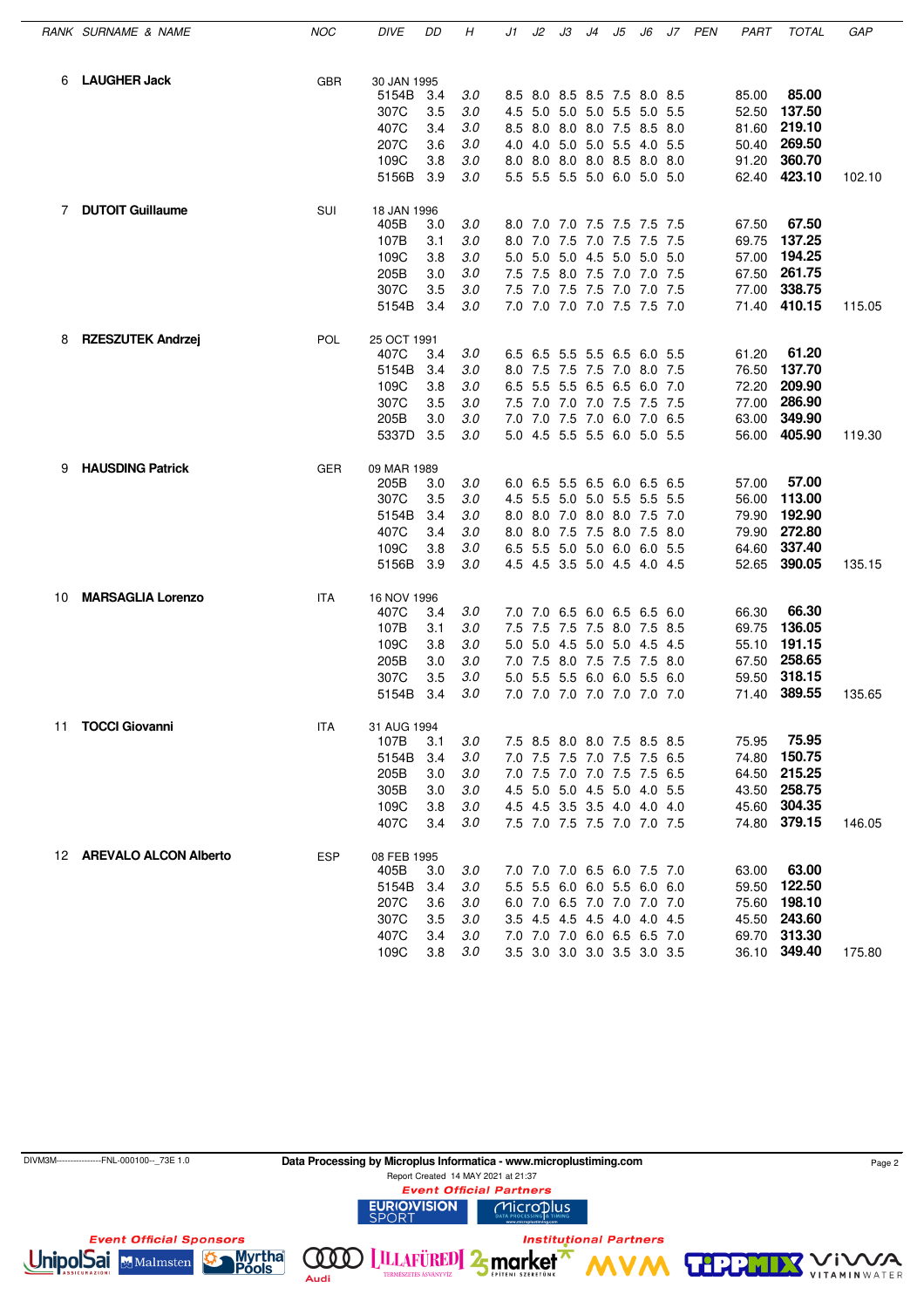

DIVING 10 - 16 MAY

Dive Order

ORDER SURNAME & NAME NOC BORN

**Event 12 16 MAY 2021 - 12:00**

**10m Platform Men Preliminary**

|    |                               | <b>REFEREE</b><br>ASSISTANT                                                                                             | MOISEEVA Svetlana<br><b>KRYNICKI Bartolomiej</b>                                                                                                                                                              | LEN<br>LEN |                 |
|----|-------------------------------|-------------------------------------------------------------------------------------------------------------------------|---------------------------------------------------------------------------------------------------------------------------------------------------------------------------------------------------------------|------------|-----------------|
|    |                               | JUDGE 1<br>JUDGE 2<br><b>JUDGE 3</b><br><b>JUDGE 4</b><br><b>JUDGE 5</b><br>JUDGE 6<br><b>JUDGE 7</b><br><b>RESERVE</b> | <b>PANEL</b><br>STRITT BURK Carmen<br><b>FEOKTISTOV Eduard</b><br><b>MAMONTOV Andrei</b><br><b>BECKER Norman</b><br>PATSERINA Olena<br>POLAZZO Marco Valerio<br><b>WIERNIUK Anna</b><br><b>BARTAIA Irakli</b> |            |                 |
| 1  | <b>ROSSET Matthleu</b>        |                                                                                                                         |                                                                                                                                                                                                               | <b>FRA</b> | 26 MAY 1990     |
| 2  | <b>GIOVANNINI Riccardo</b>    |                                                                                                                         |                                                                                                                                                                                                               | ITA        | 14 MAR 2003     |
| 3  | <b>BAYANDURYAN Vartan</b>     |                                                                                                                         |                                                                                                                                                                                                               | ARM        | 20 SEP 1993     |
| 4  | <b>POPOVICI Constantin</b>    |                                                                                                                         |                                                                                                                                                                                                               | ROU        | 02 OCT 1988     |
| 5  | <b>DALEY Thomas</b>           |                                                                                                                         |                                                                                                                                                                                                               | GBR        | 21 MAY 1994     |
| 6  | <b>SEREDA Oleksii</b>         |                                                                                                                         |                                                                                                                                                                                                               | UKR        | 25 DEC 2005     |
| 7  | <b>WERMELINGER Jan</b>        |                                                                                                                         |                                                                                                                                                                                                               | SUI        | 14 MAR 1998     |
| 8  | <b>GUR Kivanc</b>             |                                                                                                                         |                                                                                                                                                                                                               | TUR        | 10 FEB 2000     |
| 9  | <b>MINIBAEV Viktor</b>        |                                                                                                                         |                                                                                                                                                                                                               | <b>RUS</b> | 18 JUL 1991     |
| 10 | <b>MOLVALIS Nikolaos</b>      |                                                                                                                         |                                                                                                                                                                                                               | GRE        | 06 JUL 2000     |
| 11 | <b>SERBIN Oleh</b>            |                                                                                                                         |                                                                                                                                                                                                               | UKR        | 11 AUG 2001     |
| 12 | <b>KNOLL Anton</b>            |                                                                                                                         |                                                                                                                                                                                                               | AUT        | 21 NOV 2004     |
| 13 | <b>TSIRIKOS Athanasios</b>    |                                                                                                                         |                                                                                                                                                                                                               | <b>GRE</b> | 04 MAR 2002     |
| 14 | <b>PARADZIK Vinko</b>         |                                                                                                                         |                                                                                                                                                                                                               | SWE        | 09 OCT 1992     |
| 15 | <b>LARSEN Andreas Sargent</b> |                                                                                                                         |                                                                                                                                                                                                               | ITA        | 20 APR 1999     |
| 16 | <b>LOTFI Dariush</b>          |                                                                                                                         |                                                                                                                                                                                                               |            | AUT 05 JAN 2001 |
| 17 | <b>HARUTYUNYAN Vladimir</b>   |                                                                                                                         |                                                                                                                                                                                                               | ARM        | 18 JUL 1998     |
| 18 | <b>BARTHEL Timo</b>           |                                                                                                                         |                                                                                                                                                                                                               | GER        | 03 APR 1996     |
| 19 | <b>BAROUSKI Artsiom</b>       |                                                                                                                         |                                                                                                                                                                                                               | BLR        | 16 SEP 1999     |
| 20 | <b>WILLIAMS Noah</b>          |                                                                                                                         |                                                                                                                                                                                                               | GBR        | 15 MAY 2000     |
| 21 | <b>BONDAR Aleksandr</b>       |                                                                                                                         |                                                                                                                                                                                                               | <b>RUS</b> | 25 OCT 1993     |
| 22 | EIKERMANN G. Jaden            |                                                                                                                         |                                                                                                                                                                                                               | GER        | 14 FEB 2005     |



**LILLAFÜRED** 2 market

 $\overline{M}$ 

**TIPP** 

VA

'i V

**VITAMIN** WATER



Malmsten

**UnipolSai** 

**Myrtha** 

**ools** 

 $\omega$ 

Audi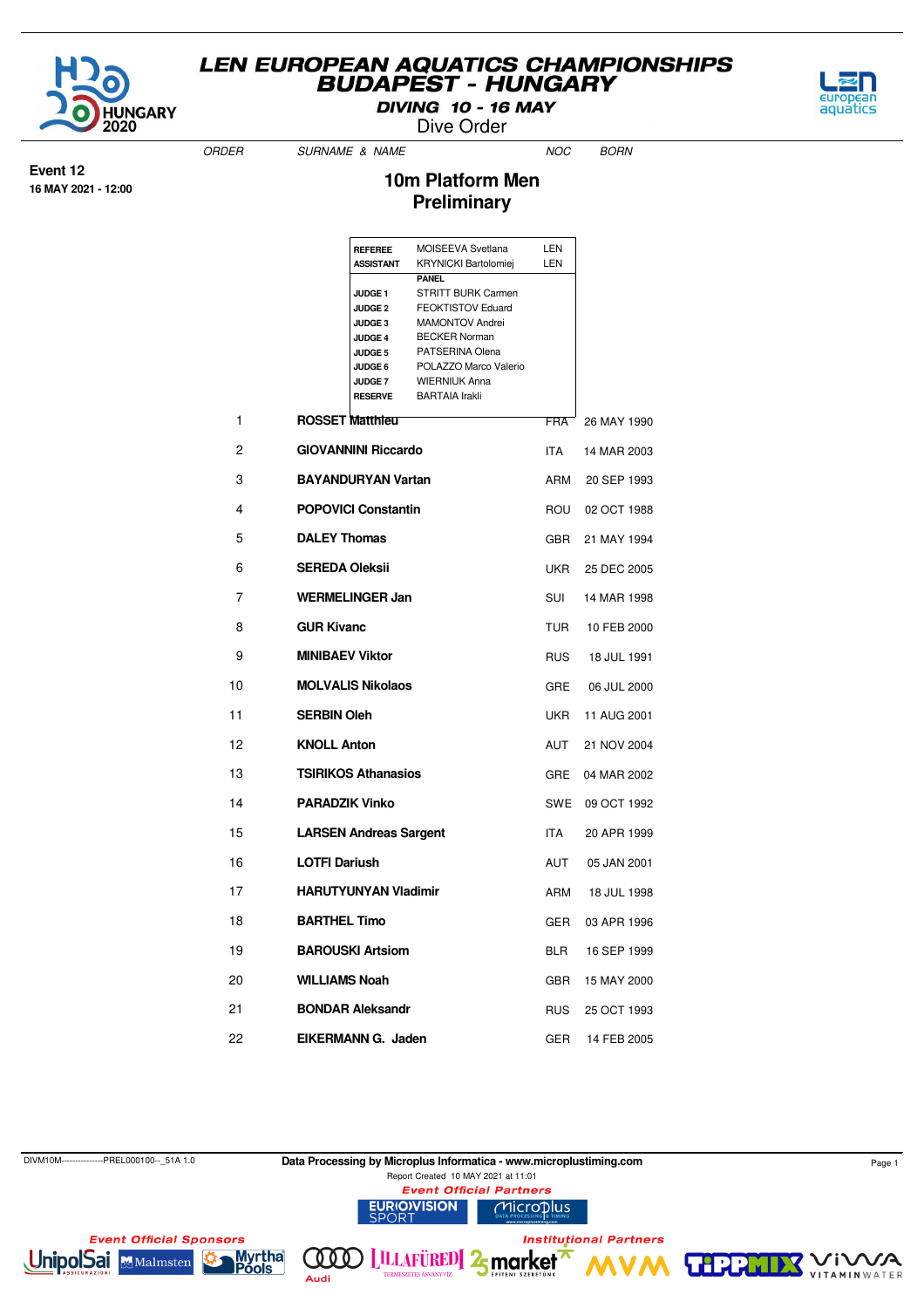

DIVING 10 - 16 MAY

Dive Order



ORDER SURNAME & NAME NOC BORN

#### **Event 12**

**16 MAY 2021 - 12:00**

DIVE h DESCR NOW REVISED

**15 MAY 15:12**

| 10m Platform Men   |  |
|--------------------|--|
| <b>Preliminary</b> |  |

| LEN<br><b>KRYNICKI Bartolomiej</b><br><b>ASSISTANT</b><br><b>PANEL</b><br>STRITT BURK Carmen<br><b>JUDGE 1</b><br><b>FEOKTISTOV Eduard</b><br><b>JUDGE 2</b><br>MAMONTOV Andrei<br>JUDGE 3<br><b>JUDGE 4</b><br><b>BECKER Norman</b><br>JUDGE 5<br>PATSERINA Olena<br>POLAZZO Marco Valerio<br>JUDGE 6<br><b>WIERNIUK Anna</b><br><b>JUDGE 7</b> | 3.2<br>3.4 |
|--------------------------------------------------------------------------------------------------------------------------------------------------------------------------------------------------------------------------------------------------------------------------------------------------------------------------------------------------|------------|
|                                                                                                                                                                                                                                                                                                                                                  |            |
|                                                                                                                                                                                                                                                                                                                                                  |            |
|                                                                                                                                                                                                                                                                                                                                                  |            |
|                                                                                                                                                                                                                                                                                                                                                  |            |
|                                                                                                                                                                                                                                                                                                                                                  |            |
|                                                                                                                                                                                                                                                                                                                                                  |            |
|                                                                                                                                                                                                                                                                                                                                                  |            |
|                                                                                                                                                                                                                                                                                                                                                  |            |
| <b>BARTAIA Irakli</b><br><b>RESERVE</b>                                                                                                                                                                                                                                                                                                          |            |
| <b>ROSSET Matthieu</b><br>26 MAY 1990<br>1<br><b>FRA</b>                                                                                                                                                                                                                                                                                         |            |
| INWARD 3-1/2 SOMERSAULTS<br><b>TUCK</b><br>$\mathbf{1}$<br>407C 10.0m                                                                                                                                                                                                                                                                            |            |
| $\overline{2}$<br>REVERSE 3-1/2 SOMERSAULTS<br>307C 10.0m<br><b>TUCK</b>                                                                                                                                                                                                                                                                         |            |
| 3<br>207C<br>10.0m<br>BACK 3-1/2 SOMERSAULTS<br><b>TUCK</b>                                                                                                                                                                                                                                                                                      | 3.3        |
| 626C<br>ARMSTAND BACK 3 SOMERSAULTS TUCK<br>4<br>10.0 <sub>m</sub>                                                                                                                                                                                                                                                                               | 3.3        |
| 5<br>109C<br>FORWARD 4-1/2 SOMERSAULTS<br><b>TUCK</b><br>10.0 <sub>m</sub>                                                                                                                                                                                                                                                                       | 3.7        |
| 5253B 10.0m<br>6<br>BACK 2-1/2 SOMERS, 1-1/2 TWISTS<br><b>PIKE</b>                                                                                                                                                                                                                                                                               | 3.2        |
| <b>GIOVANNINI Riccardo</b><br>2<br>14 MAR 2003<br><b>ITA</b>                                                                                                                                                                                                                                                                                     |            |
| 305C 10.0m<br>REVERSE 2-1/2 SOMERSAULTS<br><b>TUCK</b><br>1                                                                                                                                                                                                                                                                                      | 2.8        |
| FORWARD 3-1/2 SOMERSAULTS<br><b>PIKE</b><br>2<br>107B<br>10.0m                                                                                                                                                                                                                                                                                   | 3.0        |
| 3<br>407C<br>10.0 <sub>m</sub><br>INWARD 3-1/2 SOMERSAULTS<br><b>TUCK</b>                                                                                                                                                                                                                                                                        | 3.2        |
| 4<br>626C<br>10.0 <sub>m</sub><br>ARMSTAND BACK 3 SOMERSAULTS TUCK                                                                                                                                                                                                                                                                               | 3.3        |
| 5<br>207C<br><b>BACK 3-1/2 SOMERSAULTS</b><br><b>TUCK</b><br>10.0m                                                                                                                                                                                                                                                                               | 3.3        |
| 5253B 10.0m BACK 2-1/2 SOMERS, 1-1/2 TWISTS<br>6<br><b>PIKE</b>                                                                                                                                                                                                                                                                                  | 3.2        |
| 3<br><b>BAYANDURYAN Vartan</b><br>20 SEP 1993<br>ARM                                                                                                                                                                                                                                                                                             |            |
| INWARD 3-1/2 SOMERSAULTS<br>407C 10.0m<br><b>TUCK</b><br>1                                                                                                                                                                                                                                                                                       | 3.2        |
| $\overline{2}$<br><b>PIKE</b><br>107B 10.0m<br>FORWARD 3-1/2 SOMERSAULTS                                                                                                                                                                                                                                                                         | 3.0        |
| 3<br>10.0m<br><b>PIKE</b><br>207B<br>BACK 3-1/2 SOMERSAULTS                                                                                                                                                                                                                                                                                      | 3.6        |
| 4<br>307C<br>10.0 <sub>m</sub><br>REVERSE 3-1/2 SOMERSAULTS<br><b>TUCK</b>                                                                                                                                                                                                                                                                       | 3.4        |
| 5<br>6245D<br>10.0 <sub>m</sub><br>ARMSTAND BACK 2 SOM, 2-1/2 TW.<br>6<br>5255B 10.0m<br>BACK 2-1/2 SOMERS, 2-1/2 TWISTS<br><b>PIKE</b>                                                                                                                                                                                                          | 3.6<br>3.6 |
|                                                                                                                                                                                                                                                                                                                                                  |            |
| <b>POPOVICI Constantin</b><br>4<br>ROU 02 OCT 1988                                                                                                                                                                                                                                                                                               |            |
| 6243D 10.0m<br>ARMSTAND BACK 2 SOM. 1-1/2 TW.<br>$\mathbf{1}$<br>2<br>REVERSE 3-1/2 SOMERSAULTS<br>307C<br>10.0m                                                                                                                                                                                                                                 | 3.2<br>3.4 |
| <b>TUCK</b><br><b>PIKE</b><br>3<br>207B<br>10.0m BACK 3-1/2 SOMERSAULTS                                                                                                                                                                                                                                                                          | 3.6        |
| 107B<br>10.0m FORWARD 3-1/2 SOMERSAULTS<br><b>PIKE</b><br>4                                                                                                                                                                                                                                                                                      | 3.0        |
| 5<br>407C<br>10.0m<br>INWARD 3-1/2 SOMERSAULTS<br><b>TUCK</b>                                                                                                                                                                                                                                                                                    | 3.2        |
| 6<br>5253B 10.0m<br>BACK 2-1/2 SOMERS. 1-1/2 TWISTS<br><b>PIKE</b>                                                                                                                                                                                                                                                                               | 3.2        |
|                                                                                                                                                                                                                                                                                                                                                  |            |
| <b>DALEY Thomas</b><br>5<br>GBR 21 MAY 1994                                                                                                                                                                                                                                                                                                      |            |
| REVERSE 3-1/2 SOMERSAULTS<br><b>TUCK</b><br>307C 10.0m<br>1                                                                                                                                                                                                                                                                                      | 3.4        |
| $\overline{2}$<br>407C<br>10.0m<br>INWARD 3-1/2 SOMERSAULTS<br><b>TUCK</b><br>3<br>5172B<br><b>PIKE</b><br>10.0 <sub>m</sub><br>FWD 3-1/2 SOMERSAULTS 1 TWIST                                                                                                                                                                                    | 3.2<br>3.6 |
| 626B<br>10.0 <sub>m</sub><br>ARMSTAND BACK 3 SOMERSAULTS PIKE<br>4                                                                                                                                                                                                                                                                               | 3.5        |
| 5<br>109C<br>FORWARD 4-1/2 SOMERSAULTS<br>10.0m<br><b>TUCK</b>                                                                                                                                                                                                                                                                                   |            |
| 6<br>207B 10.0m<br><b>BACK 3-1/2 SOMERSAULTS</b><br><b>PIKE</b><br>3.6                                                                                                                                                                                                                                                                           | 3.7        |

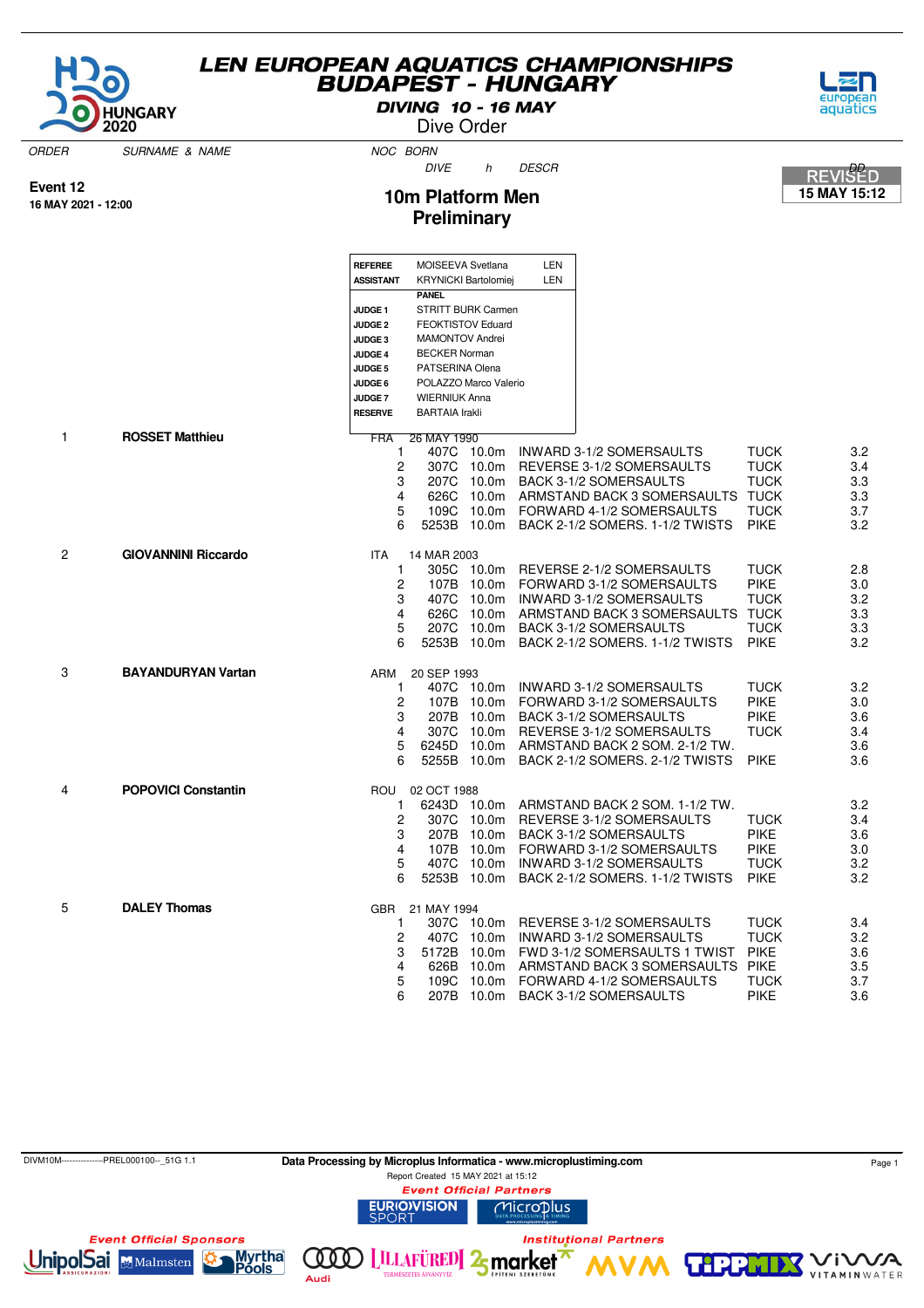| <i>ORDER</i>   | <b>SURNAME &amp; NAME</b>  | NOC BORN                                                                                                                      |            |
|----------------|----------------------------|-------------------------------------------------------------------------------------------------------------------------------|------------|
|                |                            | <b>DIVE</b><br><b>DESCR</b><br>h                                                                                              | DD         |
| 6              | <b>SEREDA Oleksii</b>      | UKR 25 DEC 2005                                                                                                               |            |
|                |                            | <b>TUCK</b><br>407C 10.0m<br>INWARD 3-1/2 SOMERSAULTS<br>1                                                                    | 3.2        |
|                |                            | <b>PIKE</b><br>2<br>107B 10.0m FORWARD 3-1/2 SOMERSAULTS                                                                      | 3.0        |
|                |                            | 3<br>207C 10.0m BACK 3-1/2 SOMERSAULTS<br><b>TUCK</b>                                                                         | 3.3        |
|                |                            | 6245D 10.0m ARMSTAND BACK 2 SOM. 2-1/2 TW.<br>4                                                                               | 3.6        |
|                |                            | 307C 10.0m REVERSE 3-1/2 SOMERSAULTS<br>5<br><b>TUCK</b>                                                                      | 3.4        |
|                |                            | 5253B 10.0m BACK 2-1/2 SOMERS, 1-1/2 TWISTS<br>6<br><b>PIKE</b>                                                               | 3.2        |
| $\overline{7}$ | <b>WERMELINGER Jan</b>     | SUI<br>14 MAR 1998<br>107B 10.0m FORWARD 3-1/2 SOMERSAULTS<br><b>PIKE</b>                                                     |            |
|                |                            | 1.<br>407C 10.0m INWARD 3-1/2 SOMERSAULTS<br><b>TUCK</b><br>2                                                                 | 3.0<br>3.2 |
|                |                            | 6243D 10.0m ARMSTAND BACK 2 SOM. 1-1/2 TW.<br>3                                                                               | 3.2        |
|                |                            | 207C 10.0m BACK 3-1/2 SOMERSAULTS<br>4<br><b>TUCK</b>                                                                         | 3.3        |
|                |                            | 305C 10.0m REVERSE 2-1/2 SOMERSAULTS<br>5<br><b>TUCK</b>                                                                      | 2.8        |
|                |                            | 6<br>5253B 10.0m BACK 2-1/2 SOMERS. 1-1/2 TWISTS<br><b>PIKE</b>                                                               | 3.2        |
| 8              | <b>GUR Kivanc</b>          | TUR<br>10 FEB 2000                                                                                                            |            |
|                |                            | 107B 10.0m FORWARD 3-1/2 SOMERSAULTS<br><b>PIKE</b><br>1                                                                      | 3.0        |
|                |                            | 2<br>305C 10.0m REVERSE 2-1/2 SOMERSAULTS<br><b>TUCK</b>                                                                      | 2.8        |
|                |                            | 205B 10.0m BACK 2-1/2 SOMERSAULTS<br><b>PIKE</b><br>3<br>6243D 10.0m ARMSTAND BACK 2 SOM. 1-1/2 TW.<br>4                      | 2.9<br>3.2 |
|                |                            | 5<br>5235D 10.0m BACK 1-1/2 SOMERS. 2-1/2 TWISTS                                                                              | 2.8        |
|                |                            | 6<br>405C 10.0m INWARD 2-1/2 SOMERSAULTS<br><b>TUCK</b>                                                                       | 2.5        |
| 9              | <b>MINIBAEV Viktor</b>     | 18 JUL 1991<br><b>RUS</b>                                                                                                     |            |
|                |                            | 407C 10.0m INWARD 3-1/2 SOMERSAULTS<br><b>TUCK</b><br>1                                                                       | 3.2        |
|                |                            | REVERSE 3-1/2 SOMERSAULTS<br><b>TUCK</b><br>2<br>307C 10.0m                                                                   | 3.4        |
|                |                            | 3<br>6245D 10.0m ARMSTAND BACK 2 SOM. 2-1/2 TW.                                                                               | 3.6        |
|                |                            | 207B 10.0m BACK 3-1/2 SOMERSAULTS<br><b>PIKE</b><br>4                                                                         | 3.6        |
|                |                            | 109C 10.0m FORWARD 4-1/2 SOMERSAULTS<br><b>TUCK</b><br>5<br>6<br>5255B 10.0m BACK 2-1/2 SOMERS. 2-1/2 TWISTS<br><b>PIKE</b>   | 3.7<br>3.6 |
| 10             | <b>MOLVALIS Nikolaos</b>   | 06 JUL 2000                                                                                                                   |            |
|                |                            | <b>GRE</b><br>107B 10.0m FORWARD 3-1/2 SOMERSAULTS<br><b>PIKE</b><br>1                                                        | 3.0        |
|                |                            | 205B 10.0m BACK 2-1/2 SOMERSAULTS<br><b>PIKE</b><br>2                                                                         | 2.9        |
|                |                            | ARMSTAND BACK 2 SOMERSAULTS<br><b>PIKE</b><br>3<br>624B 10.0m                                                                 | 2.8        |
|                |                            | 4<br>305C 10.0m REVERSE 2-1/2 SOMERSAULTS<br><b>TUCK</b>                                                                      | 2.8        |
|                |                            | 407C 10.0m<br>INWARD 3-1/2 SOMERSAULTS<br><b>TUCK</b><br>5                                                                    | 3.2        |
|                |                            | 5253B 10.0m<br>BACK 2-1/2 SOMERS. 1-1/2 TWISTS<br><b>PIKE</b><br>6                                                            | 3.2        |
| 11             | <b>SERBIN Oleh</b>         | UKR 11 AUG 2001                                                                                                               |            |
|                |                            | <b>TUCK</b><br>407C 10.0m INWARD 3-1/2 SOMERSAULTS<br>1<br>207C 10.0m BACK 3-1/2 SOMERSAULTS                                  | 3.2        |
|                |                            | <b>TUCK</b><br>2<br>307C 10.0m REVERSE 3-1/2 SOMERSAULTS<br><b>TUCK</b><br>3                                                  | 3.3<br>3.4 |
|                |                            | 107B 10.0m FORWARD 3-1/2 SOMERSAULTS<br><b>PIKE</b><br>4                                                                      | 3.0        |
|                |                            | 6243D 10.0m ARMSTAND BACK 2 SOM, 1-1/2 TW.<br>5                                                                               | 3.2        |
|                |                            | 6<br>5253B 10.0m BACK 2-1/2 SOMERS. 1-1/2 TWISTS<br><b>PIKE</b>                                                               | 3.2        |
| 12             | <b>KNOLL Anton</b>         | AUT 21 NOV 2004                                                                                                               |            |
|                |                            | 305C 10.0m REVERSE 2-1/2 SOMERSAULTS<br><b>TUCK</b><br>1                                                                      | 2.8        |
|                |                            | <b>TUCK</b><br>2<br>626C 10.0m ARMSTAND BACK 3 SOMERSAULTS                                                                    | 3.3        |
|                |                            | 207C 10.0m BACK 3-1/2 SOMERSAULTS<br><b>TUCK</b><br>3                                                                         | 3.3        |
|                |                            | <b>PIKE</b><br>107B 10.0m FORWARD 3-1/2 SOMERSAULTS<br>4                                                                      | 3.0        |
|                |                            | 5<br>407C 10.0m INWARD 3-1/2 SOMERSAULTS<br><b>TUCK</b><br>5253B 10.0m<br>BACK 2-1/2 SOMERS. 1-1/2 TWISTS<br><b>PIKE</b><br>6 | 3.2<br>3.2 |
| 13             | <b>TSIRIKOS Athanasios</b> | GRE 04 MAR 2002                                                                                                               |            |
|                |                            | 107B 10.0m FORWARD 3-1/2 SOMERSAULTS<br><b>PIKE</b><br>1                                                                      | 3.0        |
|                |                            | 2<br>205B 10.0m BACK 2-1/2 SOMERSAULTS<br><b>PIKE</b>                                                                         | 2.9        |
|                |                            | 6142D 10.0m ARMSTAND FWD 2 SOMERS. 1 TWIST<br>3                                                                               | 3.1        |
|                |                            | 305C 10.0m REVERSE 2-1/2 SOMERSAULTS<br><b>TUCK</b><br>4                                                                      | 2.8        |
|                |                            | 407C 10.0m INWARD 3-1/2 SOMERSAULTS<br><b>TUCK</b><br>5                                                                       | 3.2        |
|                |                            | 6<br>5253B 10.0m BACK 2-1/2 SOMERS. 1-1/2 TWISTS<br><b>PIKE</b>                                                               | 3.2        |

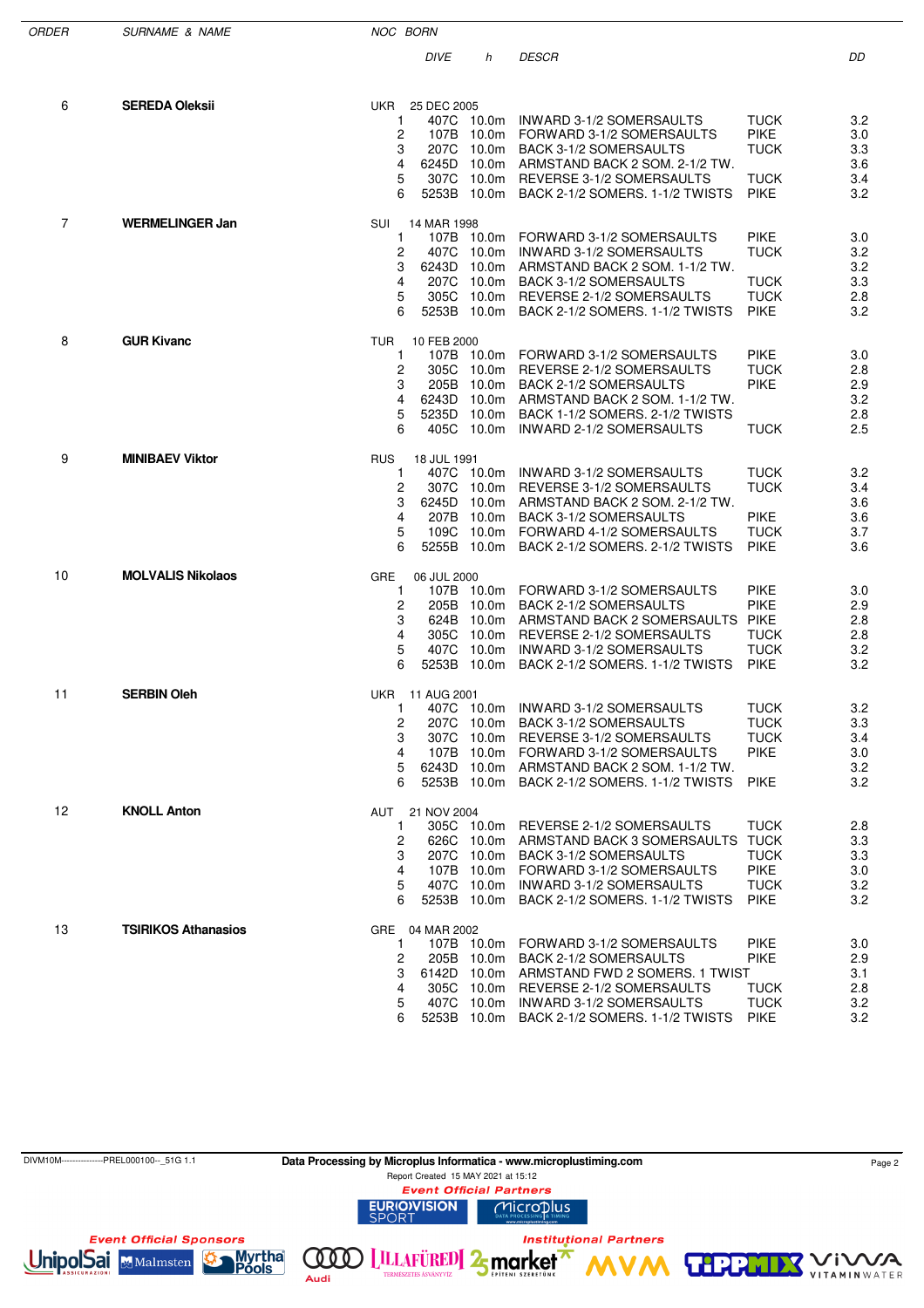| ORDER | <b>SURNAME &amp; NAME</b>     |                     | NOC BORN                  |       |                                                                                         |                            |            |
|-------|-------------------------------|---------------------|---------------------------|-------|-----------------------------------------------------------------------------------------|----------------------------|------------|
|       |                               |                     | DIVE                      | h     | <b>DESCR</b>                                                                            |                            | DD         |
| 14    | <b>PARADZIK Vinko</b>         |                     | SWE 09 OCT 1992           |       |                                                                                         |                            |            |
|       |                               | 1<br>2              | 407C 10.0m<br>6245D 10.0m |       | INWARD 3-1/2 SOMERSAULTS<br>ARMSTAND BACK 2 SOM. 2-1/2 TW.                              | <b>TUCK</b>                | 3.2<br>3.6 |
|       |                               | 3                   |                           |       | 207B 10.0m BACK 3-1/2 SOMERSAULTS                                                       | <b>PIKE</b>                | 3.6        |
|       |                               | 4<br>5              |                           |       | 307C 10.0m REVERSE 3-1/2 SOMERSAULTS<br>5337D 10.0m REVERSE 1-1/2 SOMERS. 3-1/2 TW.     | <b>TUCK</b>                | 3.4<br>3.4 |
|       |                               | 6                   |                           |       | 107B 10.0m FORWARD 3-1/2 SOMERSAULTS                                                    | <b>PIKE</b>                | 3.0        |
| 15    | <b>LARSEN Andreas Sargent</b> | ITA                 | 20 APR 1999               |       |                                                                                         |                            |            |
|       |                               | 1<br>$\overline{c}$ |                           |       | 5154B 10.0m FWD 2-1/2 SOMERSAULTS 2 TWISTS PIKE<br>307C 10.0m REVERSE 3-1/2 SOMERSAULTS | <b>TUCK</b>                | 3.3<br>3.4 |
|       |                               | 3                   | 207C                      | 10.0m | BACK 3-1/2 SOMERSAULTS                                                                  | <b>TUCK</b>                | 3.3        |
|       |                               | $\overline{4}$      |                           |       | 626C 10.0m ARMSTAND BACK 3 SOMERSAULTS TUCK                                             |                            | 3.3        |
|       |                               | 5                   |                           |       | 407C 10.0m INWARD 3-1/2 SOMERSAULTS                                                     | <b>TUCK</b>                | 3.2        |
|       |                               | 6                   |                           |       | 109C 10.0m FORWARD 4-1/2 SOMERSAULTS                                                    | <b>TUCK</b>                | 3.7        |
| 16    | <b>LOTFI Dariush</b>          | AUT<br>1            | 05 JAN 2001               |       | 6243D 10.0m ARMSTAND BACK 2 SOM. 1-1/2 TW.                                              |                            | 3.2        |
|       |                               | 2                   |                           |       | 107B 10.0m FORWARD 3-1/2 SOMERSAULTS                                                    | <b>PIKE</b>                | 3.0        |
|       |                               | 3                   |                           |       | 207C 10.0m BACK 3-1/2 SOMERSAULTS                                                       | <b>TUCK</b>                | 3.3        |
|       |                               | 4<br>5              | 5253B 10.0m               |       | 407C 10.0m INWARD 3-1/2 SOMERSAULTS<br>BACK 2-1/2 SOMERS. 1-1/2 TWISTS                  | <b>TUCK</b><br><b>PIKE</b> | 3.2<br>3.2 |
|       |                               | 6                   |                           |       | 307C 10.0m REVERSE 3-1/2 SOMERSAULTS                                                    | <b>TUCK</b>                | 3.4        |
| 17    | <b>HARUTYUNYAN Vladimir</b>   | ARM                 | 18 JUL 1998               |       |                                                                                         |                            |            |
|       |                               | 1<br>$\overline{2}$ |                           |       | 407C 10.0m INWARD 3-1/2 SOMERSAULTS<br>107B 10.0m FORWARD 3-1/2 SOMERSAULTS             | <b>TUCK</b><br><b>PIKE</b> | 3.2        |
|       |                               | 3                   |                           |       | 207B 10.0m BACK 3-1/2 SOMERSAULTS                                                       | <b>PIKE</b>                | 3.0<br>3.6 |
|       |                               | 4                   |                           |       | 6245D 10.0m ARMSTAND BACK 2 SOM. 2-1/2 TW.                                              |                            | 3.6        |
|       |                               | 5                   |                           |       | 307C 10.0m REVERSE 3-1/2 SOMERSAULTS                                                    | <b>TUCK</b>                | 3.4        |
|       |                               | 6                   |                           |       | 5255B 10.0m BACK 2-1/2 SOMERS. 2-1/2 TWISTS                                             | <b>PIKE</b>                | 3.6        |
| 18    | <b>BARTHEL Timo</b>           |                     | GER 03 APR 1996           |       |                                                                                         |                            |            |
|       |                               | 1<br>2              | 407C 10.0m                |       | 6245D 10.0m ARMSTAND BACK 2 SOM. 2-1/2 TW.<br>INWARD 3-1/2 SOMERSAULTS                  | <b>TUCK</b>                | 3.6<br>3.2 |
|       |                               | 3                   | 107B 10.0m                |       | FORWARD 3-1/2 SOMERSAULTS                                                               | <b>PIKE</b>                | 3.0        |
|       |                               | 4                   |                           |       | 207B 10.0m BACK 3-1/2 SOMERSAULTS                                                       | <b>PIKE</b>                | 3.6        |
|       |                               | 5<br>6              | 307C                      | 10.0m | REVERSE 3-1/2 SOMERSAULTS<br>5253B 10.0m BACK 2-1/2 SOMERS. 1-1/2 TWISTS                | <b>TUCK</b><br><b>PIKE</b> | 3.4<br>3.2 |
| 19    | <b>BAROUSKI Artsiom</b>       | <b>BLR</b>          | 16 SEP 1999               |       |                                                                                         |                            |            |
|       |                               | 1                   |                           |       | 407C 10.0m INWARD 3-1/2 SOMERSAULTS                                                     | <b>TUCK</b>                | 3.2        |
|       |                               | 2                   |                           |       | 107B 10.0m FORWARD 3-1/2 SOMERSAULTS                                                    | <b>PIKE</b>                | 3.0        |
|       |                               | 3<br>4              |                           |       | 6243D 10.0m ARMSTAND BACK 2 SOM, 1-1/2 TW.<br>207C 10.0m BACK 3-1/2 SOMERSAULTS         | <b>TUCK</b>                | 3.2<br>3.3 |
|       |                               | 5                   |                           |       | 5253B 10.0m BACK 2-1/2 SOMERS. 1-1/2 TWISTS                                             | <b>PIKE</b>                | 3.2        |
|       |                               | 6                   |                           |       | 305C 10.0m REVERSE 2-1/2 SOMERSAULTS                                                    | <b>TUCK</b>                | 2.8        |
| 20    | <b>WILLIAMS Noah</b>          |                     | GBR 15 MAY 2000           |       |                                                                                         |                            |            |
|       |                               | 1<br>2              |                           |       | 6245D 10.0m ARMSTAND BACK 2 SOM. 2-1/2 TW.<br>207B 10.0m BACK 3-1/2 SOMERSAULTS         | <b>PIKE</b>                | 3.6<br>3.6 |
|       |                               | 3                   |                           |       | 407C 10.0m INWARD 3-1/2 SOMERSAULTS                                                     | <b>TUCK</b>                | 3.2        |
|       |                               | 4                   |                           |       | 307C 10.0m REVERSE 3-1/2 SOMERSAULTS                                                    | <b>TUCK</b>                | 3.4        |
|       |                               | 5<br>6              |                           |       | 109C 10.0m FORWARD 4-1/2 SOMERSAULTS<br>5255B 10.0m BACK 2-1/2 SOMERS, 2-1/2 TWISTS     | <b>TUCK</b><br><b>PIKE</b> | 3.7<br>3.6 |
|       |                               |                     |                           |       |                                                                                         |                            |            |
| 21    | <b>BONDAR Aleksandr</b>       | 1                   | RUS 25 OCT 1993           |       | 407C 10.0m INWARD 3-1/2 SOMERSAULTS                                                     | <b>TUCK</b>                | 3.2        |
|       |                               | 2                   | 307C 10.0m                |       | REVERSE 3-1/2 SOMERSAULTS                                                               | <b>TUCK</b>                | 3.4        |
|       |                               | 3                   |                           |       | 626B 10.0m ARMSTAND BACK 3 SOMERSAULTS                                                  | <b>PIKE</b>                | 3.5        |
|       |                               | 4                   |                           |       | 207B 10.0m BACK 3-1/2 SOMERSAULTS                                                       | <b>PIKE</b>                | 3.6        |
|       |                               | 5<br>6              |                           |       | 109C 10.0m FORWARD 4-1/2 SOMERSAULTS<br>5255B 10.0m BACK 2-1/2 SOMERS. 2-1/2 TWISTS     | <b>TUCK</b><br>PIKE        | 3.7<br>3.6 |
|       |                               |                     |                           |       |                                                                                         |                            |            |

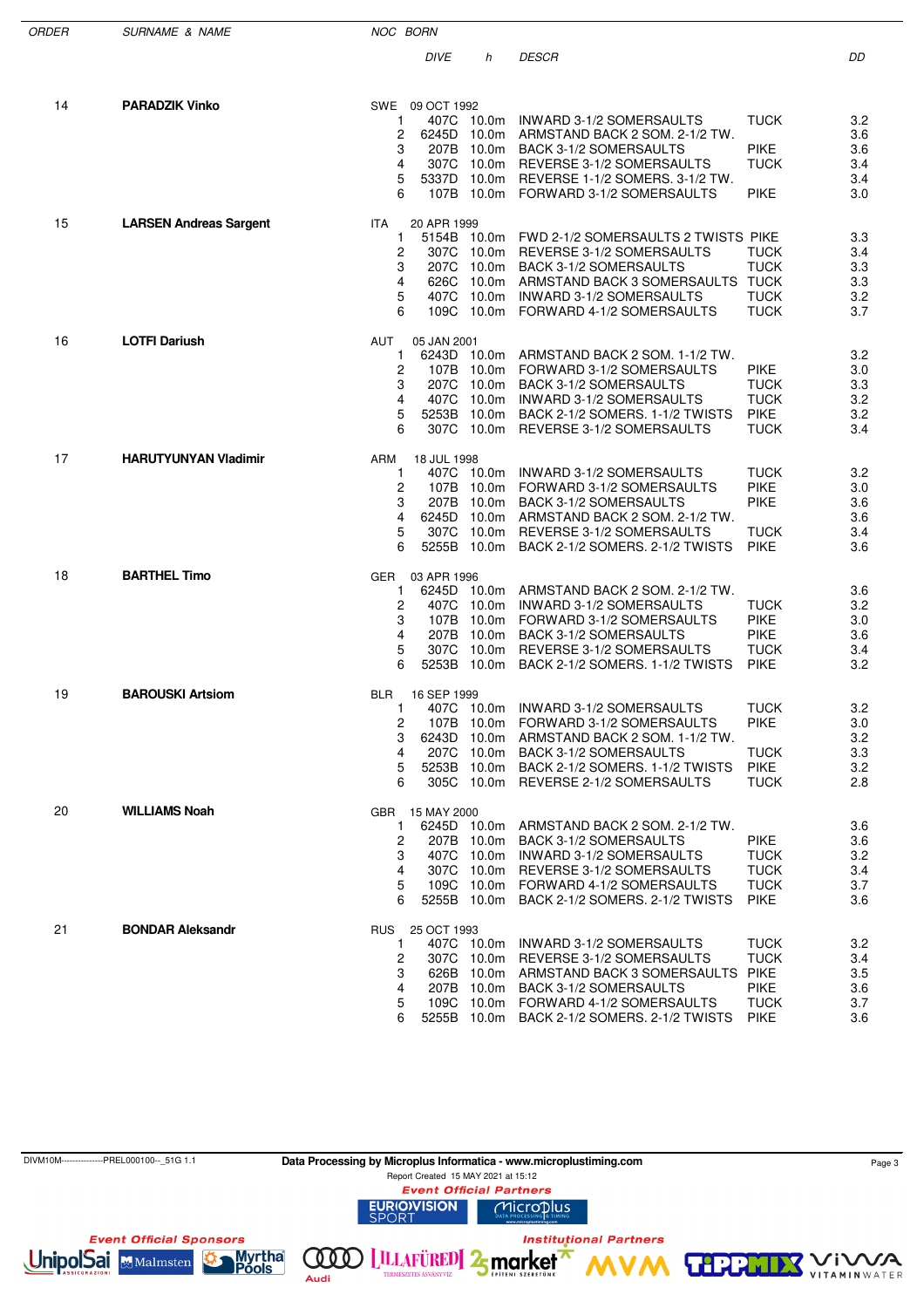| <b>ORDER</b> | <b>SURNAME &amp; NAME</b> |            | NOC BORN    |                   |                                       |             |     |
|--------------|---------------------------|------------|-------------|-------------------|---------------------------------------|-------------|-----|
|              |                           |            | <b>DIVE</b> | h                 | <i>DESCR</i>                          |             | DD  |
| 22           | EIKERMANN G. Jaden        | <b>GER</b> | 14 FEB 2005 |                   |                                       |             |     |
|              |                           |            | 407C        | 10.0m             | INWARD 3-1/2 SOMERSAULTS              | <b>TUCK</b> | 3.2 |
|              |                           | 2          | 107B        | 10.0m             | FORWARD 3-1/2 SOMERSAULTS             | <b>PIKE</b> | 3.0 |
|              |                           | 3          | 207C -      |                   | 10.0m BACK 3-1/2 SOMERSAULTS          | <b>TUCK</b> | 3.3 |
|              |                           | 4          | 307C        | 10.0m             | REVERSE 3-1/2 SOMERSAULTS             | <b>TUCK</b> | 3.4 |
|              |                           | 5.         | 626C.       | 10.0 <sub>m</sub> | ARMSTAND BACK 3 SOMERSAULTS           | <b>TUCK</b> | 3.3 |
|              |                           | 6.         | 5255B       |                   | 10.0m BACK 2-1/2 SOMERS, 2-1/2 TWISTS | <b>PIKE</b> | 3.6 |

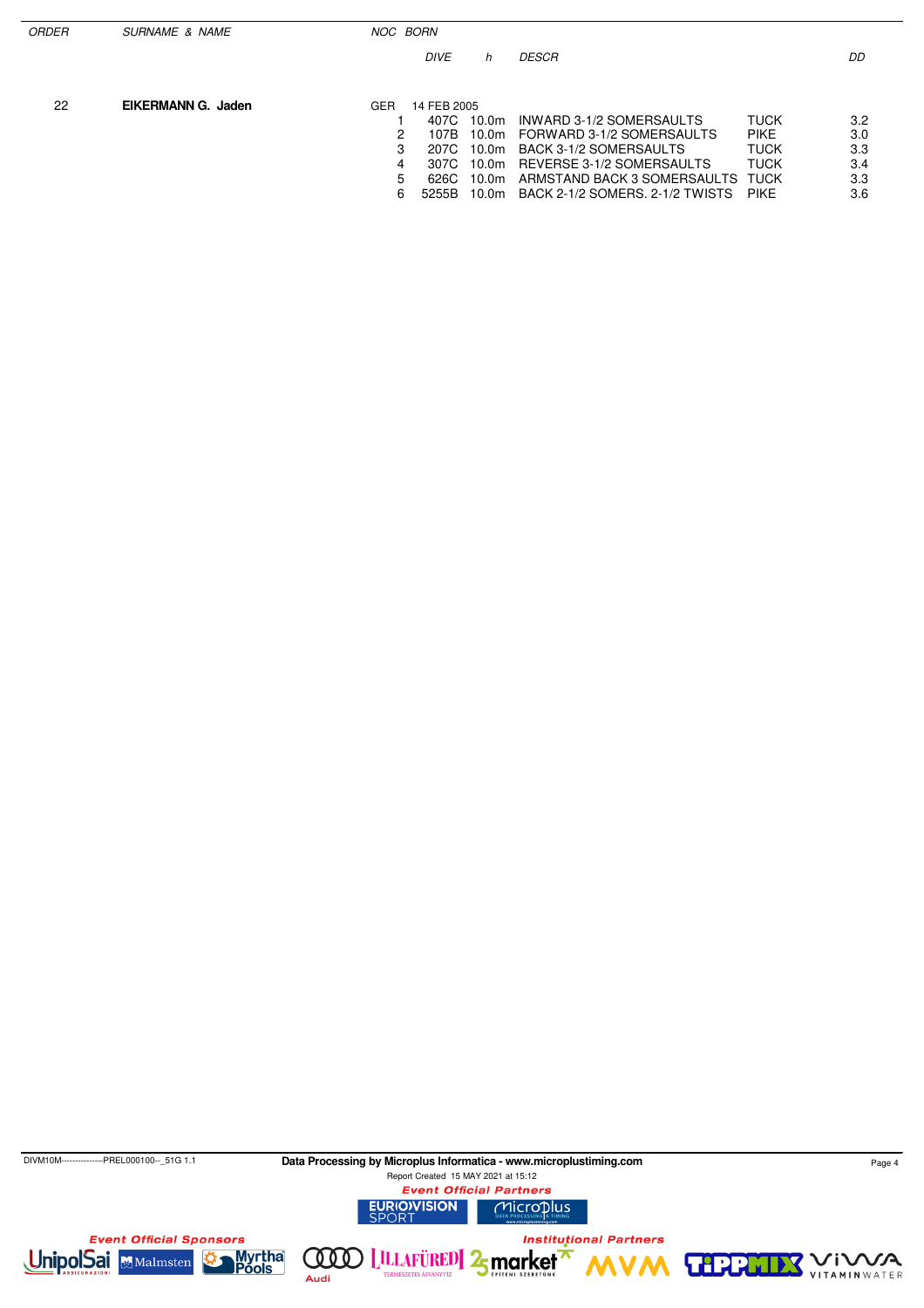

DIVING 10 - 16 MAY

**Results** 

aquatics

RANK SURNAME & NAME NOC BORN TOTAL GAP

**Event 12 16 MAY 2021 - 12:00**

### **10m Platform Men Preliminary**

|                         |                               | <b>REFEREE</b>                   | MOISEEVA Svetlana                       |             | <b>LEN</b> |        |        |
|-------------------------|-------------------------------|----------------------------------|-----------------------------------------|-------------|------------|--------|--------|
|                         |                               | <b>ASSISTANT</b>                 | <b>KRYNICKI Bartolomiej</b>             |             | LEN        |        |        |
|                         |                               |                                  | <b>PANEL</b>                            |             |            |        |        |
|                         |                               | <b>JUDGE 1</b>                   | <b>STRITT BURK Carmen</b>               |             |            |        |        |
|                         |                               | <b>JUDGE 2</b>                   | <b>FEOKTISTOV Eduard</b>                |             |            |        |        |
|                         |                               | JUDGE 3                          | <b>MAMONTOV Andrei</b>                  |             |            |        |        |
|                         |                               | <b>JUDGE 4</b><br><b>JUDGE 5</b> | <b>BECKER Norman</b><br>PATSERINA Olena |             |            |        |        |
|                         |                               | <b>JUDGE 6</b>                   | POLAZZO Marco Valerio                   |             |            |        |        |
|                         |                               | <b>JUDGE 7</b>                   | <b>WIERNIUK Anna</b>                    |             |            |        |        |
|                         |                               | <b>RESERVE</b>                   | <b>BARTAIA Irakli</b>                   |             |            |        |        |
|                         |                               |                                  |                                         |             |            |        |        |
| 1                       | <b>DALEY Thomas</b>           |                                  | <b>GBR</b>                              | 21 MAY 1994 |            | 482.25 |        |
| $\overline{\mathbf{c}}$ | <b>BONDAR Aleksandr</b>       |                                  | <b>RUS</b>                              | 25 OCT 1993 |            | 478.35 | 3.90   |
| 3                       | <b>MINIBAEV Viktor</b>        |                                  | <b>RUS</b>                              | 18 JUL 1991 |            | 469.70 | 12.55  |
| $\overline{\mathbf{4}}$ | <b>SEREDA Oleksii</b>         |                                  | <b>UKR</b>                              | 25 DEC 2005 |            | 445.65 | 36.60  |
| 5                       | <b>POPOVICI Constantin</b>    |                                  | ROU                                     | 02 OCT 1988 |            | 432.90 | 49.35  |
| 6                       | <b>WILLIAMS Noah</b>          |                                  | <b>GBR</b>                              | 15 MAY 2000 |            | 425.75 | 56.50  |
| $\overline{7}$          | <b>BARTHEL Timo</b>           |                                  | <b>GER</b>                              | 03 APR 1996 |            | 417.90 | 64.35  |
| 8                       | <b>SERBIN Oleh</b>            |                                  | <b>UKR</b>                              | 11 AUG 2001 |            | 398.15 | 84.10  |
| 9                       | <b>HARUTYUNYAN Vladimir</b>   |                                  | <b>ARM</b>                              | 18 JUL 1998 |            | 391.50 | 90.75  |
| 10                      | <b>GIOVANNINI Riccardo</b>    |                                  | <b>ITA</b>                              | 14 MAR 2003 |            | 386.35 | 95.90  |
| 11                      | <b>PARADZIK Vinko</b>         |                                  | SWE                                     | 09 OCT 1992 |            | 370.00 | 112.25 |
| 12                      | <b>EIKERMANN G. Jaden</b>     |                                  | <b>GER</b>                              | 14 FEB 2005 |            | 368.10 | 114.15 |
| 13                      | <b>LARSEN Andreas Sargent</b> |                                  | <b>ITA</b>                              | 20 APR 1999 |            | 363.30 | 118.95 |
| 14                      | <b>TSIRIKOS Athanasios</b>    |                                  | <b>GRE</b>                              | 04 MAR 2002 |            | 357.75 | 124.50 |
| 15                      | <b>ROSSET Matthieu</b>        |                                  | <b>FRA</b>                              | 26 MAY 1990 |            | 357.45 | 124.80 |
| 16                      | <b>MOLVALIS Nikolaos</b>      |                                  | <b>GRE</b>                              | 06 JUL 2000 |            | 355.30 | 126.95 |
| 17                      | <b>BAYANDURYAN Vartan</b>     |                                  | <b>ARM</b>                              | 20 SEP 1993 |            | 354.60 | 127.65 |
| 18                      | <b>WERMELINGER Jan</b>        |                                  | <b>SUI</b>                              | 14 MAR 1998 |            | 325.30 | 156.95 |
| 19                      | <b>LOTFI Dariush</b>          |                                  | <b>AUT</b>                              | 05 JAN 2001 |            | 307.75 | 174.50 |
| 20                      | <b>GUR Kivanc</b>             |                                  | <b>TUR</b>                              | 10 FEB 2000 |            | 293.50 | 188.75 |
| 21                      | <b>BAROUSKI Artsiom</b>       |                                  | <b>BLR</b>                              | 16 SEP 1999 |            | 287.35 | 194.90 |
| 22                      | <b>KNOLL Anton</b>            |                                  | <b>AUT</b>                              | 21 NOV 2004 |            | 283.15 | 199.10 |

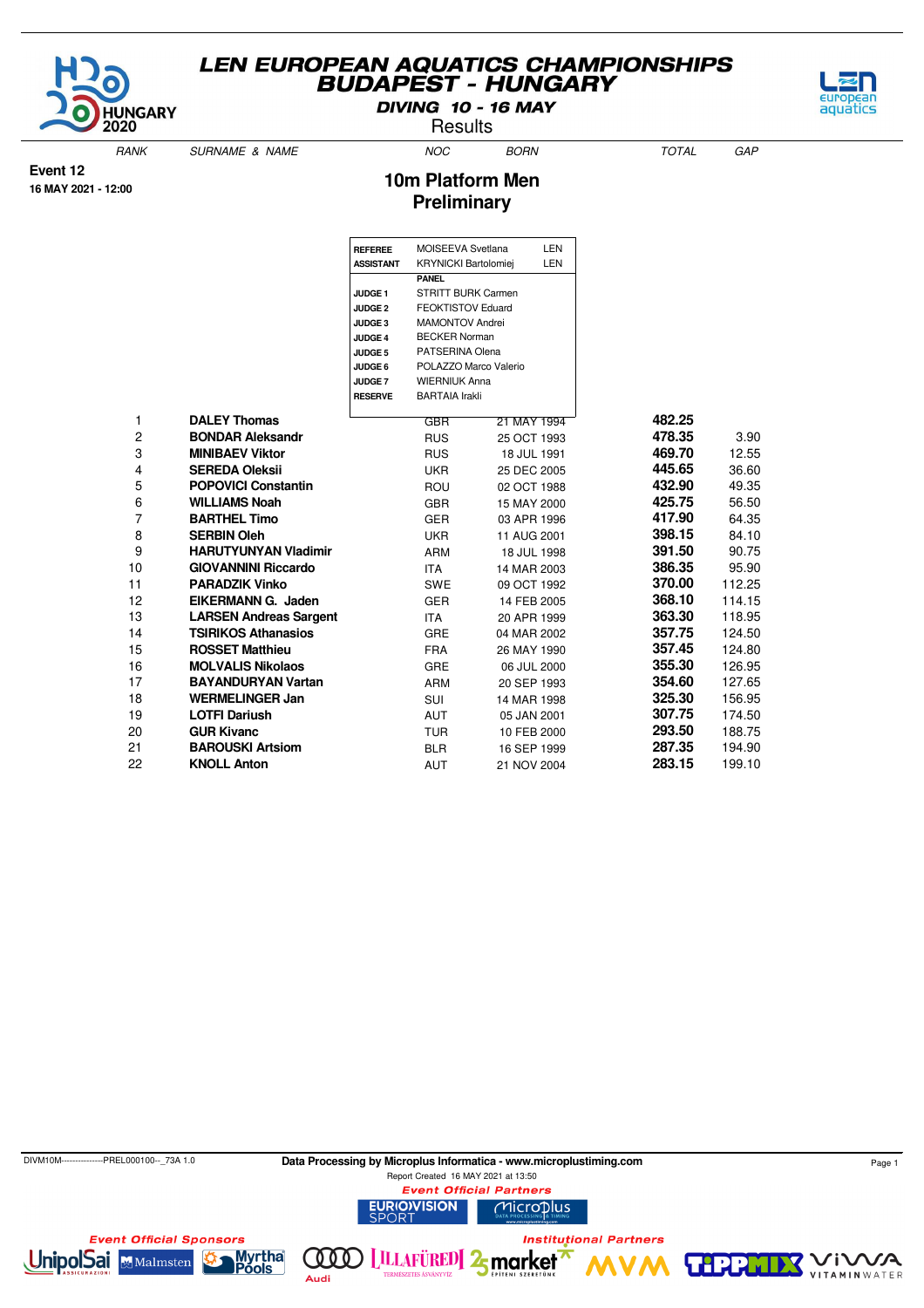



DIVING 10 - 16 MAY

**Results** 

RANK SURNAME & NAME TOTAL GAP NOC DIVE DD H J1 J2 J3 J4 J5 J6 J7 PEN PART TOTAL GAP

**Event 12 16 MAY 2021 - 12:00**

**10m Platform Men Preliminary**

|   |                            |            | <b>REFEREE</b>                           |                       | MOISEEVA Svetlana                                  |                | LEN             |         |                             |     |                 |     |       |        |       |
|---|----------------------------|------------|------------------------------------------|-----------------------|----------------------------------------------------|----------------|-----------------|---------|-----------------------------|-----|-----------------|-----|-------|--------|-------|
|   |                            |            | <b>ASSISTANT</b>                         |                       | <b>KRYNICKI Bartolomiej</b>                        |                | LEN             |         |                             |     |                 |     |       |        |       |
|   |                            |            |                                          | <b>PANEL</b>          |                                                    |                |                 |         |                             |     |                 |     |       |        |       |
|   |                            |            | JUDGE <sub>1</sub>                       |                       | STRITT BURK Carmen                                 |                |                 |         |                             |     |                 |     |       |        |       |
|   |                            |            | JUDGE <sub>2</sub><br>JUDGE <sub>3</sub> |                       | <b>FEOKTISTOV Eduard</b><br><b>MAMONTOV Andrei</b> |                |                 |         |                             |     |                 |     |       |        |       |
|   |                            |            | <b>JUDGE 4</b>                           |                       | <b>BECKER Norman</b>                               |                |                 |         |                             |     |                 |     |       |        |       |
|   |                            |            | JUDGE <sub>5</sub>                       |                       | PATSERINA Olena                                    |                |                 |         |                             |     |                 |     |       |        |       |
|   |                            |            | <b>JUDGE 6</b>                           |                       | POLAZZO Marco Valerio                              |                |                 |         |                             |     |                 |     |       |        |       |
|   |                            |            | JUDGE <sub>7</sub>                       |                       | <b>WIERNIUK Anna</b>                               |                |                 |         |                             |     |                 |     |       |        |       |
|   |                            |            | <b>RESERVE</b>                           | <b>BARTAIA</b> Irakli |                                                    |                |                 |         |                             |     |                 |     |       |        |       |
|   |                            |            |                                          |                       |                                                    |                |                 |         |                             |     |                 |     |       |        |       |
| 1 | <b>DALEY Thomas</b>        | <b>GBR</b> | 21 MAY 1994                              |                       |                                                    |                |                 |         |                             |     |                 |     |       |        |       |
|   |                            |            | 307C                                     | 3.4                   | 10.0                                               |                |                 |         | 8.0 8.5 8.0 8.0 8.0 8.5 8.5 |     |                 |     | 83.30 | 83.30  |       |
|   |                            |            | 407C                                     | 3.2                   | 10.0                                               | 9.5 9.5        |                 | 9.5     | $9.0$ $9.5$                 |     | 9.5 9.5         |     | 91.20 | 174.50 |       |
|   |                            |            | 5172B                                    | 3.6                   | 10.0                                               |                | 4.5 4.5         | 5.0     | 5.0 4.5                     |     | 4.5 5.0         |     | 50.40 | 224.90 |       |
|   |                            |            | 626B                                     |                       | $3.5$ $10.0$                                       | 8.0 8.5        |                 | 9.0 8.5 |                             | 8.5 | 8.5 8.5         |     | 89.25 | 314.15 |       |
|   |                            |            | 109C                                     | 3.7                   | 10.0                                               | 8.5            | 7.5             | 8.0 8.5 |                             | 8.0 | 8.5 8.5         |     | 92.50 | 406.65 |       |
|   |                            |            | 207B                                     | 3.6                   | 10.0                                               |                |                 |         | 7.0 7.0 7.0 7.0 6.5 7.5 7.5 |     |                 |     | 75.60 | 482.25 |       |
| 2 | <b>BONDAR Aleksandr</b>    | <b>RUS</b> | 25 OCT 1993                              |                       |                                                    |                |                 |         |                             |     |                 |     |       |        |       |
|   |                            |            | 407C                                     |                       | $3.2$ $10.0$                                       |                |                 |         | 9.0 9.0 9.0 8.5 8.0 8.5 8.5 |     |                 |     | 83.20 | 83.20  |       |
|   |                            |            | 307C                                     | 3.4                   | 10.0                                               |                | 7.5 8.0 7.5 7.5 |         |                             | 8.5 | $7.5$ 8.0       |     | 78.20 | 161.40 |       |
|   |                            |            | 626B                                     | 3.5                   | 10.0                                               | 7.5            | 8.0             | 7.5     | 7.5                         | 7.5 | $7.5$ 8.0       |     | 78.75 | 240.15 |       |
|   |                            |            | 207B                                     |                       | $3.6$ $10.0$                                       | 5.5            | 6.5             | 6.5 6.5 |                             | 6.5 | $5.5\;6.0$      |     | 68.40 | 308.55 |       |
|   |                            |            | 109C                                     | 3.7                   | 10.0                                               | 8.5            | 8.0             |         | 8.0 8.0 8.5                 |     | $8.0\;8.0$      |     | 88.80 | 397.35 |       |
|   |                            |            | 5255B                                    | 3.6                   | 10.0                                               | 7.5            | 7.0 7.5 7.5     |         |                             | 7.5 | 6.5 7.5         |     | 81.00 | 478.35 | 3.90  |
| 3 | <b>MINIBAEV Viktor</b>     | <b>RUS</b> | 18 JUL 1991                              |                       |                                                    |                |                 |         |                             |     |                 |     |       |        |       |
|   |                            |            | 407C                                     |                       | $3.2$ $10.0$                                       |                |                 |         | 8.0 9.0 8.5 8.5 8.5 8.5 8.0 |     |                 |     | 81.60 | 81.60  |       |
|   |                            |            | 307C                                     | 3.4                   | 10.0                                               | 7.5 7.5        |                 |         | 7.5 7.0 7.5                 |     | 7.0 8.0         |     | 76.50 | 158.10 |       |
|   |                            |            | 6245D                                    | 3.6                   | 10.0                                               |                | 6.0 6.5         | 7.0     | 6.5                         | 6.5 | 7.0 7.0         |     | 72.00 | 230.10 |       |
|   |                            |            | 207B                                     |                       | 3.6 10.0                                           |                | 6.5 7.0         | 7.0 7.5 |                             |     | 7.5 7.5 8.0     |     | 79.20 | 309.30 |       |
|   |                            |            | 109C                                     | 3.7                   | 10.0                                               |                | 6.5             | 7.0     | 6.5                         | 6.0 | 7.0             | 6.5 |       | 383.30 |       |
|   |                            |            | 5255B                                    | 3.6                   | 10.0                                               | 7.0            |                 |         |                             |     |                 |     | 74.00 | 469.70 | 12.55 |
|   |                            |            |                                          |                       |                                                    | 8.0            |                 |         | 8.5 7.5 8.0 8.0 8.0 8.5     |     |                 |     | 86.40 |        |       |
| 4 | <b>SEREDA Oleksii</b>      | <b>UKR</b> | 25 DEC 2005                              |                       |                                                    |                |                 |         |                             |     |                 |     |       |        |       |
|   |                            |            | 407C                                     | 3.2                   | 10.0                                               |                |                 |         | 9.0 9.0 9.0 9.0 9.5         |     | 9.0 9.0         |     | 86.40 | 86.40  |       |
|   |                            |            | 107B                                     | 3.0                   | 10.0                                               |                | 9.0 9.0 8.5 8.5 |         |                             | 9.0 | $9.0$ $9.0$     |     | 81.00 | 167.40 |       |
|   |                            |            | 207C                                     | 3.3                   | 10.0                                               |                | 8.0 7.5         | 8.0 7.5 |                             | 7.5 | 7.0 7.0         |     | 74.25 | 241.65 |       |
|   |                            |            | 6245D                                    | 3.6                   | 10.0                                               | 8.0 7.5        |                 | 8.0 7.5 |                             |     | $9.0$ 8.5 $9.0$ |     | 88.20 | 329.85 |       |
|   |                            |            | 307C                                     | 3.4                   | 10.0                                               | 3.5            | 3.0             | 4.0 3.5 |                             | 4.5 | $3.0\quad 4.0$  |     | 37.40 | 367.25 |       |
|   |                            |            | 5253B                                    |                       | $3.2$ $10.0$                                       |                |                 |         | 8.0 8.0 9.0 8.0 8.5 8.5 7.5 |     |                 |     | 78.40 | 445.65 | 36.60 |
| 5 | <b>POPOVICI Constantin</b> | ROU        | 02 OCT 1988                              |                       |                                                    |                |                 |         |                             |     |                 |     |       |        |       |
|   |                            |            | 6243D                                    | 3.2                   | 10.0                                               |                | 6.5 6.5         |         | 6.5 6.0 6.5                 |     | 7.5 8.0         |     | 62.40 | 62.40  |       |
|   |                            |            | 307C                                     | 3.4                   | 10.0                                               |                |                 |         | 8.5 8.0 8.0 8.0 9.0 9.0 7.5 |     |                 |     | 83.30 | 145.70 |       |
|   |                            |            | 207B                                     | 3.6                   | 10.0                                               | $6.0\quad 6.5$ |                 | 6.5     | 6.5                         | 5.5 | 5.5 5.5         |     | 64.80 | 210.50 |       |
|   |                            |            | 107B                                     | 3.0                   | 10.0                                               | 8.0 8.5        |                 |         | 8.0 8.0 8.0 8.0 7.5         |     |                 |     | 72.00 | 282.50 |       |
|   |                            |            | 407C                                     | 3.2                   | 10.0                                               | 7.5            | 8.0             | 7.0 7.5 |                             | 7.5 | $8.0\;8.0$      |     | 73.60 | 356.10 |       |
|   |                            |            | 5253B                                    |                       | $3.2$ $10.0$                                       |                |                 |         |                             |     |                 |     |       | 432.90 |       |
|   |                            |            |                                          |                       |                                                    |                |                 |         | 8.0 8.0 8.0 7.5 8.0 8.0 8.0 |     |                 |     | 76.80 |        | 49.35 |

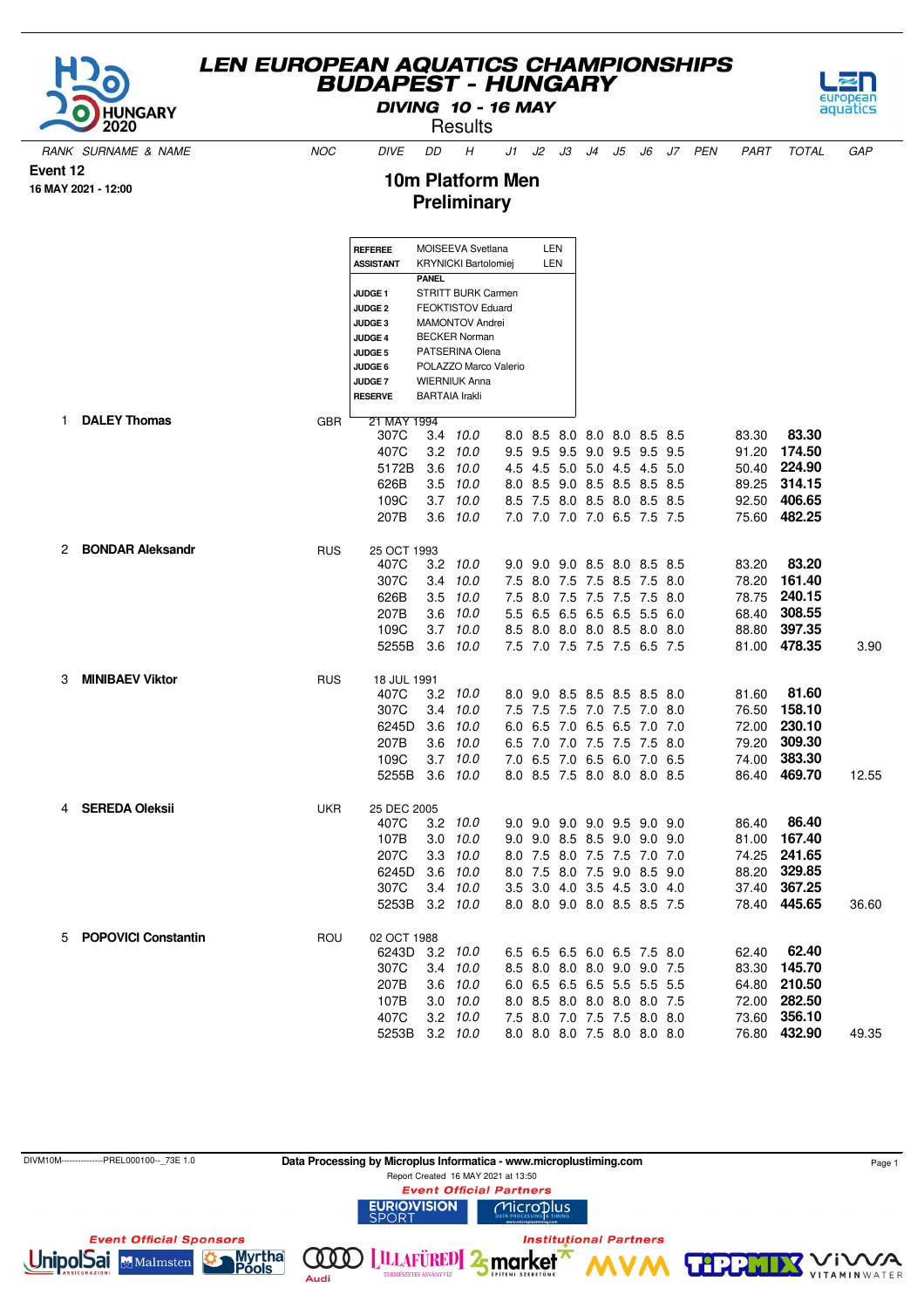|    | RANK SURNAME & NAME           | <b>NOC</b> | <b>DIVE</b>                                                            | DD | Η                                                                                                | J1                    | J2 | JЗ | J4              | J5 | J6                                                                                                                                                                                     | J7 PEN | PART                                               | <b>TOTAL</b>                                                        | GAP    |
|----|-------------------------------|------------|------------------------------------------------------------------------|----|--------------------------------------------------------------------------------------------------|-----------------------|----|----|-----------------|----|----------------------------------------------------------------------------------------------------------------------------------------------------------------------------------------|--------|----------------------------------------------------|---------------------------------------------------------------------|--------|
| 6  | <b>WILLIAMS Noah</b>          | <b>GBR</b> | 15 MAY 2000<br>6245D 3.6 10.0<br>207B<br>407C<br>307C<br>109C<br>5255B |    | 3.6 10.0<br>$3.2$ $10.0$<br>$3.4$ $10.0$<br>$3.7$ $10.0$<br>$3.6$ $10.0$                         |                       |    |    |                 |    | 8.0 7.0 7.0 7.5 7.0 7.5 7.0<br>6.0 6.5 7.0 6.5 6.0 6.5 6.0<br>8.0 6.5 6.5 7.5 7.0 7.0 6.0<br>8.0 7.5 8.0 8.5 7.5 8.0 8.5<br>5.0 4.0 4.5 4.0 4.5 4.5 5.0<br>7.0 7.0 8.0 8.0 7.5 7.5 8.0 |        | 77.40<br>68.40<br>65.60<br>81.60<br>49.95<br>82.80 | 77.40<br>145.80<br>211.40<br>293.00<br>342.95<br>425.75             | 56.50  |
| 7  | <b>BARTHEL Timo</b>           | <b>GER</b> | 03 APR 1996<br>6245D 3.6 10.0<br>407C<br>107B<br>207B<br>307C<br>5253B |    | $3.2$ $10.0$<br>$3.0$ $10.0$<br>$3.6$ $10.0$<br>$3.4$ $10.0$<br>$3.2$ $10.0$                     | 8.0                   |    |    | 8.0 7.5 8.0 8.0 |    | 5.5 6.0 5.0 5.5 5.5 5.0 5.5<br>7.5 7.0 7.0 7.0 7.0 7.0 7.5<br>7.5 8.5<br>7.5 8.0 7.5 8.0 7.5 7.0 7.5<br>6.5 6.5 6.5 6.5 6.5 6.0 6.5<br>8.0 7.5 7.5 7.5 7.5 7.0 8.0                     |        | 59.40<br>67.20<br>72.00<br>81.00<br>66.30<br>72.00 | 59.40<br>126.60<br>198.60<br>279.60<br>345.90<br>417.90             | 64.35  |
| 8  | <b>SERBIN Oleh</b>            | <b>UKR</b> | 11 AUG 2001<br>407C<br>207C<br>307C<br>107B<br>6243D<br>5253B          |    | $3.2 \quad 10.0$<br>$3.3$ $10.0$<br>$3.4$ $10.0$<br>$3.0$ $10.0$<br>$3.2$ $10.0$<br>$3.2$ $10.0$ | 7.5<br>5.5            |    |    |                 |    | 7.5 7.0 7.0 7.0 7.5 7.0 7.5<br>7.0 7.0 6.5 6.0 6.0 5.5<br>5.5 5.5 6.5 5.5 5.0 5.5<br>6.5 6.0 6.5 7.0 6.5 6.0 6.5<br>6.5 7.0 7.5 7.5 7.5 7.5 7.5<br>8.0 8.0 8.5 8.5 8.0 7.5 9.0         |        | 68.80<br>64.35<br>56.10<br>72.00<br>78.40          | 68.80<br>133.15<br>189.25<br>58.50 247.75<br>319.75<br>398.15       | 84.10  |
| 9  | <b>HARUTYUNYAN Vladimir</b>   | <b>ARM</b> | 18 JUL 1998<br>407C<br>107B<br>207B<br>6245D<br>307C<br>5255B          |    | $3.2$ $10.0$<br>$3.0$ $10.0$<br>$3.6$ $10.0$<br>$3.6$ $10.0$<br>$3.4$ $10.0$<br>$3.6$ $10.0$     | 7.5<br>7.0            |    |    | 8.0 7.5 7.5 7.5 |    | 5.5 5.5 5.5 5.0 6.5 6.0 5.0<br>7.5 7.5<br>6.5 6.5 6.0 7.0 6.5 6.5<br>5.5 5.5 6.0 5.0 4.5 4.0 4.5<br>6.5 7.0 7.0 7.0 7.5 7.0 6.5<br>8.0 6.5 7.5 6.5 6.5 7.0 7.5                         |        | 52.80<br>67.50<br>70.20<br>54.00<br>71.40<br>75.60 | 52.80<br>120.30<br>190.50<br>244.50<br>315.90<br>391.50             | 90.75  |
| 10 | <b>GIOVANNINI Riccardo</b>    | <b>ITA</b> | 14 MAR 2003<br>305C<br>107B<br>407C<br>626C<br>207C<br>5253B           |    | $2.8$ $10.0$<br>$3.0$ $10.0$<br>$3.2$ $10.0$<br>$3.3$ $10.0$<br>$3.3$ $10.0$<br>$3.2$ $10.0$     | 6.5<br>6.5            |    |    |                 |    | 7.5 7.0 7.5 7.5 7.5 8.0 8.0<br>6.5 6.5 6.0 7.0 6.5 6.5<br>6.5 7.0 7.0 7.0 6.5 6.5 6.5<br>7.0 7.0 7.5 7.0 7.0 7.0 7.5<br>6.5 6.5 6.0 6.5 6.0 7.0<br>7.0 7.0 7.0 7.5 7.0 7.0 7.5         |        | 63.00<br>58.50<br>64.00<br>69.30<br>64.35<br>67.20 | 63.00<br>121.50<br>185.50<br>254.80<br>319.15<br>386.35             | 95.90  |
| 11 | <b>PARADZIK Vinko</b>         | SWE        | 09 OCT 1992<br>407C<br>6245D<br>207B<br>307C<br>5337D<br>107B          |    | $3.2$ $10.0$<br>3.6 10.0<br>$3.6$ $10.0$<br>$3.4$ $10.0$<br>3.4 10.0<br>$3.0$ $10.0$             | 7.5                   |    |    |                 |    | 7.5 7.0 7.5 7.5 7.0 7.5 7.5<br>4.5 4.5 5.0 4.5 4.5 4.0 5.0<br>4.5 4.0 4.0 4.5 4.0 4.0 4.0<br>7.5 6.5 7.0 6.5 7.0 6.5 7.0<br>7.5 7.5 7.5 7.5 8.0 7.5<br>6.5 7.0 7.0 6.5 6.5 7.0 6.0     |        | 72.00<br>48.60<br>43.20<br>76.50<br>60.00          | 72.00<br>120.60<br>163.80<br>69.70 233.50<br>310.00<br>370.00       | 112.25 |
| 12 | EIKERMANN G. Jaden            | <b>GER</b> | 14 FEB 2005<br>407C<br>107B<br>207C<br>307C<br>626C<br>5255B 3.6 10.0  |    | $3.2$ $10.0$<br>$3.0$ $10.0$<br>$3.3$ $10.0$<br>3.4 10.0<br>$3.3$ $10.0$                         | 7.0                   |    |    |                 |    | 5.5 5.5 6.0 5.5 5.5 4.5 5.5<br>6.5 6.5 6.5 7.5 7.0 7.0 6.5<br>8.0 8.0 8.0 8.0 7.5 8.0 8.0<br>4.5 4.5 4.5 4.5 4.5 4.5 5.5<br>6.5 7.5 7.0 7.5 7.5 8.5<br>6.0 5.0 4.5 5.5 5.0 5.5 5.5     |        | 52.80<br>60.00<br>79.20<br>57.60                   | 52.80<br>112.80<br>192.00<br>45.90 237.90<br>72.60 310.50<br>368.10 | 114.15 |
| 13 | <b>LARSEN Andreas Sargent</b> | <b>ITA</b> | 20 APR 1999<br>5154B 3.3 10.0<br>307C<br>207C<br>626C<br>407C<br>109C  |    | $3.4$ $10.0$<br>$3.3$ $10.0$<br>$3.3$ $10.0$<br>$3.2$ $10.0$<br>3.7 10.0                         | $5.5\,$<br>7.5<br>5.5 |    |    |                 |    | 6.5 6.5 6.0 6.5 6.0 7.0 7.5<br>6.5 2.0 2.0 6.0 5.5 6.0 7.0<br>5.0 5.0 5.5 5.5 6.0 6.5<br>7.5 7.5 7.5 7.5 7.5 7.5<br>6.5 6.0 6.5 5.5 6.5 6.5<br>5.5 4.5 4.5 4.0 4.5 4.5 5.0             |        | 64.35<br>59.50<br>54.45<br>49.95                   | 64.35<br>123.85<br>178.30<br>74.25 252.55<br>60.80 313.35<br>363.30 | 118.95 |



 $\underset{\text{Audi}}{\text{QQQ}} \underset{\text{The  
classians isosymptotic}}{\text{LILLAFIREDI}} \underset{\text{Bulaxians}}{\text{B}} \underset{\text{Bulaxian}}{\text{maxket}} \dot{\uparrow}$ 

Audi



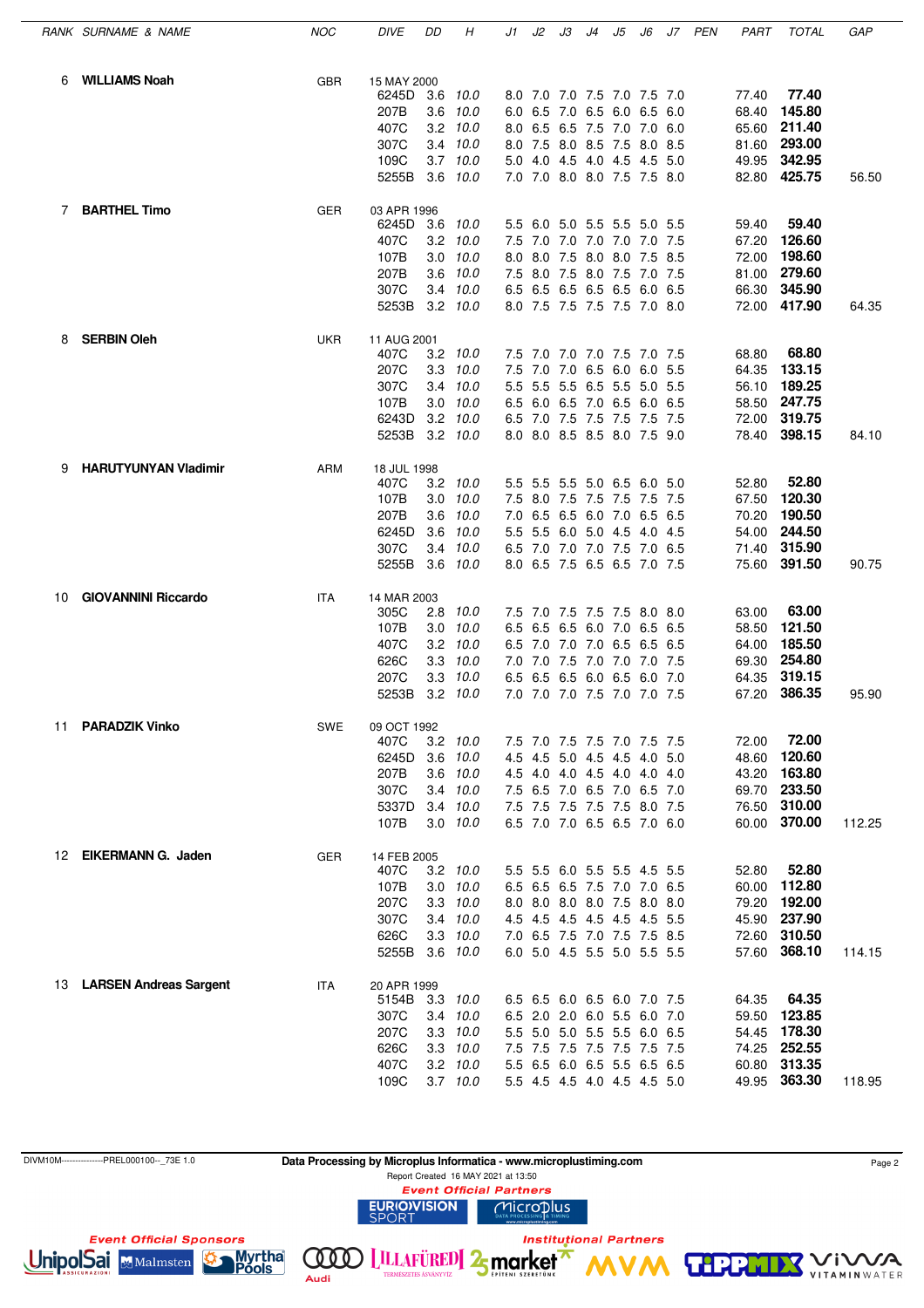|    | RANK SURNAME & NAME        | <b>NOC</b> | <b>DIVE</b>                                                            | DD       | Η                                                                                            | J1                | J2        | JЗ                         | J4                                                                                                                                                                                 | J5         | J6                        | J7    | <b>PEN</b> | PART                                               | TOTAL                                                        | GAP    |
|----|----------------------------|------------|------------------------------------------------------------------------|----------|----------------------------------------------------------------------------------------------|-------------------|-----------|----------------------------|------------------------------------------------------------------------------------------------------------------------------------------------------------------------------------|------------|---------------------------|-------|------------|----------------------------------------------------|--------------------------------------------------------------|--------|
| 14 | <b>TSIRIKOS Athanasios</b> | GRE        | 04 MAR 2002<br>107B<br>205B<br>6142D<br>305C<br>407C<br>5253B          |          | 3.0 10.0<br>$2.9$ $10.0$<br>$3.1$ $10.0$<br>$2.8$ $10.0$<br>$3.2$ $10.0$<br>$3.2$ $10.0$     | 5.5<br>6.5        | $6.0$ 5.5 | 6.0 5.5                    | 6.5 7.0 6.5 6.5 7.0 7.0 6.5<br>6.5 6.5 6.0 6.5<br>7.0 7.5 7.5 7.0 7.5 7.5 7.5<br>6.5 7.0 6.0 6.5 7.0 7.5<br>6.5 6.5 6.0 6.5 7.0 7.0 7.5                                            | 5.5        | 5.5<br>7.0 5.5            | -4.5  |            | 60.00<br>47.85<br>58.90<br>63.00<br>64.00<br>64.00 | 60.00<br>107.85<br>166.75<br>229.75<br>293.75<br>357.75      | 124.50 |
| 15 | <b>ROSSET Matthieu</b>     | <b>FRA</b> | 26 MAY 1990<br>407C<br>307C<br>207C<br>626C<br>109C<br>5253B           |          | $3.2$ $10.0$<br>$3.4$ $10.0$<br>$3.3$ $10.0$<br>$3.3$ $10.0$<br>$3.7$ $10.0$<br>$3.2$ $10.0$ | 2.5<br>6.0        |           |                            | 6.5 6.0 5.5 5.5 5.5 6.0 7.0<br>2.5 2.5 2.0 2.0 2.0 2.5<br>6.0 5.5 6.0 6.0 6.0 6.5<br>6.5 7.0 7.5 7.0 7.0 6.5 7.5<br>6.5 6.5 6.5 6.5 5.5 6.5 6.5<br>8.0 7.5 7.5 8.0 8.0 8.0 8.5     |            |                           |       |            | 56.00<br>23.80<br>59.40<br>69.30<br>72.15<br>76.80 | 56.00<br>79.80<br>139.20<br>208.50<br>280.65<br>357.45       | 124.80 |
| 16 | <b>MOLVALIS Nikolaos</b>   | GRE        | 06 JUL 2000<br>107B<br>205B<br>624B<br>305C<br>407C<br>5253B           |          | $3.0$ $10.0$<br>$2.9$ $10.0$<br>$2.8$ $10.0$<br>$2.8$ $10.0$<br>$3.2$ $10.0$<br>$3.2$ $10.0$ | 5.5<br>6.5        | 6.0       |                            | 7.0 7.0 6.5 7.0 6.5 7.0 7.5<br>5.5 6.0 6.0<br>7.5 7.5 7.5 8.0 7.5 7.0 7.5<br>6.0 5.5 6.5 6.0 6.0 6.0 5.5<br>6.5 6.5 6.5 7.0 6.5 6.5<br>7.5 7.0 7.0 7.0 7.0 6.5 8.0                 |            | 5.0                       | 5.5   |            | 63.00<br>49.30<br>63.00<br>50.40<br>62.40<br>67.20 | 63.00<br>112.30<br>175.30<br>225.70<br>288.10<br>355.30      | 126.95 |
| 17 | <b>BAYANDURYAN Vartan</b>  | <b>ARM</b> | 20 SEP 1993<br>407C<br>107B<br>207B<br>307C<br>6245D<br>5255B          | 3.0      | $3.2$ $10.0$<br>10.0<br>$3.6$ $10.0$<br>3.4 10.0<br>$3.6$ $10.0$<br>$3.6$ $10.0$             | 6.5<br>5.5        |           |                            | 4.5 3.5 3.5 4.0 3.0 3.5 3.0<br>6.5 6.0 6.5 6.0 6.5 6.0<br>5.5 5.0 5.0 5.0 4.5 5.0 4.5<br>7.0 6.0 7.0 7.0 7.0 6.0 7.5<br>6.5 6.5 6.5 6.0 6.0 5.5<br>6.5 6.5 6.5 7.0 6.5 7.0 7.0     |            |                           |       |            | 33.60<br>57.00<br>54.00<br>71.40<br>66.60<br>72.00 | 33.60<br>90.60<br>144.60<br>216.00<br>282.60<br>354.60       | 127.65 |
| 18 | <b>WERMELINGER Jan</b>     | <b>SUI</b> | 14 MAR 1998<br>107B<br>407C<br>6243D<br>207C<br>305C<br>5253B          | 2.8      | $3.0$ $10.0$<br>$3.2$ $10.0$<br>$3.2$ $10.0$<br>$3.3$ $10.0$<br>10.0<br>$3.2$ $10.0$         | 4.5<br>5.0<br>7.0 |           | 5.0 5.0 5.5<br>6.5 6.5 7.0 | 7.5 7.5 7.5 7.5 7.5 8.0 8.0<br>5.0 4.5 4.5 5.5<br>5.5 4.5 4.5 5.0 5.0 4.5 4.5<br>7.0 6.5 6.5 7.0 6.0 5.5 5.5                                                                       | 5.5<br>6.5 | 4.0 5.0<br>5.5<br>6.5 6.0 | - 5.5 |            | 67.50<br>44.80<br>44.80<br>52.80<br>54.60<br>60.80 | 67.50<br>112.30<br>157.10<br>209.90<br>264.50<br>325.30      | 156.95 |
| 19 | <b>LOTFI Dariush</b>       | AUT        | 05 JAN 2001<br>6243D 3.2 10.0<br>107B<br>207C<br>407C<br>5253B<br>307C |          | $3.0$ $10.0$<br>$3.3$ $10.0$<br>$3.2$ $10.0$<br>$3.2$ $10.0$<br>$3.4$ $10.0$                 | 6.0               |           |                            | 5.0 5.0 5.0 4.5 5.0 4.5 4.5<br>4.5 4.5 4.5 5.0 4.0 4.0 4.5<br>5.5 5.0 5.0 5.5 4.5 4.5 5.5<br>6.0 7.0 7.0 7.0 6.5 7.0<br>5.0 5.0 5.0 5.0 5.0 4.5 5.0<br>5.0 5.5 5.5 6.0 5.5 5.5 6.0 |            |                           |       |            | 46.40<br>40.50<br>51.15<br>65.60<br>48.00<br>56.10 | 46.40<br>86.90<br>138.05<br>203.65<br>251.65<br>307.75       | 174.50 |
| 20 | <b>GUR Kivanc</b>          | TUR        | 10 FEB 2000<br>107B<br>305C<br>205B<br>6243D<br>5235D<br>405C          | 2.8 10.0 | $3.0$ $10.0$<br>$2.8$ $10.0$<br>$2.9$ $10.0$<br>$3.2$ $10.0$<br>$2.5$ $10.0$                 | 6.0               |           |                            | 4.5 4.5 3.5 5.0 4.0 5.0 4.5<br>5.5 6.0 5.5 5.5 6.0 6.0 6.0<br>5.5 5.0 6.0 5.5 6.0 5.5 5.5<br>5.0 6.0 5.5 4.5 6.0 5.0<br>7.0 5.5 6.0 6.5 6.5 7.0 6.5<br>6.5 7.0 7.0 6.0 7.0 6.0 6.0 |            |                           |       |            | 40.50<br>49.00<br>47.85<br>52.80<br>48.75          | 40.50<br>89.50<br>137.35<br>190.15<br>54.60 244.75<br>293.50 | 188.75 |

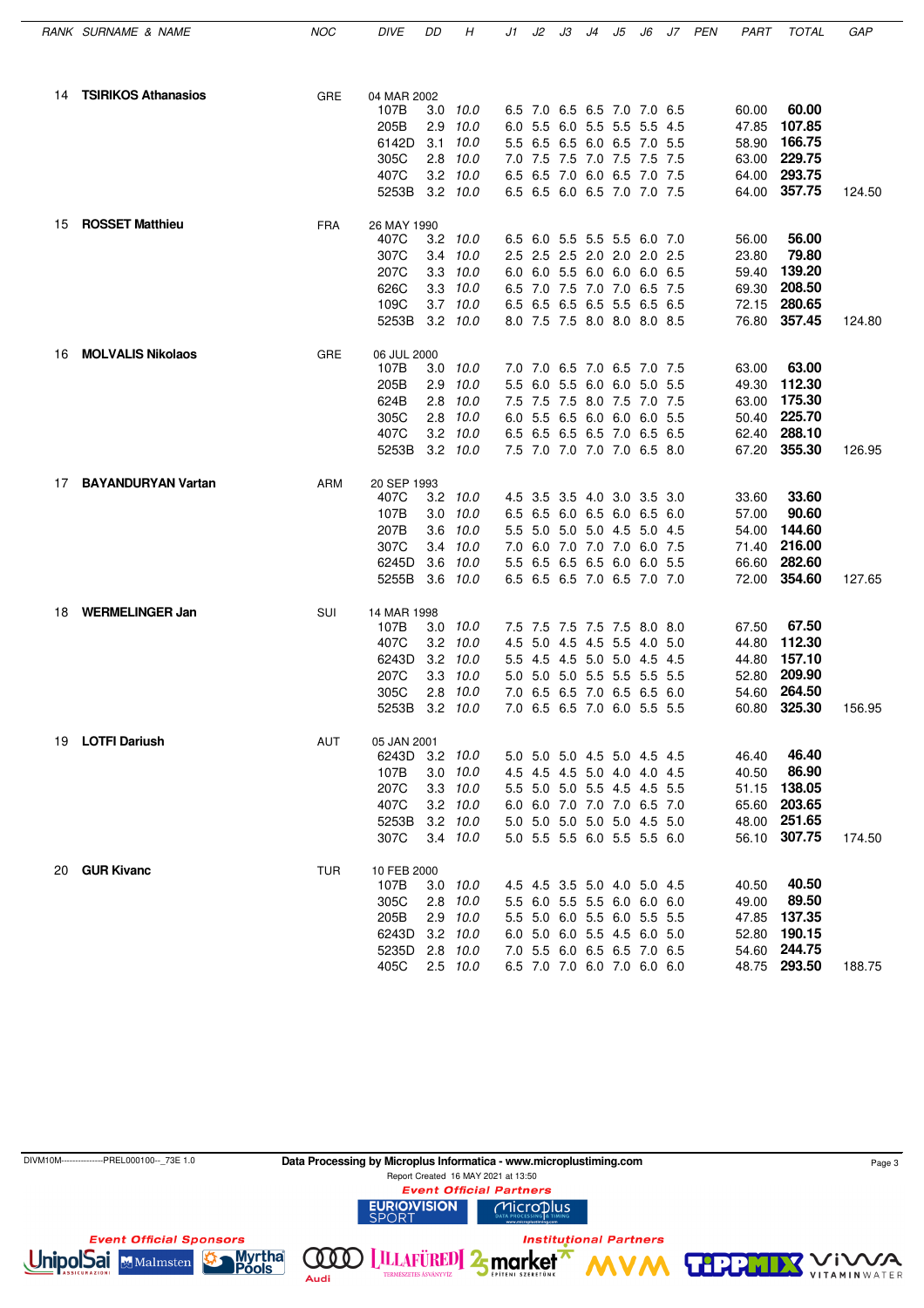|    | RANK SURNAME & NAME     | <b>NOC</b> | <b>DIVE</b> | DD               | Н    | J1 | J2         | JЗ | J4                          | J5 | J6 | J7 | <b>PEN</b> | PART  | <b>TOTAL</b> | GAP    |
|----|-------------------------|------------|-------------|------------------|------|----|------------|----|-----------------------------|----|----|----|------------|-------|--------------|--------|
| 21 | <b>BAROUSKI Artsiom</b> | <b>BLR</b> | 16 SEP 1999 |                  |      |    |            |    |                             |    |    |    |            |       |              |        |
|    |                         |            | 407C        | 3.2              | 10.0 |    |            |    | 7.0 6.5 6.5 7.0 6.5 6.5 7.0 |    |    |    |            | 64.00 | 64.00        |        |
|    |                         |            | 107B        | 3.0              | 10.0 |    |            |    | 6.5 6.5 6.5 5.5 6.0 6.0 6.0 |    |    |    |            | 55.50 | 119.50       |        |
|    |                         |            | 6243D       | 3.2              | 10.0 |    | $6.0\;6.5$ |    | 6.5 6.0 6.0 6.5 6.5         |    |    |    |            | 60.80 | 180.30       |        |
|    |                         |            | 207C        | 3.3 <sup>°</sup> | 10.0 |    |            |    | 2.5 3.0 3.5 3.0 3.5 2.5 2.5 |    |    |    |            | 28.05 | 208.35       |        |
|    |                         |            | 5253B       | 3.2              | 10.0 |    |            |    | 5.5 4.5 5.5 5.0 5.5 5.0 5.0 |    |    |    |            | 49.60 | 257.95       |        |
|    |                         |            | 305C        | 2.8              | 10.0 |    |            |    | 3.0 3.5 3.5 4.0 3.5 3.5 3.5 |    |    |    |            | 29.40 | 287.35       | 194.90 |
| 22 | <b>KNOLL Anton</b>      | <b>AUT</b> | 21 NOV 2004 |                  |      |    |            |    |                             |    |    |    |            |       |              |        |
|    |                         |            | 305C        | 2.8              | 10.0 |    |            |    | 8.0 8.0 8.0 8.0 8.0 8.0 8.5 |    |    |    |            | 67.20 | 67.20        |        |
|    |                         |            | 626C        | 3.3              | 10.0 |    |            |    | 4.5 3.5 3.5 5.0 4.5 4.0 4.5 |    |    |    |            | 42.90 | 110.10       |        |
|    |                         |            | 207C        | 3.3              | 10.0 |    |            |    | 4.5 4.5 4.5 4.5 4.5 5.5 4.5 |    |    |    |            | 44.55 | 154.65       |        |
|    |                         |            | 107B        | 3.0              | 10.0 |    |            |    | 4.5 4.5 4.5 4.5 5.0 4.5 5.0 |    |    |    |            | 40.50 | 195.15       |        |
|    |                         |            | 407C        | 3.2              | 10.0 |    |            |    | 5.5 6.5 5.5 6.0 6.5 6.0 5.5 |    |    |    |            | 56.00 | 251.15       |        |
|    |                         |            | 5253B       | 3.2              | 10.0 |    |            |    | 4.0 3.5 3.0 3.5 3.0 3.0 3.5 |    |    |    |            | 32.00 | 283.15       | 199.10 |

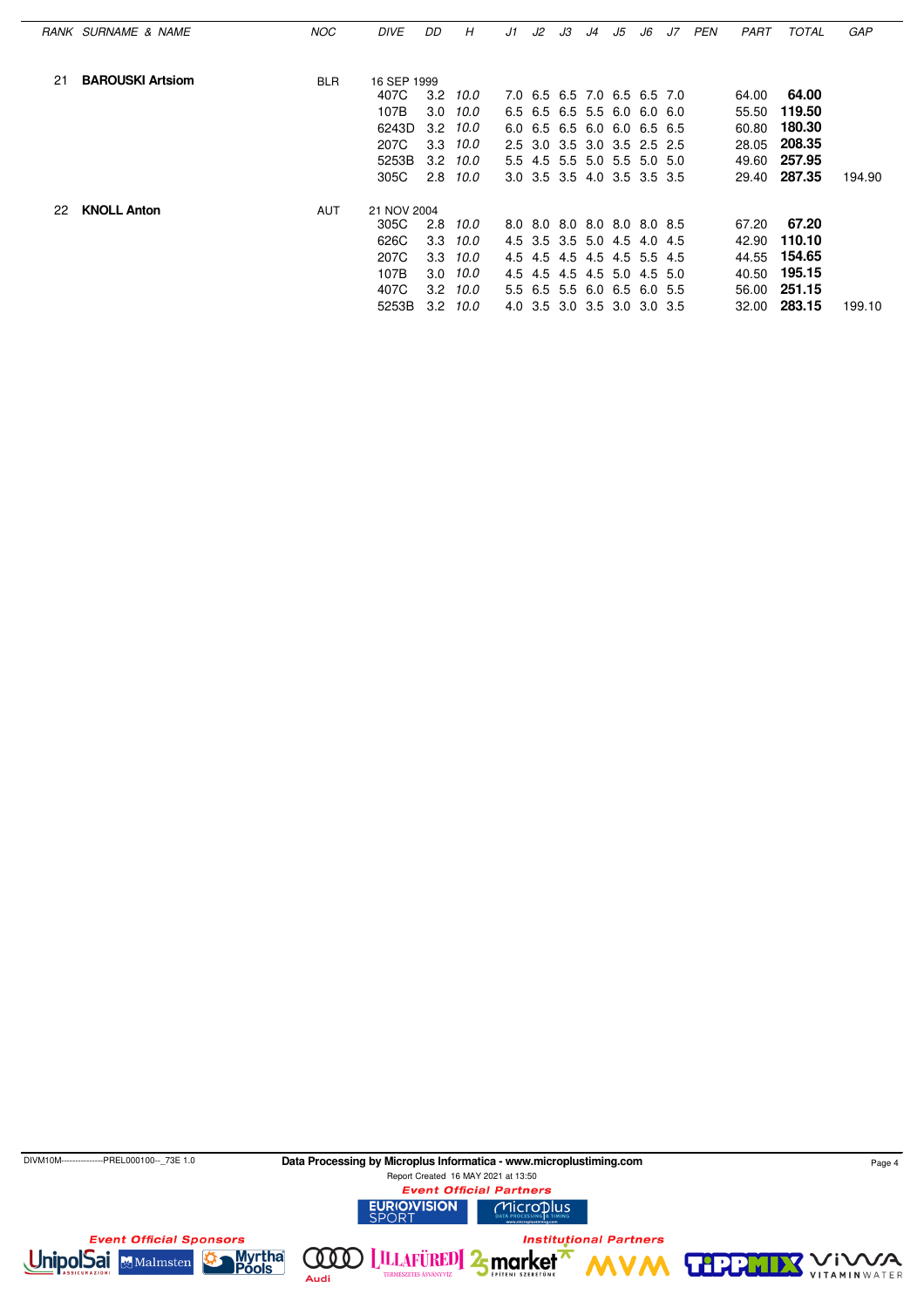

DIVING 10 - 16 MAY

Dive Order

ORDER SURNAME & NAME NOC BORN

aquatics

**Event 112 16 MAY 2021**

**10m Platform Men Final**

|    |                        | <b>REFEREE</b>              | LINDBERG Mathz               | <b>LEN</b> |             |
|----|------------------------|-----------------------------|------------------------------|------------|-------------|
|    |                        | <b>ASSISTANT</b>            | MOISEEVA Svetlana            | LEN        |             |
|    |                        |                             | <b>PANEL</b>                 |            |             |
|    |                        | <b>JUDGE 1</b>              | <b>MAMONTOV Andrei</b>       |            |             |
|    |                        | <b>JUDGE 2</b>              | PEREZ Angel Luis             |            |             |
|    |                        | <b>JUDGE 3</b>              | <b>JAFCSAK Zsolt</b>         |            |             |
|    |                        |                             | JUDGE 4 VAN DER VOORT Ronald |            |             |
|    |                        | <b>JUDGE 5</b>              | SIEFKEN Jann                 |            |             |
|    |                        |                             | JUDGE 6 AZORIN Daniel        |            |             |
|    |                        |                             | JUDGE 7 BARTAIA Irakli       |            |             |
|    |                        |                             | RESERVE STRITT BURK Carmen   |            |             |
| 1  |                        | EIKERMANN G. Jaden          |                              | <b>GER</b> | 14 FEB 2005 |
| 2  | <b>PARADZIK Vinko</b>  |                             |                              | <b>SWE</b> | 09 OCT 1992 |
| 3  |                        | <b>GIOVANNINI Riccardo</b>  |                              | <b>ITA</b> | 14 MAR 2003 |
| 4  |                        | <b>HARUTYUNYAN Vladimir</b> |                              | ARM        | 18 JUL 1998 |
| 5  | <b>SERBIN Oleh</b>     |                             |                              | UKR        | 11 AUG 2001 |
| 6  | <b>BARTHEL Timo</b>    |                             |                              | GER        | 03 APR 1996 |
| 7  | <b>WILLIAMS Noah</b>   |                             |                              | GBR        | 15 MAY 2000 |
| 8  |                        | <b>POPOVICI Constantin</b>  |                              | ROU        | 02 OCT 1988 |
| 9  | <b>SEREDA Oleksii</b>  |                             |                              | UKR        | 25 DEC 2005 |
| 10 | <b>MINIBAEV Viktor</b> |                             |                              | <b>RUS</b> | 18 JUL 1991 |
| 11 |                        | <b>BONDAR Aleksandr</b>     |                              | <b>RUS</b> | 25 OCT 1993 |
| 12 | <b>DALEY Thomas</b>    |                             |                              | <b>GBR</b> | 21 MAY 1994 |

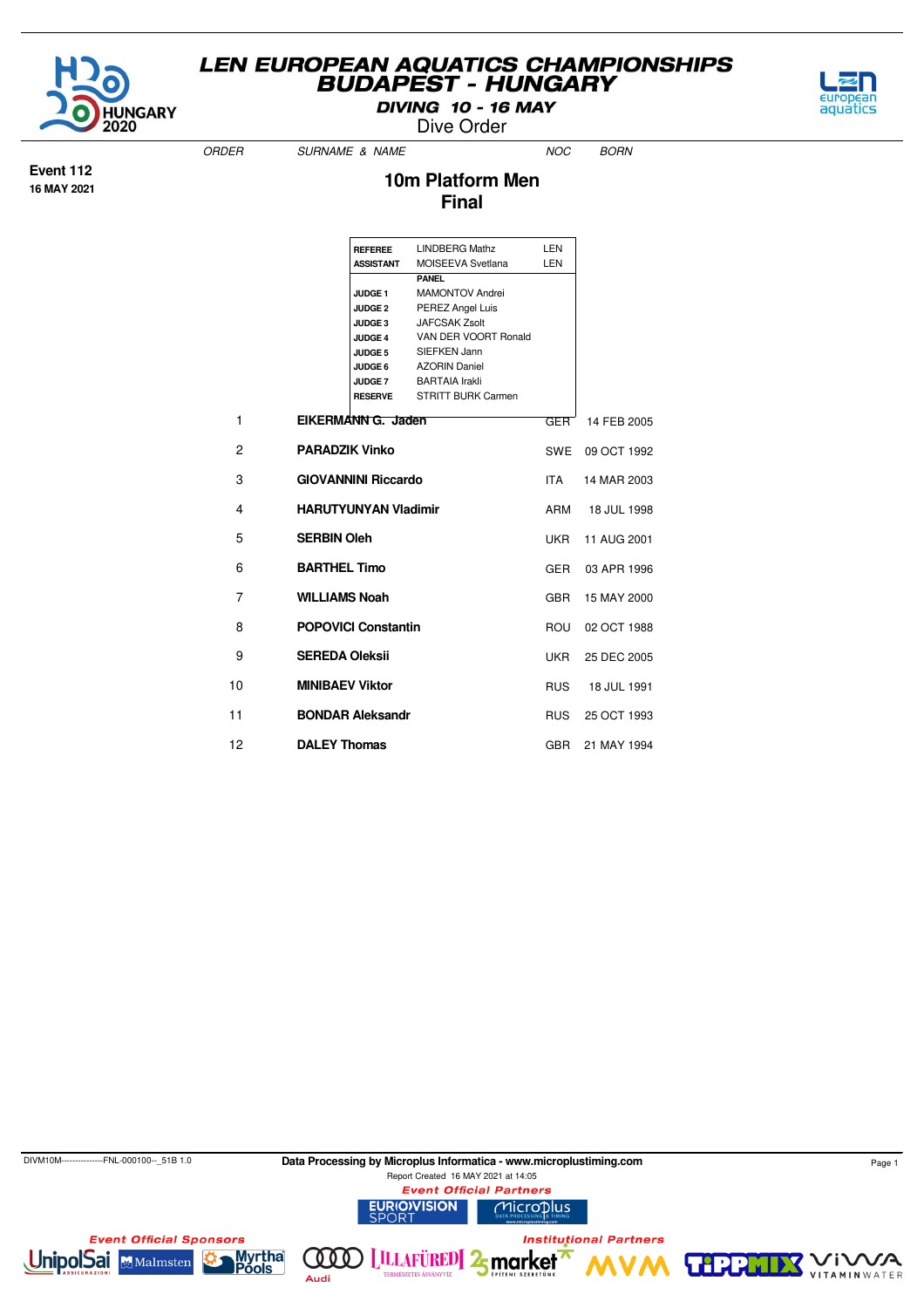

DIVING 10 - 16 MAY

Dive Order



ORDER SURNAME & NAME NOC BORN

**Event 112**

**16 MAY 2021**

DIVE h DESCR DD

#### **10m Platform Men Final**

|   |                             | <b>REFEREE</b><br><b>ASSISTANT</b>                                                                                             | <b>LINDBERG Mathz</b><br>MOISEEVA Svetlana                                                                                                                                                 |                                                                                                         | LEN<br><b>LEN</b> |                                                                                                                                                                                |                                                                                        |                                        |
|---|-----------------------------|--------------------------------------------------------------------------------------------------------------------------------|--------------------------------------------------------------------------------------------------------------------------------------------------------------------------------------------|---------------------------------------------------------------------------------------------------------|-------------------|--------------------------------------------------------------------------------------------------------------------------------------------------------------------------------|----------------------------------------------------------------------------------------|----------------------------------------|
|   |                             | JUDGE 1<br><b>JUDGE 2</b><br>JUDGE 3<br><b>JUDGE 4</b><br><b>JUDGE 5</b><br><b>JUDGE 6</b><br><b>JUDGE 7</b><br><b>RESERVE</b> | <b>PANEL</b><br>MAMONTOV Andrei<br>PEREZ Angel Luis<br><b>JAFCSAK Zsolt</b><br>VAN DER VOORT Ronald<br>SIEFKEN Jann<br><b>AZORIN Daniel</b><br><b>BARTAIA Irakli</b><br>STRITT BURK Carmen |                                                                                                         |                   |                                                                                                                                                                                |                                                                                        |                                        |
| 1 | <b>EIKERMANN G. Jaden</b>   | <b>GER</b>                                                                                                                     | 14 FEB 2005                                                                                                                                                                                |                                                                                                         |                   |                                                                                                                                                                                |                                                                                        |                                        |
|   |                             | $\mathbf{1}$<br>$\overline{c}$<br>3<br>4<br>5<br>6                                                                             | 109C<br>207C<br>307C<br>626C<br>5255B                                                                                                                                                      | 407C 10.0m<br>10.0 <sub>m</sub><br>10.0 <sub>m</sub><br>10.0 <sub>m</sub><br>10.0 <sub>m</sub><br>10.0m |                   | INWARD 3-1/2 SOMERSAULTS<br>FORWARD 4-1/2 SOMERSAULTS<br>BACK 3-1/2 SOMERSAULTS<br>REVERSE 3-1/2 SOMERSAULTS<br>ARMSTAND BACK 3 SOMERSAULTS<br>BACK 2-1/2 SOMERS. 2-1/2 TWISTS | <b>TUCK</b><br><b>TUCK</b><br><b>TUCK</b><br><b>TUCK</b><br><b>TUCK</b><br><b>PIKE</b> | 3.2<br>3.7<br>3.3<br>3.4<br>3.3<br>3.6 |
| 2 | <b>PARADZIK Vinko</b>       |                                                                                                                                | SWE 09 OCT 1992                                                                                                                                                                            |                                                                                                         |                   |                                                                                                                                                                                |                                                                                        |                                        |
|   |                             | 1<br>2                                                                                                                         | 6245D                                                                                                                                                                                      | 407C 10.0m<br>10.0 <sub>m</sub>                                                                         |                   | INWARD 3-1/2 SOMERSAULTS<br>ARMSTAND BACK 2 SOM. 2-1/2 TW.                                                                                                                     | <b>TUCK</b>                                                                            | 3.2<br>3.6                             |
|   |                             | 3                                                                                                                              | 207B                                                                                                                                                                                       | 10.0 <sub>m</sub>                                                                                       |                   | BACK 3-1/2 SOMERSAULTS                                                                                                                                                         | <b>PIKE</b>                                                                            | 3.6                                    |
|   |                             | 4<br>5                                                                                                                         | 307C<br>5337D                                                                                                                                                                              | 10.0 <sub>m</sub><br>10.0 <sub>m</sub>                                                                  |                   | REVERSE 3-1/2 SOMERSAULTS<br>REVERSE 1-1/2 SOMERS. 3-1/2 TW.                                                                                                                   | TUCK                                                                                   | 3.4<br>3.4                             |
|   |                             | 6                                                                                                                              | 107B                                                                                                                                                                                       | 10.0 <sub>m</sub>                                                                                       |                   | FORWARD 3-1/2 SOMERSAULTS                                                                                                                                                      | <b>PIKE</b>                                                                            | 3.0                                    |
| 3 | <b>GIOVANNINI Riccardo</b>  | <b>ITA</b>                                                                                                                     | 14 MAR 2003                                                                                                                                                                                |                                                                                                         |                   |                                                                                                                                                                                |                                                                                        |                                        |
|   |                             | 1                                                                                                                              |                                                                                                                                                                                            | 305C 10.0m                                                                                              |                   | REVERSE 2-1/2 SOMERSAULTS                                                                                                                                                      | <b>TUCK</b>                                                                            | 2.8                                    |
|   |                             | $\overline{c}$<br>3                                                                                                            | 107B<br>407C                                                                                                                                                                               | 10.0m<br>10.0 <sub>m</sub>                                                                              |                   | FORWARD 3-1/2 SOMERSAULTS<br>INWARD 3-1/2 SOMERSAULTS                                                                                                                          | <b>PIKE</b><br><b>TUCK</b>                                                             | 3.0<br>3.2                             |
|   |                             | 4                                                                                                                              | 626C                                                                                                                                                                                       | 10.0 <sub>m</sub>                                                                                       |                   | ARMSTAND BACK 3 SOMERSAULTS                                                                                                                                                    | <b>TUCK</b>                                                                            | 3.3                                    |
|   |                             | 5                                                                                                                              | 207C                                                                                                                                                                                       | 10.0 <sub>m</sub>                                                                                       |                   | BACK 3-1/2 SOMERSAULTS                                                                                                                                                         | <b>TUCK</b>                                                                            | 3.3                                    |
|   |                             | 6                                                                                                                              | 5253B                                                                                                                                                                                      | 10.0m                                                                                                   |                   | BACK 2-1/2 SOMERS. 1-1/2 TWISTS                                                                                                                                                | <b>PIKE</b>                                                                            | 3.2                                    |
| 4 | <b>HARUTYUNYAN Vladimir</b> | ARM                                                                                                                            | 18 JUL 1998                                                                                                                                                                                |                                                                                                         |                   |                                                                                                                                                                                |                                                                                        |                                        |
|   |                             | 1<br>$\overline{c}$                                                                                                            | 107B                                                                                                                                                                                       | 407C 10.0m<br>10.0 <sub>m</sub>                                                                         |                   | <b>INWARD 3-1/2 SOMERSAULTS</b><br>FORWARD 3-1/2 SOMERSAULTS                                                                                                                   | <b>TUCK</b><br><b>PIKE</b>                                                             | 3.2<br>3.0                             |
|   |                             | 3                                                                                                                              | 207B                                                                                                                                                                                       | 10.0 <sub>m</sub>                                                                                       |                   | <b>BACK 3-1/2 SOMERSAULTS</b>                                                                                                                                                  | <b>PIKE</b>                                                                            | 3.6                                    |
|   |                             | 4                                                                                                                              | 6245D                                                                                                                                                                                      | 10.0 <sub>m</sub>                                                                                       |                   | ARMSTAND BACK 2 SOM, 2-1/2 TW.                                                                                                                                                 |                                                                                        | 3.6                                    |
|   |                             | 5                                                                                                                              | 307C                                                                                                                                                                                       | 10.0 <sub>m</sub>                                                                                       |                   | REVERSE 3-1/2 SOMERSAULTS                                                                                                                                                      | <b>TUCK</b>                                                                            | 3.4                                    |
|   |                             | 6                                                                                                                              | 5255B                                                                                                                                                                                      | 10.0 <sub>m</sub>                                                                                       |                   | BACK 2-1/2 SOMERS. 2-1/2 TWISTS                                                                                                                                                | <b>PIKE</b>                                                                            | 3.6                                    |
| 5 | <b>SERBIN Oleh</b>          |                                                                                                                                | UKR 11 AUG 2001                                                                                                                                                                            |                                                                                                         |                   |                                                                                                                                                                                |                                                                                        |                                        |
|   |                             | 1                                                                                                                              |                                                                                                                                                                                            | 407C 10.0m                                                                                              |                   | INWARD 3-1/2 SOMERSAULTS                                                                                                                                                       | <b>TUCK</b>                                                                            | 3.2                                    |
|   |                             | $\overline{2}$<br>3                                                                                                            | 207C<br>307C                                                                                                                                                                               | 10.0m<br>10.0m                                                                                          |                   | BACK 3-1/2 SOMERSAULTS<br>REVERSE 3-1/2 SOMERSAULTS                                                                                                                            | <b>TUCK</b><br><b>TUCK</b>                                                             | 3.3<br>3.4                             |
|   |                             | 4                                                                                                                              | 107B                                                                                                                                                                                       | 10.0 <sub>m</sub>                                                                                       |                   | FORWARD 3-1/2 SOMERSAULTS                                                                                                                                                      | <b>PIKE</b>                                                                            | 3.0                                    |
|   |                             | 5                                                                                                                              | 6243D                                                                                                                                                                                      | 10.0 <sub>m</sub>                                                                                       |                   | ARMSTAND BACK 2 SOM. 1-1/2 TW.                                                                                                                                                 |                                                                                        | 3.2                                    |
|   |                             | 6                                                                                                                              | 5253B                                                                                                                                                                                      | 10.0 <sub>m</sub>                                                                                       |                   | BACK 2-1/2 SOMERS. 1-1/2 TWISTS                                                                                                                                                | <b>PIKE</b>                                                                            | 3.2                                    |

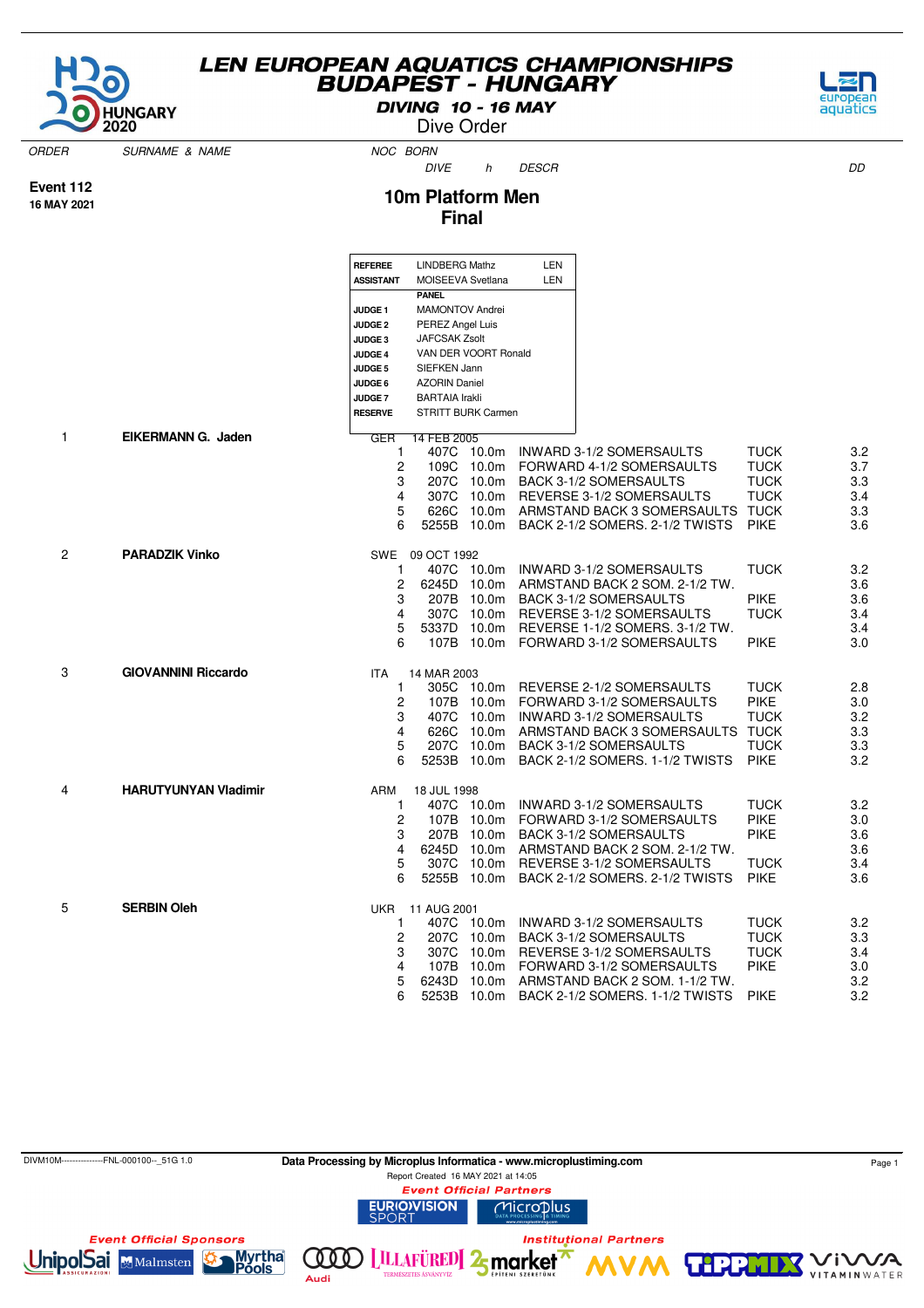| ORDER          | <b>SURNAME &amp; NAME</b>  |            | NOC BORN         |                           |                                                                                     |                            |            |
|----------------|----------------------------|------------|------------------|---------------------------|-------------------------------------------------------------------------------------|----------------------------|------------|
|                |                            |            | <b>DIVE</b>      | h                         | <i>DESCR</i>                                                                        |                            | DD         |
| 6              | <b>BARTHEL Timo</b>        |            | GER 03 APR 1996  |                           |                                                                                     |                            |            |
|                |                            |            | 1.               |                           | 6245D 10.0m ARMSTAND BACK 2 SOM. 2-1/2 TW.                                          |                            | 3.6        |
|                |                            | 2<br>3     |                  |                           | 407C 10.0m INWARD 3-1/2 SOMERSAULTS<br>109C 10.0m FORWARD 4-1/2 SOMERSAULTS         | <b>TUCK</b><br><b>TUCK</b> | 3.2<br>3.7 |
|                |                            | 4          |                  |                           | 207B 10.0m BACK 3-1/2 SOMERSAULTS                                                   | <b>PIKE</b>                | 3.6        |
|                |                            | 5          |                  |                           | 307C 10.0m REVERSE 3-1/2 SOMERSAULTS                                                | <b>TUCK</b>                | 3.4        |
|                |                            | 6          |                  |                           | 5255B 10.0m BACK 2-1/2 SOMERS, 2-1/2 TWISTS                                         | <b>PIKE</b>                | 3.6        |
| $\overline{7}$ | <b>WILLIAMS Noah</b>       |            | GBR 15 MAY 2000  |                           |                                                                                     |                            |            |
|                |                            |            | 1                |                           | 6245D 10.0m ARMSTAND BACK 2 SOM, 2-1/2 TW.                                          |                            | 3.6        |
|                |                            |            | 2                |                           | 207B 10.0m BACK 3-1/2 SOMERSAULTS                                                   | <b>PIKE</b>                | 3.6        |
|                |                            | 3          |                  |                           | 407C 10.0m INWARD 3-1/2 SOMERSAULTS<br>307C 10.0m REVERSE 3-1/2 SOMERSAULTS         | <b>TUCK</b><br><b>TUCK</b> | 3.2        |
|                |                            |            | 4<br>5           |                           | 109C 10.0m FORWARD 4-1/2 SOMERSAULTS                                                | <b>TUCK</b>                | 3.4<br>3.7 |
|                |                            | 6          |                  |                           | 5255B 10.0m BACK 2-1/2 SOMERS. 2-1/2 TWISTS                                         | <b>PIKE</b>                | 3.6        |
| 8              | <b>POPOVICI Constantin</b> |            | ROU 02 OCT 1988  |                           |                                                                                     |                            |            |
|                |                            |            | $\mathbf{1}$     |                           | 6243D 10.0m ARMSTAND BACK 2 SOM. 1-1/2 TW.                                          |                            | 3.2        |
|                |                            |            | 2                |                           | 307C 10.0m REVERSE 3-1/2 SOMERSAULTS                                                | <b>TUCK</b>                | 3.4        |
|                |                            |            | 3                |                           | 207B 10.0m BACK 3-1/2 SOMERSAULTS                                                   | <b>PIKE</b>                | 3.6        |
|                |                            | 4          |                  |                           | 107B 10.0m FORWARD 3-1/2 SOMERSAULTS                                                | <b>PIKE</b>                | 3.0        |
|                |                            |            | 5<br>6           |                           | 407C 10.0m INWARD 3-1/2 SOMERSAULTS<br>5253B 10.0m BACK 2-1/2 SOMERS. 1-1/2 TWISTS  | <b>TUCK</b><br><b>PIKE</b> | 3.2<br>3.2 |
| 9              | <b>SEREDA Oleksii</b>      |            | UKR 25 DEC 2005  |                           |                                                                                     |                            |            |
|                |                            |            | 1.               |                           | 407C 10.0m INWARD 3-1/2 SOMERSAULTS                                                 | <b>TUCK</b>                | 3.2        |
|                |                            |            | 2                |                           | 109C 10.0m FORWARD 4-1/2 SOMERSAULTS                                                | <b>TUCK</b>                | 3.7        |
|                |                            | 3          |                  |                           | 207C 10.0m BACK 3-1/2 SOMERSAULTS                                                   | <b>TUCK</b>                | 3.3        |
|                |                            |            | 4                |                           | 6245D 10.0m ARMSTAND BACK 2 SOM. 2-1/2 TW.                                          |                            | 3.6        |
|                |                            | 5<br>6     |                  |                           | 307C 10.0m REVERSE 3-1/2 SOMERSAULTS<br>5253B 10.0m BACK 2-1/2 SOMERS, 1-1/2 TWISTS | <b>TUCK</b><br><b>PIKE</b> | 3.4<br>3.2 |
| 10             | <b>MINIBAEV Viktor</b>     |            |                  |                           |                                                                                     |                            |            |
|                |                            | <b>RUS</b> | 18 JUL 1991<br>1 |                           | 407C 10.0m INWARD 3-1/2 SOMERSAULTS                                                 | <b>TUCK</b>                | 3.2        |
|                |                            |            | 2                |                           | 307C 10.0m REVERSE 3-1/2 SOMERSAULTS                                                | <b>TUCK</b>                | 3.4        |
|                |                            |            | 3                |                           | 6245D 10.0m ARMSTAND BACK 2 SOM. 2-1/2 TW.                                          |                            | 3.6        |
|                |                            |            | 4                |                           | 207B 10.0m BACK 3-1/2 SOMERSAULTS                                                   | <b>PIKE</b>                | 3.6        |
|                |                            |            | 5                |                           | 109C 10.0m FORWARD 4-1/2 SOMERSAULTS                                                | <b>TUCK</b>                | 3.7        |
|                |                            | 6          |                  |                           | 5255B 10.0m BACK 2-1/2 SOMERS. 2-1/2 TWISTS                                         | PIKE                       | 3.6        |
| 11             | <b>BONDAR Aleksandr</b>    |            | RUS 25 OCT 1993  |                           | 407C 10.0m INWARD 3-1/2 SOMERSAULTS                                                 | <b>TUCK</b>                | 3.2        |
|                |                            | 2          | 1.               |                           | 307C 10.0m REVERSE 3-1/2 SOMERSAULTS                                                | TUCK                       | 3.4        |
|                |                            | 3          |                  |                           | 626B 10.0m ARMSTAND BACK 3 SOMERSAULTS PIKE                                         |                            | 3.5        |
|                |                            | 4          |                  |                           | 207B 10.0m BACK 3-1/2 SOMERSAULTS                                                   | <b>PIKE</b>                | 3.6        |
|                |                            |            | 5                |                           | 109C 10.0m FORWARD 4-1/2 SOMERSAULTS                                                | <b>TUCK</b>                | 3.7        |
|                |                            | 6          |                  |                           | 5255B 10.0m BACK 2-1/2 SOMERS. 2-1/2 TWISTS                                         | <b>PIKE</b>                | 3.6        |
| 12             | <b>DALEY Thomas</b>        |            | GBR 21 MAY 1994  |                           |                                                                                     |                            |            |
|                |                            | 1          |                  | 307C 10.0m                | REVERSE 3-1/2 SOMERSAULTS                                                           | <b>TUCK</b>                | 3.4        |
|                |                            | 2<br>3     |                  | 407C 10.0m<br>5172B 10.0m | INWARD 3-1/2 SOMERSAULTS<br>FWD 3-1/2 SOMERSAULTS 1 TWIST                           | <b>TUCK</b><br><b>PIKE</b> | 3.2<br>3.6 |
|                |                            | 4          |                  |                           | 626B 10.0m ARMSTAND BACK 3 SOMERSAULTS PIKE                                         |                            | 3.5        |
|                |                            | 5          |                  |                           | 109C 10.0m FORWARD 4-1/2 SOMERSAULTS                                                | <b>TUCK</b>                | 3.7        |
|                |                            | 6          |                  |                           | 207B 10.0m BACK 3-1/2 SOMERSAULTS                                                   | <b>PIKE</b>                | 3.6        |
|                |                            |            |                  |                           |                                                                                     |                            |            |

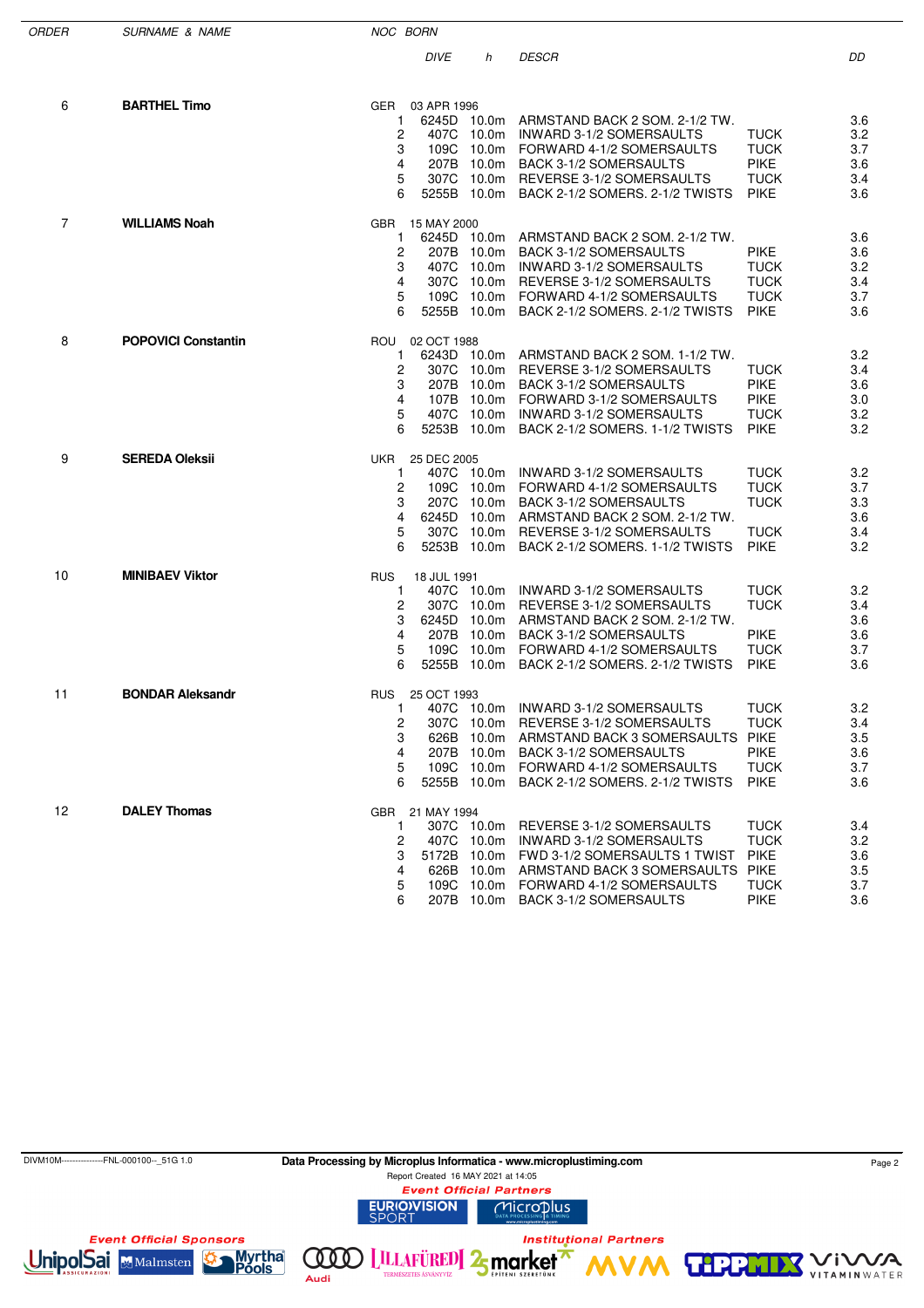

DIVING 10 - 16 MAY

**Results** 



**Event 112 16 MAY 2021** RANK SURNAME & NAME NOC BORN TOTAL GAP

 $\overline{1}$ 

**10m Platform Men Final**

| MOISEEVA Svetlana<br>LEN<br><b>ASSISTANT</b>                   |        |        |
|----------------------------------------------------------------|--------|--------|
|                                                                |        |        |
| <b>PANEL</b>                                                   |        |        |
| MAMONTOV Andrei<br>JUDGE <sub>1</sub>                          |        |        |
| PEREZ Angel Luis<br><b>JUDGE 2</b>                             |        |        |
| <b>JAFCSAK Zsolt</b><br>JUDGE <sub>3</sub>                     |        |        |
| VAN DER VOORT Ronald<br><b>JUDGE 4</b>                         |        |        |
| SIEFKEN Jann<br><b>JUDGE 5</b>                                 |        |        |
| <b>AZORIN Daniel</b><br><b>JUDGE 6</b>                         |        |        |
| <b>BARTAIA Irakli</b><br><b>JUDGE 7</b>                        |        |        |
| <b>STRITT BURK Carmen</b><br><b>RESERVE</b>                    |        |        |
| 1<br><b>BONDAR Aleksandr</b><br><b>RUS</b><br>25 OCT 1993      | 564.35 |        |
| 2<br><b>DALEY Thomas</b><br><b>GBR</b><br>21 MAY 1994          | 533.30 | 31.05  |
| 3<br><b>MINIBAEV Viktor</b><br><b>RUS</b><br>18 JUL 1991       | 530.05 | 34.30  |
| 4<br><b>BARTHEL Timo</b><br><b>GER</b><br>03 APR 1996          | 499.10 | 65.25  |
| 5<br><b>WILLIAMS Noah</b><br><b>GBR</b><br>15 MAY 2000         | 480.65 | 83.70  |
| 6<br><b>SEREDA Oleksii</b><br><b>UKR</b><br>25 DEC 2005        | 459.50 | 104.85 |
| 7<br><b>EIKERMANN G. Jaden</b><br><b>GER</b><br>14 FEB 2005    | 428.60 | 135.75 |
| 8<br><b>POPOVICI Constantin</b><br>ROU<br>02 OCT 1988          | 426.30 | 138.05 |
| 9<br><b>PARADZIK Vinko</b><br><b>SWE</b><br>09 OCT 1992        | 419.20 | 145.15 |
| 10<br><b>HARUTYUNYAN Vladimir</b><br><b>ARM</b><br>18 JUL 1998 | 389.50 | 174.85 |
| 11<br><b>SERBIN Oleh</b><br><b>UKR</b><br>11 AUG 2001          | 363.95 | 200.40 |
| 12<br><b>GIOVANNINI Riccardo</b><br><b>ITA</b><br>14 MAR 2003  | 342.90 | 221.45 |

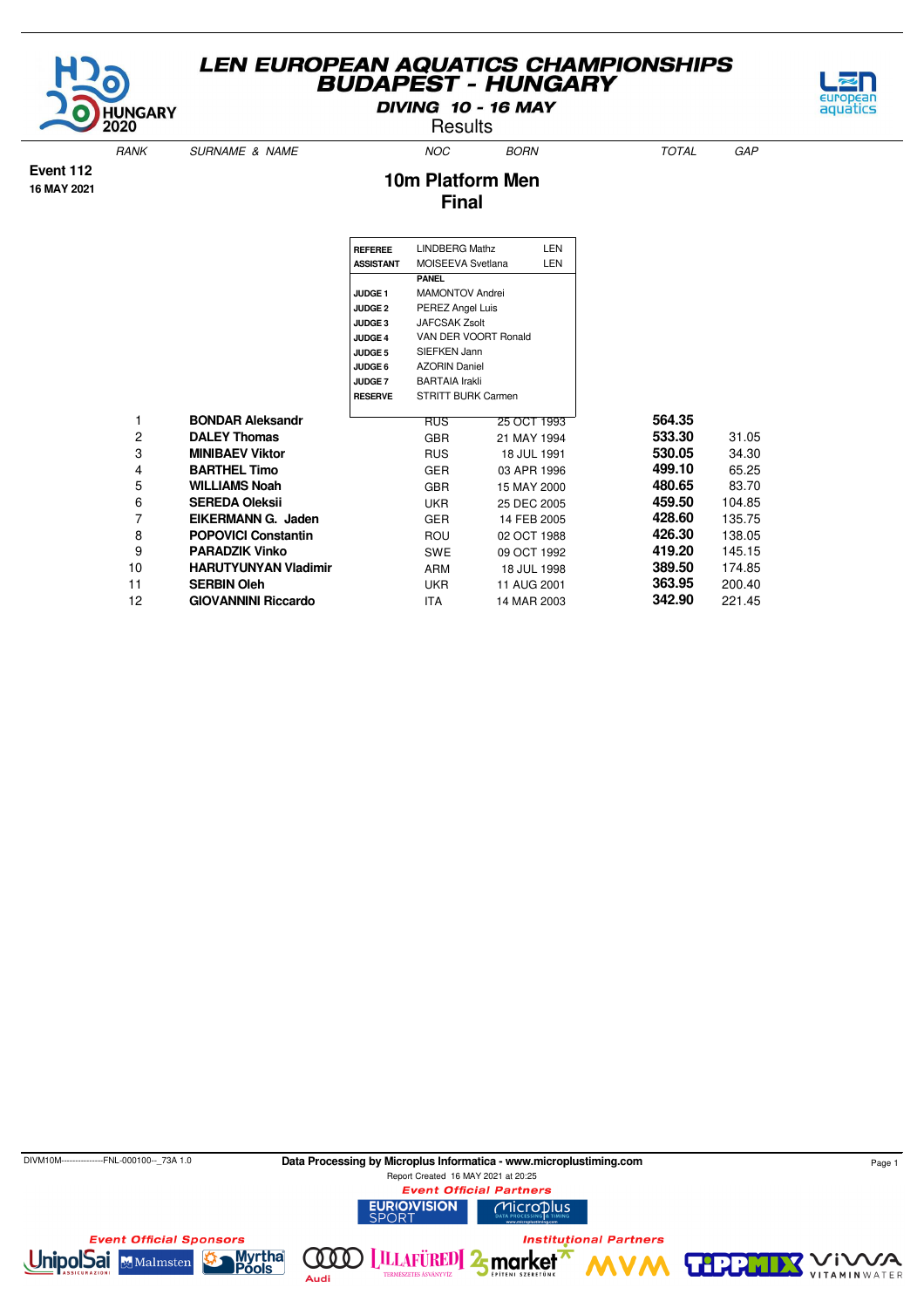



**Results** 



RANK SURNAME & NAME TOTAL GAP NOC DIVE DD H J1 J2 J3 J4 J5 J6 J7 PEN PART TOTAL GAP

**Event 112 16 MAY 2021**

**10m Platform Men Final**

| MOISEEVA Svetlana<br>LEN<br><b>ASSISTANT</b><br><b>PANEL</b><br>MAMONTOV Andrei<br><b>JUDGE 1</b><br>PEREZ Angel Luis<br><b>JUDGE 2</b><br>JAFCSAK Zsolt<br><b>JUDGE 3</b><br>VAN DER VOORT Ronald<br><b>JUDGE 4</b><br>SIEFKEN Jann<br><b>JUDGE 5</b><br>JUDGE 6<br><b>AZORIN Daniel</b><br><b>BARTAIA</b> Irakli<br><b>JUDGE 7</b><br><b>RESERVE</b><br><b>STRITT BURK Carmen</b><br><b>BONDAR Aleksandr</b><br><b>RUS</b><br>25 OCT 1993<br>1<br>91.20<br>407C<br>$3.2$ $10.0$<br>$9.5$ $9.0$ $9.0$<br>9.5 9.5<br>91.20<br>$9.5 \t10$<br>189.80<br>307C<br>3.4<br>10.0<br>9.5<br>9.0<br>9.5<br>$9.5$ 10<br>98.60<br>10<br>10<br>279.05<br>626B<br>3.5<br>10.0<br>89.25<br>8.5<br>8.0 8.5<br>8.0<br>8.5 8.5<br>9.0<br>372.65<br>207B<br>3.6<br>10.0<br>8.5 9.0<br>9.0 8.5 8.5<br>93.60<br>8.5<br>9.0<br>472.55<br>109C<br>3.7<br>10.0<br>9.0<br>9.0<br>9.0<br>$9.0\ 9.0$<br>99.90<br>9.0<br>10<br>5255B<br>564.35<br>3.6<br>10.0<br>8.5 8.5 8.5 9.0 8.5 8.5<br>91.80<br>9.0<br><b>DALEY Thomas</b><br>2<br>21 MAY 1994<br><b>GBR</b><br>98.60<br>10.0<br>307C<br>3.4<br>9.5<br>10<br>10<br>10<br>$9.0$ $9.5$<br>98.60<br>$9.5^{\circ}$<br>164.20<br>407C<br>3.2<br>10.0<br>7.5 7.5<br>6.0<br>7.0<br>7.0<br>6.0<br>6.5<br>65.60<br>247.00<br>3.6<br>10.0<br>5172B<br>7.5<br>7.5<br>8.0 7.5<br>82.80<br>7.5<br>8.0<br>8.0<br>3.5<br>10.0<br>346.75<br>626B<br>9.5<br>9.0<br>9.0<br>99.75<br>9.0<br>-10<br>10<br>10<br>455.90<br>109C<br>9.5<br>109.15<br>$3.7$ $10.0$<br>9.5<br>10<br>10<br>10<br>9.5<br>10<br>533.30<br>207B<br>3.6<br>6.5 7.5<br>10.0<br>7.5 7.5<br>6.0<br>7.5 6.5<br>77.40<br>31.05<br><b>MINIBAEV Viktor</b><br>3<br><b>RUS</b><br>18 JUL 1991<br>84.80<br>$3.2$ $10.0$<br>9.0 9.0 8.0 9.0 8.5<br>84.80<br>407C<br>8.5<br>9.0<br>178.30<br>10.0<br>9.5<br>9.0 10<br>307C<br>3.4<br>9.0<br>9.0<br>93.50<br>9.0<br>10<br>3.6<br>262.90<br>6245D<br>10.0<br>7.5<br>7.0<br>8.5 7.5 8.5<br>84.60<br>8.0<br>8.0<br>349.30<br>207B<br>3.6<br>10.0<br>8.0 8.5<br>8.0 8.0 8.0<br>8.0<br>86.40<br>7.5<br>443.65<br>10.0<br>109C<br>3.7<br>9.0 8.0 8.5 8.5 8.5<br>94.35<br>8.5<br>8.0<br>530.05<br>5255B<br>3.6<br>10.0<br>8.0<br>8.0 8.5 7.5 8.0 8.0 8.0<br>86.40<br>34.30<br><b>BARTHEL Timo</b><br><b>GER</b><br>03 APR 1996<br>4<br>7.5 8.0 7.5 7.5 8.0<br>82.80<br>82.80<br>6245D<br>3.6<br>10.0<br>8.0<br>7.5<br>164.40<br>3.2<br>10.0<br>$9.0$ 8.5<br>8.5 8.5<br>407C<br>8.5<br>8.5<br>8.5<br>81.60<br>245.80<br>109C<br>3.7<br>10.0<br>7.0 6.5 7.5 8.0 7.5<br>7.5<br>81.40<br>7.0<br>343.00<br>207B<br>3.6<br>10.0<br>8.5<br>$9.0$ 8.0<br>9.0<br>$9.5$ $9.0$<br>97.20<br>9.5<br>412.70<br>307C<br>3.4<br>10.0<br>7.5<br>6.5 7.0<br>6.5 7.5 6.5<br>69.70<br>7.0<br>5255B<br>3.6<br>499.10<br>10.0<br>8.0 7.5 8.5 8.5 8.0 8.0<br>65.25<br>8.0<br>86.40<br><b>WILLIAMS Noah</b><br><b>GBR</b><br>15 MAY 2000<br>5<br>91.80<br>3.6<br>10.0<br>8.5 8.5 8.5 8.5 9.0<br>91.80<br>6245D<br>8.5<br>8.0<br>167.40<br>207B<br>3.6<br>10.0<br>7.0 6.5<br>7.5<br>7.0 7.0<br>75.60<br>6.5<br>7.5<br>237.80<br>407C<br>$3.2$ $10.0$<br>7.0 5.0 7.5<br>7.5 7.5<br>70.40<br>7.0<br>8.0<br>309.20<br>7.5 7.0<br>307C<br>3.4<br>10.0<br>7.0<br>7.0<br>7.5<br>6.5<br>6.5<br>71.40<br>392.45<br>$3.7$ $10.0$<br>8.0 7.5<br>83.25<br>109C<br>7.5<br>8.0<br>7.5 7.5<br>7.0<br>480.65<br>5255B<br>3.6<br>10.0<br>8.0 8.5 8.5 8.5 7.5 8.0 7.5<br>88.20<br>83.70 |  | <b>REFEREE</b> | <b>LINDBERG Mathz</b> | LEN |  |  |  |  |
|---------------------------------------------------------------------------------------------------------------------------------------------------------------------------------------------------------------------------------------------------------------------------------------------------------------------------------------------------------------------------------------------------------------------------------------------------------------------------------------------------------------------------------------------------------------------------------------------------------------------------------------------------------------------------------------------------------------------------------------------------------------------------------------------------------------------------------------------------------------------------------------------------------------------------------------------------------------------------------------------------------------------------------------------------------------------------------------------------------------------------------------------------------------------------------------------------------------------------------------------------------------------------------------------------------------------------------------------------------------------------------------------------------------------------------------------------------------------------------------------------------------------------------------------------------------------------------------------------------------------------------------------------------------------------------------------------------------------------------------------------------------------------------------------------------------------------------------------------------------------------------------------------------------------------------------------------------------------------------------------------------------------------------------------------------------------------------------------------------------------------------------------------------------------------------------------------------------------------------------------------------------------------------------------------------------------------------------------------------------------------------------------------------------------------------------------------------------------------------------------------------------------------------------------------------------------------------------------------------------------------------------------------------------------------------------------------------------------------------------------------------------------------------------------------------------------------------------------------------------------------------------------------------------------------------------------------------------------------------------------------------------------------------------------------------------------------------------------------------------------------------------------------------------------------------------------------------------------------------------------------------------------------------------------------------------------------------------------------------|--|----------------|-----------------------|-----|--|--|--|--|
|                                                                                                                                                                                                                                                                                                                                                                                                                                                                                                                                                                                                                                                                                                                                                                                                                                                                                                                                                                                                                                                                                                                                                                                                                                                                                                                                                                                                                                                                                                                                                                                                                                                                                                                                                                                                                                                                                                                                                                                                                                                                                                                                                                                                                                                                                                                                                                                                                                                                                                                                                                                                                                                                                                                                                                                                                                                                                                                                                                                                                                                                                                                                                                                                                                                                                                                                                         |  |                |                       |     |  |  |  |  |
|                                                                                                                                                                                                                                                                                                                                                                                                                                                                                                                                                                                                                                                                                                                                                                                                                                                                                                                                                                                                                                                                                                                                                                                                                                                                                                                                                                                                                                                                                                                                                                                                                                                                                                                                                                                                                                                                                                                                                                                                                                                                                                                                                                                                                                                                                                                                                                                                                                                                                                                                                                                                                                                                                                                                                                                                                                                                                                                                                                                                                                                                                                                                                                                                                                                                                                                                                         |  |                |                       |     |  |  |  |  |
|                                                                                                                                                                                                                                                                                                                                                                                                                                                                                                                                                                                                                                                                                                                                                                                                                                                                                                                                                                                                                                                                                                                                                                                                                                                                                                                                                                                                                                                                                                                                                                                                                                                                                                                                                                                                                                                                                                                                                                                                                                                                                                                                                                                                                                                                                                                                                                                                                                                                                                                                                                                                                                                                                                                                                                                                                                                                                                                                                                                                                                                                                                                                                                                                                                                                                                                                                         |  |                |                       |     |  |  |  |  |
|                                                                                                                                                                                                                                                                                                                                                                                                                                                                                                                                                                                                                                                                                                                                                                                                                                                                                                                                                                                                                                                                                                                                                                                                                                                                                                                                                                                                                                                                                                                                                                                                                                                                                                                                                                                                                                                                                                                                                                                                                                                                                                                                                                                                                                                                                                                                                                                                                                                                                                                                                                                                                                                                                                                                                                                                                                                                                                                                                                                                                                                                                                                                                                                                                                                                                                                                                         |  |                |                       |     |  |  |  |  |
|                                                                                                                                                                                                                                                                                                                                                                                                                                                                                                                                                                                                                                                                                                                                                                                                                                                                                                                                                                                                                                                                                                                                                                                                                                                                                                                                                                                                                                                                                                                                                                                                                                                                                                                                                                                                                                                                                                                                                                                                                                                                                                                                                                                                                                                                                                                                                                                                                                                                                                                                                                                                                                                                                                                                                                                                                                                                                                                                                                                                                                                                                                                                                                                                                                                                                                                                                         |  |                |                       |     |  |  |  |  |
|                                                                                                                                                                                                                                                                                                                                                                                                                                                                                                                                                                                                                                                                                                                                                                                                                                                                                                                                                                                                                                                                                                                                                                                                                                                                                                                                                                                                                                                                                                                                                                                                                                                                                                                                                                                                                                                                                                                                                                                                                                                                                                                                                                                                                                                                                                                                                                                                                                                                                                                                                                                                                                                                                                                                                                                                                                                                                                                                                                                                                                                                                                                                                                                                                                                                                                                                                         |  |                |                       |     |  |  |  |  |
|                                                                                                                                                                                                                                                                                                                                                                                                                                                                                                                                                                                                                                                                                                                                                                                                                                                                                                                                                                                                                                                                                                                                                                                                                                                                                                                                                                                                                                                                                                                                                                                                                                                                                                                                                                                                                                                                                                                                                                                                                                                                                                                                                                                                                                                                                                                                                                                                                                                                                                                                                                                                                                                                                                                                                                                                                                                                                                                                                                                                                                                                                                                                                                                                                                                                                                                                                         |  |                |                       |     |  |  |  |  |
|                                                                                                                                                                                                                                                                                                                                                                                                                                                                                                                                                                                                                                                                                                                                                                                                                                                                                                                                                                                                                                                                                                                                                                                                                                                                                                                                                                                                                                                                                                                                                                                                                                                                                                                                                                                                                                                                                                                                                                                                                                                                                                                                                                                                                                                                                                                                                                                                                                                                                                                                                                                                                                                                                                                                                                                                                                                                                                                                                                                                                                                                                                                                                                                                                                                                                                                                                         |  |                |                       |     |  |  |  |  |
|                                                                                                                                                                                                                                                                                                                                                                                                                                                                                                                                                                                                                                                                                                                                                                                                                                                                                                                                                                                                                                                                                                                                                                                                                                                                                                                                                                                                                                                                                                                                                                                                                                                                                                                                                                                                                                                                                                                                                                                                                                                                                                                                                                                                                                                                                                                                                                                                                                                                                                                                                                                                                                                                                                                                                                                                                                                                                                                                                                                                                                                                                                                                                                                                                                                                                                                                                         |  |                |                       |     |  |  |  |  |
|                                                                                                                                                                                                                                                                                                                                                                                                                                                                                                                                                                                                                                                                                                                                                                                                                                                                                                                                                                                                                                                                                                                                                                                                                                                                                                                                                                                                                                                                                                                                                                                                                                                                                                                                                                                                                                                                                                                                                                                                                                                                                                                                                                                                                                                                                                                                                                                                                                                                                                                                                                                                                                                                                                                                                                                                                                                                                                                                                                                                                                                                                                                                                                                                                                                                                                                                                         |  |                |                       |     |  |  |  |  |
|                                                                                                                                                                                                                                                                                                                                                                                                                                                                                                                                                                                                                                                                                                                                                                                                                                                                                                                                                                                                                                                                                                                                                                                                                                                                                                                                                                                                                                                                                                                                                                                                                                                                                                                                                                                                                                                                                                                                                                                                                                                                                                                                                                                                                                                                                                                                                                                                                                                                                                                                                                                                                                                                                                                                                                                                                                                                                                                                                                                                                                                                                                                                                                                                                                                                                                                                                         |  |                |                       |     |  |  |  |  |
|                                                                                                                                                                                                                                                                                                                                                                                                                                                                                                                                                                                                                                                                                                                                                                                                                                                                                                                                                                                                                                                                                                                                                                                                                                                                                                                                                                                                                                                                                                                                                                                                                                                                                                                                                                                                                                                                                                                                                                                                                                                                                                                                                                                                                                                                                                                                                                                                                                                                                                                                                                                                                                                                                                                                                                                                                                                                                                                                                                                                                                                                                                                                                                                                                                                                                                                                                         |  |                |                       |     |  |  |  |  |
|                                                                                                                                                                                                                                                                                                                                                                                                                                                                                                                                                                                                                                                                                                                                                                                                                                                                                                                                                                                                                                                                                                                                                                                                                                                                                                                                                                                                                                                                                                                                                                                                                                                                                                                                                                                                                                                                                                                                                                                                                                                                                                                                                                                                                                                                                                                                                                                                                                                                                                                                                                                                                                                                                                                                                                                                                                                                                                                                                                                                                                                                                                                                                                                                                                                                                                                                                         |  |                |                       |     |  |  |  |  |
|                                                                                                                                                                                                                                                                                                                                                                                                                                                                                                                                                                                                                                                                                                                                                                                                                                                                                                                                                                                                                                                                                                                                                                                                                                                                                                                                                                                                                                                                                                                                                                                                                                                                                                                                                                                                                                                                                                                                                                                                                                                                                                                                                                                                                                                                                                                                                                                                                                                                                                                                                                                                                                                                                                                                                                                                                                                                                                                                                                                                                                                                                                                                                                                                                                                                                                                                                         |  |                |                       |     |  |  |  |  |
|                                                                                                                                                                                                                                                                                                                                                                                                                                                                                                                                                                                                                                                                                                                                                                                                                                                                                                                                                                                                                                                                                                                                                                                                                                                                                                                                                                                                                                                                                                                                                                                                                                                                                                                                                                                                                                                                                                                                                                                                                                                                                                                                                                                                                                                                                                                                                                                                                                                                                                                                                                                                                                                                                                                                                                                                                                                                                                                                                                                                                                                                                                                                                                                                                                                                                                                                                         |  |                |                       |     |  |  |  |  |
|                                                                                                                                                                                                                                                                                                                                                                                                                                                                                                                                                                                                                                                                                                                                                                                                                                                                                                                                                                                                                                                                                                                                                                                                                                                                                                                                                                                                                                                                                                                                                                                                                                                                                                                                                                                                                                                                                                                                                                                                                                                                                                                                                                                                                                                                                                                                                                                                                                                                                                                                                                                                                                                                                                                                                                                                                                                                                                                                                                                                                                                                                                                                                                                                                                                                                                                                                         |  |                |                       |     |  |  |  |  |
|                                                                                                                                                                                                                                                                                                                                                                                                                                                                                                                                                                                                                                                                                                                                                                                                                                                                                                                                                                                                                                                                                                                                                                                                                                                                                                                                                                                                                                                                                                                                                                                                                                                                                                                                                                                                                                                                                                                                                                                                                                                                                                                                                                                                                                                                                                                                                                                                                                                                                                                                                                                                                                                                                                                                                                                                                                                                                                                                                                                                                                                                                                                                                                                                                                                                                                                                                         |  |                |                       |     |  |  |  |  |
|                                                                                                                                                                                                                                                                                                                                                                                                                                                                                                                                                                                                                                                                                                                                                                                                                                                                                                                                                                                                                                                                                                                                                                                                                                                                                                                                                                                                                                                                                                                                                                                                                                                                                                                                                                                                                                                                                                                                                                                                                                                                                                                                                                                                                                                                                                                                                                                                                                                                                                                                                                                                                                                                                                                                                                                                                                                                                                                                                                                                                                                                                                                                                                                                                                                                                                                                                         |  |                |                       |     |  |  |  |  |
|                                                                                                                                                                                                                                                                                                                                                                                                                                                                                                                                                                                                                                                                                                                                                                                                                                                                                                                                                                                                                                                                                                                                                                                                                                                                                                                                                                                                                                                                                                                                                                                                                                                                                                                                                                                                                                                                                                                                                                                                                                                                                                                                                                                                                                                                                                                                                                                                                                                                                                                                                                                                                                                                                                                                                                                                                                                                                                                                                                                                                                                                                                                                                                                                                                                                                                                                                         |  |                |                       |     |  |  |  |  |
|                                                                                                                                                                                                                                                                                                                                                                                                                                                                                                                                                                                                                                                                                                                                                                                                                                                                                                                                                                                                                                                                                                                                                                                                                                                                                                                                                                                                                                                                                                                                                                                                                                                                                                                                                                                                                                                                                                                                                                                                                                                                                                                                                                                                                                                                                                                                                                                                                                                                                                                                                                                                                                                                                                                                                                                                                                                                                                                                                                                                                                                                                                                                                                                                                                                                                                                                                         |  |                |                       |     |  |  |  |  |
|                                                                                                                                                                                                                                                                                                                                                                                                                                                                                                                                                                                                                                                                                                                                                                                                                                                                                                                                                                                                                                                                                                                                                                                                                                                                                                                                                                                                                                                                                                                                                                                                                                                                                                                                                                                                                                                                                                                                                                                                                                                                                                                                                                                                                                                                                                                                                                                                                                                                                                                                                                                                                                                                                                                                                                                                                                                                                                                                                                                                                                                                                                                                                                                                                                                                                                                                                         |  |                |                       |     |  |  |  |  |
|                                                                                                                                                                                                                                                                                                                                                                                                                                                                                                                                                                                                                                                                                                                                                                                                                                                                                                                                                                                                                                                                                                                                                                                                                                                                                                                                                                                                                                                                                                                                                                                                                                                                                                                                                                                                                                                                                                                                                                                                                                                                                                                                                                                                                                                                                                                                                                                                                                                                                                                                                                                                                                                                                                                                                                                                                                                                                                                                                                                                                                                                                                                                                                                                                                                                                                                                                         |  |                |                       |     |  |  |  |  |
|                                                                                                                                                                                                                                                                                                                                                                                                                                                                                                                                                                                                                                                                                                                                                                                                                                                                                                                                                                                                                                                                                                                                                                                                                                                                                                                                                                                                                                                                                                                                                                                                                                                                                                                                                                                                                                                                                                                                                                                                                                                                                                                                                                                                                                                                                                                                                                                                                                                                                                                                                                                                                                                                                                                                                                                                                                                                                                                                                                                                                                                                                                                                                                                                                                                                                                                                                         |  |                |                       |     |  |  |  |  |
|                                                                                                                                                                                                                                                                                                                                                                                                                                                                                                                                                                                                                                                                                                                                                                                                                                                                                                                                                                                                                                                                                                                                                                                                                                                                                                                                                                                                                                                                                                                                                                                                                                                                                                                                                                                                                                                                                                                                                                                                                                                                                                                                                                                                                                                                                                                                                                                                                                                                                                                                                                                                                                                                                                                                                                                                                                                                                                                                                                                                                                                                                                                                                                                                                                                                                                                                                         |  |                |                       |     |  |  |  |  |
|                                                                                                                                                                                                                                                                                                                                                                                                                                                                                                                                                                                                                                                                                                                                                                                                                                                                                                                                                                                                                                                                                                                                                                                                                                                                                                                                                                                                                                                                                                                                                                                                                                                                                                                                                                                                                                                                                                                                                                                                                                                                                                                                                                                                                                                                                                                                                                                                                                                                                                                                                                                                                                                                                                                                                                                                                                                                                                                                                                                                                                                                                                                                                                                                                                                                                                                                                         |  |                |                       |     |  |  |  |  |
|                                                                                                                                                                                                                                                                                                                                                                                                                                                                                                                                                                                                                                                                                                                                                                                                                                                                                                                                                                                                                                                                                                                                                                                                                                                                                                                                                                                                                                                                                                                                                                                                                                                                                                                                                                                                                                                                                                                                                                                                                                                                                                                                                                                                                                                                                                                                                                                                                                                                                                                                                                                                                                                                                                                                                                                                                                                                                                                                                                                                                                                                                                                                                                                                                                                                                                                                                         |  |                |                       |     |  |  |  |  |
|                                                                                                                                                                                                                                                                                                                                                                                                                                                                                                                                                                                                                                                                                                                                                                                                                                                                                                                                                                                                                                                                                                                                                                                                                                                                                                                                                                                                                                                                                                                                                                                                                                                                                                                                                                                                                                                                                                                                                                                                                                                                                                                                                                                                                                                                                                                                                                                                                                                                                                                                                                                                                                                                                                                                                                                                                                                                                                                                                                                                                                                                                                                                                                                                                                                                                                                                                         |  |                |                       |     |  |  |  |  |
|                                                                                                                                                                                                                                                                                                                                                                                                                                                                                                                                                                                                                                                                                                                                                                                                                                                                                                                                                                                                                                                                                                                                                                                                                                                                                                                                                                                                                                                                                                                                                                                                                                                                                                                                                                                                                                                                                                                                                                                                                                                                                                                                                                                                                                                                                                                                                                                                                                                                                                                                                                                                                                                                                                                                                                                                                                                                                                                                                                                                                                                                                                                                                                                                                                                                                                                                                         |  |                |                       |     |  |  |  |  |
|                                                                                                                                                                                                                                                                                                                                                                                                                                                                                                                                                                                                                                                                                                                                                                                                                                                                                                                                                                                                                                                                                                                                                                                                                                                                                                                                                                                                                                                                                                                                                                                                                                                                                                                                                                                                                                                                                                                                                                                                                                                                                                                                                                                                                                                                                                                                                                                                                                                                                                                                                                                                                                                                                                                                                                                                                                                                                                                                                                                                                                                                                                                                                                                                                                                                                                                                                         |  |                |                       |     |  |  |  |  |
|                                                                                                                                                                                                                                                                                                                                                                                                                                                                                                                                                                                                                                                                                                                                                                                                                                                                                                                                                                                                                                                                                                                                                                                                                                                                                                                                                                                                                                                                                                                                                                                                                                                                                                                                                                                                                                                                                                                                                                                                                                                                                                                                                                                                                                                                                                                                                                                                                                                                                                                                                                                                                                                                                                                                                                                                                                                                                                                                                                                                                                                                                                                                                                                                                                                                                                                                                         |  |                |                       |     |  |  |  |  |
|                                                                                                                                                                                                                                                                                                                                                                                                                                                                                                                                                                                                                                                                                                                                                                                                                                                                                                                                                                                                                                                                                                                                                                                                                                                                                                                                                                                                                                                                                                                                                                                                                                                                                                                                                                                                                                                                                                                                                                                                                                                                                                                                                                                                                                                                                                                                                                                                                                                                                                                                                                                                                                                                                                                                                                                                                                                                                                                                                                                                                                                                                                                                                                                                                                                                                                                                                         |  |                |                       |     |  |  |  |  |
|                                                                                                                                                                                                                                                                                                                                                                                                                                                                                                                                                                                                                                                                                                                                                                                                                                                                                                                                                                                                                                                                                                                                                                                                                                                                                                                                                                                                                                                                                                                                                                                                                                                                                                                                                                                                                                                                                                                                                                                                                                                                                                                                                                                                                                                                                                                                                                                                                                                                                                                                                                                                                                                                                                                                                                                                                                                                                                                                                                                                                                                                                                                                                                                                                                                                                                                                                         |  |                |                       |     |  |  |  |  |
|                                                                                                                                                                                                                                                                                                                                                                                                                                                                                                                                                                                                                                                                                                                                                                                                                                                                                                                                                                                                                                                                                                                                                                                                                                                                                                                                                                                                                                                                                                                                                                                                                                                                                                                                                                                                                                                                                                                                                                                                                                                                                                                                                                                                                                                                                                                                                                                                                                                                                                                                                                                                                                                                                                                                                                                                                                                                                                                                                                                                                                                                                                                                                                                                                                                                                                                                                         |  |                |                       |     |  |  |  |  |
|                                                                                                                                                                                                                                                                                                                                                                                                                                                                                                                                                                                                                                                                                                                                                                                                                                                                                                                                                                                                                                                                                                                                                                                                                                                                                                                                                                                                                                                                                                                                                                                                                                                                                                                                                                                                                                                                                                                                                                                                                                                                                                                                                                                                                                                                                                                                                                                                                                                                                                                                                                                                                                                                                                                                                                                                                                                                                                                                                                                                                                                                                                                                                                                                                                                                                                                                                         |  |                |                       |     |  |  |  |  |
|                                                                                                                                                                                                                                                                                                                                                                                                                                                                                                                                                                                                                                                                                                                                                                                                                                                                                                                                                                                                                                                                                                                                                                                                                                                                                                                                                                                                                                                                                                                                                                                                                                                                                                                                                                                                                                                                                                                                                                                                                                                                                                                                                                                                                                                                                                                                                                                                                                                                                                                                                                                                                                                                                                                                                                                                                                                                                                                                                                                                                                                                                                                                                                                                                                                                                                                                                         |  |                |                       |     |  |  |  |  |
|                                                                                                                                                                                                                                                                                                                                                                                                                                                                                                                                                                                                                                                                                                                                                                                                                                                                                                                                                                                                                                                                                                                                                                                                                                                                                                                                                                                                                                                                                                                                                                                                                                                                                                                                                                                                                                                                                                                                                                                                                                                                                                                                                                                                                                                                                                                                                                                                                                                                                                                                                                                                                                                                                                                                                                                                                                                                                                                                                                                                                                                                                                                                                                                                                                                                                                                                                         |  |                |                       |     |  |  |  |  |
|                                                                                                                                                                                                                                                                                                                                                                                                                                                                                                                                                                                                                                                                                                                                                                                                                                                                                                                                                                                                                                                                                                                                                                                                                                                                                                                                                                                                                                                                                                                                                                                                                                                                                                                                                                                                                                                                                                                                                                                                                                                                                                                                                                                                                                                                                                                                                                                                                                                                                                                                                                                                                                                                                                                                                                                                                                                                                                                                                                                                                                                                                                                                                                                                                                                                                                                                                         |  |                |                       |     |  |  |  |  |
|                                                                                                                                                                                                                                                                                                                                                                                                                                                                                                                                                                                                                                                                                                                                                                                                                                                                                                                                                                                                                                                                                                                                                                                                                                                                                                                                                                                                                                                                                                                                                                                                                                                                                                                                                                                                                                                                                                                                                                                                                                                                                                                                                                                                                                                                                                                                                                                                                                                                                                                                                                                                                                                                                                                                                                                                                                                                                                                                                                                                                                                                                                                                                                                                                                                                                                                                                         |  |                |                       |     |  |  |  |  |
|                                                                                                                                                                                                                                                                                                                                                                                                                                                                                                                                                                                                                                                                                                                                                                                                                                                                                                                                                                                                                                                                                                                                                                                                                                                                                                                                                                                                                                                                                                                                                                                                                                                                                                                                                                                                                                                                                                                                                                                                                                                                                                                                                                                                                                                                                                                                                                                                                                                                                                                                                                                                                                                                                                                                                                                                                                                                                                                                                                                                                                                                                                                                                                                                                                                                                                                                                         |  |                |                       |     |  |  |  |  |
|                                                                                                                                                                                                                                                                                                                                                                                                                                                                                                                                                                                                                                                                                                                                                                                                                                                                                                                                                                                                                                                                                                                                                                                                                                                                                                                                                                                                                                                                                                                                                                                                                                                                                                                                                                                                                                                                                                                                                                                                                                                                                                                                                                                                                                                                                                                                                                                                                                                                                                                                                                                                                                                                                                                                                                                                                                                                                                                                                                                                                                                                                                                                                                                                                                                                                                                                                         |  |                |                       |     |  |  |  |  |
|                                                                                                                                                                                                                                                                                                                                                                                                                                                                                                                                                                                                                                                                                                                                                                                                                                                                                                                                                                                                                                                                                                                                                                                                                                                                                                                                                                                                                                                                                                                                                                                                                                                                                                                                                                                                                                                                                                                                                                                                                                                                                                                                                                                                                                                                                                                                                                                                                                                                                                                                                                                                                                                                                                                                                                                                                                                                                                                                                                                                                                                                                                                                                                                                                                                                                                                                                         |  |                |                       |     |  |  |  |  |
|                                                                                                                                                                                                                                                                                                                                                                                                                                                                                                                                                                                                                                                                                                                                                                                                                                                                                                                                                                                                                                                                                                                                                                                                                                                                                                                                                                                                                                                                                                                                                                                                                                                                                                                                                                                                                                                                                                                                                                                                                                                                                                                                                                                                                                                                                                                                                                                                                                                                                                                                                                                                                                                                                                                                                                                                                                                                                                                                                                                                                                                                                                                                                                                                                                                                                                                                                         |  |                |                       |     |  |  |  |  |
|                                                                                                                                                                                                                                                                                                                                                                                                                                                                                                                                                                                                                                                                                                                                                                                                                                                                                                                                                                                                                                                                                                                                                                                                                                                                                                                                                                                                                                                                                                                                                                                                                                                                                                                                                                                                                                                                                                                                                                                                                                                                                                                                                                                                                                                                                                                                                                                                                                                                                                                                                                                                                                                                                                                                                                                                                                                                                                                                                                                                                                                                                                                                                                                                                                                                                                                                                         |  |                |                       |     |  |  |  |  |
|                                                                                                                                                                                                                                                                                                                                                                                                                                                                                                                                                                                                                                                                                                                                                                                                                                                                                                                                                                                                                                                                                                                                                                                                                                                                                                                                                                                                                                                                                                                                                                                                                                                                                                                                                                                                                                                                                                                                                                                                                                                                                                                                                                                                                                                                                                                                                                                                                                                                                                                                                                                                                                                                                                                                                                                                                                                                                                                                                                                                                                                                                                                                                                                                                                                                                                                                                         |  |                |                       |     |  |  |  |  |
|                                                                                                                                                                                                                                                                                                                                                                                                                                                                                                                                                                                                                                                                                                                                                                                                                                                                                                                                                                                                                                                                                                                                                                                                                                                                                                                                                                                                                                                                                                                                                                                                                                                                                                                                                                                                                                                                                                                                                                                                                                                                                                                                                                                                                                                                                                                                                                                                                                                                                                                                                                                                                                                                                                                                                                                                                                                                                                                                                                                                                                                                                                                                                                                                                                                                                                                                                         |  |                |                       |     |  |  |  |  |
|                                                                                                                                                                                                                                                                                                                                                                                                                                                                                                                                                                                                                                                                                                                                                                                                                                                                                                                                                                                                                                                                                                                                                                                                                                                                                                                                                                                                                                                                                                                                                                                                                                                                                                                                                                                                                                                                                                                                                                                                                                                                                                                                                                                                                                                                                                                                                                                                                                                                                                                                                                                                                                                                                                                                                                                                                                                                                                                                                                                                                                                                                                                                                                                                                                                                                                                                                         |  |                |                       |     |  |  |  |  |
|                                                                                                                                                                                                                                                                                                                                                                                                                                                                                                                                                                                                                                                                                                                                                                                                                                                                                                                                                                                                                                                                                                                                                                                                                                                                                                                                                                                                                                                                                                                                                                                                                                                                                                                                                                                                                                                                                                                                                                                                                                                                                                                                                                                                                                                                                                                                                                                                                                                                                                                                                                                                                                                                                                                                                                                                                                                                                                                                                                                                                                                                                                                                                                                                                                                                                                                                                         |  |                |                       |     |  |  |  |  |
|                                                                                                                                                                                                                                                                                                                                                                                                                                                                                                                                                                                                                                                                                                                                                                                                                                                                                                                                                                                                                                                                                                                                                                                                                                                                                                                                                                                                                                                                                                                                                                                                                                                                                                                                                                                                                                                                                                                                                                                                                                                                                                                                                                                                                                                                                                                                                                                                                                                                                                                                                                                                                                                                                                                                                                                                                                                                                                                                                                                                                                                                                                                                                                                                                                                                                                                                                         |  |                |                       |     |  |  |  |  |
|                                                                                                                                                                                                                                                                                                                                                                                                                                                                                                                                                                                                                                                                                                                                                                                                                                                                                                                                                                                                                                                                                                                                                                                                                                                                                                                                                                                                                                                                                                                                                                                                                                                                                                                                                                                                                                                                                                                                                                                                                                                                                                                                                                                                                                                                                                                                                                                                                                                                                                                                                                                                                                                                                                                                                                                                                                                                                                                                                                                                                                                                                                                                                                                                                                                                                                                                                         |  |                |                       |     |  |  |  |  |
|                                                                                                                                                                                                                                                                                                                                                                                                                                                                                                                                                                                                                                                                                                                                                                                                                                                                                                                                                                                                                                                                                                                                                                                                                                                                                                                                                                                                                                                                                                                                                                                                                                                                                                                                                                                                                                                                                                                                                                                                                                                                                                                                                                                                                                                                                                                                                                                                                                                                                                                                                                                                                                                                                                                                                                                                                                                                                                                                                                                                                                                                                                                                                                                                                                                                                                                                                         |  |                |                       |     |  |  |  |  |

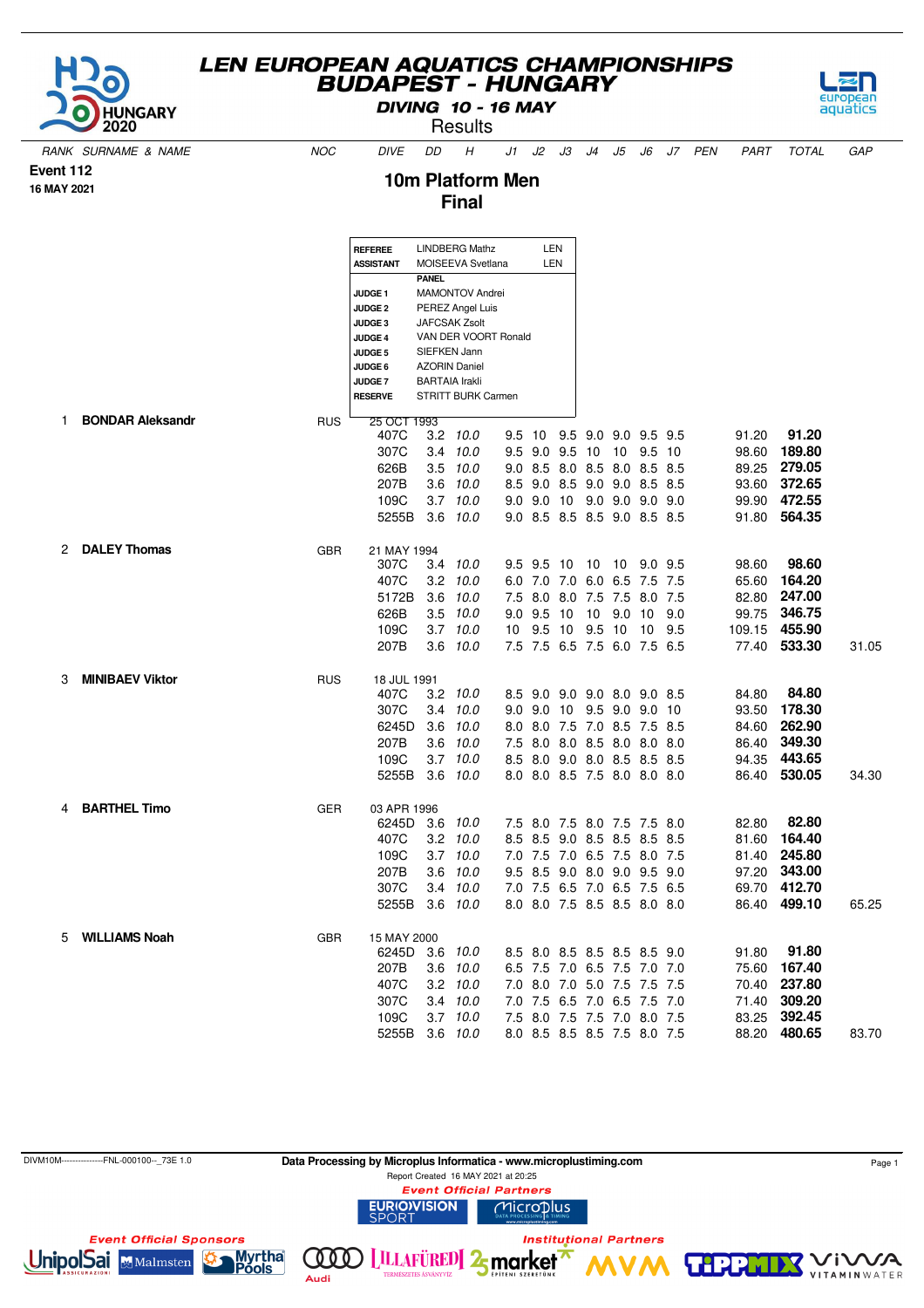|    | RANK SURNAME & NAME         | <b>NOC</b> | <b>DIVE</b>                                                            | DD       | Η                                                                                                | J1                       | J2  | JЗ              | J4                                     | J5  | J6                                                                                                                                                                                     | J7 | PEN | PART                                               | <b>TOTAL</b>                                                  | GAP    |
|----|-----------------------------|------------|------------------------------------------------------------------------|----------|--------------------------------------------------------------------------------------------------|--------------------------|-----|-----------------|----------------------------------------|-----|----------------------------------------------------------------------------------------------------------------------------------------------------------------------------------------|----|-----|----------------------------------------------------|---------------------------------------------------------------|--------|
| 6  | <b>SEREDA Oleksii</b>       | <b>UKR</b> | 25 DEC 2005<br>407C<br>109C<br>207C<br>6245D<br>307C<br>5253B 3.2 10.0 |          | $3.2$ $10.0$<br>$3.7$ $10.0$<br>$3.3$ $10.0$<br>$3.6$ $10.0$<br>$3.4$ $10.0$                     | 10<br>4.0<br>6.5         | 3.5 | 8.0 8.5 8.0 7.5 | 4.0 2.5 4.0                            | 8.0 | 10 10 9.0 9.0 9.5 9.5<br>3.0 3.5<br>$8.5$ $8.0$<br>6.5 7.0 7.0 7.0 7.5 7.0<br>7.0 8.0 8.0 8.0 8.5 8.5 8.0<br>9.5 9.0 9.5 9.0 9.0 9.5 9.5                                               |    |     | 92.80<br>40.70<br>79.20<br>75.60<br>81.60<br>89.60 | 92.80<br>133.50<br>212.70<br>288.30<br>369.90<br>459.50       | 104.85 |
| 7  | EIKERMANN G. Jaden          | GER        | 14 FEB 2005<br>407C<br>109C<br>207C<br>307C<br>626C<br>5255B           |          | $3.2 \quad 10.0$<br>$3.7$ $10.0$<br>$3.3$ $10.0$<br>$3.4$ $10.0$<br>$3.3$ $10.0$<br>$3.6$ $10.0$ | 8.5                      |     |                 |                                        |     | 6.5 7.5 7.5 7.0 7.5 7.5 7.5<br>5.5 5.5 5.5 5.5 6.0 6.0 6.5<br>8.5 8.0 8.0 8.5 8.5 9.0<br>7.5 7.5 7.0 7.0 8.0 8.0 7.5<br>6.5 6.5 5.5 5.5 6.0 6.0 6.5<br>6.5 6.5 6.5 6.0 7.5 7.0 7.0     |    |     | 72.00<br>62.90<br>84.15<br>76.50<br>61.05<br>72.00 | 72.00<br>134.90<br>219.05<br>295.55<br>356.60<br>428.60       | 135.75 |
| 8  | <b>POPOVICI Constantin</b>  | ROU        | 02 OCT 1988<br>6243D<br>307C<br>207B<br>107B<br>407C<br>5253B          | 3.2 10.0 | $3.4$ $10.0$<br>$3.6$ $10.0$<br>$3.0$ $10.0$<br>$3.2$ $10.0$<br>$3.2$ $10.0$                     | 6.5<br>7.0               |     | $6.5$ 6.5 4.5   | 7.0 7.0 6.5 6.5 6.5<br>7.0 7.5 7.5 7.5 | 6.0 | 8.0 9.0 8.0 8.0 8.0 8.5 8.0<br>7.0 6.5<br>6.0 6.5<br>7.5 7.5<br>6.5 7.5 7.5 6.5 7.5 7.5 6.5<br>7.5 8.0 8.0 8.0 8.0 8.0 8.0                                                             |    |     | 76.80<br>68.00<br>68.40<br>67.50<br>68.80<br>76.80 | 76.80<br>144.80<br>213.20<br>280.70<br>349.50<br>426.30       | 138.05 |
| 9  | <b>PARADZIK Vinko</b>       | SWE        | 09 OCT 1992<br>407C<br>6245D<br>207B<br>307C<br>5337D<br>107B          |          | $3.2$ $10.0$<br>$3.6$ $10.0$<br>$3.6$ $10.0$<br>$3.4$ $10.0$<br>3.4 10.0<br>$3.0$ $10.0$         |                          |     |                 | 7.5 7.5 7.0 7.5 7.0                    |     | 8.0 8.5 8.5 8.0 8.0 8.0 8.5<br>6.0 7.0 6.0 7.0 6.5 7.0 7.0<br>8.0 7.5<br>4.5 4.5 4.5 4.5 5.0 5.0 5.5<br>9.0 7.5 7.0 8.0 8.5 8.0 7.5<br>6.5 6.0 6.5 6.5 6.5 6.5 7.5                     |    |     | 78.40<br>73.80<br>81.00<br>47.60<br>79.90<br>58.50 | 78.40<br>152.20<br>233.20<br>280.80<br>360.70<br>419.20       | 145.15 |
| 10 | <b>HARUTYUNYAN Vladimir</b> | ARM        | 18 JUL 1998<br>407C<br>107B<br>207B<br>6245D<br>307C<br>5255B          |          | $3.2$ $10.0$<br>$3.0$ $10.0$<br>$3.6$ $10.0$<br>$3.6$ $10.0$<br>$3.4$ $10.0$<br>$3.6$ $10.0$     | 7.0<br>6.5<br>8.5<br>6.0 |     |                 |                                        |     | 6.0 5.5 6.5 6.0 7.0 7.0 6.5<br>6.0 6.5 6.5 7.0 6.0 6.5<br>4.5 4.5 5.0 5.0 4.0 4.5 5.5<br>6.0 6.5 6.0 6.0 6.5 6.5<br>8.5 7.5 8.5 9.0 9.0 9.0<br>5.5 5.5 5.5 6.0 6.5 6.5                 |    |     | 60.80<br>58.50<br>50.40<br>68.40<br>88.40<br>63.00 | 60.80<br>119.30<br>169.70<br>238.10<br>326.50<br>389.50       | 174.85 |
| 11 | <b>SERBIN Oleh</b>          | <b>UKR</b> | 11 AUG 2001<br>407C<br>207C<br>307C<br>107B<br>6243D<br>5253B 3.2 10.0 |          | $3.2$ $10.0$<br>$3.3$ $10.0$<br>$3.4$ $10.0$<br>$3.0$ $10.0$<br>$3.2$ $10.0$                     |                          |     |                 |                                        |     | 5.0 6.5 6.0 5.0 7.0 5.5 5.5<br>4.5 4.0 3.5 4.5 4.0 4.0 4.5<br>6.5 7.5 7.5 7.5 6.0 6.5 6.5<br>7.5 7.5 8.0 7.5 8.0 7.5 8.0<br>7.0 6.0 6.5 5.5 6.5 6.0 6.5<br>7.5 7.0 8.0 7.5 7.0 7.0 7.0 |    |     | 54.40<br>41.25<br>69.70<br>69.00<br>60.80<br>68.80 | 54.40<br>95.65<br>165.35<br>234.35<br>295.15<br>363.95        | 200.40 |
| 12 | <b>GIOVANNINI Riccardo</b>  | <b>ITA</b> | 14 MAR 2003<br>305C<br>107B<br>407C<br>626C<br>207C<br>5253B           |          | $2.8$ 10.0<br>$3.0$ $10.0$<br>$3.2$ $10.0$<br>$3.3$ $10.0$<br>$3.3$ $10.0$<br>$3.2$ $10.0$       | $5.5\,$                  |     |                 |                                        |     | 7.5 7.5 8.0 7.5 7.5 7.5 7.5<br>7.0 7.0 7.0 7.0 8.0 7.5 7.0<br>7.0 6.5 6.5 5.5 7.0 6.5 6.0<br>3.0 2.5 2.5 3.0 3.0 3.5 2.5<br>5.0 5.0 6.0 5.5 5.5 5.5<br>7.5 7.0 8.0 7.5 7.5 8.0 7.5     |    |     | 63.00<br>63.00<br>62.40<br>28.05<br>54.45          | 63.00<br>126.00<br>188.40<br>216.45<br>270.90<br>72.00 342.90 | 221.45 |

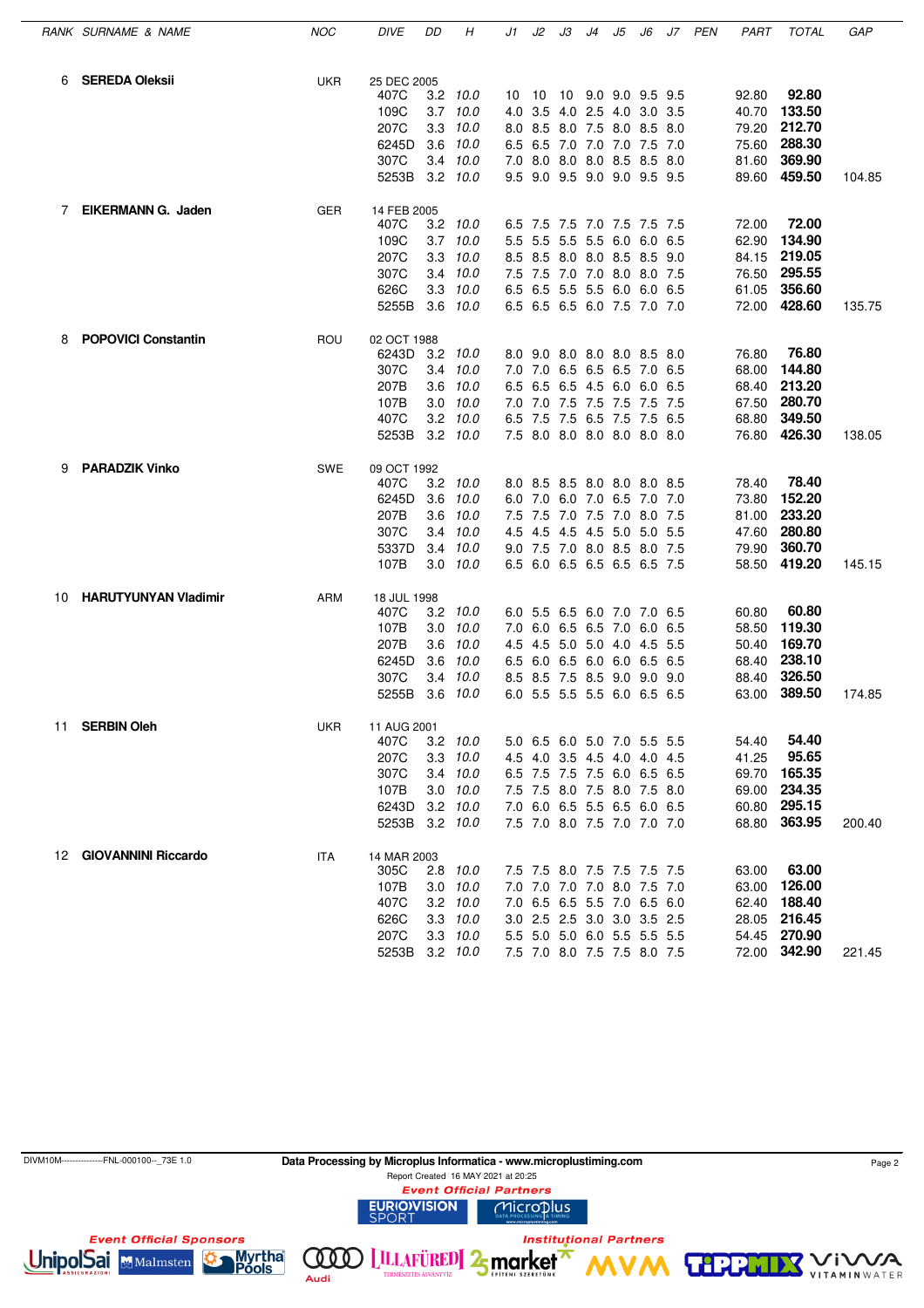

**Event 107 13 MAY 2021 - 19:30**

## **LEN EUROPEAN AQUATICS CHAMPIONSHIPS<br>BUDAPEST - HUNGARY**

DIVING 10 - 16 MAY

Dive Order

ORDER SURNAME & NAME NOC BORN

**Synchronised 3m Men Final**

| <b>REFEREE</b> | EVANGULOV Alexei                                                                                                                                                                          | LEN | <b>ASSISTANT</b>                                                                                                  |                          | <b>KRYNICKI Bartolomiej</b>                                                                                   | LEN |
|----------------|-------------------------------------------------------------------------------------------------------------------------------------------------------------------------------------------|-----|-------------------------------------------------------------------------------------------------------------------|--------------------------|---------------------------------------------------------------------------------------------------------------|-----|
| <b>RESERVE</b> | <b>PANEL</b><br><b>EXECUTION 1 AZORIN Daniel</b><br><b>EXECUTION 2 BARTAIA Irakli</b><br><b>EXECUTION 3 WIERNIUK Anna</b><br><b>EXECUTION 4 BARROW Sarah</b><br><b>TOULOUDIS Nikolaos</b> |     | <b>SYNCHRO 1</b><br><b>SYNCHRO 2</b><br><b>SYNCHRO3</b><br><b>SYNCHRO 4</b><br><b>SYNCHRO 5</b><br><b>RESERVE</b> |                          | <b>BECKER Norman</b><br>POLAZZO Marco Valerio<br>FEOKTISTOV Eduard<br>VAN DER VOORT Ronald<br>PATSERINA Olena |     |
| 1              | <b>FAATZ Pascal</b><br><b>MEULENDIJKS Bram</b>                                                                                                                                            |     |                                                                                                                   | NED<br><b>NED</b>        | 10 APR 1997<br>19 FEB 2003                                                                                    |     |
| 2              | <b>HAUSDING Patrick</b><br><b>RUDIGER Lars</b>                                                                                                                                            |     |                                                                                                                   | GER<br>GER               | 09 MAR 1989<br>17 APR 1996                                                                                    |     |
| 3              | <b>MARSAGLIA Lorenzo</b><br><b>TOCCI Giovanni</b>                                                                                                                                         |     |                                                                                                                   | <b>ITA</b><br>ITA I      | 16 NOV 1996<br>31 AUG 1994                                                                                    |     |
| 4              | <b>KUZNETSOV Evgenii</b><br><b>SHLEIKHER Nikita</b>                                                                                                                                       |     |                                                                                                                   | <b>RUS</b><br><b>RUS</b> | 12 APR 1990<br>10 JUN 1998                                                                                    |     |
| 5              | <b>HART Alexander</b><br><b>SCHALLER Nikolaj</b>                                                                                                                                          |     |                                                                                                                   | AUT<br>AUT               | 07 MAR 1999<br>22 SEP 2000                                                                                    |     |
| 6              | <b>MELIKIDZE Sandro</b><br><b>ONIKASHVILI Tornike</b>                                                                                                                                     |     |                                                                                                                   | GEO<br>GEO               | 10 NOV 1996<br>17 MAR 2000                                                                                    |     |
| 7              | <b>TSIRIKOS Athanasios</b><br><b>MOLVALIS Nikolaos</b>                                                                                                                                    |     |                                                                                                                   | GRE<br><b>GRE</b>        | 04 MAR 2002<br>06 JUL 2000                                                                                    |     |
| 8              | <b>GORSHKOVOZOV Oleksandr</b><br><b>KOLODIY Oleg</b>                                                                                                                                      |     |                                                                                                                   | UKR<br>UKR               | 18 JUL 1991<br>16 MAR 1993                                                                                    |     |
| 9              | <b>LESIAK Kacper</b><br><b>RZESZUTEK Andrzej</b>                                                                                                                                          |     |                                                                                                                   | POL<br><b>POL</b>        | 06 NOV 1996<br>25 OCT 1991                                                                                    |     |
| 10             | <b>GOODFELLOW Daniel</b><br><b>LAUGHER Jack</b>                                                                                                                                           |     |                                                                                                                   | <b>GBR</b><br><b>GBR</b> | 09 OCT 1996<br>30 JAN 1995                                                                                    |     |



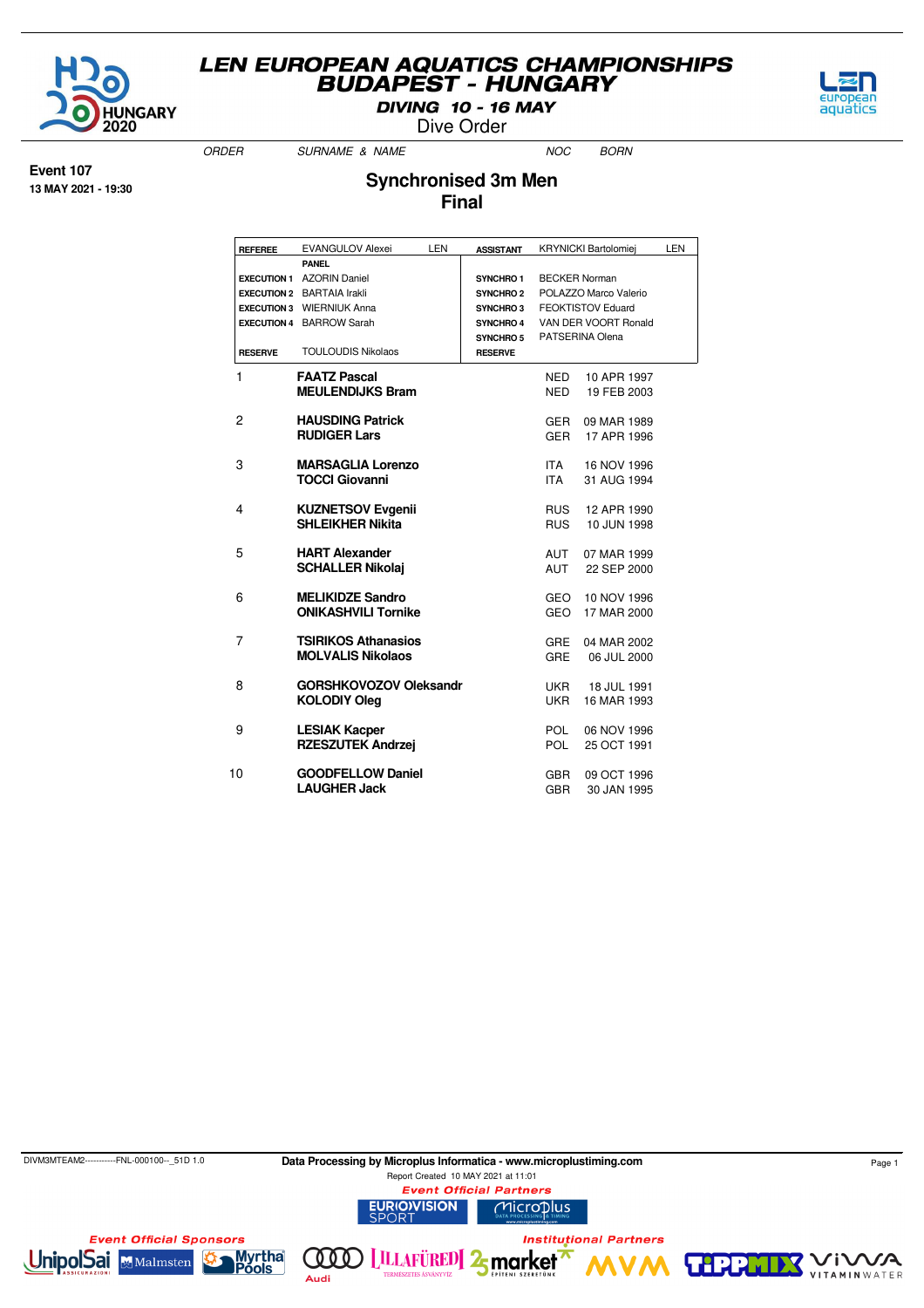

DIVING 10 - 16 MAY

Dive Order



ORDER SURNAME & NAME NOC BORN

DIVE h DESCR DD

**Event 107 13 MAY 2021 - 19:30**

| <b>Synchronised 3m Men</b> |  |
|----------------------------|--|
| Final                      |  |

|                |                                                     | <b>REFEREE</b> | <b>EVANGULOV Alexei</b>           | LEN           | <b>ASSISTANT</b>                     | LEN<br>KRYNICKI Bartolomiej                           |                            |            |
|----------------|-----------------------------------------------------|----------------|-----------------------------------|---------------|--------------------------------------|-------------------------------------------------------|----------------------------|------------|
|                |                                                     |                | <b>PANEL</b>                      |               |                                      |                                                       |                            |            |
|                |                                                     |                | <b>EXECUTION 1 AZORIN Daniel</b>  |               | SYNCHRO <sub>1</sub>                 | <b>BECKER Norman</b>                                  |                            |            |
|                |                                                     |                | <b>EXECUTION 2 BARTAIA Irakli</b> |               | SYNCHRO <sub>2</sub>                 | POLAZZO Marco Valerio                                 |                            |            |
|                |                                                     |                | <b>EXECUTION 3 WIERNIUK Anna</b>  |               | SYNCHRO <sub>3</sub>                 | FEOKTISTOV Eduard                                     |                            |            |
|                |                                                     |                | <b>EXECUTION 4 BARROW Sarah</b>   |               | SYNCHRO 4                            | VAN DER VOORT Ronald                                  |                            |            |
|                |                                                     |                |                                   |               | SYNCHRO 5                            | PATSERINA Olena                                       |                            |            |
|                |                                                     | <b>RESERVE</b> | <b>TOULOUDIS Nikolaos</b>         |               | <b>RESERVE</b>                       |                                                       |                            |            |
| 1              | <b>FAATZ Pascal</b>                                 |                | <b>NED</b>                        | 10 APR 1997   |                                      |                                                       |                            |            |
|                | <b>MEULENDIJKS Bram</b>                             |                | <b>NED</b>                        | 19 FEB 2003   |                                      |                                                       |                            |            |
|                |                                                     |                | 1                                 | 401B          | 3.0 <sub>m</sub>                     | <b>INWARD DIVE</b>                                    | <b>PIKE</b>                | 2.0        |
|                |                                                     |                | $\overline{c}$                    | 201B          | 3.0 <sub>m</sub>                     | <b>BACK DIVE</b>                                      | <b>PIKE</b>                | 2.0        |
|                |                                                     |                | 3                                 | 205B          | 3.0 <sub>m</sub>                     | <b>BACK 2-1/2 SOMERSAULTS</b>                         | <b>PIKE</b>                | 3.0        |
|                |                                                     |                | $\overline{4}$                    | 107B          | 3.0 <sub>m</sub>                     | FORWARD 3-1/2 SOMERSAULTS                             | <b>PIKE</b>                | 3.1        |
|                |                                                     |                | 5                                 | 305B          | 3.0 <sub>m</sub>                     | REVERSE 2-1/2 SOMERSAULTS                             | <b>PIKE</b>                | 3.0        |
|                |                                                     |                | 6                                 | 5152B         | 3.0 <sub>m</sub>                     | FORWARD 2-1/2 SOMERS. 1 TWIST                         | <b>PIKE</b>                | 3.0        |
|                |                                                     |                |                                   |               |                                      |                                                       |                            |            |
| $\overline{c}$ | <b>HAUSDING Patrick</b>                             |                | GER                               | 09 MAR 1989   |                                      |                                                       |                            |            |
|                | <b>RUDIGER Lars</b>                                 |                | <b>GER</b>                        | 17 APR 1996   |                                      |                                                       |                            |            |
|                |                                                     |                | $\mathbf{1}$<br>2                 | 201B          | 3.0 <sub>m</sub>                     | <b>BACK DIVE</b>                                      | <b>PIKE</b><br><b>PIKE</b> | 2.0        |
|                |                                                     |                | 3                                 | 401B<br>5154B | 3.0 <sub>m</sub><br>3.0 <sub>m</sub> | <b>INWARD DIVE</b><br>FORWARD 2-1/2 SOMERS. 2 TWISTS  | <b>PIKE</b>                | 2.0<br>3.4 |
|                |                                                     |                | 4                                 | 307C          | 3.0 <sub>m</sub>                     | REVERSE 3-1/2 SOMERSAULTS                             | <b>TUCK</b>                | 3.5        |
|                |                                                     |                | 5                                 | 5337D         | 3.0 <sub>m</sub>                     | REVERSE 1-1/2 SOMERS, 3-1/2 TW.                       |                            | 3.5        |
|                |                                                     |                | 6                                 | 109C          | 3.0 <sub>m</sub>                     | FORWARD 4-1/2 SOMERSAULTS                             | <b>TUCK</b>                | 3.8        |
|                |                                                     |                |                                   |               |                                      |                                                       |                            |            |
| 3              | <b>MARSAGLIA Lorenzo</b>                            |                | <b>ITA</b>                        | 16 NOV 1996   |                                      |                                                       |                            |            |
|                | <b>TOCCI Giovanni</b>                               |                | <b>ITA</b>                        | 31 AUG 1994   |                                      |                                                       |                            |            |
|                |                                                     |                | 1                                 | 201B          | 3.0 <sub>m</sub>                     | <b>BACK DIVE</b>                                      | <b>PIKE</b>                |            |
|                |                                                     |                |                                   |               |                                      |                                                       |                            | 2.0        |
|                |                                                     |                | $\mathbf{2}$                      | 301B          | 3.0 <sub>m</sub>                     | <b>REVERSE DIVE</b>                                   | <b>PIKE</b>                | 2.0        |
|                |                                                     |                | 3                                 | 107B          | 3.0 <sub>m</sub>                     | FORWARD 3-1/2 SOMERSAULTS                             | <b>PIKE</b>                | 3.1        |
|                |                                                     |                | $\overline{4}$                    | 5154B         | 3.0 <sub>m</sub>                     | FORWARD 2-1/2 SOMERS. 2 TWISTS                        | <b>PIKE</b>                | 3.4        |
|                |                                                     |                | 5                                 | 109C          | 3.0 <sub>m</sub>                     | FORWARD 4-1/2 SOMERSAULTS                             | <b>TUCK</b>                | 3.8        |
|                |                                                     |                | 6                                 | 407C          | 3.0 <sub>m</sub>                     | INWARD 3-1/2 SOMERSAULTS                              | <b>TUCK</b>                | 3.4        |
|                |                                                     |                |                                   |               |                                      |                                                       |                            |            |
| 4              | <b>KUZNETSOV Evgenii</b><br><b>SHLEIKHER Nikita</b> |                | <b>RUS</b>                        | 12 APR 1990   |                                      |                                                       |                            |            |
|                |                                                     |                | <b>RUS</b><br>$\mathbf{1}$        | 10 JUN 1998   |                                      |                                                       | <b>PIKE</b>                |            |
|                |                                                     |                | 2                                 | 201B<br>103B  | 3.0 <sub>m</sub><br>3.0 <sub>m</sub> | <b>BACK DIVE</b><br>FORWARD 1-1/2 SOMERSAULTS         | <b>PIKE</b>                | 2.0<br>2.0 |
|                |                                                     |                | 3                                 | 407C          | 3.0 <sub>m</sub>                     | INWARD 3-1/2 SOMERSAULTS                              | <b>TUCK</b>                | 3.4        |
|                |                                                     |                | 4                                 | 5154B         | 3.0 <sub>m</sub>                     | FORWARD 2-1/2 SOMERS. 2 TWISTS                        | <b>PIKE</b>                | 3.4        |
|                |                                                     |                | 5                                 | 307C          | 3.0 <sub>m</sub>                     | REVERSE 3-1/2 SOMERSAULTS                             | <b>TUCK</b>                | 3.5        |
|                |                                                     |                | 6                                 | 109C          | 3.0 <sub>m</sub>                     | FORWARD 4-1/2 SOMERSAULTS                             | <b>TUCK</b>                | 3.8        |
|                |                                                     |                |                                   |               |                                      |                                                       |                            |            |
| 5              | <b>HART Alexander</b>                               |                | AUT                               | 07 MAR 1999   |                                      |                                                       |                            |            |
|                | <b>SCHALLER Nikolaj</b>                             |                | AUT                               | 22 SEP 2000   |                                      |                                                       |                            |            |
|                |                                                     |                | 1                                 | 201B          | 3.0 <sub>m</sub>                     | <b>BACK DIVE</b>                                      | <b>PIKE</b>                | 2.0        |
|                |                                                     |                | $\overline{c}$                    | 301B          | 3.0 <sub>m</sub>                     | <b>REVERSE DIVE</b>                                   | <b>PIKE</b>                | 2.0        |
|                |                                                     |                | 3<br>4                            | 205B          | 3.0 <sub>m</sub>                     | BACK 2-1/2 SOMERSAULTS                                | <b>PIKE</b>                | 3.0        |
|                |                                                     |                | 5                                 | 405B<br>107B  | 3.0 <sub>m</sub><br>3.0 <sub>m</sub> | INWARD 2-1/2 SOMERSAULTS<br>FORWARD 3-1/2 SOMERSAULTS | <b>PIKE</b><br><b>PIKE</b> | 3.0<br>3.1 |

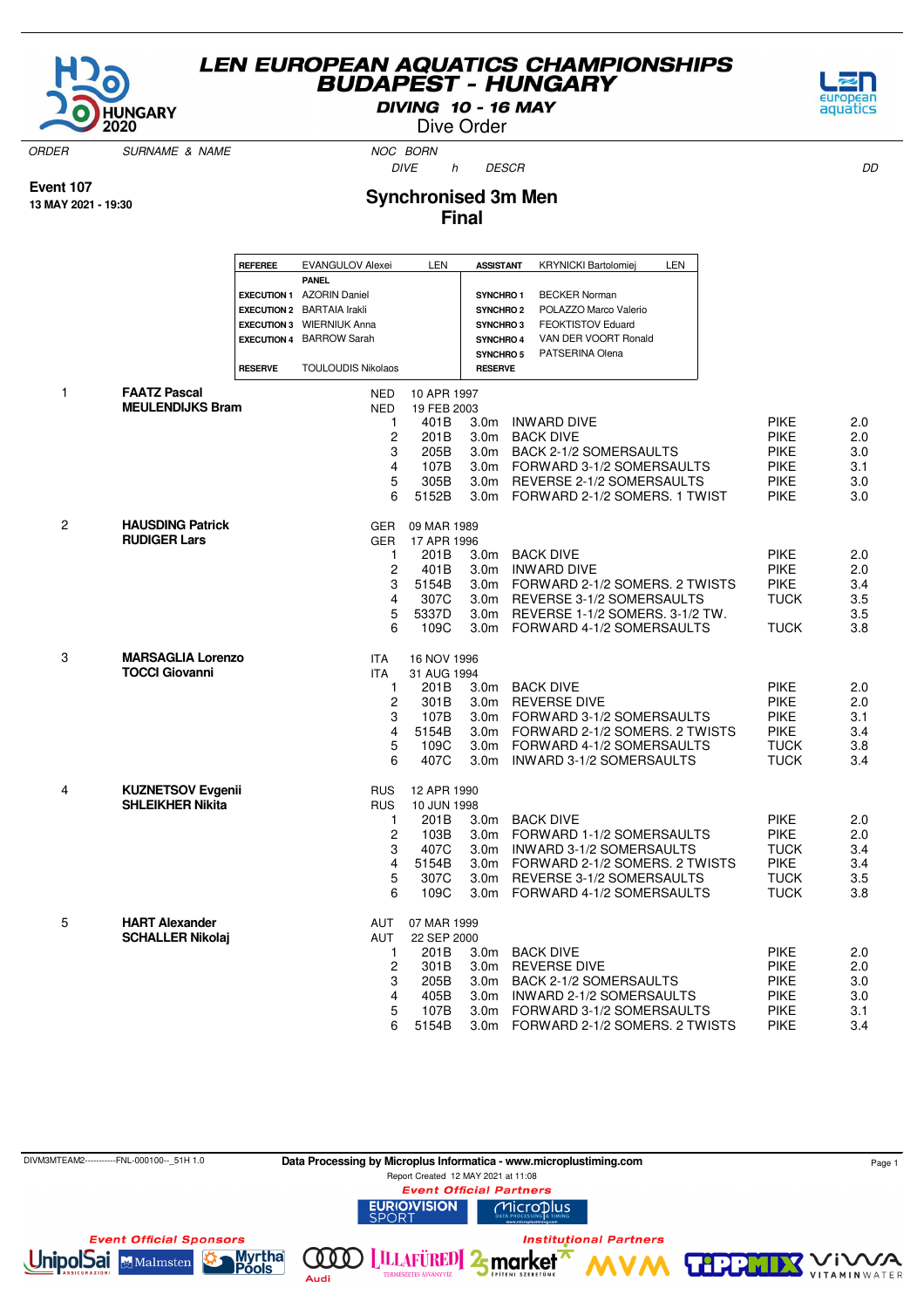| <i>ORDER</i>   | <b>SURNAME &amp; NAME</b>                              | NOC BORN                                                                                                                                                                                                                                                                                                                                                           |                                                                                                                                  |
|----------------|--------------------------------------------------------|--------------------------------------------------------------------------------------------------------------------------------------------------------------------------------------------------------------------------------------------------------------------------------------------------------------------------------------------------------------------|----------------------------------------------------------------------------------------------------------------------------------|
|                |                                                        | <b>DIVE</b><br>h<br><b>DESCR</b>                                                                                                                                                                                                                                                                                                                                   | DD                                                                                                                               |
| 6              | <b>MELIKIDZE Sandro</b><br><b>ONIKASHVILI Tornike</b>  | 10 NOV 1996<br><b>GEO</b><br><b>GEO</b><br>17 MAR 2000<br>201B<br>3.0m BACK DIVE<br>1<br>$\overline{c}$<br>301B<br>3.0m REVERSE DIVE<br>3<br>3.0m INWARD 2-1/2 SOMERSAULTS<br>405B<br>$\overline{4}$<br>107B<br>3.0m FORWARD 3-1/2 SOMERSAULTS<br>5<br>5152B<br>3.0m FORWARD 2-1/2 SOMERS. 1 TWIST<br>6<br>5154B<br>3.0m FORWARD 2-1/2 SOMERS. 2 TWISTS            | <b>PIKE</b><br>2.0<br><b>PIKE</b><br>2.0<br><b>PIKE</b><br>3.0<br><b>PIKE</b><br>3.1<br><b>PIKE</b><br>3.0<br><b>PIKE</b><br>3.4 |
| $\overline{7}$ | <b>TSIRIKOS Athanasios</b><br><b>MOLVALIS Nikolaos</b> | GRE<br>04 MAR 2002<br><b>GRE</b><br>06 JUL 2000<br>401B<br><b>INWARD DIVE</b><br>3.0m<br>1<br>$\overline{c}$<br>301B<br>3.0m REVERSE DIVE<br>3<br>3.0m FORWARD 2-1/2 SOMERS, 1 TWIST<br>5152B<br>4<br>205B<br>3.0m BACK 2-1/2 SOMERSAULTS<br>5<br>107B<br>3.0m FORWARD 3-1/2 SOMERSAULTS<br>6<br>405B<br>INWARD 2-1/2 SOMERSAULTS<br>3.0 <sub>m</sub>              | <b>PIKE</b><br>2.0<br><b>PIKE</b><br>2.0<br><b>PIKE</b><br>3.0<br><b>PIKE</b><br>3.0<br><b>PIKE</b><br>3.1<br><b>PIKE</b><br>3.0 |
| 8              | <b>GORSHKOVOZOV Oleksandr</b><br><b>KOLODIY Oleg</b>   | <b>UKR</b><br>18 JUL 1991<br><b>UKR</b><br>16 MAR 1993<br>201B<br>3.0m BACK DIVE<br>1<br>$\overline{c}$<br>301B<br>3.0m REVERSE DIVE<br>3<br>407C<br>3.0m INWARD 3-1/2 SOMERSAULTS<br>$\overline{4}$<br>3.0m FORWARD 3-1/2 SOMERSAULTS<br>107B<br>5<br>109C<br>3.0m FORWARD 4-1/2 SOMERSAULTS<br>6<br>5253B<br>BACK 2-1/2 SOMERS. 1-1/2 TWISTS<br>3.0 <sub>m</sub> | <b>PIKE</b><br>2.0<br><b>PIKE</b><br>2.0<br><b>TUCK</b><br>3.4<br><b>PIKE</b><br>3.1<br><b>TUCK</b><br>3.8<br><b>PIKE</b><br>3.4 |
| 9              | <b>LESIAK Kacper</b><br><b>RZESZUTEK Andrzej</b>       | 06 NOV 1996<br><b>POL</b><br><b>POL</b><br>25 OCT 1991<br>201B<br>3.0m BACK DIVE<br>1<br>$\overline{c}$<br>301B<br>3.0m REVERSE DIVE<br>3<br>107B<br>3.0m FORWARD 3-1/2 SOMERSAULTS<br>$\overline{4}$<br>407C<br>3.0m INWARD 3-1/2 SOMERSAULTS<br>5<br>5154B<br>3.0m FORWARD 2-1/2 SOMERS, 2 TWISTS<br>6<br>109C<br>3.0m FORWARD 4-1/2 SOMERSAULTS                 | <b>PIKE</b><br>2.0<br><b>PIKE</b><br>2.0<br><b>PIKE</b><br>3.1<br><b>TUCK</b><br>3.4<br><b>PIKE</b><br>3.4<br><b>TUCK</b><br>3.8 |
| 10             | <b>GOODFELLOW Daniel</b><br><b>LAUGHER Jack</b>        | 09 OCT 1996<br><b>GBR</b><br><b>GBR</b><br>30 JAN 1995<br>201B<br>3.0m BACK DIVE<br>1<br>$\overline{c}$<br>3.0m INWARD DIVE<br>401B<br>3<br>407C<br>3.0m INWARD 3-1/2 SOMERSAULTS<br>4<br>3.0m REVERSE 3-1/2 SOMERSAULTS<br>307C<br>5<br>109C<br>3.0 <sub>m</sub><br>FORWARD 4-1/2 SOMERSAULTS<br>6<br>5156B<br>3.0 <sub>m</sub><br>FORWARD 2-1/2 SOMERS. 3 TWISTS | <b>PIKE</b><br>2.0<br><b>PIKE</b><br>2.0<br><b>TUCK</b><br>3.4<br><b>TUCK</b><br>3.5<br><b>TUCK</b><br>3.8<br><b>PIKE</b><br>3.9 |

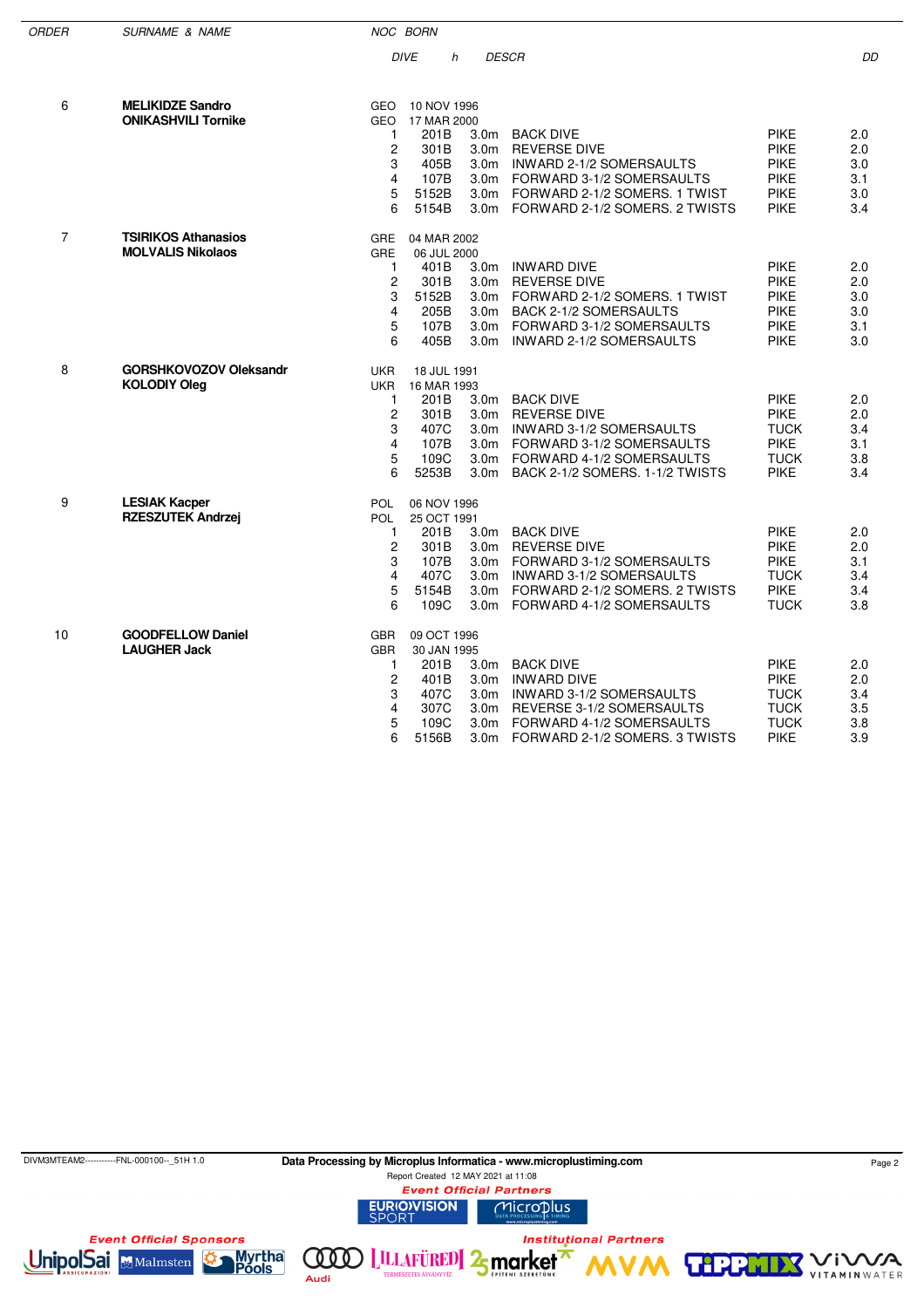

DIVING 10 - 16 MAY

**Results** 

RANK SURNAME & NAME NOC BORN TOTAL GAP

aquatics

**Event 107 13 MAY 2021 - 19:30**

### **Synchronised 3m Men**

**Final**

|                | <b>REFEREE</b>                | <b>EVANGULOV Alexei</b>           | <b>LEN</b> | <b>ASSISTANT</b>     | <b>KRYNICKI Bartolomiej</b> | <b>LEN</b> |
|----------------|-------------------------------|-----------------------------------|------------|----------------------|-----------------------------|------------|
|                |                               | <b>PANEL</b>                      |            |                      |                             |            |
|                |                               | <b>EXECUTION 1 AZORIN Daniel</b>  |            | SYNCHRO <sub>1</sub> | <b>BECKER Norman</b>        |            |
|                |                               | <b>EXECUTION 2 BARTAIA Irakli</b> |            | SYNCHRO <sub>2</sub> | POLAZZO Marco Valerio       |            |
|                |                               | <b>EXECUTION 3 WIERNIUK Anna</b>  |            | <b>SYNCHRO3</b>      | <b>FEOKTISTOV Eduard</b>    |            |
|                |                               | <b>EXECUTION 4 BARROW Sarah</b>   |            | SYNCHRO <sub>4</sub> | VAN DER VOORT Ronald        |            |
|                |                               |                                   |            | <b>SYNCHRO5</b>      | PATSERINA Olena             |            |
|                | <b>RESERVE</b>                | <b>TOULOUDIS Nikolaos</b>         |            | <b>RESERVE</b>       |                             |            |
| 1              | <b>HAUSDING Patrick</b>       |                                   | <b>GER</b> | 09 MAR 1989          |                             | 426.78     |
|                | <b>RUDIGER Lars</b>           |                                   | <b>GER</b> | 17 APR 1996          |                             |            |
| 2              | <b>KUZNETSOV Evgenii</b>      |                                   | <b>RUS</b> | 12 APR 1990          |                             | 415.47     |
|                | <b>SHLEIKHER Nikita</b>       |                                   | <b>RUS</b> | 10 JUN 1998          |                             |            |
| 3              | <b>GORSHKOVOZOV Oleksandr</b> |                                   | <b>UKR</b> | 18 JUL 1991          |                             | 409.92     |
|                | <b>KOLODIY Oleg</b>           |                                   | <b>UKR</b> | 16 MAR 1993          |                             |            |
| 4              | <b>MARSAGLIA Lorenzo</b>      |                                   | <b>ITA</b> | 16 NOV 1996          |                             | 386.82     |
|                | <b>TOCCI Giovanni</b>         |                                   | <b>ITA</b> | 31 AUG 1994          |                             |            |
| 5              | <b>LESIAK Kacper</b>          |                                   | <b>POL</b> | 06 NOV 1996          |                             | 363.99     |
|                | <b>RZESZUTEK Andrzej</b>      |                                   | <b>POL</b> | 25 OCT 1991          |                             |            |
| 6              | <b>GOODFELLOW Daniel</b>      |                                   | <b>GBR</b> | 09 OCT 1996          |                             | 360.63     |
|                | <b>LAUGHER Jack</b>           |                                   | <b>GBR</b> | 30 JAN 1995          |                             |            |
| $\overline{7}$ | <b>HART Alexander</b>         |                                   | <b>AUT</b> | 07 MAR 1999          |                             | 352.44     |
|                | <b>SCHALLER Nikolaj</b>       |                                   | <b>AUT</b> | 22 SEP 2000          |                             |            |
| 8              | <b>TSIRIKOS Athanasios</b>    |                                   | <b>GRE</b> | 04 MAR 2002          |                             | 346.17     |
|                | <b>MOLVALIS Nikolaos</b>      |                                   | <b>GRE</b> | 06 JUL 2000          |                             |            |
| 9              | <b>MELIKIDZE Sandro</b>       |                                   | <b>GEO</b> | 10 NOV 1996          |                             | 336.63     |
|                | <b>ONIKASHVILI Tornike</b>    |                                   | <b>GEO</b> | 17 MAR 2000          |                             |            |
| 10             | <b>FAATZ Pascal</b>           |                                   | <b>NED</b> | 10 APR 1997          |                             | 311.04     |
|                | <b>MEULENDIJKS Bram</b>       |                                   | <b>NED</b> | 19 FEB 2003          |                             |            |

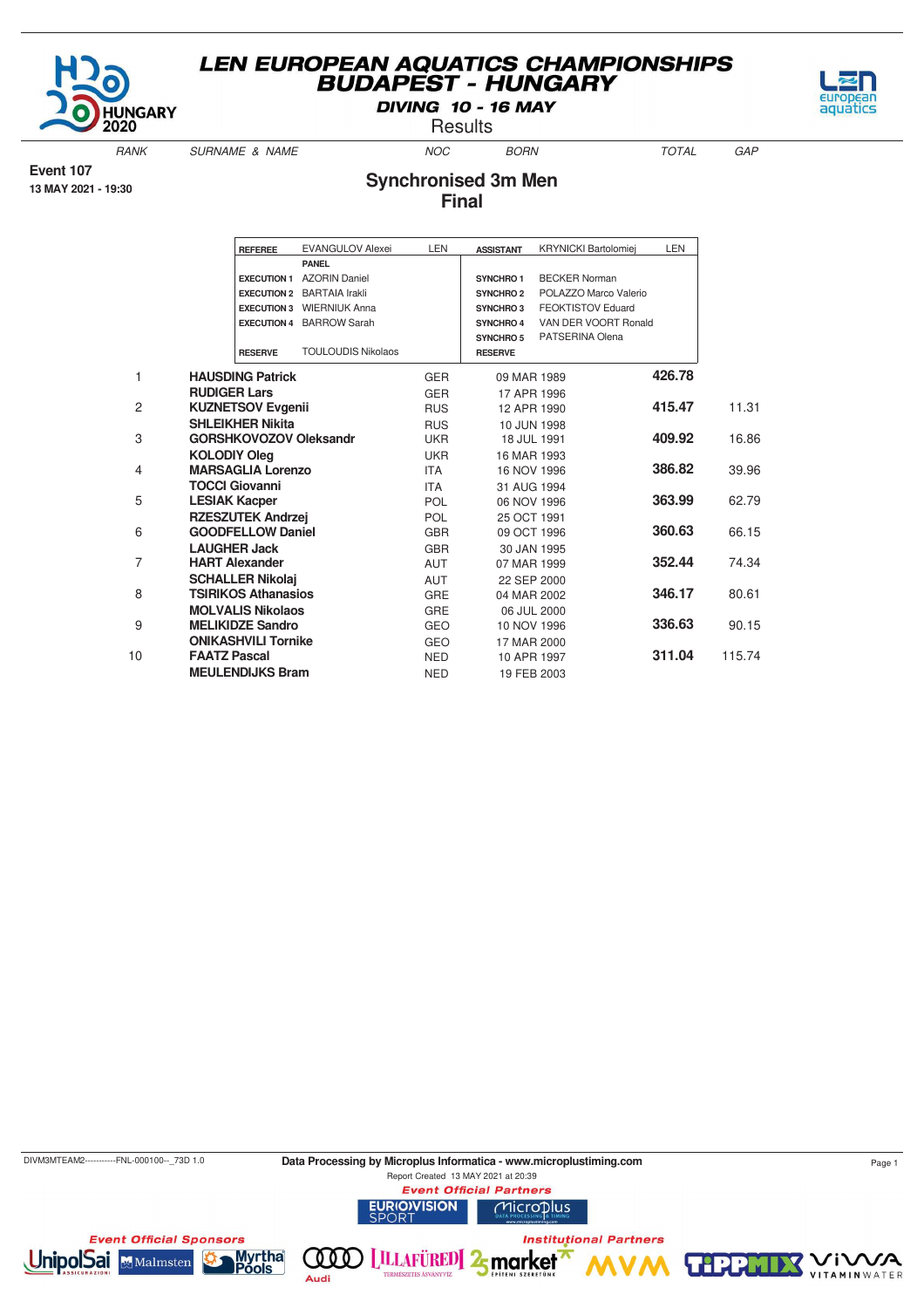

DIVING 10 - 16 MAY **Results** 

**Synchronised 3m Men**



RANK SURNAME & NAME NOC BORN

DIVE DD H E1 E2 E3 E4 S1 S2 S3 S4 S5 PEN PART TOTAL GAP

**Event 107**

**13 MAY 2021 - 19:30**

**Final REFEREE** EVANGULOV Alexei LEN **ASSISTANT** KRYNICKI Bartolomiej LEN **PANEL EXECUTION 1** AZORIN Daniel **SYNCHRO 1** BECKER Norman **EXECUTION 2** BARTAIA Irakli **SYNCHRO 2** POLAZZO Marco Valerio **EXECUTION 3** WIERNIUK Anna **SYNCHRO 3** FEOKTISTOV Eduard **EXECUTION 4** BARROW Sarah **SYNCHRO 4** VAN DER VOORT Ronald **SYNCHRO 5** PATSERINA Olena **RESERVE** TOULOUDIS Nikolaos **RESERVE** 1 **HAUSDING Patrick** GER 09 MAR 1989 **RUDIGER Lars GER** 17 APR 1996<br>2 201B 201B 2.0 3.0 8.5 8.5 8.5 8.0 8.5 8.5 9.0 9.0 8.5 51.60 **51.60** 401B 2.0 3.0 8.0 8.5 8.5 9.0 9.0 9.0 7.5 9.0 9.0 52.80 **104.40** 5154B 3.4 3.0 8.0 8.0 8.0 8.0 8.5 9.0 8.0 8.5 8.5 84.66 **189.06** 307C 3.5 3.0 7.0 7.0 8.5 8.0 8.0 7.5 8.0 7.0 7.5 79.80 5337D 3.5 3.0 8.0 7.5 9.0 8.5 8.0 8.0 8.5 8.0 8.5 86.10 **354.96** 109C 3.8 3.0 6.5 6.5 4.5 5.5 6.5 6.5 6.5 7.0 6.0 71.82 **426.78** 2 **KUZNETSOV Evgenii** RUS 12 APR 1990 **SHLEIKHER Nikita** RUS 10 JUN 1998<br>2018 2018 2018 2018 201B 2.0 3.0 8.5 8.0 8.5 8.0 8.5 8.5 8.5 8.5 8.5 50.40 **50.40** 103B 2.0 3.0 8.0 8.0 9.0 8.5 8.5 8.5 8.5 8.5 9.0 50.40 **100.80** 407C 3.4 3.0 5.5 7.0 8.0 8.5 7.5 8.0 8.0 8.0 7.5 78.54 **179.34** 5154B 3.4 3.0 7.5 7.5 7.0 7.0 7.5 7.5 7.0 7.5 7.5 75.48 **254.82** 307C 3.5 3.0 7.5 8.5 8.0 6.0 7.5 7.5 8.0 8.0 7.5 80.85 **335.67** 109C 3.8 3.0 3.5 6.0 7.5 8.0 7.0 7.0 8.0 6.5 7.5 79.80 **415.47** 11.31 **GORSHKOVOZOV Oleksandr** UKR 18 JUL 1991 **KOLODIY Oleg** UKR 16 MAR 1993 201B 2.0 3.0 8.5 8.5 8.0 8.5 8.5 8.0 8.0 9.0 8.5 50.40 **50.40** 301B 2.0 3.0 8.0 8.5 8.0 8.0 8.5 8.0 8.0 8.0 8.0 48.00 **98.40** 407C 3.4 3.0 7.5 7.0 6.5 6.0 7.5 7.5 7.5 7.5 8.0 73.44 **171.84** 107B 3.1 3.0 8.0 8.5 8.0 7.0 7.5 8.5 7.5 7.5 8.0 72.54 **244.38** 109C 3.8 3.0 7.5 6.5 8.0 8.0 7.5 8.0 8.5 8.0 8.0 90.06 **334.44** 5253B 3.4 3.0 6.5 7.0 7.5 7.0 7.5 7.0 7.5 8.0 8.0 75.48 **409.92** 16.86 **MARSAGLIA Lorenzo** ITA 16 NOV 1996 **TOCCI Giovanni** ITA 31 AUG 1994<br>2018 2018 2018 2018 201B 2.0 3.0 8.0 7.0 8.5 7.5 8.0 8.5 8.0 8.0 8.0 47.40 **47.40** 301B 2.0 3.0 8.0 7.5 8.5 8.0 8.0 8.5 9.0 8.0 8.5 49.20 **96.60** 107B 3.1 3.0 6.5 6.0 8.0 8.0 7.5 7.5 8.0 7.5 7.5 68.82 **165.42** 5154B 3.4 3.0 7.5 7.5 8.0 8.0 8.0 8.5 8.0 8.5 8.5 82.62 **248.04** 109C 3.8 3.0 4.5 4.5 5.5 5.5 6.5 7.0 7.0 6.5 6.5 68.40 **316.44** 407C 3.4 3.0 6.0 5.0 7.0 7.5 7.5 7.0 7.0 7.5 6.0 70.38 **386.82** 39.96 5 **LESIAK Kacper** POL 06 NOV 1996 **RZESZUTEK Andrzej** POL 25 OCT 1991 201B 2.0 3.0 7.5 7.5 8.0 7.5 8.0 8.0 8.0 8.5 8.0 46.80 **46.80** 301B 2.0 3.0 8.0 7.5 8.0 8.5 8.0 8.0 8.0 8.0 8.5 48.00 **94.80** 107B 3.1 3.0 7.0 6.5 7.5 7.0 6.5 7.5 7.5 7.5 7.5 407C 3.4 3.0 7.5 6.0 6.5 6.5 7.5 7.5 7.0 6.5 7.5 71.40 **234.09** 5154B 3.4 3.0 7.0 7.5 5.0 5.5 7.0 7.0 7.0 7.0 7.0 68.34 **302.43** 109C 3.8 3.0 3.5 4.5 5.5 4.5 6.0 6.5 6.0 5.5 6.0 61.56 **363.99** 62.79

DIVM3MTEAM2-----------FNL-000100--\_73F 1.0 **Data Processing by Microplus Informatica - www.microplustiming.com** Page 1

[JLLAFÜRED] 2 market

Report Created 13 MAY 2021 at 20:39**Event Official Partners** 

MicroDlus

**Institutional Partners** 

**URIO)VISION** 

 $(000)$ 



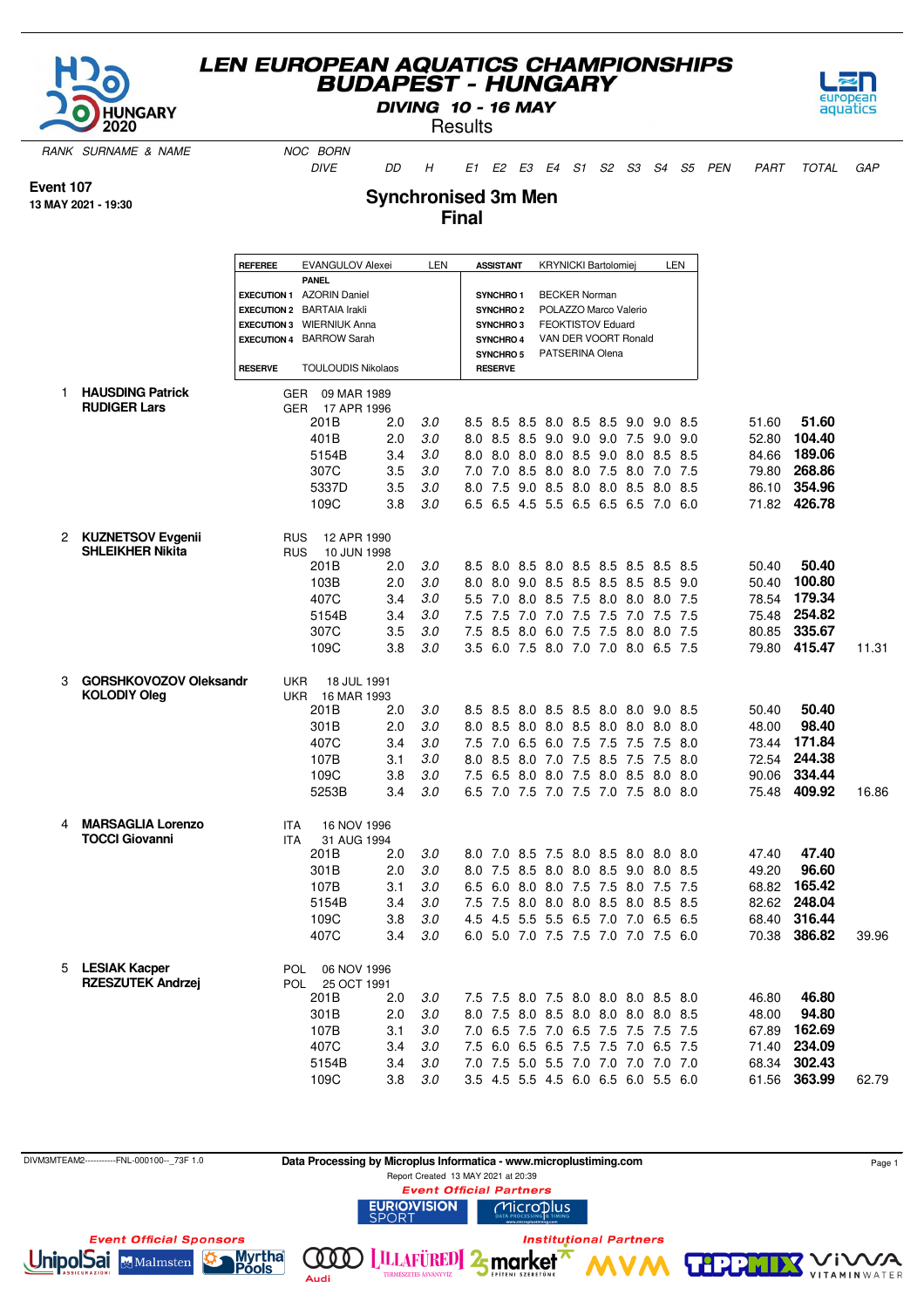|                | RANK SURNAME & NAME        | NOC BORN                          |            |            |     |                                     |            |    |                                 |                               |         |         |     |     |                |              |        |
|----------------|----------------------------|-----------------------------------|------------|------------|-----|-------------------------------------|------------|----|---------------------------------|-------------------------------|---------|---------|-----|-----|----------------|--------------|--------|
|                |                            | <b>DIVE</b>                       | DD         | Η          | E1  | E2                                  | E3         | E4 | S1                              | S <sub>2</sub> S <sub>3</sub> |         | S4      | S5  | PEN | PART           | <b>TOTAL</b> | GAP    |
|                |                            |                                   |            |            |     |                                     |            |    |                                 |                               |         |         |     |     |                |              |        |
| 6              | <b>GOODFELLOW Daniel</b>   | <b>GBR</b><br>09 OCT 1996         |            |            |     |                                     |            |    |                                 |                               |         |         |     |     |                |              |        |
|                | <b>LAUGHER Jack</b>        | 30 JAN 1995<br><b>GBR</b><br>201B | 2.0        | 3.0        |     | 9.0 8.5 8.0 8.0 8.5 8.5 8.5 9.0 8.5 |            |    |                                 |                               |         |         |     |     | 50.40          | 50.40        |        |
|                |                            | 401B                              | 2.0        | 3.0        |     | 8.5 8.5                             |            |    | 8.5 9.0 8.5 8.5 9.0 9.0 8.5     |                               |         |         |     |     | 51.60          | 102.00       |        |
|                |                            | 407C                              | 3.4        | 3.0        |     | 8.0 8.0 7.5 7.5 8.0 8.0 8.0 8.0 8.0 |            |    |                                 |                               |         |         |     |     | 80.58          | 182.58       |        |
|                |                            | 307C                              | 3.5        | 3.0        | 1.5 | 3.0                                 | 6.0 7.0    |    | 3.5                             | $5.0\;4.0$                    |         | 4.5     | 4.0 |     | 45.15          | 227.73       |        |
|                |                            | 109C                              | 3.8        | 3.0        | 7.5 |                                     |            |    | 6.5 4.0 2.5 5.5 6.5 6.0 5.0 5.5 |                               |         |         |     |     | 62.70          | 290.43       |        |
|                |                            | 5156B                             | 3.9        | 3.0        |     | 7.0 6.5 4.5 4.5 6.5 6.5 6.0 6.5 5.5 |            |    |                                 |                               |         |         |     |     | 70.20          | 360.63       | 66.15  |
| $\overline{7}$ | <b>HART Alexander</b>      | 07 MAR 1999<br><b>AUT</b>         |            |            |     |                                     |            |    |                                 |                               |         |         |     |     |                |              |        |
|                | <b>SCHALLER Nikolaj</b>    | AUT<br>22 SEP 2000                |            |            |     |                                     |            |    |                                 |                               |         |         |     |     |                |              |        |
|                |                            | 201B                              | 2.0        | 3.0        |     | 7.5 7.0 7.5 7.5 7.5 8.0 8.0 8.0 7.5 |            |    |                                 |                               |         |         |     |     | 46.20          | 46.20        |        |
|                |                            | 301B                              | 2.0        | 3.0        |     | 7.5 7.0 8.0 8.0 8.0 7.5 7.5         |            |    |                                 |                               |         | 7.0 7.5 |     |     | 45.60          | 91.80        |        |
|                |                            | 205B                              | 3.0        | 3.0        | 6.0 | 6.0                                 | $8.0\;8.0$ |    | 8.0 7.5                         |                               | 7.0 7.0 |         | 7.5 |     | 64.80          | 156.60       |        |
|                |                            | 405B                              | 3.0        | 3.0        |     | 6.0 6.5 7.0 6.5 6.5 6.5 6.0 6.5 6.5 |            |    |                                 |                               |         |         |     |     | 58.50          | 215.10       |        |
|                |                            | 107B                              | 3.1        | 3.0        | 6.5 | 6.5                                 |            |    | 7.0 7.0 7.5 8.0 7.0 7.5 7.5     |                               |         |         |     |     | 66.96          | 282.06       |        |
|                |                            | 5154B                             | 3.4        | 3.0        |     | 7.0 7.0 7.0 7.0 7.0 7.0 7.0 6.5 6.5 |            |    |                                 |                               |         |         |     |     | 70.38          | 352.44       | 74.34  |
| 8              | <b>TSIRIKOS Athanasios</b> | <b>GRE</b><br>04 MAR 2002         |            |            |     |                                     |            |    |                                 |                               |         |         |     |     |                |              |        |
|                | <b>MOLVALIS Nikolaos</b>   | <b>GRE</b><br>06 JUL 2000<br>401B | 2.0        | 3.0        |     | 7.5 7.5 8.0 8.0 7.5 8.0 8.0 7.0 7.5 |            |    |                                 |                               |         |         |     |     | 46.20          | 46.20        |        |
|                |                            | 301B                              | 2.0        | 3.0        | 7.5 | 7.0                                 |            |    | 8.0 8.0 8.0 8.0 8.0 7.5         |                               |         |         | 7.5 |     | 46.80          | 93.00        |        |
|                |                            | 5152B                             | 3.0        | 3.0        | 6.5 | 6.0 7.0 7.0 7.0 7.0 7.0 7.5 7.5     |            |    |                                 |                               |         |         |     |     | 63.00          | 156.00       |        |
|                |                            | 205B                              | 3.0        | 3.0        | 7.0 | 6.5                                 | 6.0 6.5    |    | 7.0 7.0 7.0 7.0 7.0             |                               |         |         |     |     | 61.20          | 217.20       |        |
|                |                            | 107B                              | 3.1        | 3.0        | 6.5 | 6.0 7.0 7.0 7.0 7.0 7.0 7.0 7.5     |            |    |                                 |                               |         |         |     |     | 64.17          | 281.37       |        |
|                |                            | 405B                              | 3.0        | 3.0        |     | 6.5 7.0 7.0 7.5 7.0 7.5 7.5 7.5 7.0 |            |    |                                 |                               |         |         |     |     | 64.80          | 346.17       | 80.61  |
| 9              | <b>MELIKIDZE Sandro</b>    | 10 NOV 1996<br><b>GEO</b>         |            |            |     |                                     |            |    |                                 |                               |         |         |     |     |                |              |        |
|                | <b>ONIKASHVILI Tornike</b> | GEO 17 MAR 2000                   |            |            |     |                                     |            |    |                                 |                               |         |         |     |     |                |              |        |
|                |                            | 201B                              | 2.0        | 3.0        |     | 7.0 7.5                             |            |    | 7.5 7.0 7.5 7.5 7.5 7.5 7.0     |                               |         |         |     |     | 44.40          | 44.40        |        |
|                |                            | 301B                              | 2.0        | 3.0        | 7.5 | 7.5 8.5 7.5                         |            |    | 7.5 8.0 7.5                     |                               |         | 8.0 8.0 |     |     | 46.20          | 90.60        |        |
|                |                            | 405B                              | 3.0        | 3.0        |     | $7.0\quad 6.5$                      |            |    | 6.5 6.0 7.0 7.5                 |                               | 6.5     | 6.5 7.0 |     |     | 60.30          | 150.90       |        |
|                |                            | 107B                              | 3.1        | 3.0        |     | 7.0 7.0 7.0 6.5 5.5 6.5 6.5 6.5 7.0 |            |    |                                 |                               |         |         |     |     | 62.31          | 213.21       |        |
|                |                            | 5152B                             | 3.0        | 3.0        | 6.5 | 7.0                                 |            |    | 6.0 6.5 7.0 7.0 6.5 7.0 7.0     |                               |         |         |     |     | 61.20          | 274.41       |        |
|                |                            | 5154B                             | 3.4        | 3.0        |     | 5.5 6.0 4.5 5.5 6.5 5.5 6.5 6.5 6.5 |            |    |                                 |                               |         |         |     |     | 62.22          | 336.63       | 90.15  |
| 10             | <b>FAATZ Pascal</b>        | <b>NED</b><br>10 APR 1997         |            |            |     |                                     |            |    |                                 |                               |         |         |     |     |                |              |        |
|                | <b>MEULENDIJKS Bram</b>    | <b>NED</b><br>19 FEB 2003<br>401B | 2.0        | 3.0        |     | 8.0 7.5 7.5 7.5 8.0 8.0 8.0 7.5 7.5 |            |    |                                 |                               |         |         |     |     | 46.20          | 46.20        |        |
|                |                            |                                   |            | 3.0        |     |                                     |            |    | 7.0 7.0                         |                               | 7.0 7.0 |         | 7.0 |     |                | 90.60        |        |
|                |                            | 201B<br>205B                      | 2.0<br>3.0 | 3.0        | 7.5 | 7.0<br>5.04.0                       | 8.5 8.5    |    | 5.0 6.0 6.5 6.0 7.0 6.5         |                               |         |         | 7.0 |     | 44.40<br>54.00 | 144.60       |        |
|                |                            | 107B                              |            |            | 7.0 | 7.0                                 | 5.0 5.5    |    | 5.5 6.0 5.5                     |                               |         |         | 5.5 |     | 53.94          | 198.54       |        |
|                |                            | 305B                              | 3.1<br>3.0 | 3.0<br>3.0 | 4.5 |                                     |            |    | 5.0 7.0 7.5 6.0 6.5 6.0 5.5 5.0 |                               |         | 5.5     |     |     | 53.10          | 251.64       |        |
|                |                            |                                   |            |            |     |                                     |            |    |                                 |                               |         |         |     |     |                | 311.04       |        |
|                |                            | 5152B                             | 3.0        | 3.0        | 7.5 | 7.0 7.0 6.0 6.5 7.0 6.5 6.0 5.5     |            |    |                                 |                               |         |         |     |     | 59.40          |              | 115.74 |

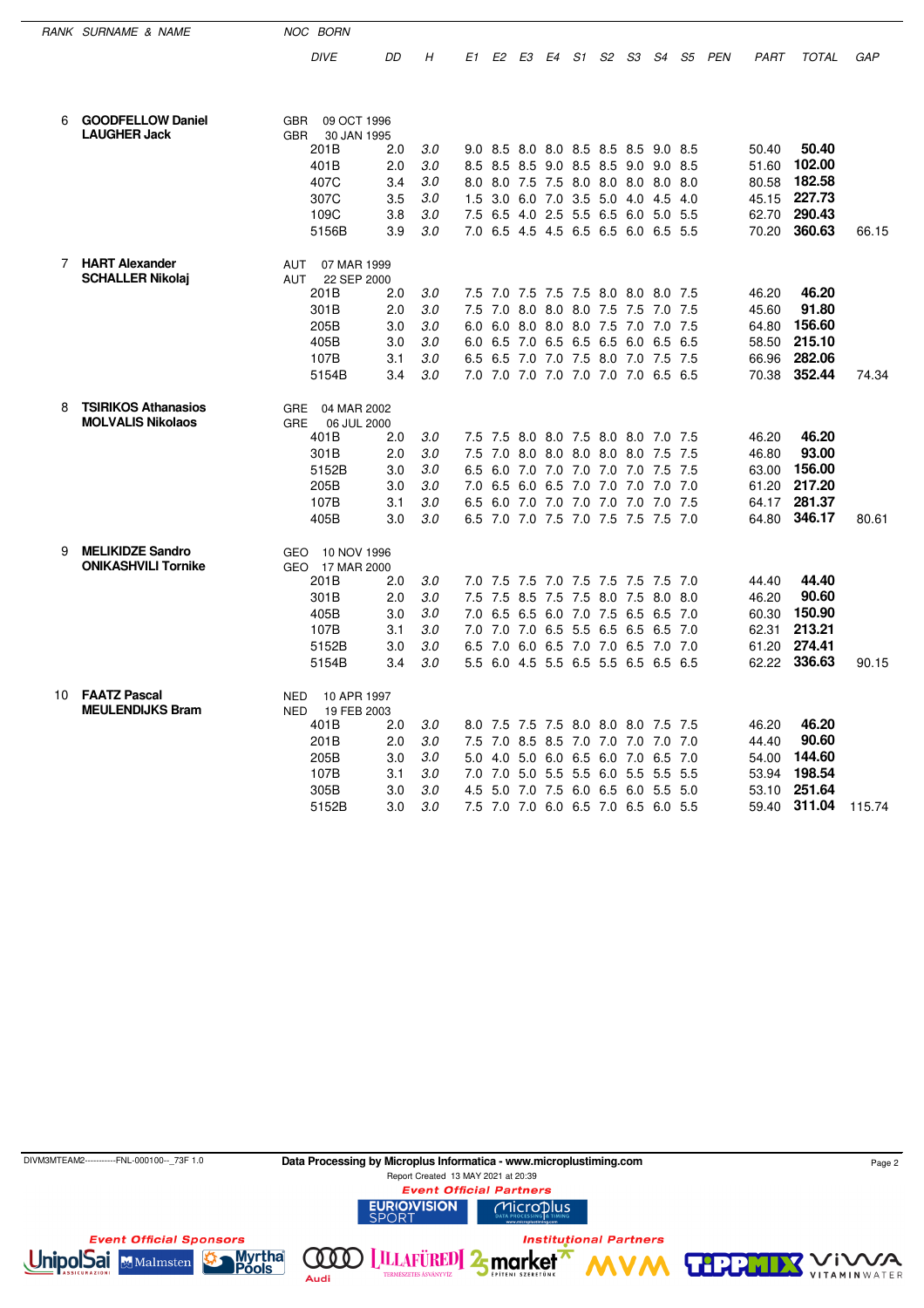

DIVING 10 - 16 MAY

Dive Order

ORDER SURNAME & NAME NOC BORN

**Event 111 15 MAY 2021 - 17:00**

**Synchronised 10m Men Final**

| <b>REFEREE</b> | SOROKINA Anna                         | LEN | <b>ASSISTANT</b> |                       | <b>LINDBERG Mathz</b>      | <b>LEN</b> |
|----------------|---------------------------------------|-----|------------------|-----------------------|----------------------------|------------|
|                | <b>PANEL</b>                          |     |                  |                       |                            |            |
|                | <b>EXECUTION 1 TOULOUDIS Nikolaos</b> |     | <b>SYNCHRO 1</b> | SIEFKEN Jann          |                            |            |
|                | <b>EXECUTION 2 JAFCSAK Zsolt</b>      |     | <b>SYNCHRO 2</b> | <b>BARTAIA Irakli</b> |                            |            |
|                | <b>EXECUTION 3 PEREZ Angel Luis</b>   |     | <b>SYNCHRO 3</b> |                       | VAN DER VOORT Ronald       |            |
|                | <b>EXECUTION 4 AZORIN Daniel</b>      |     | <b>SYNCHRO 4</b> | <b>WIERNIUK Anna</b>  |                            |            |
|                |                                       |     | <b>SYNCHRO5</b>  | <b>ILIES Daniela</b>  |                            |            |
| <b>RESERVE</b> | <b>AXTELIUS Peter</b>                 |     | <b>RESERVE</b>   |                       |                            |            |
| 1              | <b>BARTHEL Timo</b>                   |     |                  | GER                   | 03 APR 1996                |            |
|                | <b>HAUSDING Patrick</b>               |     |                  | GER                   | 09 MAR 1989                |            |
|                |                                       |     |                  |                       |                            |            |
| 2              | <b>DALEY Thomas</b>                   |     |                  | GBR                   | 21 MAY 1994                |            |
|                | <b>LEE Matthew</b>                    |     |                  | GBR                   | 05 MAR 1998                |            |
|                |                                       |     |                  |                       |                            |            |
| 3              | <b>BAROUSKI Artsiom</b>               |     |                  | <b>BLR</b>            | 16 SEP 1999                |            |
|                | <b>SONIN Uladzislau</b>               |     |                  | <b>BLR</b>            | 30 MAY 2000                |            |
|                |                                       |     |                  |                       |                            |            |
| 4              | <b>BAYANDURYAN Vartan</b>             |     |                  | ARM                   | 20 SEP 1993                |            |
|                | <b>HARUTYUNYAN Vladimir</b>           |     |                  | ARM                   | 18 JUL 1998                |            |
| 5              | <b>SERBIN Oleh</b>                    |     |                  |                       |                            |            |
|                | <b>SEREDA Oleksii</b>                 |     |                  | UKR<br>UKR            | 11 AUG 2001<br>25 DEC 2005 |            |
|                |                                       |     |                  |                       |                            |            |
| 6              | <b>MOLVALIS Nikolaos</b>              |     |                  | GRE                   | 06 JUL 2000                |            |
|                | <b>TSIRIKOS Athanasios</b>            |     |                  | <b>GRE</b>            | 04 MAR 2002                |            |
|                |                                       |     |                  |                       |                            |            |
| 7              | <b>LARSEN Andreas Sargent</b>         |     |                  | ITA                   | 20 APR 1999                |            |
|                | <b>TIMBRETTI GUGIU Eduard C</b>       |     |                  | <b>ITA</b>            | 18 JUN 2002                |            |
|                |                                       |     |                  |                       |                            |            |
| 8              | <b>BONDAR Aleksandr</b>               |     |                  | <b>RUS</b>            | 25 OCT 1993                |            |
|                | <b>MINIBAEV Viktor</b>                |     |                  | <b>RUS</b>            | 18 JUL 1991                |            |



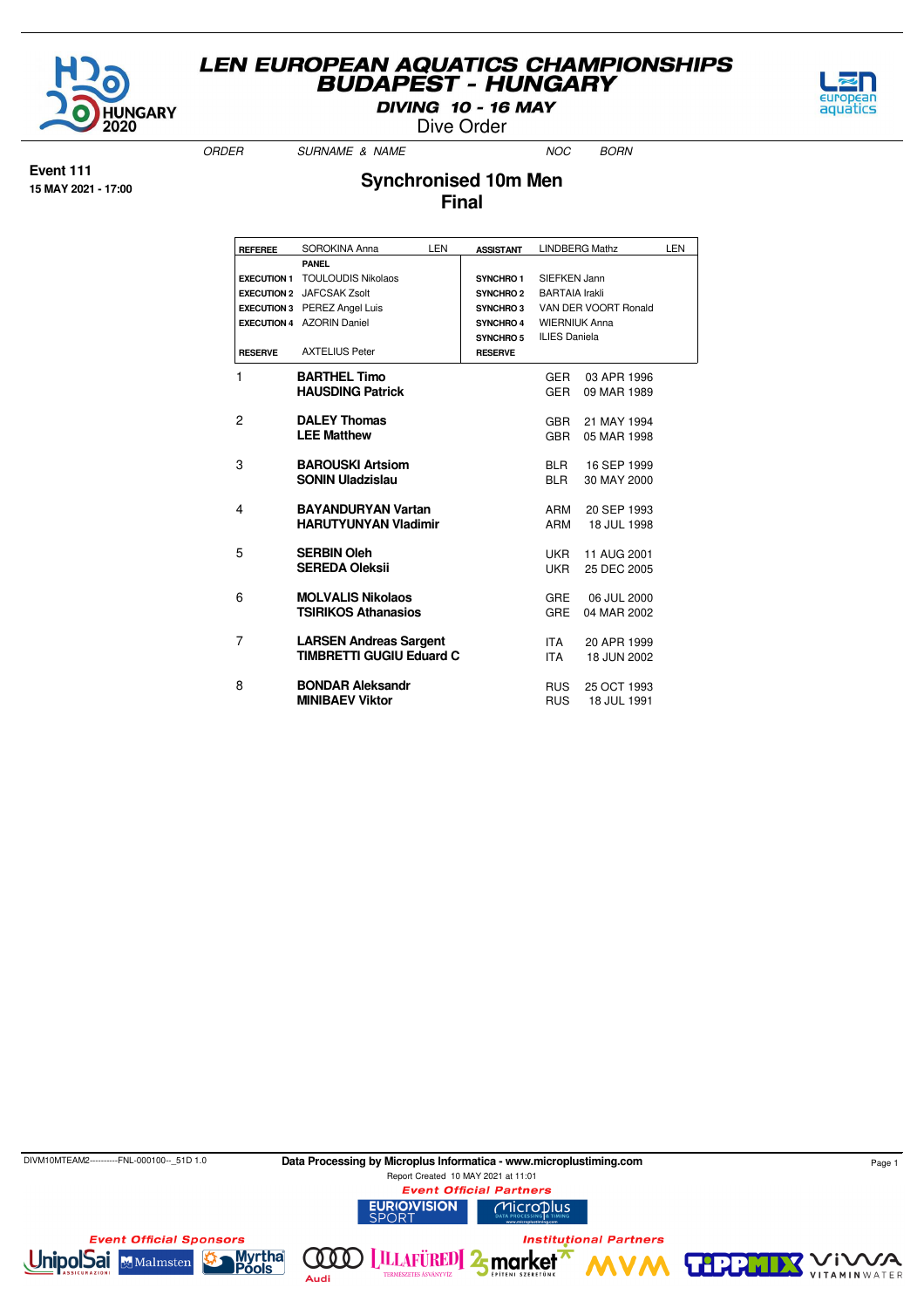

DIVING 10 - 16 MAY

Dive Order



ORDER SURNAME & NAME NOC BORN

DIVE h DESCR DD

**Synchronised 10m Men Final**

**Event 111 15 MAY 2021 - 17:00**

> **REFEREE** SOROKINA Anna LEN **ASSISTANT** LINDBERG Mathz LEN **PANEL EXECUTION 1** TOULOUDIS Nikolaos **SYNCHRO 1** SIEFKEN Jann **EXECUTION 2** JAFCSAK Zsolt **SYNCHRO 2** BARTAIA Irakli **EXECUTION 3** PEREZ Angel Luis **SYNCHRO 3** VAN DER VOORT Ronald **EXECUTION 4** AZORIN Daniel **SYNCHRO 4** WIERNIUK Anna **SYNCHRO 5** ILIES Daniela **RESERVE** AXTELIUS Peter **RESERVE** 1 **BARTHEL Timo** GER 03 APR 1996 **HAUSDING Patrick** GER 09 MAR 1989 1 103B 10.0m FORWARD 1-1/2 SOMERSAULTS PIKE 2.0<br>2 403B 10.0m INWARD 1-1/2 SOMERSAULT PIKE 2.0 INWARD 1-1/2 SOMERSAULT PIKE<br>BACK 2-1/2 SOMERS. 1-1/2 TWISTS PIKE 3 5253B 10.0m BACK 2-1/2 SOMERS. 1-1/2 TWISTS PIKE 3.2<br>4 207B 10.0m BACK 3-1/2 SOMERSAULTS PIKE 3.6 4 207B 10.0m BACK 3-1/2 SOMERSAULTS PIKE 3.6<br>5 307C 10.0m BEVERSE 3-1/2 SOMERSAULTS TUCK 3.4 REVERSE 3-1/2 SOMERSAULTS 6 5255B 10.0m BACK 2-1/2 SOMERS. 2-1/2 TWISTS PIKE 3.6 2 **DALEY Thomas** GBR 21 MAY 1994 **LEE Matthew GBR 05 MAR 1998**<br> **GBR 05 MAR 1998**<br> **1** 403B 10.0m 1 403B 10.0m INWARD 1-1/2 SOMERSAULT PIKE 2.0 2 5231D 10.0m BACK 1-1/2 SOMERSAULTS 1/2 TWIST 2.0<br>3 407C 10.0m INWARD 3-1/2 SOMERSAULTS TUCK 3.2 **INWARD 3-1/2 SOMERSAULTS TUCK 3-1/2 SOMERSAULTS TUCK 2.000 FINE** 4 207B 10.0m BACK 3-1/2 SOMERSAULTS PIKE 3.6 5 307C 10.0m REVERSE 3-1/2 SOMERSAULTS TUCK 3.4<br>6 109C 10.0m FORWARD 4-1/2 SOMERSAULTS TUCK 3.7 6 109C 10.0m FORWARD 4-1/2 SOMERSAULTS TUCK 3.7 3 **BAROUSKI Artsiom** BLR 16 SEP 1999 **SONIN Uladzislau** BLR 30 MAY 2000 1 103B 10.0m FORWARD 1-1/2 SOMERSAULTS PIKE 2.0<br>2 301B 10.0m REVERSE DIVE 20 2 REVERSE DIVE<br>2 31/2 SOMERSAULTS 2.0 TUCK 3 407C 10.0m INWARD 3-1/2 SOMERSAULTS TUCK 3.2 4 107B 10.0m FORWARD 3-1/2 SOMERSAULTS PIKE 3.0<br>5 207C 10.0m BACK 3-1/2 SOMERSAULTS TUCK 3.3 207C 10.0m BACK 3-1/2 SOMERSAULTS TUCK 3.3<br>5253B 10.0m BACK 2-1/2 SOMERS. 1-1/2 TWISTS PIKE 3.2 6 5253B 10.0m BACK 2-1/2 SOMERS. 1-1/2 TWISTS PIKE 3.2 4 **BAYANDURYAN Vartan** ARM 20 SEP 1993 **HARUTYUNYAN Vladimir** ARM 18 JUL 1998 1 101B 10.0m FORWARD DIVE PIKE 2.0 2 301B 10.0m REVERSE DIVE 3 407C 10.0m INWARD 3-1/2 SOMERSAULTS TUCK 3.2<br>4 107B 10.0m FORWARD 3-1/2 SOMERSAULTS PIKE 3.0 4 107B 10.0m FORWARD 3-1/2 SOMERSAULTS PIKE<br>5 207B 10.0m BACK 3-1/2 SOMERSAULTS PIKE 207B 10.0m BACK 3-1/2 SOMERSAULTS PIKE 3.6<br>5255B 10.0m BACK 2-1/2 SOMERS. 2-1/2 TWISTS PIKE 3.6 6 5255B 10.0m BACK 2-1/2 SOMERS. 2-1/2 TWISTS PIKE 3.6 5 **SERBIN Oleh** UKR 11 AUG 2001 **SEREDA Oleksii** UKR 25 DEC 2005<br>1 103B 10.0m 1 103B 10.0m FORWARD 1-1/2 SOMERSAULTS PIKE 2.0 2 301B 10.0m REVERSE DIVE PIKE 2.0 3 407C 10.0m INWARD 3-1/2 SOMERSAULTS<br>4 207C 10.0m BACK 3-1/2 SOMERSAULTS 4 207C 10.0m BACK 3-1/2 SOMERSAULTS TUCK 3.3<br>5 107B 10.0m FORWARD 3-1/2 SOMERSAULTS PIKE 3.0 107B 10.0m FORWARD 3-1/2 SOMERSAULTS<br>5253B 10.0m BACK 2-1/2 SOMERS, 1-1/2 TWIS 6 5253B 10.0m BACK 2-1/2 SOMERS. 1-1/2 TWISTS PIKE 3.2

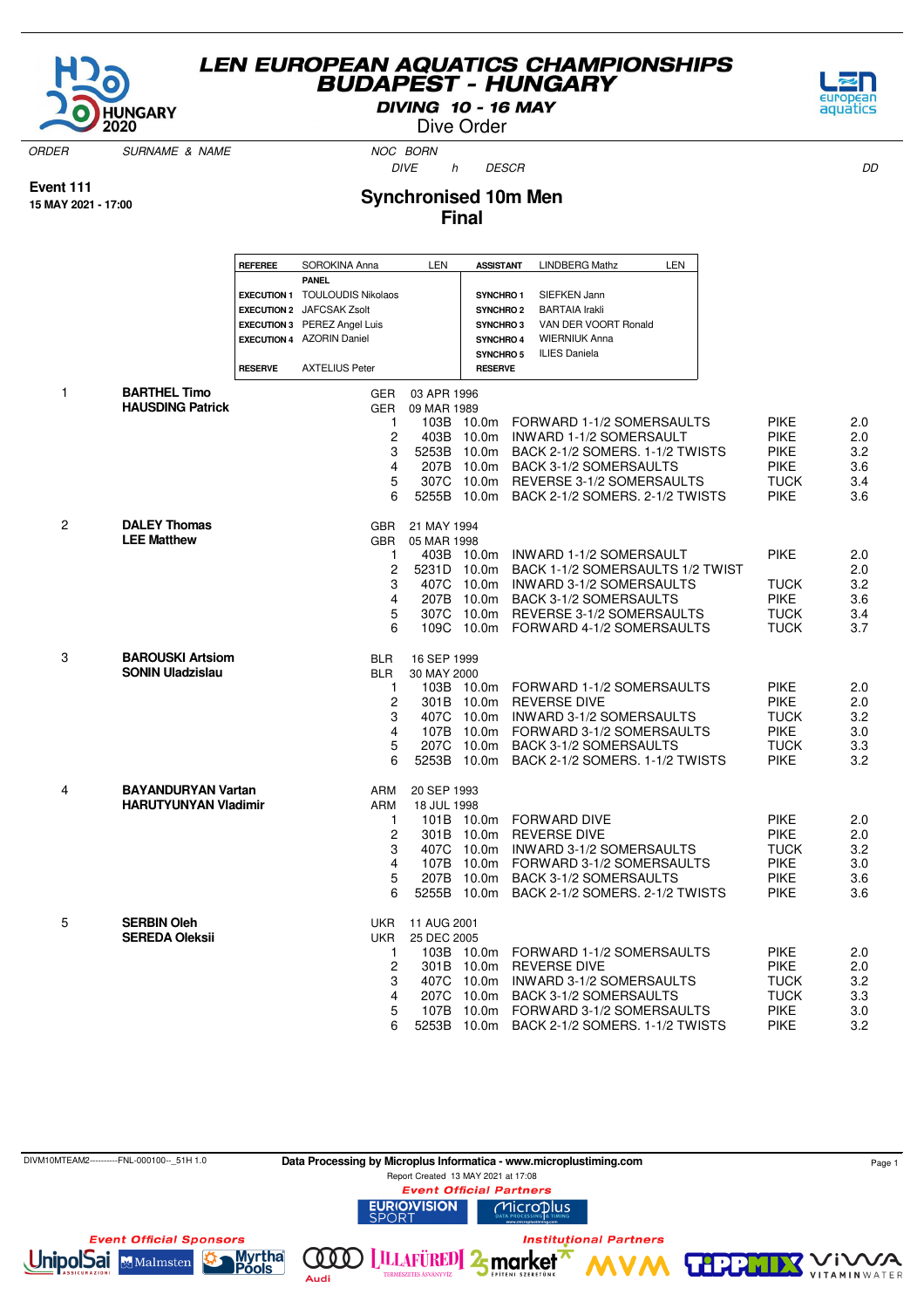| <b>ORDER</b>   | <b>SURNAME &amp; NAME</b>       | NOC BORN                                                                          |     |
|----------------|---------------------------------|-----------------------------------------------------------------------------------|-----|
|                |                                 | <b>DIVE</b><br><b>DESCR</b><br>h                                                  | DD  |
| 6              | <b>MOLVALIS Nikolaos</b>        | <b>GRE</b><br>06 JUL 2000                                                         |     |
|                | <b>TSIRIKOS Athanasios</b>      | <b>GRE</b><br>04 MAR 2002                                                         |     |
|                |                                 | <b>PIKE</b><br>401B<br>10.0 <sub>m</sub><br><b>INWARD DIVE</b>                    | 2.0 |
|                |                                 | <b>PIKE</b><br>2<br>301B<br>10.0 <sub>m</sub><br><b>REVERSE DIVE</b>              | 2.0 |
|                |                                 | 3<br><b>PIKE</b><br>107B<br>FORWARD 3-1/2 SOMERSAULTS<br>10.0 <sub>m</sub>        | 3.0 |
|                |                                 | <b>PIKE</b><br>4<br>205B<br>BACK 2-1/2 SOMERSAULTS<br>10.0 <sub>m</sub>           | 2.9 |
|                |                                 | 5<br>407C<br>INWARD 3-1/2 SOMERSAULTS<br><b>TUCK</b><br>10.0 <sub>m</sub>         | 3.2 |
|                |                                 | 6<br>5253B<br>BACK 2-1/2 SOMERS, 1-1/2 TWISTS<br><b>PIKE</b><br>10.0 <sub>m</sub> | 3.2 |
| $\overline{7}$ | <b>LARSEN Andreas Sargent</b>   | 20 APR 1999<br><b>ITA</b>                                                         |     |
|                | <b>TIMBRETTI GUGIU Eduard C</b> | <b>ITA</b><br>18 JUN 2002                                                         |     |
|                |                                 | <b>PIKE</b><br>401B<br>10.0 <sub>m</sub><br><b>INWARD DIVE</b>                    | 2.0 |
|                |                                 | 2<br><b>PIKE</b><br>301B<br>10.0 <sub>m</sub><br><b>REVERSE DIVE</b>              | 2.0 |
|                |                                 | 3<br>107B<br>FORWARD 3-1/2 SOMERSAULTS<br><b>PIKE</b><br>10.0 <sub>m</sub>        | 3.0 |
|                |                                 | <b>PIKE</b><br>5154B<br>FWD 2-1/2 SOMERSAULTS 2 TWISTS<br>10.0 <sub>m</sub><br>4  | 3.3 |
|                |                                 | 5<br>207C<br><b>BACK 3-1/2 SOMERSAULTS</b><br>10.0 <sub>m</sub><br><b>TUCK</b>    | 3.3 |
|                |                                 | 6<br>407C<br>10.0 <sub>m</sub><br>INWARD 3-1/2 SOMERSAULTS<br><b>TUCK</b>         | 3.2 |
| 8              | <b>BONDAR Aleksandr</b>         | 25 OCT 1993<br><b>RUS</b>                                                         |     |
|                | <b>MINIBAEV Viktor</b>          | 18 JUL 1991<br><b>RUS</b>                                                         |     |
|                |                                 | 401B<br><b>PIKE</b><br>10.0 <sub>m</sub><br><b>INWARD DIVE</b>                    | 2.0 |
|                |                                 | 2<br><b>PIKE</b><br>201B<br>10.0 <sub>m</sub><br><b>BACK DIVE</b>                 | 2.0 |
|                |                                 | 3<br>307C<br>REVERSE 3-1/2 SOMERSAULTS<br>10.0 <sub>m</sub><br><b>TUCK</b>        | 3.4 |
|                |                                 | 207B<br><b>PIKE</b><br>BACK 3-1/2 SOMERSAULTS<br>4<br>10.0m                       | 3.6 |
|                |                                 | 5<br>109C<br>FORWARD 4-1/2 SOMERSAULTS<br>10.0 <sub>m</sub><br><b>TUCK</b>        | 3.7 |
|                |                                 | 6<br>5255B<br>BACK 2-1/2 SOMERS, 2-1/2 TWISTS<br><b>PIKE</b><br>10.0 <sub>m</sub> | 3.6 |

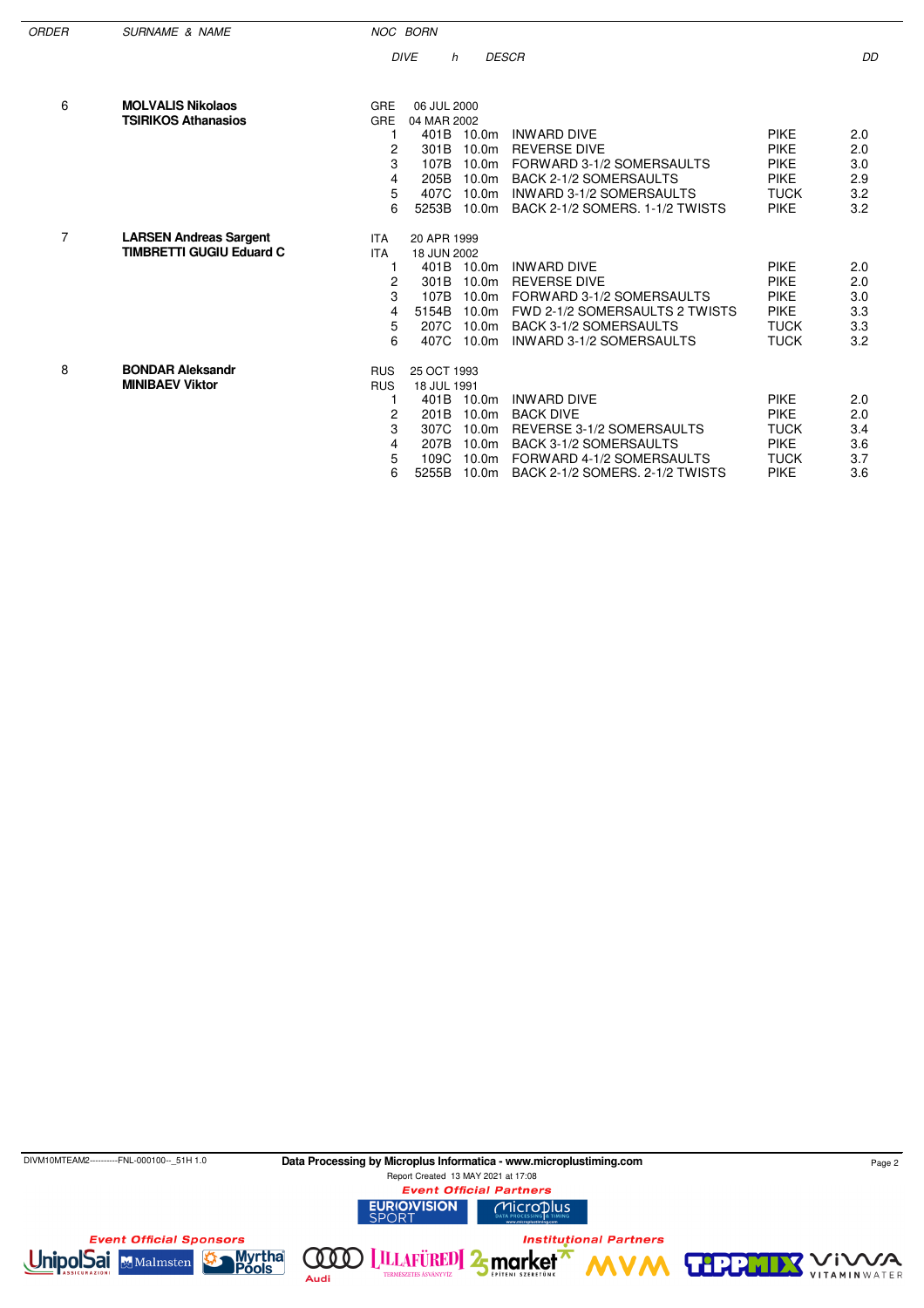

DIVING 10 - 16 MAY

**Results** 

RANK SURNAME & NAME NOC BORN TOTAL GAP

aquatics

**Event 111 15 MAY 2021 - 17:00**

### **Synchronised 10m Men**

**Final**

|   |                     | <b>REFEREE</b>                  | SOROKINA Anna                       | LEN        | <b>ASSISTANT</b>     | <b>LINDBERG Mathz</b> | <b>LEN</b> |        |
|---|---------------------|---------------------------------|-------------------------------------|------------|----------------------|-----------------------|------------|--------|
|   |                     |                                 | <b>PANEL</b>                        |            |                      |                       |            |        |
|   |                     | <b>EXECUTION 1</b>              | <b>TOULOUDIS Nikolaos</b>           |            | SYNCHRO <sub>1</sub> | SIEFKEN Jann          |            |        |
|   |                     | <b>EXECUTION 2</b>              | <b>JAFCSAK Zsolt</b>                |            | SYNCHRO <sub>2</sub> | <b>BARTAIA Irakli</b> |            |        |
|   |                     |                                 | <b>EXECUTION 3 PEREZ Angel Luis</b> |            | <b>SYNCHRO3</b>      | VAN DER VOORT Ronald  |            |        |
|   |                     |                                 | <b>EXECUTION 4 AZORIN Daniel</b>    |            | <b>SYNCHRO 4</b>     | <b>WIERNIUK Anna</b>  |            |        |
|   |                     |                                 |                                     |            | <b>SYNCHRO5</b>      | <b>ILIES Daniela</b>  |            |        |
|   |                     | <b>RESERVE</b>                  | <b>AXTELIUS Peter</b>               |            | <b>RESERVE</b>       |                       |            |        |
| 1 | <b>DALEY Thomas</b> |                                 |                                     | <b>GBR</b> | 21 MAY 1994          |                       | 477.57     |        |
|   | <b>LEE Matthew</b>  |                                 |                                     | <b>GBR</b> | 05 MAR 1998          |                       |            |        |
| 2 |                     | <b>BONDAR Aleksandr</b>         |                                     | <b>RUS</b> | 25 OCT 1993          |                       | 471.96     | 5.61   |
|   |                     | <b>MINIBAEV Viktor</b>          |                                     | <b>RUS</b> | 18 JUL 1991          |                       |            |        |
| 3 | <b>BARTHEL Timo</b> |                                 |                                     | <b>GER</b> | 03 APR 1996          |                       | 424.32     | 53.25  |
|   |                     | <b>HAUSDING Patrick</b>         |                                     | <b>GER</b> | 09 MAR 1989          |                       |            |        |
| 4 |                     | <b>BAYANDURYAN Vartan</b>       |                                     | ARM        | 20 SEP 1993          |                       | 385.38     | 92.19  |
|   |                     | <b>HARUTYUNYAN Vladimir</b>     |                                     | ARM        | 18 JUL 1998          |                       |            |        |
| 5 | <b>SERBIN Oleh</b>  |                                 |                                     | <b>UKR</b> | 11 AUG 2001          |                       | 382.05     | 95.52  |
|   |                     | <b>SEREDA Oleksii</b>           |                                     | UKR.       | 25 DEC 2005          |                       |            |        |
| 6 |                     | <b>LARSEN Andreas Sargent</b>   |                                     | <b>ITA</b> | 20 APR 1999          |                       | 366.60     | 110.97 |
|   |                     | <b>TIMBRETTI GUGIU Eduard C</b> |                                     | <b>ITA</b> | 18 JUN 2002          |                       |            |        |
| 7 |                     | <b>MOLVALIS Nikolaos</b>        |                                     | <b>GRE</b> | 06 JUL 2000          |                       | 357.39     | 120.18 |
|   |                     | <b>TSIRIKOS Athanasios</b>      |                                     | <b>GRE</b> | 04 MAR 2002          |                       |            |        |
| 8 |                     | <b>BAROUSKI Artsiom</b>         |                                     | <b>BLR</b> | 16 SEP 1999          |                       | 345.21     | 132.36 |
|   |                     | <b>SONIN Uladzislau</b>         |                                     | <b>BLR</b> | 30 MAY 2000          |                       |            |        |

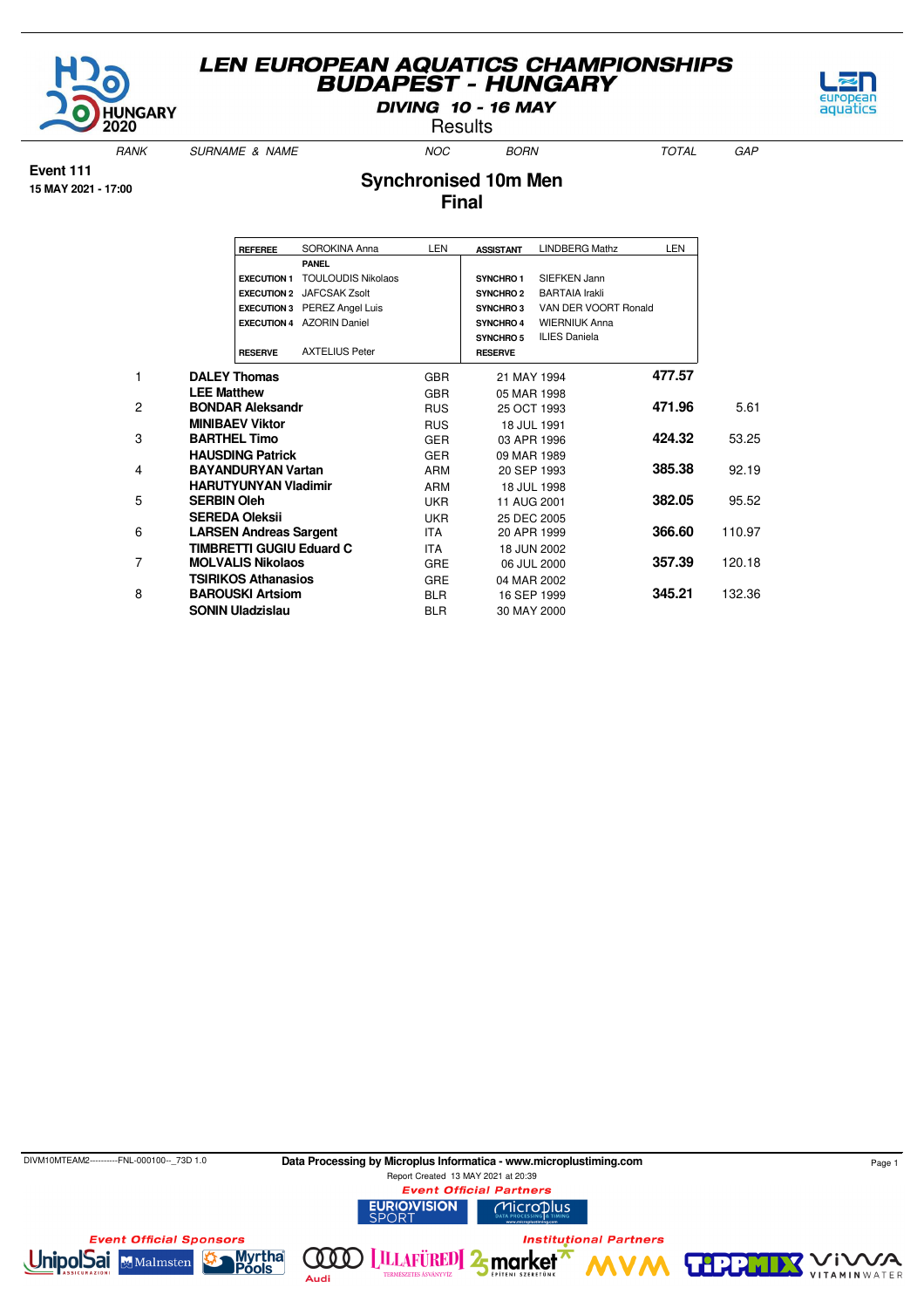

DIVING 10 - 16 MAY **Results** 

**Synchronised 10m Men**



RANK SURNAME & NAME NOC BORN

DIVE DD H E1 E2 E3 E4 S1 S2 S3 S4 S5 PEN PART TOTAL GAP

**Event 111**

**15 MAY 2021 - 17:00**

#### **Final REFEREE** SOROKINA Anna LEN **ASSISTANT** LINDBERG Mathz LEN **PANEL EXECUTION 1** TOULOUDIS Nikolaos **SYNCHRO 1** SIEFKEN Jann **EXECUTION 2** JAFCSAK Zsolt **SYNCHRO 2** BARTAIA Irakli **EXECUTION 3** PEREZ Angel Luis **SYNCHRO 3** VAN DER VOORT Ronald **EXECUTION 4** AZORIN Daniel **SYNCHRO 4** WIERNIUK Anna **SYNCHRO 5** ILIES Daniela **RESERVE** AXTELIUS Peter **RESERVE DALEY Thomas GBR** 21 MAY 1994 **LEE Matthew GBR 05 MAR 1998** 403B 2.0 10.0 9.0 9.0 9.0 9.5 8.5 8.5 8.5 9.5 9.0 52.80 **52.80** 5231D 2.0 10.0 9.0 9.0 9.5 9.0 9.0 9.0 9.0 9.0 8.5 54.00 **106.80** 407C 3.2 10.0 9.0 9.0 9.0 9.0 9.0 9.0 9.0 9.0 9.0 86.40 **193.20** 207B 3.6 10.0 9.5 9.0 9.0 9.0 9.0 9.0 9.0 9.0 9.0 97.20 **290.40** 307C 3.4 10.0 9.5 9.5 9.0 9.0 9.0 9.0 9.0 9.0 8.5 92.82 **383.22** 109C 3.7 10.0 8.0 8.0 9.0 9.0 7.5 8.5 8.5 9.0 8.5 94.35 **477.57** 2 **BONDAR Aleksandr** RUS 25 OCT 1993 **MINIBAEV Viktor** RUS 18 JUL 1991<br>401B 2.0 *10.0* 401B 2.0 10.0 9.0 8.0 9.5 9.5 9.0 8.5 8.5 9.0 9.0 54.00 **54.00** 201B 2.0 10.0 9.0 8.0 9.0 9.0 9.5 9.0 9.0 8.5 9.0 54.00 **108.00** 307C 3.4 10.0 7.0 6.0 8.5 9.0 7.0 8.0 7.5 8.0 8.0 79.56 **187.56** 207B 3.6 10.0 9.5 8.5 9.0 9.0 8.5 9.0 8.5 9.0 8.5 95.04 **282.60** 109C 3.7 10.0 8.5 8.5 8.5 7.5 8.5 8.5 8.0 8.0 8.5 93.24 **375.84** 5255B 3.6 10.0 8.5 8.5 9.0 9.0 9.0 9.0 9.0 9.0 8.5 96.12 **471.96** 5.61 3 **BARTHEL Timo** GER 03 APR 1996 **HAUSDING Patrick** GER 09 MAR 1989 103B 2.0 10.0 8.5 8.5 9.0 9.0 9.5 8.5 9.0 9.0 8.5 52.80 **52.80** 403B 2.0 10.0 7.5 8.0 9.0 8.5 8.5 8.0 8.5 8.5 8.5 50.40 **103.20** 5253B 3.2 10.0 8.0 7.5 8.5 8.0 8.0 8.0 8.0 8.0 8.0 76.80 **180.00** 207B 3.6 10.0 7.0 7.0 8.0 7.0 7.5 8.0 7.0 8.0 7.5 79.92 **259.92** 307C 3.4 10.0 9.0 9.0 8.5 8.5 8.0 8.5 8.5 9.0 8.5 87.72 **347.64** 5255B 3.6 10.0 6.0 5.0 7.5 8.5 6.5 7.0 7.5 7.5 7.5 76.68 **424.32** 53.25 **BAYANDURYAN Vartan** ARM 20 SEP 1993 **HARUTYUNYAN Vladimir** ARM 18 JUL 1998<br>101B 2.0 *10.0* 101B 2.0 10.0 8.0 8.5 8.0 8.5 7.5 8.0 8.0 8.0 7.5 48.00 **48.00** 301B 2.0 10.0 8.0 8.5 8.5 8.5 8.5 8.5 8.0 8.0 8.0 49.80 **97.80** 407C 3.2 10.0 7.0 7.5 6.5 7.5 7.5 8.0 8.0 7.0 7.0 71.04 **168.84** 107B 3.0 10.0 7.5 7.5 7.5 8.0 7.5 8.0 7.5 7.0 7.5 67.50 **236.34** 207B 3.6 10.0 7.5 6.5 7.0 7.0 7.0 8.0 7.5 7.5 7.5 78.84 **315.18** 5255B 3.6 10.0 6.0 4.5 7.0 8.0 6.5 6.5 6.5 7.0 6.5 70.20 **385.38** 92.19 5 **SERBIN Oleh** UKR 11 AUG 2001 **SEREDA Oleksii** UKR 25 DEC 2005 103B 2.0 10.0 8.5 8.5 9.0 9.0 8.5 8.5 8.5 8.5 9.0 51.60 **51.60** 301B 2.0 10.0 8.0 9.0 9.0 9.0 9.0 8.5 9.0 9.0 8.5 53.40 **105.00** 407C 3.2 10.0 6.5 7.0 9.0 9.0 7.0 8.0 8.0 8.0 8.0 76.80 **181.80** 207C 3.3 10.0 2.0 2.0 7.0 8.0 4.5 5.0 5.0 6.5 5.5 48.51 **230.31** 107B 3.0 10.0 7.0 7.5 8.0 8.5 8.0 8.0 8.0 8.0 8.0 71.10 **301.41** 5253B 3.2 10.0 7.5 8.5 8.5 8.5 8.5 8.5 8.5 8.0 7.5 80.64 **382.05** 95.52

DIVM10MTEAM2----------FNL-000100--\_73F 1.0 **Data Processing by Microplus Informatica - www.microplustiming.com** Report Created 15 MAY 2021 at 17:51**Event Official Partners URIO)VISION** MicroDlus **Event Official Sponsors Institutional Partners** 

[JLLAFÜRED] 2 market

**MVM** 

**TIPPMI** 

 $(000)$ 

Audi



VIWA

**VITAMIN** WATER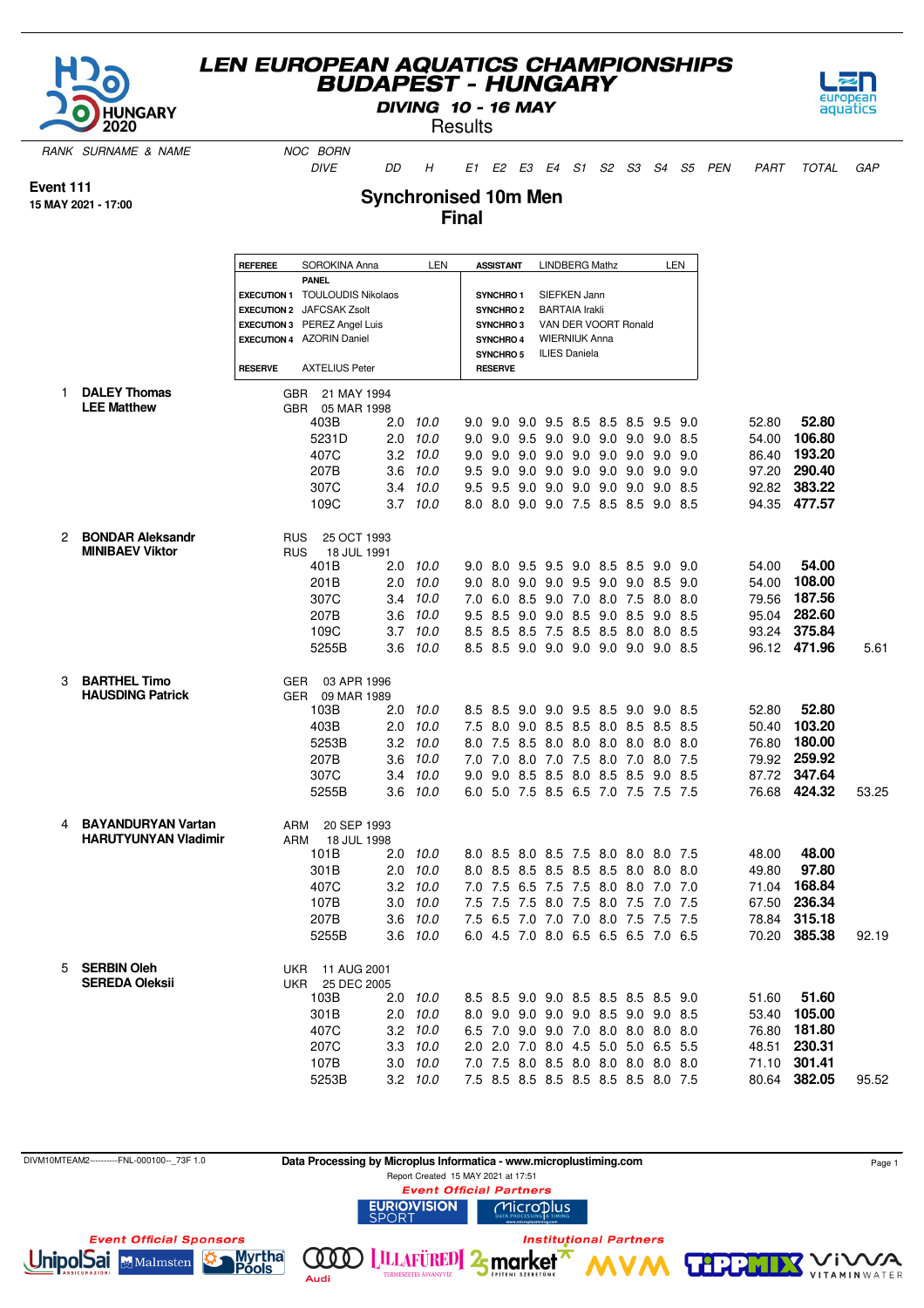|   | RANK SURNAME & NAME                                    |                          | NOC BORN                   |     |      |               |                |             |     |                                     |     |             |         |     |            |       |              |        |
|---|--------------------------------------------------------|--------------------------|----------------------------|-----|------|---------------|----------------|-------------|-----|-------------------------------------|-----|-------------|---------|-----|------------|-------|--------------|--------|
|   |                                                        |                          | <b>DIVE</b>                | DD  | Η    | E1            | E <sub>2</sub> | E3          | E4  | S1                                  | S2  | S3          | S4      | S5  | <b>PEN</b> | PART  | <b>TOTAL</b> | GAP    |
|   |                                                        |                          |                            |     |      |               |                |             |     |                                     |     |             |         |     |            |       |              |        |
| 6 | <b>LARSEN Andreas Sargent</b>                          | <b>ITA</b>               | 20 APR 1999                |     |      |               |                |             |     |                                     |     |             |         |     |            |       |              |        |
|   | <b>TIMBRETTI GUGIU Eduard C</b>                        | <b>ITA</b>               | 18 JUN 2002                |     |      |               |                |             |     |                                     |     |             |         |     |            |       |              |        |
|   |                                                        |                          | 401B                       | 2.0 | 10.0 |               |                |             |     | 8.0 8.5 8.0 8.5 8.0 8.0 8.0 7.5 8.0 |     |             |         |     |            | 48.60 | 48.60        |        |
|   |                                                        |                          | 301B                       | 2.0 | 10.0 | 8.5           | 8.5            | 8.0 8.0     |     | 8.0 8.5 8.0 8.5 8.5                 |     |             |         |     |            | 49.80 | 98.40        |        |
|   |                                                        |                          | 107B                       | 3.0 | 10.0 | 7.5           | 8.0            |             |     | 8.0 8.0 7.5 8.0 8.0 7.5 7.5         |     |             |         |     |            | 70.20 | 168.60       |        |
|   |                                                        |                          | 5154B                      | 3.3 | 10.0 | 4.5           | 6.0            |             |     | 5.0 5.5 6.0 6.5 6.0 6.5 6.5         |     |             |         |     |            | 58.41 | 227.01       |        |
|   |                                                        |                          | 207C                       | 3.3 | 10.0 | 7.0           | 7.0            |             |     | 8.0 8.0 7.5 8.0 8.0 8.0 7.5         |     |             |         |     |            | 76.23 | 303.24       |        |
|   |                                                        |                          | 407C                       | 3.2 | 10.0 |               |                |             |     | 4.5 3.5 8.0 8.0 6.5 7.0 7.0 7.5 6.5 |     |             |         |     |            | 63.36 | 366.60       | 110.97 |
|   | <b>MOLVALIS Nikolaos</b><br><b>TSIRIKOS Athanasios</b> | <b>GRE</b><br><b>GRE</b> | 06 JUL 2000<br>04 MAR 2002 |     |      |               |                |             |     |                                     |     |             |         |     |            |       |              |        |
|   |                                                        |                          | 401B                       | 2.0 | 10.0 |               |                |             |     | 8.5 8.5 9.0 9.0 8.0 9.0 8.5 8.5 8.0 |     |             |         |     |            | 51.00 | 51.00        |        |
|   |                                                        |                          | 301B                       | 2.0 | 10.0 | 8.5           | 7.5            | 8.5 8.5     |     | 8.0 9.0 8.5                         |     |             | 8.5 8.5 |     |            | 51.00 | 102.00       |        |
|   |                                                        |                          | 107B                       | 3.0 | 10.0 | 7.0           | 7.0            |             |     | 6.0 5.0 7.0 7.0 6.5 6.5 6.5         |     |             |         |     |            | 59.40 | 161.40       |        |
|   |                                                        |                          | 205B                       | 2.9 | 10.0 | 8.5           | 8.0            | 7.5         | 7.0 | 7.0 8.0                             |     | 7.0 7.0 7.0 |         |     |            | 63.51 | 224.91       |        |
|   |                                                        |                          | 407C                       | 3.2 | 10.0 | $5.5^{\circ}$ | 4.5            |             |     | 6.5 6.0 6.5 7.0 6.5 6.5 6.5         |     |             |         |     |            | 59.52 | 284.43       |        |
|   |                                                        |                          | 5253B                      | 3.2 | 10.0 |               |                |             |     | 7.5 8.0 7.5 7.0 8.0 7.5 7.5 8.0 7.5 |     |             |         |     |            | 72.96 | 357.39       | 120.18 |
| 8 | <b>BAROUSKI Artsiom</b><br><b>SONIN Uladzislau</b>     | <b>BLR</b><br><b>BLR</b> | 16 SEP 1999<br>30 MAY 2000 |     |      |               |                |             |     |                                     |     |             |         |     |            |       |              |        |
|   |                                                        |                          | 103B                       | 2.0 | 10.0 | $8.0\,8.0$    |                |             |     | 7.0 7.0 8.0 8.0 8.0 8.0 8.0         |     |             |         |     |            | 46.80 | 46.80        |        |
|   |                                                        |                          | 301B                       | 2.0 | 10.0 | 8.0           | 8.0            | 7.5         |     | 8.0 7.5 8.0 7.5                     |     |             | 8.5     | 8.0 |            | 47.40 | 94.20        |        |
|   |                                                        |                          | 407C                       | 3.2 | 10.0 | 7.0           |                |             |     | 8.0 7.0 6.5 7.5 8.0 7.0 7.5 7.0     |     |             |         |     |            | 69.12 | 163.32       |        |
|   |                                                        |                          | 107B                       | 3.0 | 10.0 | 7.0           | 7.0            | $6.5$ $6.0$ |     | 7.0                                 | 7.0 | 7.0 7.5     |         | 7.0 |            | 62.10 | 225.42       |        |
|   |                                                        |                          | 207C                       | 3.3 | 10.0 | 3.5           | 4.0            | 7.5         | 7.5 | 5.5 5.5                             |     | 6.0 6.5 5.5 |         |     |            | 56.43 | 281.85       |        |
|   |                                                        |                          | 5253B                      | 3.2 | 10.0 | 6.0           | 6.0            |             |     | 6.0 5.0 7.0 7.5 7.0 7.0 7.0         |     |             |         |     |            | 63.36 | 345.21       | 132.36 |
|   |                                                        |                          |                            |     |      |               |                |             |     |                                     |     |             |         |     |            |       |              |        |

-

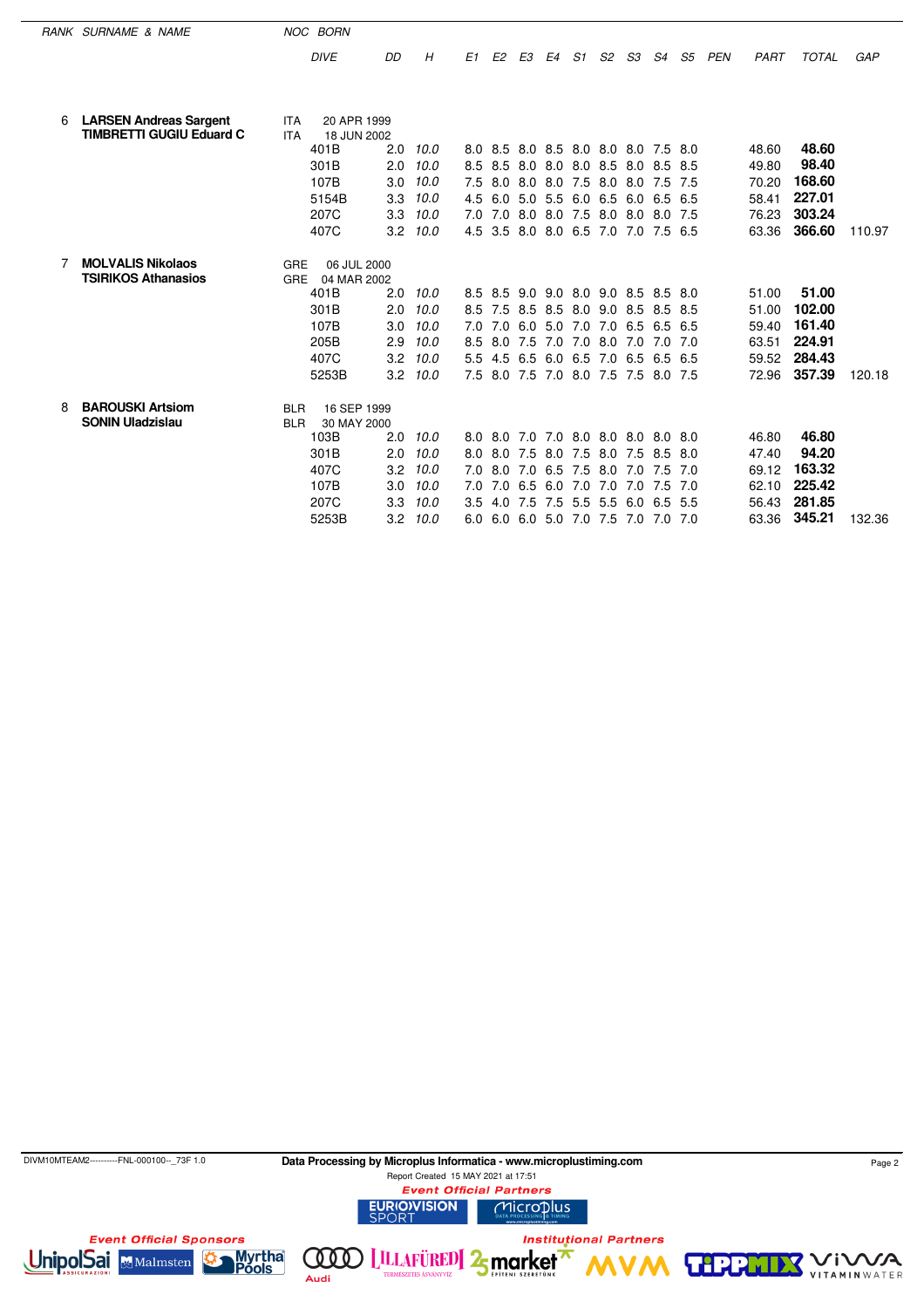

DIVING 10 - 16 MAY

Dive Order

ORDER SURNAME & NAME NOC BORN

**Event 101 10 MAY 2021 - 19:30**

| <b>Team Event</b> |       |
|-------------------|-------|
|                   | Final |

|   |                         | <b>REFEREE</b>                 | <b>EVANGULOV Alexei</b>     | LEN        |             |  |
|---|-------------------------|--------------------------------|-----------------------------|------------|-------------|--|
|   |                         | <b>ASSISTANT</b>               | <b>KRYNICKI Bartolomiej</b> | <b>LEN</b> |             |  |
|   |                         |                                | <b>PANEL</b>                |            |             |  |
|   |                         | <b>JUDGE1</b>                  | VAN DER VOORT Ronald        |            |             |  |
|   |                         | <b>JUDGE 2</b>                 | <b>MAMONTOV Andrei</b>      |            |             |  |
|   |                         | JUDGE 3                        | PEREZ Angel Luis            |            |             |  |
|   |                         | <b>JUDGE 4</b>                 | <b>AZORIN Daniel</b>        |            |             |  |
|   |                         | <b>JUDGE 5</b>                 | SIEFKEN Jann                |            |             |  |
|   |                         | <b>JUDGE 6</b>                 | <b>BARTAIA Irakli</b>       |            |             |  |
|   |                         | <b>JUDGE 7</b>                 | <b>TOULOUDIS Nikolaos</b>   |            |             |  |
|   |                         | <b>RESERVE</b>                 | <b>BARROW Sarah</b>         |            |             |  |
| 1 |                         | <b>TUXEN Anne Vilde</b>        |                             | <b>NOR</b> | 27 FEB 1998 |  |
|   | <b>NYBORG Axel</b>      |                                |                             | NOR        | 18 AUG 2001 |  |
|   | <b>TUXEN Helle</b>      |                                |                             | <b>NOR</b> | 04 SEP 2001 |  |
|   | <b>KUPKA Caroline</b>   |                                |                             | NOR.       | 06 DEC 2003 |  |
| 2 | <b>ILINYKH Kristina</b> |                                |                             | <b>RUS</b> | 27 NOV 1994 |  |
|   |                         | <b>KUZNETSOV Evgenii</b>       |                             | <b>RUS</b> | 12 APR 1990 |  |
|   |                         | <b>BELIAEVA Ekaterina</b>      |                             | RUS        | 22 JUN 2003 |  |
|   | <b>MINIBAEV Viktor</b>  |                                |                             | <b>RUS</b> | 18 JUL 1991 |  |
| 3 | <b>HARPER Yasmin</b>    |                                |                             | GBR        | 28 JUL 2000 |  |
|   | <b>HASLAM Ross</b>      |                                |                             | GBR        | 02 OCT 1997 |  |
|   | <b>WILLIAMS Noah</b>    |                                |                             | GBR        | 15 MAY 2000 |  |
|   | <b>CHENG Eden</b>       |                                |                             | <b>GBR</b> | 02 DEC 2002 |  |
| 4 |                         | <b>PELLACANI Chiara</b>        |                             | ITA        | 12 SEP 2002 |  |
|   |                         | <b>LARSEN Andreas Sargent</b>  |                             | <b>ITA</b> | 20 APR 1999 |  |
|   |                         | JODOIN DI MARIA Sarah          |                             | ITA        | 03 JAN 2000 |  |
|   |                         | <b>GIOVANNINI Riccardo</b>     |                             | ITA.       | 14 MAR 2003 |  |
| 5 |                         | ARNAUTOVA Anna                 |                             | UKR        | 11 JUN 2004 |  |
|   | <b>KOLODIY Oleg</b>     |                                |                             | UKR        | 16 MAR 1993 |  |
|   | <b>BAILO Kseniia</b>    |                                |                             | <b>UKR</b> | 25 FEB 2005 |  |
|   | <b>SEREDA Oleksii</b>   |                                |                             | <b>UKR</b> | 25 DEC 2005 |  |
| 6 | <b>PUNZEL Tina</b>      |                                |                             | <b>GER</b> | 01 AUG 1995 |  |
|   |                         | <b>HAUSDING Patrick</b>        |                             | GER        | 09 MAR 1989 |  |
|   |                         | WASSEN Christina Maria         |                             | <b>GER</b> | 12 JAN 1999 |  |
|   |                         | <b>MASSENBERG Lou Noel Guy</b> |                             | <b>GER</b> | 13 NOV 2000 |  |
| 7 | <b>BOTA Botond</b>      |                                |                             | HUN        | 14 FEB 1995 |  |
|   | <b>SZABO-SERI Lilla</b> |                                |                             | HUN        | 18 NOV 2004 |  |
|   | <b>KUN Patricia</b>     |                                |                             | <b>HUN</b> | 24 APR 2004 |  |
|   |                         |                                |                             |            |             |  |



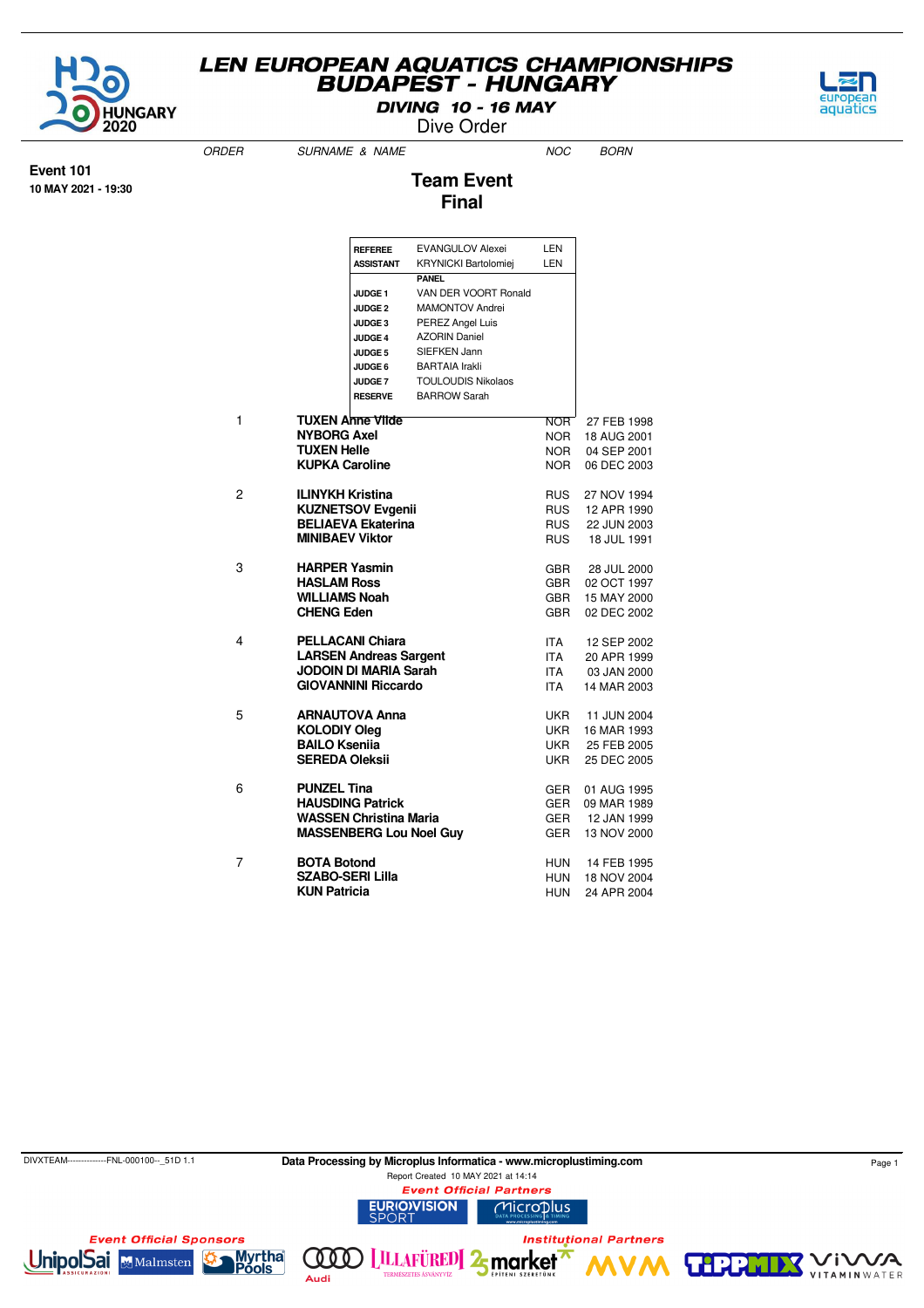

DIVING 10 - 16 MAY

Dive Order

DIVE h DESCR DD

**Event 101 10 MAY 2021 - 19:30**

|                |                               | <b>REFEREE</b>                   | <b>EVANGULOV Alexei</b>     | LEN |                                      |             |     |
|----------------|-------------------------------|----------------------------------|-----------------------------|-----|--------------------------------------|-------------|-----|
|                |                               | <b>ASSISTANT</b>                 | <b>KRYNICKI Bartolomiej</b> | LEN |                                      |             |     |
|                |                               |                                  | <b>PANEL</b>                |     |                                      |             |     |
|                |                               | JUDGE 1                          | VAN DER VOORT Ronald        |     |                                      |             |     |
|                |                               | <b>JUDGE 2</b>                   | <b>MAMONTOV Andrei</b>      |     |                                      |             |     |
|                |                               | JUDGE <sub>3</sub>               | PEREZ Angel Luis            |     |                                      |             |     |
|                |                               | <b>JUDGE 4</b>                   | <b>AZORIN Daniel</b>        |     |                                      |             |     |
|                |                               | JUDGE 5                          | SIEFKEN Jann                |     |                                      |             |     |
|                |                               | JUDGE 6                          | <b>BARTAIA Irakli</b>       |     |                                      |             |     |
|                |                               | JUDGE 7                          | <b>TOULOUDIS Nikolaos</b>   |     |                                      |             |     |
|                |                               | <b>RESERVE</b>                   | <b>BARROW Sarah</b>         |     |                                      |             |     |
|                |                               |                                  |                             |     |                                      |             |     |
| 1              | <b>TUXEN Anne Vilde</b>       | <b>NOR</b>                       | 27 FEB 1998                 |     |                                      |             |     |
|                | <b>NYBORG Axel</b>            | <b>NOR</b>                       | 18 AUG 2001                 |     |                                      |             |     |
|                | <b>TUXEN Helle</b>            | <b>NOR</b>                       | 04 SEP 2001                 |     |                                      |             |     |
|                | <b>KUPKA Caroline</b>         | <b>NOR</b>                       | 06 DEC 2003                 |     |                                      |             |     |
|                |                               | 3<br>$\overline{1}$              | 405C<br>3.0 <sub>m</sub>    |     | INWARD 2-1/2 SOMERSAULTS             | <b>TUCK</b> | 2.7 |
|                |                               | $\overline{2}$<br>$\mathbf{2}$   | 205B<br>3.0 <sub>m</sub>    |     | <b>BACK 2-1/2 SOMERSAULTS</b>        | <b>PIKE</b> | 3.0 |
|                |                               | $1-2$<br>3                       | 5235D                       |     | 3.0m BACK 1-1/2 SOMERS. 2-1/2 TWISTS |             | 2.8 |
|                |                               | 4<br>4                           | 305C<br>10.0 <sub>m</sub>   |     | REVERSE 2-1/2 SOMERSAULTS            | <b>TUCK</b> | 2.8 |
|                |                               | $\mathbf{2}$<br>5                | 612B                        |     | 10.0m ARMSTAND FORWARD 1 SOMERSAULT  | <b>PIKE</b> | 1.9 |
|                |                               | $2 - 4$<br>6                     | 103B                        |     | 10.0m FORWARD 1-1/2 SOMERSAULTS      | <b>PIKE</b> | 1.6 |
|                |                               |                                  |                             |     |                                      |             |     |
| $\overline{2}$ | <b>ILINYKH Kristina</b>       | <b>RUS</b>                       | 27 NOV 1994                 |     |                                      |             |     |
|                | <b>KUZNETSOV Evgenii</b>      | <b>RUS</b>                       | 12 APR 1990                 |     |                                      |             |     |
|                | <b>BELIAEVA Ekaterina</b>     | <b>RUS</b>                       | 22 JUN 2003                 |     |                                      |             |     |
|                | <b>MINIBAEV Viktor</b>        | <b>RUS</b>                       | 18 JUL 1991                 |     |                                      |             |     |
|                |                               | $\mathbf{1}$<br>$\overline{1}$   | 305B<br>3.0 <sub>m</sub>    |     | REVERSE 2-1/2 SOMERSAULTS            | <b>PIKE</b> | 3.0 |
|                |                               | $\overline{2}$<br>$\overline{2}$ | 109C<br>3.0 <sub>m</sub>    |     | FORWARD 4-1/2 SOMERSAULTS            | <b>TUCK</b> | 3.8 |
|                |                               | $1 - 4$<br>3                     | 205B                        |     | 3.0m BACK 2-1/2 SOMERSAULTS          | <b>PIKE</b> | 3.0 |
|                |                               | 3<br>4                           | 5253B<br>10.0 <sub>m</sub>  |     | BACK 2-1/2 SOMERS. 1-1/2 TWISTS      | <b>PIKE</b> | 3.2 |
|                |                               | 5<br>4                           | 6245D                       |     | 10.0m ARMSTAND BACK 2 SOM. 2-1/2 TW. |             | 3.6 |
|                |                               | 6<br>3-4                         | 407C                        |     | 10.0m INWARD 3-1/2 SOMERSAULTS       | <b>TUCK</b> | 3.2 |
|                |                               |                                  |                             |     |                                      |             |     |
| 3              | <b>HARPER Yasmin</b>          | <b>GBR</b>                       | 28 JUL 2000                 |     |                                      |             |     |
|                | <b>HASLAM Ross</b>            | <b>GBR</b>                       | 02 OCT 1997                 |     |                                      |             |     |
|                | <b>WILLIAMS Noah</b>          | <b>GBR</b>                       | 15 MAY 2000                 |     |                                      |             |     |
|                | <b>CHENG Eden</b>             | <b>GBR</b>                       | 02 DEC 2002                 |     |                                      |             |     |
|                |                               | $\mathbf{1}$<br>$\overline{1}$   | 205B<br>3.0m                |     | BACK 2-1/2 SOMERSAULTS               | <b>PIKE</b> | 3.0 |
|                |                               | $\overline{2}$<br>$\overline{2}$ | 109C                        |     | 3.0m FORWARD 4-1/2 SOMERSAULTS       | <b>TUCK</b> | 3.8 |
|                |                               | $1-2$<br>3                       | 305B                        |     | 3.0m REVERSE 2-1/2 SOMERSAULTS       | <b>PIKE</b> | 3.0 |
|                |                               | 3<br>$\overline{4}$              | 6245D<br>10.0 <sub>m</sub>  |     | ARMSTAND BACK 2 SOM. 2-1/2 TW.       |             | 3.6 |
|                |                               | 5<br>4                           | 5253B<br>10.0 <sub>m</sub>  |     | BACK 2-1/2 SOMERS. 1-1/2 TWISTS      | <b>PIKE</b> | 3.2 |
|                |                               | 6<br>3-4                         | 407C                        |     | 10.0m INWARD 3-1/2 SOMERSAULTS       | <b>TUCK</b> | 3.2 |
|                |                               |                                  |                             |     |                                      |             |     |
| 4              | <b>PELLACANI Chiara</b>       | <b>ITA</b>                       | 12 SEP 2002                 |     |                                      |             |     |
|                | <b>LARSEN Andreas Sargent</b> | <b>ITA</b>                       | 20 APR 1999                 |     |                                      |             |     |
|                | <b>JODOIN DI MARIA Sarah</b>  | <b>ITA</b>                       | 03 JAN 2000                 |     |                                      |             |     |
|                | <b>GIOVANNINI Riccardo</b>    | <b>ITA</b>                       | 14 MAR 2003                 |     |                                      |             |     |
|                |                               | 1<br>$\overline{1}$              | 405B<br>3.0 <sub>m</sub>    |     | INWARD 2-1/2 SOMERSAULTS             | <b>PIKE</b> | 3.0 |
|                |                               | $\overline{2}$<br>$\mathbf{2}$   | 307C<br>3.0 <sub>m</sub>    |     | REVERSE 3-1/2 SOMERSAULTS            | <b>TUCK</b> | 3.5 |
|                |                               | $1-2$<br>3                       | 205B                        |     | 3.0m BACK 2-1/2 SOMERSAULTS          | <b>PIKE</b> | 3.0 |
|                |                               | 3<br>$\overline{4}$              | 6243D<br>10.0 <sub>m</sub>  |     | ARMSTAND BACK 2 SOM. 1-1/2 TW.       |             | 3.2 |
|                |                               | $\mathbf{2}$<br>5                | 109C                        |     | 10.0m FORWARD 4-1/2 SOMERSAULTS      | <b>TUCK</b> | 3.7 |
|                |                               | 6<br>3-4                         | 5253B<br>10.0m              |     | BACK 2-1/2 SOMERS. 1-1/2 TWISTS      | <b>PIKE</b> | 3.2 |
|                |                               |                                  |                             |     |                                      |             |     |



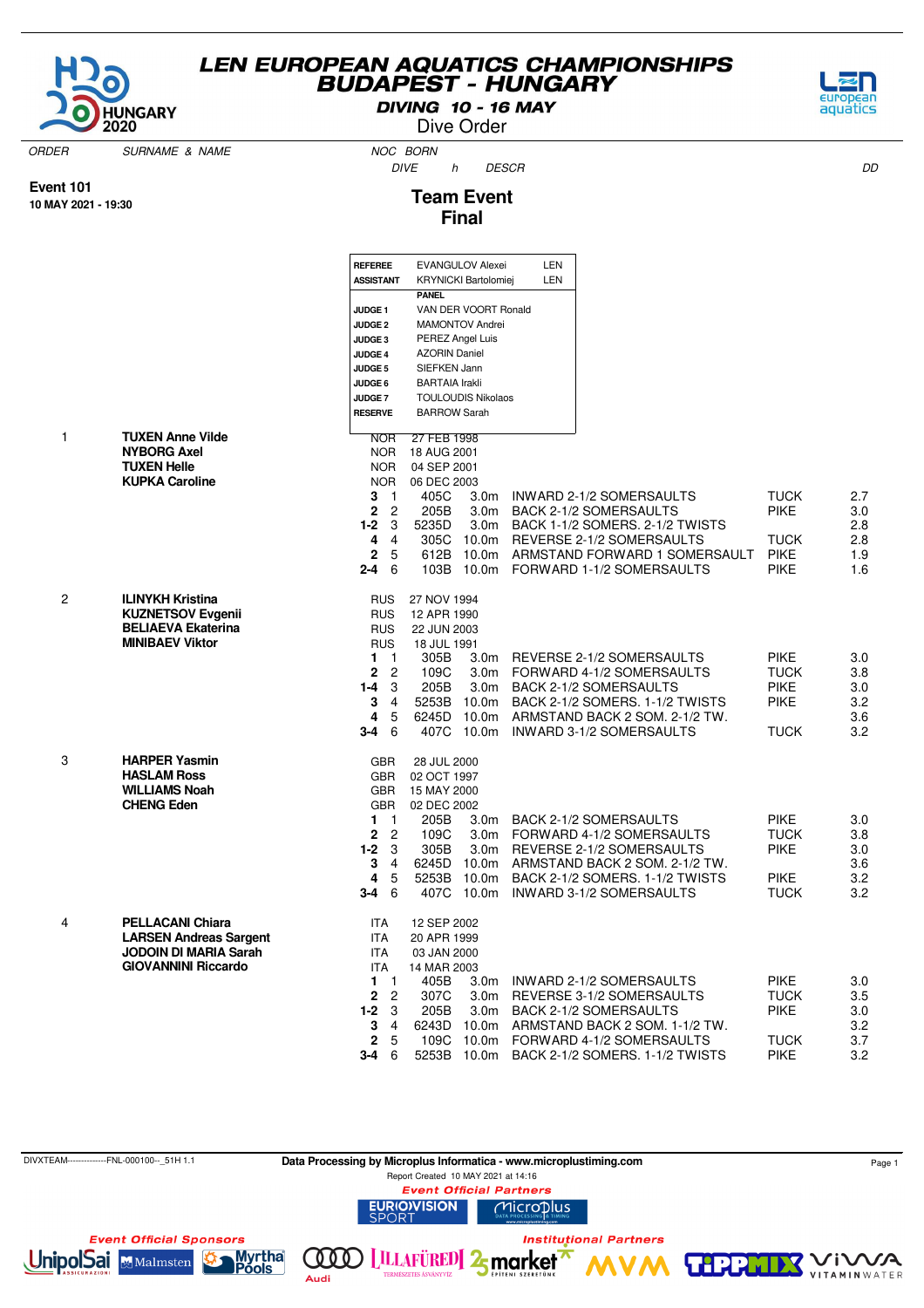| <b>ORDER</b>   | <b>SURNAME &amp; NAME</b>                                                                                        | NOC BORN                                                                                                                                                                                                                                                                                                                                                                                                                                                                                                                                                                                                              |                                        |
|----------------|------------------------------------------------------------------------------------------------------------------|-----------------------------------------------------------------------------------------------------------------------------------------------------------------------------------------------------------------------------------------------------------------------------------------------------------------------------------------------------------------------------------------------------------------------------------------------------------------------------------------------------------------------------------------------------------------------------------------------------------------------|----------------------------------------|
|                |                                                                                                                  | <b>DIVE</b><br><b>DESCR</b><br>h                                                                                                                                                                                                                                                                                                                                                                                                                                                                                                                                                                                      | DD                                     |
| 5              | <b>ARNAUTOVA Anna</b><br><b>KOLODIY Oleg</b><br><b>BAILO Ksenija</b><br><b>SEREDA Oleksii</b>                    | 11 JUN 2004<br><b>UKR</b><br><b>UKR</b><br>16 MAR 1993<br><b>UKR</b><br>25 FEB 2005<br><b>UKR</b><br>25 DEC 2005<br><b>PIKE</b><br>305B<br>3.0 <sub>m</sub><br>REVERSE 2-1/2 SOMERSAULTS<br>1.<br>$\overline{\phantom{1}}$<br>$\overline{2}$<br>2<br>109C<br>3.0m FORWARD 4-1/2 SOMERSAULTS<br><b>TUCK</b><br>$1 - 4$<br>-3<br>205B<br>3.0m BACK 2-1/2 SOMERSAULTS<br><b>PIKE</b><br>10.0m BACK 2-1/2 SOMERS, 1-1/2 TWISTS<br><b>PIKE</b><br>3<br>5253B<br>4<br>10.0m ARMSTAND BACK 2 SOM, 2-1/2 TW.<br>5<br>6245D<br>4<br>$3 - 4$<br>- 6<br>407C<br><b>TUCK</b><br>10.0 <sub>m</sub><br>INWARD 3-1/2 SOMERSAULTS     | 3.0<br>3.8<br>3.0<br>3.2<br>3.6<br>3.2 |
| 6              | <b>PUNZEL Tina</b><br><b>HAUSDING Patrick</b><br><b>WASSEN Christina Maria</b><br><b>MASSENBERG Lou Noel Guy</b> | 01 AUG 1995<br><b>GER</b><br><b>GER</b><br>09 MAR 1989<br><b>GER</b><br>12 JAN 1999<br><b>GER</b><br>13 NOV 2000<br>2<br>307C<br>3.0 <sub>m</sub><br>REVERSE 3-1/2 SOMERSAULTS<br><b>TUCK</b><br>$\overline{1}$<br>$\overline{2}$<br>1<br>205B<br>3.0 <sub>m</sub><br>BACK 2-1/2 SOMERSAULTS<br><b>PIKE</b><br>3<br>107B<br>3.0m FORWARD 3-1/2 SOMERSAULTS<br><b>PIKE</b><br>$1 - 4$<br>6243D<br>10.0m ARMSTAND BACK 2 SOM, 1-1/2 TW.<br>4<br>4<br>407C<br>INWARD 3-1/2 SOMERSAULTS<br><b>TUCK</b><br>3<br>5<br>10.0m<br>6<br>5253B<br>10.0m BACK 2-1/2 SOMERS, 1-1/2 TWISTS<br><b>PIKE</b><br>$2 - 3$                | 3.5<br>3.0<br>3.1<br>3.2<br>3.2<br>3.2 |
| $\overline{7}$ | <b>BOTA Botond</b><br><b>SZABO-SERI Lilla</b><br><b>KUN Patricia</b>                                             | 14 FEB 1995<br><b>HUN</b><br><b>HUN</b><br>18 NOV 2004<br><b>HUN</b><br>24 APR 2004<br><b>PIKE</b><br>5154B<br>3.0 <sub>m</sub><br>FORWARD 2-1/2 SOMERS, 2 TWISTS<br>1.<br>$\overline{1}$<br>$\overline{2}$<br>205C<br>3.0m BACK 2-1/2 SOMERSAULTS<br><b>TUCK</b><br>3<br>3<br><b>PIKE</b><br>$1 - 3$<br>405B<br>3.0 <sub>m</sub><br>INWARD 2-1/2 SOMERSAULTS<br>4<br>$\mathbf{2}$<br>614C<br>10.0 <sub>m</sub><br>ARMSTAND FORWARD 2 SOMERSAULTS TUCK<br>5<br>301B<br><b>REVERSE DIVE</b><br>10.0 <sub>m</sub><br><b>PIKE</b><br>$1-2$<br>6<br><b>PIKE</b><br>105B<br>10.0 <sub>m</sub><br>FORWARD 2-1/2 SOMERSAULTS | 3.4<br>2.8<br>3.0<br>2.1<br>1.9<br>2.3 |

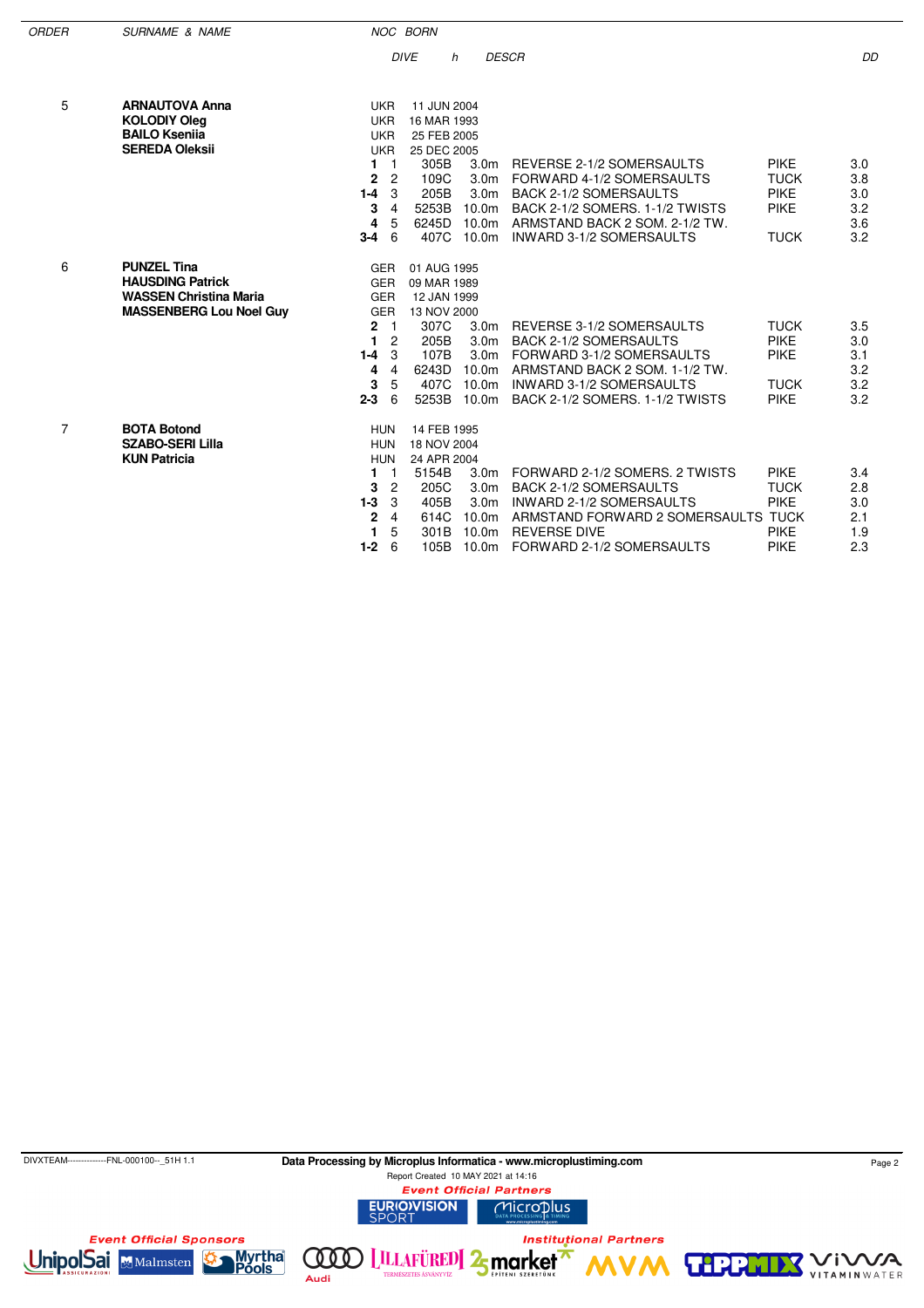

DIVING 10 - 16 MAY

**Results** 

aquatics

RANK SURNAME & NAME NOC BORN TOTAL GAP

**Event 101 10 MAY 2021 - 19:30**

#### **Team Event Final**

|                |                                | <b>REFEREE</b>   | <b>EVANGULOV Alexei</b>   |             | <b>LEN</b> |        |        |
|----------------|--------------------------------|------------------|---------------------------|-------------|------------|--------|--------|
|                |                                | <b>ASSISTANT</b> | KRYNICKI Bartolomiej      |             | LEN        |        |        |
|                |                                |                  | <b>PANEL</b>              |             |            |        |        |
|                |                                | <b>JUDGE 1</b>   | VAN DER VOORT Ronald      |             |            |        |        |
|                |                                | <b>JUDGE 2</b>   | <b>MAMONTOV Andrei</b>    |             |            |        |        |
|                |                                | <b>JUDGE 3</b>   | PEREZ Angel Luis          |             |            |        |        |
|                |                                | <b>JUDGE 4</b>   | <b>AZORIN Daniel</b>      |             |            |        |        |
|                |                                | <b>JUDGE 5</b>   | SIEFKEN Jann              |             |            |        |        |
|                |                                | <b>JUDGE 6</b>   | <b>BARTAIA Irakli</b>     |             |            |        |        |
|                |                                | <b>JUDGE 7</b>   | <b>TOULOUDIS Nikolaos</b> |             |            |        |        |
|                |                                | <b>RESERVE</b>   | <b>BARROW Sarah</b>       |             |            |        |        |
| 1              | <b>ILINYKH Kristina</b>        |                  | <b>RUS</b>                | 27 NOV 1994 |            | 431.80 |        |
|                | <b>KUZNETSOV Evgenii</b>       |                  | <b>RUS</b>                | 12 APR 1990 |            |        |        |
|                | <b>BELIAEVA Ekaterina</b>      |                  | <b>RUS</b>                | 22 JUN 2003 |            |        |        |
|                | <b>MINIBAEV Viktor</b>         |                  | <b>RUS</b>                | 18 JUL 1991 |            |        |        |
| $\overline{c}$ | <b>PELLACANI Chiara</b>        |                  | <b>ITA</b>                | 12 SEP 2002 |            | 428.00 | 3.80   |
|                | <b>LARSEN Andreas Sargent</b>  |                  | <b>ITA</b>                | 20 APR 1999 |            |        |        |
|                | <b>JODOIN DI MARIA Sarah</b>   |                  | <b>ITA</b>                | 03 JAN 2000 |            |        |        |
|                | <b>GIOVANNINI Riccardo</b>     |                  | <b>ITA</b>                | 14 MAR 2003 |            |        |        |
| 3              | <b>PUNZEL Tina</b>             |                  | <b>GER</b>                | 01 AUG 1995 |            | 421.00 | 10.80  |
|                | <b>HAUSDING Patrick</b>        |                  | <b>GER</b>                | 09 MAR 1989 |            |        |        |
|                | <b>WASSEN Christina Maria</b>  |                  | <b>GER</b>                | 12 JAN 1999 |            |        |        |
|                | <b>MASSENBERG Lou Noel Guy</b> |                  | <b>GER</b>                | 13 NOV 2000 |            |        |        |
| 4              | <b>HARPER Yasmin</b>           |                  | <b>GBR</b>                | 28 JUL 2000 |            | 383.40 | 48.40  |
|                | <b>HASLAM Ross</b>             |                  | <b>GBR</b>                | 02 OCT 1997 |            |        |        |
|                | <b>WILLIAMS Noah</b>           |                  | <b>GBR</b>                | 15 MAY 2000 |            |        |        |
|                | <b>CHENG Eden</b>              |                  | <b>GBR</b>                | 02 DEC 2002 |            |        |        |
| 5              | <b>ARNAUTOVA Anna</b>          |                  | <b>UKR</b>                | 11 JUN 2004 |            | 382.00 | 49.80  |
|                | <b>KOLODIY Oleg</b>            |                  | <b>UKR</b>                | 16 MAR 1993 |            |        |        |
|                | <b>BAILO Ksenija</b>           |                  | <b>UKR</b>                | 25 FEB 2005 |            |        |        |
|                | <b>SEREDA Oleksii</b>          |                  | <b>UKR</b>                | 25 DEC 2005 |            |        |        |
| 6              | <b>BOTA Botond</b>             |                  | <b>HUN</b>                | 14 FEB 1995 |            | 258.00 | 173.80 |
|                | <b>SZABO-SERI Lilla</b>        |                  | <b>HUN</b>                | 18 NOV 2004 |            |        |        |
|                | <b>KUN Patricia</b>            |                  | <b>HUN</b>                | 24 APR 2004 |            |        |        |
| $\overline{7}$ | <b>TUXEN Anne Vilde</b>        |                  | <b>NOR</b>                | 27 FEB 1998 |            | 237.00 | 194.80 |
|                | <b>NYBORG Axel</b>             |                  | <b>NOR</b>                | 18 AUG 2001 |            |        |        |
|                | <b>TUXEN Helle</b>             |                  | <b>NOR</b>                | 04 SEP 2001 |            |        |        |
|                | <b>KUPKA Caroline</b>          |                  | <b>NOR</b>                | 06 DEC 2003 |            |        |        |

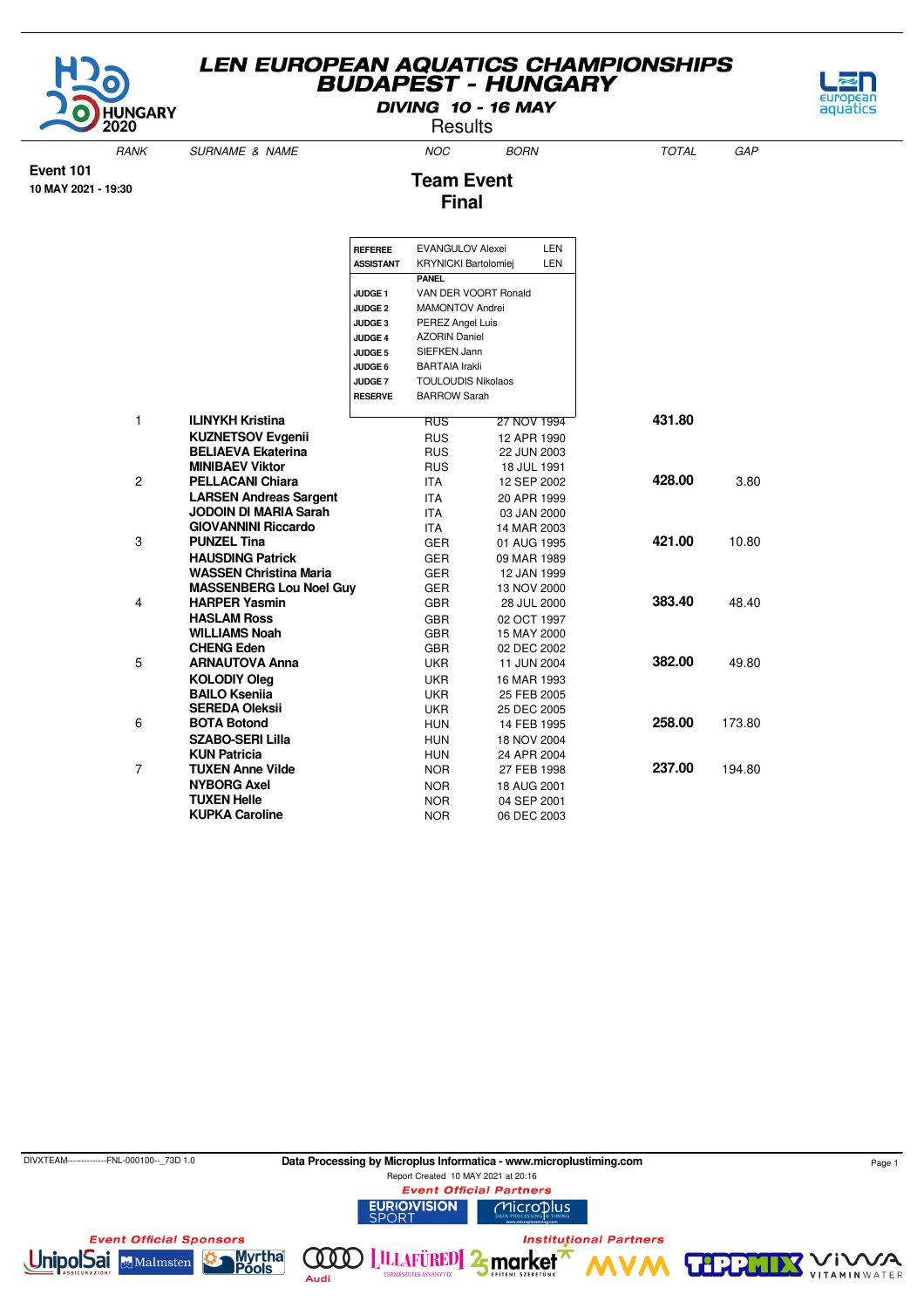

DIVING 10 - 16 MAY **Results** 



RANK SURNAME & NAME NOC BORN

**Event 101**

**10 MAY 2021 - 19:30**

DIVE DD H J1 J2 J3 J4 J5 J6 J7 PEN PART TOTAL GAP

#### **Team Event Final**

|    |                                                                                                                        |                                                           | <b>REFEREE</b><br><b>ASSISTANT</b>                                                                                                   |                                                                               | <b>EVANGULOV Alexei</b><br><b>KRYNICKI Bartolomiej</b>                                                                 |         |                                        | LEN<br>LEN          |             |  |   |                |                  |       |
|----|------------------------------------------------------------------------------------------------------------------------|-----------------------------------------------------------|--------------------------------------------------------------------------------------------------------------------------------------|-------------------------------------------------------------------------------|------------------------------------------------------------------------------------------------------------------------|---------|----------------------------------------|---------------------|-------------|--|---|----------------|------------------|-------|
|    |                                                                                                                        |                                                           | <b>JUDGE 1</b><br><b>JUDGE 2</b><br>JUDGE 3<br><b>JUDGE 4</b><br><b>JUDGE 5</b><br><b>JUDGE 6</b><br><b>JUDGE7</b><br><b>RESERVE</b> | <b>PANEL</b><br><b>AZORIN Daniel</b><br>SIEFKEN Jann<br><b>BARTAIA Irakli</b> | VAN DER VOORT Ronald<br><b>MAMONTOV Andrei</b><br>PEREZ Angel Luis<br><b>TOULOUDIS Nikolaos</b><br><b>BARROW Sarah</b> |         |                                        |                     |             |  |   |                |                  |       |
| 1. | <b>ILINYKH Kristina</b><br><b>KUZNETSOV Evgenii</b><br><b>BELIAEVA Ekaterina</b><br><b>MINIBAEV Viktor</b>             | <b>RUS</b><br><b>RUS</b><br><b>RUS</b><br><b>RUS</b>      | 27 NOV 1994<br>12 APR 1990<br>22 JUN 2003<br>18 JUL 1991                                                                             |                                                                               |                                                                                                                        |         |                                        |                     |             |  |   |                |                  |       |
|    |                                                                                                                        | 1 305B                                                    | 3.0                                                                                                                                  | 3.0                                                                           |                                                                                                                        |         | 7.5 7.5 7.5 7.5 7.5 7.5 7.5            |                     |             |  | P | 49.50          | 49.50            |       |
|    |                                                                                                                        | 2 109C                                                    | 3.8                                                                                                                                  | 3.0                                                                           |                                                                                                                        |         | 8.5 9.0 9.0 8.5 7.5 8.5 8.5            |                     |             |  |   | 96.90          | 146.40           |       |
|    |                                                                                                                        | 1-4 205B                                                  | 3.0                                                                                                                                  | 3.0                                                                           | 5.0                                                                                                                    |         | 6.0 6.0 6.5                            |                     | 6.0 5.5 6.0 |  |   | 54.00          | 200.40           |       |
|    |                                                                                                                        | 3 5253B                                                   |                                                                                                                                      | $3.2 \quad 10.0$                                                              |                                                                                                                        | 7.5 7.5 | 7.0 7.0 7.5 7.5 7.5                    |                     |             |  |   | 72.00          | 272.40           |       |
|    |                                                                                                                        | 4 6245D                                                   | 3.6                                                                                                                                  | 10.0                                                                          |                                                                                                                        |         | 7.5 7.5 7.5 8.0 8.0 7.5 7.5            |                     |             |  |   | 81.00          | 353.40           |       |
|    |                                                                                                                        | 3-4 407C                                                  |                                                                                                                                      | $3.2 \quad 10.0$                                                              |                                                                                                                        |         | 8.0 8.0 8.5 8.0 8.0 9.0 8.5            |                     |             |  |   | 78.40          | 431.80           |       |
| 2  | <b>PELLACANI Chiara</b><br><b>LARSEN Andreas Sargent</b><br><b>JODOIN DI MARIA Sarah</b><br><b>GIOVANNINI Riccardo</b> | <b>ITA</b><br><b>ITA</b><br><b>ITA</b><br>ITA.            | 12 SEP 2002<br>20 APR 1999<br>03 JAN 2000<br>14 MAR 2003                                                                             |                                                                               |                                                                                                                        |         |                                        |                     |             |  |   |                |                  |       |
|    |                                                                                                                        | 1 405B                                                    | 3.0                                                                                                                                  | 3.0                                                                           |                                                                                                                        |         | 7.0 7.0 7.0 7.0 7.0 6.5 6.5            |                     |             |  |   | 63.00          | 63.00            |       |
|    |                                                                                                                        | 2 307C                                                    | 3.5                                                                                                                                  | 3.0                                                                           |                                                                                                                        |         | 8.0 7.0 7.5 7.5<br>7.0 7.5 7.0 7.0 7.0 |                     | 8.0 7.5 8.0 |  |   | 80.50          | 143.50<br>208.00 |       |
|    |                                                                                                                        | 1-2 205B<br>3 6243D                                       | 3.0<br>3.2                                                                                                                           | 3.0<br>10.0                                                                   |                                                                                                                        | 8.0 7.5 | 7.0 6.5 7.0 7.5 6.5 6.5 7.0            |                     |             |  |   | 64.50          | 273.60           |       |
|    |                                                                                                                        | 2 109C                                                    | 3.7                                                                                                                                  | 10.0                                                                          | 7.5                                                                                                                    |         | 8.0 8.0 8.5 8.0 8.5 8.0                |                     |             |  |   | 65.60<br>88.80 | 362.40           |       |
|    |                                                                                                                        | 3-4 5253B                                                 |                                                                                                                                      | $3.2 \quad 10.0$                                                              |                                                                                                                        |         | 7.0 7.0 7.0 7.0 6.5 6.5 6.5            |                     |             |  |   | 65.60          | 428.00           | 3.80  |
| 3  | <b>PUNZEL Tina</b><br><b>HAUSDING Patrick</b><br><b>WASSEN Christina Maria</b><br><b>MASSENBERG Lou Noel Guy</b>       | GER<br><b>GER</b><br><b>GER</b><br><b>GER</b>             | 01 AUG 1995<br>09 MAR 1989<br>12 JAN 1999<br>13 NOV 2000                                                                             |                                                                               |                                                                                                                        |         |                                        |                     |             |  |   |                |                  |       |
|    |                                                                                                                        | 2 307C                                                    | 3.5                                                                                                                                  | 3.0                                                                           |                                                                                                                        |         | 7.5 7.5 7.5 7.5 8.0 8.5 8.0            |                     |             |  |   | 80.50          | 80.50            |       |
|    |                                                                                                                        | 1 205B                                                    | 3.0                                                                                                                                  | 3.0                                                                           |                                                                                                                        |         | 7.5 7.0 7.0 7.0 7.5 7.0 7.5            |                     |             |  |   | 64.50          | 145.00           |       |
|    |                                                                                                                        | 1-4 107B                                                  | 3.1                                                                                                                                  | 3.0                                                                           |                                                                                                                        |         | 7.5 8.0 7.5 8.0 8.0 8.0 8.0            |                     |             |  |   | 74.40          | 219.40           |       |
|    |                                                                                                                        | 4 6243D                                                   | 3.2                                                                                                                                  | 10.0                                                                          | 6.5                                                                                                                    | 6.5     |                                        | 5.5 6.0 6.5 6.5 7.0 |             |  |   | 62.40          | 281.80           |       |
|    |                                                                                                                        | 3 407C                                                    | 3.2                                                                                                                                  | 10.0                                                                          | 7.0                                                                                                                    | 7.5     |                                        | 7.0 7.5 7.5 7.5 7.5 |             |  |   | 72.00          | 353.80           |       |
|    |                                                                                                                        | 2-3 5253B                                                 |                                                                                                                                      | $3.2$ $10.0$                                                                  |                                                                                                                        |         | 7.5 7.0 7.0 6.5 7.0 8.0 7.0            |                     |             |  |   | 67.20          | 421.00           | 10.80 |
|    | <b>HARPER Yasmin</b><br><b>HASLAM Ross</b><br><b>WILLIAMS Noah</b><br><b>CHENG Eden</b>                                | <b>GBR</b><br><b>GBR</b><br><b>GBR</b><br>GBR 02 DEC 2002 | 28 JUL 2000<br>02 OCT 1997<br>15 MAY 2000                                                                                            |                                                                               |                                                                                                                        |         |                                        |                     |             |  |   |                |                  |       |
|    |                                                                                                                        | 1 205B                                                    | 3.0                                                                                                                                  | 3.0                                                                           |                                                                                                                        |         | 6.5 5.0 5.5 6.0 5.5 5.0 6.0            |                     |             |  |   | 51.00          | 51.00            |       |
|    |                                                                                                                        | 2 109C                                                    | 3.8                                                                                                                                  | 3.0                                                                           |                                                                                                                        |         | 4.0 4.5 4.5 5.5 5.0 5.0 5.5            |                     |             |  |   | 55.10          | 106.10           |       |
|    |                                                                                                                        | 1-2 305B                                                  | 3.0                                                                                                                                  | 3.0                                                                           |                                                                                                                        |         | 5.0 4.5 4.0 4.5 4.5 3.5 5.0            |                     |             |  |   | 40.50          | 146.60           |       |
|    |                                                                                                                        | 3 6245D                                                   |                                                                                                                                      | $3.6$ $10.0$                                                                  |                                                                                                                        |         | 8.0 8.0 8.5 8.0 8.0 8.0 7.5            |                     |             |  |   | 86.40          | 233.00           |       |
|    |                                                                                                                        | 4 5253B                                                   |                                                                                                                                      | $3.2$ $10.0$                                                                  |                                                                                                                        |         | 8.0 7.5 7.5 7.0 8.5 7.5 8.0            |                     |             |  |   |                | 73.60 306.60     |       |

DIVXTEAM--------------FNL-000100--\_73F 1.0 **Data Processing by Microplus Informatica - www.microplustiming.com** 

Report Created 10 MAY 2021 at 20:16**Event Official Partners** 

Microplus

**URIO)VISION** 

Audi



**COOD LILLAFÜRED** 2<sub>5</sub> market  $\mathbf{A}$ 

**Institutional Partners** 

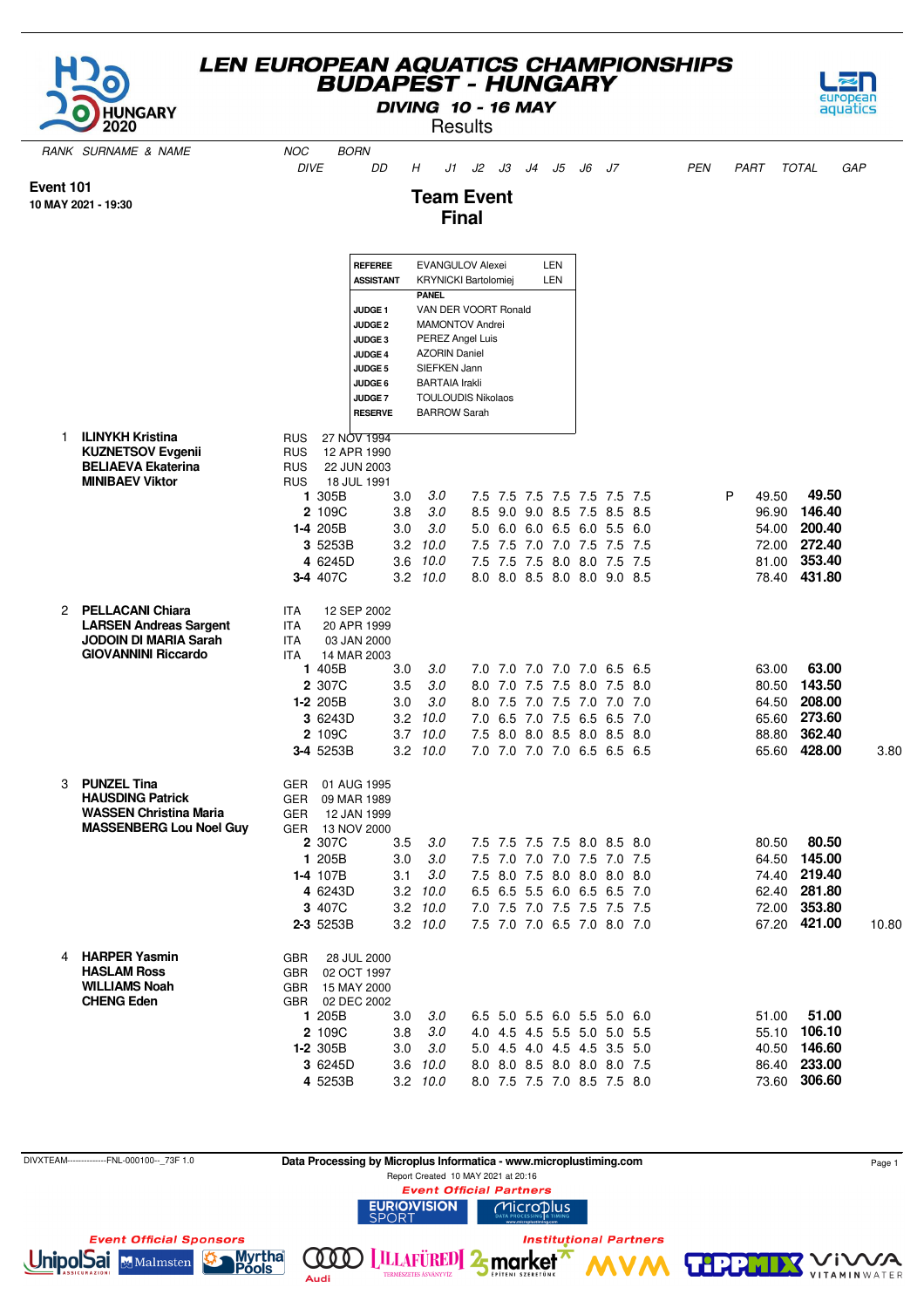|   | RANK SURNAME & NAME                                                                           | <b>NOC</b><br><b>BORN</b>                                                                                                                                                         |                                                                                     |                                                                                                                                        |                                                                                                       |                                                    |                                                                   |
|---|-----------------------------------------------------------------------------------------------|-----------------------------------------------------------------------------------------------------------------------------------------------------------------------------------|-------------------------------------------------------------------------------------|----------------------------------------------------------------------------------------------------------------------------------------|-------------------------------------------------------------------------------------------------------|----------------------------------------------------|-------------------------------------------------------------------|
|   |                                                                                               | <b>DIVE</b>                                                                                                                                                                       | DD<br>Η<br>J1                                                                       | J2<br>J3<br>J4<br>J5                                                                                                                   | J6<br>J7                                                                                              | <b>PEN</b><br>PART                                 | <b>TOTAL</b><br>GAP                                               |
|   |                                                                                               | 3-4 407C                                                                                                                                                                          | $3.2$ $10.0$                                                                        | 7.5 8.0 8.0 8.0 8.5 8.5 7.5                                                                                                            |                                                                                                       | 76.80                                              | 383.40<br>48.40                                                   |
| 5 | <b>ARNAUTOVA Anna</b><br><b>KOLODIY Oleg</b><br><b>BAILO Ksenija</b><br><b>SEREDA Oleksii</b> | 11 JUN 2004<br><b>UKR</b><br>16 MAR 1993<br><b>UKR</b><br><b>UKR</b><br>25 FEB 2005<br><b>UKR</b><br>25 DEC 2005                                                                  |                                                                                     |                                                                                                                                        |                                                                                                       |                                                    |                                                                   |
|   |                                                                                               | 1 305B<br>2 109C<br>1-4 205B<br>3 5253B<br>4 6245D<br>3-4 407C                                                                                                                    | 3.0<br>3.0<br>3.0<br>3.8<br>3.0<br>3.0<br>10.0<br>3.2<br>3.6<br>10.0<br>3.2<br>10.0 | 3.5 3.5 3.5 4.0 5.0 4.5 4.5<br>6.0 6.5 7.0<br>5.5<br>6.5<br>$6.5$ $6.5$<br>6.5<br>7.0<br>6.5<br>7.5<br>5.5 5.5 6.5 7.0 7.0 6.5 6.5     | $6.0\;6.5$<br>6.5<br>7.0 7.5<br>7.5<br>7.5<br>7.0 7.5<br>6.5 7.0<br>7.5 7.5 8.0 7.5 8.0 8.0           | 36.00<br>72.20<br>63.00<br>65.60<br>82.80<br>62.40 | 36.00<br>108.20<br>171.20<br>236.80<br>319.60<br>382.00<br>49.80  |
| 6 | <b>BOTA Botond</b><br><b>SZABO-SERI Lilla</b><br><b>KUN Patricia</b>                          | 14 FEB 1995<br><b>HUN</b><br>18 NOV 2004<br><b>HUN</b><br>24 APR 2004<br><b>HUN</b><br>1 5154B<br>3 205C<br>1-3 405B<br>2 614C<br>1 301B<br>1-2 105B                              | 3.4<br>3.0<br>2.8<br>3.0<br>3.0<br>3.0<br>10.0<br>2.1<br>1.9<br>10.0<br>2.3<br>10.0 | 7.0 7.5 7.5 6.5 7.0 7.5 8.0<br>$3.5$ $3.0$ $3.0$<br>3.0<br>5.5 5.5 5.5<br>5.0<br>$6.0\;6.0\;6.0$<br>5.5<br>5.5<br>5.0                  | $3.0$ $3.5$ $3.5$<br>5.0 5.0 6.5<br>6.0 6.5 6.5<br>6.0 5.5 6.5 6.5 6.0 6.5<br>6.0 5.5 5.5 5.0 5.0 5.0 | 74.80<br>26.60<br>48.00<br>37.80<br>35.15<br>35.65 | 74.80<br>101.40<br>149.40<br>187.20<br>222.35<br>258.00<br>173.80 |
| 7 | <b>TUXEN Anne Vilde</b><br><b>NYBORG Axel</b><br><b>TUXEN Helle</b><br><b>KUPKA Caroline</b>  | 27 FEB 1998<br><b>NOR</b><br>18 AUG 2001<br><b>NOR</b><br>04 SEP 2001<br><b>NOR</b><br>06 DEC 2003<br><b>NOR</b><br>3 405C<br>2 205B<br>1-2 5235D<br>4 305C<br>2 612B<br>2-4 103B | 2.7<br>3.0<br>3.0<br>3.0<br>3.0<br>2.8<br>2.8<br>10.0<br>1.9<br>10.0<br>10.0<br>1.6 | 6.5 6.5 6.5 6.5 6.0 6.5 5.5<br>5.0 5.5 5.0 5.5 5.0 5.0 5.5<br>6.5 7.0 6.0 5.5 5.5 6.0 6.5<br>2.5 3.0 2.5 3.0 2.5 3.0 2.5<br>5.5<br>7.0 | 5.0 5.0 6.0 6.0 7.0 6.5<br>6.0 6.5 6.0 6.5 6.0 6.5                                                    | 52.65<br>46.50<br>51.80<br>22.40<br>33.25<br>30.40 | 52.65<br>99.15<br>150.95<br>173.35<br>206.60<br>237.00<br>194.80  |

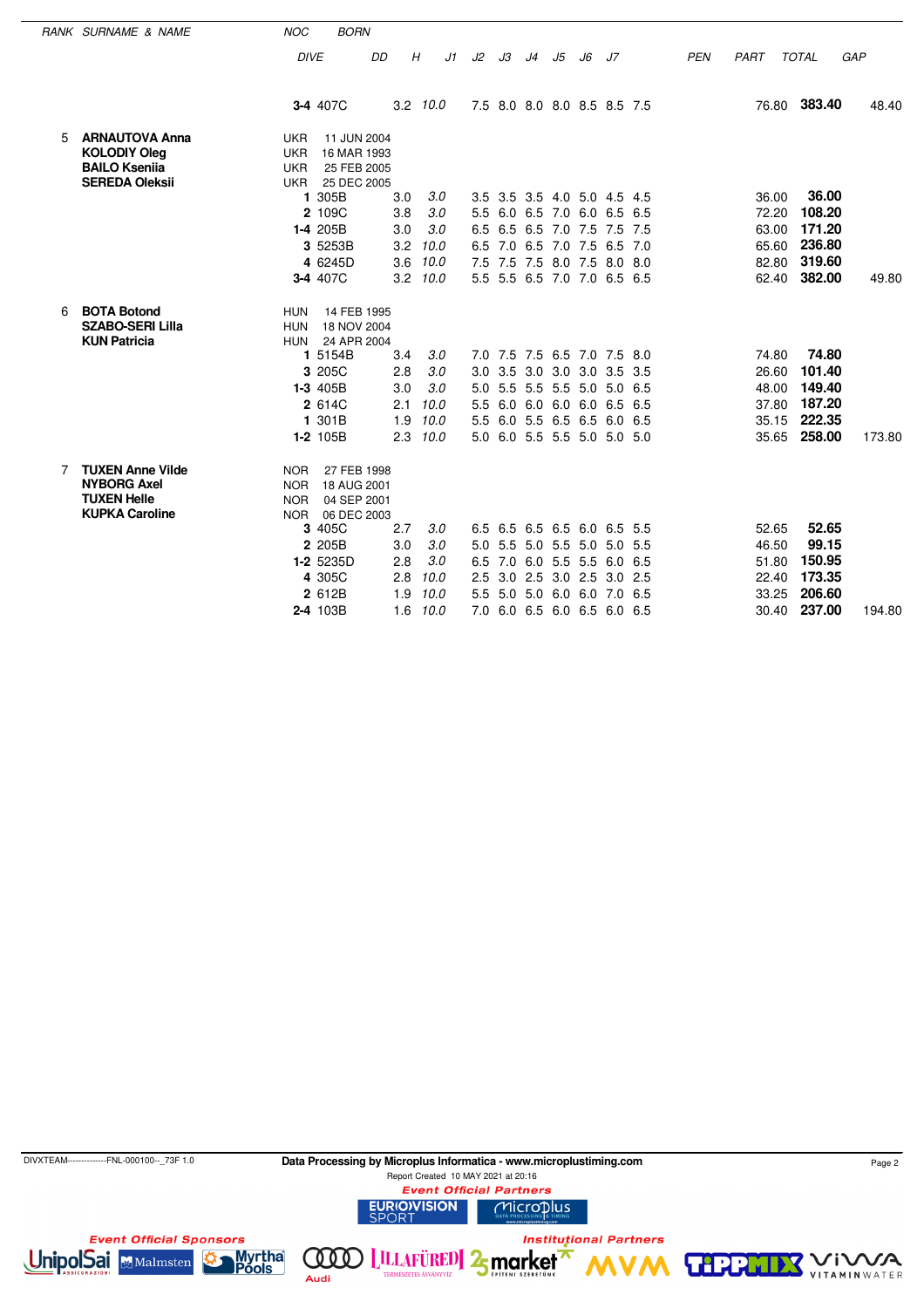

DIVING 10 - 16 MAY

Dive Order

ORDER SURNAME & NAME NOC BORN

**Event 105 12 MAY 2021 - 19:30**

**Synchronised 3m Mixed Final**

| <b>REFEREE</b>     | MOISEEVA Svetlana                                | <b>LEN</b> | <b>ASSISTANT</b>     | <b>ZUGIC Snezana</b>  |                            | <b>LEN</b> |
|--------------------|--------------------------------------------------|------------|----------------------|-----------------------|----------------------------|------------|
|                    | <b>PANEL</b>                                     |            |                      |                       |                            |            |
| <b>EXECUTION 1</b> | <b>ILIES Daniela</b>                             |            | SYNCHRO <sub>1</sub> | SIEFKEN Jann          |                            |            |
|                    | <b>EXECUTION 2 AZORIN Daniel</b>                 |            | <b>SYNCHRO 2</b>     |                       | PEREZ Angel Luis           |            |
|                    | <b>EXECUTION 3 TOULOUDIS Nikolaos</b>            |            | SYNCHRO3             | <b>BARTAIA Irakli</b> |                            |            |
|                    | <b>EXECUTION 4 AXTELIUS Peter</b>                |            | <b>SYNCHRO 4</b>     | <b>JAFCSAK Zsolt</b>  |                            |            |
|                    |                                                  |            | SYNCHRO 5            | <b>WIERNIUK Anna</b>  |                            |            |
| <b>RESERVE</b>     | PATSERINA Olena                                  |            | <b>RESERVE</b>       |                       |                            |            |
| 1                  | <b>MASSENBERG Lou Noel Guy</b>                   |            |                      | GER.                  | 13 NOV 2000                |            |
|                    | <b>PUNZEL Tina</b>                               |            |                      | <b>GER</b>            | 01 AUG 1995                |            |
| 2                  | <b>HARPER Yasmin</b>                             |            |                      | GBR                   | 28 JUL 2000                |            |
|                    | <b>HASLAM Ross</b>                               |            |                      | <b>GBR</b>            | 02 OCT 1997                |            |
| 3                  | <b>MOLCHANOV IIIa</b>                            |            |                      | RUS                   | 18 FEB 1997                |            |
|                    | <b>KOROLEVA Vitalija</b>                         |            |                      | <b>RUS</b>            | 27 MAY 2001                |            |
| 4                  | <b>KESAR Viktoriya</b>                           |            |                      | UKR                   | 11 AUG 1993                |            |
|                    | <b>OLIFERCHYK Stanislav</b>                      |            |                      | UKR.                  | 09 MAY 1996                |            |
| 5                  |                                                  |            |                      |                       |                            |            |
|                    | <b>PELLACANI Chiara</b><br><b>SANTORO Matteo</b> |            |                      | ITA.<br>ITA.          | 12 SEP 2002<br>09 OCT 2006 |            |
|                    |                                                  |            |                      |                       |                            |            |
| 6                  | <b>EKDAHL David</b>                              |            |                      | <b>SWE</b>            | 10 DEC 2002                |            |
|                    | <b>NILSSON GARIP Emilia</b>                      |            |                      | <b>SWE</b>            | 21 APR 2003                |            |



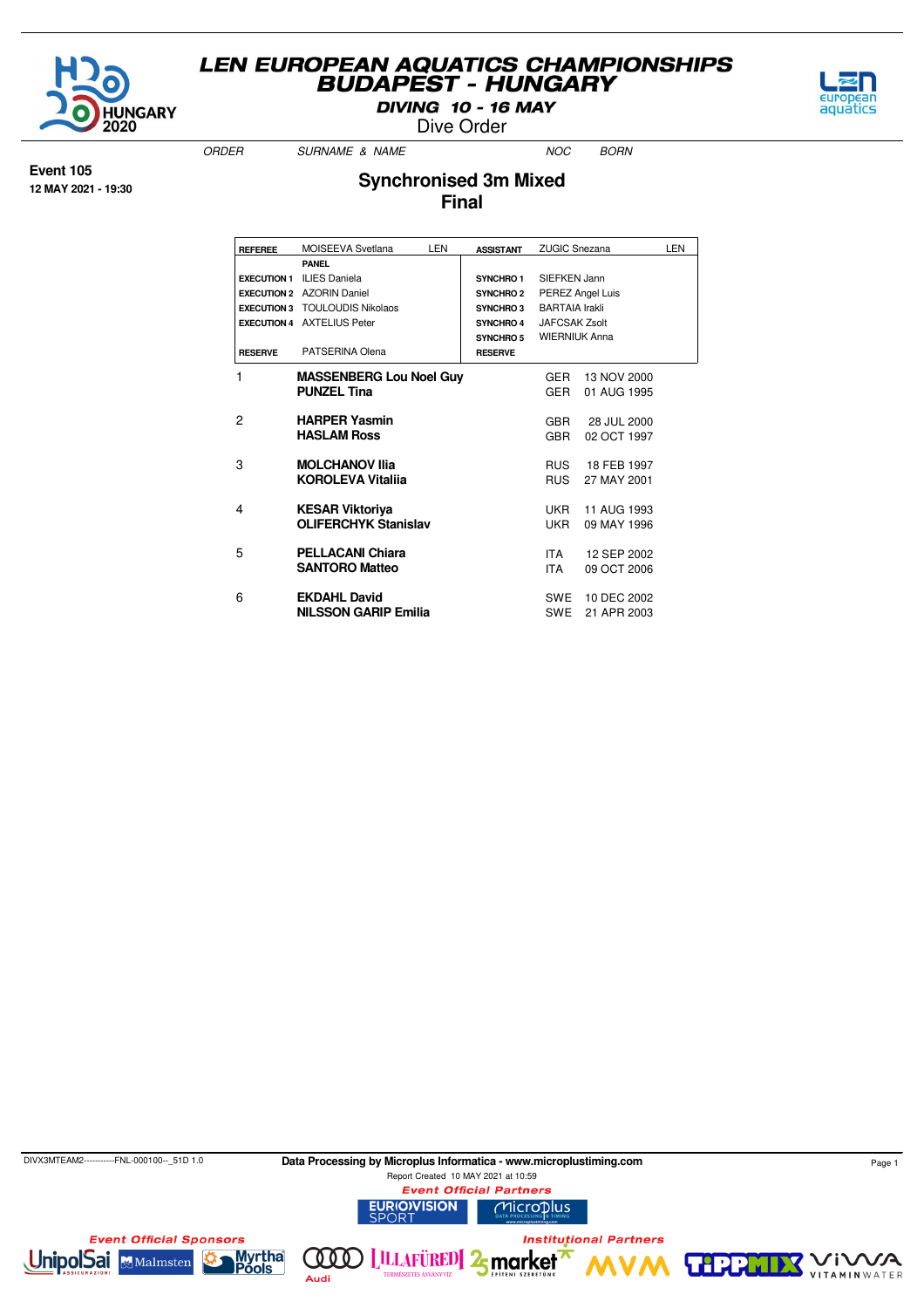

DIVING 10 - 16 MAY

Dive Order



ORDER SURNAME & NAME NOC BORN

DIVE h DESCR DD

**Event 105**

**12 MAY 2021 - 19:30**

| <b>Synchronised 3m Mixed</b> |  |
|------------------------------|--|
| Final                        |  |

|   |                                | <b>REFEREE</b> | MOISEEVA Svetlana                     | LEN                        | <b>ASSISTANT</b>       |                     | <b>ZUGIC Snezana</b>                         | LEN                                |                            |            |
|---|--------------------------------|----------------|---------------------------------------|----------------------------|------------------------|---------------------|----------------------------------------------|------------------------------------|----------------------------|------------|
|   |                                |                | <b>PANEL</b>                          |                            |                        |                     |                                              |                                    |                            |            |
|   |                                |                | <b>EXECUTION 1</b> ILIES Daniela      |                            | SYNCHRO <sub>1</sub>   |                     | SIEFKEN Jann                                 |                                    |                            |            |
|   |                                |                | <b>EXECUTION 2 AZORIN Daniel</b>      |                            | <b>SYNCHRO2</b>        |                     | PEREZ Angel Luis                             |                                    |                            |            |
|   |                                |                | <b>EXECUTION 3 TOULOUDIS Nikolaos</b> |                            | <b>SYNCHRO3</b>        |                     | <b>BARTAIA</b> Irakli                        |                                    |                            |            |
|   |                                |                | <b>EXECUTION 4 AXTELIUS Peter</b>     |                            | SYNCHRO 4<br>SYNCHRO 5 |                     | <b>JAFCSAK Zsolt</b><br><b>WIERNIUK Anna</b> |                                    |                            |            |
|   |                                | <b>RESERVE</b> | PATSERINA Olena                       |                            | <b>RESERVE</b>         |                     |                                              |                                    |                            |            |
| 1 | <b>MASSENBERG Lou Noel Guy</b> |                | <b>GER</b>                            | 13 NOV 2000                |                        |                     |                                              |                                    |                            |            |
|   | <b>PUNZEL Tina</b>             |                | GER                                   | 01 AUG 1995                |                        |                     |                                              |                                    |                            |            |
|   |                                |                | 1                                     | 201B                       |                        | 3.0m BACK DIVE      |                                              |                                    | <b>PIKE</b>                | 2.0        |
|   |                                |                | 2                                     | 301B                       | 3.0 <sub>m</sub>       | <b>REVERSE DIVE</b> |                                              |                                    | <b>PIKE</b>                | 2.0        |
|   |                                |                | 3                                     | 5152B                      |                        |                     |                                              | 3.0m FORWARD 2-1/2 SOMERS. 1 TWIST | <b>PIKE</b>                | 3.0        |
|   |                                |                | 4<br>5                                | 107B<br>405B               | 3.0 <sub>m</sub>       |                     |                                              | 3.0m FORWARD 3-1/2 SOMERSAULTS     | <b>PIKE</b><br><b>PIKE</b> | 3.1        |
|   |                                |                |                                       |                            |                        |                     |                                              | INWARD 2-1/2 SOMERSAULTS           |                            | 3.0        |
| 2 | <b>HARPER Yasmin</b>           |                | <b>GBR</b>                            | 28 JUL 2000                |                        |                     |                                              |                                    |                            |            |
|   | <b>HASLAM Ross</b>             |                | <b>GBR</b><br>1                       | 02 OCT 1997<br>401B        | 3.0 <sub>m</sub>       | INWARD DIVE         |                                              |                                    | <b>PIKE</b>                | 2.0        |
|   |                                |                | 2                                     | 201B                       | 3.0 <sub>m</sub>       | <b>BACK DIVE</b>    |                                              |                                    | <b>PIKE</b>                | 2.0        |
|   |                                |                | 3                                     | 5152B                      | 3.0 <sub>m</sub>       |                     |                                              | FORWARD 2-1/2 SOMERS. 1 TWIST      | <b>PIKE</b>                | 3.0        |
|   |                                |                | 4                                     | 305B                       | 3.0 <sub>m</sub>       |                     |                                              | REVERSE 2-1/2 SOMERSAULTS          | <b>PIKE</b>                | 3.0        |
|   |                                |                | 5                                     | 107B                       | 3.0 <sub>m</sub>       |                     |                                              | FORWARD 3-1/2 SOMERSAULTS          | <b>PIKE</b>                | 3.1        |
| 3 | <b>MOLCHANOV IIia</b>          |                | <b>RUS</b>                            | 18 FEB 1997                |                        |                     |                                              |                                    |                            |            |
|   | <b>KOROLEVA Vitalija</b>       |                | <b>RUS</b>                            | 27 MAY 2001                |                        |                     |                                              |                                    |                            |            |
|   |                                |                | 1                                     | 401B                       | 3.0 <sub>m</sub>       | INWARD DIVE         |                                              |                                    | <b>PIKE</b>                | 2.0        |
|   |                                |                | 2                                     | 101B                       | 3.0 <sub>m</sub>       | <b>FORWARD DIVE</b> |                                              |                                    | <b>PIKE</b>                | 2.0        |
|   |                                |                | 3<br>4                                | 205B<br>305B               | 3.0 <sub>m</sub>       |                     | BACK 2-1/2 SOMERSAULTS                       | 3.0m REVERSE 2-1/2 SOMERSAULTS     | <b>PIKE</b><br><b>PIKE</b> | 3.0<br>3.0 |
|   |                                |                | 5                                     | 5152B                      |                        |                     |                                              | 3.0m FORWARD 2-1/2 SOMERS. 1 TWIST | <b>PIKE</b>                | 3.0        |
| 4 | <b>KESAR Viktoriya</b>         |                |                                       |                            |                        |                     |                                              |                                    |                            |            |
|   | <b>OLIFERCHYK Stanislav</b>    |                | UKR<br><b>UKR</b>                     | 11 AUG 1993<br>09 MAY 1996 |                        |                     |                                              |                                    |                            |            |
|   |                                |                | 1                                     | 201B                       |                        | 3.0m BACK DIVE      |                                              |                                    | <b>PIKE</b>                | 2.0        |
|   |                                |                | 2                                     | 301B                       | 3.0 <sub>m</sub>       | <b>REVERSE DIVE</b> |                                              |                                    | <b>PIKE</b>                | 2.0        |
|   |                                |                | 3                                     | 405B                       | 3.0 <sub>m</sub>       |                     |                                              | INWARD 2-1/2 SOMERSAULTS           | <b>PIKE</b>                | 3.0        |
|   |                                |                | 4                                     | 5152B                      | 3.0m                   |                     |                                              | FORWARD 2-1/2 SOMERS. 1 TWIST      | <b>PIKE</b>                | 3.0        |
|   |                                |                | 5                                     | 107B                       |                        |                     |                                              | 3.0m FORWARD 3-1/2 SOMERSAULTS     | <b>PIKE</b>                | 3.1        |
| 5 | <b>PELLACANI Chiara</b>        |                | ITA                                   | 12 SEP 2002                |                        |                     |                                              |                                    |                            |            |
|   | <b>SANTORO Matteo</b>          |                | <b>ITA</b>                            | 09 OCT 2006                |                        |                     |                                              |                                    |                            |            |
|   |                                |                | 1                                     | 201B                       | 3.0m                   | <b>BACK DIVE</b>    |                                              |                                    | <b>PIKE</b>                | 2.0        |
|   |                                |                | 2<br>3                                | 301B<br>5152B              | 3.0m                   | 3.0m REVERSE DIVE   |                                              | FORWARD 2-1/2 SOMERS. 1 TWIST      | <b>PIKE</b><br><b>PIKE</b> | 2.0<br>3.0 |
|   |                                |                | 4                                     | 107B                       | 3.0 <sub>m</sub>       |                     |                                              | FORWARD 3-1/2 SOMERSAULTS          | <b>PIKE</b>                | 3.1        |
|   |                                |                | 5                                     | 405B                       |                        |                     |                                              | 3.0m INWARD 2-1/2 SOMERSAULTS      | <b>PIKE</b>                | 3.0        |
| 6 | <b>EKDAHL David</b>            |                |                                       | SWE 10 DEC 2002            |                        |                     |                                              |                                    |                            |            |
|   | <b>NILSSON GARIP Emilia</b>    |                |                                       | SWE 21 APR 2003            |                        |                     |                                              |                                    |                            |            |
|   |                                |                | $\mathbf{1}$                          | 201B                       |                        | 3.0m BACK DIVE      |                                              |                                    | PIKE                       | 2.0        |
|   |                                |                | $\overline{c}$                        | 301B                       |                        | 3.0m REVERSE DIVE   |                                              |                                    | <b>PIKE</b>                | 2.0        |
|   |                                |                | 3                                     | 405B                       |                        |                     |                                              | 3.0m INWARD 2-1/2 SOMERSAULTS      | <b>PIKE</b>                | 3.0        |
|   |                                |                | 4                                     | 5152B                      |                        |                     |                                              | 3.0m FORWARD 2-1/2 SOMERS, 1 TWIST | <b>PIKE</b>                | 3.0        |
|   |                                |                | 5                                     | 107B                       |                        |                     |                                              | 3.0m FORWARD 3-1/2 SOMERSAULTS     | <b>PIKE</b>                | 3.1        |

DIVX3MTEAM2-----------FNL-000100--\_51H 1.0 **Data Processing by Microplus Informatica - www.microplustiming.com** Page 1 Report Created 11 MAY 2021 at 16:50**Event Official Partners RIOVISION** Microplus **Event Official Sponsors Institutional Partners** 

**LILLAFÜRED** 2 market

**COO** 

Audi



 $\mathcal{N}\mathcal{A}$ **TIPP** 'iV **VITAMIN** WATER

 $\overline{M}$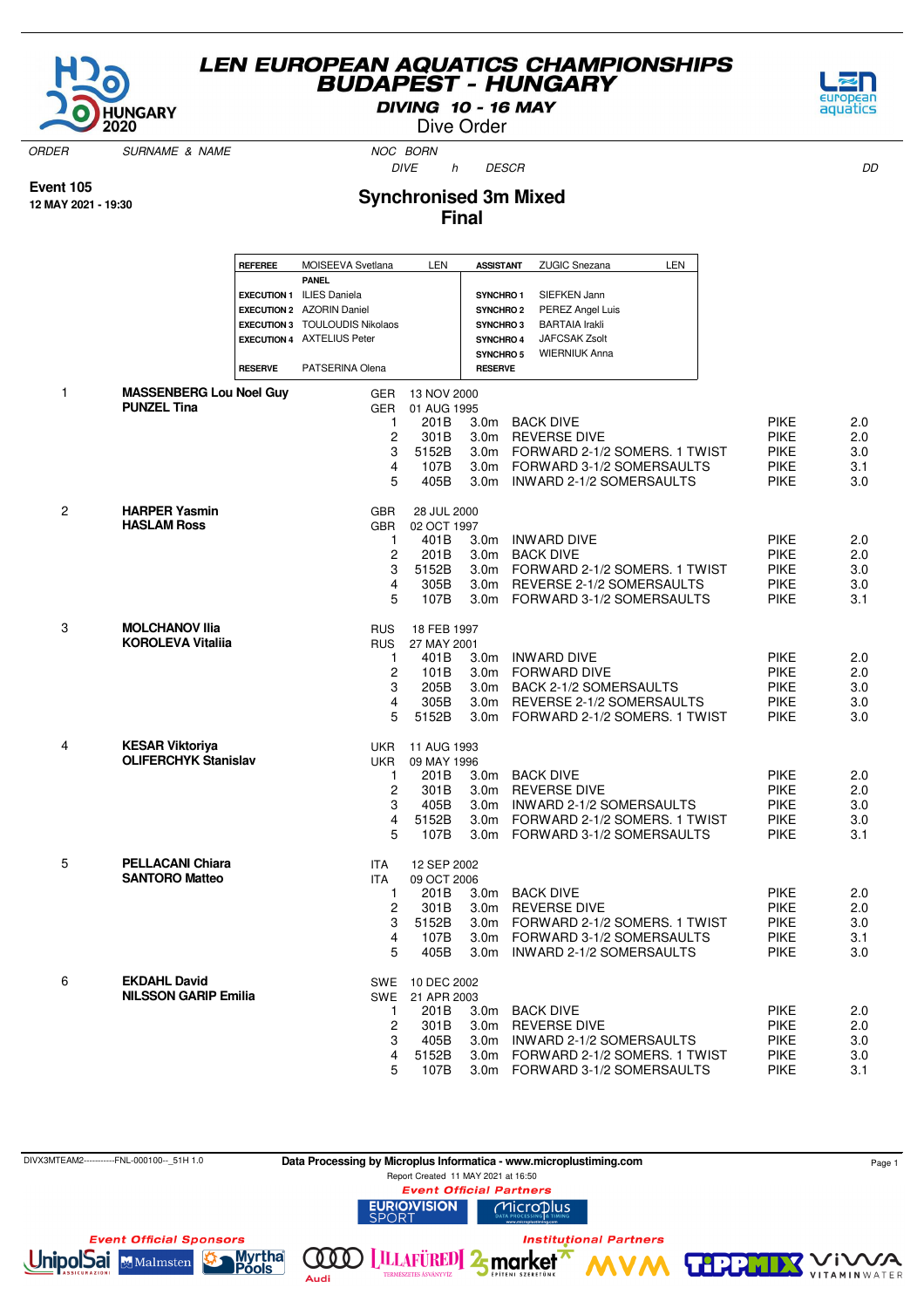

DIVING 10 - 16 MAY

**Results** 

RANK SURNAME & NAME NOC BORN TOTAL GAP

aquatics

**Event 105 12 MAY 2021 - 19:30**

### **Synchronised 3m Mixed**

**Final**

|   |                     | <b>REFEREE</b>                 | MOISEEVA Svetlana                     | LEN        | <b>ASSISTANT</b>     | <b>ZUGIC Snezana</b>  | <b>LEN</b> |       |
|---|---------------------|--------------------------------|---------------------------------------|------------|----------------------|-----------------------|------------|-------|
|   |                     |                                | <b>PANEL</b>                          |            |                      |                       |            |       |
|   |                     | <b>EXECUTION 1</b>             | <b>ILIES Daniela</b>                  |            | SYNCHRO <sub>1</sub> | SIEFKEN Jann          |            |       |
|   |                     | <b>EXECUTION 2</b>             | <b>AZORIN Daniel</b>                  |            | <b>SYNCHRO2</b>      | PEREZ Angel Luis      |            |       |
|   |                     |                                | <b>EXECUTION 3 TOULOUDIS Nikolaos</b> |            | <b>SYNCHRO3</b>      | <b>BARTAIA Irakli</b> |            |       |
|   |                     |                                | <b>EXECUTION 4 AXTELIUS Peter</b>     |            | <b>SYNCHRO 4</b>     | <b>JAFCSAK Zsolt</b>  |            |       |
|   |                     |                                |                                       |            | <b>SYNCHRO5</b>      | <b>WIERNIUK Anna</b>  |            |       |
|   |                     | <b>RESERVE</b>                 | PATSERINA Olena                       |            | <b>RESERVE</b>       |                       |            |       |
| 1 |                     | <b>PELLACANI Chiara</b>        |                                       | ITA.       |                      | 12 SEP 2002           | 300.69     |       |
|   |                     | <b>SANTORO Matteo</b>          |                                       | ITA.       | 09 OCT 2006          |                       |            |       |
| 2 |                     | <b>MASSENBERG Lou Noel Guy</b> |                                       | <b>GER</b> | 13 NOV 2000          |                       | 294.27     | 6.42  |
|   | <b>PUNZEL Tina</b>  |                                |                                       | <b>GER</b> | 01 AUG 1995          |                       |            |       |
| 3 |                     | <b>MOLCHANOV IIia</b>          |                                       | <b>RUS</b> |                      | 18 FEB 1997           | 289.50     | 11.19 |
|   |                     | <b>KOROLEVA Vitalija</b>       |                                       | <b>RUS</b> | 27 MAY 2001          |                       |            |       |
| 4 |                     | <b>KESAR Viktoriya</b>         |                                       | UKR.       | 11 AUG 1993          |                       | 288.54     | 12.15 |
|   |                     | <b>OLIFERCHYK Stanislav</b>    |                                       | <b>UKR</b> | 09 MAY 1996          |                       |            |       |
| 5 |                     | <b>HARPER Yasmin</b>           |                                       | <b>GBR</b> |                      | 28 JUL 2000           | 279.45     | 21.24 |
|   | <b>HASLAM Ross</b>  |                                |                                       | <b>GBR</b> | 02 OCT 1997          |                       |            |       |
| 6 | <b>EKDAHL David</b> |                                |                                       | <b>SWE</b> | 10 DEC 2002          |                       | 264.51     | 36.18 |
|   |                     | <b>NILSSON GARIP Emilia</b>    |                                       | <b>SWE</b> | 21 APR 2003          |                       |            |       |

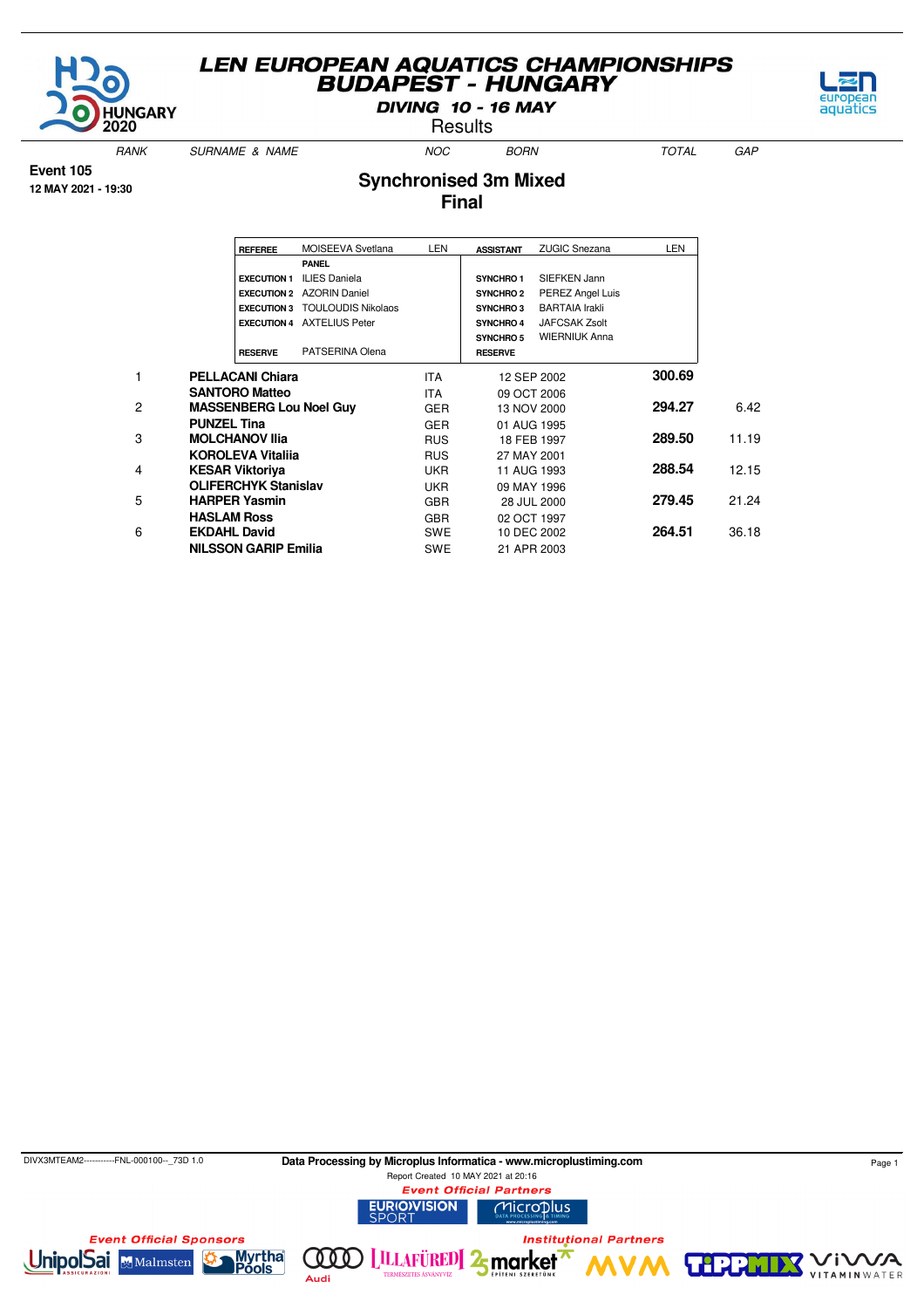

DIVING 10 - 16 MAY **Results** 



**VITAMIN** WATER

RANK SURNAME & NAME NOC BORN

DIVE DD H E1 E2 E3 E4 S1 S2 S3 S4 S5 PEN PART TOTAL GAP

**Event 105**

**12 MAY 2021 - 19:30**

|  |  | <b>Synchronised 3m Mixed</b> |
|--|--|------------------------------|
|--|--|------------------------------|

**Final**

|    |                                                       | <b>REFEREE</b>           | MOISEEVA Svetlana                                                                                                                                                  |                                 | LEN                                 | <b>ASSISTANT</b>                                                                                | <b>ZUGIC Snezana</b>                                                                                                                                                                            |  |         | <b>LEN</b> |                                           |                                              |       |
|----|-------------------------------------------------------|--------------------------|--------------------------------------------------------------------------------------------------------------------------------------------------------------------|---------------------------------|-------------------------------------|-------------------------------------------------------------------------------------------------|-------------------------------------------------------------------------------------------------------------------------------------------------------------------------------------------------|--|---------|------------|-------------------------------------------|----------------------------------------------|-------|
|    |                                                       |                          | <b>PANEL</b><br><b>EXECUTION 1 ILIES Daniela</b><br><b>EXECUTION 2 AZORIN Daniel</b><br><b>EXECUTION 3 TOULOUDIS Nikolaos</b><br><b>EXECUTION 4 AXTELIUS Peter</b> |                                 |                                     | SYNCHRO <sub>1</sub><br><b>SYNCHRO2</b><br>SYNCHRO <sub>3</sub><br>SYNCHRO 4<br><b>SYNCHRO5</b> | SIEFKEN Jann<br>PEREZ Angel Luis<br><b>BARTAIA</b> Irakli<br><b>JAFCSAK Zsolt</b><br><b>WIERNIUK Anna</b>                                                                                       |  |         |            |                                           |                                              |       |
|    |                                                       | <b>RESERVE</b>           | PATSERINA Olena                                                                                                                                                    |                                 |                                     | <b>RESERVE</b>                                                                                  |                                                                                                                                                                                                 |  |         |            |                                           |                                              |       |
| 1. | <b>PELLACANI Chiara</b><br><b>SANTORO Matteo</b>      | <b>ITA</b><br><b>ITA</b> | 12 SEP 2002<br>09 OCT 2006<br>201B<br>301B<br>5152B<br>107B<br>405B                                                                                                | 2.0<br>2.0<br>3.0<br>3.1<br>3.0 | 3.0<br>3.0<br>3.0<br>3.0<br>3.0     | 8.0 7.5                                                                                         | 8.0 8.0 8.0 8.0 8.0 8.5 8.5 8.5 8.5<br>7.5 7.5 7.0 7.0 8.5 8.0 8.0 8.0 8.0<br>7.0 6.5 7.0 7.5 7.0 7.0 7.5<br>7.5 7.5 7.5 7.0 7.0 7.0 7.5<br>8.0 8.0 8.0 7.5 8.0 8.0 8.0 8.0 7.5                 |  | 6.5 7.5 |            | 49.80<br>46.20<br>64.80<br>67.89<br>72.00 | 49.80<br>96.00<br>160.80<br>228.69<br>300.69 |       |
| 2  | <b>MASSENBERG Lou Noel Guy</b><br><b>PUNZEL Tina</b>  |                          | GER 13 NOV 2000<br>01 AUG 1995<br><b>GER</b><br>201B<br>301B<br>5152B<br>107B<br>405B                                                                              | 2.0<br>2.0<br>3.0<br>3.1<br>3.0 | 3.0<br>3.0<br>3.0<br>3.0<br>3.0     |                                                                                                 | 7.5 8.0 8.0 7.5 8.5 8.5 8.0 8.0 8.0<br>8.0 8.0 8.0 8.0 8.5 9.0 8.5 8.5 8.5<br>7.0 7.5 6.5 6.5 7.5 8.0 7.5 7.5 7.5<br>7.0 7.5 6.0 6.0 8.0 7.5 7.0 6.5 7.0<br>7.5 7.0 7.0 7.0 8.0 8.0 7.5 8.0 7.5 |  |         |            | 48.00<br>49.80<br>64.80<br>64.17<br>67.50 | 48.00<br>97.80<br>162.60<br>226.77<br>294.27 | 6.42  |
| 3  | <b>MOLCHANOV IIia</b><br><b>KOROLEVA Vitalija</b>     | <b>RUS</b>               | 18 FEB 1997<br>RUS 27 MAY 2001<br>401B<br>101B<br>205B<br>305B<br>5152B                                                                                            | 2.0<br>2.0<br>3.0<br>3.0<br>3.0 | 3.0<br>3.0<br>3.0<br>3.0<br>3.0     |                                                                                                 | 7.0 8.0 8.0 8.0 8.5 8.5 8.5 8.0 8.0<br>8.0 8.5 8.5 8.0 7.5 7.5 8.0 7.0 7.5<br>7.5 7.0 8.0 7.0 7.5 8.0 8.0 8.0 8.5<br>6.5 6.0 6.5 6.0 7.5 7.0 7.0 7.5 7.5<br>7.0 7.5 7.0 6.5 6.5 7.5 7.5 6.5 6.5 |  |         |            | 49.20<br>46.80<br>69.30<br>62.10<br>62.10 | 49.20<br>96.00<br>165.30<br>227.40<br>289.50 | 11.19 |
| 4  | <b>KESAR Viktoriya</b><br><b>OLIFERCHYK Stanislav</b> |                          | 11 AUG 1993<br><b>UKR</b><br>UKR 09 MAY 1996<br>201B<br>301B<br>405B<br>5152B<br>107B                                                                              | 2.0<br>2.0<br>3.0<br>3.0<br>3.1 | 3.0<br>3.0<br>3.0<br>3.0<br>3.0     | 6.5 7.5                                                                                         | 7.5 7.5 8.5 7.5 8.0 8.5 8.5 8.0 8.0<br>7.5 7.0 7.0 7.0 7.5 7.5 8.0 7.5 7.0<br>7.5 7.5 7.5 7.5 8.0 7.5 8.0<br>7.0 7.0 7.0 7.5 7.5 8.0 7.5 7.0 7.5<br>5.5 4.5 6.5 6.5 7.0 7.5 7.5 7.0 7.5         |  |         |            | 47.40<br>43.80<br>68.40<br>65.70<br>63.24 | 47.40<br>91.20<br>159.60<br>225.30<br>288.54 | 12.15 |
| 5. | <b>HARPER Yasmin</b><br><b>HASLAM Ross</b>            | <b>GBR</b><br><b>GBR</b> | 28 JUL 2000<br>02 OCT 1997<br>401B<br>201B<br>5152B<br>305B<br>107B                                                                                                | 2.0<br>2.0<br>3.0<br>3.0<br>3.1 | 3.0<br>3.0<br>$3.0\,$<br>3.0<br>3.0 |                                                                                                 | 8.0 8.5 8.5 7.5 8.0 8.5 8.5 8.5 8.0<br>7.0 8.0 7.5 7.5 8.0 8.0 8.0 7.0 8.0<br>7.0 7.0 6.5 6.5 7.0 7.5 7.5<br>5.5 5.0 6.5 6.0 6.0 7.0 7.0 7.0 7.0<br>7.5 6.5 6.0 6.0 6.5 7.0 6.5 6.0 7.5         |  | 7.0 7.5 |            | 49.80<br>46.80<br>63.90<br>58.50<br>60.45 | 49.80<br>96.60<br>160.50<br>219.00<br>279.45 | 21.24 |

DIVX3MTEAM2-----------FNL-000100--\_73F 1.0 **Data Processing by Microplus Informatica - www.microplustiming.com** Report Created 12 MAY 2021 at 20:06**Event Official Partners URIO)VISION** Microplus **Event Official Sponsors Institutional Partners Myrtha UnipolSai**  $\mathbf{Q}$ Malmsten **LILLAFÜRED** 2 market **TIVWA M TIPP** 

õols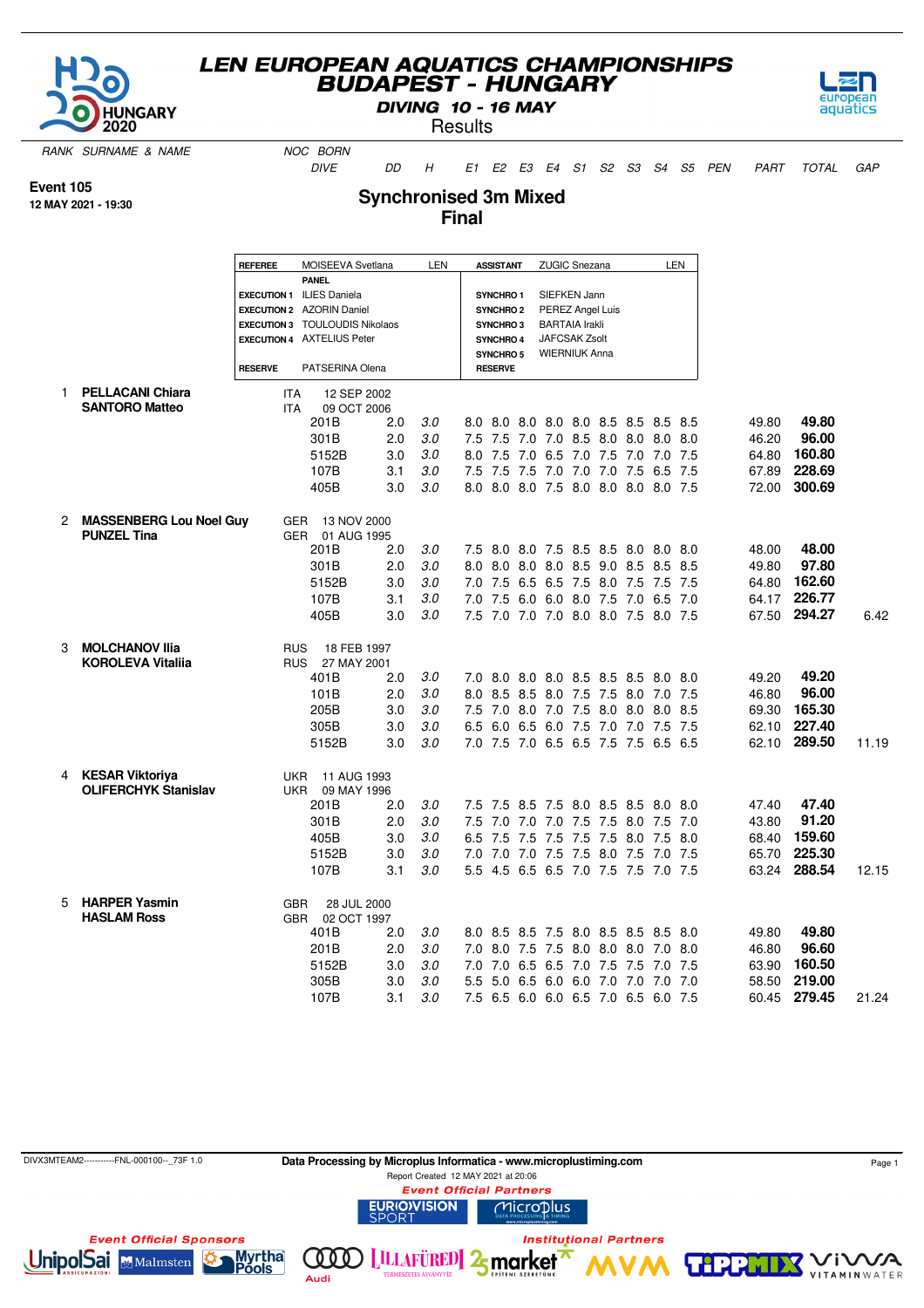| RANK SURNAME & NAME                                | NOC BORN                                      |            |            |    |         |    |    |                                                                            |    |    |         |    |            |                |                 |       |
|----------------------------------------------------|-----------------------------------------------|------------|------------|----|---------|----|----|----------------------------------------------------------------------------|----|----|---------|----|------------|----------------|-----------------|-------|
|                                                    | <b>DIVE</b>                                   | DD         | Н          | E1 | E2      | E3 | E4 | S1                                                                         | S2 | S3 | S4      | S5 | <b>PEN</b> | PART           | <b>TOTAL</b>    | GAP   |
| <b>EKDAHL David</b><br><b>NILSSON GARIP Emilia</b> | 10 DEC 2002<br>SWE<br>SWE 21 APR 2003<br>201B | 2.0        | 3.0        |    |         |    |    | 7.0 7.5 7.5 7.0 7.0 7.0 7.0 6.5 7.5                                        |    |    |         |    |            | 42.60          | 42.60           |       |
|                                                    | 301B<br>405B                                  | 2.0<br>3.0 | 3.0<br>3.0 |    |         |    |    | 7.5 7.0 4.0 4.5 6.5 6.5 6.0 7.0 6.5<br>6.0 6.5 7.0 6.5 6.5 7.0 7.0 6.5 7.0 |    |    |         |    |            | 37.20<br>60.30 | 79.80<br>140.10 |       |
|                                                    | 5152B                                         | 3.0        | 3.0        |    |         |    |    | 6.5 6.5 7.0 7.0 6.5 7.0 7.0                                                |    |    | 7.0 7.5 |    |            | 62.10          | 202.20          |       |
|                                                    | 107B                                          | 3.1        | 3.0        |    | 6.5 7.0 |    |    | 6.5 6.0 6.5 7.0 7.0 6.5 7.5                                                |    |    |         |    |            | 62.31          | 264.51          | 36.18 |

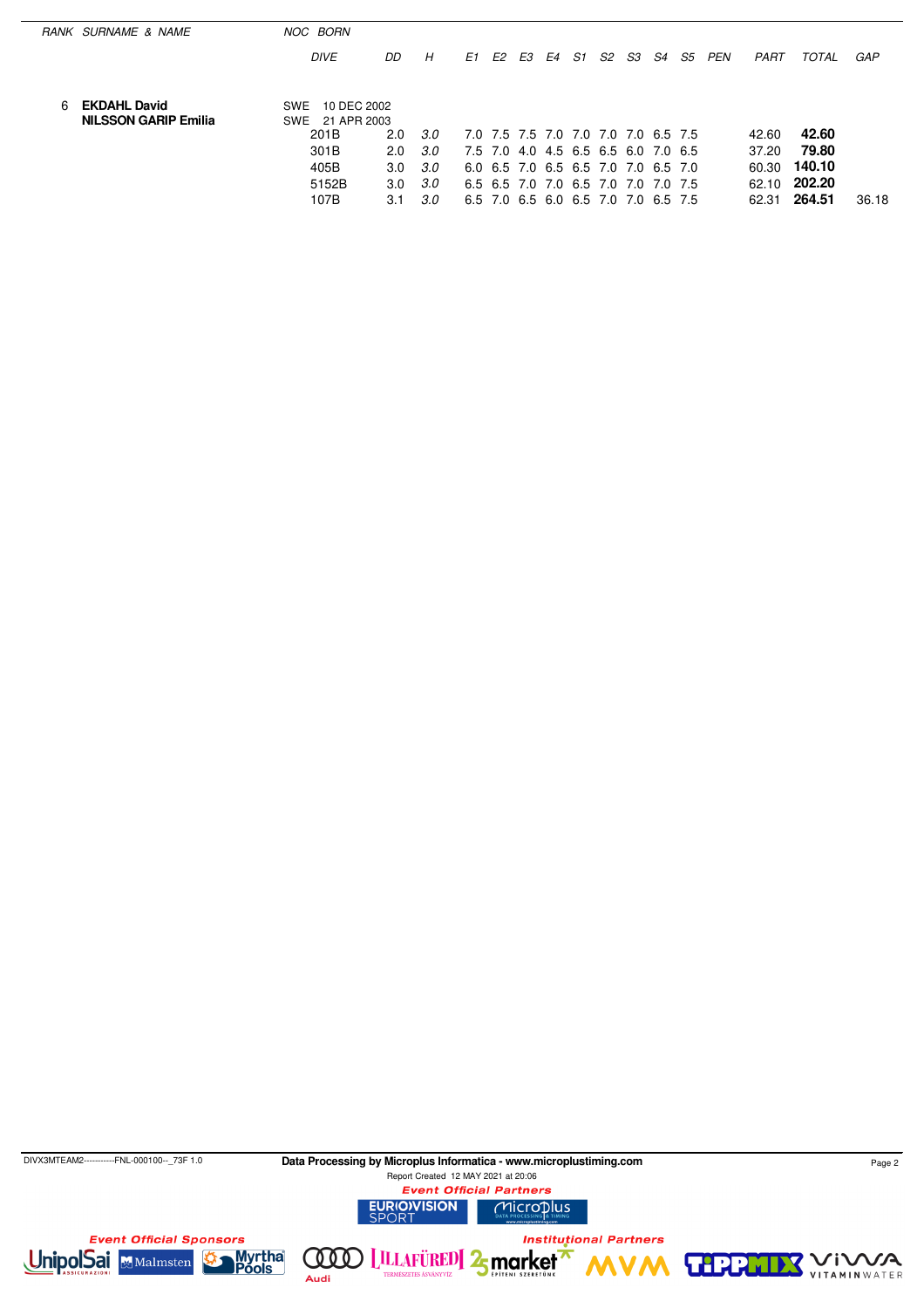

**Event 103 11 MAY 2021 - 19:30**

## **LEN EUROPEAN AQUATICS CHAMPIONSHIPS<br>BUDAPEST - HUNGARY**

DIVING 10 - 16 MAY

Dive Order

ORDER SURNAME & NAME NOC BORN

### **Synchronised 10m Mixed**

**Final**

| <b>REFEREE</b>     | MOISEEVA Svetlana                       | <b>LEN</b> | <b>ASSISTANT</b>     |                       | <b>CHOBANOV Georgi</b>    | LEN |
|--------------------|-----------------------------------------|------------|----------------------|-----------------------|---------------------------|-----|
|                    | PANFI                                   |            |                      |                       |                           |     |
| <b>EXECUTION 1</b> | SIEFKEN Jann                            |            | SYNCHRO <sub>1</sub> | <b>WIERNIUK Anna</b>  |                           |     |
|                    | <b>EXECUTION 2 VAN DER VOORT Ronald</b> |            | SYNCHRO <sub>2</sub> | <b>AXTELIUS Peter</b> |                           |     |
| <b>EXECUTION 3</b> | MAMONTOV Andrei                         |            | <b>SYNCHRO3</b>      | <b>JAFCSAK Zsolt</b>  |                           |     |
|                    | <b>EXECUTION 4 AZORIN Daniel</b>        |            | SYNCHRO 4            | <b>ILIES Daniela</b>  |                           |     |
|                    |                                         |            | SYNCHRO 5            |                       | <b>TOULOUDIS Nikolaos</b> |     |
| <b>RESERVE</b>     | <b>BARTAIA Irakli</b>                   |            | <b>RESERVE</b>       |                       |                           |     |
| 1                  | <b>BELIAEVA Ekaterina</b>               |            |                      | <b>RUS</b>            | 22 JUN 2003               |     |
|                    | <b>MINIBAEV Viktor</b>                  |            |                      | RUS.                  | 18 JUL 1991               |     |
| 2                  | <b>BIGINELLI Maia</b>                   |            |                      | <b>ITA</b>            | 09 JUN 2003               |     |
|                    | <b>GIOVANNINI Riccardo</b>              |            |                      | ITA.                  | 14 MAR 2003               |     |
| 3                  | <b>BAILO Ksenija</b>                    |            |                      | UKR                   | 25 FEB 2005               |     |
|                    | <b>SEREDA Oleksii</b>                   |            |                      | UKR.                  | 25 DEC 2005               |     |
|                    |                                         |            |                      |                       |                           |     |
| 4                  | WILLIAMS Noah                           |            |                      | <b>GBR</b>            | 15 MAY 2000               |     |
|                    | <b>SPENDOLINI-SIRIEIX Andre</b>         |            |                      | <b>GBR</b>            | 11 SEP 2004               |     |
| 5                  | <b>HAUSDING Patrick</b>                 |            |                      | <b>GFR</b>            | 09 MAR 1989               |     |
|                    | WASSEN Christina Maria                  |            |                      | GER                   | 12 JAN 1999               |     |



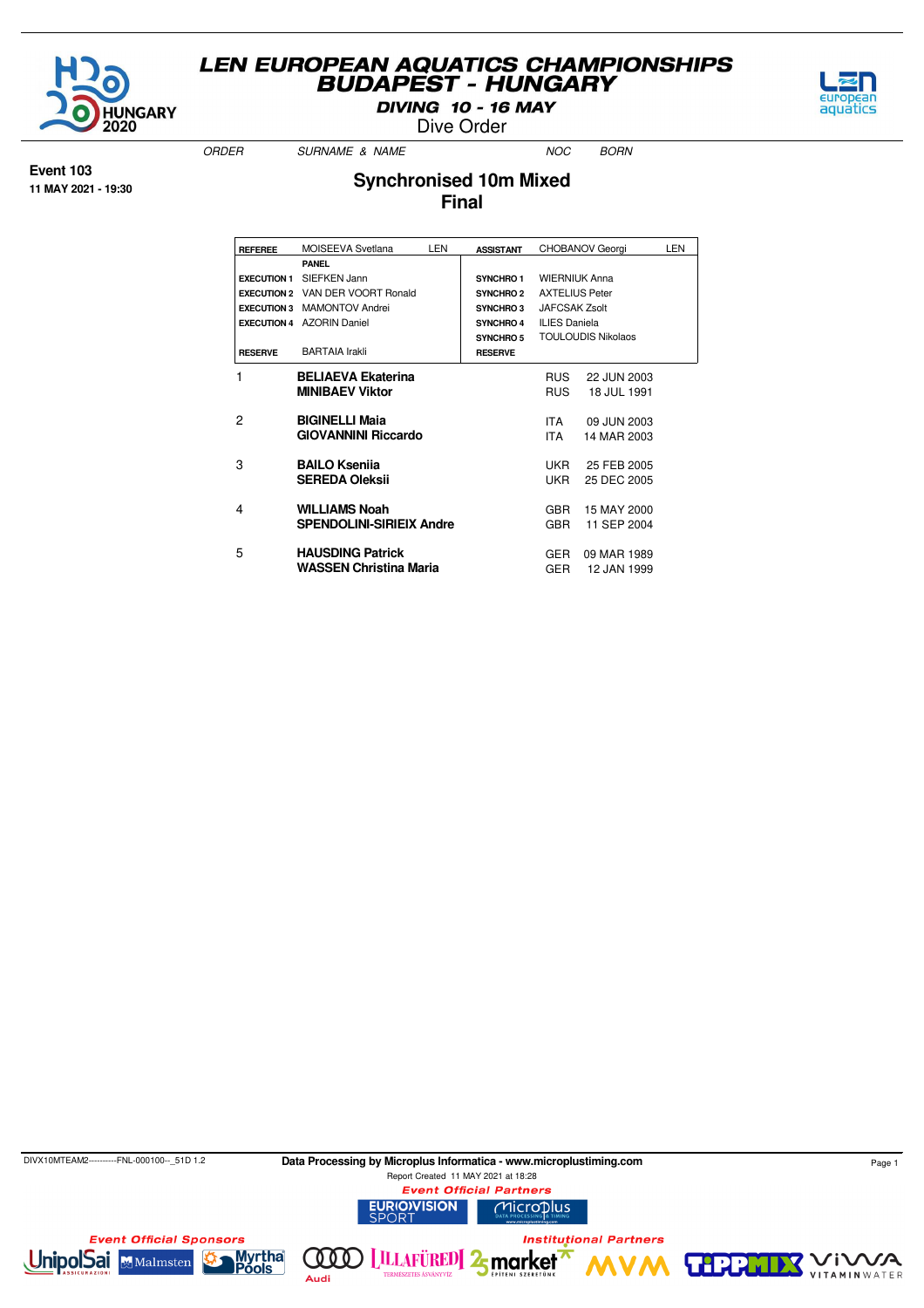

DIVING 10 - 16 MAY

Dive Order



ORDER SURNAME & NAME NOC BORN

DIVE h DESCR DD

**Event 103 11 MAY 2021 - 19:30**

| <b>Synchronised 10m Mixed</b> |  |
|-------------------------------|--|
| Final                         |  |

|                |                                 | <b>REFEREE</b> | MOISEEVA Svetlana                       | LEN         | <b>ASSISTANT</b>     | CHOBANOV Georgi                             | LEN |             |     |
|----------------|---------------------------------|----------------|-----------------------------------------|-------------|----------------------|---------------------------------------------|-----|-------------|-----|
|                |                                 |                | <b>PANEL</b>                            |             |                      |                                             |     |             |     |
|                |                                 |                | <b>EXECUTION 1 SIEFKEN Jann</b>         |             | SYNCHRO <sub>1</sub> | <b>WIERNIUK Anna</b>                        |     |             |     |
|                |                                 |                | <b>EXECUTION 2 VAN DER VOORT Ronald</b> |             | <b>SYNCHRO2</b>      | <b>AXTELIUS Peter</b>                       |     |             |     |
|                |                                 |                | <b>EXECUTION 3 MAMONTOV Andrei</b>      |             | <b>SYNCHRO3</b>      | <b>JAFCSAK Zsolt</b>                        |     |             |     |
|                |                                 |                | <b>EXECUTION 4 AZORIN Daniel</b>        |             | SYNCHRO 4            | <b>ILIES Daniela</b>                        |     |             |     |
|                |                                 |                |                                         |             | <b>SYNCHRO 5</b>     | <b>TOULOUDIS Nikolaos</b>                   |     |             |     |
|                |                                 | <b>RESERVE</b> | <b>BARTAIA Irakli</b>                   |             | <b>RESERVE</b>       |                                             |     |             |     |
| $\mathbf{1}$   | <b>BELIAEVA Ekaterina</b>       |                | <b>RUS</b>                              | 22 JUN 2003 |                      |                                             |     |             |     |
|                | <b>MINIBAEV Viktor</b>          |                | <b>RUS</b>                              | 18 JUL 1991 |                      |                                             |     |             |     |
|                |                                 |                | 1.                                      |             | 301B 10.0m           | <b>REVERSE DIVE</b>                         |     | <b>PIKE</b> | 2.0 |
|                |                                 |                | $\overline{c}$                          |             | 201B 10.0m           | <b>BACK DIVE</b>                            |     | <b>PIKE</b> | 2.0 |
|                |                                 |                | 3                                       |             | 107B 10.0m           | FORWARD 3-1/2 SOMERSAULTS                   |     | <b>PIKE</b> | 3.0 |
|                |                                 |                | 4                                       |             | 407C 10.0m           | INWARD 3-1/2 SOMERSAULTS                    |     | <b>TUCK</b> | 3.2 |
|                |                                 |                | 5                                       |             |                      | 5253B 10.0m BACK 2-1/2 SOMERS. 1-1/2 TWISTS |     | <b>PIKE</b> | 3.2 |
| $\overline{c}$ | <b>BIGINELLI Maja</b>           |                | <b>ITA</b>                              | 09 JUN 2003 |                      |                                             |     |             |     |
|                | <b>GIOVANNINI Riccardo</b>      |                | <b>ITA</b>                              | 14 MAR 2003 |                      |                                             |     |             |     |
|                |                                 |                | 1                                       |             | 201B 10.0m           | <b>BACK DIVE</b>                            |     | <b>PIKE</b> | 2.0 |
|                |                                 |                | $\overline{c}$                          |             | 301B 10.0m           | <b>REVERSE DIVE</b>                         |     | <b>PIKE</b> | 2.0 |
|                |                                 |                | 3                                       |             | 405B 10.0m           | INWARD 2-1/2 SOMERSAULTS                    |     | <b>PIKE</b> | 2.8 |
|                |                                 |                | 4                                       |             | 107B 10.0m           | FORWARD 3-1/2 SOMERSAULTS                   |     | <b>PIKE</b> | 3.0 |
|                |                                 |                | 5                                       |             | 5253B 10.0m          | BACK 2-1/2 SOMERS, 1-1/2 TWISTS             |     | <b>PIKE</b> | 3.2 |
| 3              | <b>BAILO Ksenija</b>            |                | UKR                                     | 25 FEB 2005 |                      |                                             |     |             |     |
|                | <b>SEREDA Oleksii</b>           |                | UKR                                     | 25 DEC 2005 |                      |                                             |     |             |     |
|                |                                 |                | 1.                                      |             | 201B 10.0m           | <b>BACK DIVE</b>                            |     | <b>PIKE</b> | 2.0 |
|                |                                 |                | 2                                       |             | 301B 10.0m           | <b>REVERSE DIVE</b>                         |     | <b>PIKE</b> | 2.0 |
|                |                                 |                | 3                                       | 107B        | 10.0m                | FORWARD 3-1/2 SOMERSAULTS                   |     | <b>PIKE</b> | 3.0 |
|                |                                 |                | 4                                       |             | 407C 10.0m           | INWARD 3-1/2 SOMERSAULTS                    |     | TUCK        | 3.2 |
|                |                                 |                | 5                                       |             | 5253B 10.0m          | BACK 2-1/2 SOMERS, 1-1/2 TWISTS             |     | <b>PIKE</b> | 3.2 |
| 4              | <b>WILLIAMS Noah</b>            |                | <b>GBR</b>                              | 15 MAY 2000 |                      |                                             |     |             |     |
|                | <b>SPENDOLINI-SIRIEIX Andre</b> |                | <b>GBR</b>                              | 11 SEP 2004 |                      |                                             |     |             |     |
|                |                                 |                | 1                                       |             | 201B 10.0m           | <b>BACK DIVE</b>                            |     | <b>PIKE</b> | 2.0 |
|                |                                 |                | 2                                       |             | 301B 10.0m           | REVERSE DIVE                                |     | <b>PIKE</b> | 2.0 |
|                |                                 |                | 3                                       |             | 107B 10.0m           | FORWARD 3-1/2 SOMERSAULTS                   |     | <b>PIKE</b> | 3.0 |
|                |                                 |                | 4                                       |             | 407C 10.0m           | INWARD 3-1/2 SOMERSAULTS                    |     | TUCK        | 3.2 |
|                |                                 |                | 5                                       |             |                      | 5253B 10.0m BACK 2-1/2 SOMERS. 1-1/2 TWISTS |     | <b>PIKE</b> | 3.2 |
| 5              | <b>HAUSDING Patrick</b>         |                | GER                                     | 09 MAR 1989 |                      |                                             |     |             |     |
|                | <b>WASSEN Christina Maria</b>   |                | <b>GER</b>                              | 12 JAN 1999 |                      |                                             |     |             |     |
|                |                                 |                | $\mathbf{1}$                            |             | 201B 10.0m           | <b>BACK DIVE</b>                            |     | <b>PIKE</b> | 2.0 |
|                |                                 |                | 2                                       |             | 301B 10.0m           | <b>REVERSE DIVE</b>                         |     | <b>PIKE</b> | 2.0 |
|                |                                 |                |                                         |             |                      |                                             |     |             |     |
|                |                                 |                | 3                                       |             | 407C 10.0m           | INWARD 3-1/2 SOMERSAULTS                    |     | <b>TUCK</b> | 3.2 |
|                |                                 |                | 4                                       |             | 107B 10.0m           | FORWARD 3-1/2 SOMERSAULTS                   |     | <b>PIKE</b> | 3.0 |



Audi



**VITAMIN** WATER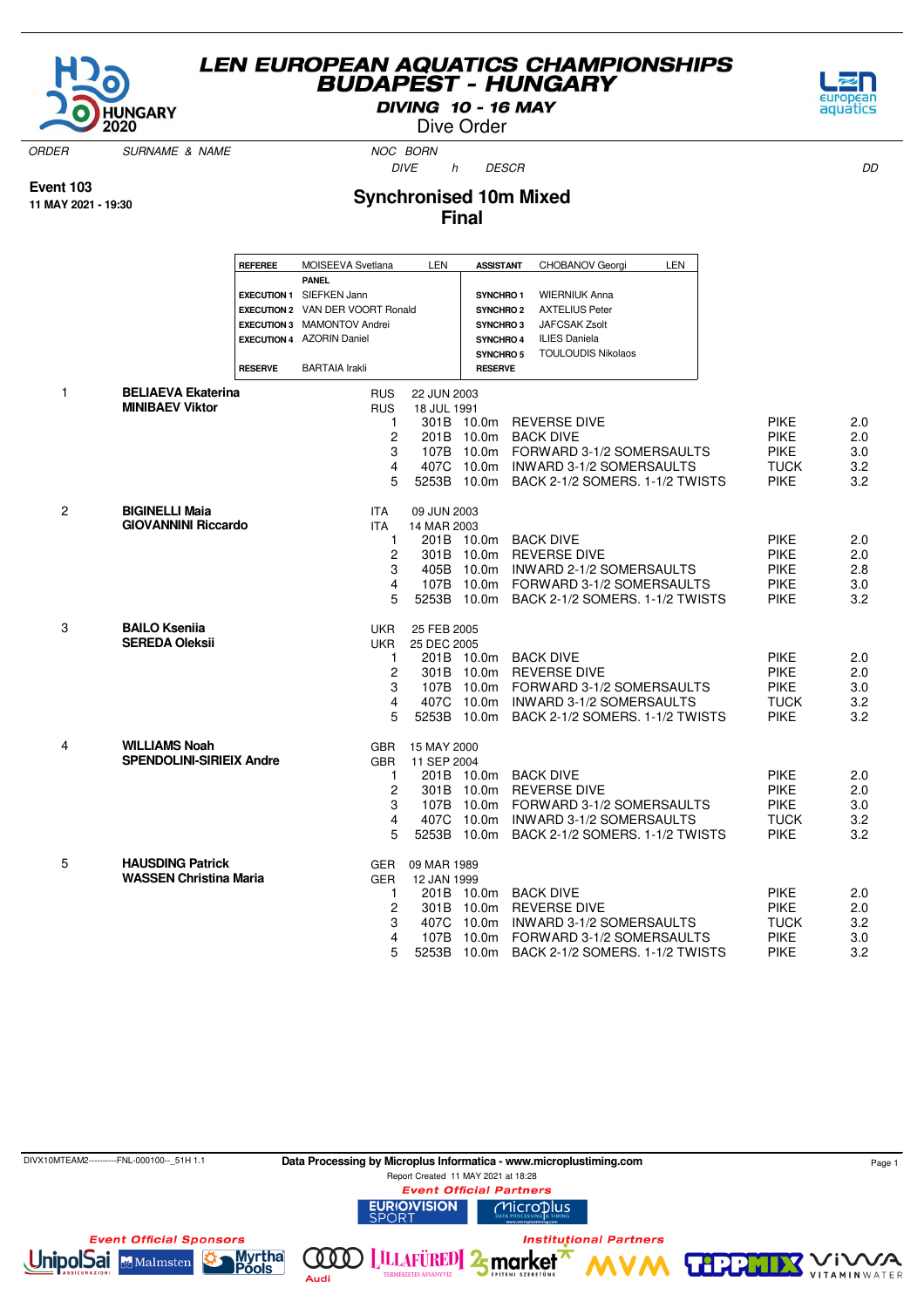

DIVING 10 - 16 MAY

**Results** 

RANK SURNAME & NAME NOC BORN TOTAL GAP

**Event 103 11 MAY 2021 - 19:30**

### **Synchronised 10m Mixed**

**Final**

|                |                       | <b>REFEREE</b>                  | MOISEEVA Svetlana                       | <b>LEN</b> | <b>ASSISTANT</b>     | <b>CHOBANOV Georgi</b>    | LEN    |
|----------------|-----------------------|---------------------------------|-----------------------------------------|------------|----------------------|---------------------------|--------|
|                |                       |                                 | <b>PANEL</b>                            |            |                      |                           |        |
|                |                       | <b>EXECUTION 1</b>              | SIEFKEN Jann                            |            | SYNCHRO <sub>1</sub> | <b>WIERNIUK Anna</b>      |        |
|                |                       |                                 | <b>EXECUTION 2 VAN DER VOORT Ronald</b> |            | <b>SYNCHRO2</b>      | <b>AXTELIUS Peter</b>     |        |
|                |                       | <b>EXECUTION 3</b>              | <b>MAMONTOV Andrei</b>                  |            | <b>SYNCHRO3</b>      | <b>JAFCSAK Zsolt</b>      |        |
|                |                       |                                 | <b>EXECUTION 4 AZORIN Daniel</b>        |            | <b>SYNCHRO 4</b>     | <b>ILIES Daniela</b>      |        |
|                |                       |                                 |                                         |            | <b>SYNCHRO5</b>      | <b>TOULOUDIS Nikolaos</b> |        |
|                |                       | <b>RESERVE</b>                  | <b>BARTAIA Irakli</b>                   |            | <b>RESERVE</b>       |                           |        |
| 1              | <b>BAILO Ksenija</b>  |                                 |                                         | UKR        |                      | 25 FEB 2005               | 325.68 |
|                |                       | <b>SEREDA Oleksii</b>           |                                         | UKR.       | 25 DEC 2005          |                           |        |
| $\overline{c}$ |                       | WILLIAMS Noah                   |                                         | <b>GBR</b> |                      | 15 MAY 2000               | 307.32 |
|                |                       | <b>SPENDOLINI-SIRIEIX Andre</b> |                                         | <b>GBR</b> |                      | 11 SEP 2004               |        |
| 3              |                       | <b>BELIAEVA Ekaterina</b>       |                                         | <b>RUS</b> |                      | 22 JUN 2003               | 302.58 |
|                |                       | <b>MINIBAEV Viktor</b>          |                                         | <b>RUS</b> |                      | 18 JUL 1991               |        |
| 4              |                       | <b>HAUSDING Patrick</b>         |                                         | GER.       | 09 MAR 1989          |                           | 289.02 |
|                |                       | <b>WASSEN Christina Maria</b>   |                                         | <b>GER</b> |                      | 12 JAN 1999               |        |
| 5              | <b>BIGINELLI Maja</b> |                                 |                                         | <b>ITA</b> |                      | 09 JUN 2003               | 273.18 |
|                |                       | <b>GIOVANNINI Riccardo</b>      |                                         | ITA        |                      | 14 MAR 2003               |        |



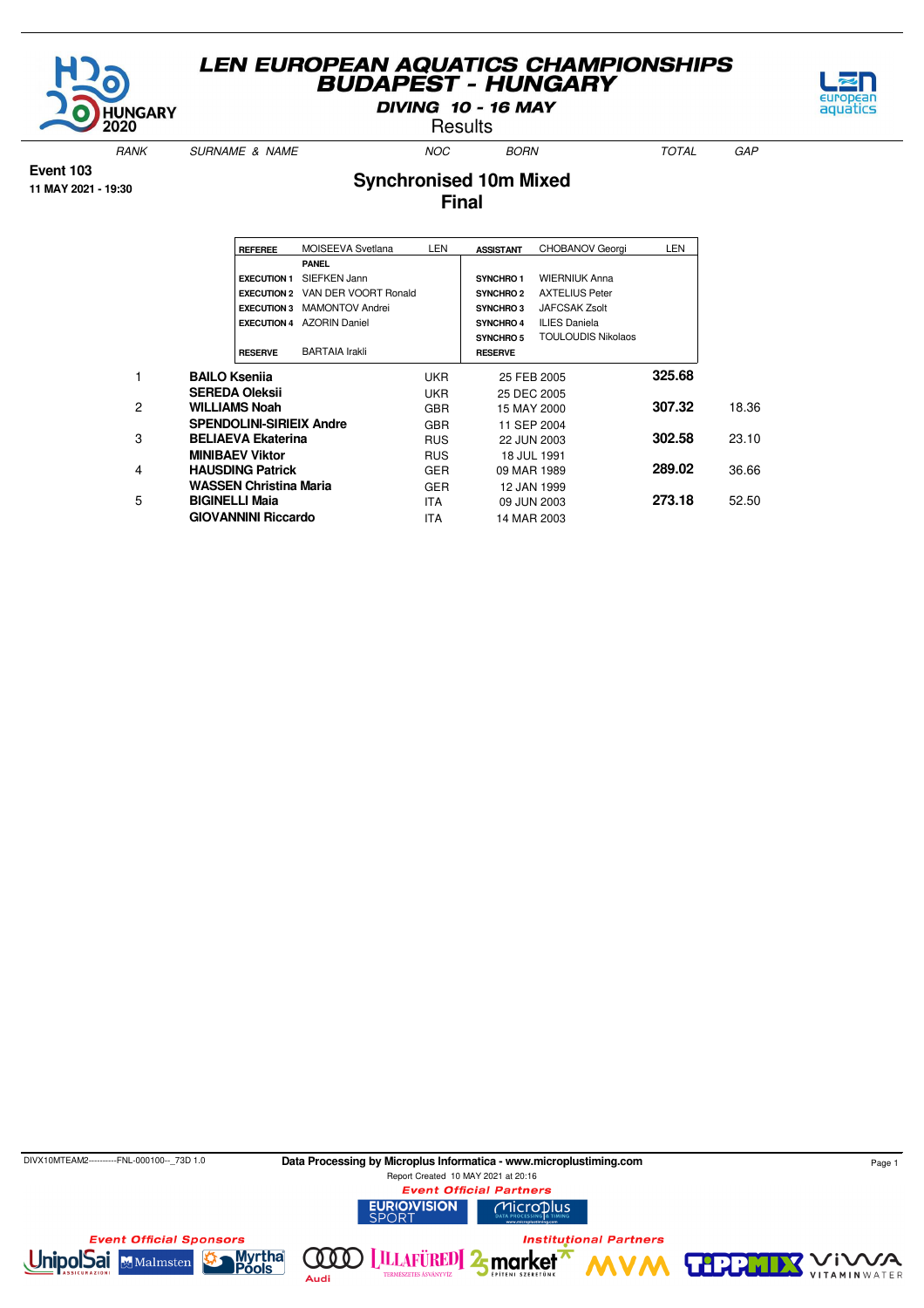

DIVING 10 - 16 MAY **Results** 



**TIVVA** 

**VITAMIN** WATER

RANK SURNAME & NAME NOC BORN

DIVE DD H E1 E2 E3 E4 S1 S2 S3 S4 S5 PEN PART TOTAL GAP

**Event 103**

**11 MAY 2021 - 19:30**

#### **Synchronised 10m Mixed Final**

|    |                                                         | <b>REFEREE</b>           | MOISEEVA Svetlana                                                                                                                                                    |     | LEN                                                                          |            | <b>ASSISTANT</b>                                                                               |     | CHOBANOV Georgi                                                                                                                                                                             |  |         | LEN |                                           |                                                    |       |
|----|---------------------------------------------------------|--------------------------|----------------------------------------------------------------------------------------------------------------------------------------------------------------------|-----|------------------------------------------------------------------------------|------------|------------------------------------------------------------------------------------------------|-----|---------------------------------------------------------------------------------------------------------------------------------------------------------------------------------------------|--|---------|-----|-------------------------------------------|----------------------------------------------------|-------|
|    |                                                         |                          | <b>PANEL</b><br><b>EXECUTION 1 SIEFKEN Jann</b><br><b>EXECUTION 2 VAN DER VOORT Ronald</b><br><b>EXECUTION 3 MAMONTOV Andrei</b><br><b>EXECUTION 4 AZORIN Daniel</b> |     |                                                                              |            | SYNCHRO <sub>1</sub><br>SYNCHRO <sub>2</sub><br>SYNCHRO <sub>3</sub><br>SYNCHRO 4<br>SYNCHRO 5 |     | <b>WIERNIUK Anna</b><br><b>AXTELIUS Peter</b><br><b>JAFCSAK Zsolt</b><br><b>ILIES Daniela</b><br><b>TOULOUDIS Nikolaos</b>                                                                  |  |         |     |                                           |                                                    |       |
|    |                                                         | <b>RESERVE</b>           | <b>BARTAIA Irakli</b>                                                                                                                                                |     |                                                                              |            | <b>RESERVE</b>                                                                                 |     |                                                                                                                                                                                             |  |         |     |                                           |                                                    |       |
| 1. | <b>BAILO Ksenija</b><br><b>SEREDA Oleksii</b>           | <b>UKR</b>               | 25 FEB 2005<br>25 DEC 2005<br>UKR<br>201B<br>301B<br>107B<br>407C<br>5253B                                                                                           |     | $2.0$ $10.0$<br>$2.0$ $10.0$<br>$3.0$ $10.0$<br>$3.2$ $10.0$<br>$3.2$ $10.0$ |            | 8.5 8.5 8.5                                                                                    |     | 8.0 8.5 8.0 8.0 8.5 9.0 8.5 9.0 8.5<br>8.5 7.5 7.5 7.5 8.0 8.5 8.5 8.5 8.5<br>8.5 9.0 7.5 7.0 7.5 8.5 7.5 7.5 8.0<br>8.0 8.0 9.0 8.0 8.5 8.5<br>8.0 8.5 7.5 7.5 8.5 8.0 8.0 8.0 8.0         |  |         |     | 50.40<br>48.60<br>70.20<br>80.64<br>75.84 | 50.40<br>99.00<br>169.20<br>249.84<br>325.68       |       |
| 2  | <b>WILLIAMS Noah</b><br><b>SPENDOLINI-SIRIEIX Andre</b> |                          | GBR 15 MAY 2000<br>GBR 11 SEP 2004<br>201B<br>301B<br>107B                                                                                                           |     | $2.0$ $10.0$<br>$2.0$ $10.0$<br>$3.0$ $10.0$                                 |            |                                                                                                |     | 8.0 7.5 8.0 8.5 9.0 8.0 8.0 8.5 8.5<br>8.5 8.5 8.0 8.0 8.5 8.0 8.0 8.0 8.0<br>7.0 7.5 8.0 7.5 8.0 8.0 7.5                                                                                   |  | 7.5 7.0 |     | 49.20<br>48.60<br>68.40                   | 49.20<br>97.80<br>166.20                           |       |
|    |                                                         |                          | 407C<br>5253B                                                                                                                                                        |     | $3.2$ $10.0$<br>$3.2$ $10.0$                                                 |            |                                                                                                |     | 6.5 6.5 9.0 8.0 8.0 8.0 7.5 7.0 7.5<br>6.5 7.0 7.5 5.5 7.5 7.5 6.5 7.5 7.5                                                                                                                  |  |         |     | 72.00<br>69.12                            | 238.20<br>307.32                                   | 18.36 |
| 3  | <b>BELIAEVA Ekaterina</b><br><b>MINIBAEV Viktor</b>     | <b>RUS</b><br><b>RUS</b> | 22 JUN 2003<br>18 JUL 1991<br>301B<br>201B<br>107B<br>407C<br>5253B                                                                                                  |     | $2.0$ $10.0$<br>$2.0$ $10.0$<br>$3.0$ $10.0$<br>$3.2$ $10.0$<br>$3.2$ $10.0$ |            | 8.0 8.5 7.5                                                                                    |     | 8.0 8.5 7.5 8.5 8.5 8.5 9.0 8.5 9.0<br>7.5 8.5 8.0 8.0 8.0 8.5<br>8.0 8.0 7.5 7.0 7.5 8.0 8.0 8.0 8.0<br>7.5 8.0 5.5 5.5 7.0 7.5 7.0 6.5 7.0<br>6.0 5.5 7.5 7.5 7.0 7.0 7.5 7.0 7.5         |  |         |     | 51.00<br>48.00<br>71.10<br>65.28<br>67.20 | 51.00<br>99.00<br>170.10<br>235.38<br>302.58       | 23.10 |
|    | 4 HAUSDING Patrick<br><b>WASSEN Christina Maria</b>     | <b>GER</b>               | GER 09 MAR 1989<br>12 JAN 1999<br>201B<br>301B<br>407C<br>107B<br>5253B                                                                                              |     | $2.0$ $10.0$<br>$2.0$ $10.0$<br>$3.2$ $10.0$<br>$3.0$ $10.0$<br>$3.2$ $10.0$ | 6.5        |                                                                                                |     | 7.5 8.0 7.5 8.0 8.0 8.0 8.0 8.0 8.5<br>8.0 8.0 8.5 7.5 8.5 8.0 8.0 8.5 8.5<br>7.0 7.0 7.0 7.0 8.0 7.5 7.0 7.5 7.5<br>6.5 4.0 4.0 6.0 6.5 6.0 6.0 6.0<br>7.5 7.5 7.0 7.0 8.0 7.5 7.5 7.5 7.5 |  |         |     | 47.40<br>49.20<br>70.08<br>51.30<br>71.04 | 47.40<br>96.60<br>166.68<br>217.98<br>289.02       | 36.66 |
| 5. | <b>BIGINELLI Maia</b><br><b>GIOVANNINI Riccardo</b>     | <b>ITA</b><br><b>ITA</b> | 09 JUN 2003<br>14 MAR 2003<br>201B<br>301B<br>405B<br>107B<br>5253B                                                                                                  | 3.0 | $2.0$ $10.0$<br>$2.0$ $10.0$<br>$2.8$ $10.0$<br>10.0<br>$3.2$ $10.0$         | 7.5<br>5.0 | 6.0                                                                                            | 6.5 | 8.5 8.0 8.0 8.5 8.0 8.0 8.0 9.0 8.0<br>8.0 7.5 7.5 8.5 8.0 8.5 8.0 8.0 8.0<br>7.0 7.0 7.0 7.0 7.0 7.0<br>4.5 7.0 6.0 6.5 6.5 6.5 7.0 6.5<br>7.5 7.0 4.0 5.5 7.5 7.0 6.5 7.0 7.0             |  |         |     | 48.60<br>47.40<br>57.96<br>54.90          | 48.60<br>96.00<br>153.96<br>208.86<br>64.32 273.18 | 52.50 |

DIVX10MTEAM2----------FNL-000100--\_73F 1.0 **Data Processing by Microplus Informatica - www.microplustiming.com** Report Created 11 MAY 2021 at 19:56**Event Official Partners URIO)VISION** Microplus **Event Official Sponsors Institutional Partners** 

**LILLAFÜRED** 2 market

VM.

**TIPP** 

 $\mathbf{Q}$ 

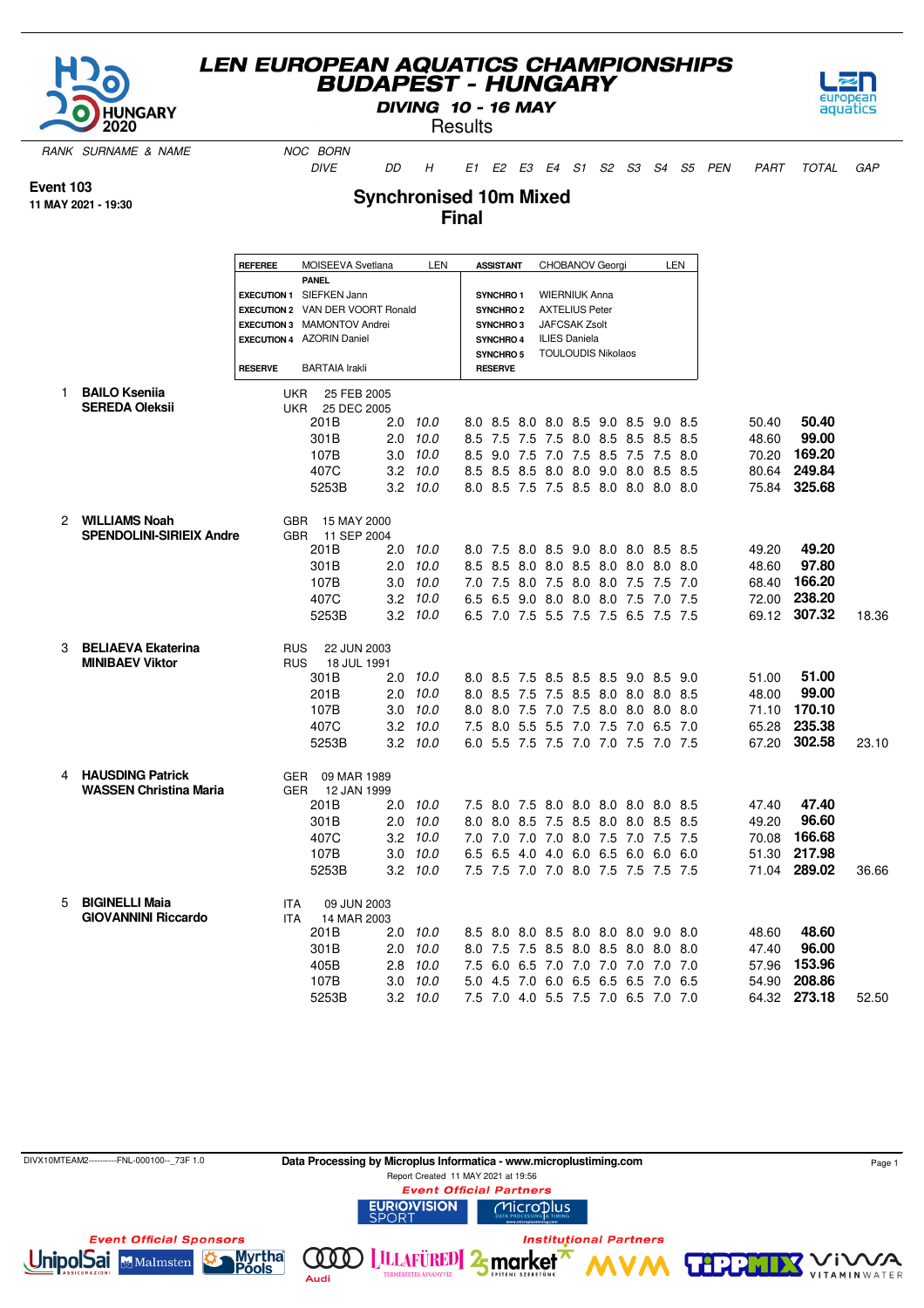

DIVING 10 - 16 MAY

Medallists by Event

aquatics

MEDAL SURNAME & NAME BORN BORN NAT

### **1m Springboard Women**

| <b>GOLD</b>   | <b>BERTOCCHI Elena</b>   | 19 SEP 1994 | ITA |
|---------------|--------------------------|-------------|-----|
| <b>SILVER</b> | <b>HEIMBERG Michelle</b> | 02 JUN 2000 | SUI |
| <b>BRONZE</b> | <b>PELLACANI Chiara</b>  | 12 SEP 2002 | ITA |

#### **3m Springboard Women**

| GOLD          | <b>PUNZEL Tina</b>       | 01 AUG 1995 | <b>GER</b> |
|---------------|--------------------------|-------------|------------|
| SILVER        | <b>PELLACANI Chiara</b>  | 12 SEP 2002 | ITA        |
| <b>BRONZE</b> | <b>G.GULLSTRAND Emma</b> | 13 SEP 2000 | <b>SWE</b> |

#### **10m Platform Women**

| GOLD          | KONANYKHINA Anna            | 10 SFP 2004 | <b>RUS</b> |
|---------------|-----------------------------|-------------|------------|
| SII VFR       | TIMOSHININA Iulija          | 23 JAN 1998 | <b>RUS</b> |
| <b>BRONZE</b> | <b>SPENDOLINI S. Andrea</b> | 11 SEP 2004 | <b>GBR</b> |

#### **Synchronised 3m Women**

| <b>GOLD</b> | <b>HENTSCHEL Lena</b>    | 17 JUN 2001 | <b>GER</b> |
|-------------|--------------------------|-------------|------------|
|             | <b>PUNZEL Tina</b>       | 01 AUG 1995 | <b>GER</b> |
| SILVER      | <b>BERTOCCHI Elena</b>   | 19 SFP 1994 | ITA        |
|             | <b>PELLACANI Chiara</b>  | 12 SEP 2002 | <b>ITA</b> |
| BRONZE      | <b>KLIUEVA Uliana</b>    | 30 JUN 2002 | <b>RUS</b> |
|             | <b>KOROLEVA Vitalija</b> | 27 MAY 2001 | <b>RUS</b> |

#### **Synchronised 10m Women**

| <b>GOLD</b>   | <b>BELIAEVA Ekaterina</b> | 22 JUN 2003 | <b>RUS</b> |
|---------------|---------------------------|-------------|------------|
|               | <b>TIMOSHININA Iulija</b> | 23 JAN 1998 | <b>RUS</b> |
| SILVER        | <b>CHENG Eden</b>         | 02 DEC 2002 | <b>GBR</b> |
|               | <b>TOULSON Lois</b>       | 26 SFP 1999 | <b>GBR</b> |
| <b>BRONZE</b> | <b>BAILO Ksenija</b>      | 25 FEB 2005 | <b>UKR</b> |
|               | <b>LYSKUN Sofila</b>      | 07 FEB 2002 | <b>UKR</b> |

#### **1m Springboard Men**

| GOLD    | <b>HAUSDING Patrick</b> | 09 MAR 1989 | GER |
|---------|-------------------------|-------------|-----|
| SII VER | <b>LAUGHER Jack</b>     | 30 JAN 1995 | GBR |
| BRON7F  | <b>TOCCI Giovanni</b>   | 31 AUG 1994 | ITA |

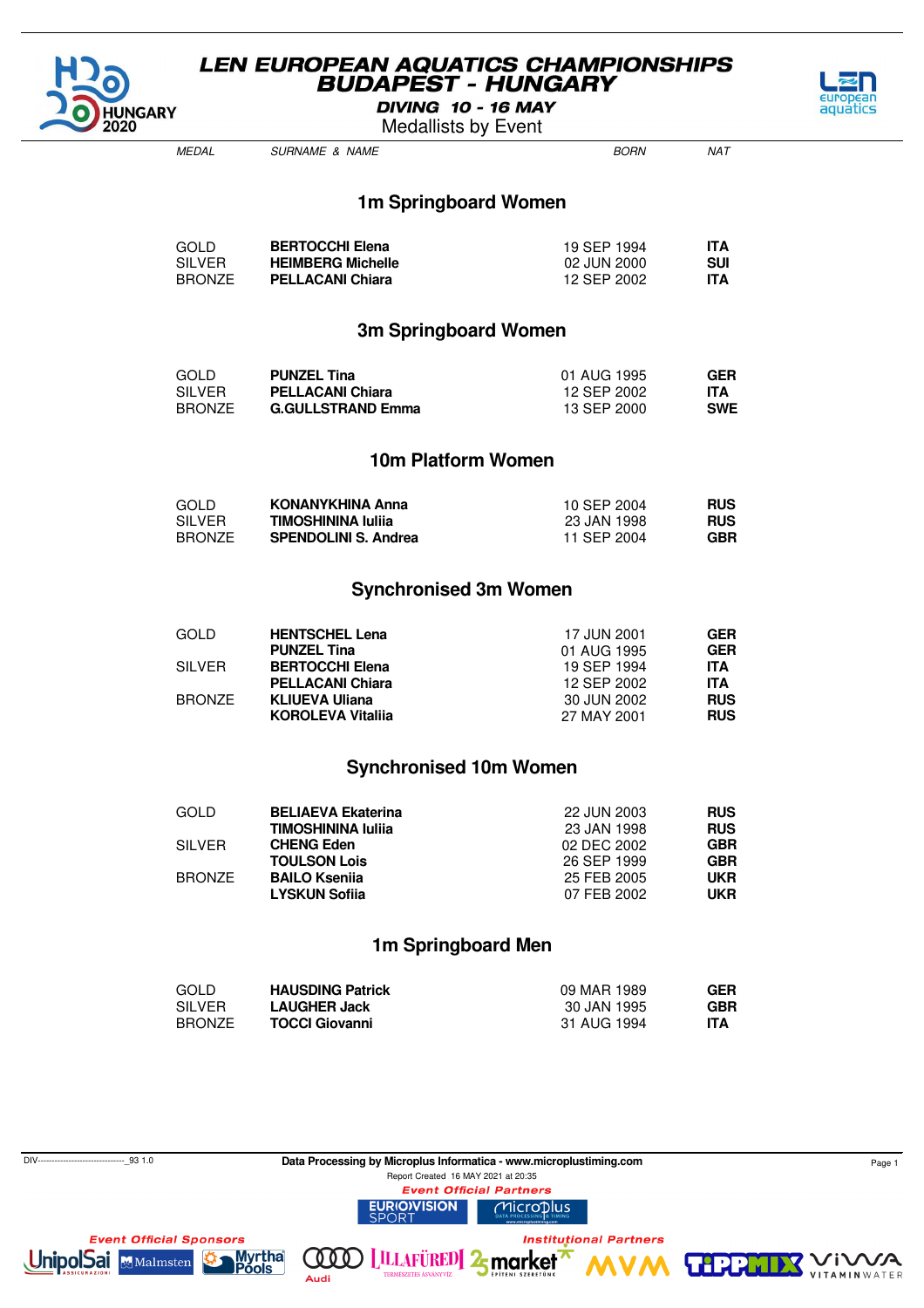#### **3m Springboard Men**

| GOLD.         | <b>KUZNETSOV Evgenii</b> | 12 APR 1990 | <b>RUS</b> |
|---------------|--------------------------|-------------|------------|
| SILVER        | <b>SHLEIKHER Nikita</b>  | 10 JUN 1998 | <b>RUS</b> |
| <b>BRONZE</b> | <b>WOLFRAM Martin</b>    | 29 JAN 1992 | <b>GER</b> |

#### **10m Platform Men**

| <b>GOLD</b>   | <b>BONDAR Aleksandr</b> | 25 OCT 1993 | <b>RUS</b> |
|---------------|-------------------------|-------------|------------|
| SILVER        | <b>DALEY Thomas</b>     | 21 MAY 1994 | <b>GBR</b> |
| <b>BRONZE</b> | <b>MINIBAEV Viktor</b>  | 18 JUL 1991 | <b>RUS</b> |

#### **Synchronised 3m Men**

| <b>GOLD</b>   | <b>HAUSDING Patrick</b>       | 09 MAR 1989 | <b>GER</b> |
|---------------|-------------------------------|-------------|------------|
|               | <b>RUDIGER Lars</b>           | 17 APR 1996 | <b>GER</b> |
| <b>SILVER</b> | <b>KUZNETSOV Evgenii</b>      | 12 APR 1990 | <b>RUS</b> |
|               | <b>SHLEIKHER Nikita</b>       | 10 JUN 1998 | <b>RUS</b> |
| <b>BRONZE</b> | <b>GORSHKOVOZOV Oleksandr</b> | 18 JUL 1991 | UKR        |
|               | <b>KOLODIY Oleg</b>           | 16 MAR 1993 | UKR        |

#### **Synchronised 10m Men**

| <b>GOLD</b>   | <b>DALEY Thomas</b>     | 21 MAY 1994 | GBR        |
|---------------|-------------------------|-------------|------------|
|               | <b>LEE Matthew</b>      | 05 MAR 1998 | GBR        |
| SILVER        | <b>BONDAR Aleksandr</b> | 25 OCT 1993 | <b>RUS</b> |
|               | <b>MINIBAEV Viktor</b>  | 18 JUL 1991 | <b>RUS</b> |
| <b>BRONZE</b> | <b>BARTHEL Timo</b>     | 03 APR 1996 | <b>GER</b> |
|               | <b>HAUSDING Patrick</b> | 09 MAR 1989 | <b>GER</b> |

#### **Team Event**

| GOLD          | <b>ILINYKH Kristina</b>        | 27 NOV 1994 | <b>RUS</b> |
|---------------|--------------------------------|-------------|------------|
|               | <b>KUZNETSOV Evgenii</b>       | 12 APR 1990 | <b>RUS</b> |
|               | <b>BELIAEVA Ekaterina</b>      | 22 JUN 2003 | <b>RUS</b> |
|               | <b>MINIBAEV Viktor</b>         | 18 JUL 1991 | <b>RUS</b> |
| SILVER        | <b>PELLACANI Chiara</b>        | 12 SEP 2002 | <b>ITA</b> |
|               | <b>LARSEN Andreas Sargent</b>  | 20 APR 1999 | <b>ITA</b> |
|               | <b>JODOIN DI MARIA Sarah</b>   | 03 JAN 2000 | <b>ITA</b> |
|               | <b>GIOVANNINI Riccardo</b>     | 14 MAR 2003 | <b>ITA</b> |
| <b>BRONZE</b> | <b>PUNZEL Tina</b>             | 01 AUG 1995 | <b>GER</b> |
|               | <b>HAUSDING Patrick</b>        | 09 MAR 1989 | <b>GER</b> |
|               | <b>WASSEN Christina Maria</b>  | 12 JAN 1999 | <b>GER</b> |
|               | <b>MASSENBERG Lou Noel Guv</b> | 13 NOV 2000 | <b>GER</b> |
|               |                                |             |            |

#### **Synchronised 3m Mixed**

| <b>GOLD</b> | <b>PELLACANI Chiara</b>        | 12 SEP 2002 | ITA        |
|-------------|--------------------------------|-------------|------------|
|             | <b>SANTORO Matteo</b>          | 09 OCT 2006 | ITA        |
| SII VFR     | <b>MASSENBERG Lou Noel Guy</b> | 13 NOV 2000 | <b>GER</b> |
|             | <b>PUNZEL Tina</b>             | 01 AUG 1995 | <b>GER</b> |

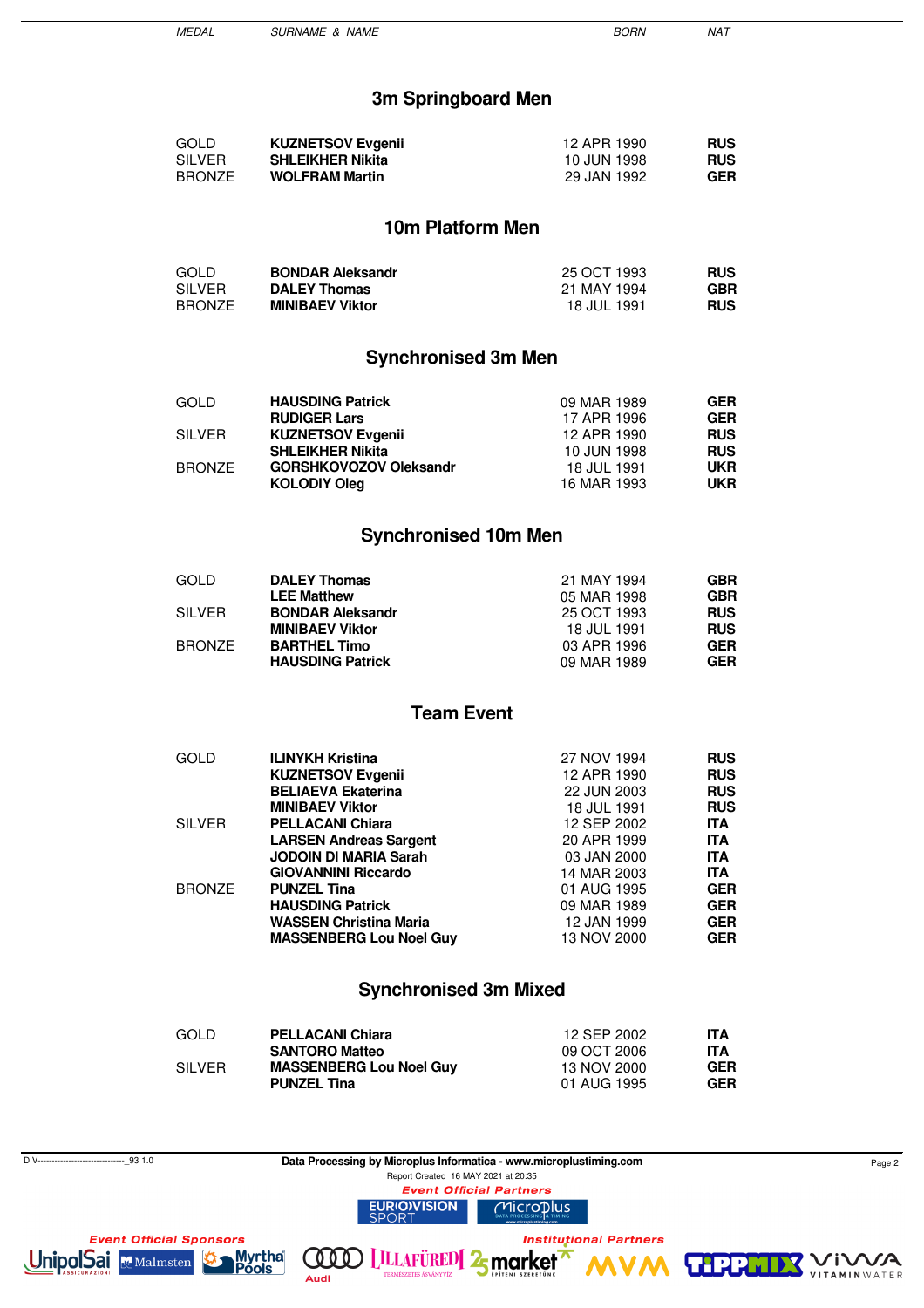| <b>MEDAL</b>  | SURNAME & NAME                                    | <i>BORN</i>                | NAT                      |
|---------------|---------------------------------------------------|----------------------------|--------------------------|
| <b>BRONZE</b> | <b>MOLCHANOV IIIa</b><br><b>KOROLEVA Vitalija</b> | 18 FEB 1997<br>27 MAY 2001 | <b>RUS</b><br><b>RUS</b> |
|               |                                                   |                            |                          |

### **Synchronised 10m Mixed**

| -GOLD   | <b>BAILO Ksenija</b>            | 25 FEB 2005 | UKR        |
|---------|---------------------------------|-------------|------------|
|         | <b>SEREDA Oleksii</b>           | 25 DEC 2005 | UKR        |
| SII VER | <b>WILLIAMS Noah</b>            | 15 MAY 2000 | GBR        |
|         | <b>SPENDOLINI-SIRIEIX Andre</b> | 11 SFP 2004 | GBR        |
| BRONZE  | <b>BELIAEVA Ekaterina</b>       | 22 JUN 2003 | <b>RUS</b> |
|         | <b>MINIBAEV Viktor</b>          | 18 JUL 1991 | <b>RUS</b> |

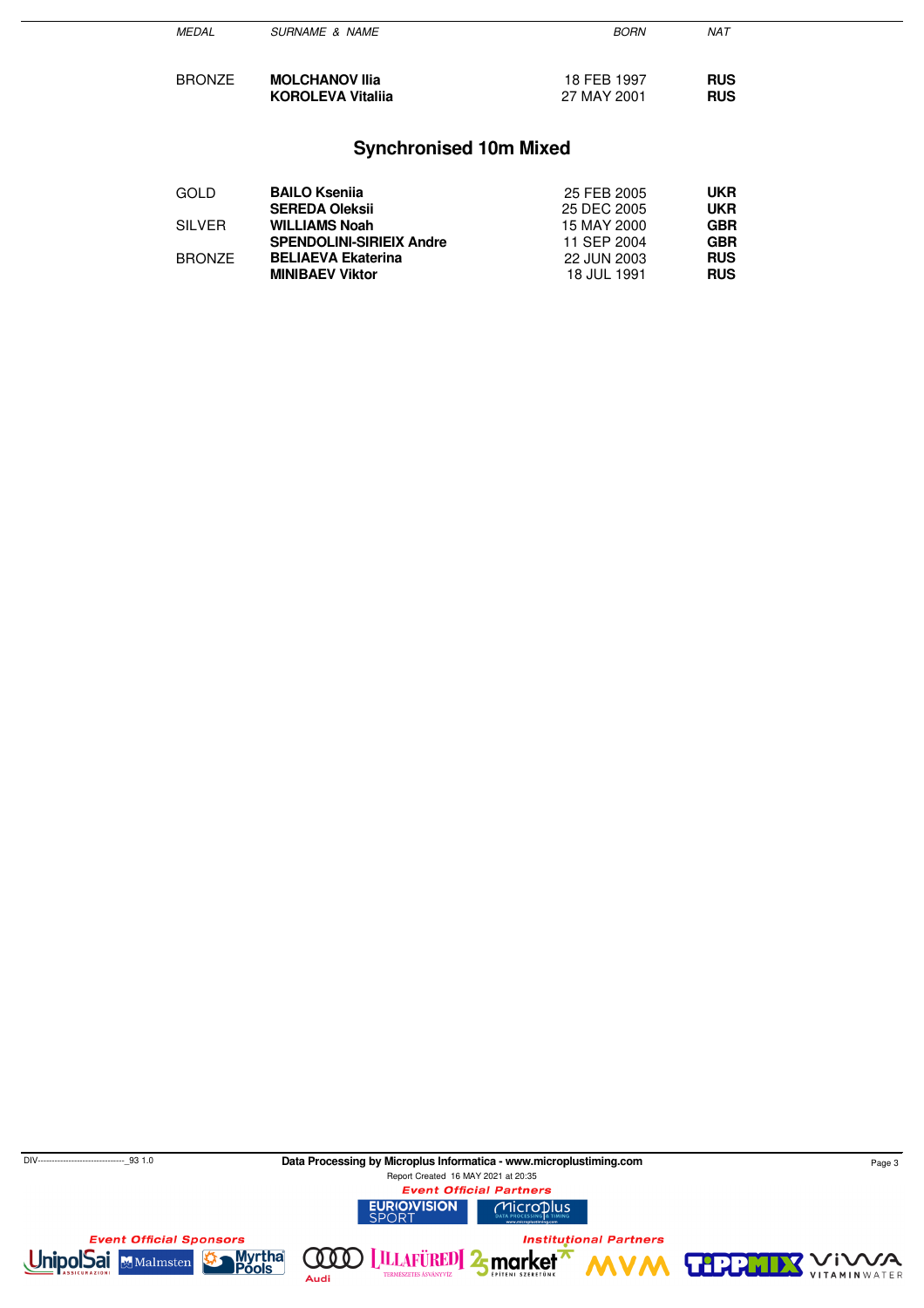

### **LEN EUROPEAN AQUATICS CHAMPIONSHIPS<br>BUDAPEST - HUNGARY** DIVING 10 - 16 MAY



| 2020                | Medal Table          |    |   |            |               |   |   |            |               |   |   |             |  |
|---------------------|----------------------|----|---|------------|---------------|---|---|------------|---------------|---|---|-------------|--|
| RNK NOC NATION      | GOLD                 |    |   |            | <b>SILVER</b> |   |   |            | <b>BRONZE</b> |   |   |             |  |
|                     | М                    | W  | X | <b>TOT</b> | М             | W | X | <b>TOT</b> | М             | W | X | TOT         |  |
| 1 <b>RUS</b> RUSSIA | $\mathcal{P}$        | 2  |   | 5          | 3             |   |   | 4          |               |   | 2 | 4           |  |
| 2 GER GERMANY       | $\mathbf{2}^{\circ}$ | 2  |   | 4          |               |   |   |            | 2             |   |   | 3           |  |
| 3 <b>ITA</b> ITALY  |                      |    |   | 2          |               | 2 |   | 3          |               |   |   | $\mathbf 2$ |  |
| 4 GBR GREAT BRITAIN |                      |    |   |            | 2             |   |   | 4          |               |   |   |             |  |
| 5 UKR UKRAINE       |                      |    |   |            |               |   |   |            |               |   |   | 2           |  |
| 6 SUI SWITZERLAND   |                      |    |   |            |               |   |   |            |               |   |   |             |  |
| 7 SWE SWEDEN        |                      |    |   |            |               |   |   |            |               |   |   |             |  |
| TOTAL               | 5.                   | 5. | 3 | 13         | 5             | 5 | 3 | 13         | 5             | 5 | 3 | 13          |  |
|                     |                      |    |   |            |               |   |   |            |               |   |   |             |  |